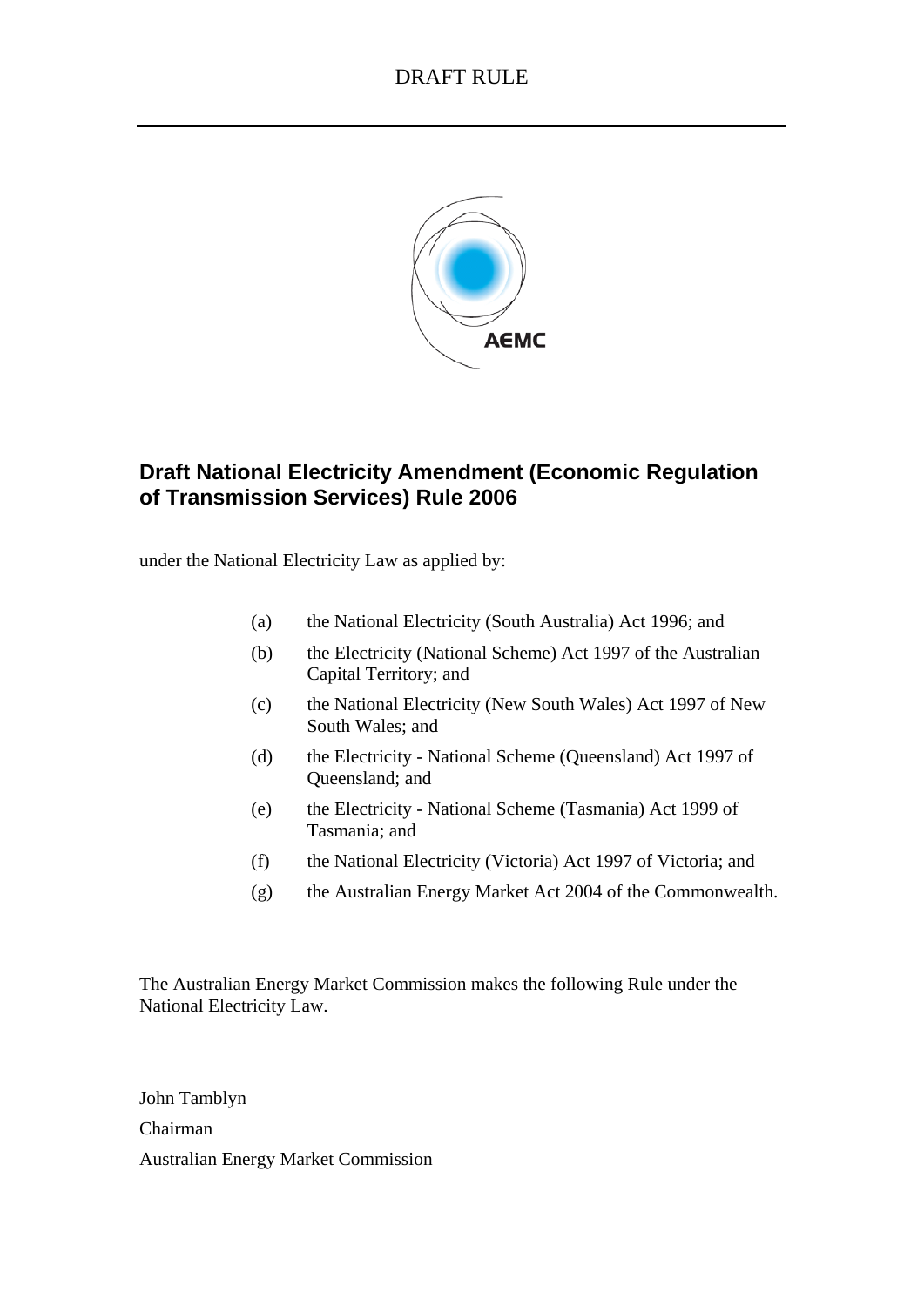# **Explanatory Note**

This explanatory note relates to the draft National Electricity Amendment (Economic Regulation of Transmission Services) Rule 2006 as approved by the Australian Energy Market Commission for the publication of a draft Rule determination under s.99 of the National Electricity Law.

# Overview of draft Rule

The object of this Rule is to amend the National Electricity Rules for the following purposes:

- (a) to create a new Chapter 6A of the Rules that deals with the economic regulation of transmission services, as required by section 35 of the National Electricity Law;
- (b) to make consequential amendments to the Rules, other than Chapter 6, as a result of the creation of the new Chapter 6A;
- (c) to consequentially renumber and relocate the provisions of Chapter 6 of the Rules (which will relate only to the economic regulation of distribution services) as a result of removing existing provisions relating to transmission services and creating the new Chapter 6A;
- (d) to make consequential amendments to the Glossary in Chapter 10 of the Rules as a result of the creation of the new Chapter 6A;
- (e) to adopt a consistent approach to cross-referencing nomenclature in the Rules as part of the consequential amendments required for the new Chapter 6A; and
- (f) to provide for the orderly transition from the old Chapter 6 to the new Chapter 6A for transmission services and to ensure that the renumbering of distribution related provisions of Chapter 6 has no effect on existing arrangements relating distribution matters.

# Outline of provisions

**Clause 1** sets out the title of the Rule.

**Clause 2** provides for the commencement of the Rule.

**Clause 3** provides for the interpretation of references in this Rule.

**Clause 4** is a formal provision that gives effect to the amendments to the National Electricity Rules to insert a new Chapter 6A set out in Schedule 1.

**Clause 5** is a formal provision that gives effect to the consequential amendments to the National Electricity Rules (other than Chapters 6 and 10) set out in Schedule 2.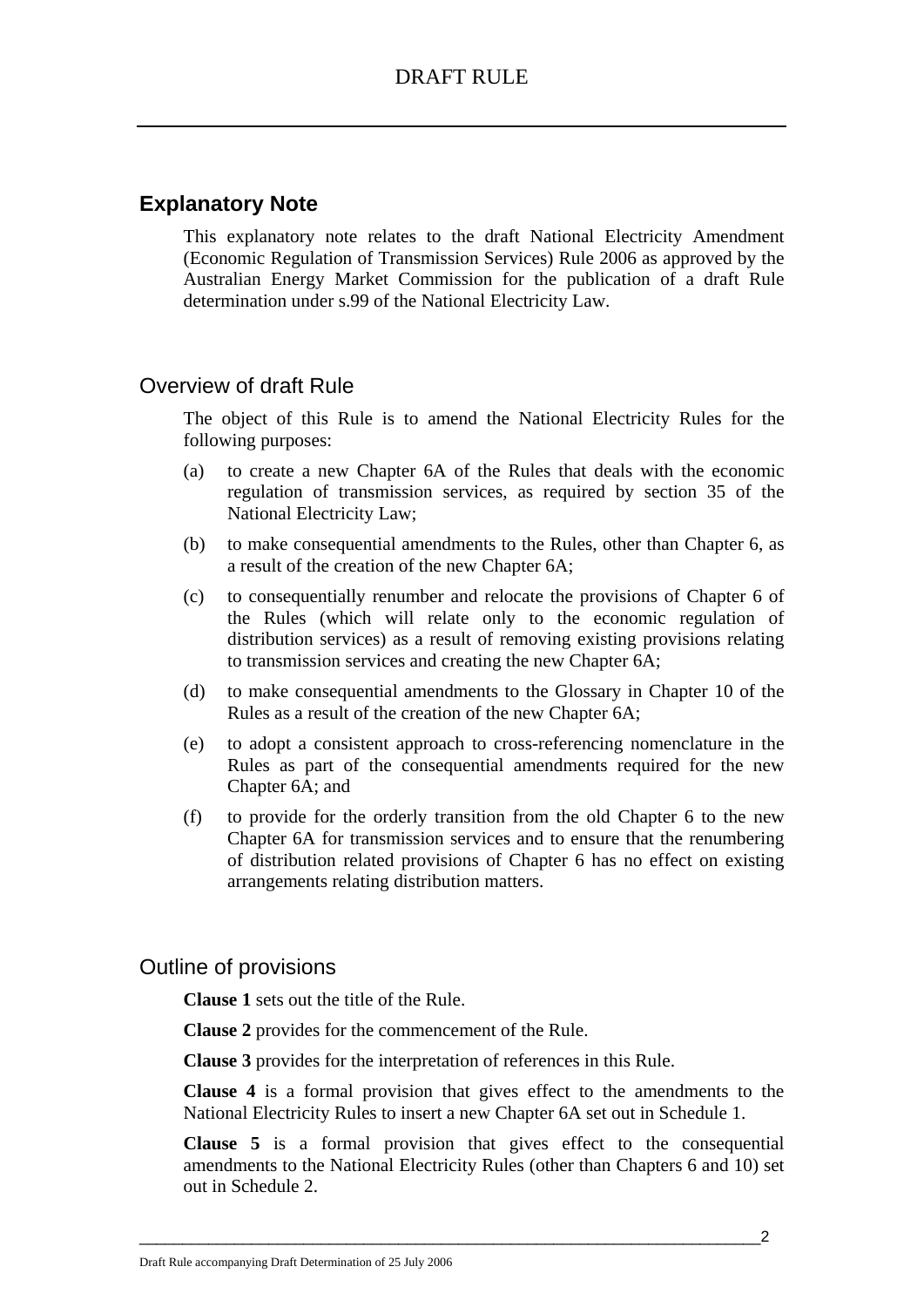**Clause 6** is a formal provision that gives effect to the amendments to Chapter 10 of the National Electricity Rules set out in Schedule 3.

**Clause 7** is a formal provision that gives effect to the amendments to Chapter 6 of the National Electricity Rules set out in Schedule 4

**Clause 8** is a formal provision that gives effect to the savings and transitional amendments to the National Electricity Rules set out in Schedule 5.

**Clause 9** provides for the interpretation of notes in the Rule.

### Schedule 1

Schedule 1 sets out the new Chapter 6A, which contains both new provisions and modified existing provisions, for the regulation of revenues that may be earned by a Transmission Network Service Provider. This explanatory note provides a brief outline of these rules.

### **Transmission determinations**

Rule 6A.2 provides that the AER must make transmission determinations, which include revenue cap determinations for prescribed transmission services and negotiating framework determinations and determinations as to negotiated transmission service pricing criteria for negotiated transmission services.

### **Regulation of Revenue**

**Rule 6A.3** provides for the maximum allowed revenue that a Transmission Network Service Provider may earn in each year of a regulatory control period.

**Rule 6A.4** provides for the contents of a revenue cap determination.

**Rule 6A.5** contains provisions relating to the purpose, content, preparation and amendment of a post-tax revenue model by the AER; the manner in which the total revenue cap, the maximum allowed revenue and the annual building block revenue requirement for prescribed transmission services is to be calculated; and describes the components of the building blocks approach.

**Rule 6A.6** provides for the matters relevant to the making of a revenue cap determination.

**Clause 6A.6.1 and Schedule 6A.2** deal with the regulatory asset base, including the contents, preparation, and amendment of a model for rolling forward the regulatory asset base developed by the AER**.**

**Clause 6A.6.2** provides for the calculation of return on capital.

**Clause 6A.6.3** provides for calculation of depreciation.

**Clause 6A.6.4** provides for the calculation of the estimated cost of corporate income tax.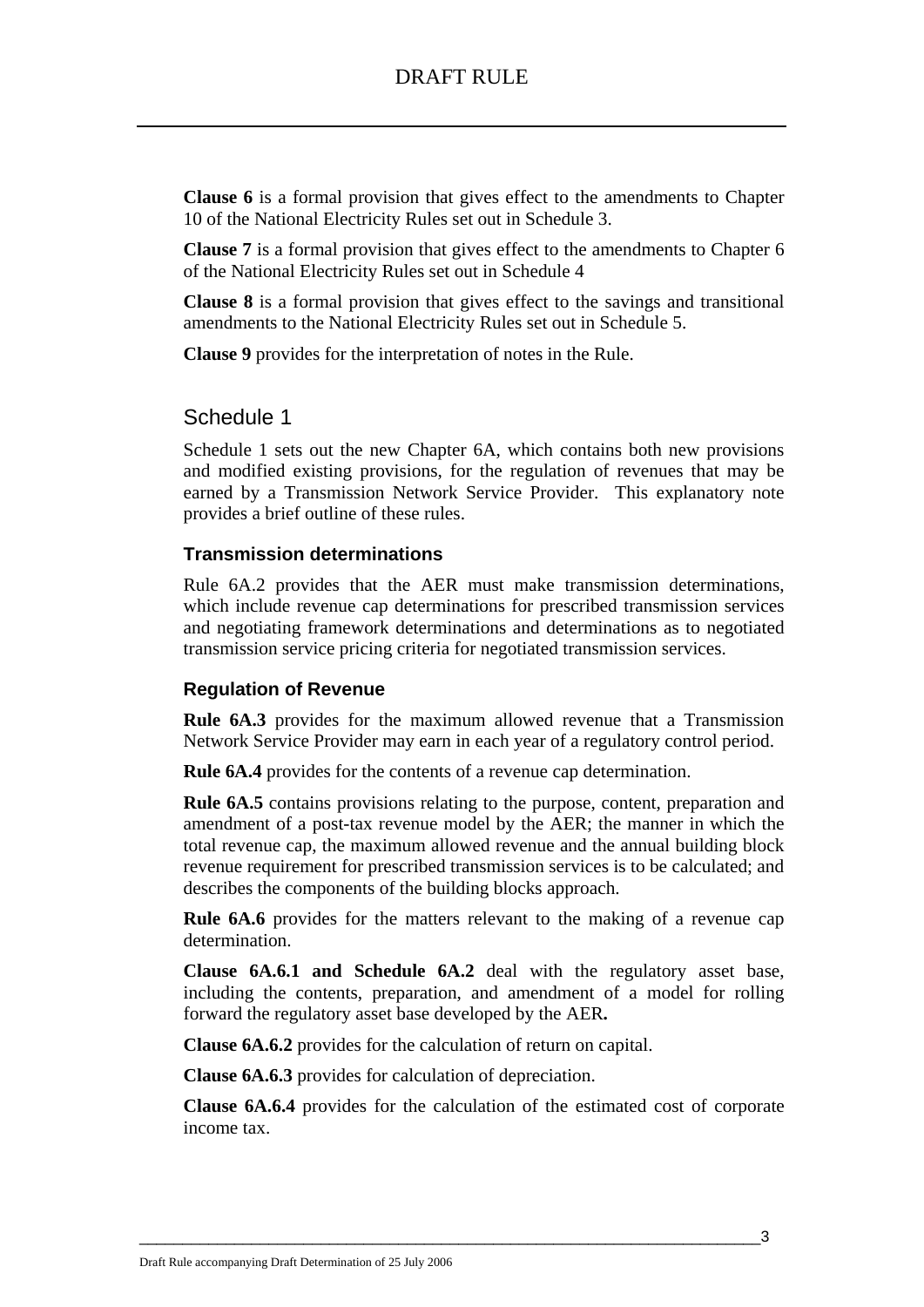**Clause 6A.6.5** provides that the AER must develop and publish an efficiency benefit sharing scheme, and efficiency benefit sharing scheme parameters no later than 31 December 2006.

**Clause 6A.6.6** provides for the forecast operating expenditure proposed by a Transmission Network Service Provider, and the matters relevant to the AER in accepting that forecast as a reasonable estimate.

**Clause 6A.6.7** provides for the forecast capital expenditure proposed by a Transmission Network Service Provider, and the matters relevant to the AER in accepting that forecast as a reasonable estimate. Clause 6A.6.7 includes provision for inclusion of forecast capital expenditure for contingent projects in certain circumstances.

**Clause 6A.6.8** requires that a revenue cap determination include the X factor for each year of a regulatory period.

**Rule 6A.7** provides for matters that are relevant to the adjustment of a revenue cap after the making of a revenue cap determination.

**Clause 6A.7.1** provides for re-opening of a revenue cap for capital expenditure for unforeseeable events;

**Clause 6A.7.2** provides for network support pass through;

**Clause 6A.7.3** provides for cost pass through for positive pass through events and negative pass through events.

**Clause 6A.7.4** makes provision for the AER to develop and publish a service target performance incentive scheme in accordance with specified principles, and parameters for the scheme, by 31 December 2006.

**Rule 6A.8** provides for contingent projects.

**Clause 6A.8.1** provides for a Transmission Network Service Provider to include in a Revenue Proposal proposed contingent projects, and the matters relevant to the AER in accepting that the project is a contingent project for the purposes of a revenue cap determination.

**Clause 6A.8.2** sets out the regime for a Transmission Network Service Provider to apply to the AER to amend a revenue cap determination where a trigger event for a contingent project has occurred, including: the information to be provided by the Transmission Network Service Provider; consultation; the matters to be determined by the AER; the relevant factors for the AER in accepting amounts for capital and incremental operating expenditure for a contingent project as reasonable; and the extent to which the AER may amend a revenue cap determination to accommodate amounts relating to a contingent project.

### **Regulation of pricing for negotiated transmission services**

**Rule 6A.9** provides for regulation of pricing.

**Clause 6A.9.1** sets out the pricing principles for negotiated transmission services.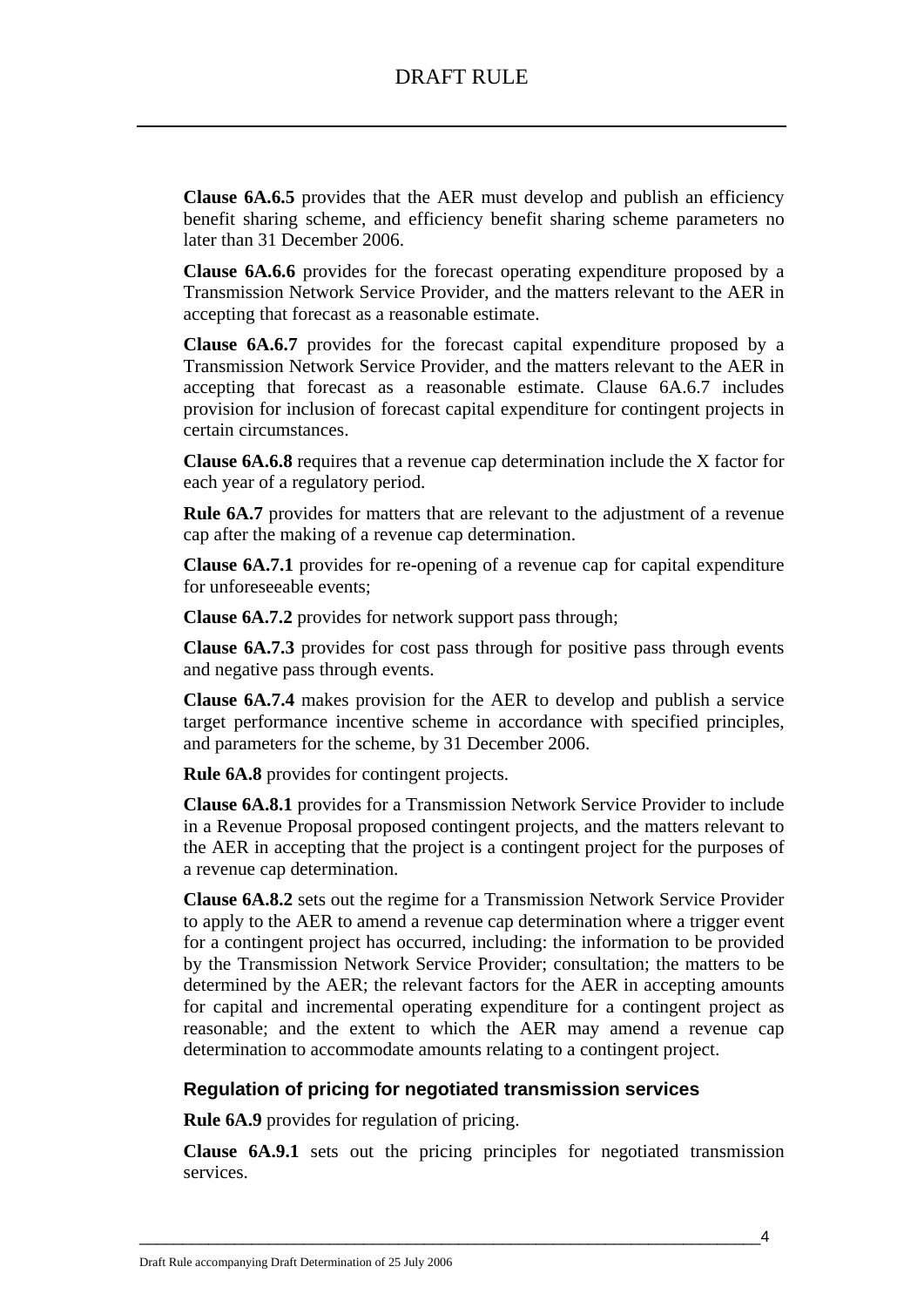**Clause 6A.9.2** states that a Transmission Network Service Provider must comply with the negotiating framework and pricing criteria when negotiating the charges for negotiated transmission services.

**Clause 6A.9.3** provides for a negotiating framework determination to set out the requirements for preparation and operation of a negotiating framework of a Transmission Network Service Provider.

**Clause 6A.9.4** provides for a determination of negotiated transmission pricing criteria.

**Clause 6A.9.5** requires Transmission Network Service Providers to prepare a negotiating framework that sets out the procedures for negotiating the price at which a negotiated transmission service is to be provided and sets out the requirements for that negotiating framework.

**Clause 6A.9.6** provides for the treatment of confidential information between Transmission Network Service Providers and applicants when negotiating in accordance with a negotiating framework.

**Clause 6A.9.7** declares that Transmission Network Service Providers are not obligated to provide services.

**Clause 6A.9.8** applies **Schedule 6A.3** to any dispute that may arise between a Transmission Network Service Provider and a service applicant as to the price to be charged for a negotiated transmission service or the amount of any access charge.

### **Procedure for transmission determinations and negotiating frameworks**

**Rule 6A.10** provides for revenue proposals and proposed negotiating frameworks.

**Clause 6A.10.1** sets out the requirements for a Transmission Network Service Provider to submit to the AER a Revenue Proposal in relation to prescribed transmission services, and a proposed negotiating framework for negotiated transmission services.

**Clause 6A.10.2 and Schedule 6A.1** set out a requirement for the AER to make "submission" guidelines by 31 December 2006 that specify the form and contents of a Revenue Proposal, (including requirements listed in Schedule 6A.1), and that set out other information that must accompany a Revenue Proposal.

**Rule 6A.11** deals with preliminary examination and consultation in relation to a Revenue Proposal or a proposed negotiating framework.

**Clause 6A.11.1** provides that the AER may make a preliminary examination of a Revenue Proposal or a proposed negotiating framework to determine whether they comply with the submission guidelines, and if not, the AER must inform the Transmission Network Service Provider, giving reasons.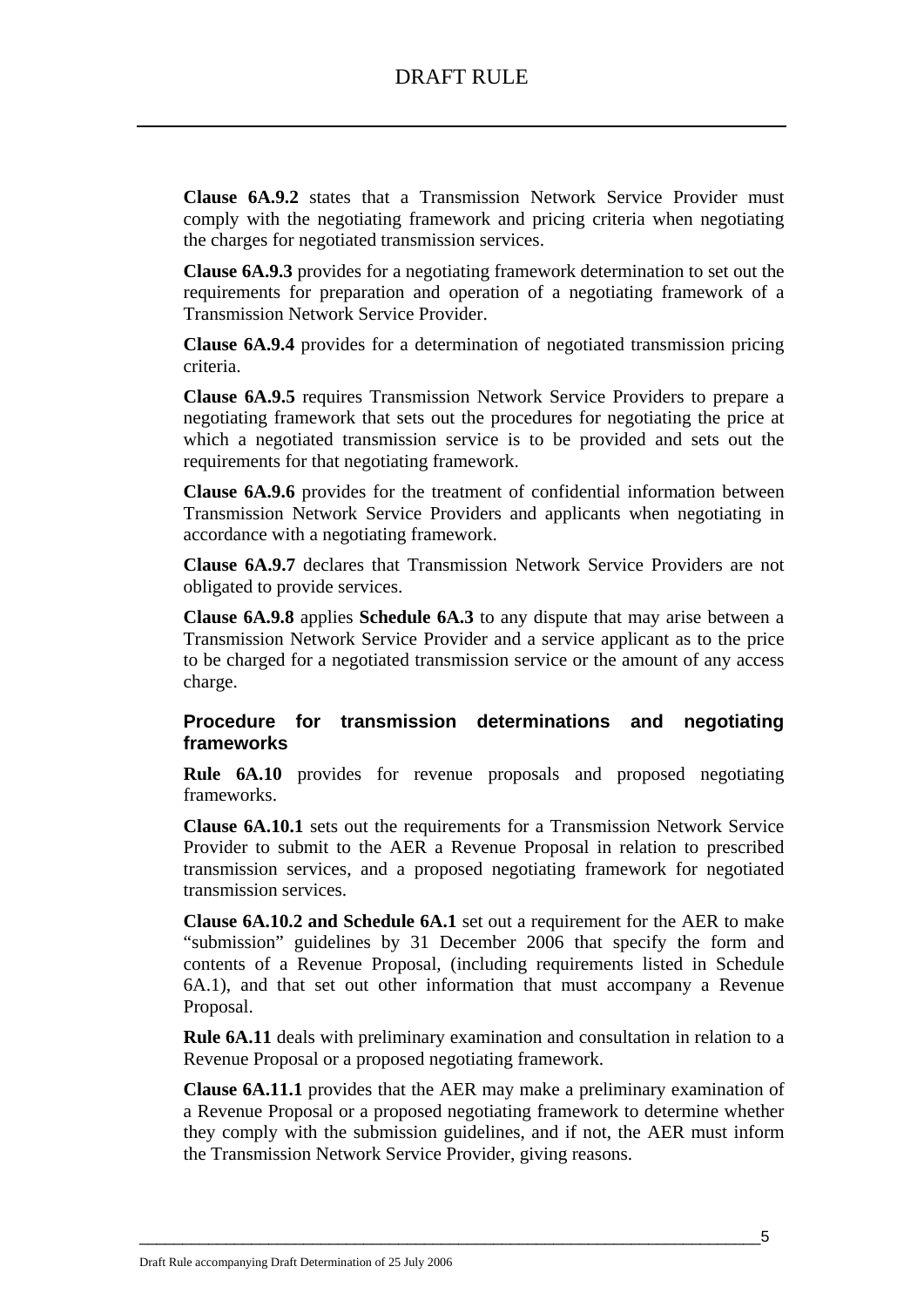**Clause 6A.11.2** states that a Transmission Network Service Provider must resubmit its Revenue Proposal or proposed negotiating framework so that it complies with the submission guidelines.

**Clause 6A.11.3** provides for consultation by the AER in relation to a Revenue Proposal or a proposed negotiating framework, and enables any person to make written submissions.

**Rule 6A.12** provides for draft decisions and a second round of consultation.

**Clause 6A.12.1** sets out the requirements for the making of a draft decision by the AER.

**Clause 6A.12.2** provides for publication of a draft decision and further consultation.

**Clause 6A.12.3** makes provision for a Transmission Network Service Provider to submit a revised Revenue Proposal or revised proposed negotiating framework.

**Rule 6A.13** provides for the final decision by the AER in relation to a Revenue Proposal or a proposed negotiating framework.

**Clause 6A.13.1** provides that the AER must make a final decision taking into consideration any submissions on the draft decision or on the revised Revenue Proposal or on the revised proposed negotiating framework.

**Clause 6A.13.2** sets out what must be included in a final decision if the AER decides to refuse certain amounts or values (such as the total revenue cap or the maximum allowed revenue) or if the AER decides to refuse to approve the proposed negotiating framework.

**Clause 6A.13.3** requires the AER to give notice of the final decision at least two months before the start of the regulatory control period to which the decision relates.

**Clause 6A.13.4** requires the AER to make the transmission determination to which the final decision relates as soon as practicable after making its final decision.

**Rule 6A.14** describes the requirements that relate to both draft and final decisions.

**Clause 6A.14.1** sets out the contents of draft and final decisions and the matters that are to be determined in those decisions.

**Clause 6A.14.2** sets out requirements for the giving of reasons by the AER for draft and final decisions.

**Clause 6A.14.3** makes provision for the circumstances in which the AER must approve certain matters in making a draft or final decision.

**Rule 6A.15** provides for revocation of a revenue cap determination if the AER considers that it was set based on false or misleading information or there was a material error, subject to consultation with the relevant Transmission Network Service Provider.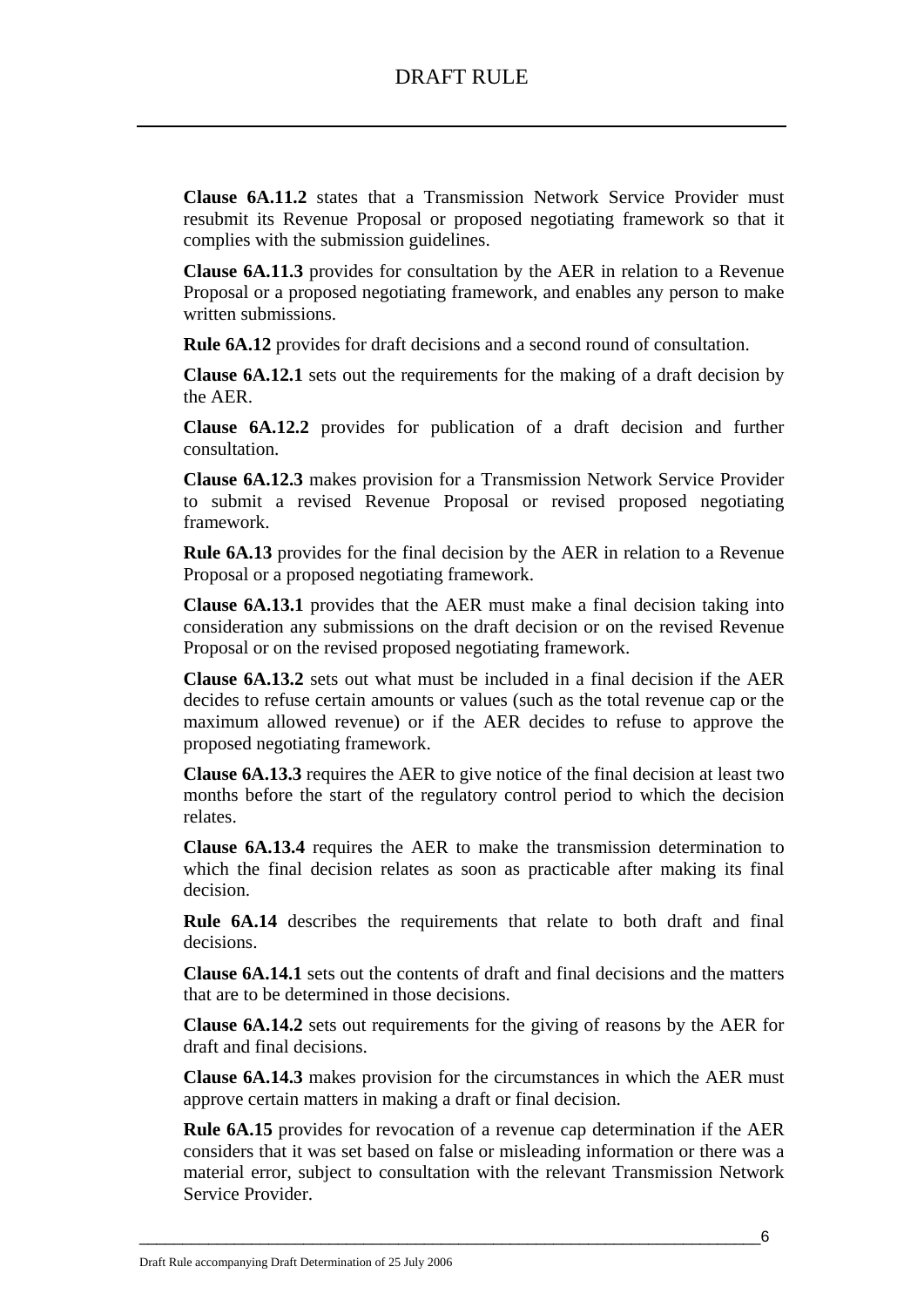**Rule 6A.16** contains clarification of miscellaneous matters relating to publishing and consideration of submissions.

### **Information disclosure**

**Rule 6A.17** provides for information disclosure by Transmission Network Service Providers to the AER.

**Clause 6A.17.1** sets out requirements for certified annual statements to be provided by a Transmission Network Service Provider to the AER, and the purposes for which the AER may require additional information.

**Clause 6A.17.2** requires the AER to prepare and publish information guidelines by 1 July 2007, and specifies what information the guidelines may require a Transmission Network Service Provider to provide.

**Rule 6A.18** provides for information disclosure by the AER.

**Clause 6A.18.1** defines protected information and sets out the general requirements for the public release of such information.

**Clause 6A.18.2** provides that protected information may be publicly released with the consent of the Transmission Network Service Provider that provided the information.

**Clause 6A.18.3** sets out the requirements and procedures to be followed for public release of protected information by the AER where the Transmission Network Service Provider has declined to give consent.

### **Cost allocation for categories of transmission services**

**Rule 6A.19** makes provision for the allocation of costs as between different categories of transmission services.

**Clause 6A.19.1** requires a Transmission Network Service Provider to comply with the approved cost allocation methodology.

**Clause 6A.19.2** sets out the cost allocation principles.

**Clause 6A.19.3** requires the AER, by 31 December 2006, to make cost allocation guidelines, consistent with the cost allocation principles in the rules. The guidelines are to assist a Transmission Network Service Provider in the preparation of a cost allocation methodology.

**Clause 6A.19.4** requires each Transmission Network Service Provider to submit a proposed cost allocation methodology to the AER for approval by 30 June 2007, and sets out the procedure for that approval. The clause also provides for amendment of cost allocation methodologies.

### **Transmission consultation procedure**

**Rule 6A.20** establishes a consultation procedure for the making, developing or amending of guidelines, models, or schemes relating to transmission matters.

### **Transmission Ring-Fencing Guidelines**

\_\_\_\_\_\_\_\_\_\_\_\_\_\_\_\_\_\_\_\_\_\_\_\_\_\_\_\_\_\_\_\_\_\_\_\_\_\_\_\_\_\_\_\_\_\_\_\_\_\_\_\_\_\_\_\_\_\_\_\_\_\_\_\_\_\_\_\_\_\_\_\_7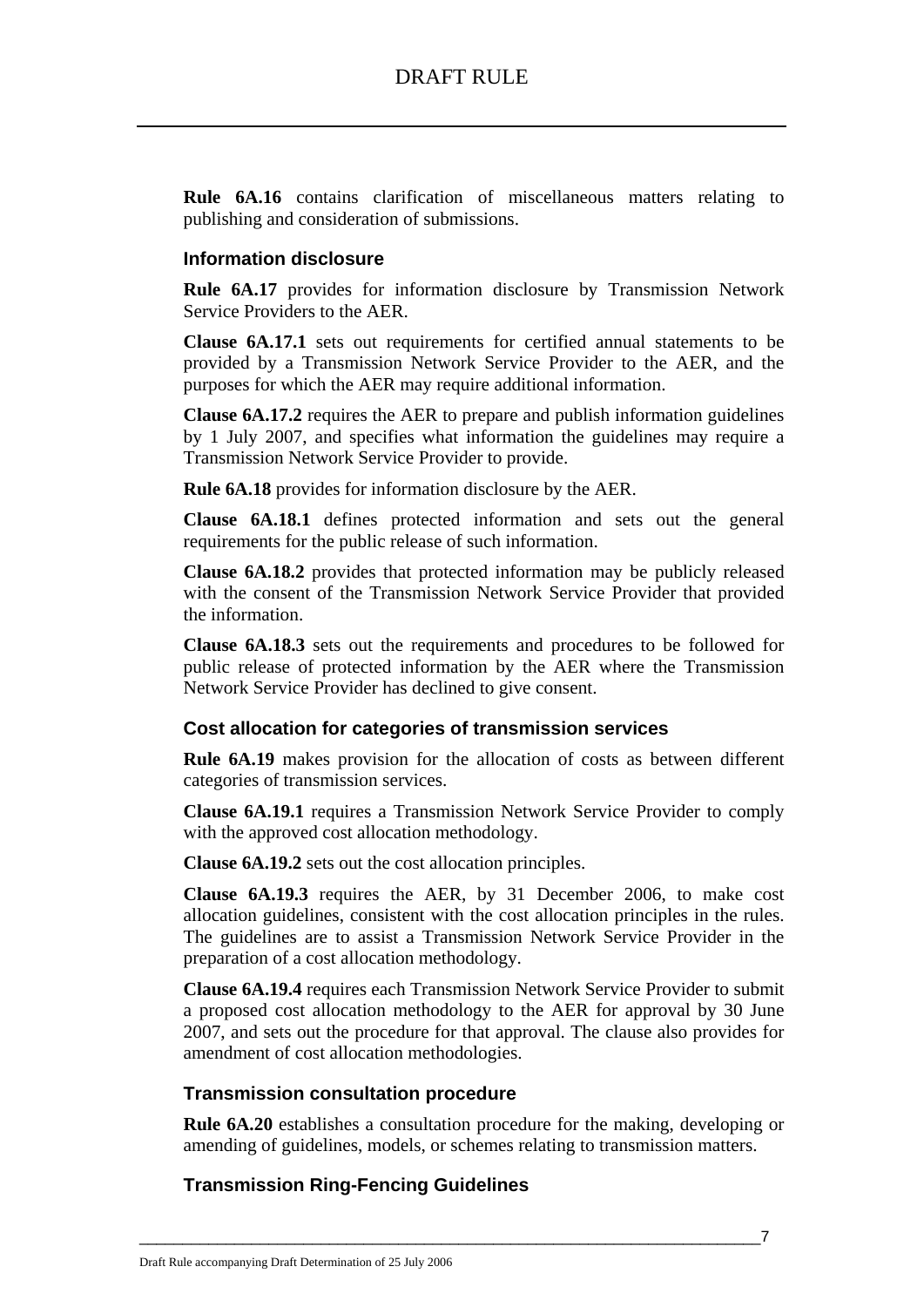**Rule 6A.21** contains the requirements for Transmission Ring-Fencing Guidelines.

# Schedule 2

Schedule 2 sets out the consequential amendments to the Rules (other than Chapters 6 and 10) which are necessary for the implementation of the new rules for the regulation of revenues for Transmission Network Service Providers. These consequential amendments include: new interpretation rules in Chapter 1 to support consistency of internal and external cross-referencing in the new Chapter 6A; amendments to Chapter 5, particularly to distinguish transmission network user access and distribution network user access, which is necessary for the negotiating framework for negotiated transmission services; and amendments to jurisdictional derogations.

# Schedule 3

Schedule 3 inserts new definitions, and amends existing definitions, in the Glossary in Chapter 10 as a result of the amendments made to the regulation of transmission pricing. A small number of existing definitions are deleted as they are no longer relevant.

# Schedule 4

Schedule 4 deletes rules relating to transmission services from Chapter 6, in order to relocate the new rules for economic regulation of transmission services in a new Chapter 6A. Schedule 4 sets out how the rules relating to distribution services in Chapter 6 are to be relocated and renumbered as a consequence. No changes have been made to distribution related rules other than for the purposes of separating transmission related matters from distribution related matters. The savings and transitional rules contained in Schedule 5 ensure that distribution matters are not affected by the renumbering of the rules of Chapter 6.

# Schedule 5

Schedule 5 sets out savings and transitional provisions that preserve existing transmission revenue determinations made under the old Chapter 6; grandfather existing assets that provide prescribed transmission services as at 9 February 2006; support Powerlink's regulatory reset process; recognise existing arrangements relating to roll forward of the regulatory asset base and other carry-over mechanisms for the purposes of the first regulatory reset process under the new Chapter 6A; ensure the distribution matters under Chapter 6 are unaffected by the renumbering of rules; and other savings matters. This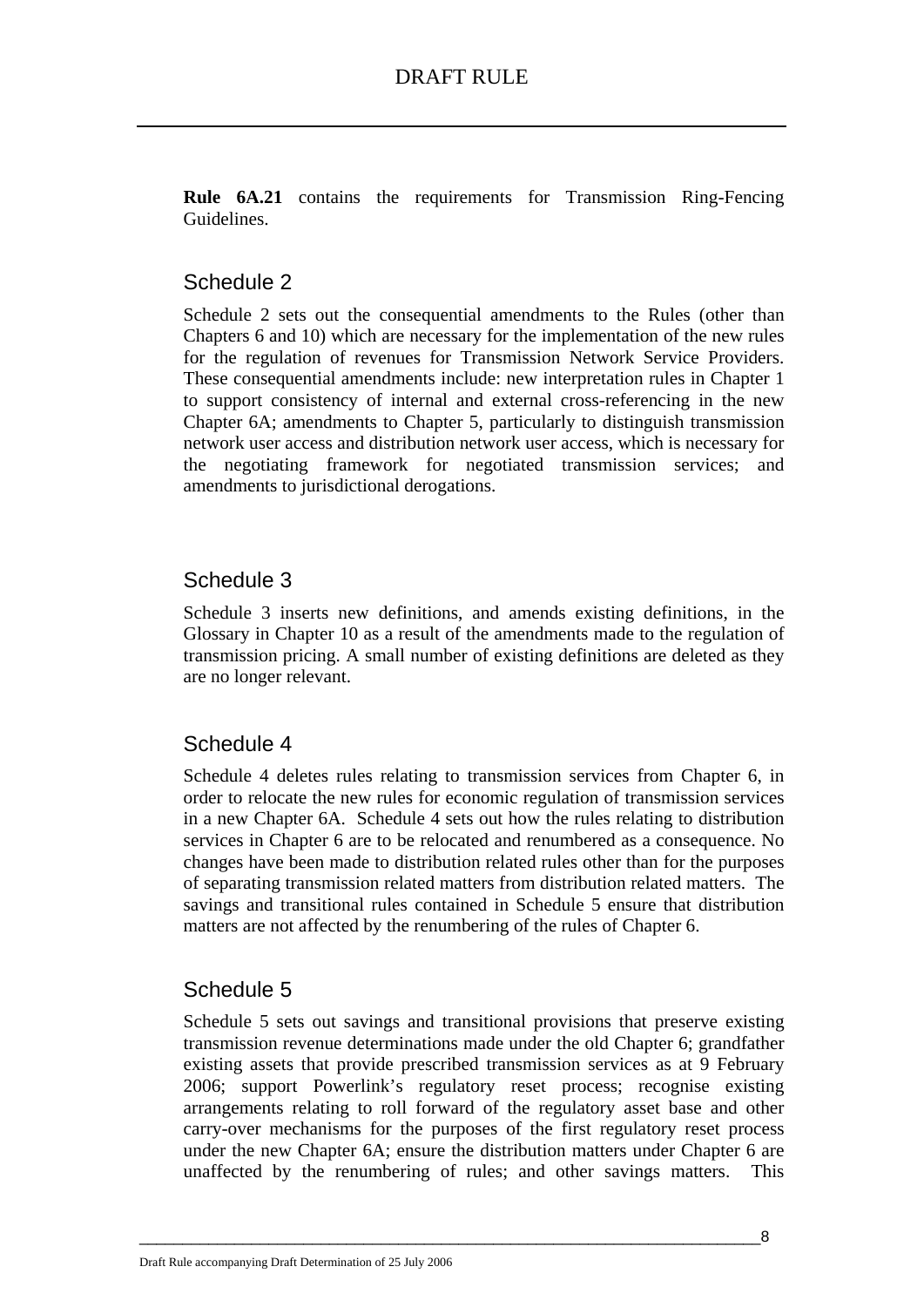Schedule also contains reference to existing Parts C and F of the current Chapter 6 of the Rules, which is the subject of a separate Rule making process.

# Tables of structure of new Chapter 6A and Chapter 6

The following tables provide a summary of the restructuring of the old Chapter 6 to form the renumbered Chapter 6 and the new Chapter 6A. As explained above, a new Chapter 6A has been created, and the current Chapter 6 restructured, to separate the rules (and the schedules to the current Chapter 6) dealing with the economic regulation of transmission services and the rules dealing with economic regulation of distribution services.

The following tables set out how the various existing Parts have been dealt with in the draft Chapter 6, Chapter 6A and Chapter 11 as relevant.

| <b>New</b>                    | <b>Content</b>                                         | Old     |
|-------------------------------|--------------------------------------------------------|---------|
| PART A                        | Introduction                                           | Part A  |
| <b>PART B</b>                 | Regulation of Network Pricing for Distribution Systems | Part D  |
| PART C                        | <b>Distribution Network Pricing</b>                    | Part E  |
| PART D                        | Unbundling TUOS and DUOS Charges                       | Part EA |
| PART E                        | Distribution Ring-fencing Guidelines                   | Part G  |
| <b>Schedules to Chapter 6</b> |                                                        |         |
| 6.1                           | Estimating Weighted Average Cost of Capital            | 6.1     |
| 6.2                           | Maximum Negotiated Use of System Service Price         | 6.3     |
| 6.3                           | Categories of Distribution System Cost                 | 6.6     |
| 6.4                           | Principles for Distribution Network Pricing            | 6.7     |
| 6.5                           | Charges to Generators for New Network Investment       | 6.8     |

### **CHAPTER 6 ECONOMIC REGULATION OF DISTRIBUTION SERVICES**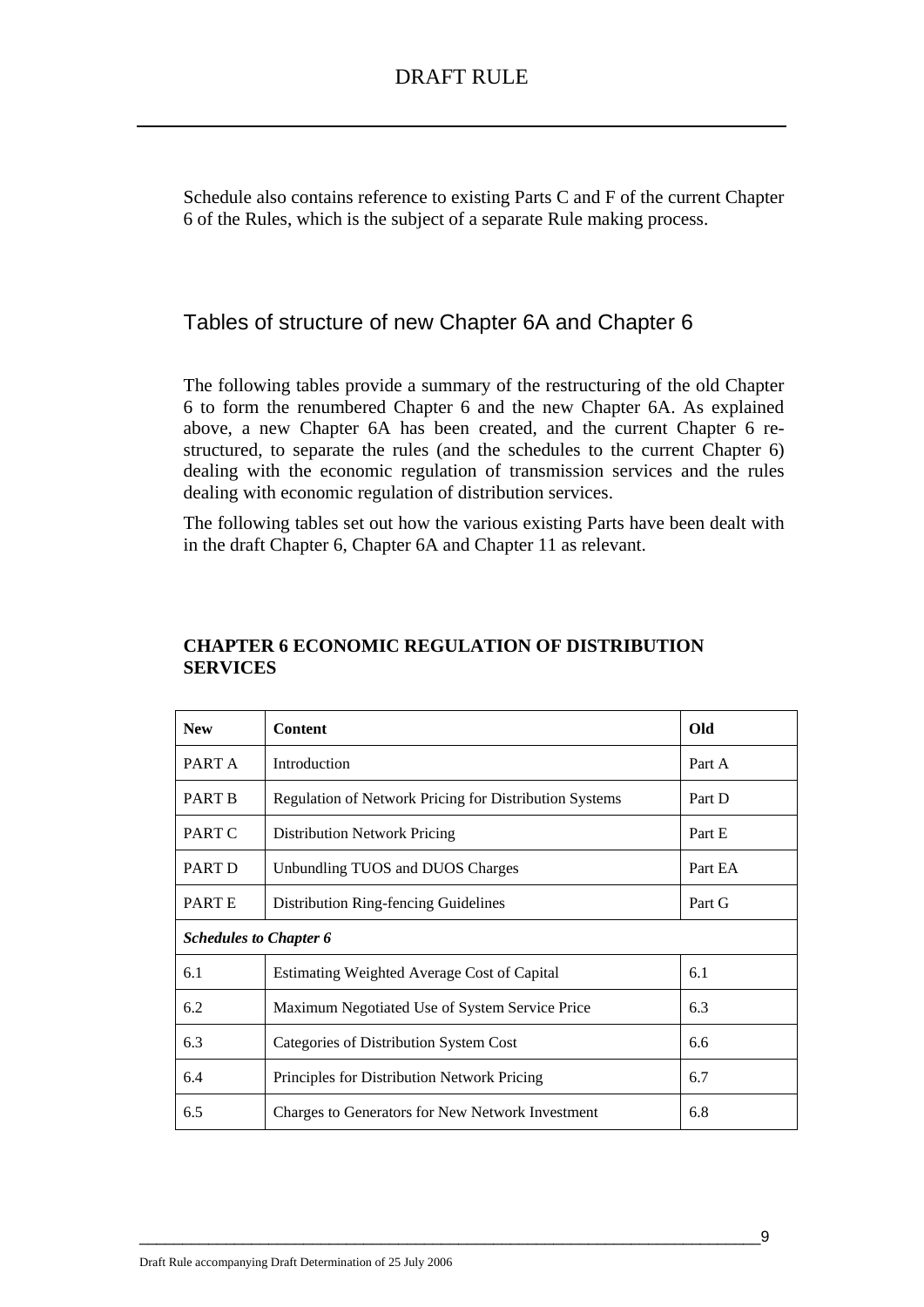### **NEW CHAPTER 6A – ECONOMIC REGULATION OF TRANSMISSION SERVICES**

| <b>New</b>                     | <b>Content</b>                                                               | <b>Old</b>              |  |
|--------------------------------|------------------------------------------------------------------------------|-------------------------|--|
| PART A                         | Introduction                                                                 | Part A                  |  |
| <b>PART B</b>                  | <b>Transmission Determinations (Generally)</b>                               | Part B                  |  |
| PART C                         | Regulation of Revenue - Prescribed Transmission Services                     | Part B                  |  |
| PART D                         | Negotiated Transmission Services - Regulation of Pricing                     | N/A                     |  |
| <b>PARTE</b>                   | Procedure – Transmission Determinations and Negotiating<br><b>Frameworks</b> | Part B                  |  |
| <b>PART F</b>                  | <b>Information Disclosure</b>                                                | Part B                  |  |
| PART G                         | <b>Cost Allocation</b>                                                       | N/A                     |  |
| PART H                         | <b>Transmission Consultation Procedures</b>                                  | N/A                     |  |
| <b>PARTI</b>                   | <b>Transmission Ring-fencing Guidelines</b>                                  | Part G                  |  |
| <b>Schedules to Chapter 6A</b> |                                                                              |                         |  |
| 6A.1                           | <b>Contents of Revenue Proposals</b>                                         | $N/A$ [New<br>Schedule] |  |
| 6A.2                           | <b>Regulatory Asset Base</b>                                                 | $N/A$ [New<br>Schedule] |  |
| 6A.3                           | Commercial Arbitration of disputes for negotiated<br>transmission services   | $N/A$ [New<br>Schedule] |  |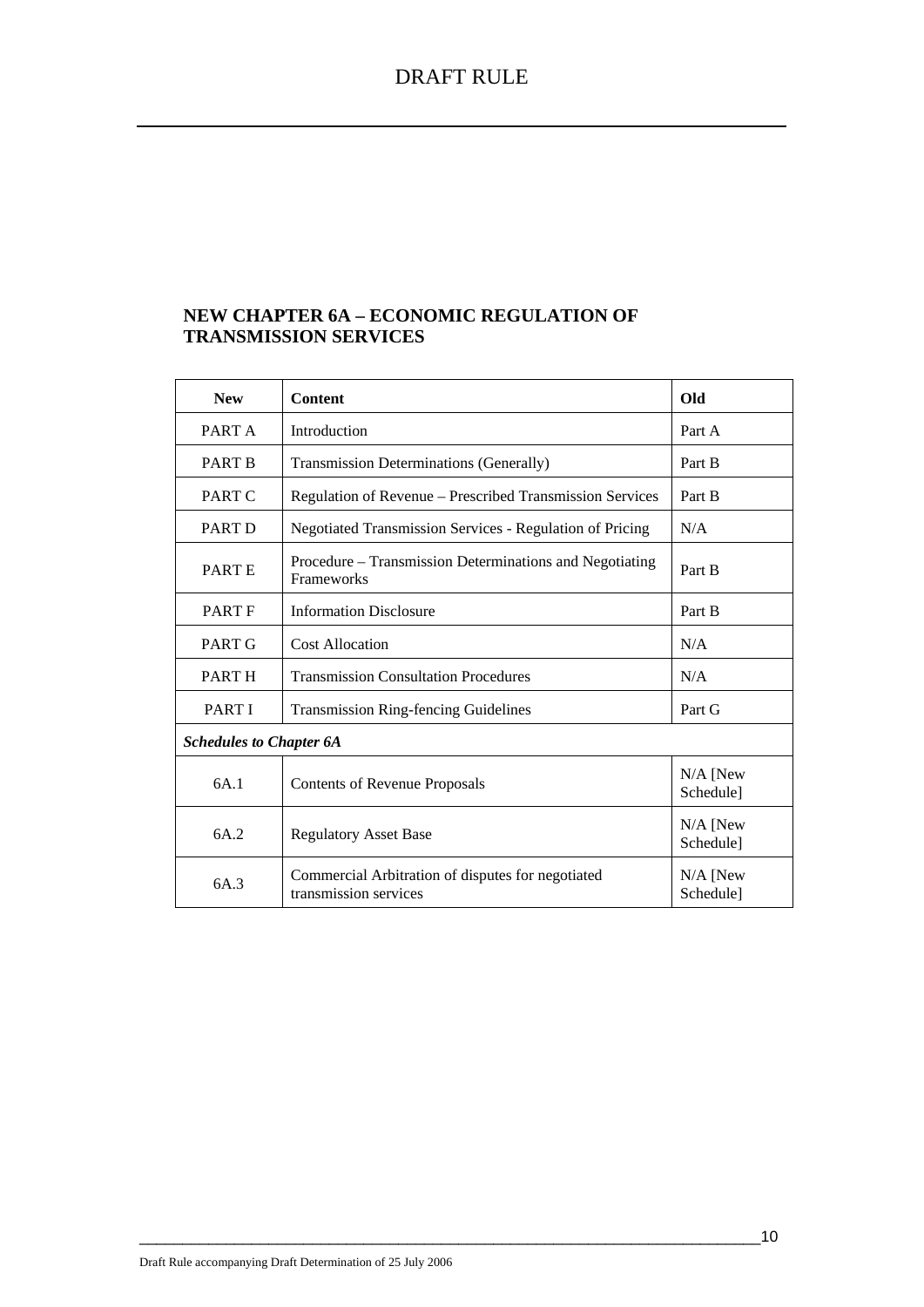### **CHAPTER 11 – SAVINGS AND TRANSITIONAL PROVISIONS**

The following table sets out the relevant clauses of Chapter 11 of the Rules where provisions relating to pricing\* of prescribed transmission services from the old Chapter 6 are to be saved. Transmission pricing rules are the subject of a separate review and rule making procedure, and until that process is completed, the existing pricing rules have been located in the savings and transitional rules.

| <b>New</b><br>(Rule 11.5) | <b>Content</b>                                                | Old        |
|---------------------------|---------------------------------------------------------------|------------|
| cl.11.5.3                 | Transmission Pricing*                                         | Part C     |
| cl.11.5.4                 | Interconnections*                                             | Part F     |
| cl.11.5.3                 | Categories of Transmission System Cost*                       | Old S6.2   |
| cl.11.5.3                 | Maximum Negotiated Use of System Service Price*               | Old S6.3   |
| cl.11.5.3                 | Determination of Customer TUOS Usage Charges*                 | Old $S6.4$ |
| cl.11.5.3                 | Principles for Transmission Network Pricing*                  | Old S6.7   |
| c1.11.5.3                 | Charges to Generators for New Network Investment <sup>*</sup> | Old S6.8   |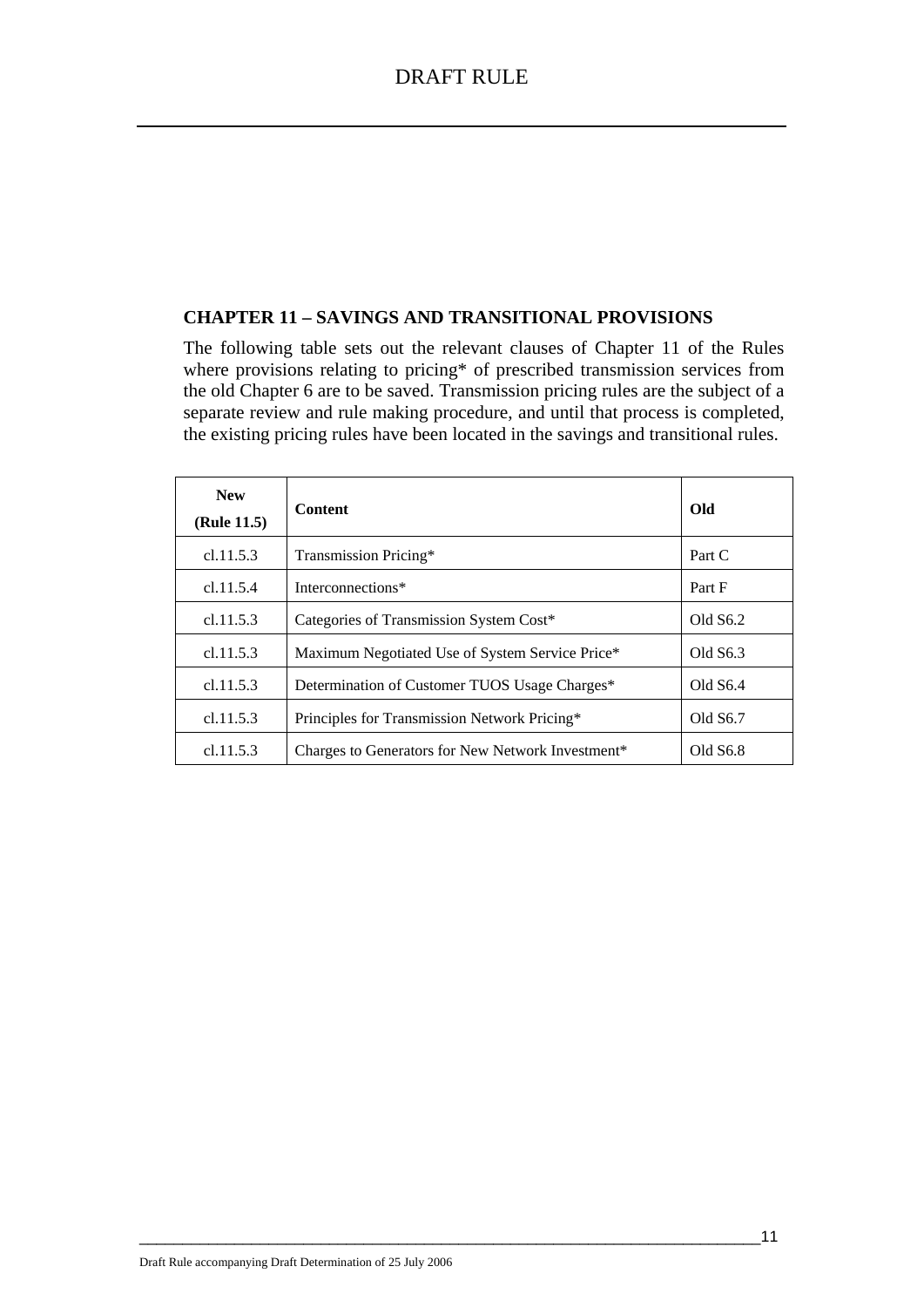# **Draft National Electricity Amendment (Economic Regulation of Transmission Services) Rule 2006**

# **1. Title of Rule**

This Rule is the *Draft National Electricity Amendment (Economic Regulation of Transmission Services) Rule 2006.* 

### **2. Commencement**

This Rule commences operation on 1 January 2007.

### **3. Interpretation**

- (a) A reference in this Rule to an "existing" or "old" Part, heading, rule, clause or paragraph is a reference to a Part, heading, rule, clause or paragraph in Chapter 6 of the National Electricity Rules immediately before the commencement of this Rule.
- (b) Notes, including the explanatory note, do not form part of this Rule.
- (c) References in square brackets refer to Parts, headings, rules, clauses or paragraphs in Parts C and F of Chapter 6 of the National Electricity Rules immediately before the commencement of this Rule Part.

# **4. New Chapter 6A of the National Electricity Rules**

A new Chapter 6A is inserted in the National Electricity Rules as set out in Schedule 1.

# **5. Amendments (other than to Chapters 6 and 10) to the National Electricity Rules consequential on the making of the new Chapter 6A of the National Electricity Rules**

Chapters 2, 5, 8, 9 and 11 of the National Electricity Rules are amended as set out in Schedule 2.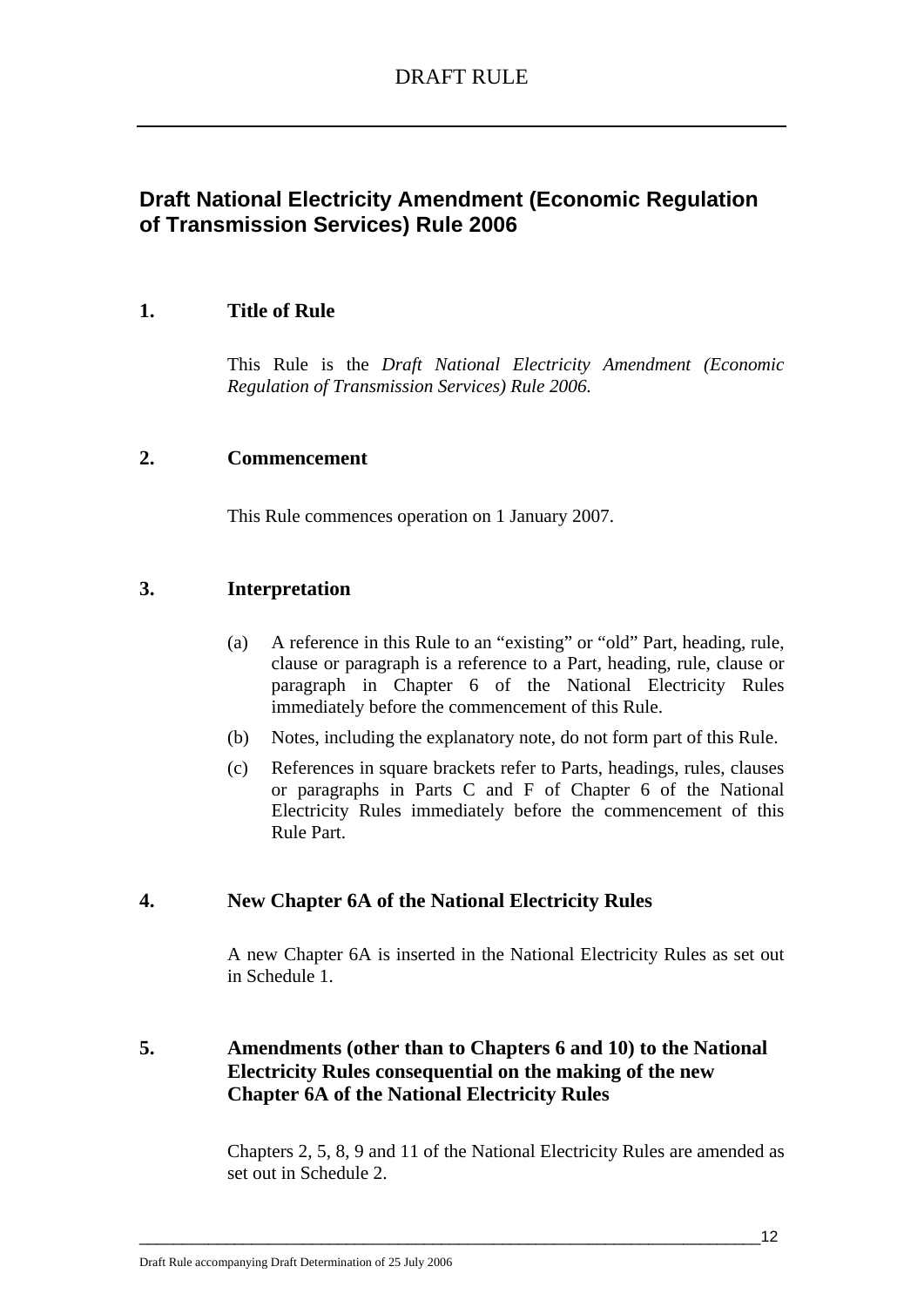### **6. Amendments to the Glossary in Chapter 10 of the National Electricity Rules**

Chapter 10 of the National Electricity Rules is amended as set out in Schedule 3.

# **7. Amendment of Chapter 6 of the National Electricity Rules consequential on the making of the new Chapter 6A of the National Electricity Rules**

Chapter 6 of the National Electricity Rules is amended as set out in Schedule 4.

# **8. Savings and Transitional Amendments to the National Electricity Rules**

Chapter 11 of the National Electricity Rules is amended as set out in Schedule 5.

\_\_\_\_\_\_\_\_\_\_\_\_\_\_\_\_\_\_\_\_\_\_\_\_\_\_\_\_\_\_\_\_\_\_\_\_\_\_\_\_\_\_\_\_\_\_\_\_\_\_\_\_\_\_\_\_\_\_\_\_\_\_\_\_\_\_\_\_\_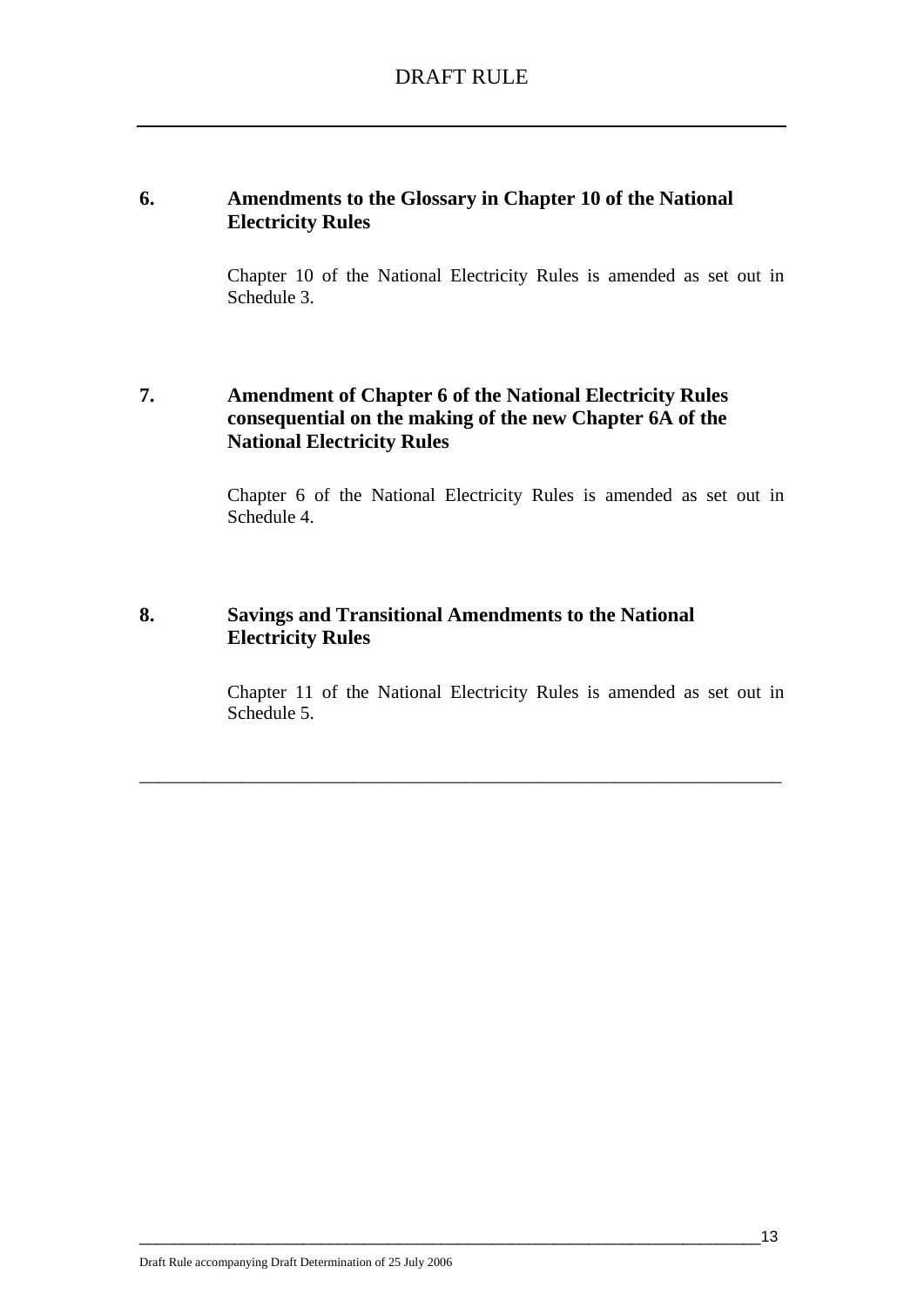# **Schedule 1** New Chapter 6A of the National **Electricity Rules**

(Clause 4)

# **[1] Chapter 6 heading**

Omit the heading and substitute:

# **6. ECONOMIC REGULATION OF TRANSMISSION SERVICES**

# **[2] New Chapter 6A**

After Chapter 6, insert:

[*Drafting Note: Table of Contents does not form part of the Chapter 6A rules and is included for reference only. Matters or references in square brackets are references to rules or clauses or schedules of the old Part C of Chapter 6.*]

| <b>ECONOMIC REGULATION OF TRANSMISSION SERVICES</b><br>6A.           | 5              |
|----------------------------------------------------------------------|----------------|
| <b>PART A - Introduction</b>                                         |                |
| <b>6A.1</b> Introduction to Chapter 6A                               | 5              |
| 6A.1.1 Economic regulation of transmission services generally        | 5              |
| 6A.1.2 Prescribed transmission services - revenue regulation         | 5              |
| 6A.1.3 Prescribed transmission services - pricing regulation         | 5              |
| 6A.1.4 Negotiated transmission services - pricing regulation         | 6              |
| 6A.1.5 National regulatory arrangements                              | 6              |
| 6A.1.6 Application of Part D                                         | 6              |
| 6A.1.7 Contents of Parts E - H                                       | 6              |
| 6A.1.8 Application of Chapter 6A to Market Network Service Providers | 7              |
| <b>PART B - Transmission Determinations Generally</b>                |                |
| <b>Transmission determinations</b><br>6A.2                           | $\overline{7}$ |
| 6A.2.1 Duty of AER to make transmission determinations               | $\tau$         |
| 6A.2.2 Components of transmission determinations                     | 7              |

 $\_$  , and the state of the state of the state of the state of the state of the state of the state of the state of the state of the state of the state of the state of the state of the state of the state of the state of the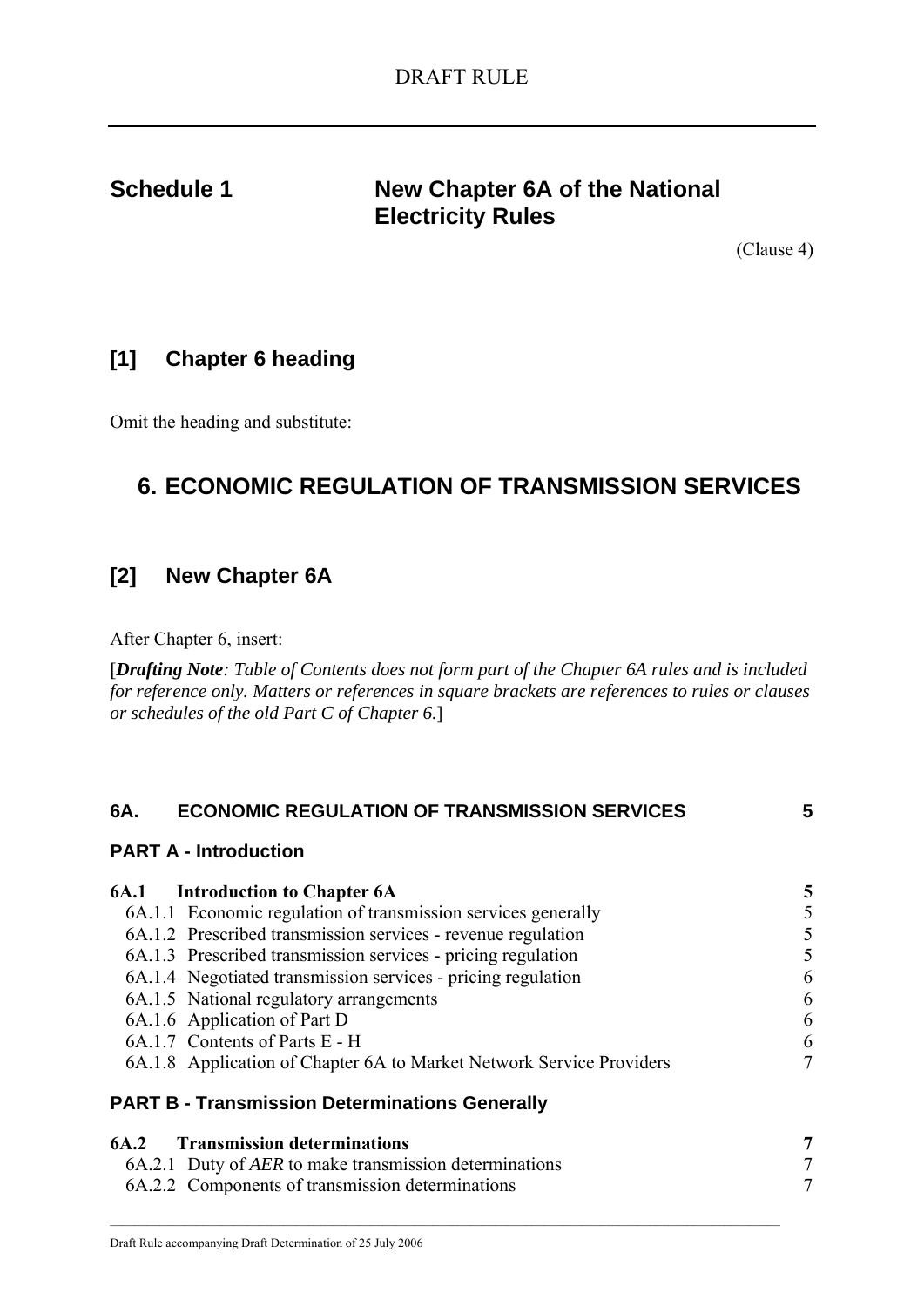|                                        | <b>PART C - Regulation of Revenue - Prescribed Transmission Services</b>      |         |
|----------------------------------------|-------------------------------------------------------------------------------|---------|
| 6A.3                                   | Allowed revenue from prescribed transmission services                         | 8       |
|                                        | 6A.3.1 Allowed revenue for regulatory year                                    | $8\,$   |
|                                        | 6A.3.2 Adjustment of maximum allowed revenue                                  | 8       |
| <b>6A.4</b> Revenue cap determinations |                                                                               | $\bf 8$ |
| 6A.4.1 Introduction                    |                                                                               | $8\,$   |
|                                        | 6A.4.2 Contents of revenue cap determination                                  | 8       |
| 6A.5 Post-tax revenue model            |                                                                               | 9       |
| 6A.5.1 Introduction                    |                                                                               | 9       |
|                                        | 6A.5.2 Preparation, publication and amendment of post-tax revenue model       | 9       |
|                                        | 6A.5.3 Contents of post-tax revenue model                                     | 10      |
| 6A.5.4 Building blocks approach        |                                                                               | 11      |
|                                        | 6A.6 Matters relevant to the making of revenue cap determinations             | 12      |
| 6A.6.1 Regulatory asset base           |                                                                               | 12      |
| 6A.6.2 Return on capital               |                                                                               | 13      |
| 6A.6.3 Depreciation                    |                                                                               | 15      |
|                                        | 6A.6.4 Estimated cost of corporate income tax                                 | 16      |
|                                        | 6A.6.5 Efficiency benefit sharing scheme                                      | 17      |
|                                        | 6A.6.6 Forecast operating expenditure                                         | 19      |
| 6A.6.7 Forecast capital expenditure    |                                                                               | 20      |
| 6A.6.8 The X factor                    |                                                                               | 23      |
| 6A.7                                   | Matters relevant to the adjustment of revenue cap after making of revenue cap |         |
| determination                          |                                                                               | 24      |
|                                        | 6A.7.1 Reopening of revenue cap for capital expenditure                       | 24      |
|                                        | 6A.7.2 Network support pass through                                           | 26      |
| 6A.7.3 Cost pass through               |                                                                               | 27      |
|                                        | 6A.7.4 Service target performance incentive scheme                            | 30      |
| 6A.8<br><b>Contingent Projects</b>     |                                                                               | 31      |
|                                        | 6A.8.1 Acceptance of a Contingent Project in a transmission determination     | 31      |
|                                        | 6A.8.2 Amendment of revenue cap for contingent project                        | 33      |
|                                        | PART D - Negotiated Transmission Services - Regulation of Pricing             |         |
| <b>Regulation of pricing</b><br>6A.9   |                                                                               | 36      |
|                                        | 6A.9.1 Pricing principles for negotiated transmission services                | 37      |
|                                        | 6A.9.2 Determination of prices for negotiated transmission services           | 38      |
|                                        | 6A.9.3 Negotiating framework determination                                    | 38      |
|                                        | 6A.9.4 Negotiated transmission pricing criteria determination                 | 38      |
|                                        | 6A.9.5 Preparation of and requirements for negotiating framework              | 39      |
| 6A.9.6 Confidential information        |                                                                               | 40      |
|                                        | 6A.9.7 No requirement to provide services                                     | 40      |
|                                        | 6A.9.8 Commercial arbitration for negotiated transmission services            | 41      |
|                                        |                                                                               |         |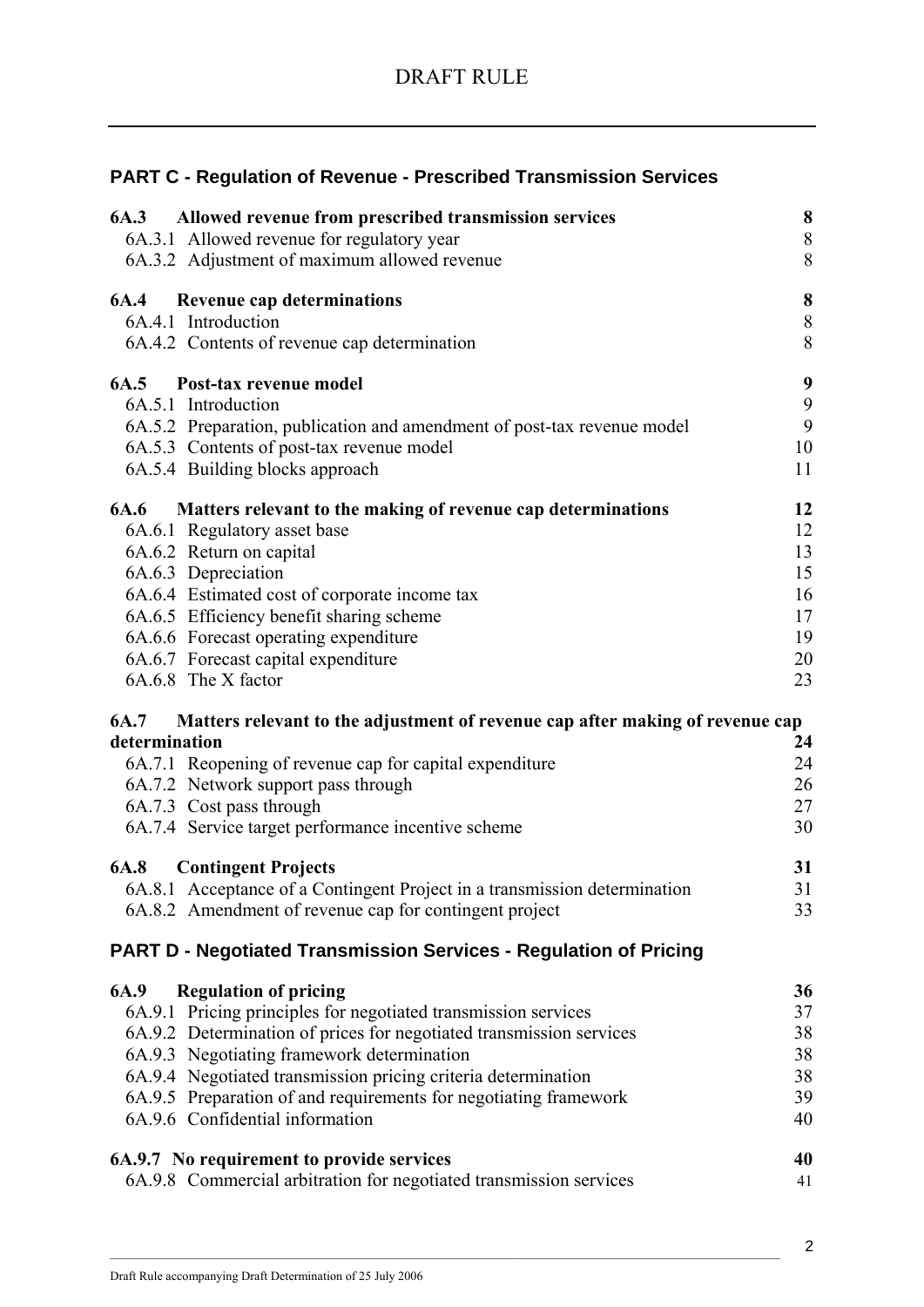|                   | <b>PART E - Procedure - Transmission Determinations and Negotiating</b> |
|-------------------|-------------------------------------------------------------------------|
| <b>Frameworks</b> |                                                                         |

|              | 6A.10 Revenue Proposal and proposed negotiating framework                           | 41 |
|--------------|-------------------------------------------------------------------------------------|----|
| 6A.10.1      | Submission of proposal, framework and information                                   | 41 |
| 6A.10.2      | Submission guidelines                                                               | 41 |
|              | 6A.11 Preliminary examination and consultation                                      | 43 |
| guidelines43 | 6A.11.1 Preliminary examination and determination of non-compliance with submission |    |
|              | 6A.11.2 Resubmission of proposal, framework or information                          | 44 |
|              | 6A.11.3 Consultation                                                                | 44 |
|              | 6A.12 Draft decision and further consultation                                       | 44 |
| 6A.12.1      | Making of draft decision                                                            | 44 |
| 6A12.2       | Publication of draft decision and consultation                                      | 45 |
|              | 6A.12.3 Submission of revised proposal or framework                                 | 45 |
|              | <b>6A.13</b> Final decision                                                         | 46 |
|              | 6A.13.1 Making of final decision                                                    | 46 |
|              | 6A.13.2 Refusal to approve amounts, values or framework                             | 46 |
|              | 6A.13.3 Notice of final decision                                                    | 47 |
|              | 6A.13.4 Making of transmission determination                                        | 47 |
|              | 6A.14 Requirements relating to draft and final decisions                            | 47 |
|              | 6A.14.1 Contents of decisions                                                       | 47 |
|              | 6A.14.2 Reasons for decisions                                                       | 49 |
|              | 6A.14.3 Circumstances in which approval must be given                               | 49 |
|              | 6A.15 Revocation and substitution of revenue cap for wrong information or error     | 52 |
|              | <b>6A.16 Miscellaneous</b>                                                          | 52 |
|              | <b>PART F - Information Disclosure</b>                                              |    |
|              | 6A.17 Information disclosure by Transmission Network Service Providers              | 53 |
|              | 6A.17.1 Information to be provided to AER                                           | 53 |
|              | 6A.17.2 Information Guidelines                                                      | 54 |
|              | 6A.18 Information disclosure by the AER                                             | 54 |
|              | 6A.18.1 Introduction                                                                | 54 |
| 6A.18.2      | Release of protected information with consent                                       | 55 |
|              | 6A.18.3 Release of protected information in other circumstances                     | 55 |
|              | <b>PART G - Cost Allocation</b>                                                     |    |
|              | <b>6A.19</b> Cost allocation                                                        | 56 |
| 6A.19.1      | Duty to comply with Cost Allocation Methodology                                     | 56 |
|              | 6A.19.2 Cost Allocation Principles                                                  | 57 |
|              | 6A.19.3 Cost Allocation Guidelines                                                  | 58 |
|              |                                                                                     |    |

 $\mathcal{L}_\text{max}$ 

3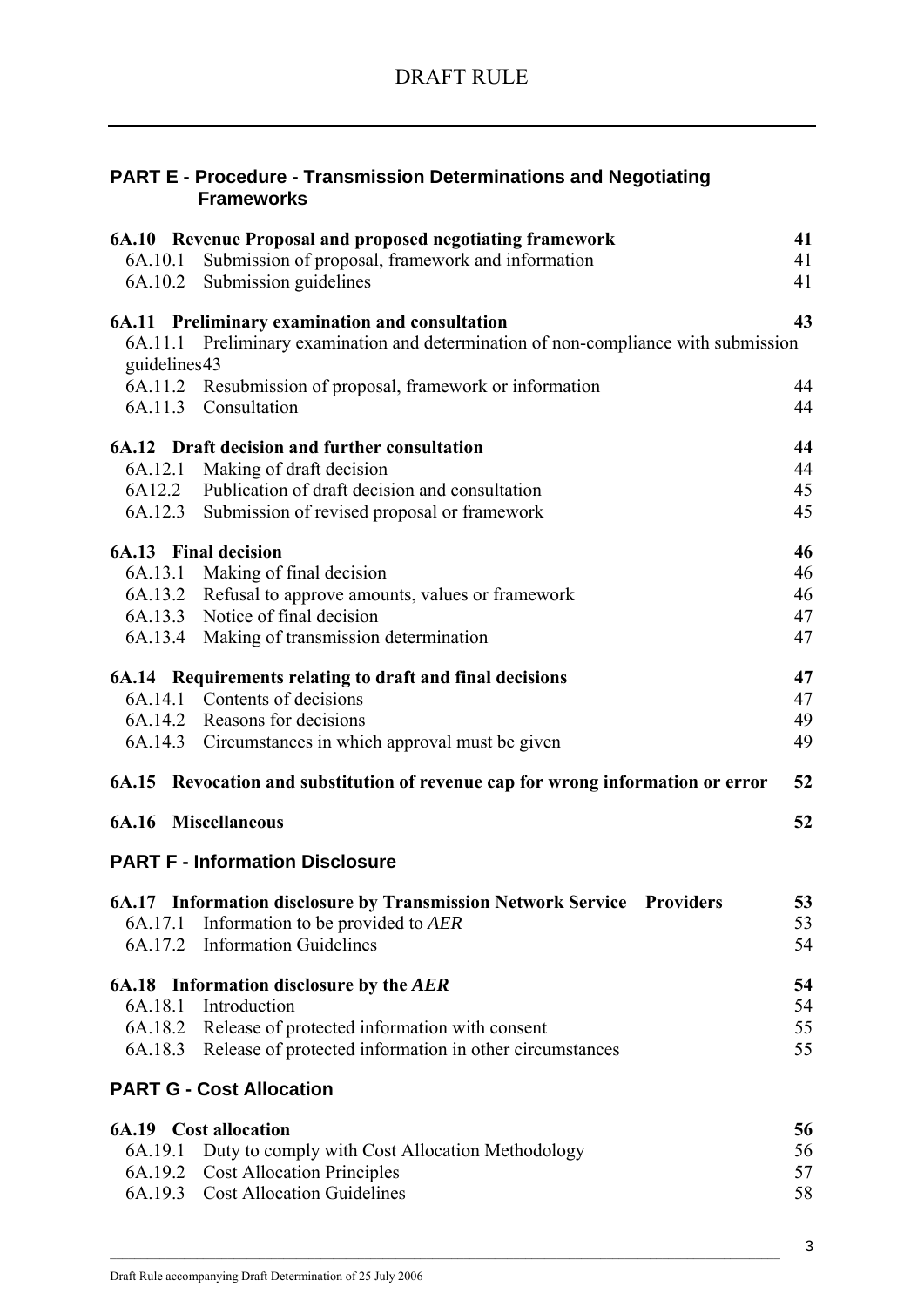|         | 6A.19.4 Cost Allocation Methodology                                                            | 58 |
|---------|------------------------------------------------------------------------------------------------|----|
|         | <b>PART H - Transmission Consultation Procedures</b>                                           |    |
|         | <b>6A.20 Transmission consultation procedures</b>                                              | 59 |
|         | <b>PART I - Ring-Fencing Arrangements for Transmission Network Service</b><br><b>Providers</b> |    |
|         | <b>6A.21 Transmission Ring-Fencing Guidelines</b>                                              | 61 |
| 6A21.1  | Compliance with Transmission Ring-Fencing Guidelines                                           | 61 |
|         | 6A.21.2 Development of Transmission Ring-Fencing Guidelines                                    | 61 |
|         | <b>Schedule 6A.1 - Contents of Revenue Proposals</b>                                           | 62 |
|         | S6A.1.1 Information and matters relating to capital expenditure                                | 62 |
|         | S6A.1.2 Information and matters relating to operating expenditure                              | 63 |
|         | S6A.1.3 Additional information and matters                                                     | 64 |
|         | <b>Schedule 6A.2 - Regulatory Asset Base</b>                                                   | 66 |
|         | S6A.2.1 Establishment of opening regulatory asset base for a regulatory control period 66      |    |
|         | S6A.2.2 Prudency and efficiency of capital expenditure                                         | 70 |
|         | S6A.2.3 Removal of assets from regulatory asset base                                           | 71 |
|         | S6A.2.4 Roll forward of regulatory asset base within the same regulatory control period 72     |    |
|         | S6A.2.5 Restrictions on adjustment of regulatory asset base                                    | 73 |
|         | Schedule 6A.3 Commercial arbitration of disputes for negotiated transmission services          |    |
|         |                                                                                                | 73 |
| S6A.3.1 | Commercial arbitration for negotiated transmission services                                    | 73 |
| S6A.3.2 | Notification of dispute                                                                        | 73 |
| S6A.3.3 | Appointment of commercial arbitrator                                                           | 73 |
| S6A.3.4 | Procedures of commercial arbitrator                                                            | 74 |
| S6A.3.5 | Determination of dispute                                                                       | 75 |
| S6A.3.6 | Costs of dispute                                                                               | 76 |
| S6A.3.7 | Enforcement of agreement or determination and requirement for reasons                          | 76 |
| S6A.3.8 | Miscellaneous                                                                                  | 76 |
|         |                                                                                                |    |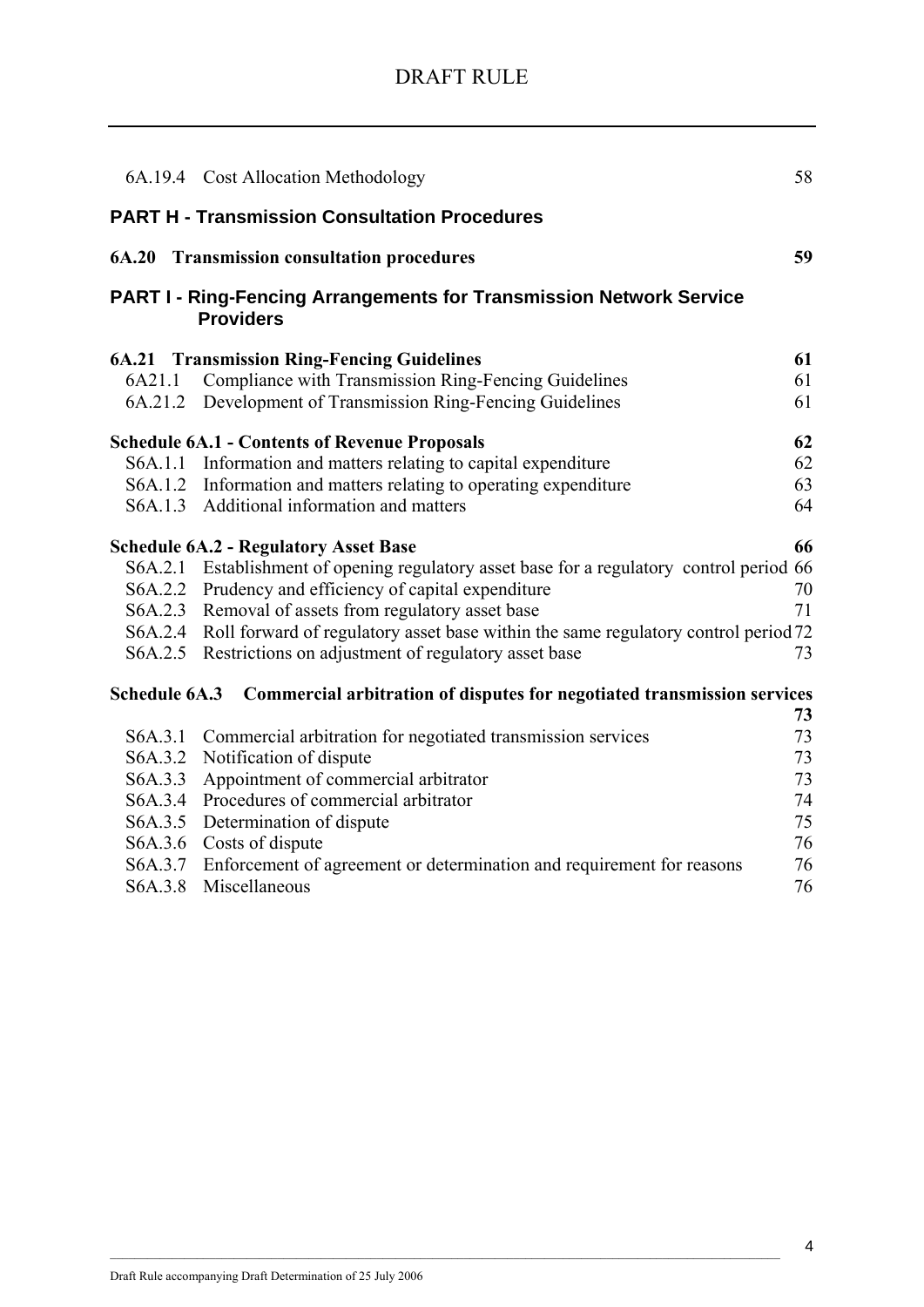# **6A. Economic Regulation of Transmission Services**

# **Part A - Introduction**

### **6A.1 Introduction to Chapter 6A**

### **6A.1.1 Economic regulation of transmission services generally**

- (a) Part B states the general obligation of the *AER* to make *transmission determinations* for *Transmission Network Service Provider*s in respect of:
	- (1) *prescribed transmission services*; and
	- (2) *negotiated transmission services*.
- (b) Parts C H and Part [old Part C, as reviewed and renumbered] of Chapter 6A regulate:
	- (1) the revenues that may be earned by *Transmission Network Service Provider*s from; and
	- (2) the prices that may be charged by *Transmission Network Service Provider*s for,

the provision by them of the *transmission services* that are the subject of *transmission determinations*.

(c) Other *transmission services* provided by *Transmission Network Services Providers*, are not subject to regulation under this Chapter.

### **6A.1.2 Prescribed transmission services - revenue regulation**

Part C regulates the revenues that may be earned by *Transmission Network Service Provider*s from the provision by them of *prescribed transmission services*.

### **6A.1.3 Prescribed transmission services - pricing regulation**

[Old Part C as reviewed and renumbered] regulates the prices that may be charged by *Transmission Network Service Provider*s for the provision by them of *prescribed transmission services*, and also covers the following related matters:

- (1) prudential requirements for receipt of *transmission services,* which are set out in [clause 6.6];
- (2) billing and settlements procedures associated with *transmission services*, which are set out in [clause 6.7];
- (3) specifications relating to *transmission service* pricing software, which are set out in [clause 6.8]; and
- (4) the collection of data which is necessary for the determination of *transmission service* prices, which is dealt with in [clause 6.9].

**Drafting Note:** *The old Part C of Chapter 6 – Transmission Pricing, is proposed to form a new Part - Regulation of Pricing – Prescribed Transmission Services - in the new Chapter 6A. Old Part C is currently under review by the AEMC under a separate Rule change procedure. The*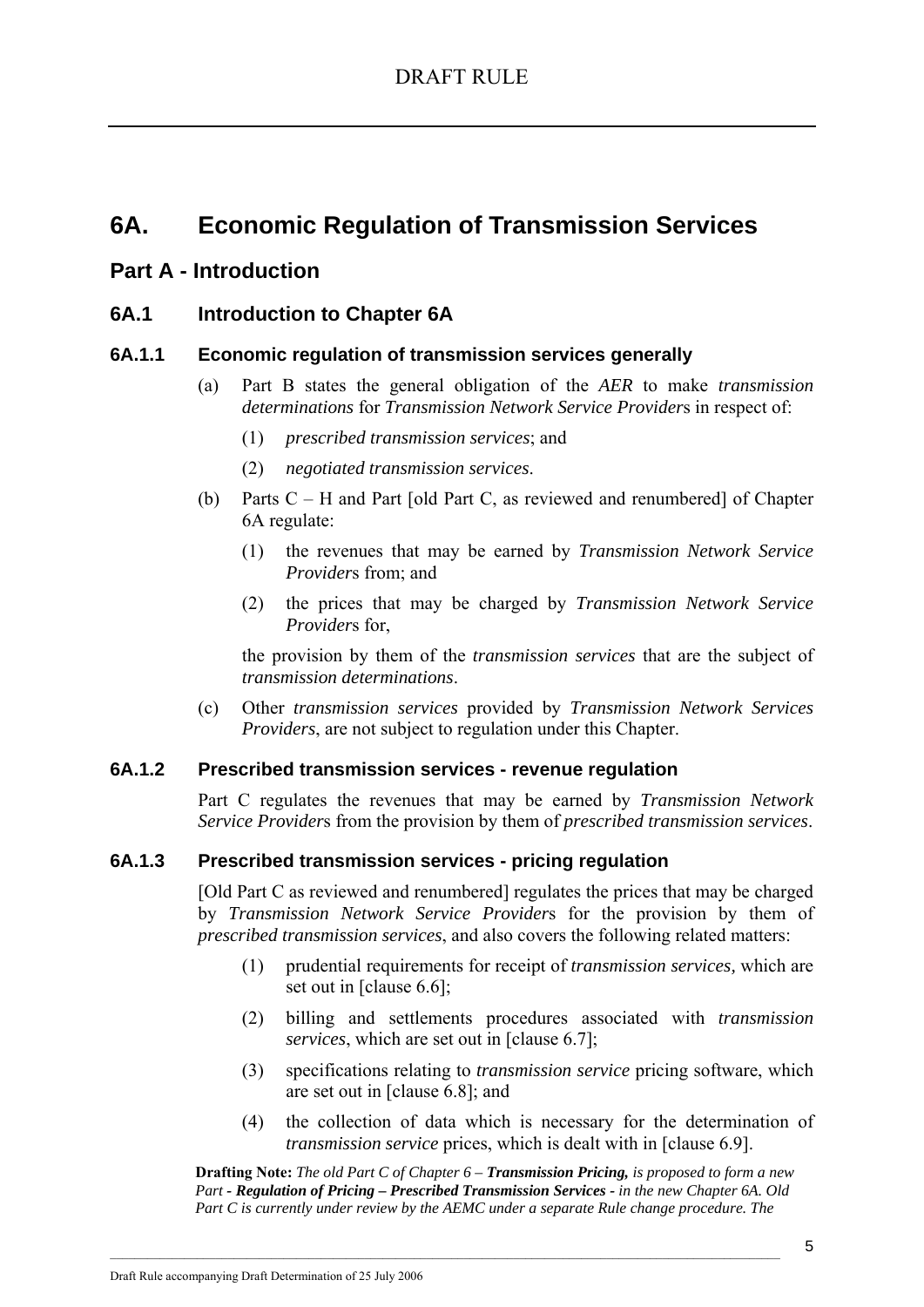*provisions of the old Part C (including) schedules 6.2, 6.3, 6.4, 6.7 and 6.8, as they apply to transmission pricing, are contained in the savings and transitional rules. The revenue related rules and the pricing related rules will be consolidated as the new Chapter 6A. The old Part C of Chapter 6 will continue in force for the purposes of existing transmission determinations.*

*The old Part F of old Chapter 6 – Interconnections is similarly part of the review, and any provisions for interconnector pricing would be included in any new transmission pricing rules in the new Chapter 6A. Old Part F is currently referred to in the savings and transitional rules in schedule 5.*]

### **6A.1.4 Negotiated transmission services - pricing regulation**

Part D regulates the prices that may be charged by *Transmission Network Service Provider*s for the provision by them of *negotiated transmission services*.

### **6A.1.5 National regulatory arrangements**

- (a) The *AER* is, in accordance with this Chapter, responsible for the economic regulation of services provided by *Transmission Network Service Provider*s by means of, or in connection with, *transmission systems* that form part of the *national grid*.
- (b) Subject to the agreement of the *AER* and the relevant *Jurisdictional Regulator*, those parts of a *transmission network* operating at nominal voltages between 66kV and 220kV that:
	- (1) do not operate in parallel to; and
	- (2) do not provide support to,

the higher *voltage transmission network* may be deemed by the relevant *Transmission Network Service Provider* to be subject to the regulatory arrangements for *distribution service* pricing set out in Parts A and B of Chapter 6.

### **6A.1.6 Application of Part D**

To the extent that a matter is dealt with under the *negotiating framework* for a *Transmission Network Service Provider*, the *negotiating framework* applies to the exclusion of the *negotiating framework* which is established under [clause 6.5.9] and, to the extent there is any inconsistency between Part D and clause 6.5.9, Part D prevails.

# **6A.1.7 Contents of Parts E - H**

- (a) Part E sets out the procedure that applies for the purposes of the *AER* making a *transmission determination*.
- (b) Part F contains provisions regarding the disclosure of information.

- (c) Part G contains provisions regarding cost allocation.
- (d) Part H contains provisions regarding the *transmission consultation procedures*.
- (e) Part I contains provisions regarding *Transmission Ring-Fencing Guidelines*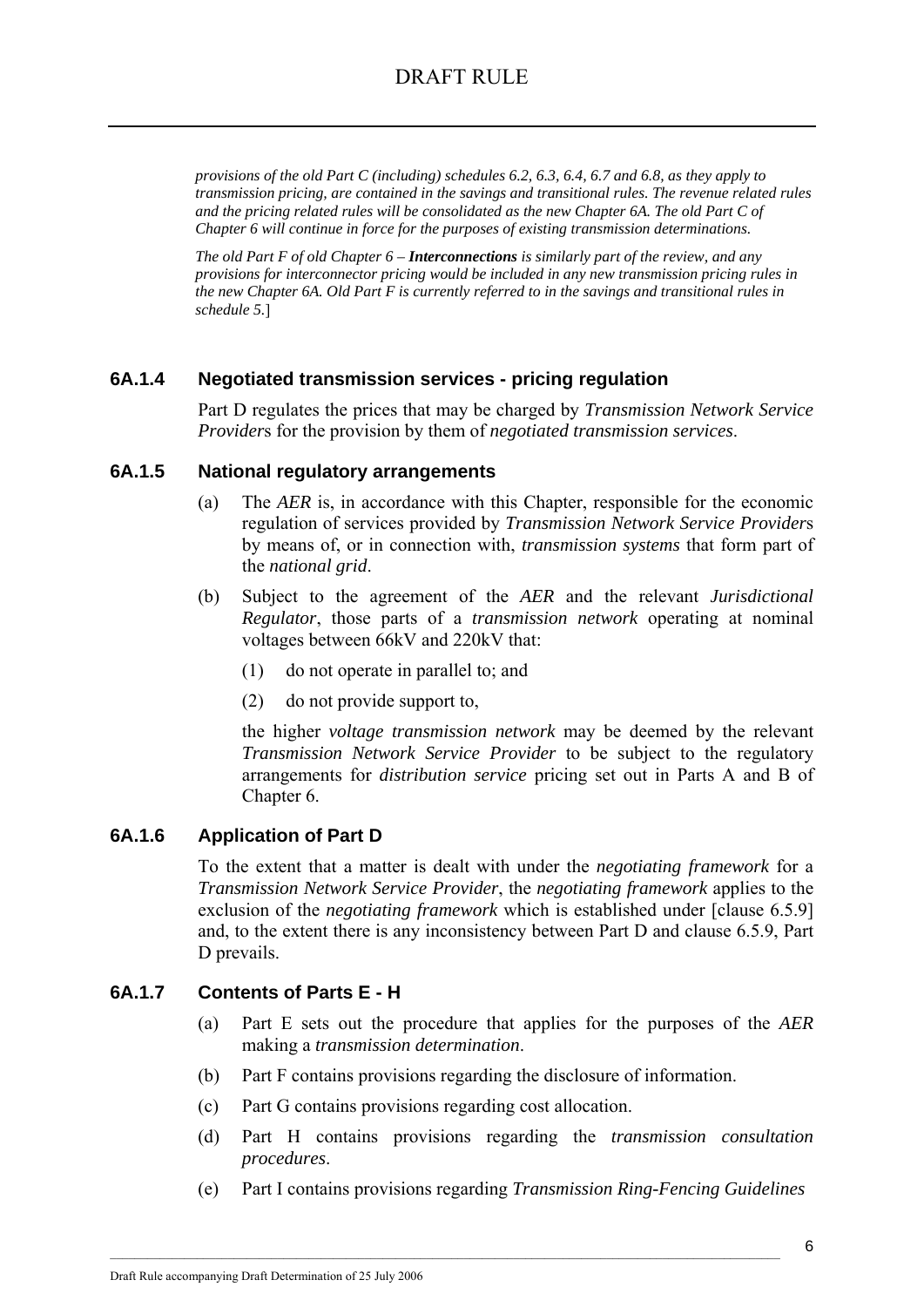### **6A.1.8 Application of Chapter 6A to Market Network Service Providers**

- (a) Notwithstanding anything contained in this Chapter 6A:
	- (1) Parts B, C and D do not regulate the revenues that may be earned by *Market Network Service Providers* from, or the prices that may be charged by *Market Network Service Providers* for, the provision by them of *market network service*s; and
	- (2) Part E does not apply to *Market Network Service Providers*.
- (b) Part D does not regulate the prices that may be charged by *Transmission Network Service Provider*s for *network services* provided to:
	- (1) a *Market Network Service Provider*; or
	- (2) another *Network Service Provider* for electricity delivered to a *Market Network Service Provider* through the *network* of the other *Network Service Provider* (except for any such electricity which is ultimately consumed within the other *Network Service Provider's network*).
- (c) Charges for the *network services* referred to in paragraph (b) are governed by the applicable provisions of rule 5.4A and Part D only.

# **Part B - Transmission Determinations Generally**

### **6A.2 Transmission determinations**

### **6A.2.1 Duty of** *AER* **to make transmission determinations**

The *AER* must make *transmission determinations* for *Transmission Network Service Providers* in accordance with this Chapter in respect of:

- (1) *prescribed transmission services*; and
- (2) *negotiated transmission services*.

### **6A.2.2 Components of transmission determinations**

A *transmission determination* for a *Transmission Network Service Provider* consists of:

- (1) a *revenue cap determination* for the provider in respect of the provision by the provider of *prescribed transmission services*;
- (2) a determination relating to the provider's *negotiating framework*; and
- (3) a determination that specifies the *Negotiated Transmission Service Pricing Criteria* that apply to the provider.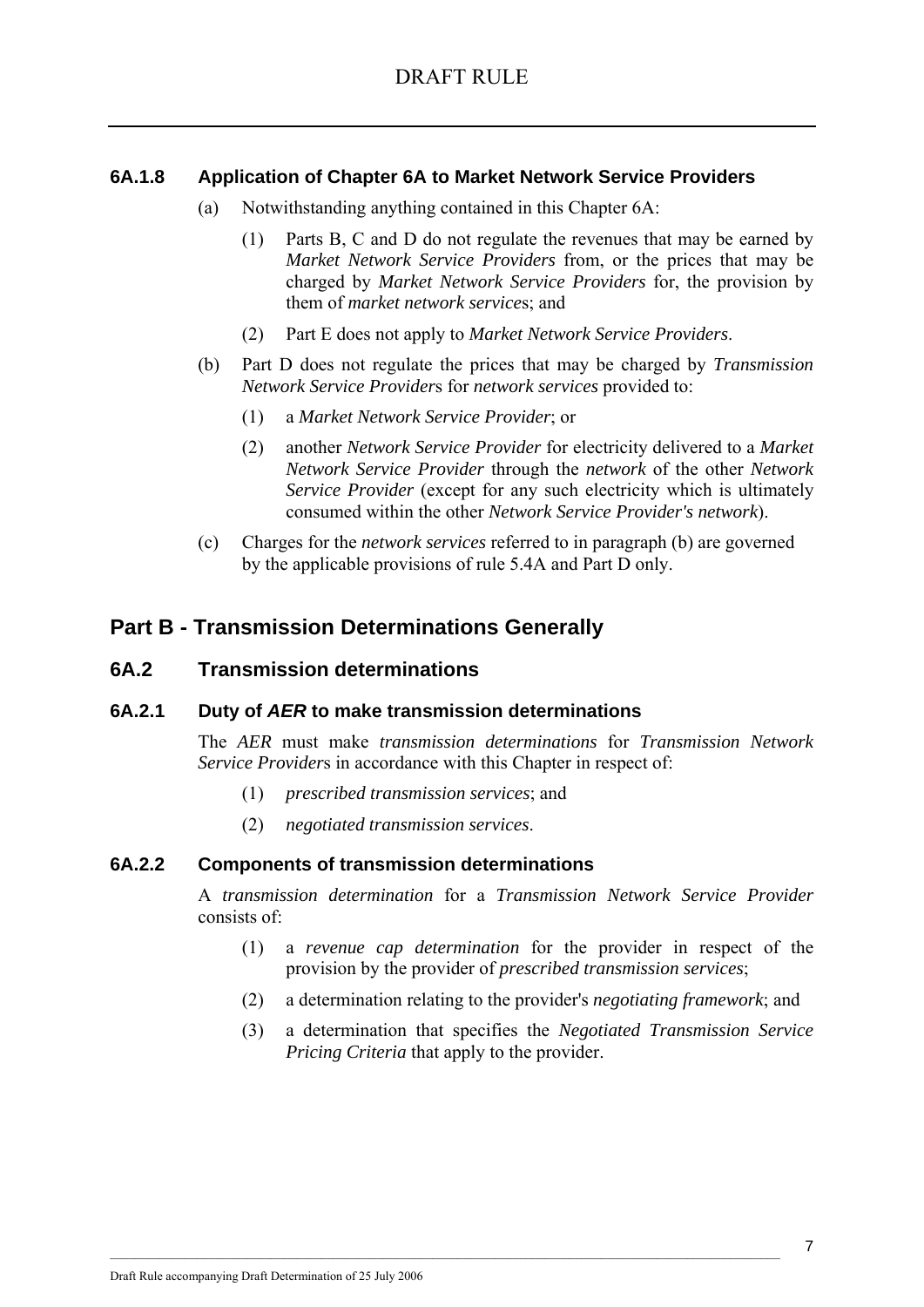# **Part C - Regulation of Revenue - Prescribed Transmission Services**

# **6A.3 Allowed revenue from prescribed transmission services**

### **6A.3.1 Allowed revenue for regulatory year**

The revenue that a *Transmission Network Service Provider* may earn in any *regulatory year* of a *regulatory control period* from the provision of *prescribed transmission services* is the *maximum allowed revenue* and any adjustments referred to in clause 6A.3.2, and is to be determined in accordance with:

- (1) the *revenue cap determination* forming part of the applicable *transmission determination*; and
- (2) the provisions of this Part C.

### **6A.3.2 Adjustment of maximum allowed revenue**

The *maximum allowed revenue* that a *Transmission Network Service Provider* may earn in any *regulatory year* of a *regulatory control period* from the provision of *prescribed transmission services* is subject to adjustment:

- (1) in accordance with the operation of any applicable *service target performance incentive scheme*; and
- (2) in accordance with rules 6A.7, 6A.8 or 6A.15.

# **6A.4 Revenue cap determinations**

### **6A.4.1 Introduction**

- (a) The procedure for making a *revenue cap determination* for a *Transmission Network Service Provider* is contained in Part E, and involves the submission to the *AER* of a *Revenue Proposal* by the provider.
- (b) Such a *Revenue Proposal* must comply with the requirements of this Chapter 6A, and in particular must:
	- (1) be prepared using the *post-tax revenue model* referred to in rule 6A.5; and
	- (2) comply with the requirements of the *submission guidelines* referred to in clause 6A.17.2.

### **6A.4.2 Contents of revenue cap determination**

- (a) A *revenue cap determination* for a *Transmission Network Service Provider* is to specify, for a *regulatory control period*, the following matters:
	- (1) the amount of the estimated *total revenue cap* for the *regulatory control period* or the method of calculating that amount;
	- (2) the *annual building block revenue requirement* for each *regulatory year* of the *regulatory control period;*
	- (3) the amount of the *maximum allowed revenue* for each *regulatory year*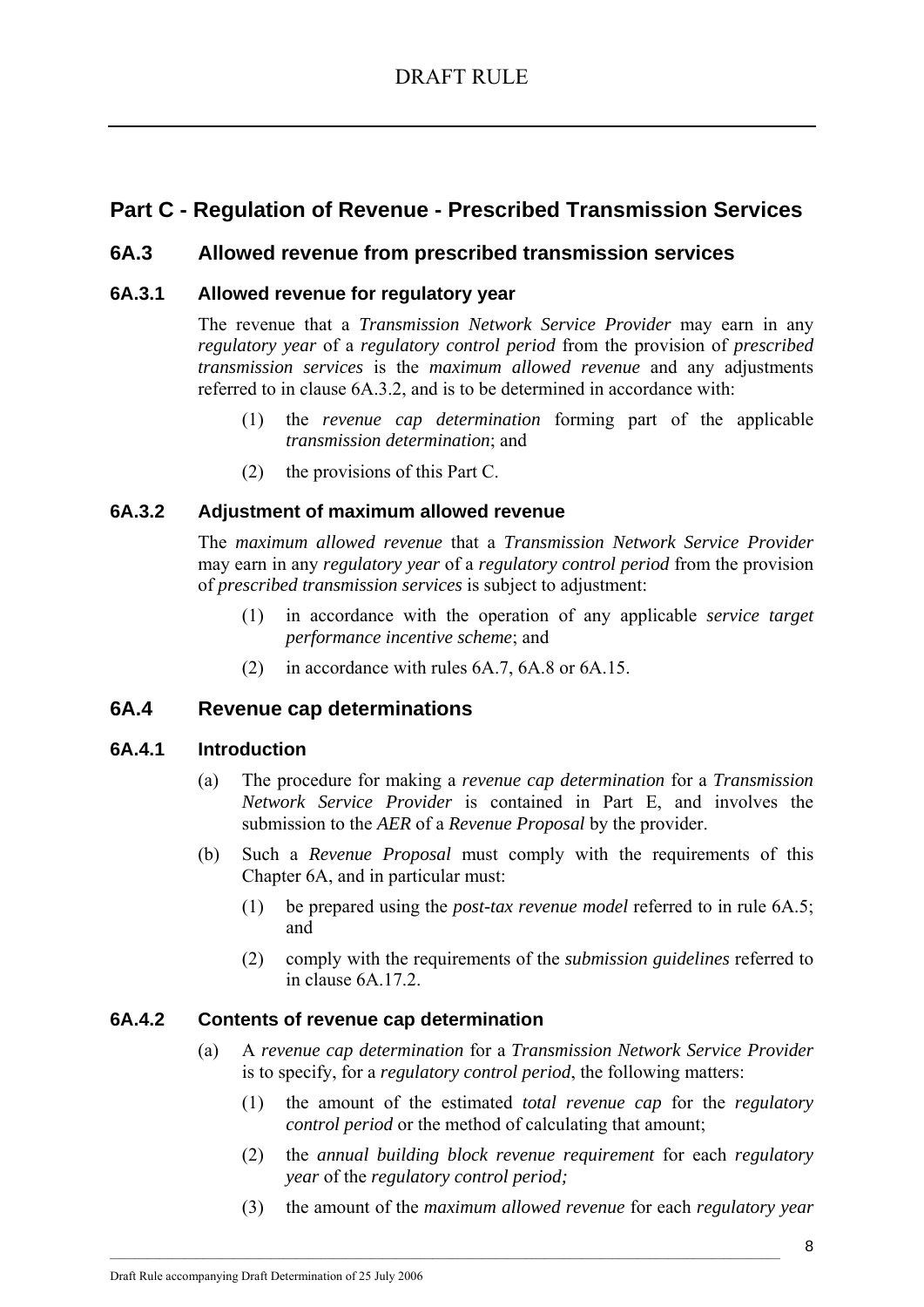of the *regulatory control period* or the method of calculating that amount;

- (4) appropriate methodologies for the indexation of the regulatory asset base;
- (5) the values that are to be attributed to the *performance incentive scheme parameters* for the purposes of the application to the provider of any *service target performance incentive scheme* that applies in respect of the *regulatory control period*;
- (6) the values that are to be attributed to the *efficiency benefit sharing scheme parameters* for the purposes of the application to the provider of any *efficiency benefit sharing scheme* that applies in respect of the *regulatory control period*;
- (7) the commencement and length of the *regulatory control period*; and
- (8) such amounts, values or inputs as have been used by the *AER* in place of those referred to in clause 6A.10.2(b)(9).
- (b) Unless otherwise determined by the *AER*:
	- (1) the *total revenue cap* may not relate to more than one *transmission system* that is owned, controlled or operated by a *Transmission Network Service Provider*; and
	- (2) there is to be a separate *total revenue cap* for each such *transmission system*.
- (c) A *regulatory control period* in respect of a *Transmission Network Service Provider* must be not less than 5 *regulatory year*s.

# **6A.5 Post-tax revenue model**

### **6A.5.1 Introduction**

- (a) The process of preparing a *revenue cap determination* for a *Transmission Network Service Provider* involves the submission of a *Revenue Proposal* to the *AER* by the provider under clause 6A.10.1. The provider is required to prepare the *Revenue Proposal* using a *post-tax revenue model* in relation to that proposal, in accordance with the requirements of this Chapter 6A.
- (b) The principal purpose of the *post-tax revenue model* is to calculate the *maximum allowed revenue* under the *revenue cap determination*.
- (c) The *post-tax revenue model*, together with the *Revenue Proposal,* form the basis on which the *AER* assesses a *Revenue Proposal* and makes a *revenue cap determination*.

### **6A.5.2 Preparation, publication and amendment of post-tax revenue model**

- (a) The *AER* must, in accordance with the *transmission consultation procedures*, prepare and *publish* a *post-tax revenue model*.
- (b) The *AER* may, from time to time and in accordance with the *transmission*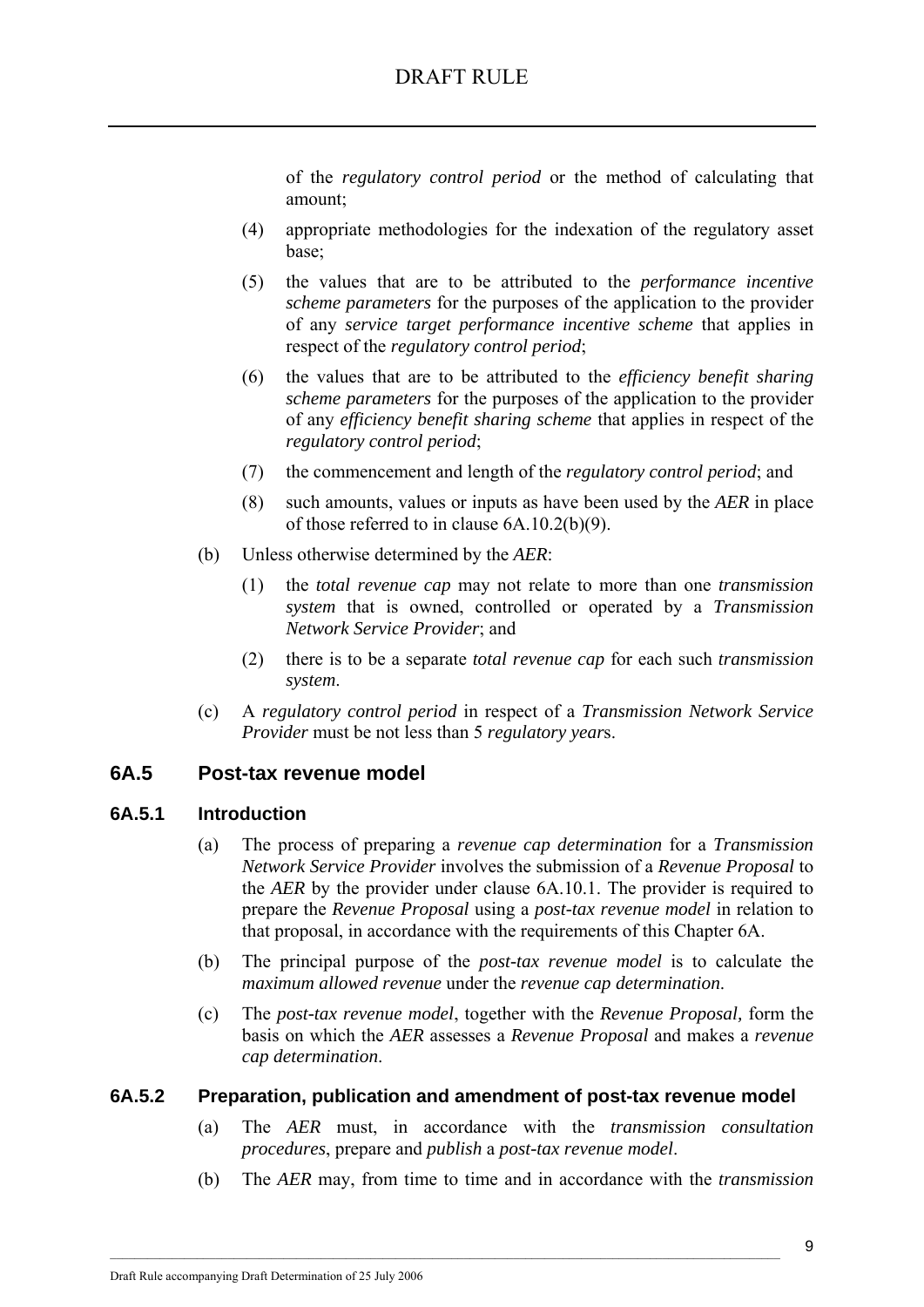*consultation procedures*, amend or replace the *post-tax revenue model.*

(c) The *AER* must develop and *publish* the first *post-tax revenue model* by 31 December 2006, and there must be such a model in force at all times after that date.

#### **6A.5.3 Contents of post-tax revenue model**

- (a) The *post-tax revenue model* must set out the manner in which the following matters, referable only to the provision of *prescribed transmission services*, are to be calculated in respect of a *Transmission Network Service Provider* for a *regulatory control period*:
	- (1) the *total revenue cap* for the provider for the period;
	- (2) the *maximum allowed revenue* for the provider for each *regulatory year* of the period;
	- (3) the *annual building block revenue requirement* for the provider for each *regulatory year*, determined in accordance with clause 6A.5.4.
- (b) The *post-tax revenue model* must specify:
	- (1) a methodology that the *AER* determines is likely to result in the best estimates of expected inflation;
	- (2) the timing assumptions and associated discount rates that are to apply in relation to the calculation of the building blocks referred to in clause  $6A.5.4$ ;
	- (3) the manner (if any) in which working capital is to be treated;
	- (4) the manner in which the estimated cost of corporate income tax is to be calculated; and
	- (5) the CPI X methodology that is to be applied in escalating the *maximum allowed revenue* for the provider for each *regulatory year* (other than the first *regulatory year*) of a *regulatory control period*.
- (c) The *post-tax revenue model* must be such that:
	- (1) the net present value of the expected *maximum allowed revenue* for the provider for each *regulatory year* of the *regulatory control period* is equal to the net present value of the *annual building block revenue requirement* for the provider for each *regulatory year*;
	- (2) the *maximum allowed revenue* for the provider for the first *regulatory year* is expressed as a dollar amount;
	- (3) the *maximum allowed revenue* for the provider for each *regulatory year* (other than the first *regulatory year*) is calculated by escalating the *maximum allowed revenue* for the provider for the previous *regulatory year* using a CPI - X methodology; and
	- (4) the *total revenue cap* for the provider for a *regulatory control period* is calculated as the sum of the *maximum allowed revenues* for the provider for each *regulatory year*.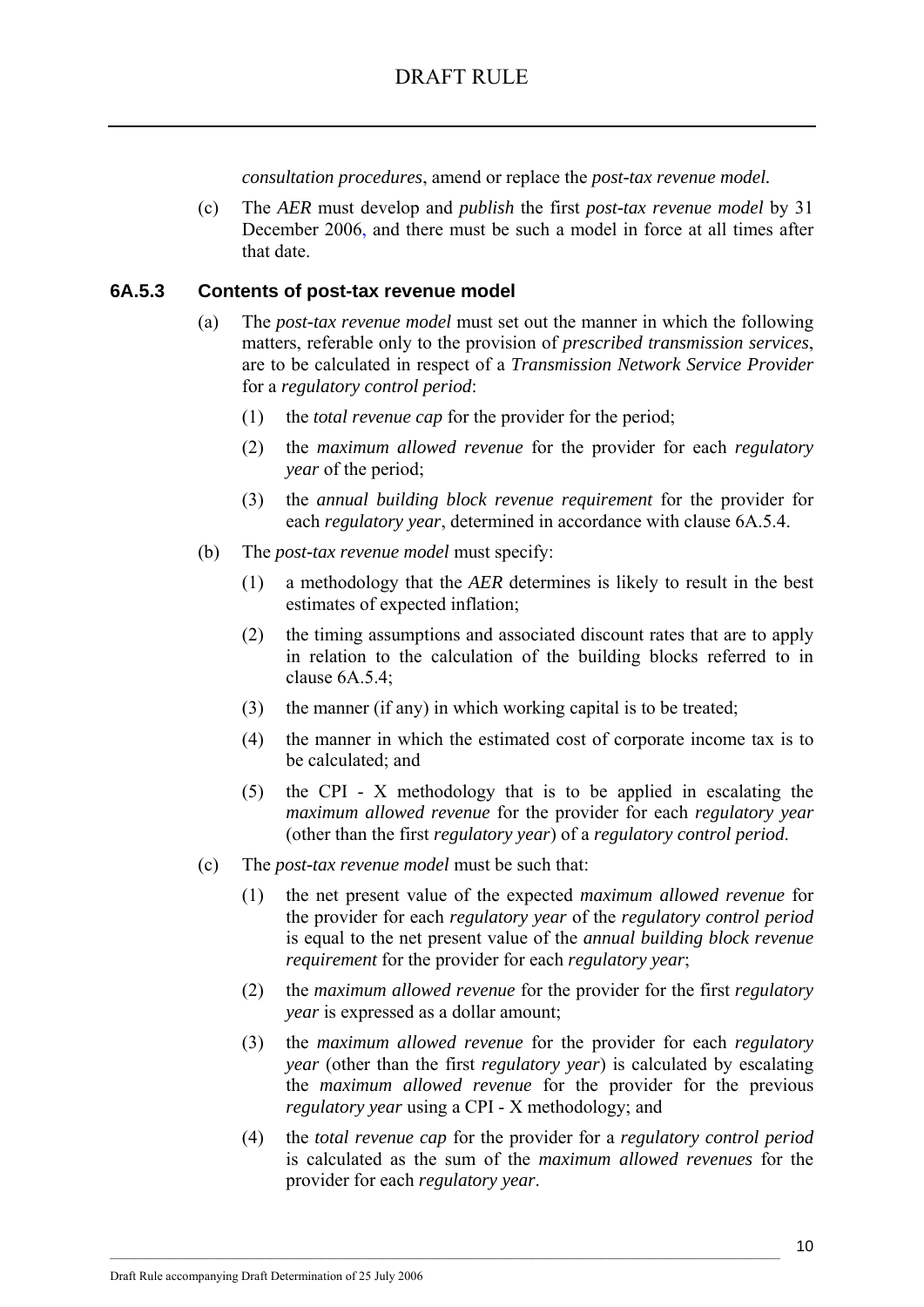(d) For the purposes of this clause 6A.5.3, the X factor is that determined in accordance with clause 6A.6.8.

# **6A.5.4 Building blocks approach**

### (a) **Building blocks generally**

The *annual building block revenue requirement* for a *Transmission Network Service Provider* for each *regulatory year* of a *regulatory control period* must be determined using a building blocks approach, under which the building blocks are:

- (1) indexation of the regulatory asset base see paragraph  $(b)(1)$ ;
- (2) a return on capital for that year see paragraph  $(b)(2)$ ;
- (3) the depreciation for that year see paragraph  $(b)(3)$ ;
- (4) the estimated cost of corporate income tax of the provider for that year - see paragraph  $(b)(4)$ ;
- (5) certain revenue increments or decrements for that year arising from the *efficiency benefit sharing scheme* - see paragraph (b)(5);
- (6) the forecast operating expenditure accepted or determined by the *AER* for that year – see paragraph  $(b)(6)$ ; and
- (7) compensation for other risks see paragraph (b)(7).

### (b) **Details about the building blocks**

For the purposes of paragraph (a):

- (1) for indexation of the regulatory asset base:
	- (i) the regulatory asset base is calculated in accordance with clause 6A.6.1 and schedule 6A.2; and
	- (ii) the building block comprises a negative adjustment equal to the amount referred to in clause  $S6A.2.4(c)(4)$  of schedule 6A.2 for that year;
- (2) the return on capital is calculated in accordance with clause 6A.6.2;
- (3) the depreciation is calculated in accordance with clause 6A.6.3;
- (4) the estimated cost of corporate income tax is determined in accordance with clause 6A.6.4;
- (5) the revenue increments or decrements are those that arise as a result of the operation of the applicable *efficiency benefit sharing scheme*, as referred to in clause 6A.6.5;
- (6) the forecast operating expenditure is accepted or determined by the *AER* in accordance with clause 6A.6.6(b) or clause 6A.13.2(b)(3) (as the case may be); and
- (7) the compensation for other risks are such amounts as the *AER* determines are necessary for that year to compensate a *Transmission Network Service Provider* for risks that are not otherwise compensated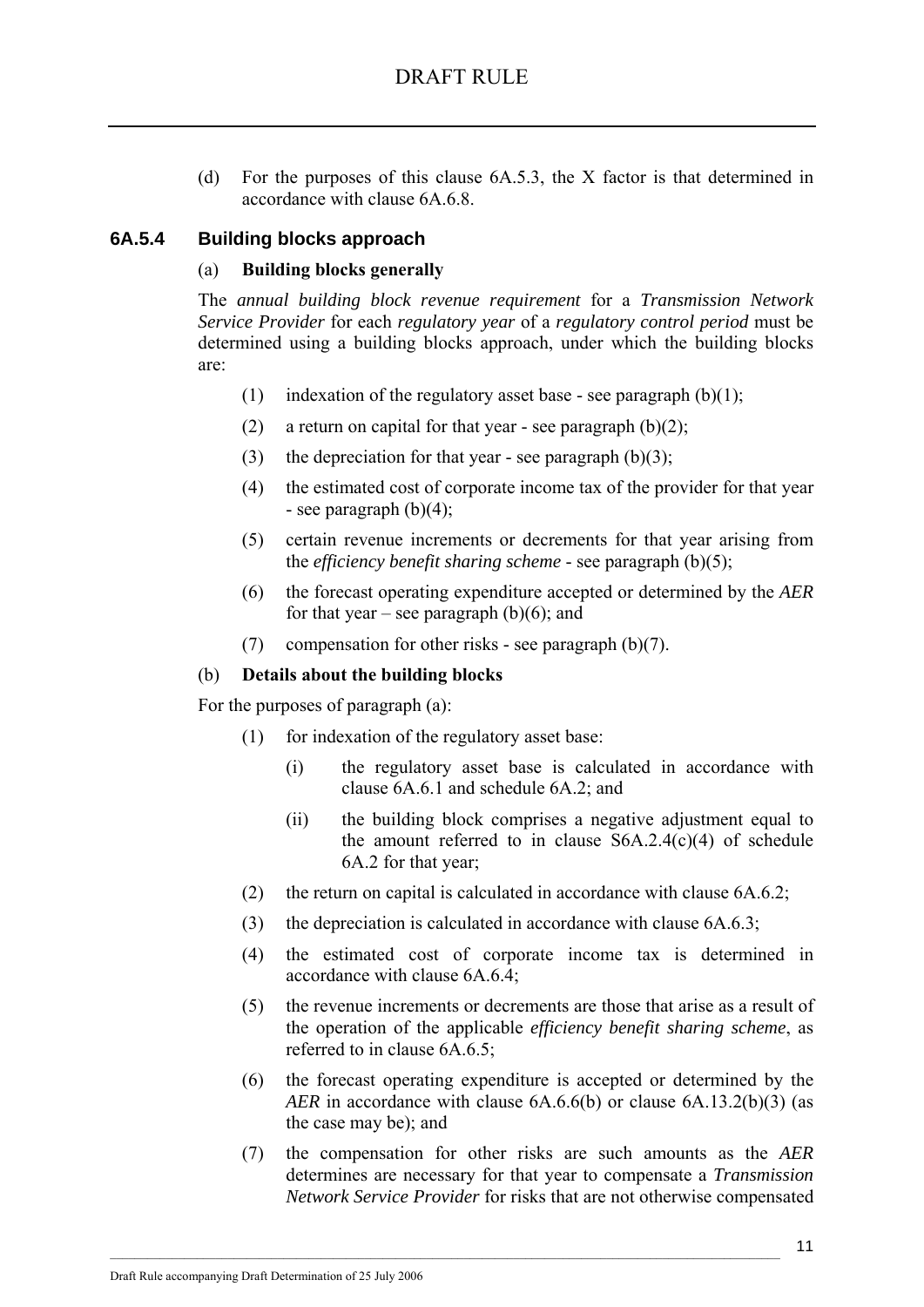for in the return on capital, including the risk referred to in clause S6A.2.3(b) of schedule 6A.2.

### **6A.6 Matters relevant to the making of revenue cap determinations**

### **6A.6.1 Regulatory asset base**

### **Nature of regulatory asset base**

(a) The regulatory asset base for a *transmission system* owned, controlled or operated by a *Transmission Network Service Provider* is the value of those assets that are used by the provider to provide *prescribed transmission services*, but only to the extent that they are used to provide such services.

### **Preparation, publication and amendment of model for rolling forward regulatory asset base**

- (b) The *AER* must, in accordance with the *transmission consultation procedures*, develop and *publish* a model for the roll forward of the regulatory asset base for *transmission systems*, referred to as the *roll forward model*.
- (c) The *AER* may, from time to time and in accordance with the *transmission consultation procedures*, amend or replace the *roll forward model*.
- (d) The *AER* must develop and *publish* the first *roll forward model* by 31 December 2006, and there must be such a model in force at all times after that date.

### **Contents of roll forward model**

- (e) The *roll forward model* must set out the method for determining the roll forward of the regulatory asset base for *transmission systems*:
	- (1) from the immediately preceding *regulatory control period* to the beginning of the first year of the subsequent *regulatory control period*, so as to establish the value of the regulatory asset base as at the beginning of the first *regulatory year* of that subsequent *regulatory control period*; and
	- (2) from one *regulatory year* in a *regulatory control period* to a subsequent *regulatory year* in that same *regulatory control period*, so as to establish the value of the regulatory asset base as at the beginning of the subsequent *regulatory year* of that *regulatory control period*;

under which:

(3) the roll forward of the regulatory asset base from the immediately preceding *regulatory control period* to the beginning of the first *regulatory year* of a subsequent *regulatory control period* entails the value of the first mentioned regulatory asset base being adjusted for outturn inflation, consistent with the methodology that was used in the *transmission determination* (if any) for the first mentioned *regulatory control period* for the indexation of the *maximum allowed revenue*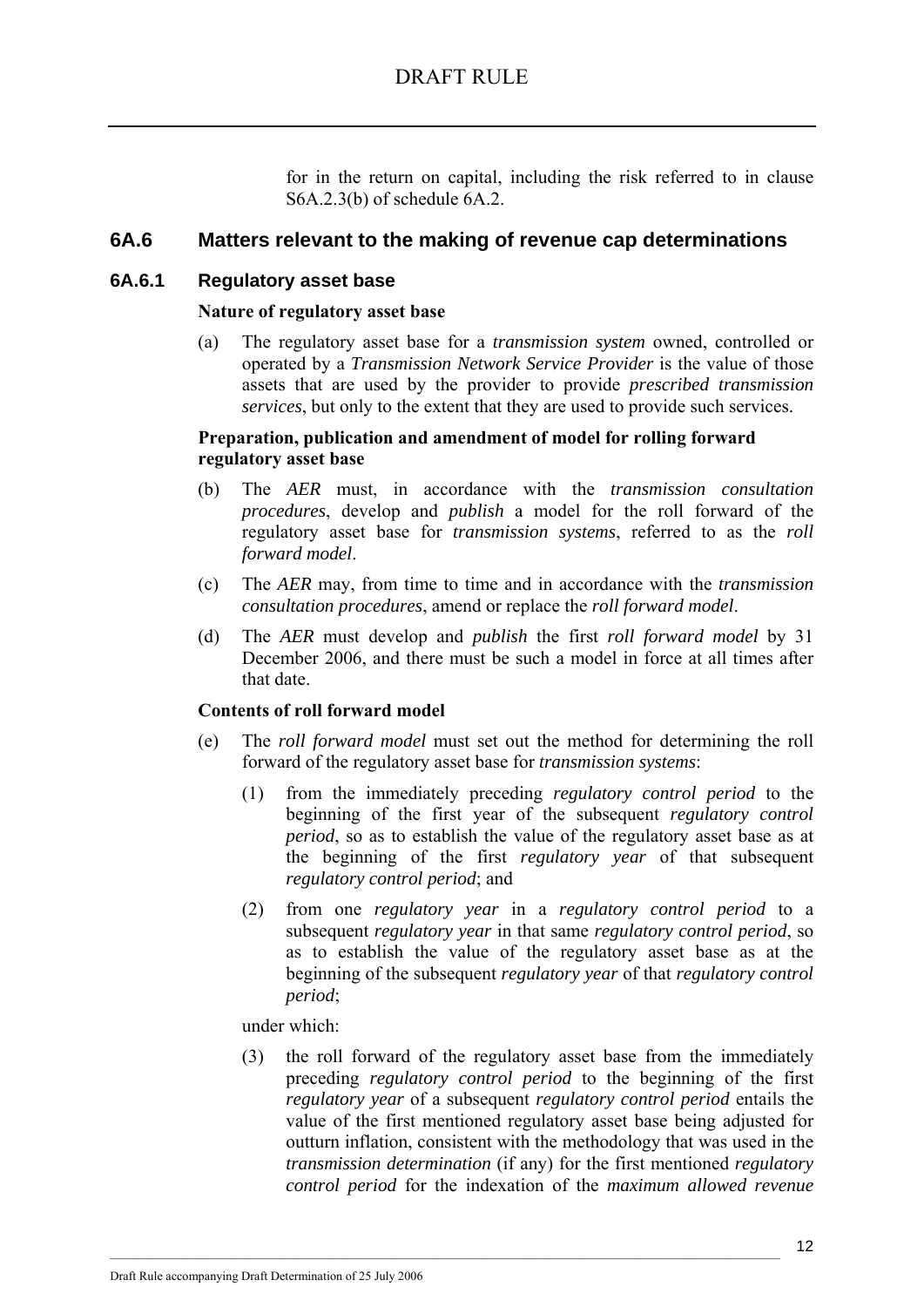during that *regulatory control period*.

#### **Other provisions relating to regulatory asset base**

(f) Other provisions relating to regulatory asset bases are set out in schedule 6A.2.

### **6A.6.2 Return on capital**

#### **Calculation of return on capital**

(a) The return on capital for each *regulatory year* must be calculated by applying a rate of return for the relevant *Transmission Network Service Provider* for that *regulatory control period* (calculated in accordance with this clause 6A.6.2) to the value of the regulatory asset base for the relevant *transmission system* as at the beginning of that *regulatory year* (as established in accordance with clause 6A.6.1 and schedule 6A.2).

#### **Weighted average cost of capital**

(b) The rate of return for a *Transmission Network Service Provider* for a *regulatory control period* is the cost of capital as measured by the return required by investors in a commercial enterprise with a similar nature and degree of non-diversifiable risk as that faced by the *transmission* business of the provider and, subject to any revised values, methodologies and levels arising from a review under paragraphs (f)-(j), must be calculated as a nominal post-tax *weighted average cost of capital* ("*WACC*") in accordance with the following formula:

WACC = 
$$
k_e \frac{E}{V} + k_d \frac{D}{V}
$$

where:

**ke** is the return on equity (determined using the Capital Asset Pricing Model) and is calculated as:

$$
r_f + \beta_e \ge MRP
$$

where:

rf is the nominal risk free rate for the *regulatory control period* determined in accordance with paragraph (c);

 $\beta_e$  is the equity beta, which is deemed to be 1.0; and

MRP is the market risk premium, which is deemed to be 6.0%;

**k**<sub>d</sub> is the return on debt and is calculated as:

 $\mathcal{L}_\text{max}$ 

 $r_f$  + DRP

where:

DRP is the debt risk premium for the *regulatory control period* determined in accordance with paragraph (d);

*E/V* is the market value of equity as a proportion of the market value of equity and debt, which is 1 - D/V; and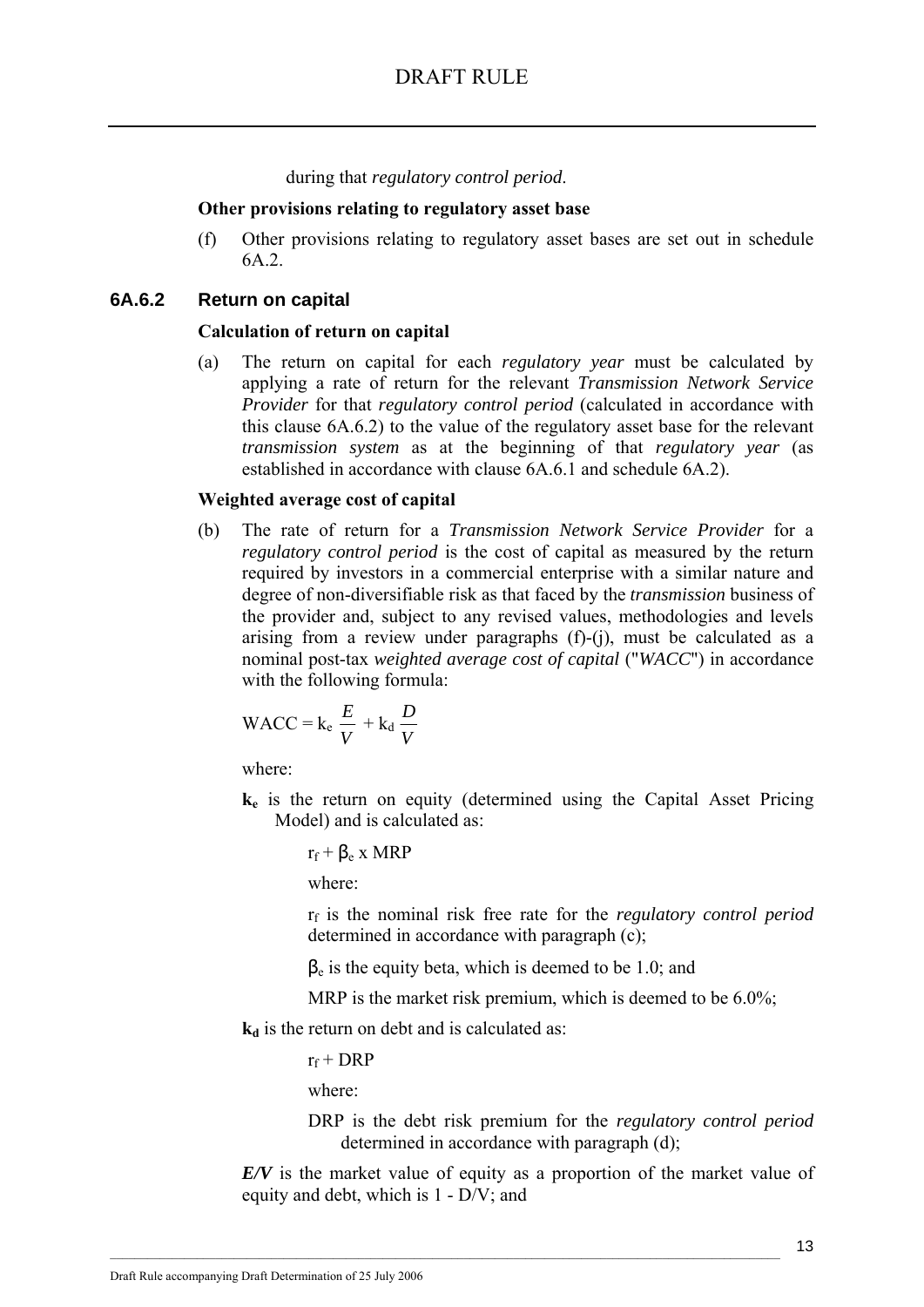*D/V* is the market value of debt as a proportion of the market value of equity and debt, which is deemed to be 0.6.

### **Meaning of nominal risk free rate**

- (c) The nominal risk free rate for a *regulatory control period* is the rate determined for that *regulatory control period* by the *AER* on a moving average basis from the annualised yield on Commonwealth Government bonds with a maturity of 10 years using:
	- (1) the indicative mid rates published by the Reserve Bank of Australia; and
	- (2) a period of between 5 and 40 days:
		- (i) which expires seven days before the publication of the *AER*'s final decision on the *Transmission Network Service Provider*'s *Revenue Proposal* under clause 6A.13.3; and
		- (ii) the length of which is nominated by the relevant *Transmission Network Service Provider* in its *Revenue Proposal*.
- (d) If there are no Commonwealth Government bonds with a maturity of 10 years in any day in the period referred to in paragraph (c)(2)(ii), the *AER* must determine the nominal risk free rate for the *regulatory control period* by interpolating on a straight line basis from the two Commonwealth Government bonds closest to the 10 year term and which also straddle the 10 year expiry date.

### **Meaning of debt risk premium**

(e) The debt risk premium for a *regulatory control period* is the premium determined for that *regulatory control period* by the *AER* as the margin between the 10 year Commonwealth annualised bond rate and the observed annualised Australian benchmark corporate bond rate for corporate bonds which have a BBB+ credit rating from Standard and Poors and a maturity of 10 years.

### **Review of rate of return parameters**

- (f) The *AER* must, in accordance with the *transmission consultation procedures* and paragraphs  $(g)-(i)$ , carry out reviews of the matters referred to in paragraph (i).
- (g) The *AER* must initiate the first review on 1 July 2011 and every five years thereafter.
- (h) The *AER* may, as a consequence of a review, adopt revised values, methodologies or credit rating levels, and, if it does so, it must use those revised values, methodologies and levels, but only for the purposes of a *Revenue Proposal* that is submitted to the *AER* after the completion of the first review or after completion of the five yearly reviews (as the case may be).
- (i) The *AER* may only review:
	- (1) the values of and methodologies used to calculate: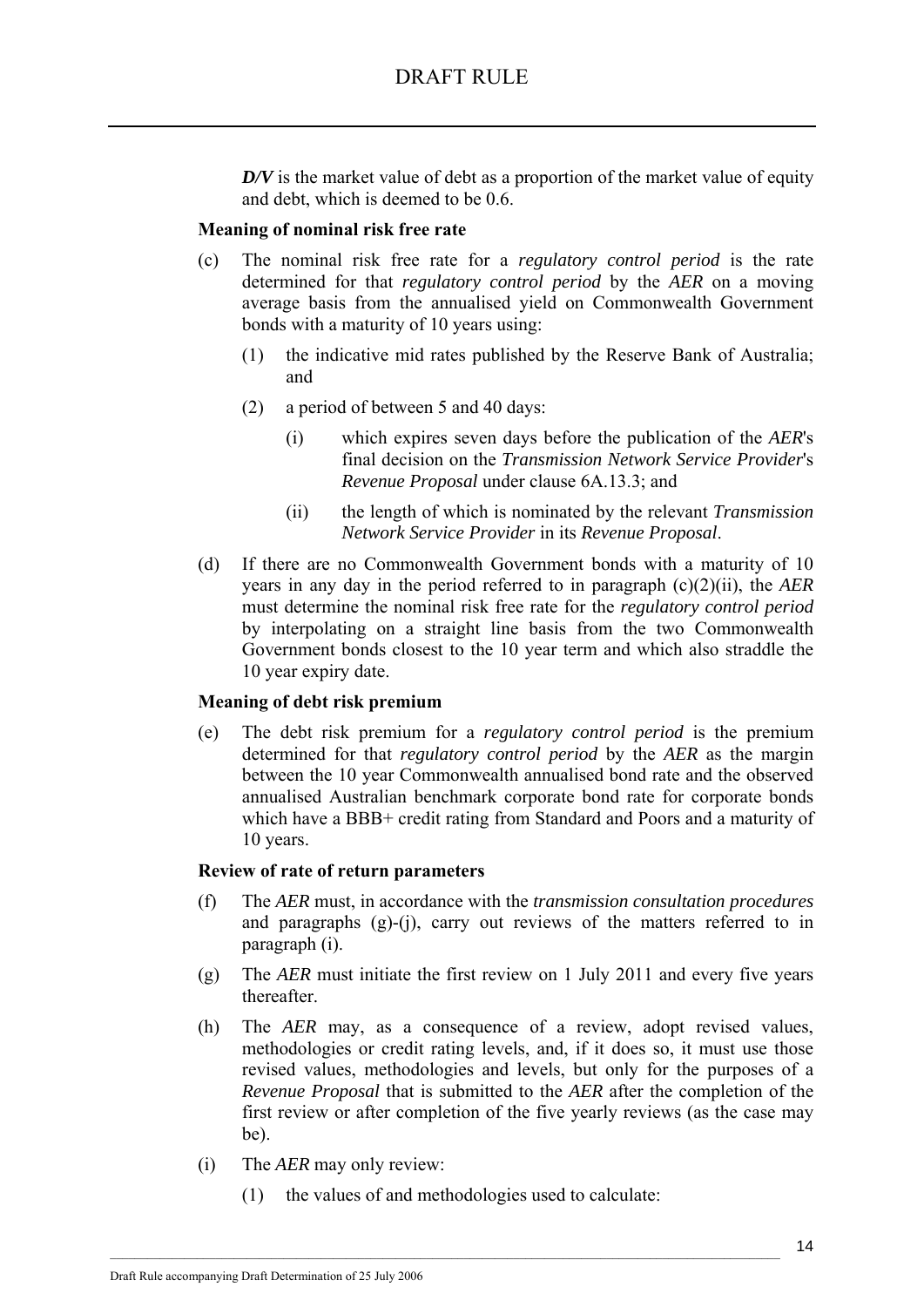- (i) the nominal risk free rate;
- (ii) the equity beta;
- (iii) the market risk premium;
- (iv) the maturity period and bond rates referred to in paragraph (d); and
- (v) the ratio of the market value of debt to the market value of equity and debt,

as set out in this clause 6A.6.2 or as subsequently revised under paragraph (h); and

- (2) the credit rating level as referred to in paragraph (e) or as subsequently revised under paragraph (h).
- (j) In undertaking a review under this clause 6A.6.2 and under clause 6A.6.4(b), the *AER* must have regard to:
	- (1) the need for the rate of return calculated for the purposes of paragraph (b) to be a forward looking rate of return that is commensurate with prevailing conditions in the market for funds and the risk involved in providing *prescribed transmission services*:
	- (2) the need for the market value of debt to reflect the current cost of borrowings for comparable debt;
	- (3) the need for the values attributable to the parameters referred to in paragraphs (i)(1)(ii), (iv), (v) and (i)(2) to be based on a benchmark efficient *Transmission Network Service Provider*; and
	- (4) where the values that are attributable to parameters referred to in paragraph (i) cannot be determined with certainty:
		- (i) the need to achieve an outcome that is consistent with the *market objective*; and
		- (ii) the need for persuasive evidence before adopting a value for that parameter that differs from the value that has previously been adopted for it.

### **6A.6.3 Depreciation**

(a) The depreciation for each *regulatory year*:

- (1) must be calculated on the value of the assets as included in the regulatory asset base, as at the beginning of that *regulatory year*, for the relevant *transmission system*; and
- (2) must be calculated:
	- (i) providing such depreciation schedules conform with the requirements set out in paragraph (b), using the depreciation schedules for each asset or category of assets that are nominated in the relevant *Transmission Network Service Provider*'s *Revenue Proposal*; or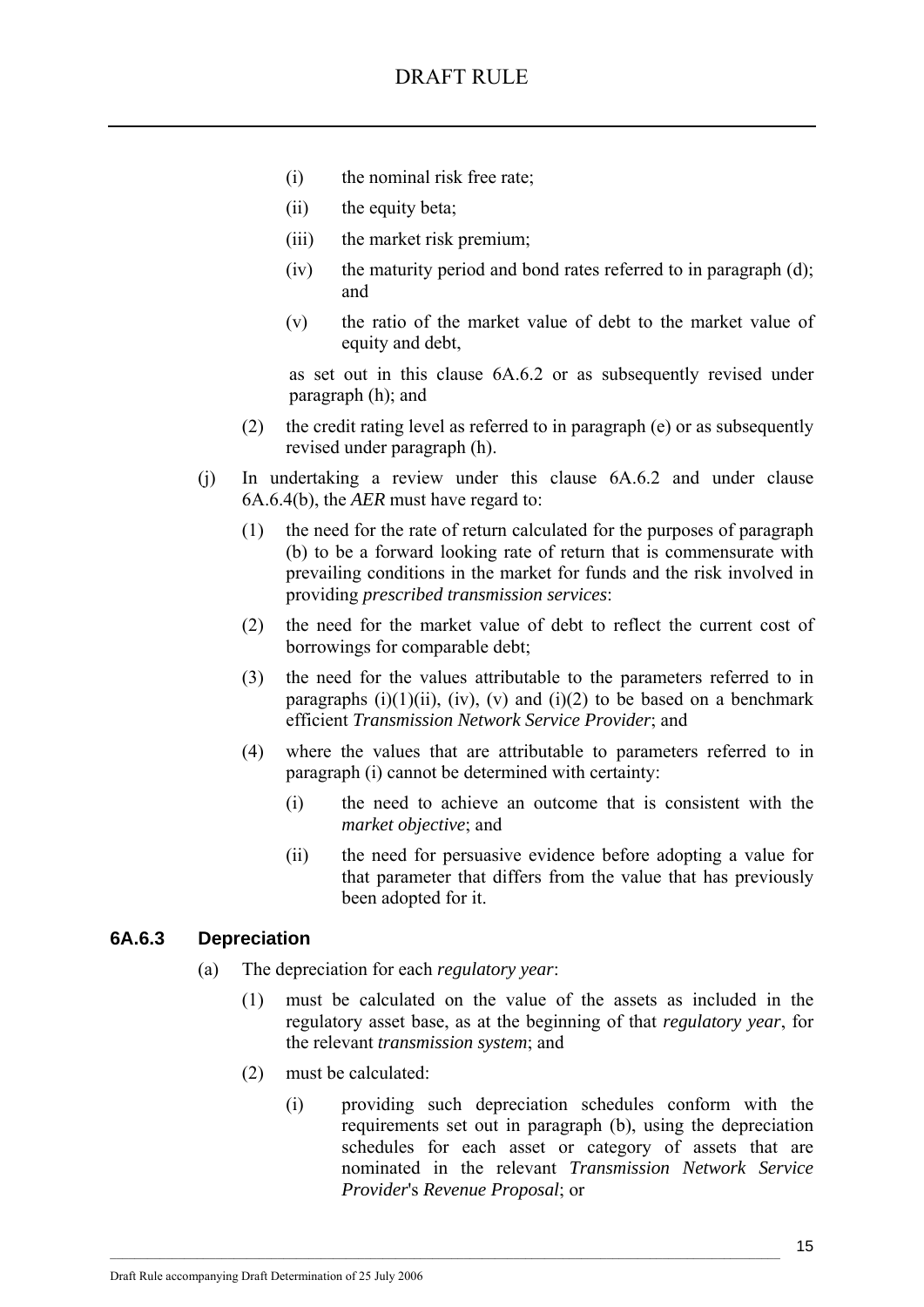- (ii) to the extent the depreciation schedules nominated in the provider's *Revenue Proposal* do not so conform, using the depreciation schedules determined for that purpose by the *AER* in its final decision on the provider's *Revenue Proposal*.
- (b) The depreciation schedules referred to in paragraph (a) must conform to the following requirements:
	- (1) except as provided in paragraph (c), they must depreciate the value of each asset or category of assets over the economic life of that asset or category of assets; and
	- (2) the sum of the real value of the depreciation that is attributable to any asset or category of assets over the economic life of that asset or category of assets (such real value being calculated as at the time the value of that asset or category of assets was first included in the regulatory asset base for the relevant *transmission system*) must be equivalent to the value at which that asset or category of assets was first included in the regulatory asset base for the relevant *transmission system*.
- (c) To the extent that:
	- (1) an asset (or group of assets) the value of which forms part of the regulatory asset base for a *transmission system* is dedicated to one *Transmission Network User* (not being a *Distribution Network Service Provide*r) or a small group of *Transmission Network User*s; and
	- (2) the value of the assets (or group of assets), as included in the value of that regulatory asset base as at the beginning of the first *regulatory year* of the current *regulatory control period*, exceeds the *indexed amount*, as at the commencement of that *regulatory control period*, of \$20 million.

that asset (or group of assets) must be depreciated on a straight line basis over the life at which that asset (or group of assets) was first included in the regulatory asset base for that *transmission system*.

### **6A.6.4 Estimated cost of corporate income tax**

(a) The estimated cost of corporate income tax of a *Transmission Network Service Provider* for each *regulatory year* (ETC<sub>t</sub>) must be calculated in accordance with the following formula:

 $ETC_t = (ETI_t \times r_t) (1 - \gamma)$ 

where:

**rt** is the expected statutory income tax rate for that *regulatory year* as determined by the *AER*;

**γ** is the assumed utilisation of imputation credits, which is deemed to be 0.5; and

**ETIt** is an estimate of the *Transmission Network Service Provider's* taxable income for that *regulatory year* earned as a result of the provision of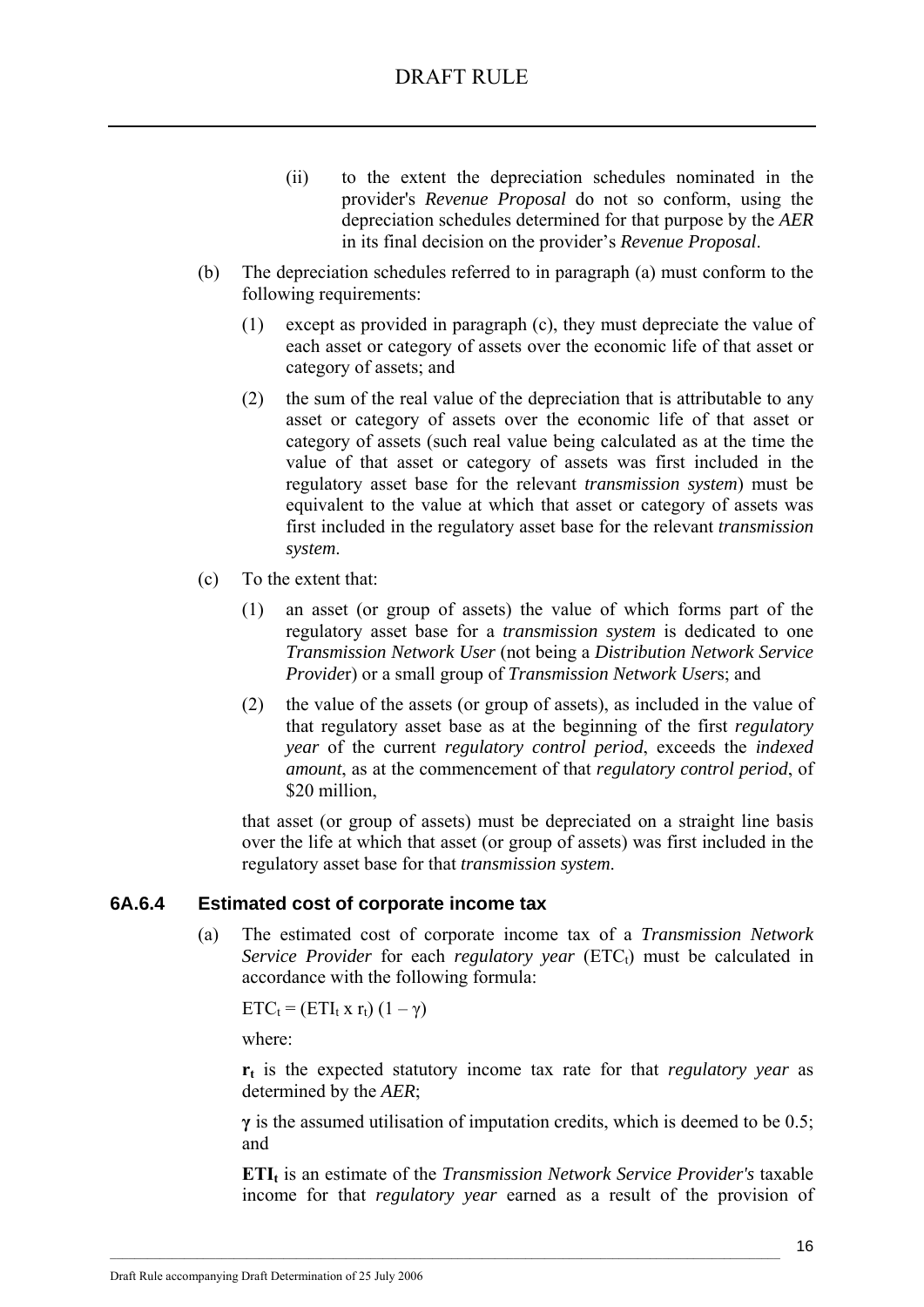*prescribed transmission services* as determined in accordance with the *posttax revenue model*.

For these purposes:

- (1) the cost of debt must be based on that of a benchmark efficient *Transmission Network Service Provider*; and
- (2) the estimate must take into account the estimated depreciation for that *regulatory year* for *tax* purposes, for a benchmark efficient *Transmission Network Service Provider*, of assets where the value of those assets is included in the regulatory asset base for the relevant *transmission system* for that *regulatory year*.
- (b) The *AER* must, in accordance with the *transmission consultation procedures* and clause 6A.6.2(j), carry out reviews of the matters referred to in paragraph (d).
- (c) The *AER* must initiate the first review on 1 July 2011 and every five years thereafter.
- (d) The *AER* may only review the value of and methodology used to calculate, the assumed utilisation of imputation credits as referred to in paragraph (a) (or as subsequently revised under paragraphs (b)-(d)).
- (e) Where the value of the assumed utilisation of imputation credits referred to in paragraph (d) cannot be determined with certainty, the *AER* must have regard to:
	- (i) the need to achieve an outcome that is consistent with the *market objective*; and
	- (ii) the need for persuasive evidence before adopting a value that differs from the value that has previously been adopted for it.
- (f) If, as a consequence of a review, the *AER* decides to adopt a revised value or methodology, it must use that revised value or methodology, but only for the purposes of a *Revenue Proposal* that is submitted to the *AER* after the completion of the first review or after completion of the five yearly reviews (as the case may be).

### **6A.6.5 Efficiency benefit sharing scheme**

- (a) The *AER* must, in accordance with the *transmission consultation procedures*, develop and *publish* a scheme (an *efficiency benefit sharing scheme*) that provides for a fair sharing between *Transmission Network Service Provider*s and *Transmission Network User*s of:
	- (1) the efficiency gains derived from the operating expenditure of *Transmission Network Service Providers* for a *regulatory control period* being less than; and
	- (2) the efficiency losses derived from the operating expenditure of *Transmission Network Service Provider*s for a *regulatory control period* being more than,

the forecast operating expenditure accepted or determined by the *AER* for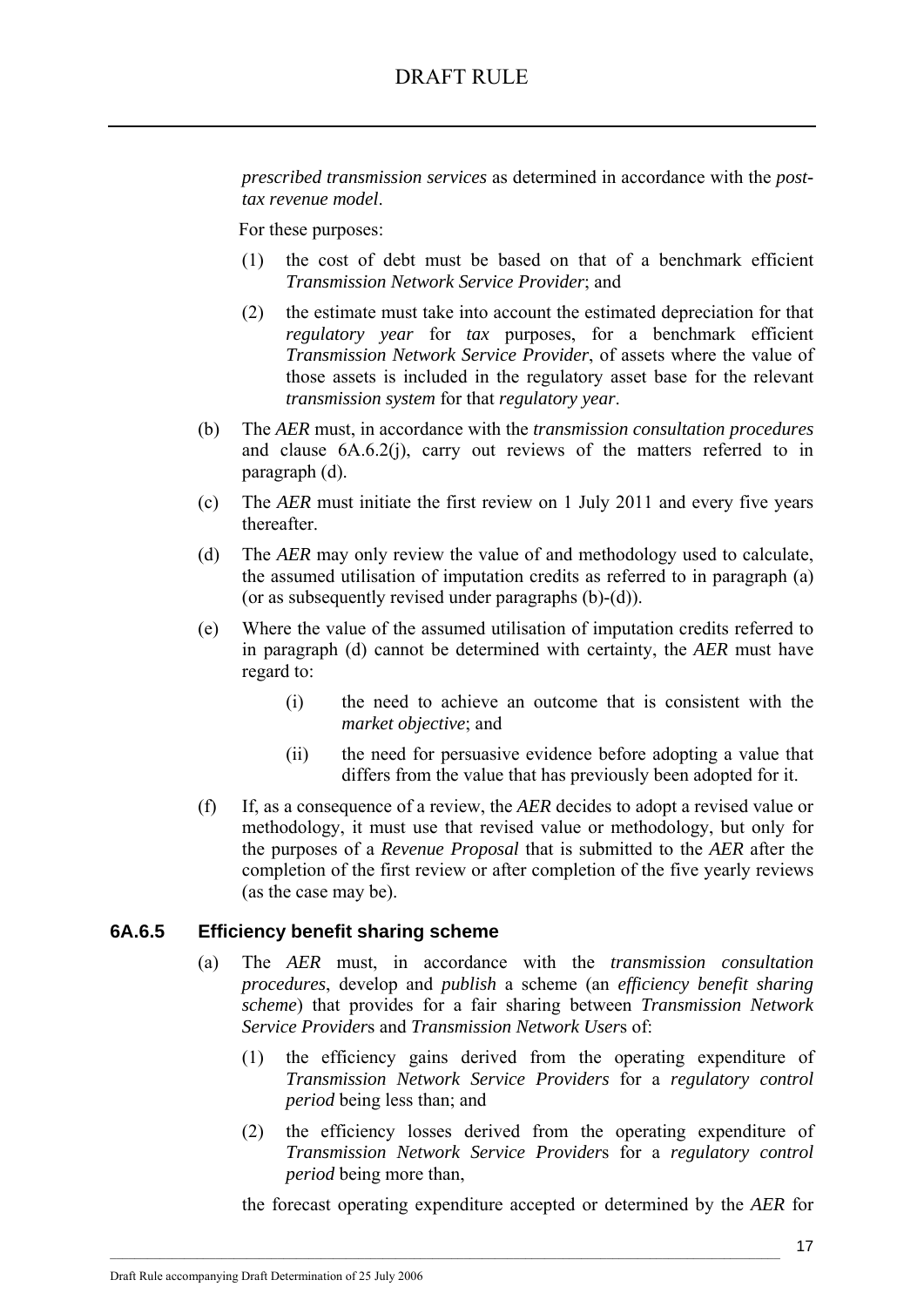that *regulatory control period* in accordance with clause 6A.6.6(b) or clause 6A.13.2(b)(3) (as the case may be).

- (b) In developing and implementing an *efficiency benefit sharing scheme*, the *AER* must have regard to:
	- (1) the need to provide *Transmission Network Service Provider*s with a continuous incentive (that is equal in each year of any *regulatory control period*) to reduce operating expenditure;
	- (2) the desirability of both rewarding *Transmission Network Service Provider*s for efficiency gains and penalising *Transmission Network Service Provider*s for efficiency losses; and
	- (3) any incentives that *Transmission Network Service Provider*s may have to inappropriately capitalise operating expenditure.
- (c) At the same time as it *publishes* an *efficiency benefit sharing scheme* under this clause 6A.6.5, the *AER* must also *publish* parameters (the *efficiency benefit sharing scheme parameters*) for the scheme. For the avoidance of doubt, unless the *AER* provides otherwise in that scheme, such values may differ as between *Transmission Network Service Provider*s and over time.
- (d) The *AER* must set out in each *efficiency benefit sharing scheme* any requirements with which the values attributed to the *efficiency benefit sharing scheme parameters* must comply, but such requirements must not be inconsistent with those factors to which the *AER* must have regard under paragraph (b).
- (e) The *AER* must develop and *publish* the first *efficiency benefit sharing scheme* by 31 December 2006, and there must be an *efficiency benefit sharing scheme* in force at all times after that date.
- (f) The *AER* may, from time to time and in accordance with the *transmission consultation procedures*, amend or replace an *efficiency benefit sharing scheme*, except that no such amendment or replacement may change the application of the scheme to a *Transmission Network Service Provider* in respect of a *regulatory control period* that has commenced before, or that will commence within 15 months of, the amendment or replacement coming into operation.
- (g) Subject to paragraph (h) the *AER* may, from time to time and in accordance with the *transmission consultation procedures*, amend or replace the values to be attributed to the *efficiency benefit sharing scheme parameters*.
- (h) An amendment or replacement referred to in paragraph (g) must not change the values to be attributed to the *efficiency benefit sharing scheme parameters* where:
	- (1) those values must be included in information accompanying a *Revenue Proposal;* and
	- (2) the *Revenue Proposal* is required to be submitted under clause 6A.10.1(a) at a time that is within 2 months of the *publication* of the amended or replaced *efficiency benefit sharing scheme parameters.*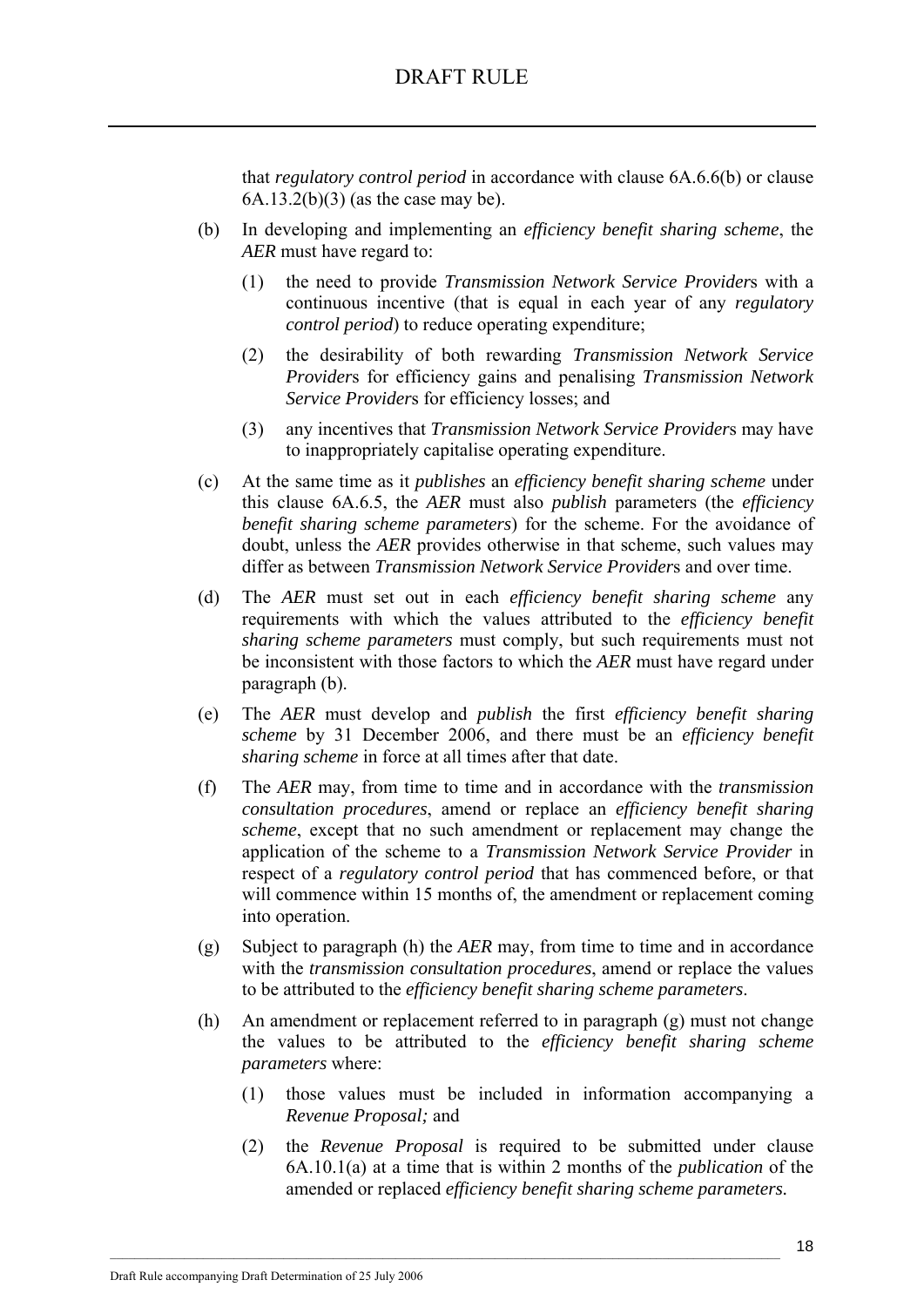### **6A.6.6 Forecast operating expenditure**

- (a) A *Revenue Proposal* must include a forecast of the operating expenditure for each *regulatory year* of the relevant *regulatory control period* which the *Transmission Network Service Provider* considers is reasonably required in order to:
	- (1) efficiently meet the expected demand for *prescribed transmission services* over that period;
	- (2) comply with all applicable *regulatory obligation*s associated with the provision of *prescribed transmission services*;
	- (3) maintain the quality, reliability and security of supply of *prescribed transmission services*; or
	- (4) maintain the reliability, safety and security of the *transmission system* through the supply of *prescribed transmission services*.
- (b) The *AER* must accept the forecast operating expenditure for each *regulatory year* as provided under paragraph (a) if:
	- (1) the forecast operating expenditure is for expenditure that is properly allocated to *prescribed transmission services* in accordance with the principles and policies set out in the *Cost Allocation Methodology* for the *Transmission Network Service Provider*;
	- (2) the total of the forecast operating expenditure for the *regulatory control period* as provided under paragraph (a) is determined by the *AER* to be a reasonable estimate of the *Transmission Network Service Provider's* required operating expenditure for the *regulatory control period*, taking into account:
		- (i) the information included in or accompanying the *Revenue Proposal* or revised proposal;
		- (ii) the need to comply with all applicable *regulatory obligation*s associated with the provision of *prescribed transmission services*;
		- (iii) submissions received in the course of consulting on the *Revenue Proposal;*
		- (iv) such analysis as is undertaken by or for the *AER* and is *published* prior to or as part of the draft decision of the *AER* on the *Revenue Proposal* under rule 6A.12 or the final decision of the *AER* on the *Revenue Proposal* under rule 6A.13 (as the case may be);
		- (v) the actual and expected operating expenditure of the provider during any preceding *regulatory control periods*;
		- (vi) the extent to which the forecast operating expenditure of the provider is referable to arrangements with a person other than the provider, that might not be on arm's length terms;
		- (vii) reasonable estimates of the benchmark operating expenditure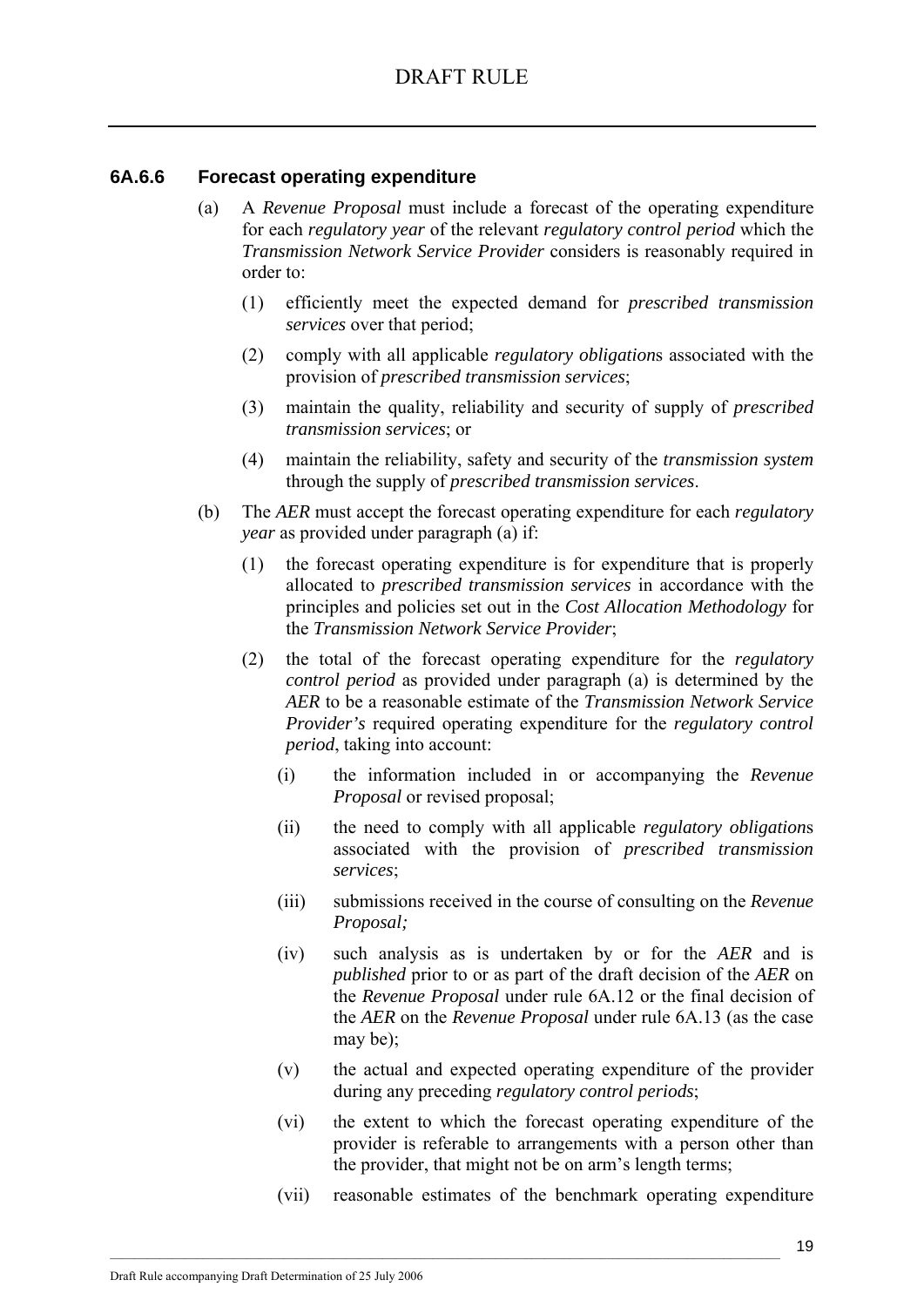# DRAFT RULE

that would be incurred by an efficient *Transmission Network Service Provider* over the *regulatory control period*;

- (viii) the reasonableness of the demand forecasts on which the forecast operating expenditure is based;
- (ix) the relative prices of operating and capital inputs;
- (x) efficiency of substitution possibilities between operating and capital expenditure;
- (xi) whether the total labour costs included in the capital and operating expenditure forecasts for the *regulatory control period* are consistent with the incentives provided by the *service target performance incentive scheme* that is to apply to the provider in respect of the *regulatory control period*; and
- (xii) whether the forecast operating expenditure includes amounts relating to a project that should more appropriately be included as a *contingent project* under clause 6A.8.1(b); and
- (3) the operating expenditure forecasts and the information provided in relation to those forecasts, comply with the requirements of the *submission guidelines* made under clause 6A 10.2.

### **6A.6.7 Forecast capital expenditure**

- (a) A *Revenue Proposal* must include a forecast of the capital expenditure for each *regulatory year* of the relevant *regulatory control period* which the *Transmission Network Service Provider* considers is reasonably required in order to:
	- (1) efficiently meet the expected demand for *prescribed transmission services* over that period;
	- (2) comply with all applicable *regulatory obligation*s associated with the provision of *prescribed transmission services*;
	- (3) maintain the quality, reliability and security of supply of *prescribed transmission services*; or
	- (4) maintain the reliability, safety and security of the *transmission system* through the supply of *prescribed transmission services*.
- (b) The *AER* must accept the forecast capital expenditure for each *regulatory year* as provided under paragraph (a) if:
	- (1) the forecast capital expenditure is for expenditure that is properly allocated to *prescribed transmission services* in accordance with the principles and policies set out in the *Cost Allocation Methodology* for the *Transmission Network Service Provider*;
	- (2) subject to subparagraph (3):

- (i) the forecast capital expenditure is identified in the *Revenue Proposal* as a *reliability augmentation*;
- (ii) the forecast capital expenditure is necessary for the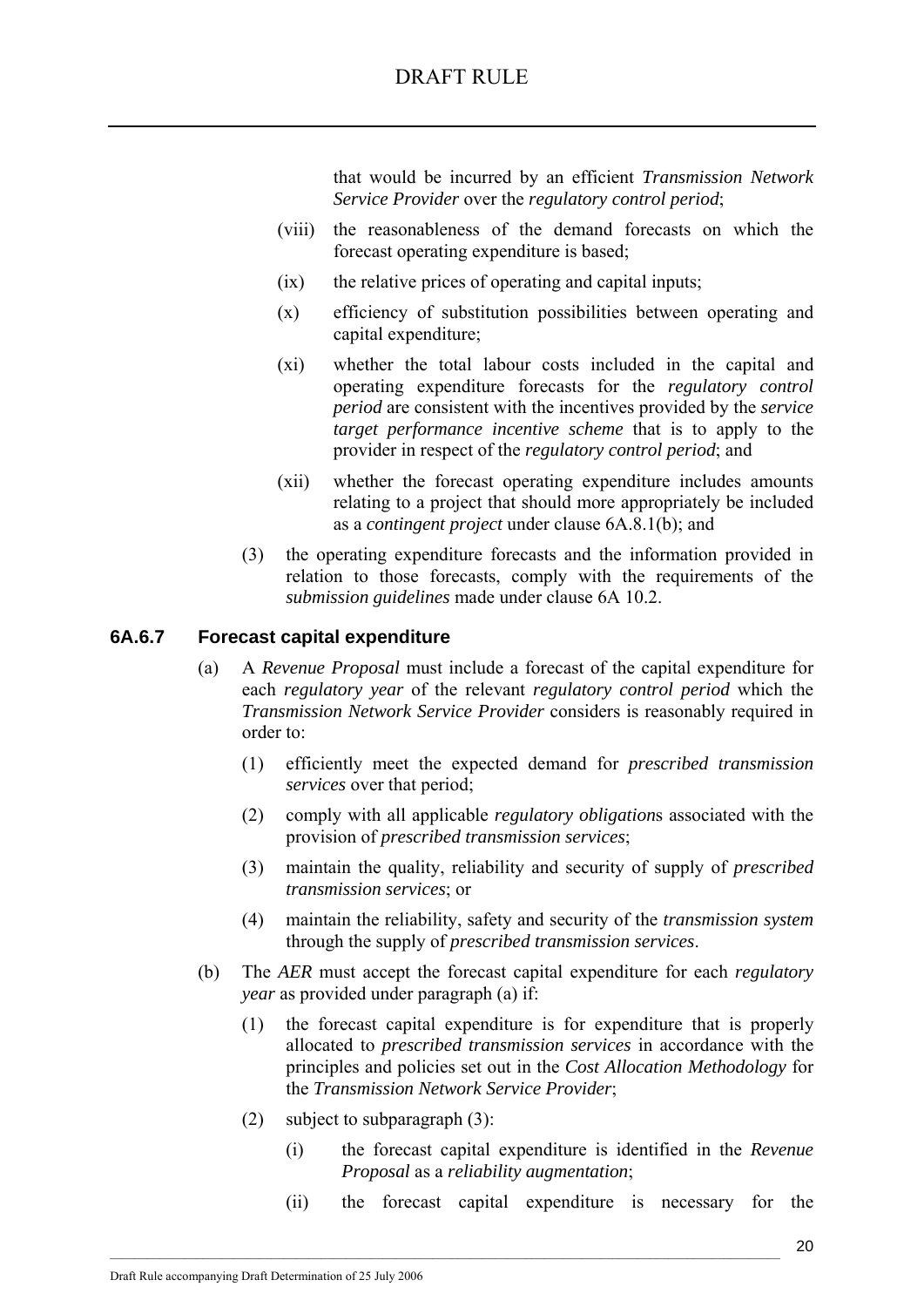*Transmission Network Service Provider* to comply with all applicable *regulatory obligations* associated with the provision of *prescribed transmission services*; or

- (iii) the forecast capital expenditure has satisfied the *regulatory test*;
- (3) the total of the forecast capital expenditure for the *regulatory control period* as provided under paragraph (a) (being both capital expenditure referred to in subparagraph (2) and all other capital expenditure referred to in paragraph (a)) is determined by the *AER* to be a reasonable estimate of the *Transmission Network Service Provider's* required capital expenditure for the *regulatory control period*, taking into account:
	- (i) the information included in or accompanying the submission of the *Revenue Proposal* or any revised proposal;
	- (ii) the need to comply with all applicable *regulatory obligations*  associated with the provision of *prescribed transmission services*;
	- (iii) submissions received in the course of consulting on the *Revenue Proposal*;
	- (iv) such analysis as is undertaken by or for the *AER* and is *published* prior to or as part of the draft decision of the *AER* on the *Revenue Proposal* under rule 6A.12 or the final decision of the *AER* on the *Revenue Proposal* under rule 6A.13 (as the case may be);
	- (v) the actual and expected capital expenditure of the provider during any preceding *regulatory control periods*;
	- (vi) the extent to which the forecast capital expenditure of the provider is referable to arrangements with a person other than the provider, that might not be on arm's length terms;
	- (vii) reasonable estimates of the benchmark capital expenditure that would be incurred by an efficient *Transmission Network Service Provider* over the *regulatory control period*;
	- (viii) the reasonableness of the demand forecasts on which the forecast capital expenditure is based;
	- (ix) the relative prices of operating and capital inputs;

- (x) efficient substitution possibilities between operating and capital expenditure;
- (xi) whether the total labour costs included in the capital and operating expenditure forecasts for the *regulatory control period* are consistent with the incentives provided by the *service target performance incentive scheme* that is to apply to the provider in respect of the *regulatory control period*; and
- (xii) whether the forecast capital expenditure includes amounts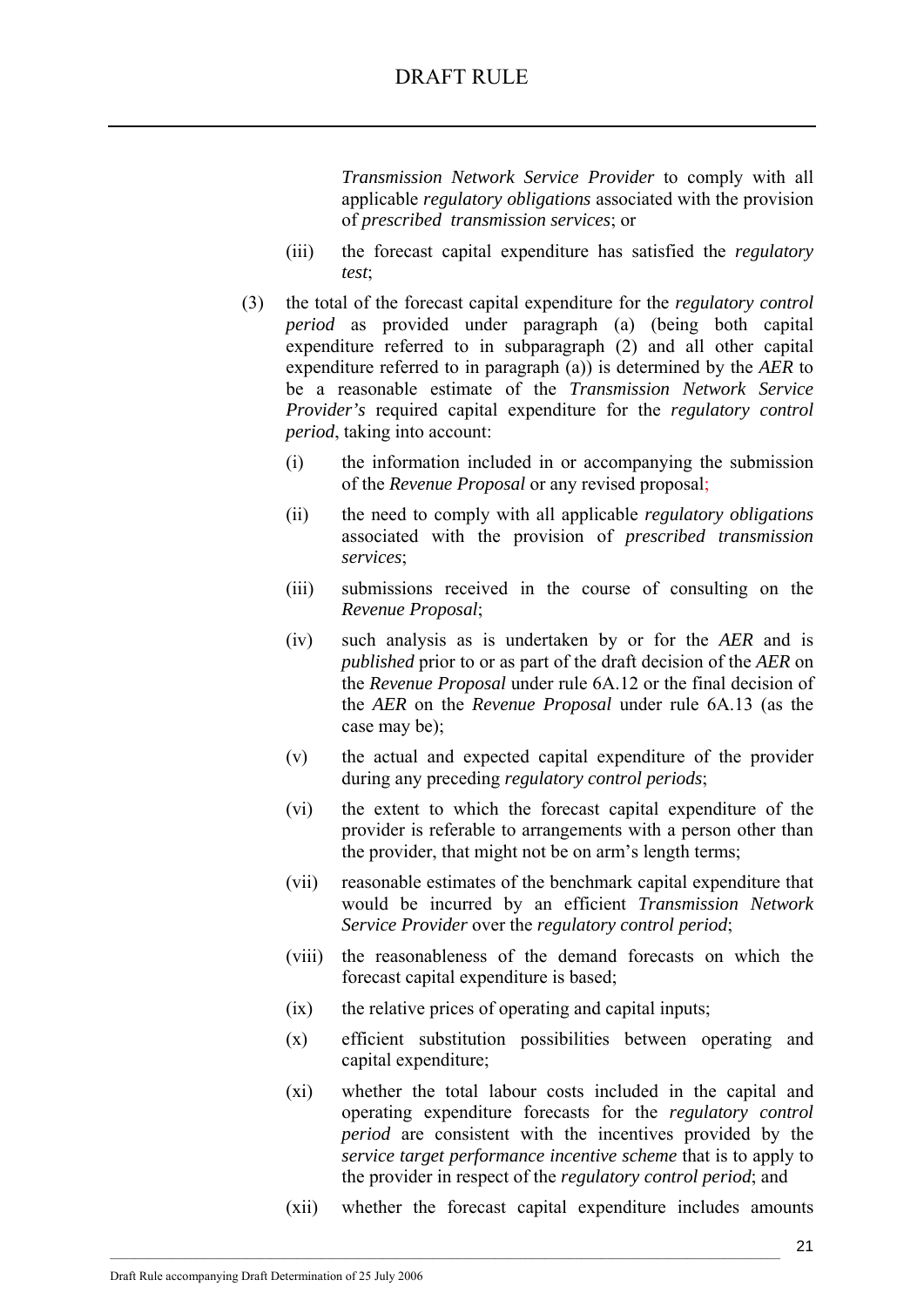relating to a project that should more appropriately be included as a *contingent project* under clause 6A.8.1(b); and

- (4) the capital expenditure forecasts and the information provided in relation to them comply with the requirements of the *submission guidelines* made under clause 6A.10.2.
- (c) Clause 6A.7.1 enables a *Transmission Network Service Provider* to apply for the revocation and substitution of a *revenue cap determination* where the circumstances set out in clause 6A.7.1(a) occur.

### **Forecast capital expenditure and contingent projects**

- (d) Paragraphs (d), (e), (f) and (g) apply where:
	- (1) in a *regulatory control period* (the first *regulatory control period*) the *AER* determines under clause 6A.8.2(e)(1)(iii) that the likely completion date for a *contingent project* is a date which occurs in the immediately following *regulatory control period* (the second *regulatory control period*); and
	- (2) there is an unspent amount of capital expenditure for that *contingent project* under paragraph (e).
- (e) A *Transmission Network Service Provider*'s *Revenue Proposal* for the second *regulatory control period,* must include in the forecast of capital expenditure referred to in paragraph (a) an amount of any unspent capital expenditure for each *contingent project* as described in paragraph (d)(1), that equals the difference (if any) between:
	- (1) the total capital expenditure for that *contingent project*, as determined by the *AER* in the first *regulatory control period* under clause  $6A.8.2(e)(1)(ii)$ ; and
	- (2) the total of the capital expenditure actually incurred (or estimated capital expenditure for any part of the first *regulatory control period*  for which actual capital expenditure is not available) in the first *regulatory control period* for that *contingent project*.
- (f) The *AER* must include in any forecast capital expenditure for the second *regulatory control period* which is accepted in accordance with paragraph (b), or determined in accordance with clause 6A.13.2(b)(3) or clause 6A.14.1(2) (as the case may be), the amount of any unspent capital expenditure calculated in accordance with paragraph (e).
- (g) Without limiting the requirement in paragraph (f), in determining under paragraph (b)(3) whether the total forecast capital expenditure provided for the second *regulatory control period* under paragraph (a) is a reasonable estimate of the *Transmission Network Service Provider*'s required capital expenditure for that period, the *AER* must not:
	- (1) assess the reasonableness of the amount of unspent capital expenditure for a *contingent project* referred to in paragraph (e) or the remaining period to which the *contingent project* applies;
	- (2) assess the reasonableness of the timing of the unspent capital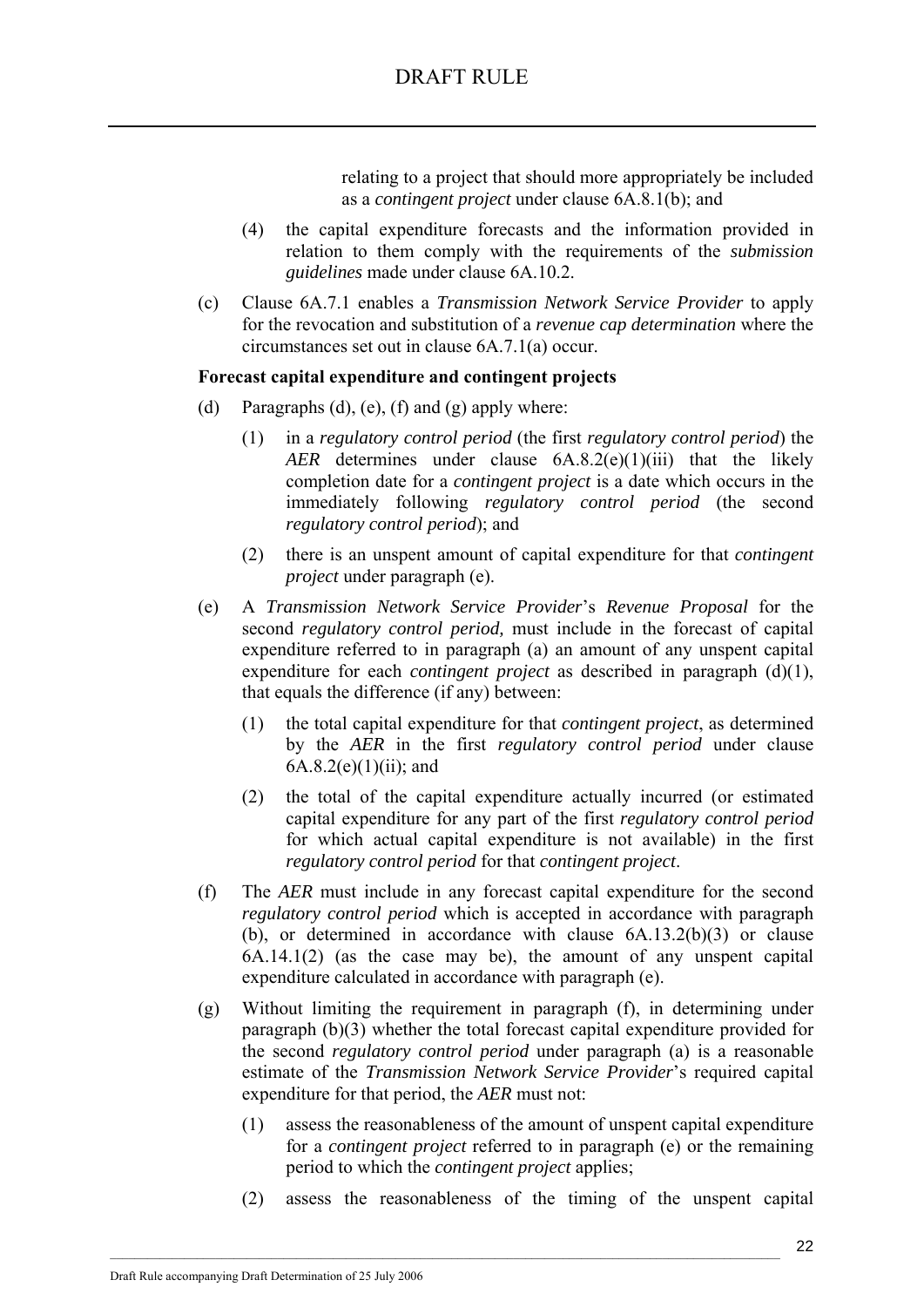expenditure within the remaining period for a *contingent project* referred to in paragraph (e) except as part of the assessment of the total forecast capital expenditure referred in paragraph (a);

- (3) take into account any amount which represents for a *contingent project* referred to in paragraph (e), the difference between:
	- (i) the amount representing the sum of the forecast capital expenditure for that *contingent project* for each year of the immediately preceding *regulatory control period* referred to in clause  $6A.8.2(e)(1)(i)$ ; and
	- (ii) the total capital expenditure actually incurred (or estimated capital expenditure for any part of the preceding *regulatory control period* for which actual capital expenditure is not available) in the immediately preceding *regulatory control period* for that *contingent project*.
- (h) A *Revenue Proposal* in respect of the second *regulatory control period* must not include in the forecast of capital expenditure referred to in paragraph (a) any capital expenditure for a *contingent project* for the first *regulatory control period*:
	- (1) to the extent that capital expenditure was included in the amount of capital expenditure for that *contingent project* as determined in the first *regulatory control period* under clause 6A.8.2(e)(1)(i); and
	- (2) the capital expenditure actually incurred (or estimated capital expenditure for any part of the first *regulatory control period* for which actual capital expenditure is not available) in the first *regulatory control period* for that *contingent project* exceeded the capital expenditure referred to in subparagraph (1).

### **6A.6.8 The X factor**

- (a) A *revenue cap determination* is to include the X factor for each *regulatory year* for a *Transmission Network Service Provider*.
- (b) The X factors for each *regulatory year* must be:
	- (1) providing they comply with the requirements set out in paragraph (c), the X factors for those *regulatory year*s that are nominated in the *Transmission Network Service Provider*'s *Revenue Proposal*; or
	- (2) to the extent the X factors nominated in the *Transmission Network Service Provider*'s *Revenue Proposal* do not so comply, the X factors determined for that purpose by the *AER* in its final decision on the *Transmission Network Service Provider*'s *Revenue Proposal*.
- (c) The X factor for each *regulatory year* must be such that:

 $\mathcal{L}_\text{max}$ 

(1) the net present value of the expected *maximum allowed revenue* for the relevant *Transmission Network Service Provider* for each *regulatory year* (as calculated in accordance with the *post-tax revenue model*) is equal to the net present value of the *annual building block revenue requirement* for the provider for each *regulatory year* (as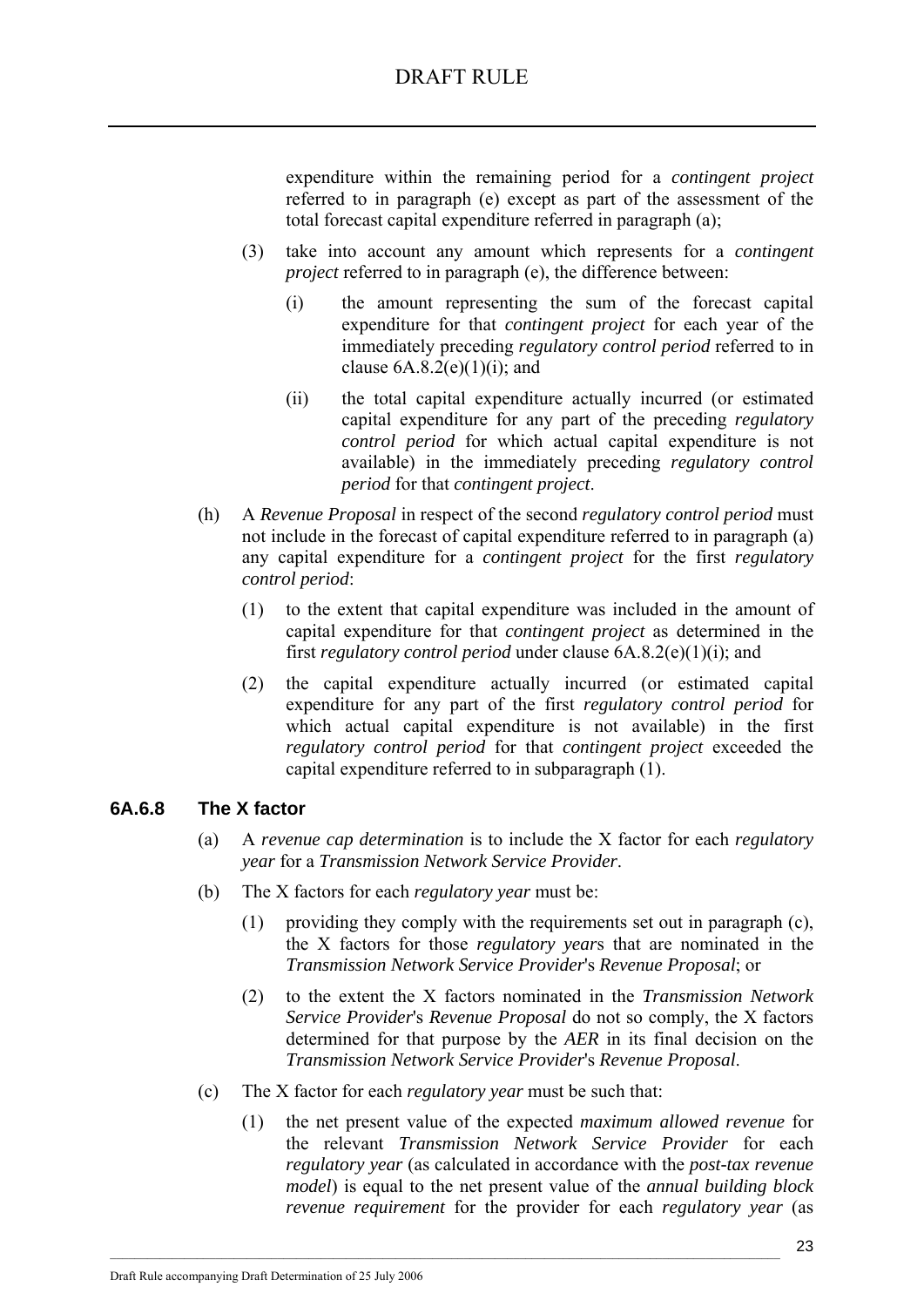calculated in accordance with the *post-tax revenue model*);

- (2) the expected *maximum allowed revenue* for the provider for the last *regulatory year* (as calculated in accordance with the *post-tax revenue model*) is as close as reasonably possible to the *annual building block revenue requirement* for the provider for that *regulatory year* (as calculated in accordance with the *post-tax revenue model*).
- (d) For the avoidance of doubt there may be a different X factor that applies for different *regulatory year*s of the *regulatory control period*.

## **6A.7 Matters relevant to the adjustment of revenue cap after making of revenue cap determination**

### **6A.7.1 Reopening of revenue cap for capital expenditure**

- (a) Subject to paragraph (b), a *Transmission Network Service Provider* may, during a *regulatory control period*, apply to the *AER* to revoke and substitute a *revenue cap determination* that applies to it where:
	- (1) an event that is beyond the reasonable control of the provider has occurred during that *regulatory control period* and the occurrence of that event during that period (or of an event of a similar kind) could not reasonably have been foreseen by the provider at the time of the making of the *revenue cap determination* ("the **event**");
	- (2) no forecast capital expenditure was accepted or determined by the *AER* for that period under clause 6A.6.7(b), clause 6A.13.2(b)(3) or clause 6A.14.1(2) (as the case may be) in relation to the event that has occurred;
	- (3) the provider proposes to undertake capital expenditure to rectify the adverse consequences of the event;
	- (4) the total of the capital expenditure required during the *regulatory control period*, to rectify the adverse consequences of the event:
		- (i) exceeds 5% of the value of the regulatory asset base for the relevant *transmission system* as at the beginning of the *regulatory control period*;
		- (ii) is such that, if undertaken, it is reasonably likely (in the absence of any other reduction in capital expenditure) to result in the total actual capital expenditure for that *regulatory control period* exceeding the total of the forecast capital expenditure for that *regulatory control period* as accepted or determined by the *AER* in accordance with clause 6A.6.7(b), clause  $6A.13.2(b)(3)$  or clause  $6A.14.1(2)$  (as the case may be); and
		- (iii) the provider is not able to reduce capital expenditure in other areas to avoid the consequence referred to in subparagraph (ii) without materially adversely affecting the *reliability* and security of the relevant *transmission system*;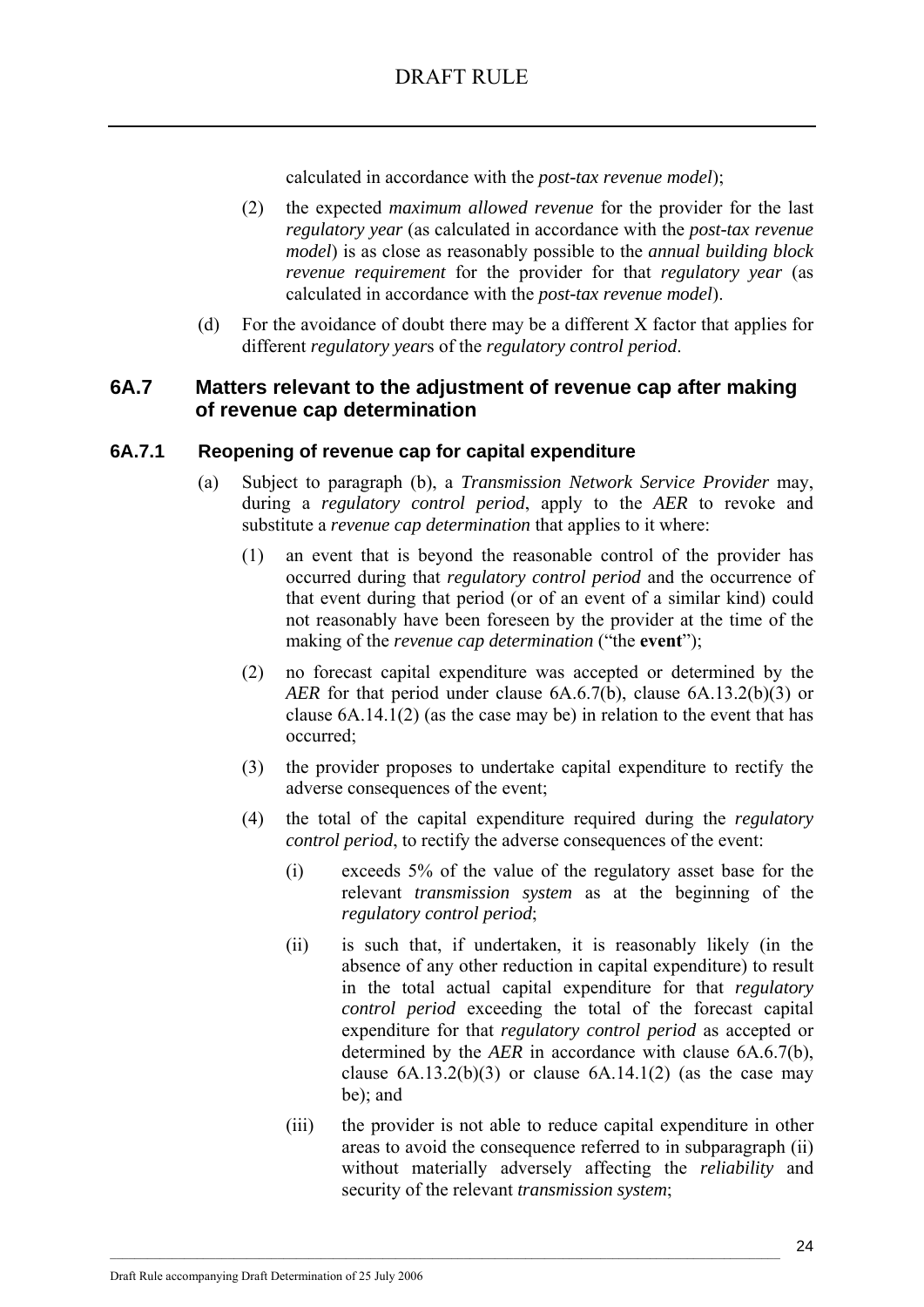- (5) a failure to rectify the adverse consequences of the event would be likely to materially adversely affect the *reliability* and security of the relevant *transmission system*; and
- (6) the event is not a *pass through event* or a *contingent project.*

In this paragraph (a), a reference to an event includes a series of events or a state of affairs, which may include a greater than anticipated increase in demand.

- (b) An application referred to in paragraph (a) must not be made within 90 *business days* prior to the end of a *regulatory year*.
- (c) Following its receipt of an application made in accordance with paragraphs (a) and (b), the *AER* must:
	- (1) consult with the *Transmission Network Service Provider* and such other persons as it considers appropriate in relation to the application; and
	- (2) make its decision on the application within 60 *business days* of that application being made.
- (d) The *AER* must, and must only, revoke a *revenue cap determination* following an application made in accordance with paragraphs (a) and (b) if the *AER* is satisfied of each of the matters referred to in paragraph (a).
- (e) If the *AER* revokes a *revenue cap determination* under paragraph (d), the *AER* must make a new *revenue cap determination* in substitution for the revoked determination to apply for the remainder of the *regulatory control period* for which the revoked determination was to apply.
- (f) The substituted *revenue cap determination* must only vary from the revoked *revenue cap determination* to the extent necessary:
	- (1) to adjust the forecast capital expenditure for that *regulatory control period* to accommodate the amount of such additional capital expenditure as the *AER* determines is appropriate (in which case the amount of that adjustment will be taken to be accepted by the *AER* in accordance with clause 6A.6.7(b));
	- (2) to reflect the effect of any resultant increase in forecast capital expenditure on:
		- (i) the forecast operating expenditure for the remainder of the *regulatory control period*;
		- (ii) the *maximum allowed revenue* for each *regulatory year* in the remainder of the *regulatory control period*; and
		- (iii) the X factor for each of the remaining *regulatory years* of the *regulatory control period*.
- (g) If the *AER* revokes and substitutes a *revenue cap determination* under paragraph (e), that revocation and substitution must take effect from the commencement of the next *regulatory year*.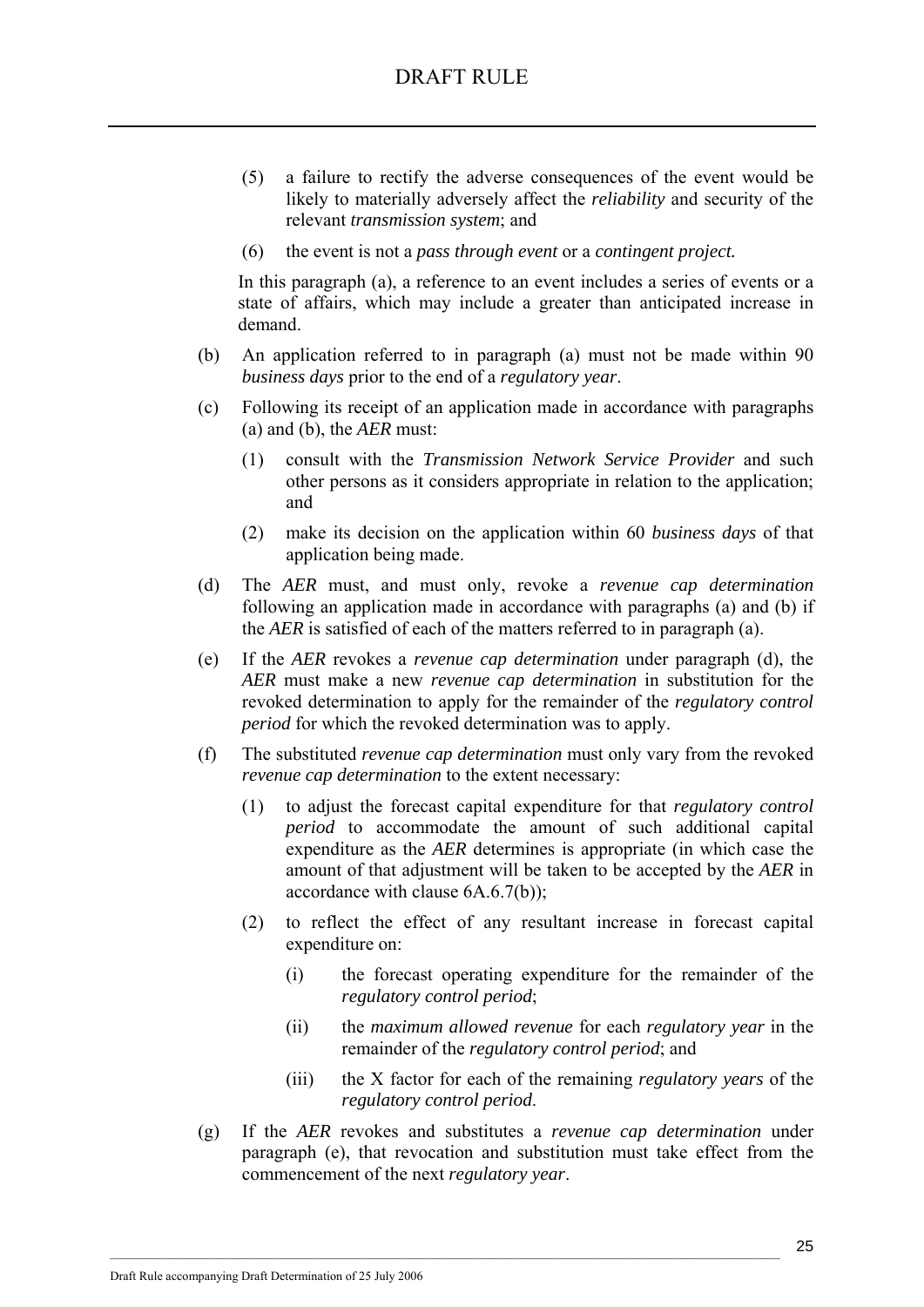### **6A.7.2 Network support pass through**

- (a) This clause applies where *a network support event oc*curs with respect to a *regulatory year* (the **previous** *regulatory year*).
- (b) If a *network support event* occurs, a *Transmission Network Service Provider* must seek a determination by the *AER* to pass through to *Transmission Network Users* a *network support pass through amount*.
- (c) Where a *Transmission Network Service Provider* seeks a determination as referred to in paragraph (b), the provider must, within 60 *business days* of the end of the previous *regulatory year*, submit to the *AER* a written statement which specifies:
	- (1) the details of the *network support event* including whether the event was a *negative network support event* or a *positive network support event;*
	- (2) the amount that the provider proposes should be passed through to *Transmission Network Users* in the *regulatory year* following the previous *regulatory year* as a result of the *network support event*; and
	- (3) evidence:
		- (i) of the actual increase in the amount of *network support payment*s, including certification by an independent and appropriately qualified expert; and
		- (ii) that such amounts occur solely as a consequence of the positive *network support event*.
	- (4) such other information as may be required pursuant to *information guidelines* in force under clause 6A.17.2.
- (d) If the *AER* determines that a *positive network support event* has occurred in respect of a statement under paragraph (c), the *AER* must determine the *network support pass through amount*, taking into account the matters referred to in paragraph (i).
- (e) If the *AER* does not make the determination referred to in paragraph (d) within 60 *business days* from the date it receives the *Transmission Network Service Provider's* statement and accompanying evidence under paragraph (c), then, on the expiry of that period, the *AER* is taken to have determined that the amount as proposed in the provider's statement under paragraph (c) is the *network support pass through amount*.
- (f) If a *negative network support event* occurs (whether or not the occurrence of that event is notified by the provider to the *AER* under paragraph (c)) and the *AER* determines to impose a requirement on the *Transmission Network Service Provider* in relation to that *negative network support event*, the *AER* must determine the *network support pass through amount* taking into account the matters referred to in paragraph (i).
- (g) A *Transmission Network Service Provider* must provide the *AER* with such information as the *AER* requires for the purpose of making a determination under paragraph (f) within the time specified by the *AER* in a notice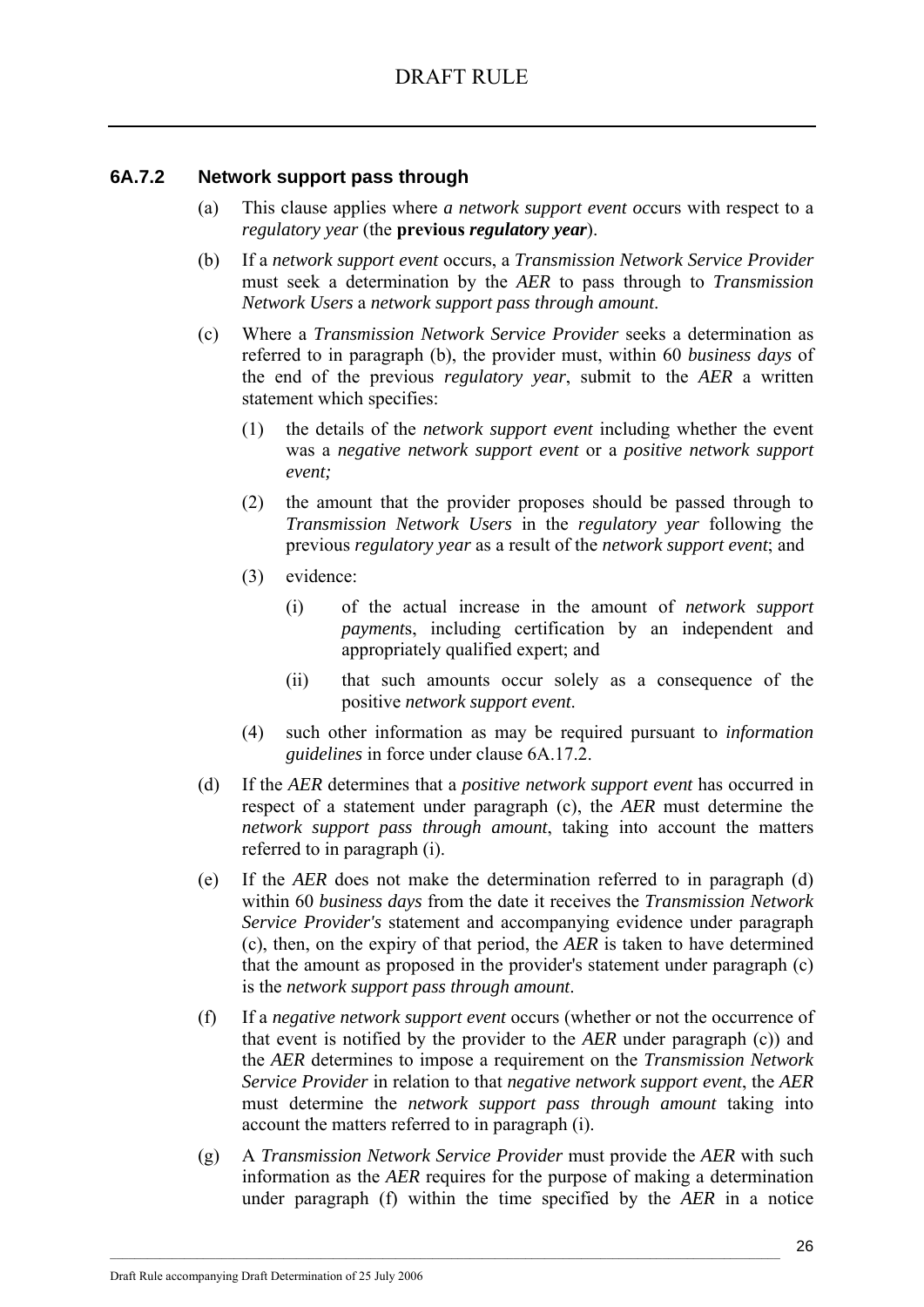provided to the provider by the *AER* for that purpose.

#### **Consultation**

(h) Before making a determination under paragraph (d) or (f), the *AER* may consult with the relevant *Transmission Network Service Provider* and such other persons as the *AER* considers appropriate, on any matters arising out of the relevant *network support event* as the *AER* considers appropriate.

#### **Relevant factors**

- (i) In making a determination under paragraph (d) or (f), the *AER* must take into account:
	- (1) the matters and proposals set out in any statement given to the *AER* by the *Transmission Network Service Provider* under paragraph (c);
	- (2) in the case of a *positive network support event*, the increase in costs in the provision of *prescribed transmission services* that the provider has incurred in the preceding *regulatory year* as a result of the *positive network support event*;
	- (3) in the case of a *positive network support event*, the efficiency of the provider's decisions and actions in relation to the risk of the event, including whether the provider has failed to take any action that could reasonably be taken to reduce the magnitude of the *positive network support event* and whether the provider has taken or omitted to take any action where such action or omission has increased the magnitude of the amount in respect of that event;
	- (4) the time cost of money based on the *weighted average cost of capital* for the provider for the relevant *regulatory control period*;
	- (5) the need to ensure that the provider only recovers any actual increment in costs under this paragraph (i) to the extent that such increment is solely as a consequence of a *network support event*; and
	- (6) any other factors the *AER* considers relevant.

### **6A.7.3 Cost pass through**

- (a) If a *positive change event* occurs, a *Transmission Network Service Provider* may seek the approval of the *AER* to pass through to *Transmission Network Users* a *positive pass through amount*.
- (b) If a *negative change event* occurs, the *AER* may require the *Transmission Network Service Provider* to pass through to *Transmission Network Users* a *negative pass through amount* as determined by the *AER* under paragraph (g).

#### **Positive pass through**

(c) To seek the approval of the *AER* to pass through a *positive pass through amount*, a *Transmission Network Service Provider* must submit to the *AER*, within 60 *business days* of the relevant *positive change event* occurring, a written statement which specifies: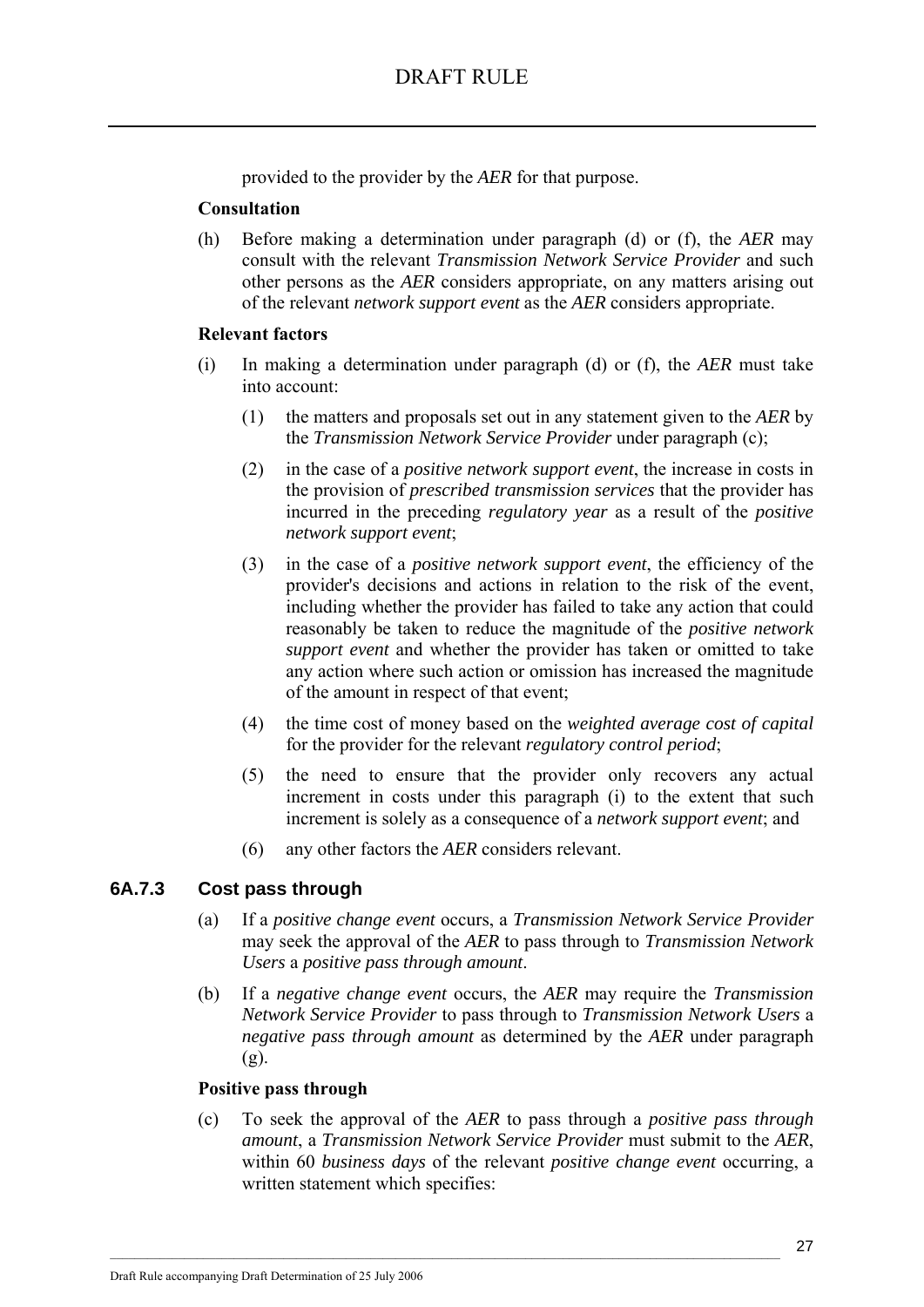- (1) the details of the *positive change event*;
- (2) the date on which the *positive change event* occurred;
- (3) the *eligible pass through amount* in respect of that *positive change event*;
- (4) the *positive pass through amount* the provider proposes in relation to the *positive change event*;
- (5) the amount of the *positive pass through amount* that the provider proposes should be passed through to *Transmission Network Users* in each *regulatory year* during the *regulatory control period*;
- (6) evidence:
	- (i) of the actual and likely increase in costs referred to in subparagraph (3); and
	- (ii) that such costs occur solely as a consequence of the *positive change event*; and
- (7) such other information as may be required pursuant to *information guidelines* in force under clause 6A.17.2.
- (d) If the *AER* determines that a *positive change event* has occurred in respect of a statement under paragraph (c), the *AER* must determine:
	- (1) the *approved pass through amount*; and
	- (2) the amount of that *approved pass through amount* that should be passed through to *Transmission Network Users* in each *regulatory year* during the *regulatory control period*,

taking into account the matters referred to in paragraph (j).

- (e) If the *AER* does not make the determinations referred to in paragraph (d) within 60 *business days* from the date it receives the *Transmission Network Service Provider's* statement and accompanying evidence under paragraph (c), then, on the expiry of that period, the *AER* is taken to have determined that:
	- (1) the *positive pass through amount* as proposed in the provider's statement under paragraph (c) is the *approved pass through amount* in respect of that *positive change event*; and
	- (2) the amount of that *positive pass through amount* that the provider proposes in its statement under paragraph (c) should be passed through to *Transmission Network User*s in each *regulatory year* during the *regulatory control period*, is the amount that should be so passed through in each such *regulatory year*.

#### **Negative pass through**

(f) A *Transmission Network Service Provider* must submit to the *AER*, within 60 *business days* of becoming aware of the occurrence of a *negative change event* for the provider, a written statement which specifies: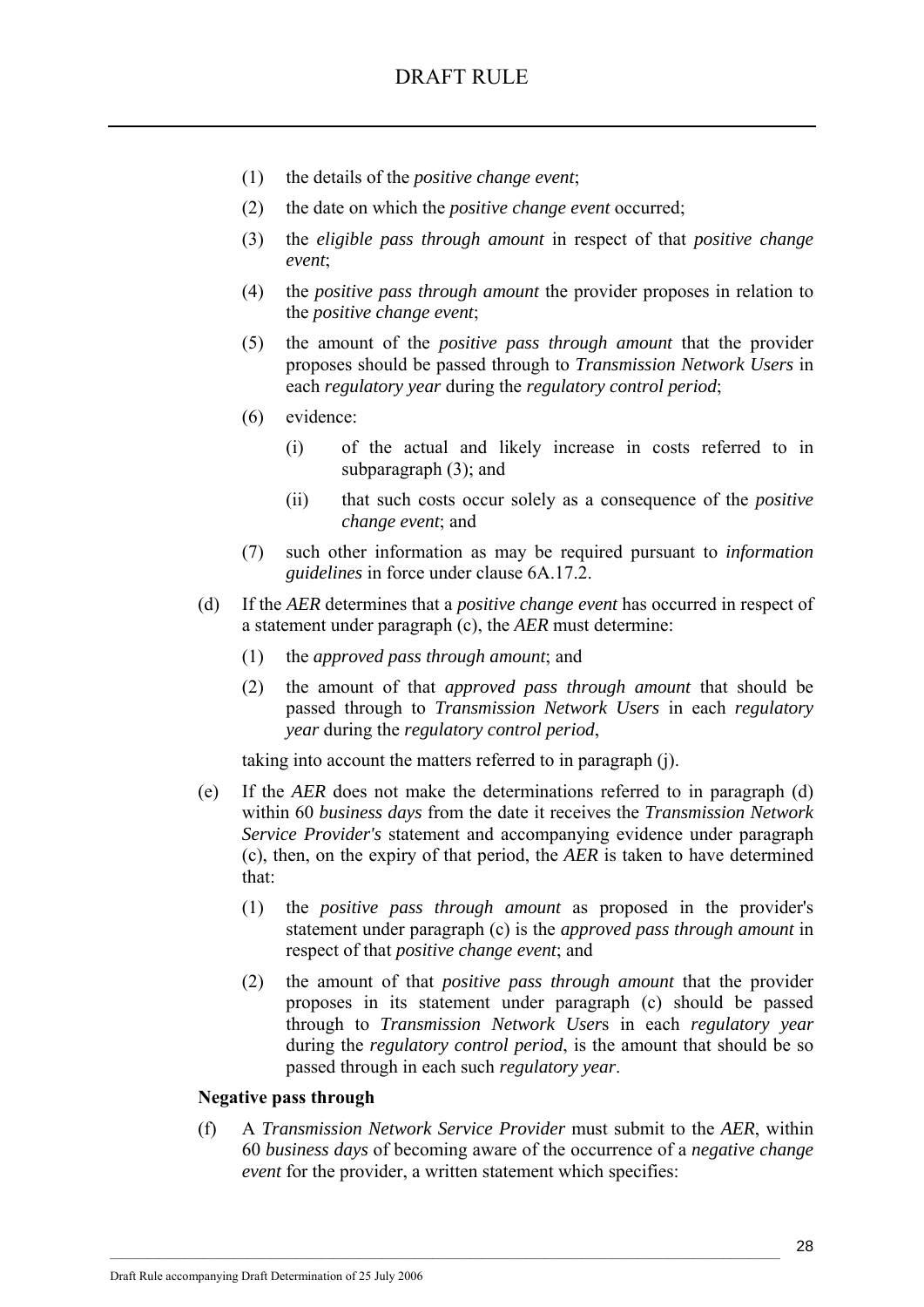- (1) the details of the *negative change event* concerned;
- (2) the date the *negative change event* occurred;
- (3) the costs in the provision of *prescribed transmission services* that the provider has saved and is likely to save until the end of the *regulatory control period* as a result of the *negative change event*;
- (4) the aggregate amount of those saved costs that the provider proposes should be passed through to *Transmission Network User*s;
- (5) the amount of the costs referred to in subparagraph (4) the provider proposes should be passed through to *Transmission Network User*s in each *regulatory year* during the *regulatory control period*; and
- (6) such other information as may be required pursuant to *information guidelines* in force under clause 6A.17.2.
- (g) If a *negative change event* occurs (whether or not the occurrence of that *negative change event* is notified by the provider to the *AER* under paragraph (f)) and the *AER* determines to impose a requirement on the provider in relation to that *negative change event* as described in paragraph (b), the *AER* must determine:
	- (1) the *required pass through amount*; and
	- (2) taking into account the matters referred to in paragraph (j):
		- (i) how much of that *required pass through amount* should be passed through to *Transmission Network Users* (the *negative pass through amount*); and
		- (ii) the amount of that *negative pass through amount* that should be passed through to *Transmission Network Users* in each *regulatory year* during the *regulatory control period*.
- (h) A *Transmission Network Service Provider* must provide the *AER* with such information as the *AER* requires for the purpose of making a determination under paragraph (g) within the time specified by the *AER* in a notice provided to the provider by the *AER* for that purpose.

#### **Consultation**

(i) Before making a determination under paragraph (d) or (g), the *AER* may consult with the relevant *Transmission Network Service Provider* and such other persons as the *AER* considers appropriate, on any matters arising out of the relevant *pass through event* as the *AER* considers appropriate

#### **Relevant factors**

(j) In making a determination under paragraph (d) or (g) in respect of a *Transmission Network Service Provider*, the *AER* must take into account:

- (1) the matters and proposals set out in any statement given to the *AER* by the provider under paragraph  $(c)$  or  $(f)$  (as the case may be);
- (2) in the case of a *positive change event*, the increase in costs in the provision of *prescribed transmission services* that the provider has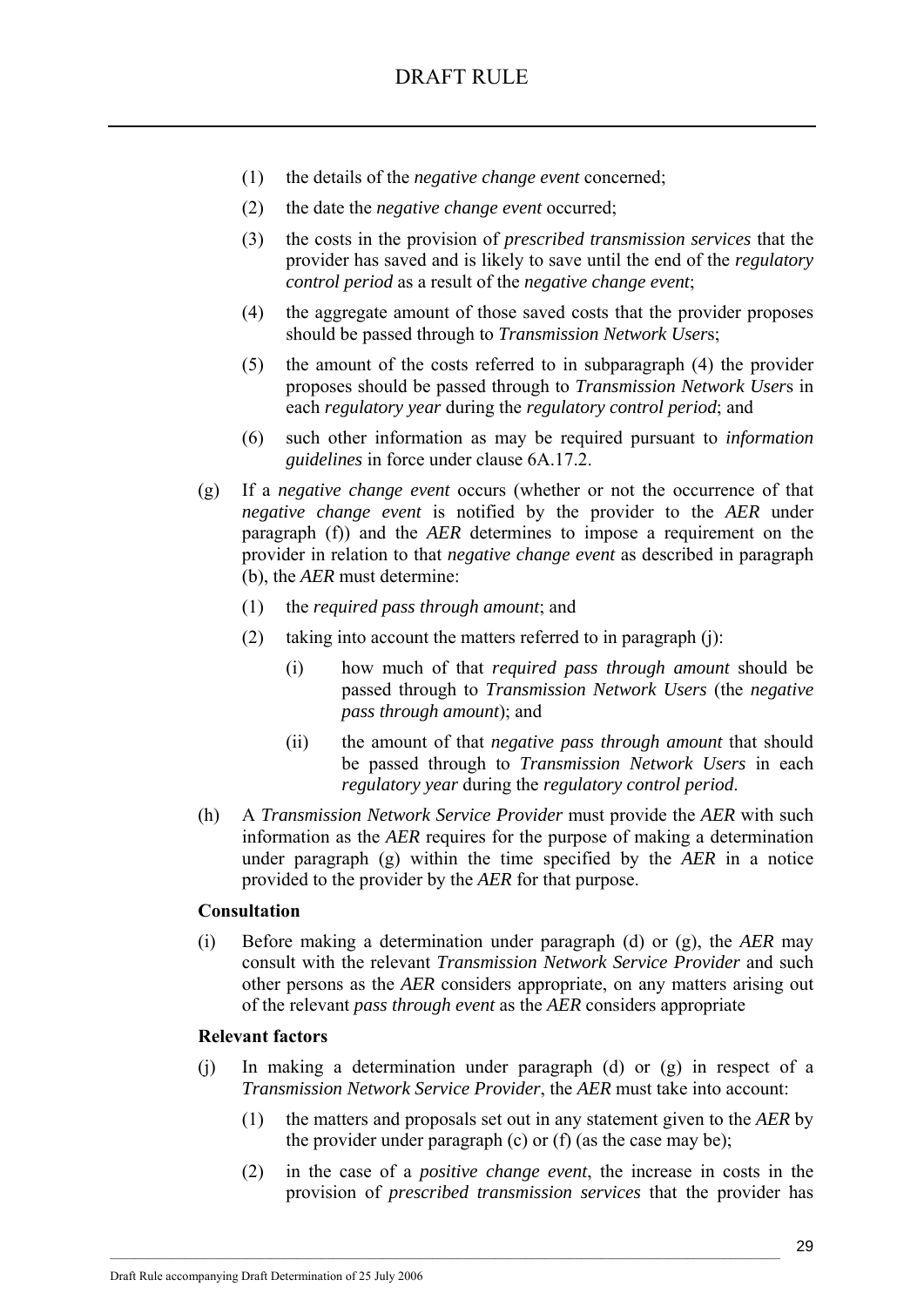incurred and is likely to incur until the end of the *regulatory control period* as a result of the *positive change event*;

- (3) in the case of a *positive change event*, the efficiency of the provider's decisions and actions in relation to the risk of the *positive change event*, including whether the provider has failed to take any action that could reasonably be taken to reduce the magnitude of the *eligible pass through amount* in respect of that *positive change event* and whether the provider has taken or omitted to take any action where such action or omission has increased the magnitude of the amount in respect of that *positive change event*;
- (4) the time cost of money based on the *weighted average cost of capital* for the provider for the relevant *regulatory control period*;
- (5) the need to ensure that the provider only recovers any actual or likely increment in costs under this paragraph (i) to the extent that such increment is solely as a consequence of a *pass through event*;
- (6) in the case of a *tax change event*, any change in the way another *tax* is calculated, or the removal or imposition of another *tax*, which, in the *AER*'s opinion, is complementary to the *tax change event* concerned; and
- (7) any other factors the *AER* considers relevant.

### **6A.7.4 Service target performance incentive scheme**

- (a) The *AER* must, in accordance with the *transmission consultation procedures*, develop and *publish* an incentive scheme (a *service target performance incentive scheme*) that complies with the principles in paragraph (b).
- (b) The principles are that the *service target performance incentive scheme* should:
	- (1) provide incentives for each *Transmission Network Service Provider* to:
		- (i) provide greater *reliability* of the *transmission system* that is owned, controlled or operated by it at all times when *Transmission Network Users* place greatest value on the *reliability* of the *transmission system*; and
		- (ii) improve and maintain the *reliability* of those elements of the *transmission system* that are most important to determining *spot prices*;
	- (2) result in a potential adjustment to the revenue that the *Transmission Network Service Provider* may earn, from the provision of *prescribed transmission services*, in each *regulatory year* in respect of which the *service target performance incentive scheme* applies;
	- (3) ensure that the maximum revenue increment or decrement as a result of the operation of the *service target performance incentive scheme* will be no more than 5% of the *maximum allowed revenue* for the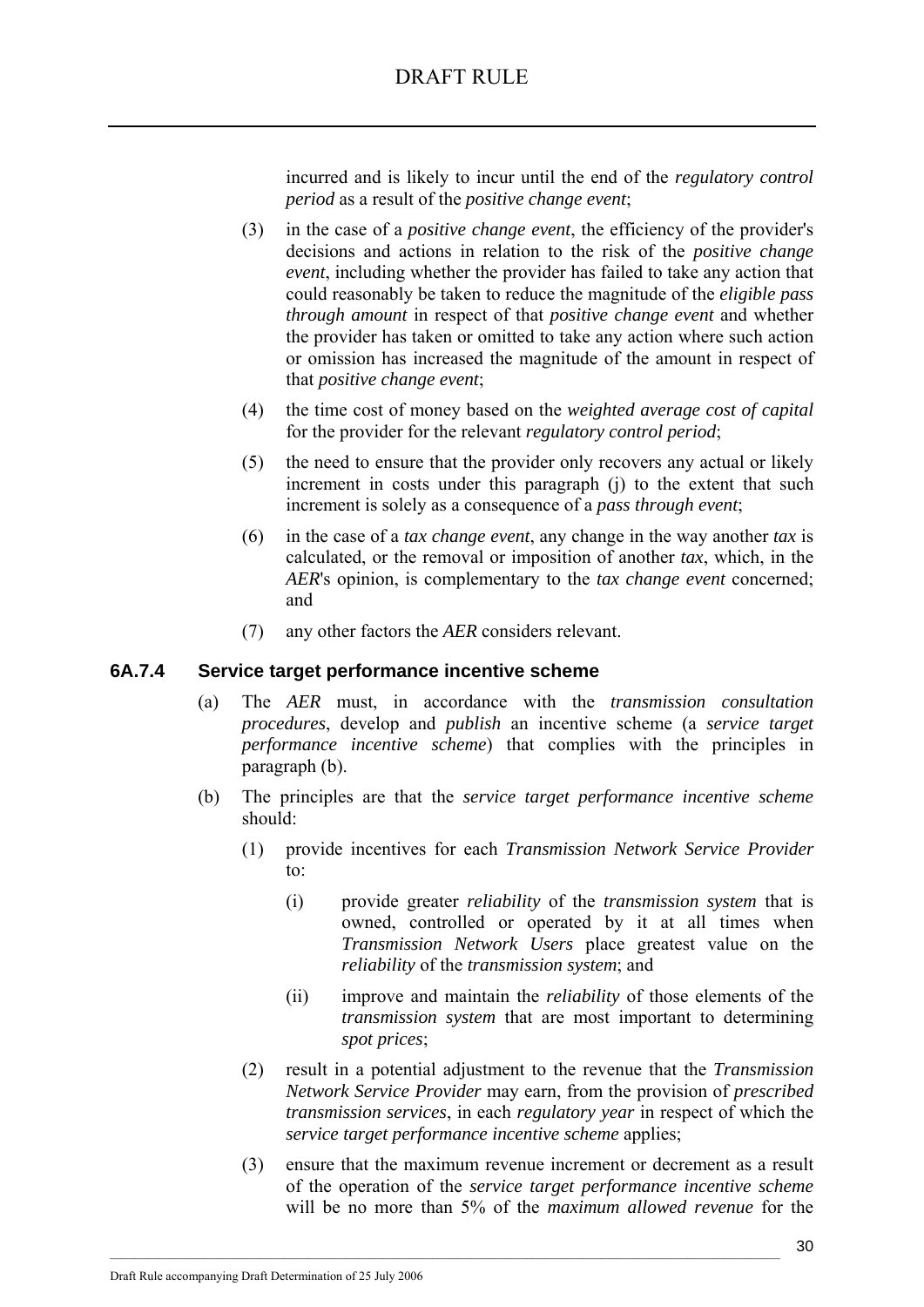relevant *regulatory year*;

- (4) take into account the *regulatory obligations* with which *Transmission Network Service Provider*s must comply;
- (5) take into account any other incentives provided for in the *Rules* that *Transmission Network Service Providers* have to minimise capital or operating expenditure; and
- (6) take into account the age and ratings of the assets comprising the relevant *transmission system*.
- (c) At the same time as it *publishes* a *service target performance incentive scheme*, the *AER* must also *publish* parameters (the *performance incentive scheme parameters*) for the scheme. For the avoidance of doubt, the parameters may differ as between *Transmission Network Service Provider*s and over time.
- (d) The *AER* must set out in each *service target performance incentive scheme* any requirements with which the values attributed to the *performance incentive scheme parameters* must comply, and those requirements must be consistent with the principles set out in paragraph (b).
- (e) The *AER* must develop and *publish* the first *service target performance incentive scheme* under the *Rules* by 31 December 2006 and there must be a *service target performance incentive scheme* in force at all times after that date.
- (f) The *AER* may, from time to time and in accordance with the *transmission consultation procedures*, amend or replace any scheme that is developed and *published* under this clause, except that no such amendment or replacement may change the application of the scheme to a *Transmission Network Service Provider* in respect of a *regulatory control period* that has commenced before, or that will commence within 15 months of, the amendment or replacement coming into operation.
- (g) Subject to paragraph (h) the *AER* may, from time to time and in accordance with the *transmission consultation procedures*, amend or replace the values to be attributed to the *performance incentive scheme parameters*.
- (h) An amendment or replacement referred to in paragraph (g) must not change the values to be attributed to the *performance incentive scheme parameters*  where:
	- (1) those values must be included in information accompanying a *Revenue Proposal;* and
	- (2) the *Revenue Proposal* is required to be submitted under clause 6A.10.1(a) at a time that is within 2 months of the *publication* of the amended or replaced *performance incentive scheme parameters.*

# **6A.8 Contingent Projects**

### **6A.8.1 Acceptance of a Contingent Project in a revenue cap determination**

 $\mathcal{L}_\text{max}$ 

(a) A *Revenue Proposal* may include *proposed contingent capital expenditure*,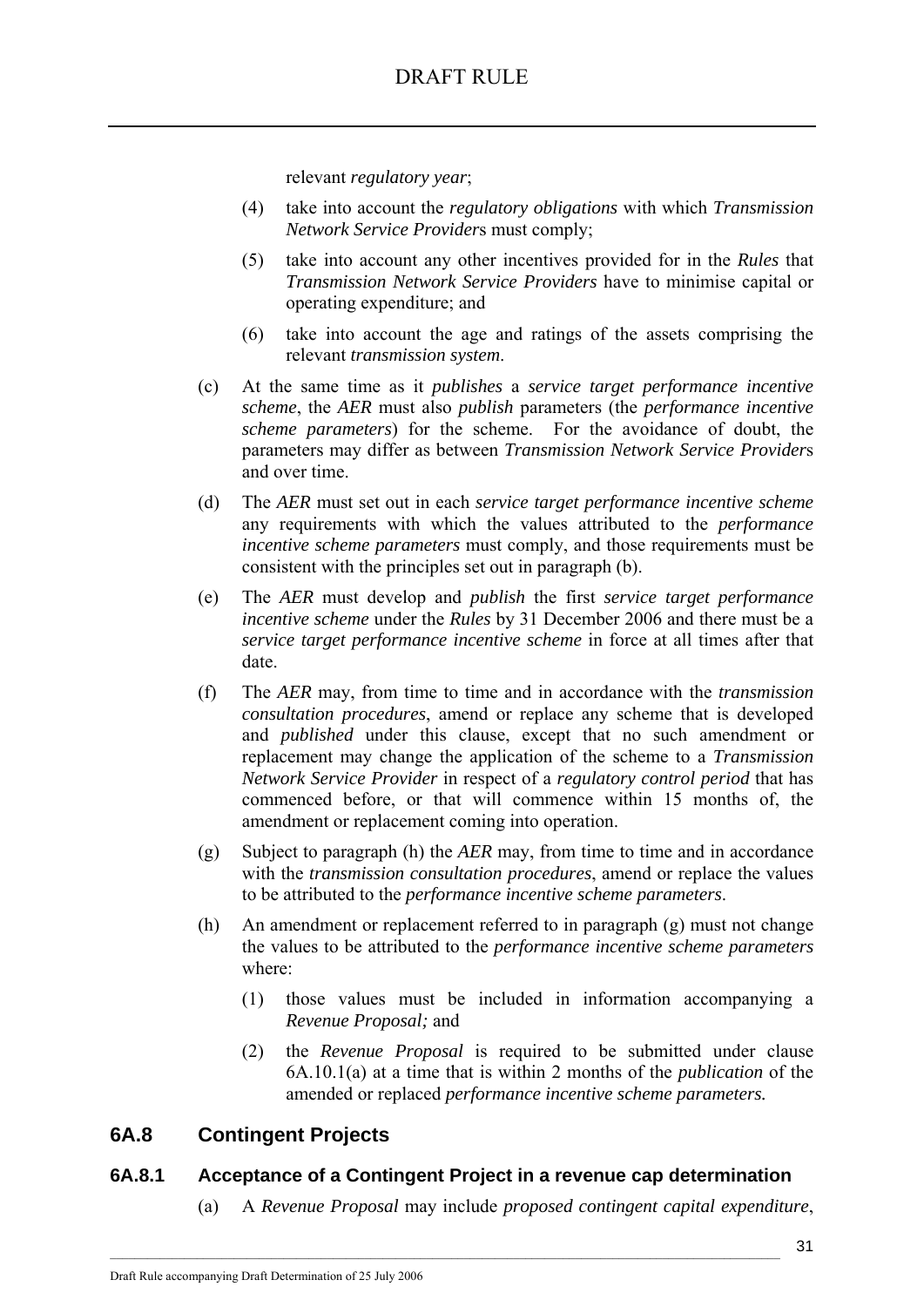which the *Transmission Network Service Provider* considers is reasonably required for the purpose of undertaking a *proposed contingent project*.

- (b) The *AER* must determine that a *proposed contingent project* is a *contingent project* if the *AER* is satisfied that:
	- (1) the *proposed contingent project* is reasonably required to be undertaken in order to:
		- (i) efficiently meet the expected demand for *prescribed transmission services* over the relevant *regulatory control period*;
		- (ii) comply with all applicable *regulatory obligations* associated with the provision of *prescribed transmission services*;
		- (iii) maintain the quality, reliability and security of supply of *prescribed transmission services*; or
		- (iv) maintain the reliability, safety and security of the *transmission system* through the supply of *prescribed transmission services*;
	- (2) the *proposed contingent capital expenditure*:
		- (i) is not otherwise provided for (either in part or in whole) in the total of the forecast capital expenditure for the relevant *regulatory control period* as accepted or determined by the *AER* in accordance with clause 6A.6.7(b), clause 6A.13.2(b)(3) or clause  $6A.14.1(2)$  (as the case may be);
		- (ii) is a reasonable estimate of the capital expenditure that is likely to be required if the *proposed contingent project* is undertaken as described in the *Revenue Proposal*; and
		- (iii) exceeds 5% of the value of the regulatory asset base for the relevant *transmission system* as at the beginning of the first year of the relevant *regulatory control period*;
	- (3) the *proposed contingent project* and the *proposed contingent capital expenditure*, as described or set out in the *Revenue Proposal*, and the information provided in relation to these matters, complies with the requirements of *submission guidelines* made under clause 6A.10.2; and
	- (4) the *trigger events* in relation to the *proposed contingent project* which are proposed by the *Transmission Network Service Provider* in its *Revenue Proposal* are appropriate.
- (c) In determining whether a *trigger event* in relation to a *proposed contingent project* is appropriate, the *AER* must have regard to the need for:
	- (1) a *trigger event* to be reasonably specific and capable of objective verification;
	- (2) a *trigger event* to be a condition or event, which, if it occurs, makes the undertaking of the *proposed contingent project* reasonably necessary in order to meet any of the objectives referred to in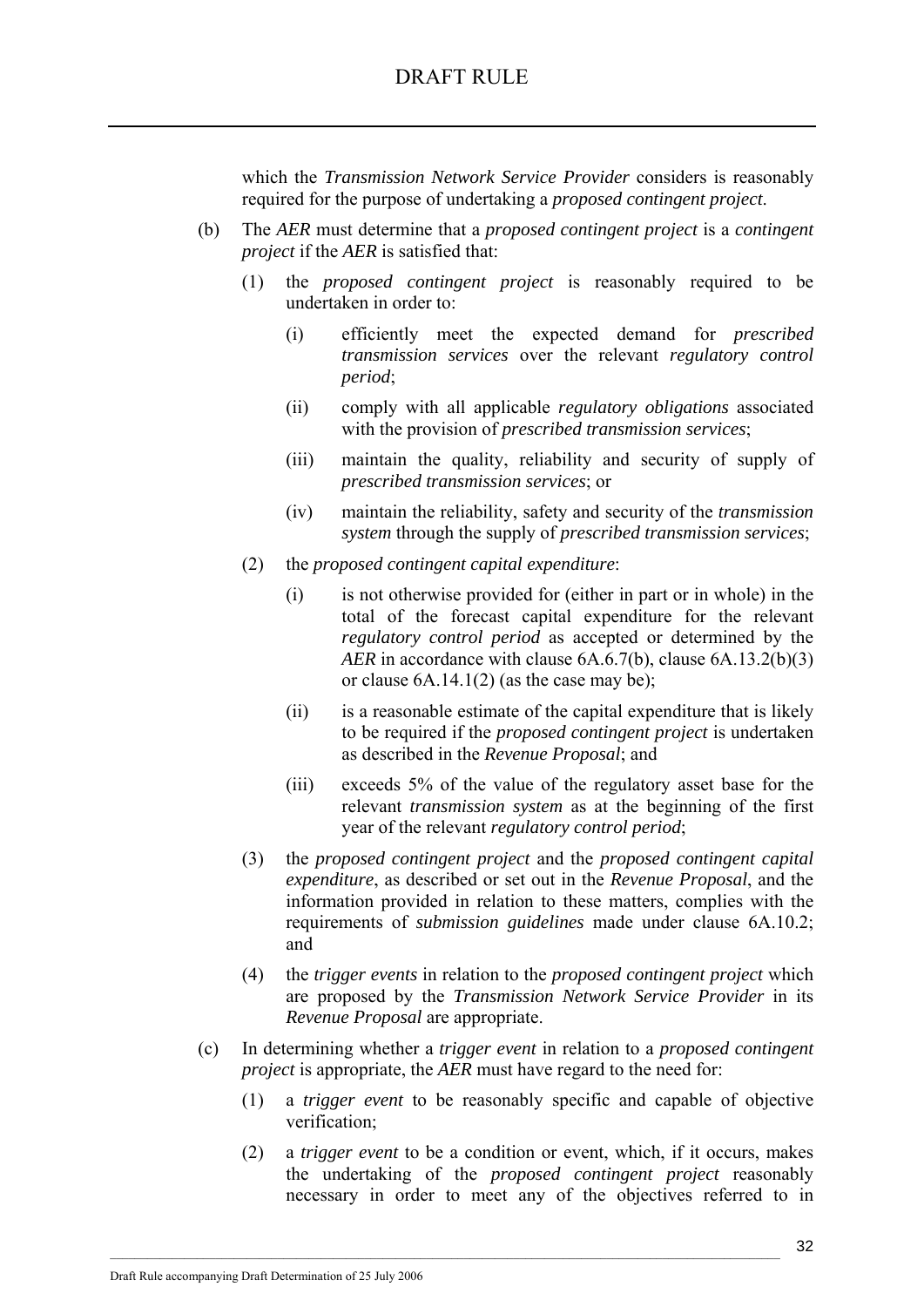paragraph  $(b)(1)$ ;

- (3) a *trigger event* to be a condition or event that generates increased costs or categories of costs that relate to a specific location rather than a condition or event that affects the *transmission network* as a whole;
- (4) a *trigger event* to be described in such terms that the occurrence of that event or condition is all that is required for the *revenue cap determination* to be amended under clause 6A.8.2; and
- (5) a *trigger event* to be an event or condition, the occurrence of which is probable during the *regulatory control period*, but the inclusion of capital expenditure in relation to it under clause 6A.6.7(a) is not appropriate because it is not sufficiently certain that the event or condition will occur during the *regulatory control period* or if it may occur after that *regulatory control period* or not at all.

### **6A.8.2 Amendment of revenue cap for contingent project**

- (a) Subject to paragraph (b), a *Transmission Network Service Provider* may, during a *regulatory control period*, apply to the *AER* to amend a *revenue cap determination* that applies to that provider where a *trigger event* for a *contingent project* in relation to that *revenue cap determination* has occurred.
- (b) An application referred to in paragraph (a):
	- (1) must not be made within 90 *business days* prior to the end of a *regulatory year*;
	- (2) subject to subparagraph (1), must be made as soon as practicable after the occurrence of the *trigger event*; and
	- (3) must contain the following information:
		- (i) an explanation that substantiates the occurrence of the *trigger event*;
		- (ii) a forecast of the total capital expenditure for the *contingent project*;
		- (iii) a forecast of the capital and incremental operating expenditure, for each remaining *regulatory year* which the *Transmission Network Service Provider* considers is reasonably required for the purpose of undertaking the *contingent project*;
		- (iv) how the forecast of the total capital expenditure for the *contingent project* meets the threshold of 5% of the value of the regulatory asset base as referred to in clause  $6A.8.1(b)(2)(iii);$
		- (v) the intended date for commencing the *contingent project* (which must be during the *regulatory control period*);
		- (vi) the anticipated date for completing the *contingent project* (which may be after the end of the *regulatory control period*);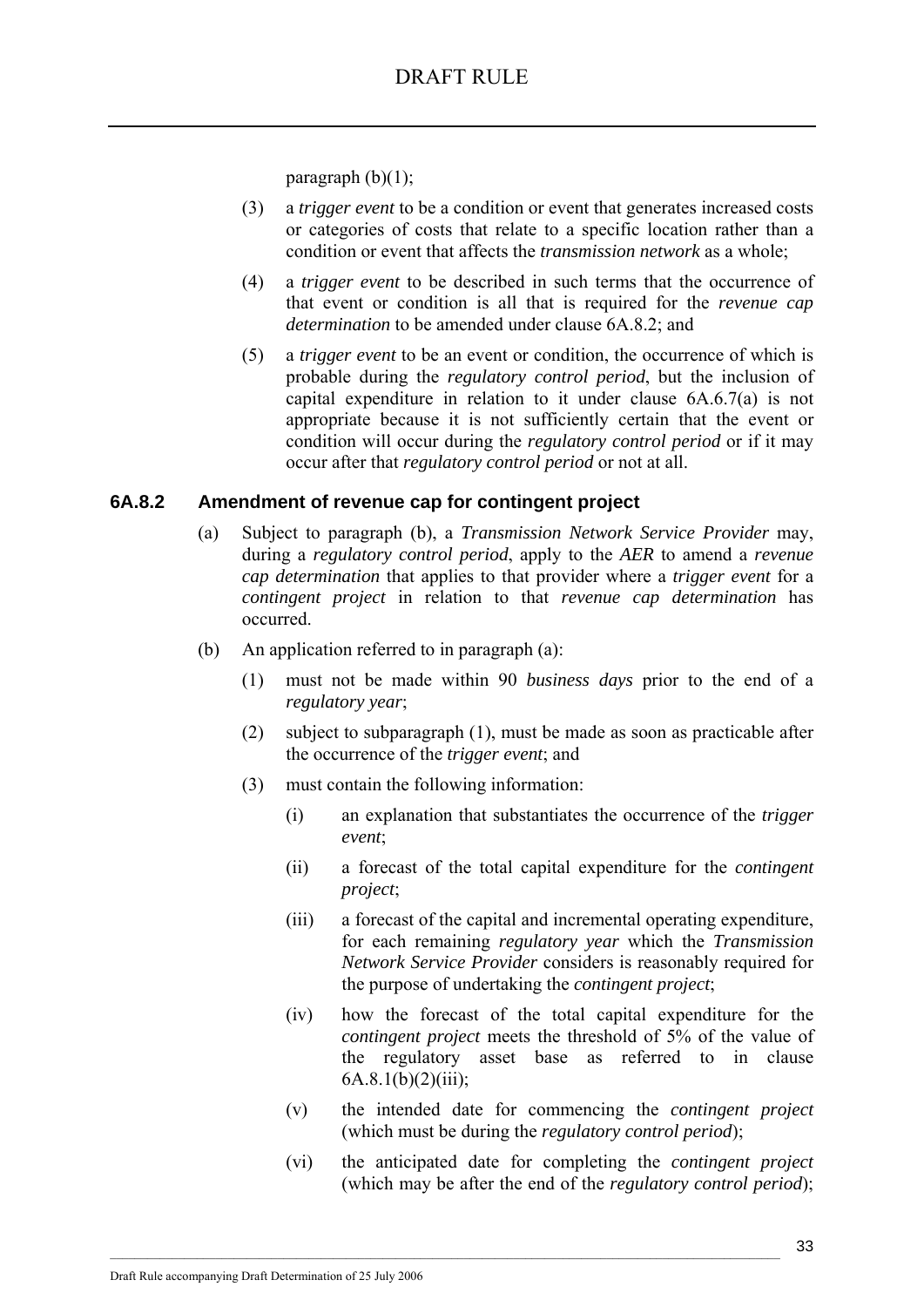and

- (vii) an estimate of the incremental revenue which the *Transmission Network Service Provider* considers is likely to be required to be earned in each remaining *regulatory year* of the *regulatory control period* as a result of the *contingent project* being undertaken as described in subparagraph (iii);
- (4) The estimate referred to in subparagraph (3)(vii) must be calculated:
	- (i) on the basis of the capital expenditure referred to in paragraph  $(b)(3)(iii);$
	- (ii) on the basis of the rate of return for that *Transmission Network Service Provider* for the *regulatory control period* as determined pursuant to clause 6A.6.2;
	- (iii) consistently with the manner in which depreciation is calculated under clause 6A.6.3;
	- (iv) to include the incremental operating expenditure referred to in paragraph  $(b)(3)(iii)$ ; and
	- (v) in accordance with the requirements for roll forward in the *roll-forward model* and revenue calculation in the *post-tax revenue model*.
- (c) As soon as practicable after its receipt of an application made in accordance with paragraphs (a) and (b), the *AER* must *publish* the application, together with an invitation for written submissions on the application.
- (d) The *AER* must consider any written submissions made under paragraph (c) and must make its decision on the application within 30 *business days* of its receipt of that application. In doing so the *AER* may also take into account such other information as it considers appropriate, including any analysis (such as benchmarking) that is undertaken by it for that purpose.
- (e) If the *AER* is satisfied that the *trigger event* has occurred, and that the forecast of the total capital expenditure for the *contingent project* meets the threshold of 5% of the value of the regulatory asset base as referred to in clause  $6A.8.1(b)(2)(iii)$ , it must:
	- (1) determine:
		- (i) the amount of capital and incremental operating expenditure, for each remaining *regulatory year* which the *AER* considers is reasonably required for the purpose of undertaking the *contingent project*;
		- (ii) the total capital expenditure which the *AER* considers is reasonably required for the purpose of undertaking the *contingent project*;
		- (iii) the likely commencement and completion dates for the *contingent project*; and
		- (iv) the incremental revenue which is likely to be required by the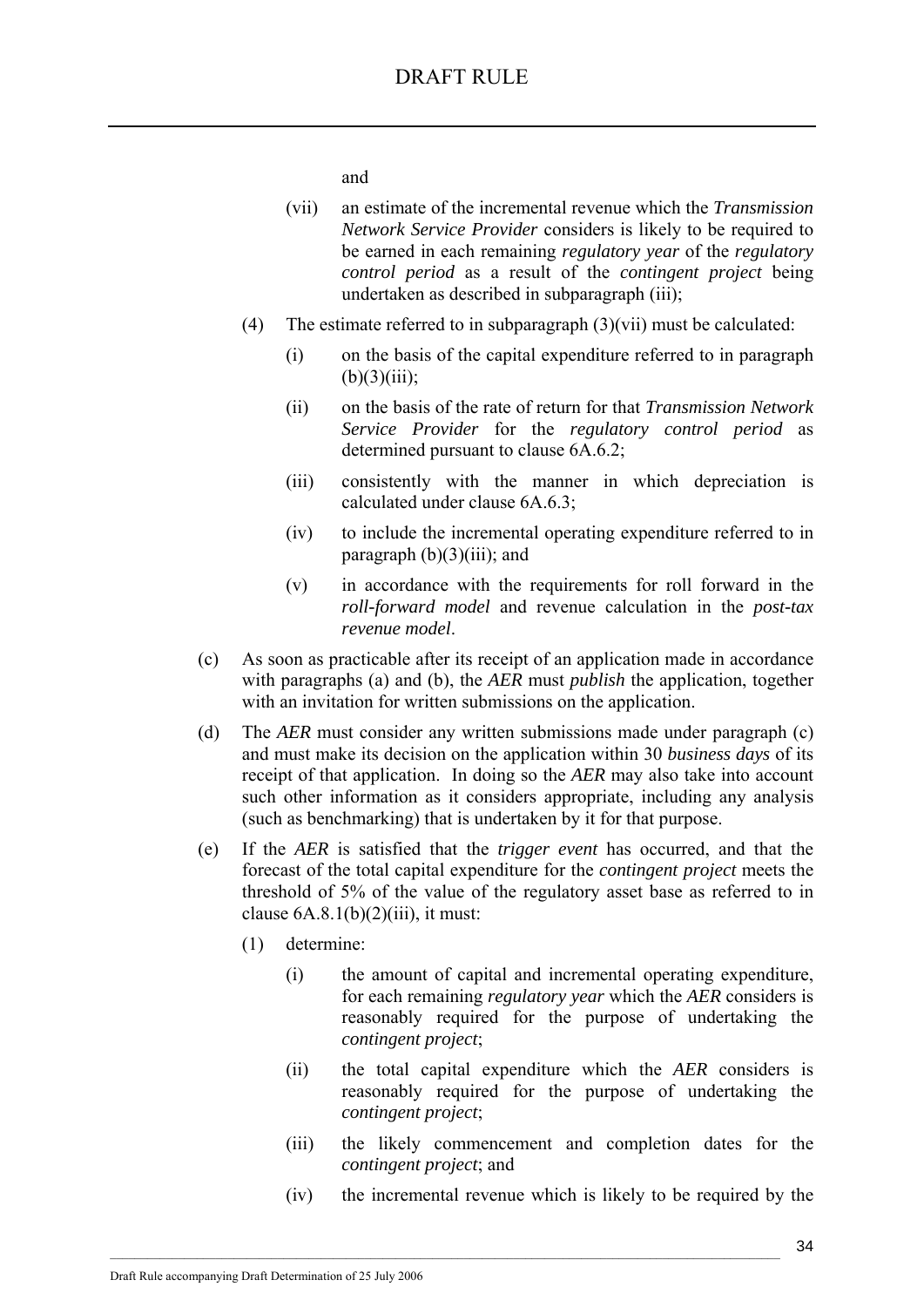*Transmission Network Service Provider* in each remaining *regulatory year* as a result of the *contingent project* being undertaken as described in subparagraphs (i) and (ii), such estimate being calculated in accordance with subparagraph (2);

- (2) calculate the estimate referred to in subparagraph  $(1)(iv)$ :
	- (i) on the basis of the capital expenditure referred to in subparagraph  $(e)(1)(i)$ ;
	- (ii) to include the incremental operating expenditure referred to in subparagraph  $(e)(1)(i)$ ; and
	- (iii) otherwise in accordance with subparagraphs  $(b)(4)$ ; and
- (3) amend the *revenue cap determination* in accordance with paragraph (h).
- (f) In making the determinations referred to in paragraph (e)(1), the *AER* must accept the relevant amounts and dates, contained in the *Transmission Network Service Provider*'s application, as referred to in subparagraphs (b)(3)(ii) - (vii), if the *AER* is satisfied that:
	- (1) the forecast of the total capital expenditure for the *contingent project* meets the threshold of 5% of the value of the regulatory asset base as referred to in clause  $6A.8.1(b)(2)(iii)$ ;
	- (2) those amounts are reasonable estimates of:
		- (i) the efficient capital expenditure and incremental operating expenditure; and
		- (ii) the incremental revenue,

that is likely to be required for the purpose of undertaking the *contingent project*; and

- (3) those dates are reasonable.
- (g) In making the determinations referred to in paragraphs  $(e)(1)$  and  $(f)$ , the *AER* must take into account:
	- (i) the information included in or accompanying the application;
	- (ii) the need to comply with all applicable *regulatory obligations*  associated with the provision of *prescribed transmission services*;
	- (iii) submissions received in the course of consulting on the application;
	- (iv) such analysis as is undertaken by or for the *AER*;

- (v) the actual and expected capital expenditure for the provider for *contingent projects* during any preceding *regulatory control periods*;
- (vi) the extent to which the forecast capital expenditure for the *contingent project* is referable to arrangements with a person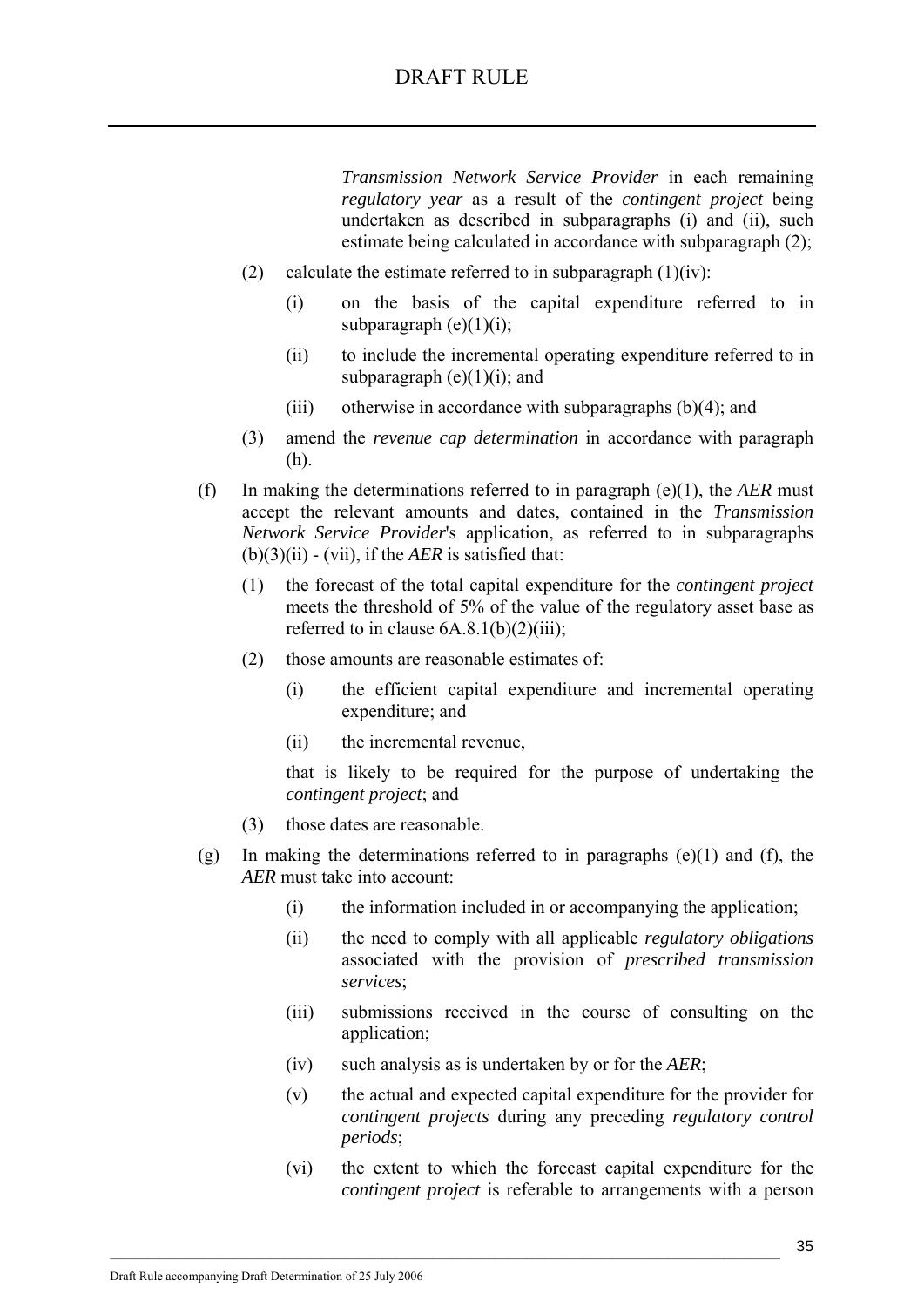other than the provider, that might not be on arm's length terms;

- (vii) reasonable estimates of the benchmark capital expenditure for the *contingent project* that would be incurred by an efficient *Transmission Network Service Provider* over the *regulatory control period*;
- (viii) the reasonableness of the demand forecasts associated with the *contingent project* on which the forecast capital expenditure for that project is based;
- (ix) the relative prices of operating and capital inputs in relation to the *contingent project*;
- (x) efficient substitution possibilities between operating and capital expenditure in relation to the *contingent project*; and
- (xi) whether the total labour costs included in the capital and operating expenditure forecasts for the *regulatory control period* are consistent with the incentives provided by the *service target performance incentive scheme* that is to apply to the provider in respect of the *regulatory control period*.
- (h) Amendments to a *revenue cap determination* referred to in paragraph (e)(3) must only vary the determination to the extent necessary:
	- (1) to adjust the forecast capital expenditure for that *regulatory control period* to accommodate the amount of capital expenditure determined under paragraph  $(e)(1)(i)$  (in which case the amount of that adjustment will be taken to be accepted by the *AER* in accordance with clause 6A.6.7(b));
	- (2) to adjust the forecast operating expenditure for that *regulatory control period* to accommodate the amount of incremental operating expenditure determined under paragraph  $(e)(1)(i)$  (in which case the amount of that adjustment will be taken to be accepted by the *AER* in accordance with clause 6A.6.6(b));
	- (3) to reflect the effect of any resultant increase in forecast capital and operating expenditure on:
		- (i) the *maximum allowed revenue* for each *regulatory year* in the remainder of the *regulatory control period*; and
		- (ii) the X factor for each of the remaining *regulatory years* of the *regulatory control period*.
- (i) Amendments to a *revenue cap determination* take effect from the commencement of the next *regulatory year* of the *regulatory control period*.

# **Part D - Negotiated Transmission Services - Regulation of Pricing**

 $\mathcal{L}_\text{max}$ 

# **6A.9 Regulation of pricing**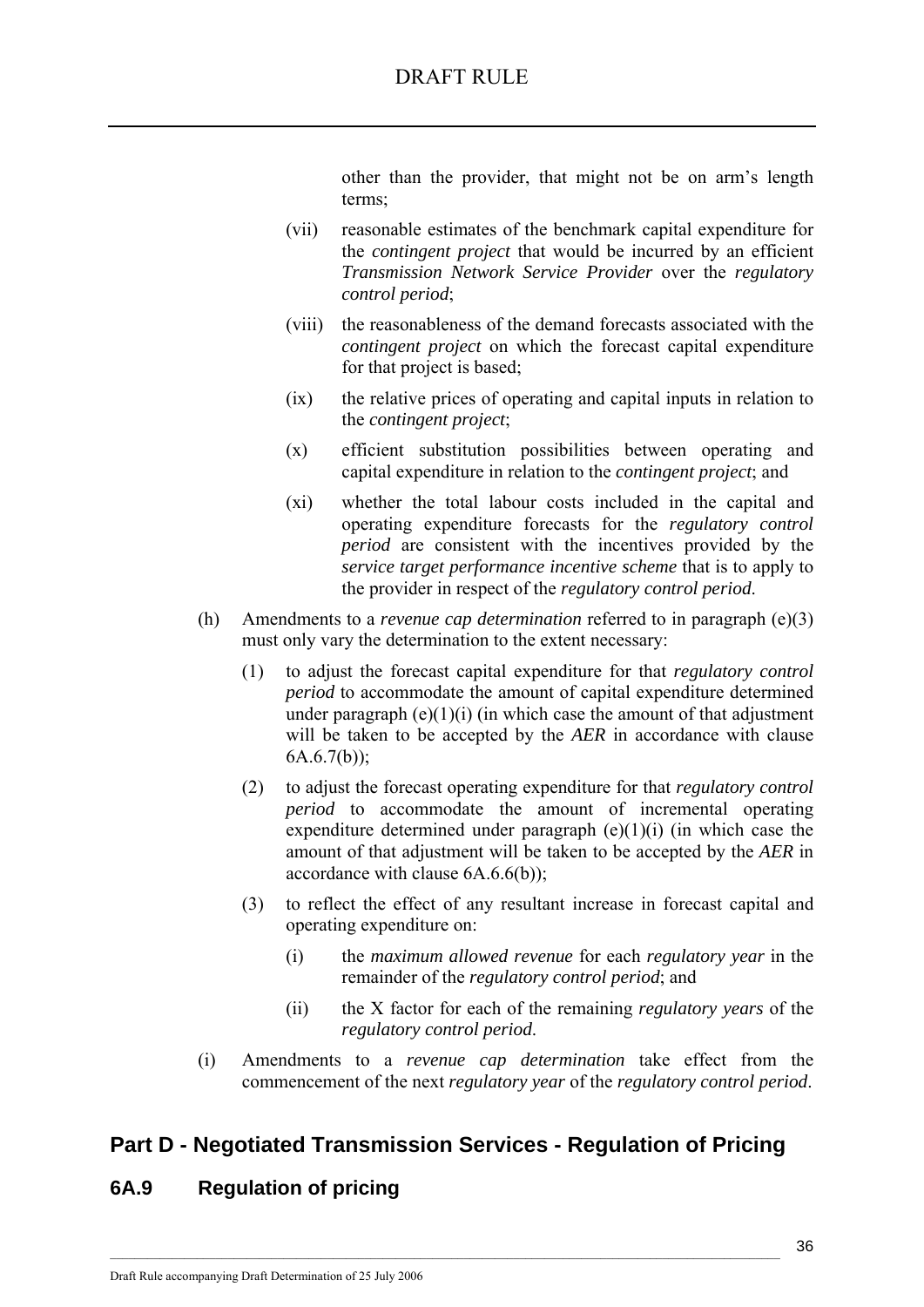## **6A.9.1 Pricing principles for negotiated transmission services**

The following principles constitute the *Negotiated Transmission Service Pricing Principles*:

- (1) the price for a *negotiated transmission service* should be based on the costs incurred in providing that service, determined in accordance with the principles and policies set out in the *Cost Allocation Methodology* for the relevant *Transmission Network Service Provider*;
- (2) subject to subparagraphs (3) and (4), the price for a *negotiated transmission service* should be at least equal to the avoided cost of providing it but no more than the cost of providing it on a stand alone basis;
- (3) if the *negotiated transmission service* is the provision of a *shared transmission service* that:
	- (i) exceeds the network performance requirements (if any) which that *shared transmission service* is required to meet under any *jurisdictional electricity legislation*; or
	- (ii) exceeds the *network* performance requirements set out in schedules 5.1a and 5.1,

then the differential between the price for that service and the price for the *shared transmission service* which meets (but does not exceed) the *network* performance requirements under any *jurisdictional electricity legislation* or as set out in schedules 5.1a and 5.1 (as the case may be) should reflect the increase in the *Transmission Network Service Provider's* incremental cost of providing that service;

- (4) if the *negotiated transmission service* is the provision of a *shared transmission service* that does not meet (and does not exceed) the *network* performance requirements set out in schedules 5.1a and 5.1, the differential between the price for that service and the price for the *shared transmission service* which meets (but does not exceed) the *network* performance requirements set out in schedules 5.1a and 5.1 should reflect the amount of the *Transmission Network Service Provider's* avoided cost of providing that service;
- (5) the price for a *negotiated transmission service* must be the same for all *Transmission Network User*s unless there is a material difference in the costs of providing the *negotiated transmission service* to different *Transmission Network User*s or classes of *Transmission Network User*s;
- (6) the price for a *negotiated transmission service* should be subject to adjustment over time to the extent that the assets used to provide that service are subsequently used to provide services to another person, in which case such adjustment should reflect the extent to which the costs of that asset is being recovered through charges to that other person;
- (7) the price for a *negotiated transmission service* should be based on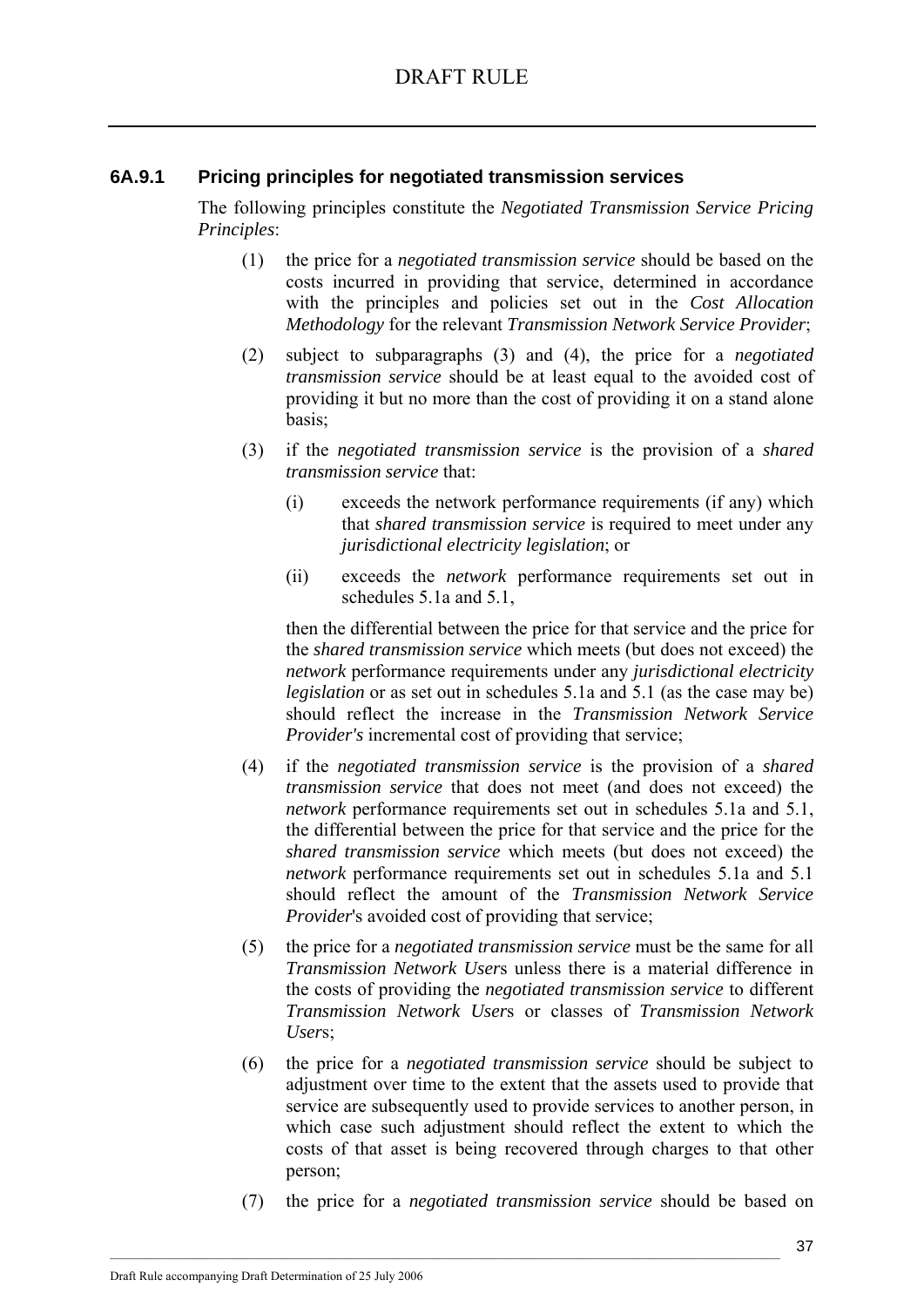terms and conditions which are consistent with the safe and reliable operation of the *power system* in accordance with the *Rule*s;

- (8) the price for a *negotiated transmission service* should be such as to enable the *Transmission Network Service Provider* to recover the efficient costs of complying with all *regulatory obligation*s associated with the provision of the *negotiated transmission service*; and
- (9) the price for a *negotiated transmission service* should take into account the need for the service to be provided in a manner that does not adversely affect the safe and *reliable* operation of the *power system* in accordance with the *Rules*.

## **6A.9.2 Determination of prices for negotiated transmission services**

- (a) A *Transmission Network Service Provider* must comply with:
	- (1) the provider's *negotiating framework*; and
	- (2) the provider's *Negotiated Transmission Service Pricing Criteria,*

when the provider is negotiating the charges for *negotiated transmission services* to be provided to a person.

- (b) The *Transmission Network Service Provider* must also comply with any other applicable requirements of the *Rules*, including the requirements of:
	- (1) rules 5.3 and 5.4A, and [clauses 6.4.7 and 6.5.9] when negotiating for the provision of *connection services* and the associated *connection service* charges; and
	- (2) rule 5.4A when negotiating the *use of system services charges* and *access charge*s to be paid to or by a *Transmission Network User*.

### **6A.9.3 Negotiating framework determination**

The determination specifying requirements relating to the *negotiating framework* forming part of a *transmission determination* for a *Transmission Network Service Provider* is to set out requirements that are to be complied with in respect of the preparation, replacement, application or operation of its *negotiating framework*.

### **6A.9.4 Negotiated transmission pricing criteria determination**

- (a) The determination by the *AER* specifying the *Negotiated Transmission Service Pricing Criteria* forming part of a *transmission determination* for a *Transmission Network Service Provider* is to set out the criteria that are to be applied:
	- (1) by the provider in negotiating:

- (i) the prices that are to be charged for the provision of *negotiated transmission services* by the provider for the relevant *regulatory control period*; and
- (ii) any *access charge*s which are negotiated by the provider during that *regulatory control period*; and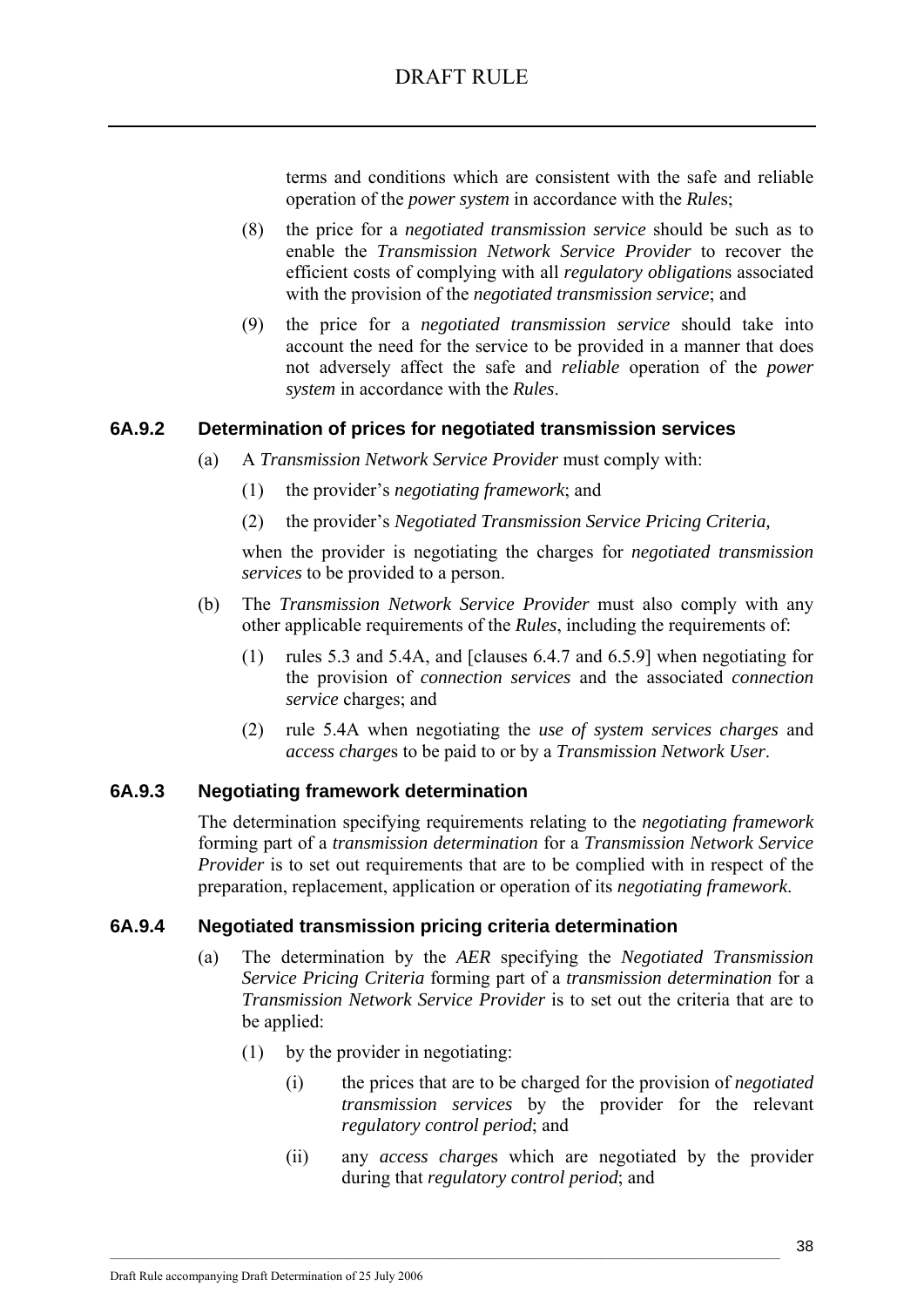- (2) by a *commercial arbitrator* in resolving any dispute, between the *Transmission Network Service Provider* and a person who wishes to receive a *negotiated transmission service*, in relation to:
	- (i) the price that is to be charged for the provision of that service by the provider; and
	- (ii) any *access charge*s that are to be paid to or by the provider.
- (b) The *Negotiated Transmission Service Pricing Criteria* must give effect to and be consistent with the *Negotiated Transmission Service Pricing Principles* set out in 6A.9.1.

### **6A.9.5 Preparation of and requirements for negotiating framework**

- (a) A *Transmission Network Service Provider* must prepare a document (the *negotiating framework*) setting out the procedure to be followed during negotiations between that provider and any person (the *Service Applicant* or applicant) who wishes to receive a *negotiated transmission service* from the provider, as to the price at which the service is to be provided.
- (b) The *negotiating framework* for a *Transmission Network Service Provider* must comply with and be consistent with:
	- (1) the applicable requirements of a *transmission determination* applying to the provider; and
	- (2) paragraph (c), which sets out the minimum requirements for a *negotiating framework*.
- (c) The *negotiating framework* for a *Transmission Network Service Provider* must specify:
	- (1) a requirement for the provider and a *Service Applicant* to negotiate in good faith the price at which the *negotiated transmission service* is to be provided;
	- (2) a requirement for the provider to provide all such commercial information as a *Service Applicant* may reasonably require to enable that applicant to engage in effective negotiation with the provider as to the price at which the *negotiated transmission service* is to be provided, including the cost information described in subparagraph (3);
	- (3) a requirement for the provider to:
		- (i) identify, and inform a *Service Applicant* of the reasonable costs, and/or the increase or decrease in costs (as appropriate), of providing the *negotiated transmission service*; and
		- (ii) demonstrate to a *Service Applicant* that the charges for providing the *negotiated transmission service* reflect those costs and/or the cost increment or decrement (as appropriate);
	- (4) a requirement for a *Service Applicant* to provide all such commercial information as the provider may reasonably require to enable the provider to engage in effective negotiation with that applicant as to the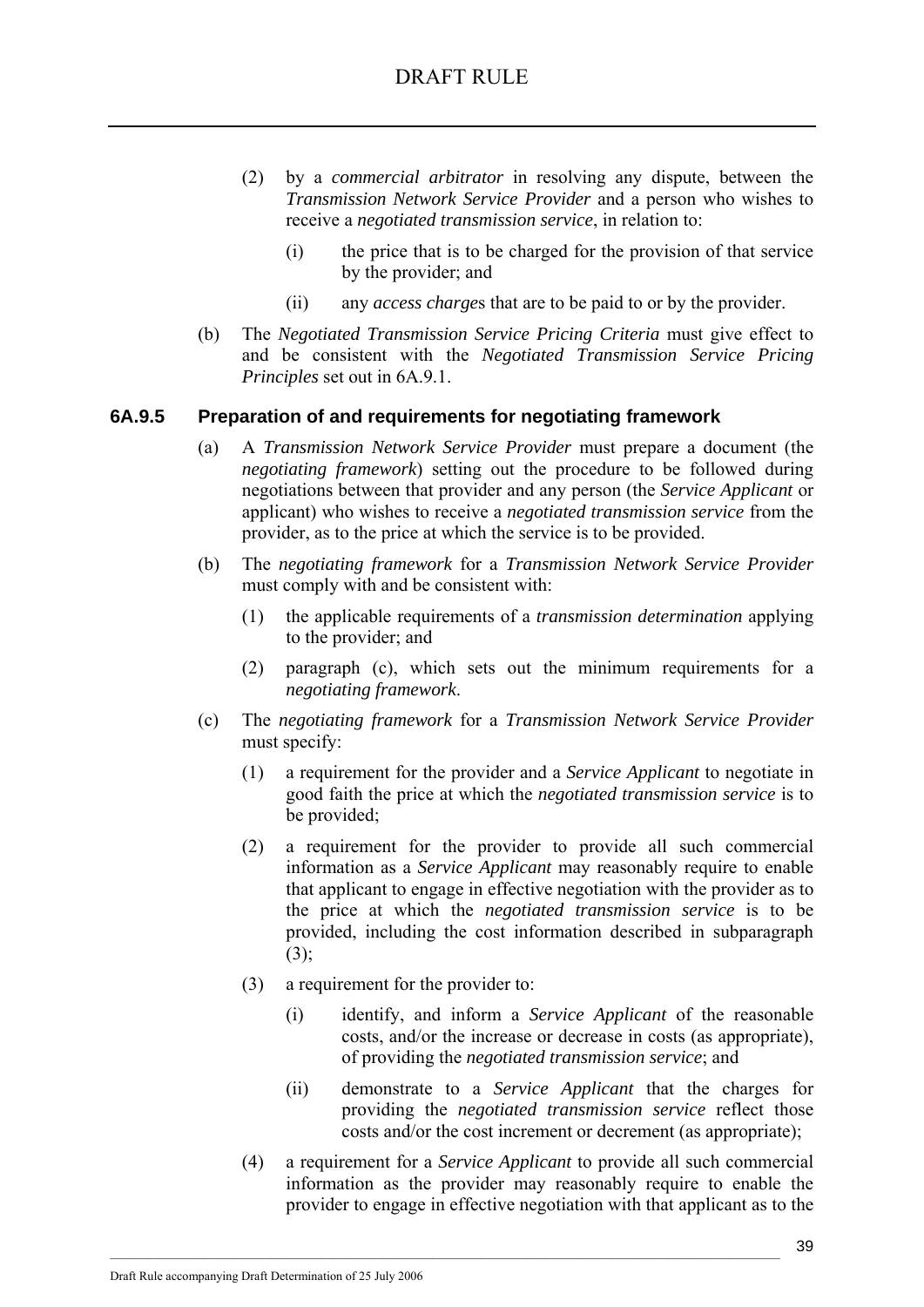price at which the *negotiated transmission service* is to be provided;

- (5) a reasonable period of time for commencing, progressing and finalising negotiations with a *Service Applicant* as to the price at which the *negotiated transmission service* is to be provided, and a requirement that each party to the negotiation must use its reasonable endeavours to adhere to those time periods during the negotiation;
- (6) a process for dispute resolution which provides that all disputes as to the price at which *negotiated transmission services* are to be provided are to be dealt with in accordance with schedule 6A.3; and
- (7) the arrangements for payment by a *Service Applicant* of the provider's reasonable direct expenses incurred in processing the application to provide the *negotiated transmission service*.
- (d) Notwithstanding the foregoing, the *negotiating framework* must not be inconsistent with any of the requirements of rules 5.3, 5.4A, and [old clause 6.4.7] and Part C and, in the event of any inconsistency, those requirements prevail.
- (e) Each *Transmission Network Service Provider* and *Service Applicant* who is negotiating for the provision of a *negotiated transmission service* by the provider must comply with the requirements of the *negotiating framework* in accordance with its terms.
- (f) A reference in paragraph (c) to the price at which a service is to be provided includes a reference to an *access charge*.

### **6A.9.6 Confidential information**

- (a) Commercial information which is required to be provided to a *Service Applicant* in accordance with clause 6A.9.5(c)(2):
	- (1) does not include confidential information provided to the *Transmission Network Service Provider* by another person; and
	- (2) may be provided subject to a condition that a *Service Applicant* must not provide any part of that commercial information to any other person without the consent of the *Transmission Network Service Provider* which provided the information to that applicant.
- (b) Commercial information which is required to be provided to a *Transmission Network Service Provider* in accordance with clause 6A.9.5(c)(4):
	- (1) does not include confidential information provided to a *Service Applicant* by another person; and
	- (2) may be provided subject to a condition that the provider must not provide any part of that commercial information to any other person without the consent of the *Service Applicant* which provided the information to the provider.

## **6A.9.7 No requirement to provide services**

Nothing in this rule 6A.9 is to be taken as imposing an obligation on a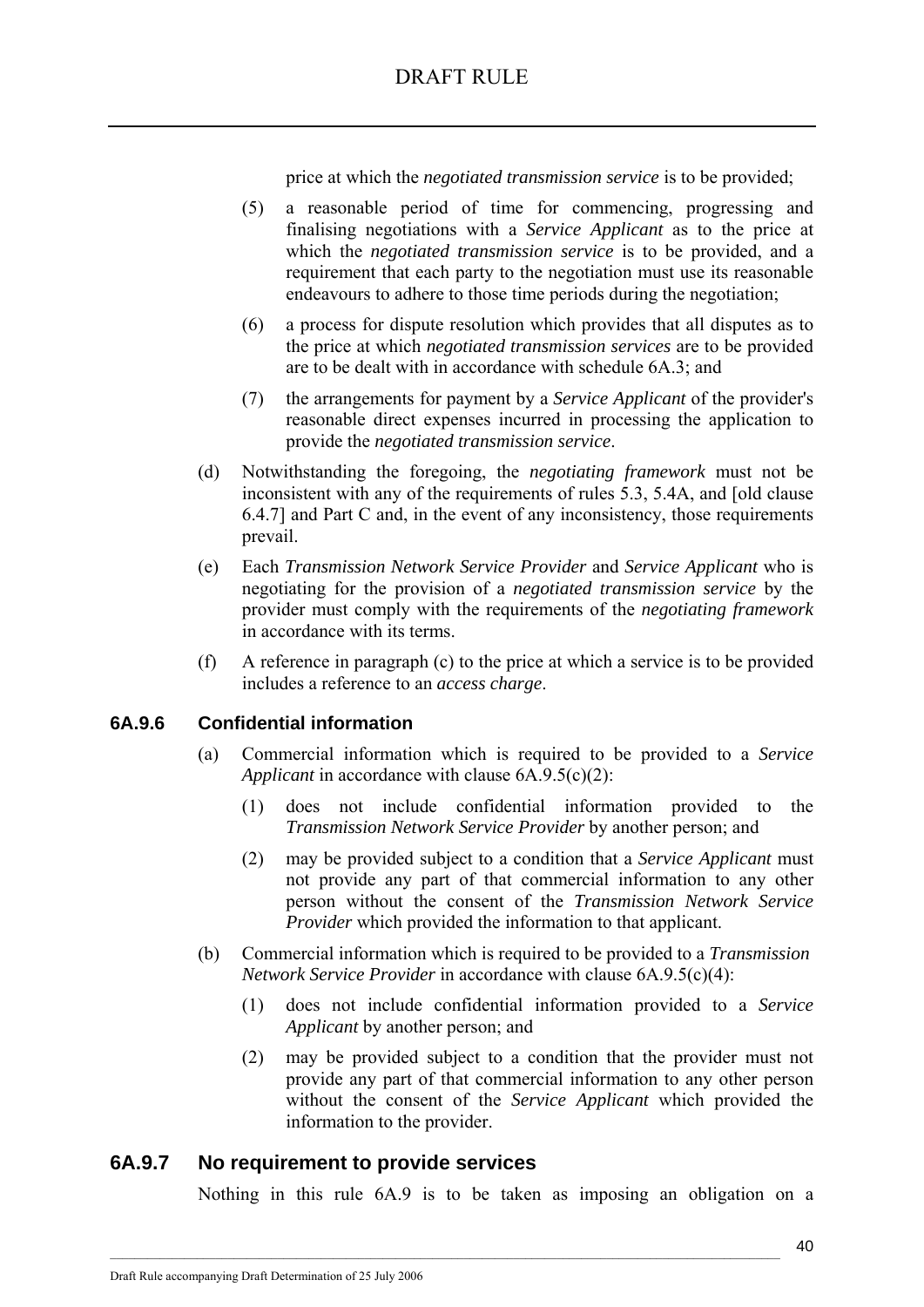*Transmission Network Service Provider* to provide any service to the *Service Applicant*.

## **6A.9.8 Commercial arbitration for negotiated transmission services**

schedule 6A.3 applies to any dispute which may arise between a *Transmission Network Service Provider* and a *Service Applicant* as to the price which the provider proposes to charge the *Service Applicant* for a *negotiated transmission service* or as to the amount of any *access charge*.

# **Part E - Procedure – Revenue cap determinations and negotiating frameworks**

## **6A.10 Revenue Proposal and proposed negotiating framework**

### **6A.10.1 Submission of proposal, framework and information**

- (a) A *Transmission Network Service Provider* must submit to the *AER* a *Revenue Proposal* relating to the *prescribed transmission services* that are provided by means of, or in connection with, a *transmission system* that is owned, controlled or operated by that provider:
	- (1) if any of those *prescribed transmission services* are subject to a *transmission determination*, 13 months before the expiry of the period in respect of which that *transmission determination* applies; or
	- (2) if any of those *prescribed transmission services* are not subject to a *transmission determination*, 3 months after being required to do so by the *AER*.
- (b) At the same time as it submits a *Revenue Proposal* under paragraph (a), the provider must also submit to the *AER* a proposed *negotiating framework*.
- (c) The *Revenue Proposal* and the proposed *negotiating framework* must comply with the requirements of, and must contain or be accompanied by such information as is required by, the *submission guidelines* made for that purpose under this rule 6A.10.
- (d) The proposed *negotiating framework* must also comply with the requirements of clause 6A.9.5.

### **6A.10.2 Submission guidelines**

- (a) The *AER* must make guidelines, referred to as "*submission guidelines*", for the purposes of this Part E.
- (b) The *submission guidelines* must specify:
	- (1) the form which the *Revenue Proposal* and *negotiating framework* is to take;
	- (2) the requirements for any information contained in or accompanying the *Revenue Proposal* to be audited or otherwise verified;
	- (3) what parts (if any) of the *Revenue Proposal* or the information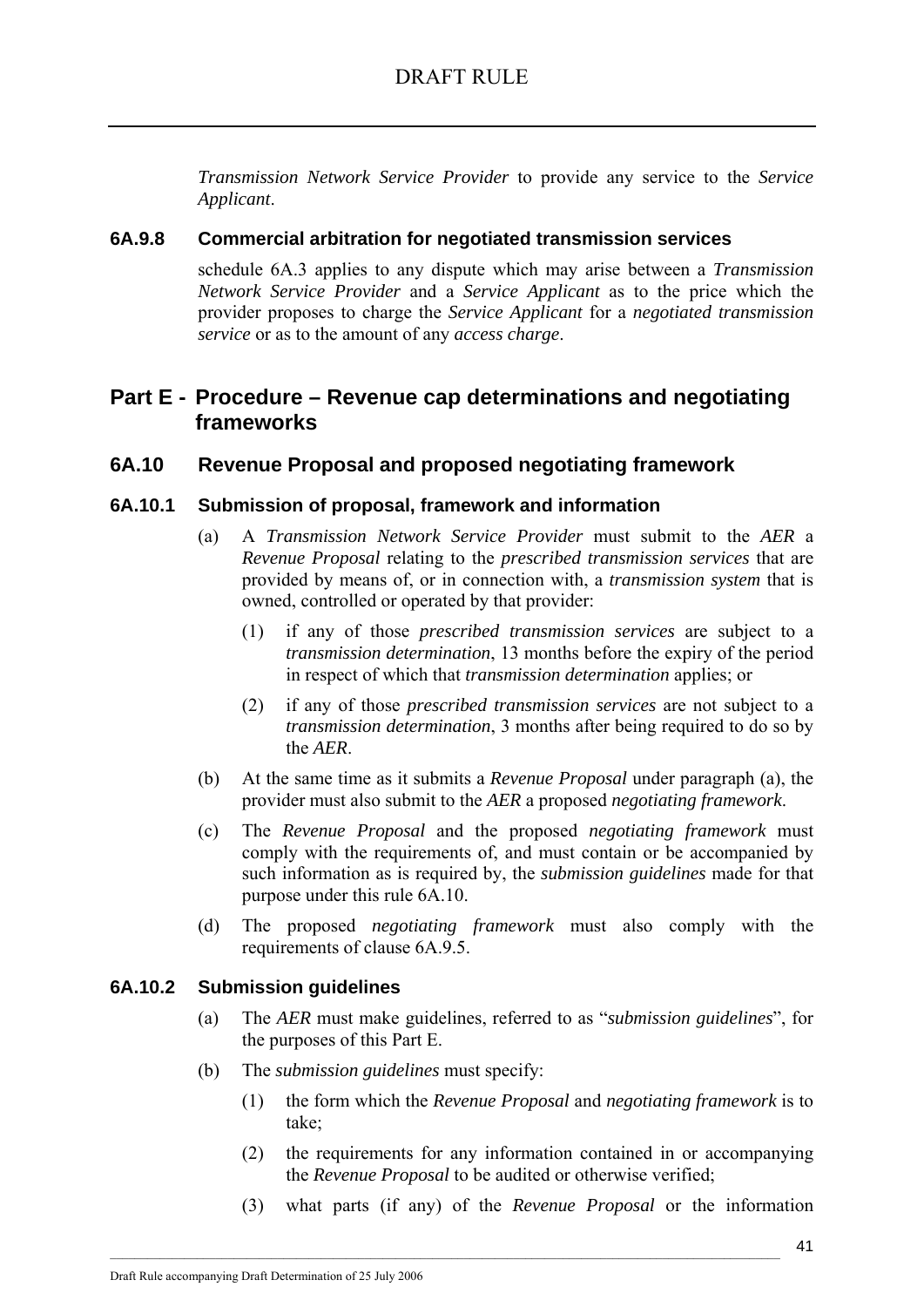accompanying it will not be publicly disclosed without the consent of the *Transmission Network Service Provider*, with the presumption being that at least the matters or information referred to in the following clauses will be publicly disclosed:

- (i) clause S6A.1.1 of schedule 6A.1;
- (ii) clause S6A.1.2 of schedule 6A.1;
- (iii) clauses  $S6A.1.3(a)-(c)$ ,  $(d)(i)$ ,  $(d)(ii)$ ,  $(f)$ ,  $(h)$  and  $(i)$  of schedule 6A.1; and
- (iv) clause  $6A.10.2(7)$  and  $(8)$ ;
- (4) that the *Revenue Proposal* must contain at least the information and matters relating to capital expenditure set out in clause S6A.1.1 of schedule 6A.1;
- (5) that the *Revenue Proposal* must contain at least the information and matters relating to operating expenditure set out in clause S6A.1.2 of schedule 6A.1;
- (6) that the *Revenue Proposal* must contain at least the additional information and matters set out in clause S6A.1.3 of schedule 6A.1;
- (7) that the *Revenue Proposal* must be accompanied by such information as is necessary to enable the *AER* and other interested parties to understand the manner in which the *Transmission Network Service Provider* proposes that negotiations as to the price of *negotiated transmission services* or the amount of *access charge*s will be conducted in accordance with the provider's proposed *negotiating framework*;
- (8) such other information as the *AER* considers should be contained in, or should accompany, a *Revenue Proposal* on the basis that such information is necessary to enable the *AER* and other interested parties to:
	- (v) understand how the *Transmission Network Service Provider* derived the elements of its *Revenue Proposal*; and
	- (vi) form an opinion as to whether the *Revenue Proposal* complies with the requirements of Parts B and E of Chapter 6A; and
- (9) in the case of amounts, values or inputs that:

 $\mathcal{L}_\text{max}$ 

- (i) cannot be determined before the submission of the *Revenue Proposal*; or
- (ii) are required to be estimated, approved or otherwise determined by the *AER* but are not so estimated, approved or otherwise determined before the submission of the *Revenue Proposal*,

what amounts, values or inputs are to be used in their place for the purposes of the *Revenue Proposal* or revised *Revenue Proposal* (as the case may be).

(c) Without limiting any other provision of this rule 6A.10, the *submission*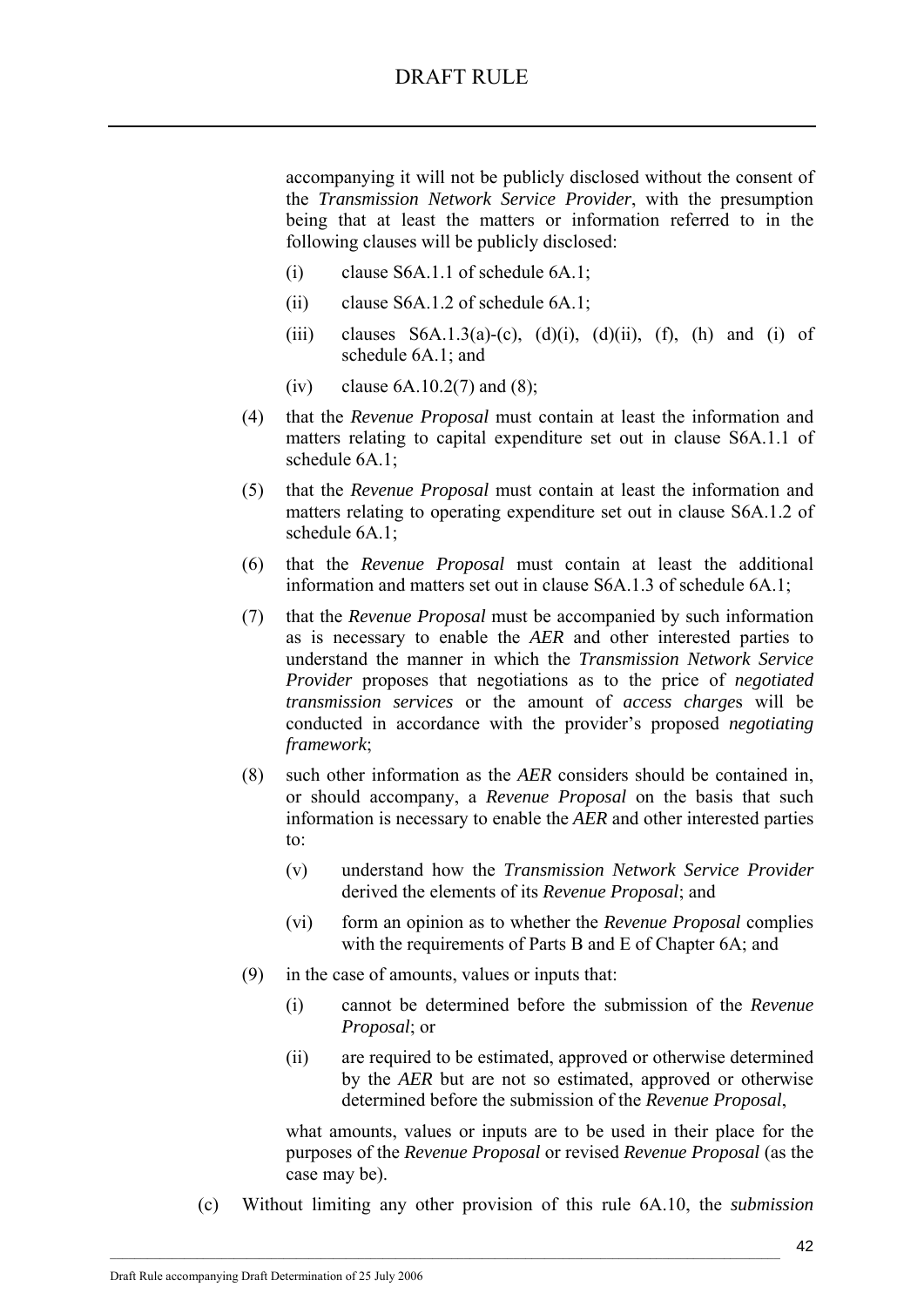*guidelines* must provide that:

- (1) the information accompanying the *Revenue Proposal* must include:
	- (i) the *post-tax revenue model*, completed in such a way as to show its application to the *Transmission Network Service Provider*; and
	- (ii) the completed *roll forward model*; and
- (2) the completed *post-tax revenue model* and proposed *roll forward model*, and the information in those models, will not be publicly disclosed without the consent of the provider, except to the extent that the information is provided or otherwise available apart from its being contained in those models.
- (d) The *AER* must develop and make the *submission guidelines* by 31 December 2006, and there must be *submission guidelines* in force at all times after that date.
- (e) The *submission guidelines* may be amended or replaced by the *AER* from time to time, in accordance with the *transmission consultation procedures*.

## **6A.11 Preliminary examination and consultation**

### **6A.11.1 Preliminary examination and determination of non-compliance with submission guidelines**

- (a) If the *AER* determines that:
	- (1) a *Revenue Proposal* submitted by a *Transmission Network Service Provider*;
	- (2) a proposed *negotiating framework* submitted by the provider; or
	- (3) information contained in or accompanying such a *Revenue Proposal* or proposed *negotiating framework*,

under clause 6A.10.1 does not comply with the requirements of the *submission guidelines*, or clause 6A.9.5 (in respect of the proposed *negotiating framework*) the *AER* must notify the provider of that determination as soon as practicable after receiving that *Revenue Proposal*, proposed *negotiating framework* or information (as the case may be).

- (b) A determination referred to in paragraph (a) must be accompanied by written reasons that set out:
	- (1) the respects in which the *Revenue Proposal*, proposed *negotiating framework* or information does not comply with the relevant requirements of the *submission guidelines* or clause 6A.9.5 (as the case may be) and the requirements that have not been complied with; and
	- (2) in the case of information which does not comply with those requirements, the reason that the submission of information in accordance with those requirements would assist the *AER* in assessing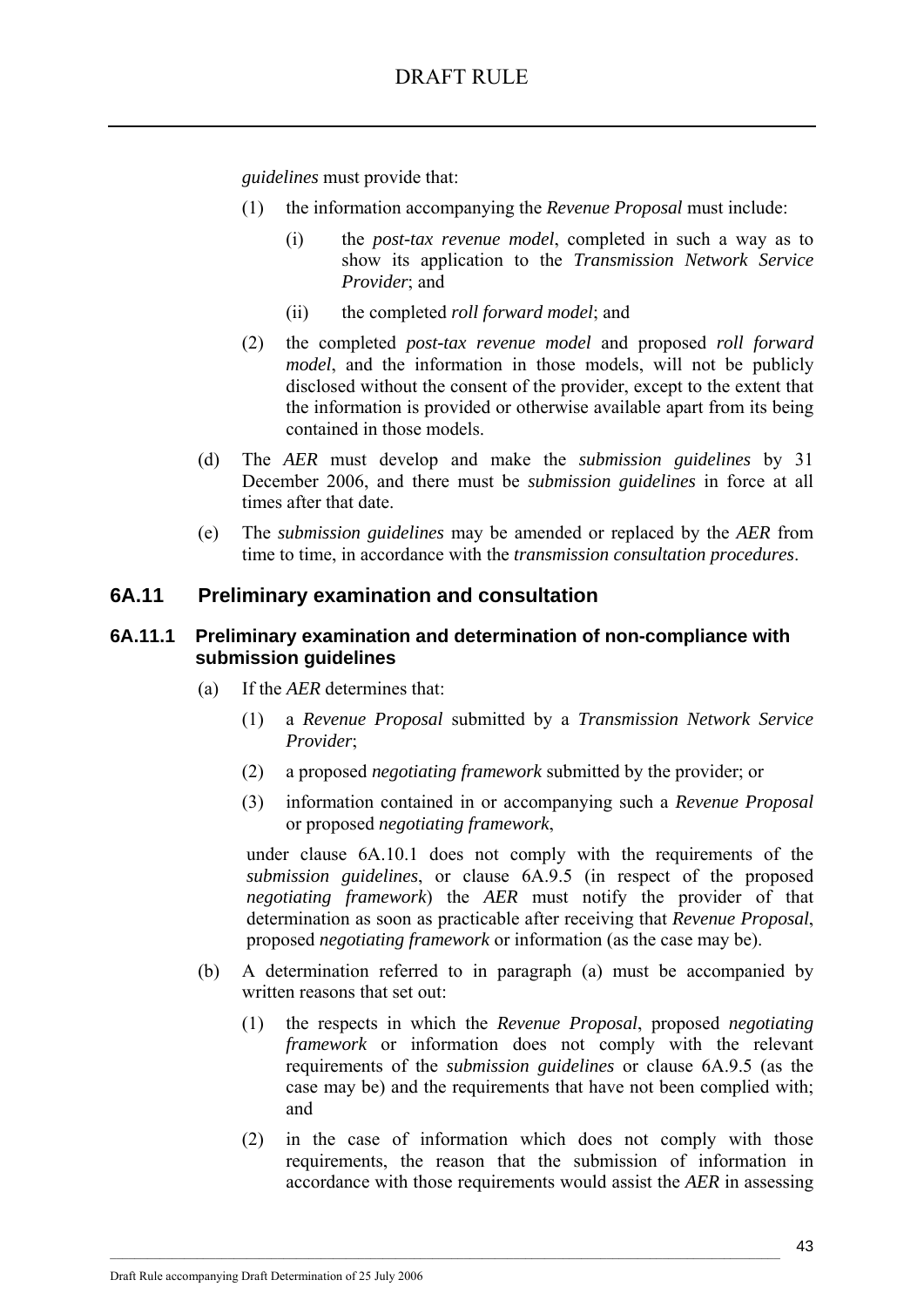the *Revenue Proposal* or proposed *negotiating framework*.

### **6A.11.2 Resubmission of proposal, framework or information**

If the *AER* notifies a *Transmission Network Service Provider* of a determination under clause 6A.11.1, the provider must, as soon as practicable thereafter, resubmit its *Revenue Proposal*, proposed *negotiating framework* or the required information (as the case may be) in a form that complies with the relevant requirements.

#### **6A.11.3 Consultation**

- (a) Except to the extent that the *submission guidelines* provide it will not be publicly disclosed (and, in that case, the relevant *Transmission Network Service Provider* has not otherwise consented), the *AER* must *publish*:
	- (1) the *Revenue Proposal*;
	- (2) the proposed *negotiating framework;* and
	- (3) the information,

submitted or resubmitted to it by the provider under rules 6A.9, 6A.10 or 6A.11, together with:

- (4) the *AER*'s proposed *Negotiated Transmission Service Pricing Criteria* for the provider; and
- (5) an invitation for written submissions on the documents and information referred to in paragraphs  $(1)$ ,  $(2)$ ,  $(3)$  and  $(4)$ ,

as soon as practicable after the *AER* determines that the *Revenue Proposal*, proposed *negotiating framework* and information comply with the requirements of the *submission guidelines* or clause 6A.9.5.

- (b) The *AER* may *publish* an issues paper examining the issues raised in connection with the *Revenue Proposal*, the proposed *negotiating framework* and the proposed *Negotiated Transmission Service Pricing Criteria,* at the same time as, or subsequent to, *publication* of the invitation to make submissions referred to in paragraph  $(a)(5)$ .
- (c) Any person may make a written submission to the *AER* on the *Revenue Proposal*, the proposed *negotiating framework* or the proposed *Negotiated Transmission Service Pricing Criteria* for the provider within the time specified in the invitation referred to in paragraph (a)(5), which must be not earlier than 30 *business days* after the invitation for submissions is *published* under that paragraph.

## **6A.12 Draft decision and further consultation**

### **6A.12.1 Making of draft decision**

(a) Subject to rule 6A.16(a), the *AER* must consider any written submissions made under rule 6A.11 and must make a draft decision in relation to the *Transmission Network Service Provider*.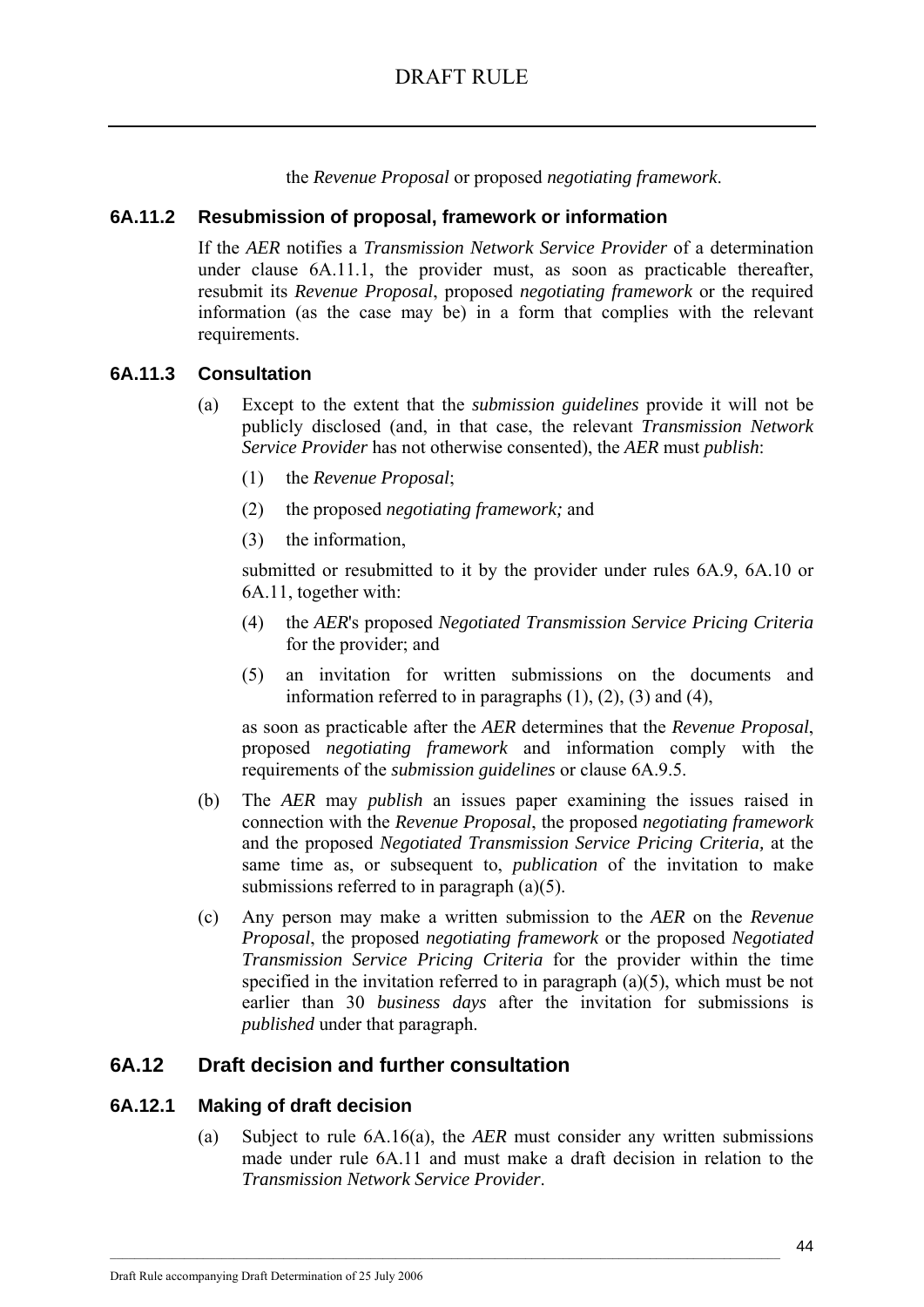- (b) The *AER*'s draft decision must be made in accordance with, and must comply with, the relevant requirements of rule 6A.14.
- (c) If the *AER* refuses to approve any of the amounts or values referred to in clause 6A.14.1(1), the *AER*'s draft decision must include details of the changes required or matters to be addressed before the *AER* will approve those amounts or values.
- (d) If the *AER* refuses to approve the proposed *negotiating framework*, the *AER*'s draft decision must include details of the changes required or matters to be addressed before the *AER* will approve the framework.

## **6A.12.2 Publication of draft decision and consultation**

- (a) The *AER* must, as soon as practicable but not later than 6 months after the relevant date referred to in clause 6A.10.1(a), *publish*:
	- (1) its draft decision and reasons under clause 6A.12.1 and rule 6A.14;
	- (2) notice of the making of the draft decision;
	- (3) notice of a predetermination conference; and
	- (4) an invitation for written submissions on its draft decision.
- (b) The *AER* must hold a predetermination conference at the time, date and place specified in the notice under paragraph (a)(3) for the purpose of explaining its draft decision and receiving oral submissions from interested parties. Any person may attend such a predetermination conference but the procedure to be adopted at the conference will be at the discretion of the senior *AER* representative in attendance.
- (c) Any person may make a written submission to the *AER* on the draft decision within the time specified in the invitation referred to in paragraph (a)(4), which must be not earlier than 45 *business days* after the holding of a predetermination conference.

### **6A.12.3 Submission of revised proposal or framework**

- (a) In addition to making such other written submissions as it considers appropriate, the *Transmission Network Service Provider* may, not more than 30 *business days* after the publication of the draft decision, submit to the *AER*:
	- (1) a revised *Revenue Proposal*; or
	- (2) a revised proposed *negotiating framework*.

- (b) A revised *Revenue Proposal* or revised proposed *negotiating framework*  must comply with the requirements of, and must contain or be accompanied by such information as is required by, the *submission guidelines*.
- (c) The revised proposed *negotiating framework* must also comply with the requirements of clause 6A.9.5.
- (d) Except to the extent that the *submission guidelines* provide it will not be publicly disclosed (and, in that case, the *Transmission Network Service*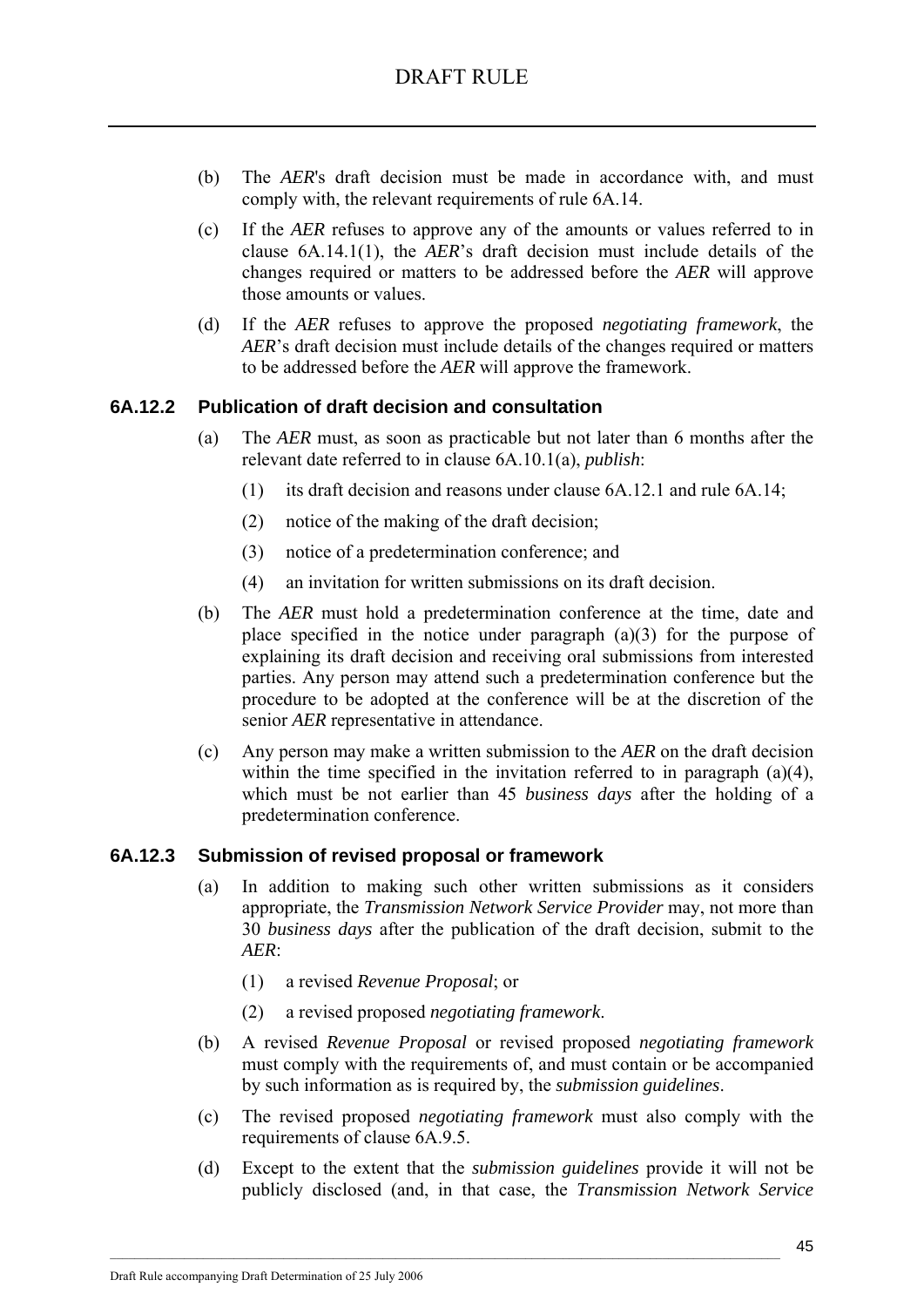*Provider* has not otherwise consented), the *AER* must *publish*:

- (1) any revised *Revenue Proposal*; or
- (2) any revised proposed *negotiating framework*,

(as the case may be), that is submitted by the *Transmission Network Service Provider* under paragraph (a), together with the accompanying information, as soon as practicable after receipt by the *AER*.

## **6A.13 Final decision**

#### **6A.13.1 Making of final decision**

- (a) Subject to rule 6A.16(a), the *AER* must consider any submissions made on the draft decision, or on any revised *Revenue Proposal* or revised proposed *negotiating framework* submitted to it under clause 6A.12.3, and must make a final decision in relation to the *Transmission Network Service Provider*.
- (b) The *AER*'s final decision must be made in accordance with, and must comply with, the relevant requirements of rule 6A.14.

#### **6A.13.2 Refusal to approve amounts, values or framework**

- (a) If the AER's final decision is to refuse to approve an amount or value referred to in clause 6A.14.1(1), the *AER* must include in its final decision a substitute amount or value which, except as provided in clause 6A.13.2(b), is:
	- (1) determined on the basis of the current *Revenue Proposal*; and
	- (2) amended from that basis only to the extent necessary to enable it to be approved in accordance with the *Rules*.
- (b) If the *AER*'s final decision is to refuse to approve an amount or value referred to in clause 6A.14.1(1) for the reason that, or a reason which includes the reason that, the *AER* is not satisfied that:
	- (1) the forecast operating expenditure for any *regulatory year* is reasonably required for the purposes set out in clause 6A.6.6(a) (the *AER* not being otherwise required to accept that forecast operating expenditure under clause 6A.6.6(b)); or
	- (2) the forecast capital expenditure for any *regulatory year* is reasonably required for the purposes set out in clause 6A.6.7(a) (the *AER* not being otherwise required to accept that forecast capital expenditure under clause 6A.6.7(b)),

the *AER* must:

- (3) include in its final decision the forecast operating or capital expenditure for that *regulatory year* (as the case may be) which it determines to be reasonably required for the purposes set out in clause 6A.6.6(a) or 6A.6.7(a) respectively; and
- (4) must use that amount (and its components) in place of the forecast capital or operating expenditure for that *regulatory year* contained in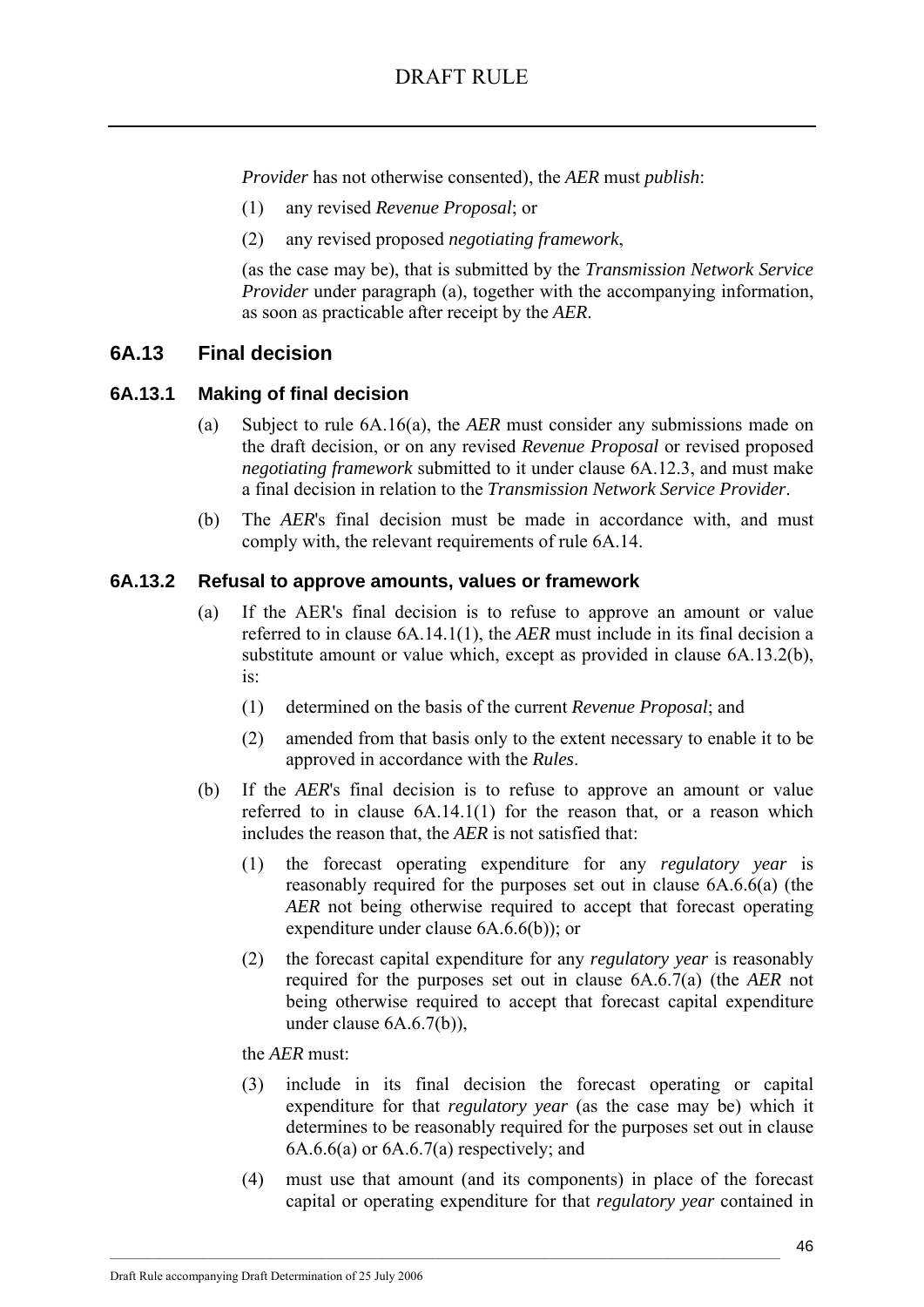the current *Revenue Proposal* for the purposes of calculating the amount or value that it has refused to approve in its final decision.

- (c) If the *AER*'s final decision is to refuse to approve the proposed *negotiating framework* referred to in clause 6A.14.1(6), the *AER* must include in its final decision an amended *negotiating framework* which is:
	- (1) determined on the basis of the current proposed *negotiating framework*; and
	- (2) amended from that basis only to the extent necessary to enable it to be approved in accordance with the *Rules*.

#### **6A.13.3 Notice of final decision**

The *AER* must as soon as practicable, but not later than 2 months before the commencement of the relevant *regulatory control period*, *publish*:

- (1) notice of the making of the final decision; and
- (2) the final decision, including the reasons required to be included in it.

#### **6A.13.4 Making of transmission determination**

The *AER* must, as soon as practicable after making its final decision, make the *transmission determination* to which the final decision relates.

## **6A.14 Requirements relating to draft and final decisions**

#### **6A.14.1 Contents of decisions**

A draft decision under rule 6A.12 or a final decision under rule 6A.13 is a decision by the *AER*:

- (1) on the *Transmission Network Service Provider's* current *Revenue Proposal* in which the *AER* either approves or refuses to approve:
	- (i) the *total revenue cap* for the provider for the *regulatory control period*;
	- (ii) the *maximum allowed revenue* for the provider for each *regulatory year* of the *regulatory control period*;
	- (iii) the values that are to be attributed to the *performance incentive scheme parameters* for the *service target performance incentive scheme* that is to apply to the provider in respect of the *regulatory control period*;
	- (iv) the values that are to be attributed to the *efficiency benefit sharing scheme parameters* for the *efficiency benefit sharing scheme* that is to apply to the provider in respect of the *regulatory control period*; and
	- (v) the commencement and length of the *regulatory control period* that has been proposed by the provider,

as set out in the *Revenue Proposal*, setting out the reasons for the decision;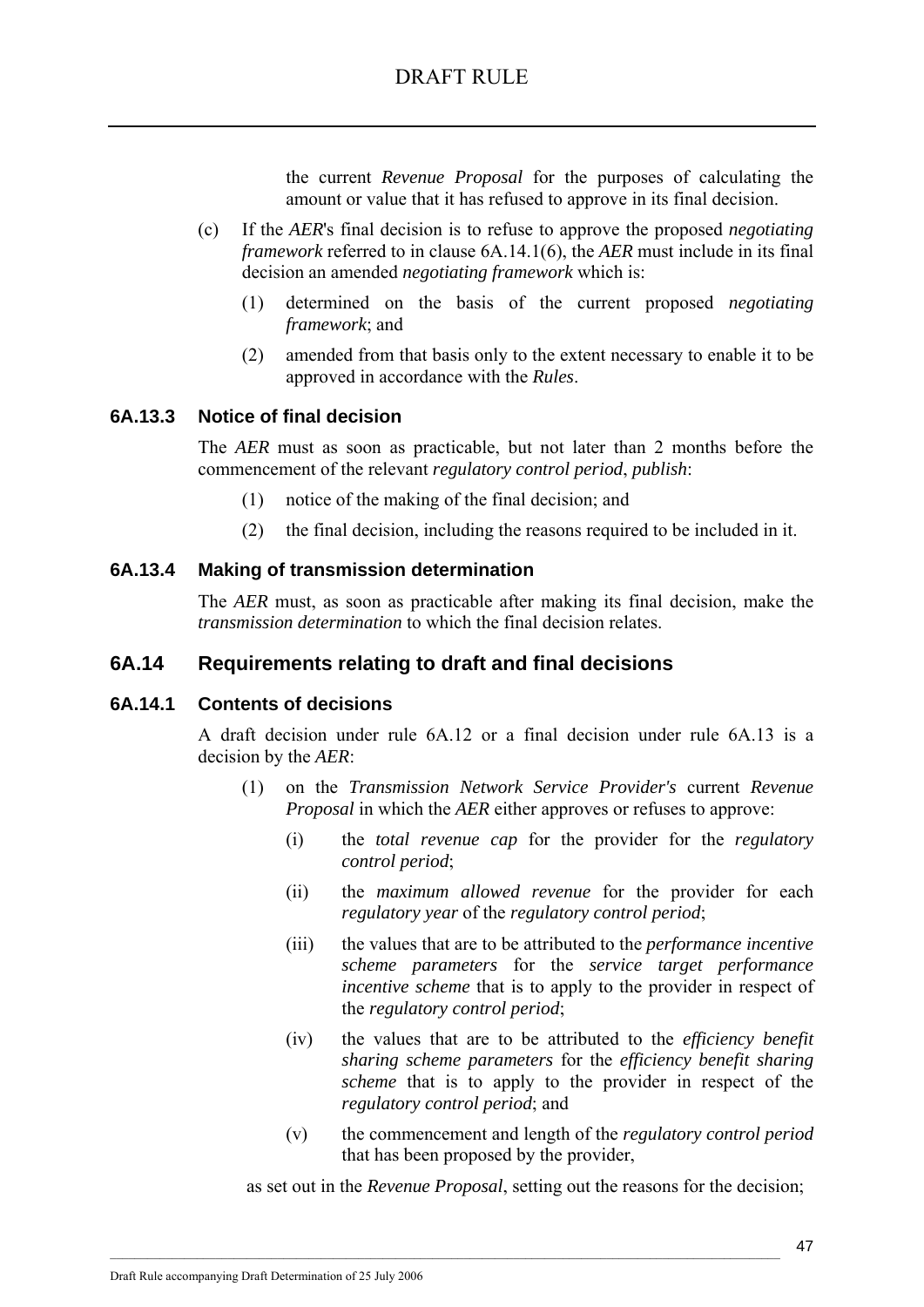- (2) in which the *AER* determines:
	- (i) whether the total of the forecast capital expenditure for the *regulatory control period* as set out in the current *Revenue Proposal* is a reasonable estimate of the *Transmission Network Service Provider's* required capital expenditure for the *regulatory control perio*d, taking into account the matters referred to in clause 6A.6.7(b)(3); and
	- (ii) (if the *AER* determines that it is not a reasonable estimate), its reasons for that determination and an estimate of the provider's required capital expenditure for the r*egulatory control period* that the *AER* considers to be reasonable, taking into account the matters referred to in clause  $6A.6.7(b)(3)$ , together with the reasons for that conclusion;
- (3) in which the *AER* determines:
	- (i) whether the total of the forecast operating expenditure for the *regulatory control period* as set out in the current *Revenue Proposal* is a reasonable estimate of the provider's required operating expenditure for the *regulatory control period*, taking into account the matters referred to in clause 6A.6.6(b)(2); and
	- (ii) if the *AER* determines that it is not a reasonable estimate, its reasons for that determination and an estimate of the provider's required operating expenditure for the *regulatory control period* that the *AER* considers to be reasonable taking into account the matters referred to in clause 6A.6.6(b)(2), together with the reasons for that conclusion;
- (4) in which the *AER* determines:
	- (i) whether each of the *proposed contingent projects* (if any) described in the current *Revenue Proposal* are *contingent projects* for the purposes of the *revenue cap determination* in which case the decision must clearly identify each of those *contingent projects;*
	- (ii) the capital expenditure for each *contingent project* which has been determined in accordance with clause 6A.8.1(b)(2)(ii) to be a reasonable estimate of the total capital expenditure that is likely to be required if the *contingent project* is undertaken as described in the current *Revenue Proposal*;
	- (iii) the *trigger events* in relation to each *contingent project* (in which case the decision must clearly specify those *trigger events*); and
	- (iv) if the *AER* determines that such a *proposed contingent project*  is not a *contingent project* for the purposes of the *revenue cap determination*, its reasons for that conclusion, having regard to the requirements of clause  $6A.8.1(c)$ ;
- (5) in which the *AER* sets out the amounts, values or inputs that it has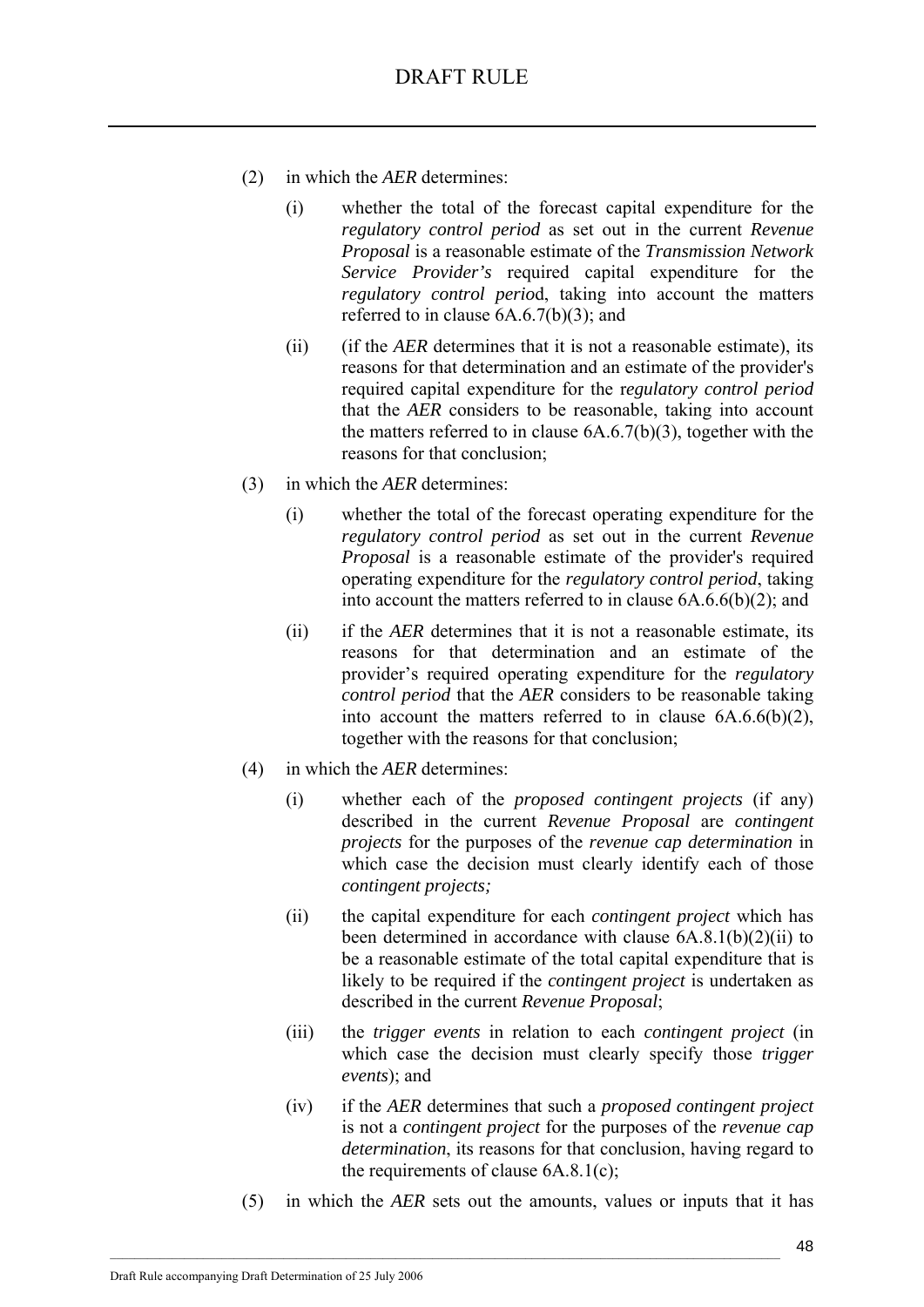used in place of those referred to in clause 6A.10.2(b)(9);

- (6) on the provider's current proposed *negotiating framework*, in which the *AER* either approves or refuses to approve the proposed *negotiating framework*, setting out reasons for its decision; and
- (7) in which the *AER* specifies the *Negotiated Transmission Service Pricing Criteria* for the *Transmission Network Service Provider*, setting out the reasons for the decision.

## **6A.14.2 Reasons for decisions**

- (a) The reasons given by the *AER* for a draft decision under rule 6A.12 or a final decision under rule 6A.13 must set out the basis and rationale of the decision, including:
	- (1) details of the qualitative and quantitative methodologies applied in any calculations and formulae, including in the determination by the *AER* of the amount of capital expenditure and operating expenditure of the *Transmission Network Service Provider* for the *regulatory control period*;
	- (2) the values adopted by the *AER* for each of the input variables in any calculations and formulae, including:
		- (i) whether those values have been taken or derived from the provider's current *Revenue Proposal*; and
		- (ii) if not, the rationale for the adoption of those values;
	- (3) details of any assumptions made by the *AER* in undertaking any material qualitative and quantitative analyses for the purposes of the decision; and
	- (4) reasons for the making of any decisions, the giving or withholding of any approvals, and the exercise of any discretions, as referred to in Part C, for the purposes of the decision.

### **6A.14.3 Circumstances in which approval must be given**

- (a) This clause set out the circumstances in which the *AER* must approve certain matters for the purposes of a draft decision under rule 6A.12 or final decision under rule 6A.13. If the *AER* is not required to approve such a matter in accordance with this clause, it may, but is not required to, refuse to approve that matter.
- (b) The *AER* must approve:
	- (1) the *total revenue cap* for a *Transmission Network Service Provider* for a *regulatory control period*; and
	- (2) the *maximum allowed revenue* for the provider for each *regulatory year* of the *regulatory control period*,

as set out in the current *Revenue Proposal*, if the *AER* is satisfied that:

 $\mathcal{L}_\text{max}$ 

(3) those amounts have been properly calculated using the *post-tax*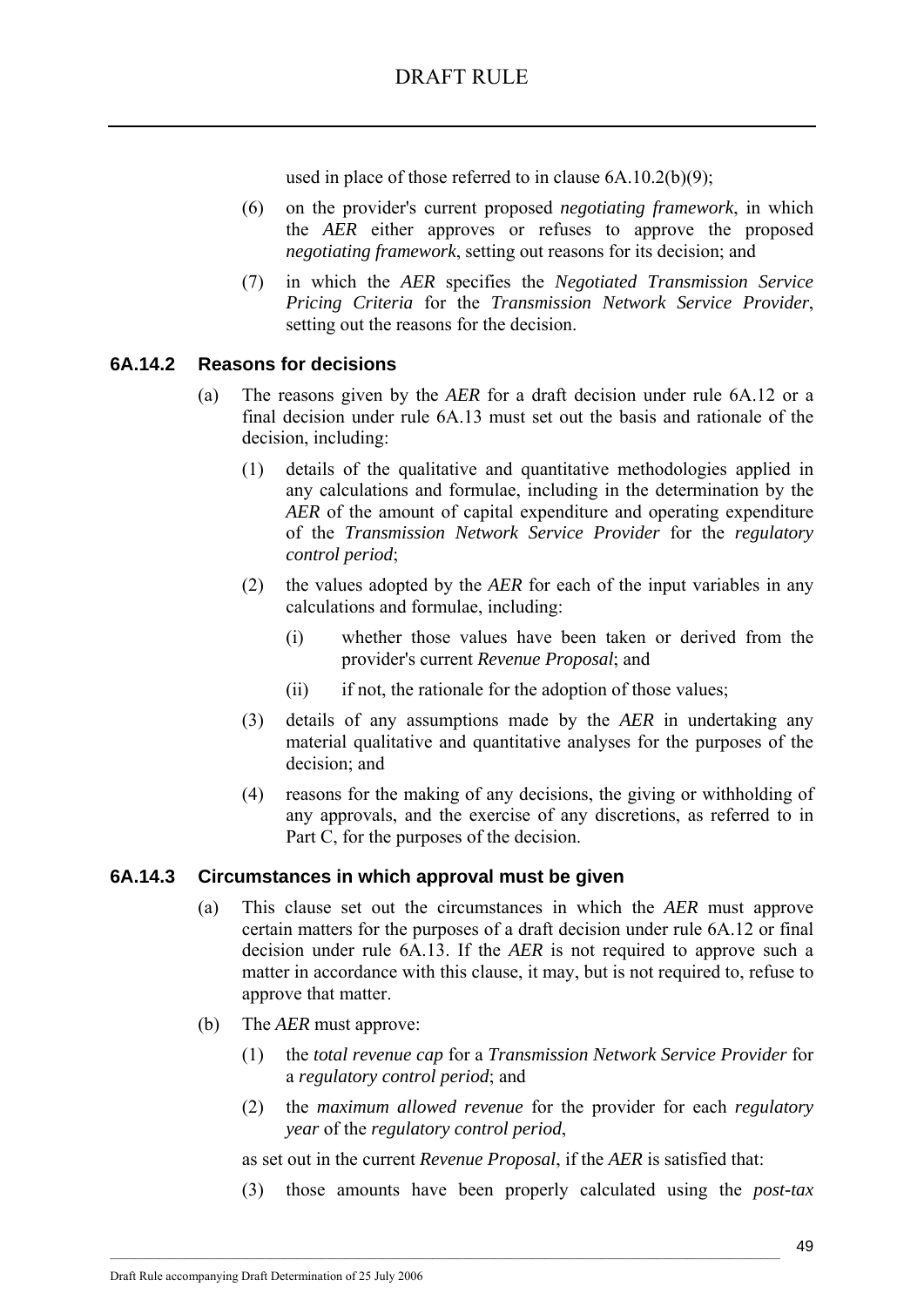*revenue model*;

- (4) those amounts, and any amount required to be calculated or determined for the purposes of calculating those amounts, have otherwise been calculated or determined in accordance with the requirements of Part C;
- (5) the total of the forecast capital expenditure for the *regulatory control period* as set out in the current *Revenue Proposal* is a reasonable estimate of the provider's required capital expenditure for the *regulatory control period,* taking into account the matters listed in clause 6A.6.7(b); and
- (6) the total of the forecast operating expenditure for the *regulatory control period* as set out in the current *Revenue Proposal* is a reasonable estimate of the provider's required operating expenditure for the *regulatory control period,* taking into account the matters listed in clause  $6A.66(b)$ .
- (c) If a *Transmission Network Service Provider*'s revised *Revenue Proposal* submitted under clause 6A.12.3(a) includes:
	- (1) an amount of total forecast capital expenditure for the *regulatory control period* that is the same as that determined by the *AER* in a draft decision under rule 6A.12 to be a reasonable estimate of the provider's required capital expenditure for the *regulatory control period*; or
	- (2) an amount of total forecast operating expenditure for the *regulatory control period* that is the same as that determined by the *AER* in a draft decision under rule 6A.12 to be a reasonable estimate of the provider's required operating expenditure for the *regulatory control period*,

then, except to the extent that:

- (3) either or both of the following apply:
	- (i) other changes have been made in the revised *Revenue Proposal*, by the provider; or
	- (ii) the information contained in or accompanying the revised *Revenue Proposal* differs from that contained in or accompanying the previous *Revenue Proposal*; and
- (4) the changes would justify the *AER*, in its final decision, in determining that the relevant amount is not a reasonable estimate of the provider's required operating expenditure or capital expenditure (as the case may be) for the *regulatory control period*, taking into account the matters referred to in clause  $6A.6.6(b)(2)$  or  $6A.6.7(b)(3)$ , respectively,

the *AER*, in its final decision, must determine that those amounts are reasonable estimates.

- (d) The *AER* must approve:
	- (1) the values that are to be attributed to the *performance incentive*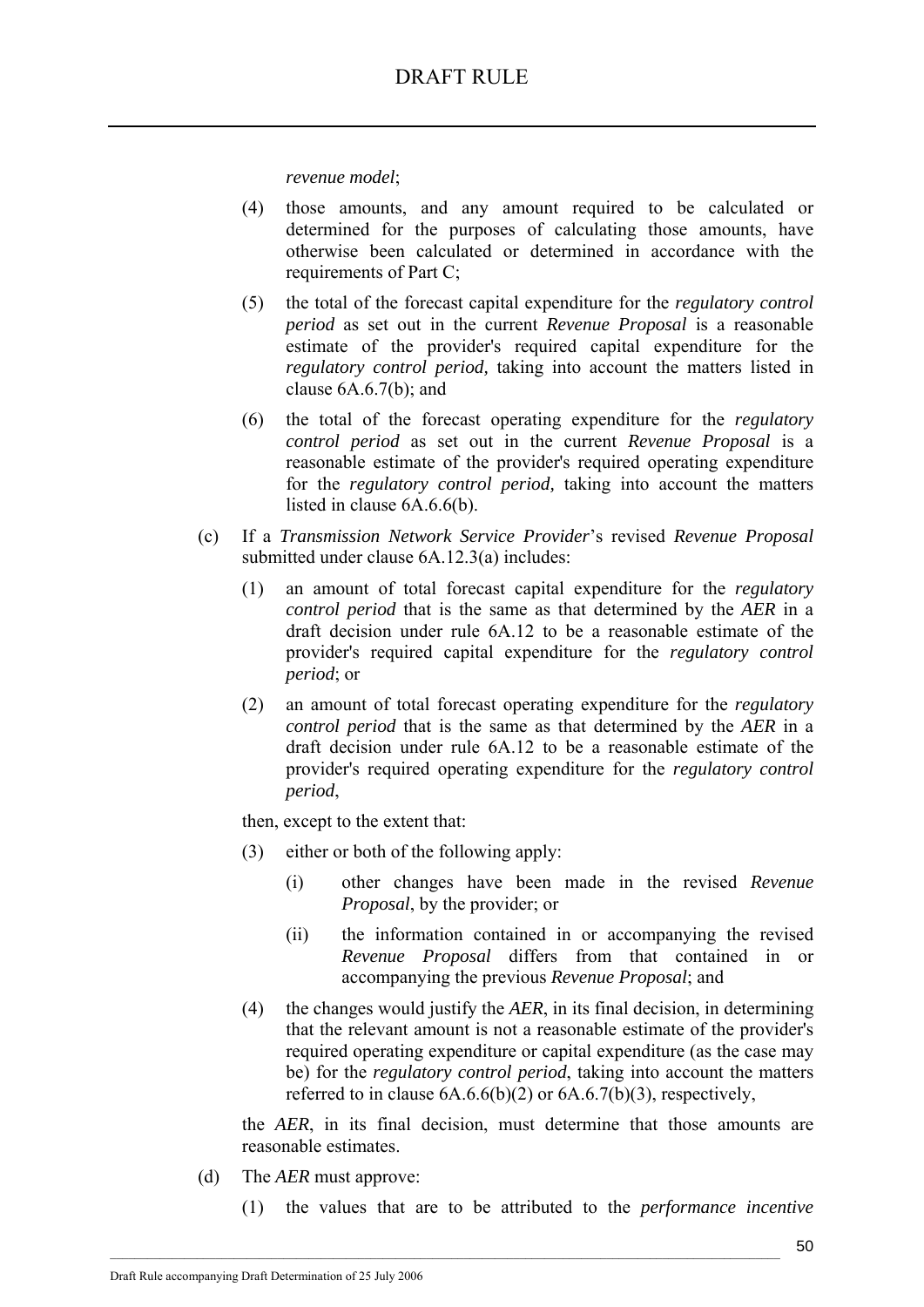*scheme parameters* for the *service target performance incentive scheme* that is to apply to a *Transmission Network Service Provider* in respect of a *regulatory control period*; and

(2) the values that are to be attributed to the *efficiency benefit sharing scheme parameters* for the *efficiency benefit sharing scheme* that is to apply to a *Transmission Network Service Provider* in respect of a *regulatory control period*,

as set out in the current *Revenue Proposal*, if the *AER* is satisfied that those values comply with the requirements relating to them set out in the *service target performance incentive scheme* or the *efficiency benefit sharing scheme* (as the case may be).

- (e) The *AER* must approve the commencement and length of the *regulatory control period* as proposed by a *Transmission Network Service Provider* in the provider's current *Revenue Proposal* if the length of the *regulatory control period* as so proposed is 5 *regulatory year*s.
- (f) The *AER* must approve a *Transmission Network Service Provider*'s current proposed *negotiating framework* if the *AER* is satisfied that the relevant proposed *negotiating framework* meets the requirements set out in clause 6A.9.5(c).
- (g) If a *Transmission Network Service Provider's* revised *Revenue Proposal* or revised proposed *negotiating framework* (as the case may be) submitted under clause 6A.12.3(a):
	- (1) contains the changes required under clause 6A.12.1(c); or
	- (2) does not contain those changes but otherwise (in the *AER*'s view), adequately addresses the matters which prompted the *AER* to require those changes,

then, except to the extent that:

- (3) either or both of the following apply:
	- (i) other changes have been made in the revised *Revenue Proposal* or the revised proposed *negotiating framework*, by the provider; or
	- (ii) the information contained in or accompanying the revised *Revenue Proposal* or revised proposed *negotiating framework* differs from that contained in or accompanying the previous *Revenue Proposal* or proposed *negotiating framework* submitted or resubmitted; and
- (4) the changes would justify the *AER*, in its final decision, in refusing to approve the amounts or values referred to in clause 6A.14.1(5) or the proposed *negotiating framework* referred to in clause 6A.13.2(c),

the *AER*'s final decision must be to approve those amounts or values or that proposed *negotiating framework*.

(h) The *AER* must only specify criteria as *Negotiated Transmission Service Pricing Criteria* for a *Transmission Network Service Provider* in a draft or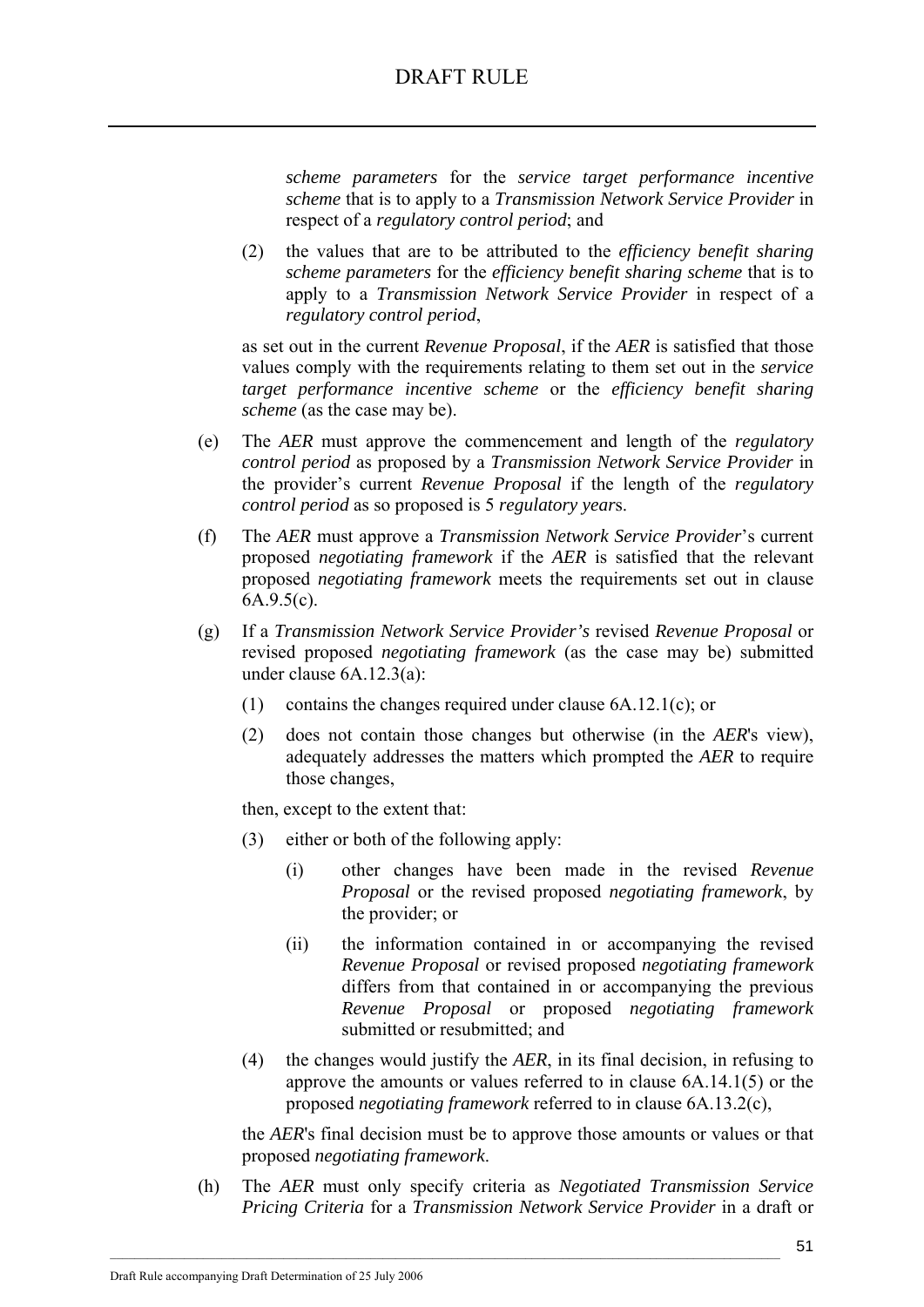final decision under rules 6A.12 or 6A.13 if those criteria give effect to and are consistent with the *Negotiated Transmission Service Pricing Principles*.

## **6A.15 Revocation and substitution of revenue cap for wrong information or error**

- (a) Except as provided in clause 6A.7.1(d), the *AER* may only revoke a *revenue cap determination* during a *regulatory control period* where it appears to the *AER* that:
	- (1) the *total revenue cap* was set on the basis of information provided by or on behalf of the relevant *Transmission Network Service Provider* to the *AER* that was false or misleading in a material particular; or
	- (2) there was a material error in the setting of the *total revenue cap*.
- (b) If the *AER* revokes a *revenue cap determination* under paragraph (a), the *AER* must make a new *revenue cap determination* in substitution for the revoked *revenue cap determination* to apply for the remainder of the *regulatory control period* for which the revoked *revenue cap determination* was to apply.
- (c) If the *AER* revokes a *revenue cap determination* under paragraph (a)(2), the substituted *revenue cap determination* must only vary from the revoked *revenue cap determination* to the extent necessary to correct the relevant error.
- (d) The *AER* may only revoke and substitute a *revenue cap determination* under this rule 6A.15, if it has first consulted with the relevant *Transmission Network Service Provider* and such other persons as it considers appropriate.

### **6A.16 Miscellaneous**

- (a) The *AER* may, but is not required to, consider any submission made pursuant to an invitation for submissions after the time for making the submission has expired.
- (b) Nothing in this Part E is to be construed as precluding the *AER* from *publishing* any issues, consultation and discussion papers, or holding any conferences and information sessions, that the *AER* considers appropriate.
- (c) Subject to paragraph (d), as soon as practicable after the *AER* receives a submission in response to an invitation referred to in clause 6A.11.3(a)(5) or 6A.12.2(a)(4) (whether or not the submission was made before the time for making it has expired), the *AER* must *publish* that submission.
- (d) The *AER* must not *publish* a submission referred to in paragraph (c) to the extent it contains information which has been clearly identified as confidential by the person making the submission.
- (e) Paragraph (d) does not apply to the extent that any other provision of the *Rules* permits or requires such information to be publicly released by the *AER*.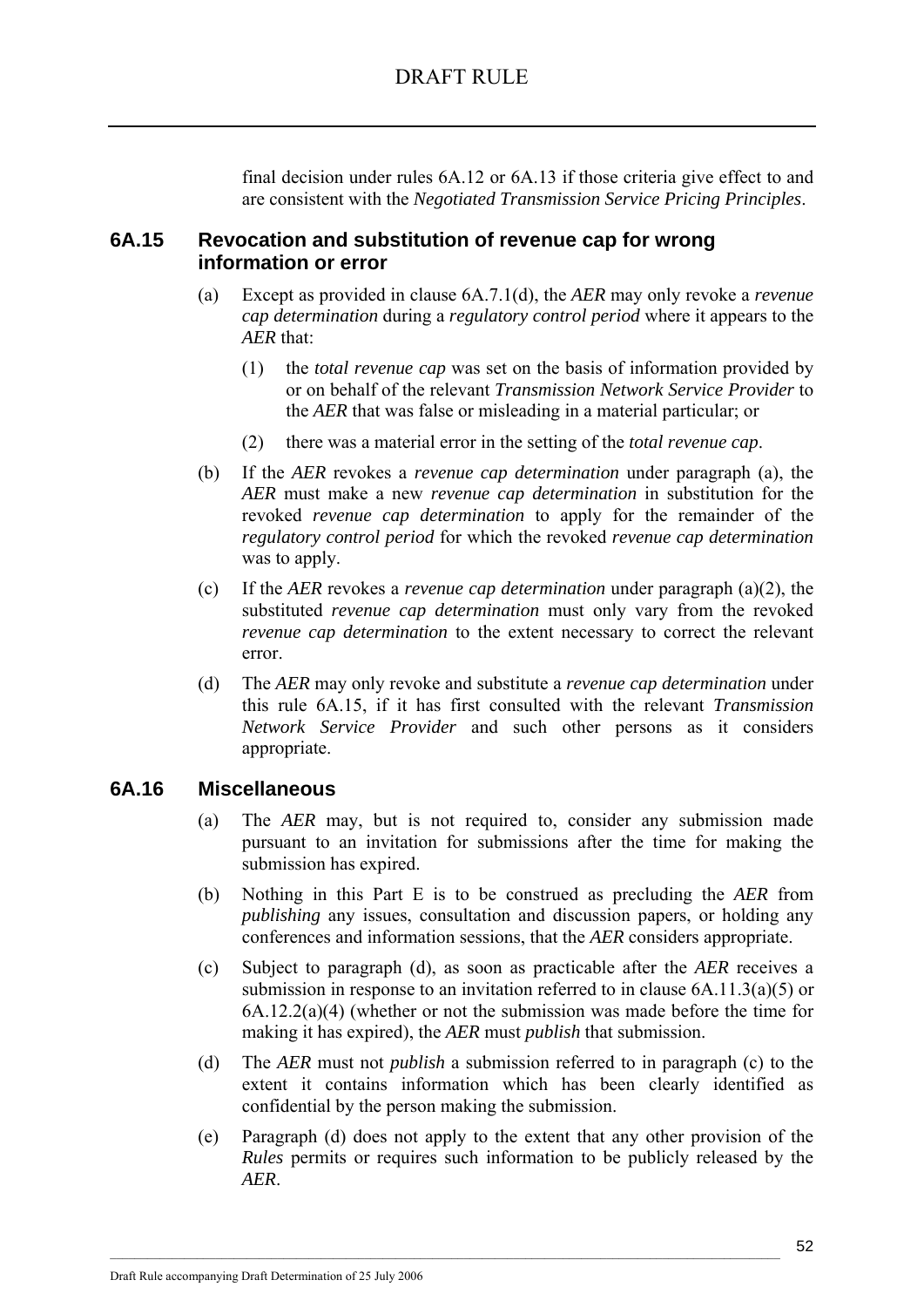# **Part F - Information Disclosure**

## **6A.17 Information disclosure by Transmission Network Service Providers**

## **6A.17.1 Information to be provided to** *AER*

- (a) In this rule 6A.17, "**certified annual statement**" means an annual statement provided by a *Transmission Network Service Provider* under this rule 6A.17 and certified in accordance with the *information guidelines*.
- (b) A *Transmission Network Service Provider* must submit to the *AER*, in the manner and form set out in the *information guidelines*, annual statements that:
	- (1) provide a true and fair statement of the financial and operating performance of the provider;
	- (2) are certified in accordance with the *information guidelines*; and
	- (3) otherwise comply with the requirements of this clause and the *information guidelines*.
- (c) In addition to the certified annual statements, the *AER* may require a *Transmission Network Service Provider* to provide, by a date and in the form and manner specified by the *AER*, any additional information the *AER* reasonably requires for a purpose set out in paragraph (d).
- (d) The certified annual statements and additional information provided by a *Transmission Network Service Provider* to the *AER* under this rule 6A.17 may be used by the *AER* only for the following purposes:
	- (1) to monitor, report on and enforce the compliance of the provider with the *total revenue cap* for the provider for a *regulatory control period*, the *maximum allowed revenue* for the provider for each *regulatory year*, and any requirements that are imposed on the provider under a *transmission determination*;
	- (2) to monitor, report on and enforce compliance with the provider's *Cost Allocation Methodology*;
	- (3) to collate data regarding the financial, economic and operational performance of the provider to be used as input to the *AER's* decisionmaking regarding the making of *revenue cap determinations* or other regulatory controls to apply in future *regulatory control periods*;
	- (4) to prepare and publish annual performance statistics in relation to the service standards *published* by the provider under [clause 6.5.7(b)]; and
	- (5) to monitor and report on the performance of the provider under any *service target performance incentive scheme* that applies to it.
- (e) The *AER* may request or undertake verification or independent audit of any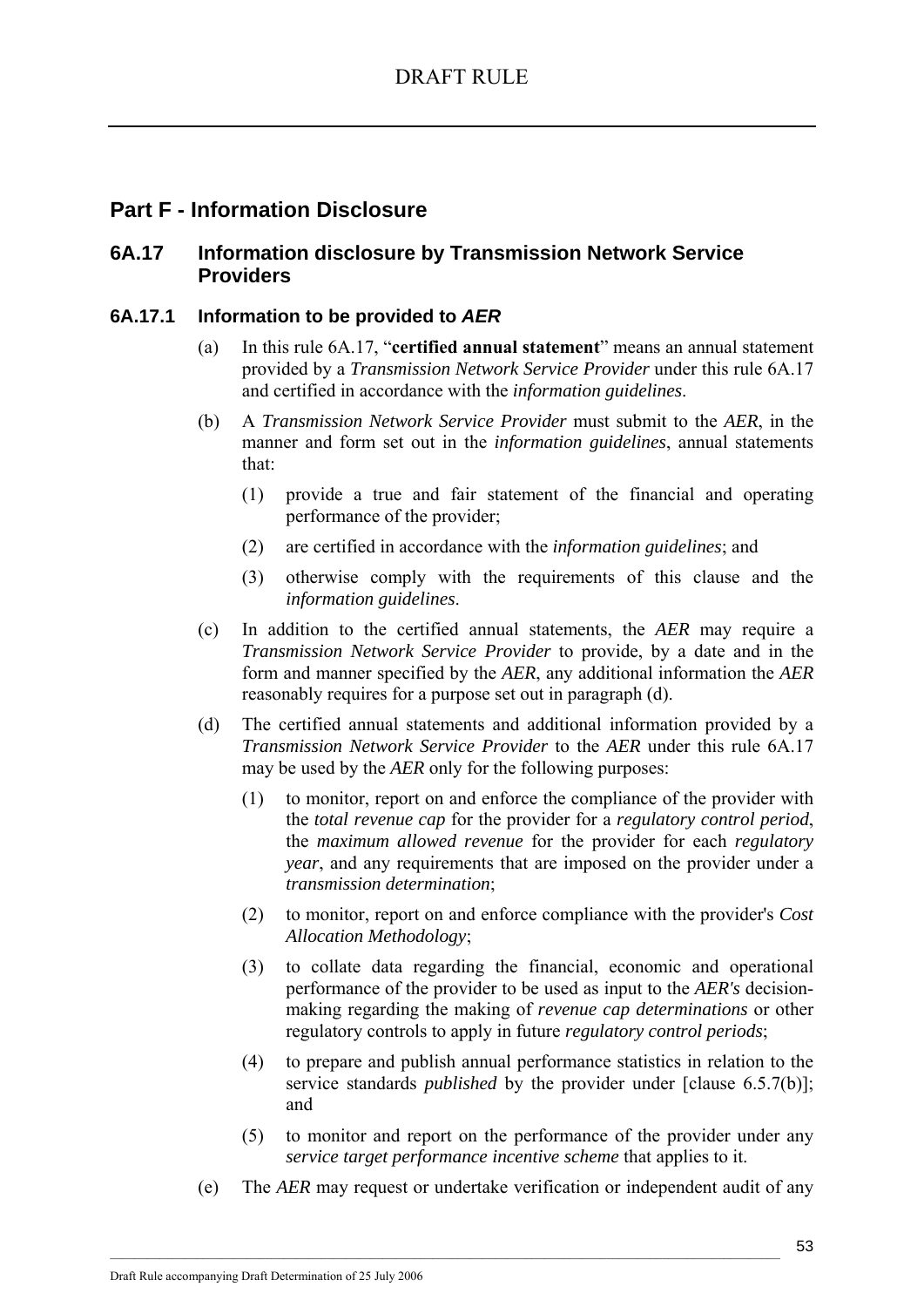information sought by it, or provided to it, under this rule 6A.17.

#### **6A.17.2 Information Guidelines**

#### **Preparation, publication and amendment of Information Guidelines**

- (a) The *AER* must, in accordance with the *transmission consultation procedures*, prepare and *publish information guidelines.*
- (b) The *AER* may, from time to time and in accordance with the *transmission consultation procedures*, amend or replace the *information guidelines*.
- (c) The *AER* must develop and publish the first *information guidelines* by 1 July 2007 and there must be *information guidelines* in force at all times after that date.

#### **Contents of information guidelines**

- (d) The *information guidelines* must provide for the manner and form in which *Transmission Network Service Provider*s must submit certified annual statements to the *AER*, including the date each year by which those statements must be submitted to the *AER*.
- (e) The *information guidelines* may only require the inclusion in the certified annual statements of:
	- (1) such information as the *AER* reasonably requires for a purpose set out in clause 6A.17.1(d);
	- (2) information on the amount of each instance, during the relevant reporting period, of a reduction under [old clause 6.5.8(b)] in the prices payable by a *Transmission Network User* for the relevant *prescribed transmission services* provided by the provider, including reductions in a *Transmission Customer's Customer TUOS general charges* or *common service charges* (or both);
	- (3) information on each instance, during the relevant reporting period, of a reduction in the *Customer TUOS general charges* or *common service charges* (or both) that were recovered from other *Transmission Customers* through their *Customer TUOS general charges* or *common service charges* (or both, as appropriate) under [old clause 6.5.8]; and
	- (4) information to substantiate any claim by the provider that the information provided to the *AER* with respect to reductions in the prices payable by a *Transmission Network User* for the relevant *prescribed transmission services* under subparagraph (2) or (3), is confidential information.
- (f) The *information guidelines* may provide for the information that must accompany a written statement seeking approval of the *AER* to pass through a *positive pass through amount* or a *negative pass through amount* under clause 6A.7.3

 $\mathcal{L}_\text{max}$ 

### **6A.18 Information disclosure by the** *AER*

#### **6A.18.1 Introduction**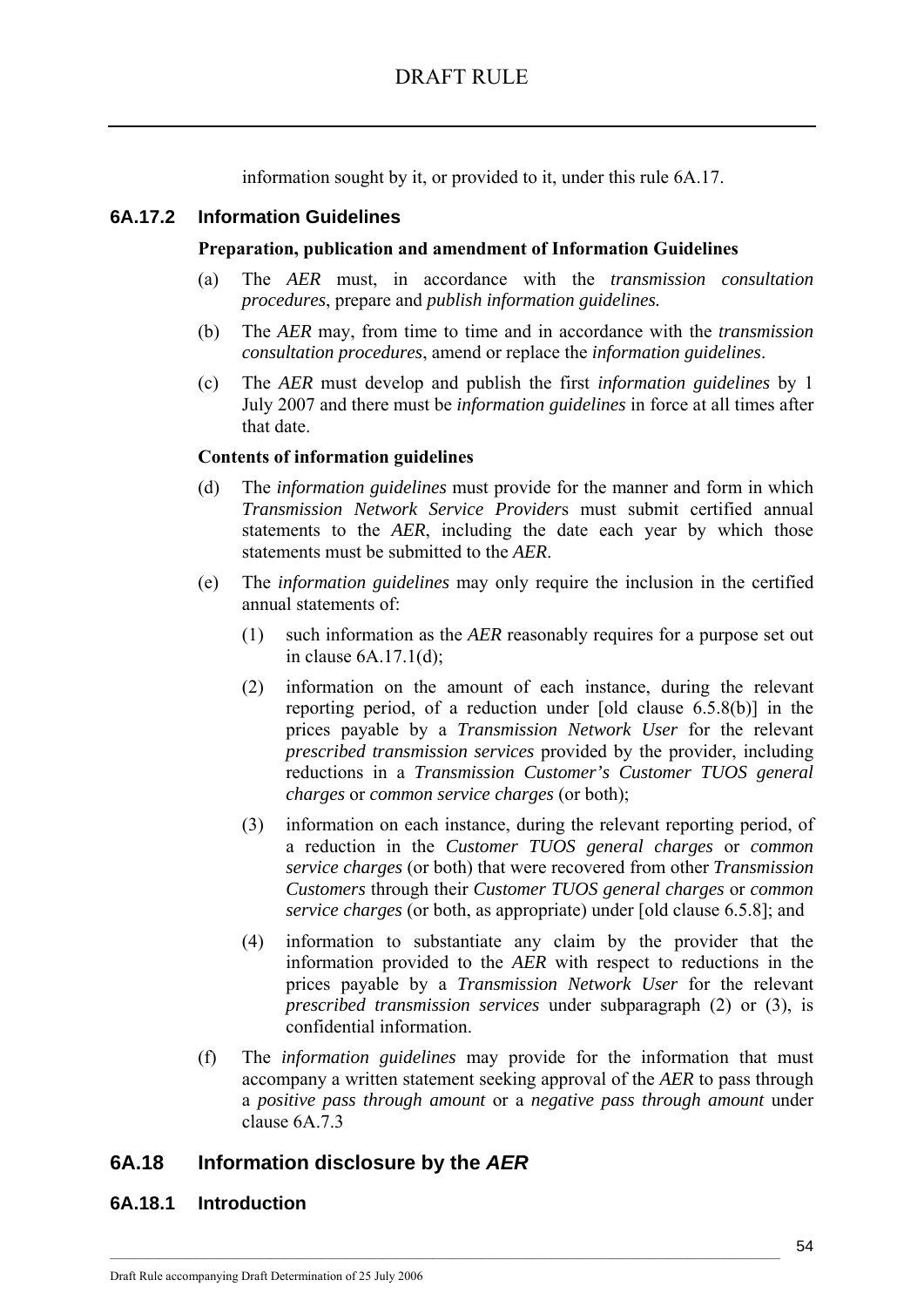- (a) In this rule 6A.18, "**protected information**" means information in certified annual statements, or additional information, provided by a *Transmission Network Service Provider* to the *AER,* under rule 6A.17, and includes documents and information contained in documents provided under rule 6A.17, but does not include:
	- (1) information referred to in clause  $6A.17.1(d)(4)$  or  $(5)$ ; and
	- (2) information that is required to be provided in accordance with the *submission guidelines* referred to in clause 6A.10.2 where those guidelines permit the information to be publicly disclosed.
- (b) The *AER* may publicly release protected information if and only to the extent it is permitted to do so under this rule 6A.18.
- (c) Protected information must be treated as confidential by the *AER* and must not be publicly released unless:
	- (1) the provider has given its prior written consent to the public release of the information; or
	- (2) the procedures set out in clause 6A.18.3 have been followed.

#### **6A.18.2 Release of protected information with consent**

The *AER* may publicly release protected information with the prior written consent of the *Transmission Network Service Provider* that provided the information to the *AER*.

### **6A.18.3 Release of protected information in other circumstances**

- (a) The *AER* may publicly release protected information in circumstances where the *Transmission Network Service Provider* that provided the information to the *AER* has declined to give written consent to its release if:
	- (1) the disclosure is reasonably necessary for a purpose set out in clause 6A.17.1(d);
	- (2) the protected information is published in an aggregated or otherwise reprocessed form; and
	- (3) the *AER*:
		- (i) is of the view that:
			- (A) the disclosure of the protected information would not cause detriment to the provider; or
			- (B) although the disclosure of the protected information would cause detriment to the provider that provided it, the public benefit in disclosing it outweighs that detriment; and
		- (ii) is of the view, in relation to any other person who has provided the provider with information or documents that form part of the protected information, that: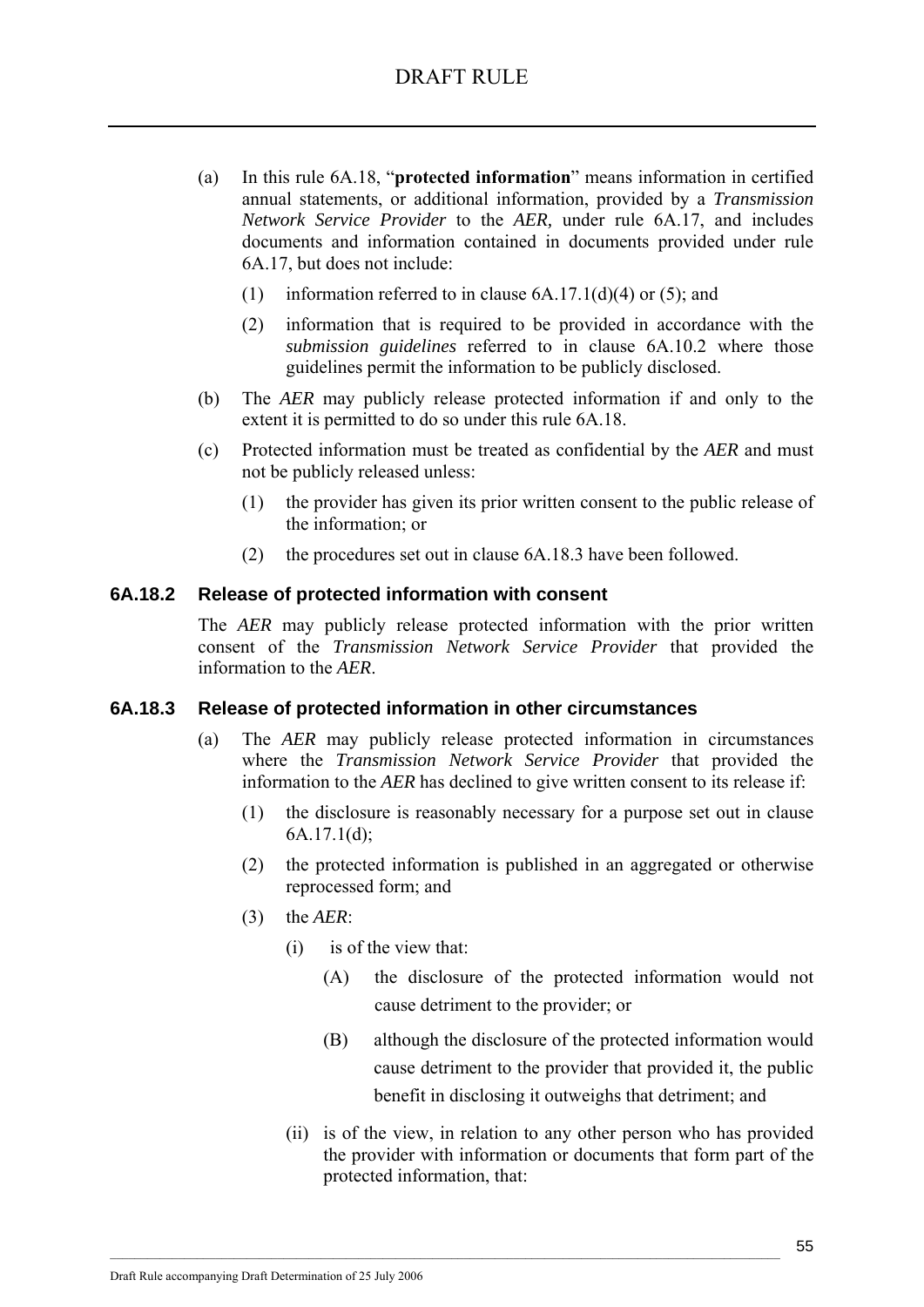- (A) the disclosure of the protected information would not cause detriment to that person; or
- (B) although the disclosure of the protected information would cause detriment to that other person, the public benefit in disclosing it outweighs the detriment,

and the procedures set out in paragraphs (b) and (c) have been followed.

- (b) The *AER* must not publicly release any protected information under paragraph (a) until the expiration of 28 *business days* from the date on which a written notice of the *AER's* intention to disclose is served on:
	- (1) the *Transmission Network Service Provider* that provided the information or documents containing the information; or
	- (2) any person whom the *AER* is aware provided the *Transmission Network Service Provider* with the information or documents containing information provided to the *AER* by the provider.
- (c) The notice referred to in paragraph (b) must:
	- (1) state that the *AER* wishes to disclose the protected information, specifying the nature of the intended disclosure and setting out detailed reasons why the *AER* wishes to make the disclosure;
	- (2) specify the form of the intended disclosure of the protected information;
	- (3) state that the *AER* has formed the views required by paragraph (a) and set out detailed reasons why it has formed those views; and
	- (4) state that the *AER*'s decision to disclose the information or contents of the document can be reviewed under the *ADJR Act*.
- (d) Where as a result of a review, under the *ADJR Act*, of its decision to publicly release protected information, the *AER* is not allowed to publicly release particular protected information provided to it for a purpose set out in clause 6A.17.1(d), the *AER* may nonetheless use the information for that purpose (except to the extent that purpose would require the public release of the information or document).
- (e) Nothing in paragraphs (c) and (d) affects a *Registered Participant's* rights to seek a review under general principles of administrative law of the *AER*'s decision to publicly release any information or the contents of any documents under paragraph (a).

# **Part G - Cost Allocation**

## **6A.19 Cost allocation**

### **6A.19.1 Duty to comply with Cost Allocation Methodology**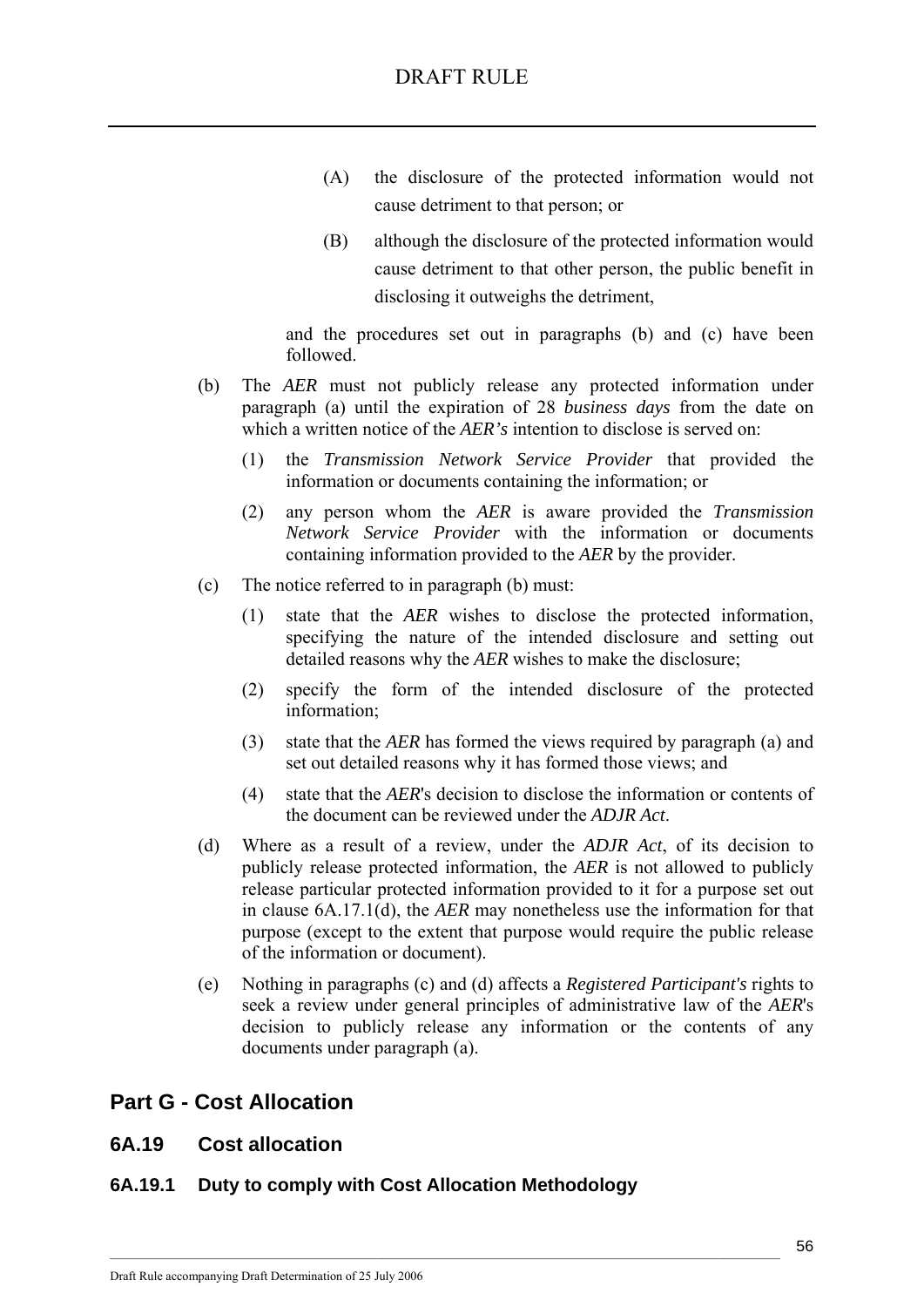A *Transmission Network Service Provider* must comply with the *Cost Allocation Methodology* that has been approved in respect of that provider from time to time by the *AER* under this rule 6A.19.

## **6A.19.2 Cost Allocation Principles**

**Note.** The *Cost Allocation Guidelines* are required by clause 6A.19.3 to give effect to and be consistent with, the *Cost Allocation Principles*.

- (a) The following principles constitute the *Cost Allocation Principles*:
	- (1) the detailed principles and policies used by a *Transmission Network Service Provider* to allocate costs between different categories of *transmission services* must be described in sufficient detail to enable the *AER* to replicate reported outcomes through the application of those principles and policies;
	- (2) the allocation of costs must be determined according to the substance of a transaction or event rather than its legal form;
	- (3) only the following costs may be allocated to a particular category of *transmission services*:
		- (i) costs which are directly attributable to the provision of those services; and
		- (ii) costs which are not directly attributable to the provision of those services but which are incurred in providing those services, in which case such costs must be allocated to the provision of those services using an appropriate allocator which should:
			- (A) except to the extent the cost is immaterial or a causal based method of allocation cannot be established without undue cost and effort, be causation based; and
			- (B) to the extent the cost is immaterial or a causal based method of allocation cannot be established without undue cost and effort, be an allocator that accords with a well accepted *Cost Allocation Methodology*;
	- (4) any *Cost Allocation Methodology* which is used, the reasons for using that methodology and the numeric quantity (if any) of the chosen allocator must be clearly described;
	- (5) the same cost must not be allocated more than once;

- (6) the principles, policies and approach used to allocate costs must be consistent with the *Transmission Ring-Fencing Guidelines*;
- (7) costs which have been allocated to *prescribed transmission services* must not be reallocated to *negotiated transmission services*; and
- (8) costs which have been allocated to *negotiated transmission services* may be reallocated to *prescribed transmission services* to the extent they satisfy the principle referred to in subparagraph (3).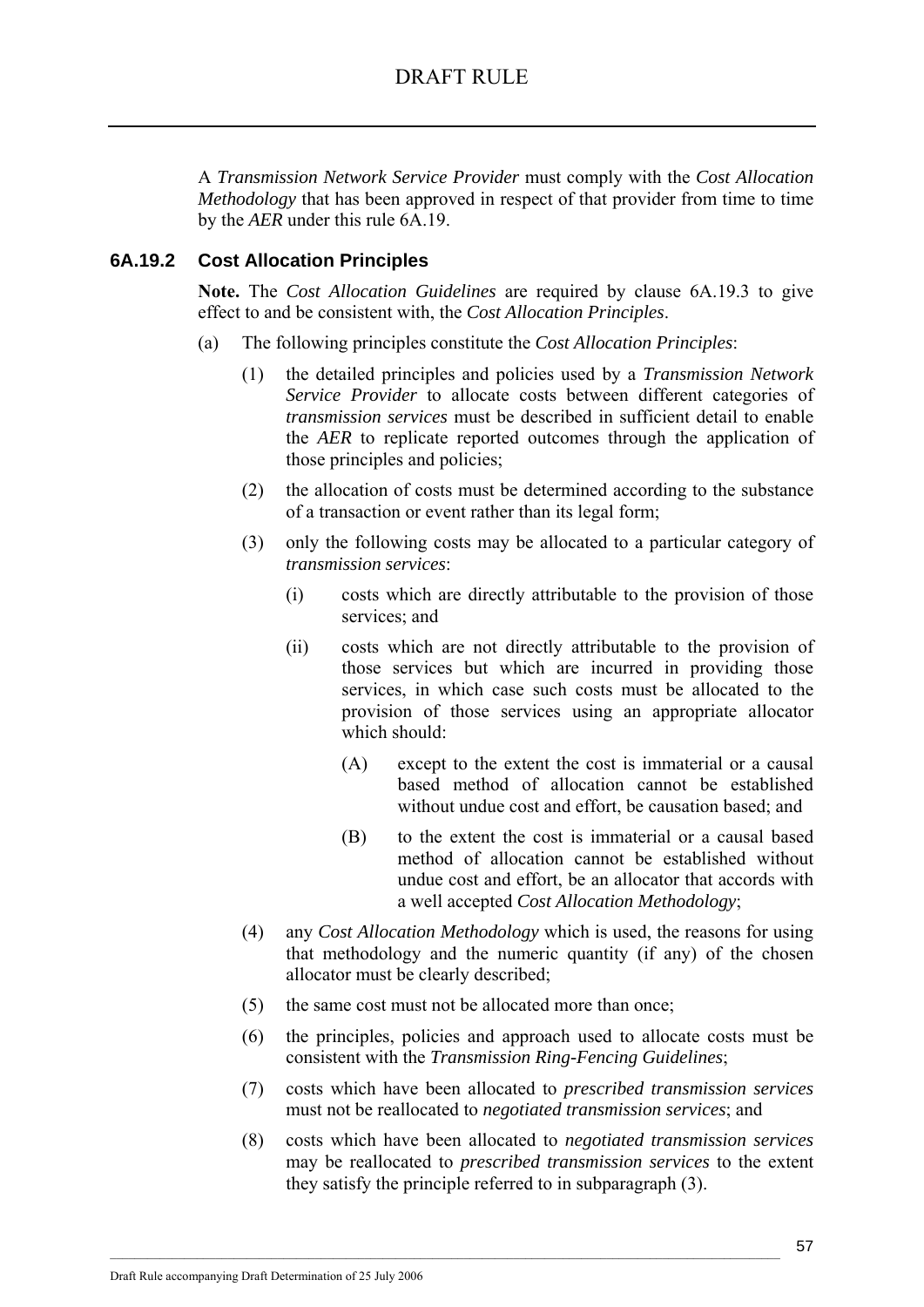## **6A.19.3 Cost Allocation Guidelines**

- (a) The *AER* must, in accordance with the *transmission consultation procedures*, make guidelines (the *Cost Allocation Guidelines*) relating to the preparation by a *Transmission Network Service Provider* of its *Cost Allocation Methodology*.
- (b) The *Cost Allocation Guidelines*:
	- (1) must give effect to and be consistent with the *Cost Allocation Principles*; and
	- (2) may be amended by the *AER* from time to time in accordance with the *transmission consultation procedures*.
- (c) Without limiting the generality of paragraph (b), the *Cost Allocation Guidelines* may specify:
	- (1) the format of a *Cost Allocation Methodology*;
	- (2) the detailed information that is to be included in a *Cost Allocation Methodology*;
	- (3) the categories of *transmission services* which are to be separately addressed in a *Cost Allocation Methodology*, such categories being determined by reference to the nature of those services, the persons to whom those services are provided or such other factors as the *AER* considers appropriate; and
	- (4) the allocation methodologies which are acceptable and the supporting information that is to be included in relation to such methodologies in a *Cost Allocation Methodology*.
- (d) The *AER* may, from time to time and in accordance with the *transmission consultation procedures*, amend or replace the *Cost Allocation Guidelines*.
- (e) The *AER* must develop and publish the first *Cost Allocation Guidelines* by 31 December 2006 and there must be *Cost Allocation Guidelines* in force at all times after that date.

### **6A.19.4 Cost Allocation Methodology**

- (a) Each *Transmission Network Service Provider* must submit to the *AER* for its approval a document setting out its proposed *Cost Allocation Methodology*:
	- (1) by 30 June 2007; or
	- (2) in the case of an entity that is not a *Transmission Network Service Provider* as at 31 December 2006, within 6 months of being required to do so by the *AER*.
- (b) The *Cost Allocation Methodology* proposed by a *Transmission Network Service Provider* must give effect to and be consistent with the *Cost Allocation Guidelines*.
- (c) The *AER* may approve or refuse to approve a *Cost Allocation Methodology* submitted under paragraph (a).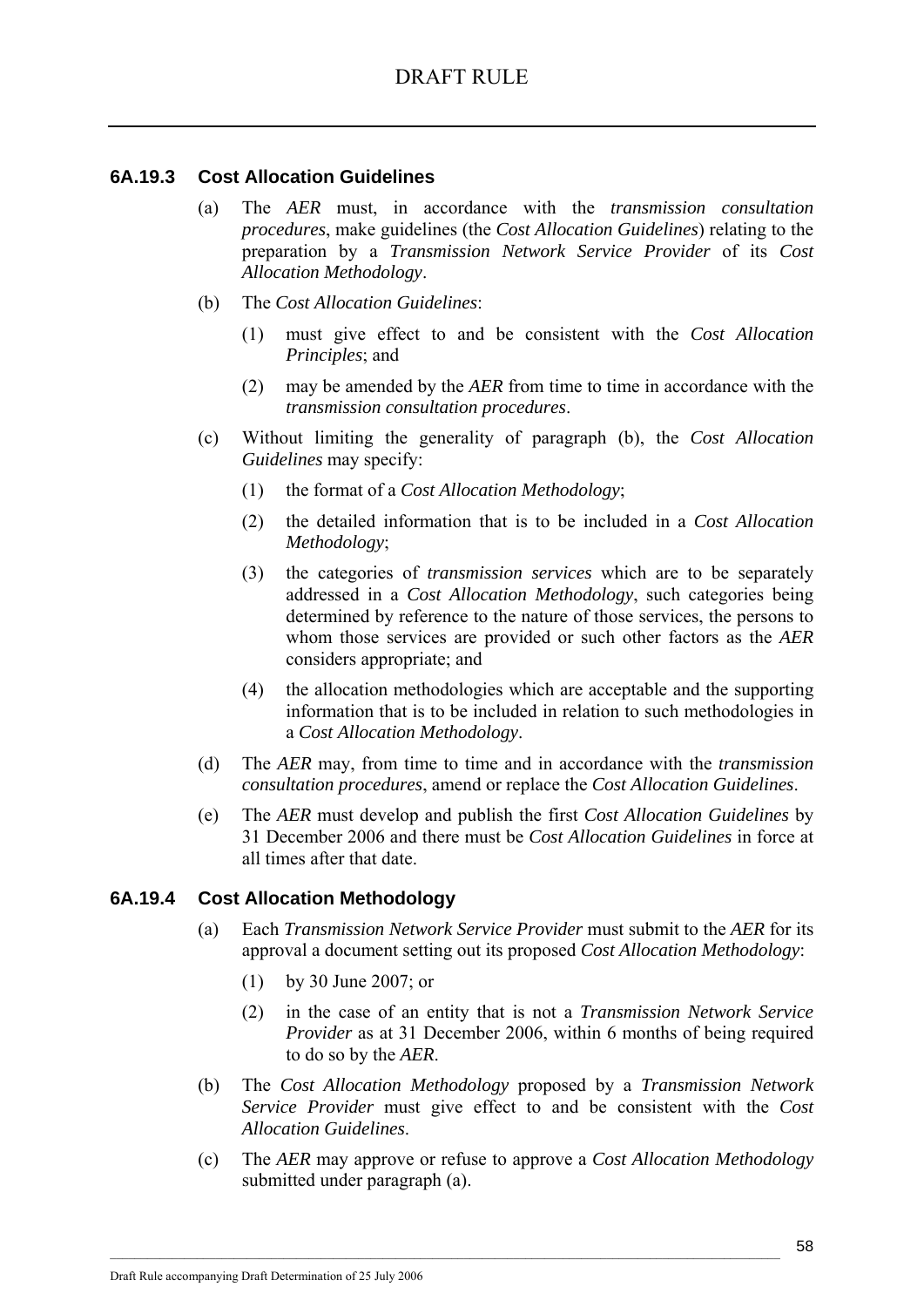- (d) The *AER* must notify the relevant *Transmission Network Service Provider* of its decision to approve or refuse to approve the *Cost Allocation Methodology* submitted to it under paragraph (a) within 6 months of its submission, failing which the *AER* will be taken to have approved it.
- (e) As part of giving any approval referred to in paragraph (c), the *AER* may, after consulting with the relevant *Transmission Network Service Provider*, amend the *Cost Allocation Methodology* submitted to it, in which case the *Cost Allocation Methodology* as so amended will be taken to be approved by the *AER*.
- (f) A *Transmission Network Service Provider* may amend its *Cost Allocation Methodology* from time to time but the amendment only comes into effect:
	- (1) 6 months after the submission of the amendment, together with detailed reasons for the amendment, to the *AER* (unless the *AER* approves that amendment earlier, in which case it will come into effect when that earlier approval is given); and
	- (2) subject to such changes to the *Cost Allocation Methodology* (including the proposed amendment) as the *AER* notifies to the *Transmission Network Service Provider* within that period, being changes that the *AER* reasonably considers are necessary or desirable as a result of that amendment.
- (g) A *Transmission Network Service Provider* must amend its *Cost Allocation Methodology* where the amendment is required by the *AER* to take into account any change to the *Cost Allocation Guidelines,* but the amendment only comes into effect:
	- (1) on the date that the *AER* approves that amendment, or 3 months after the submission of the amendment, whichever is the earlier; and
	- (2) subject to such changes to the *Cost Allocation Methodology* (including the proposed amendment) as the *AER* notifies to the *Transmission Network Service Provider* within that period, being changes that the *AER* reasonably considers are necessary or desirable as a result of that amendment.
- (h) A *Transmission Network Service Provider* must maintain a current copy of its *Cost Allocation Methodology* on its website.

# **Part H - Transmission Consultation Procedures**

## **6A.20 Transmission consultation procedures**

- (a) This rule 6A.20 applies wherever the *AER* is required to comply with the *transmission consultation procedures*. For the avoidance of doubt, the *transmission consultation procedures*:
	- (1) are separate from, and do not apply to, the process for changing the *Rules* under Part 7 of the *National Electricity Law*; and
	- (2) are separate from, and (where they are required to be complied with)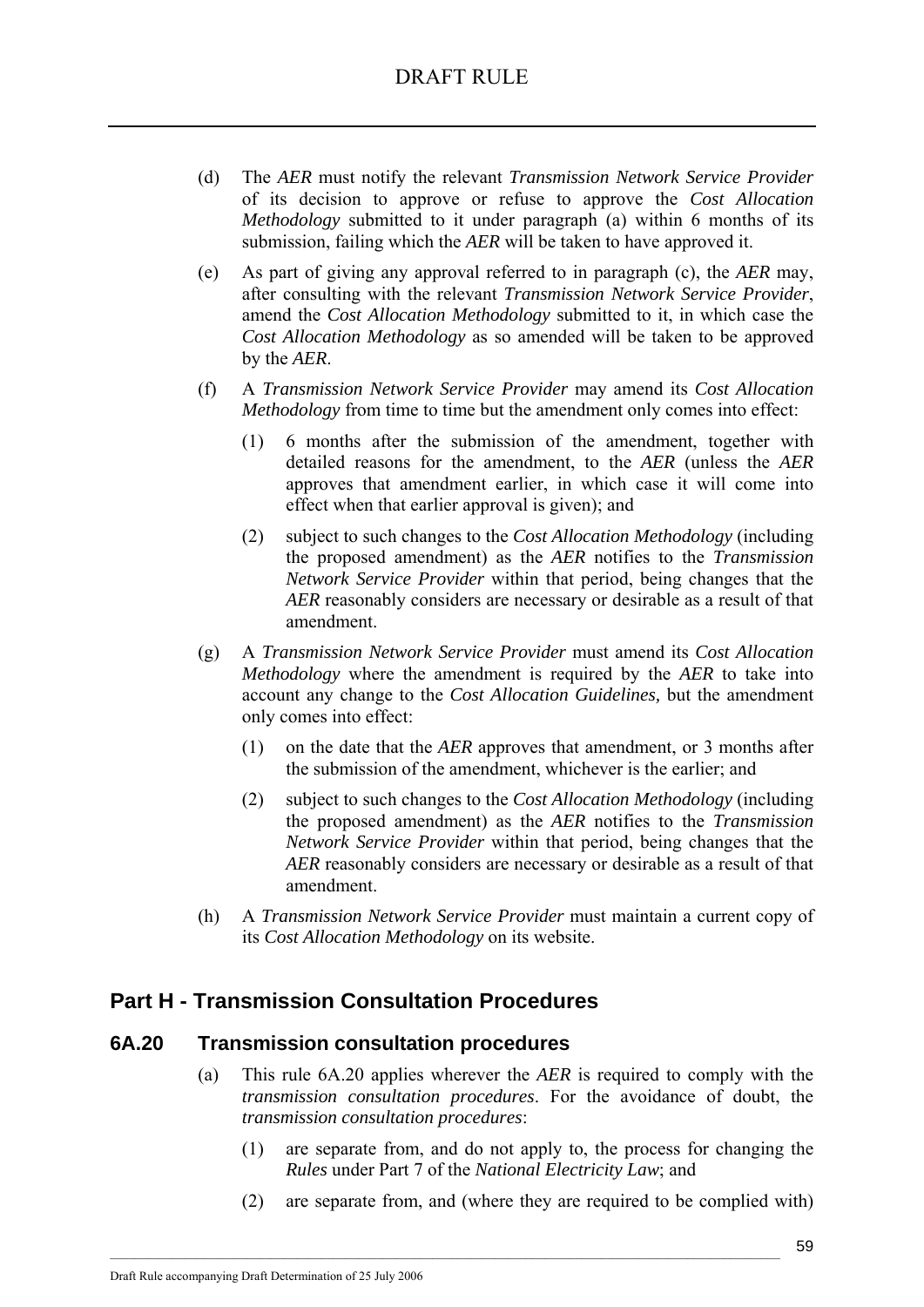apply to the exclusion of, the *Rules consultation procedures* under rule 8.9.

- (b) If the *AER* is required to comply with the *transmission consultation procedures* in making, developing or amending any guidelines, models or schemes, or in reviewing any values or methodologies, it must *publish:*
	- (1) the proposed guideline, model, scheme, amendment or revised value or methodology;
	- (2) an explanatory statement that sets out the provision of the *Rules* under or for the purposes of which the guideline, model, scheme or amendment is proposed to be made or developed or the value or methodology is required to be reviewed, and the reasons for the proposed guideline, model, scheme, amendment or revised value or methodology; and
	- (3) an invitation for written submissions on the proposed guideline, model, scheme, amendment or revised value or methodology.
- (c) The invitation must allow no less than 30 *business days* for the making of submissions, and the *AER* is not required to consider any submission made pursuant to that invitation after this time period has expired.
- (d) The *AER* may publish such issues, consultation and discussion papers, and hold such conferences and information sessions, in relation to the proposed guideline, model, scheme, amendment or revised value or methodology as it considers appropriate.
- (e) Within 80 *business days* of *publishing* the documents referred to in paragraph (b), the *AER* must *publish*:
	- (1) its final decision on the guideline, model, scheme, amendment, value or methodology that sets out:
		- (i) the guideline, model, scheme, amendment or revised value or methodology (if any);
		- (ii) the provision of the *Rules* under which or for the purposes of which the guideline, model, scheme or amendment is being made or developed or the value or methodology is being reviewed; and
		- (iii) the reasons for the guideline, model, scheme, amendment value or methodology; and
	- (2) notice of the making of the final decision on the guideline, model, scheme, amendment, value or methodology.
- (f) Subject to paragraph (c), the *AER* must, in making its final decision referred to in paragraph  $(e)(1)$ , consider any submissions made pursuant to the invitation for submissions referred to in paragraph (b)(3), and the reasons referred to in paragraph  $(e)(1)(iii)$  must include:

 $\mathcal{L}_\text{max}$ 

(1) A summary of each issue raised in those submissions that the *AER* reasonably considers to be material; and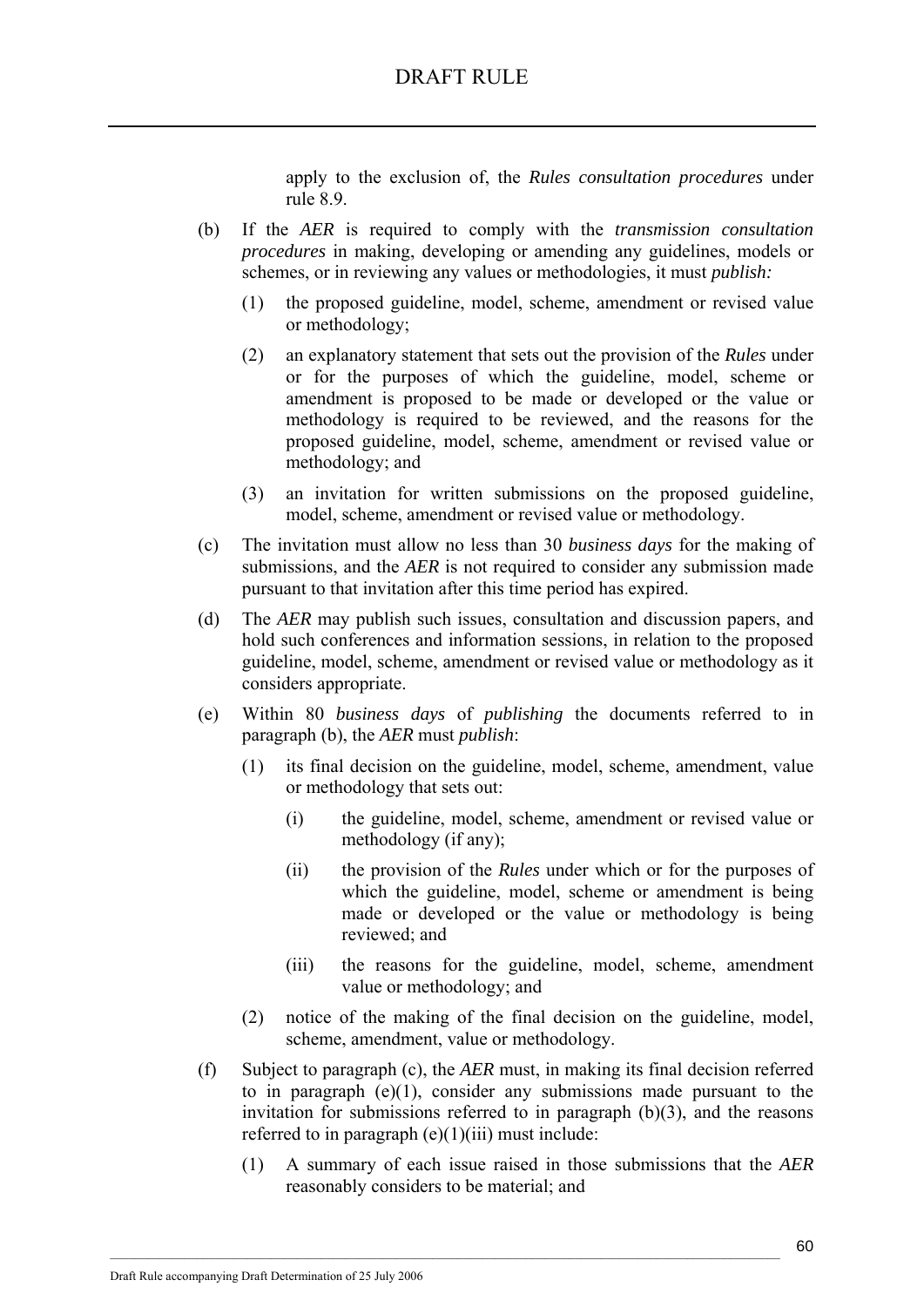(2) the *AER*'s response to each such issue.

### **Part I - Ring-Fencing Arrangements for Transmission Network Service Providers**

### **6A.21 Transmission Ring-Fencing Guidelines**

### **6A.21.1 Compliance with Transmission Ring-Fencing Guidelines**

All *Transmission Network Service Providers* including *Market Network Service Providers*, must comply with the *Transmission Ring-Fencing Guidelines* prepared in accordance with clause 6A.21.2 as from the time that any *jurisdictional derogation* from this rule 6A.21 ceases to apply in respect of the *participating jurisdiction* in which the *Transmission Network Service Provider* is located.

### **6A.21.2 Development of Transmission Ring-Fencing Guidelines**

- (a) *Transmission Ring-fencing guidelines* must be developed by the *AER* in consultation with the *Jurisdictional Regulators* and each *participating jurisdiction* for the accounting and functional separation of the provision of *prescribed transmission services* by *Transmission Network Service Providers* from the provision of other services by *Transmission Network Service Providers* (the "*Transmission Ring-Fencing Guidelines*").
- (b) The *Transmission Ring-Fencing Guidelines* may include, but are not limited to:
	- (1) provisions defining the need for and extent of:
		- (i) legal separation of the entity through which a *Transmission Network Service Provider* provides *network services* from any other entity through which it conducts business;
		- (ii) the establishment and maintenance of consolidated and separate accounts for *prescribed transmission services* and other services provided by the *Transmission Network Service Provider*;
		- (iii) allocation of costs between *prescribed transmission services* and other services provided by the *Transmission Network Service Provider*;
		- (iv) limitations on the flow of information between the *Transmission Network Service Provider* and any other person; and
		- (v) limitations on the flow of information where there is the potential for a competitive disadvantage between those parts of the *Transmission Network Service Provider's* business which provide *prescribed transmission services* and parts of the provider's business which provide any other services; and
	- (2) provisions allowing the *AER* to add to or to waive a *Transmission*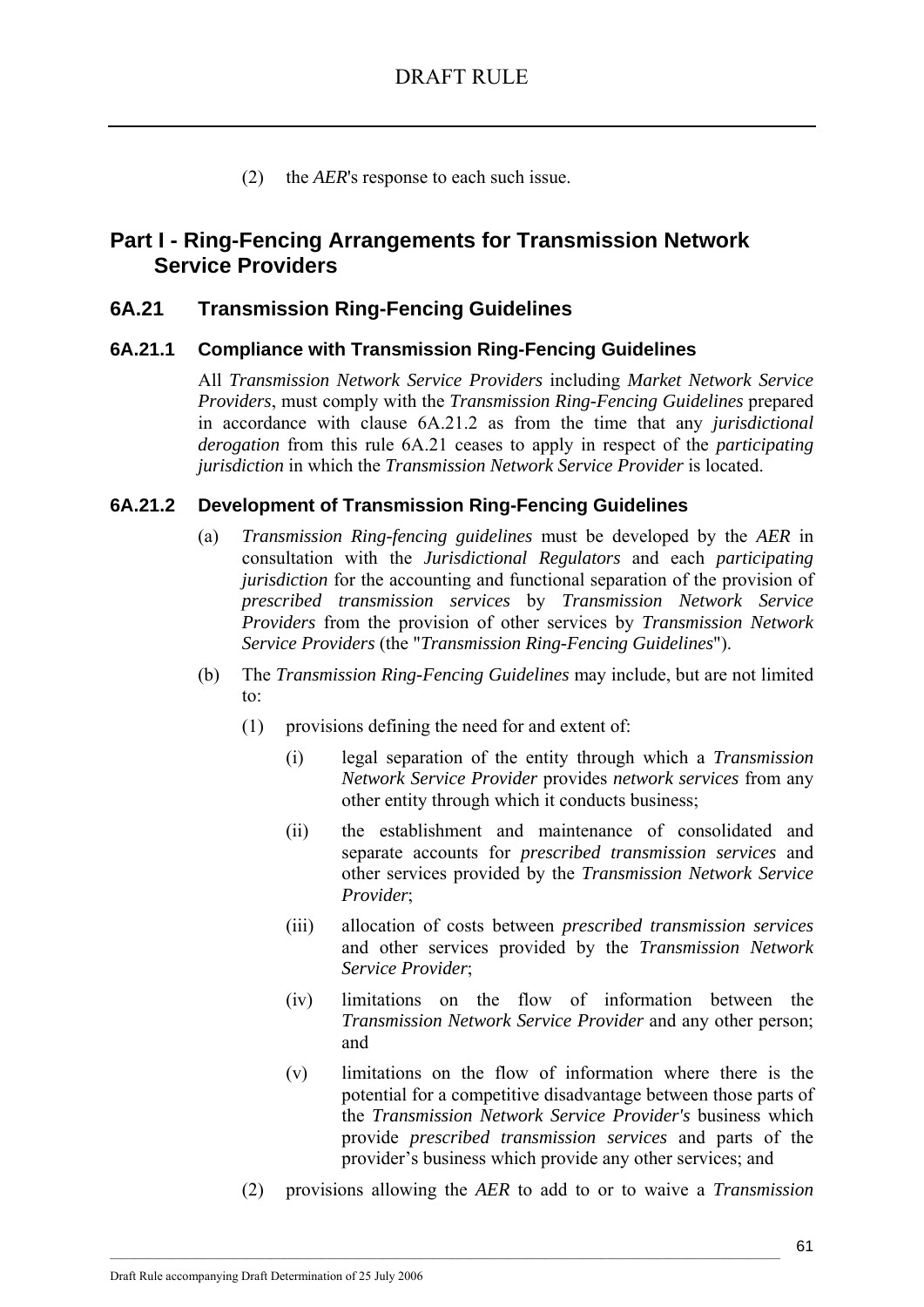### DRAFT RULE

*Network Service Provider's* obligations under the *Transmission Ring-Fencing Guidelines*.

- (c) In developing the *Transmission Ring-Fencing Guidelines* the *AER* must consider, without limitation, the following matters:
	- (1) the need, so far as practicable, for consistency with Federal and State regulation in each *participating jurisdiction* of ring-fencing requirements of other utility businesses;
	- (2) the need, so far as practicable, for consistency between the *Transmission* and *Distribution Ring-Fencing Guidelines*.
- (d) In developing or amending the *Transmission Ring-Fencing Guidelines*, the *AER* must consult with *participating jurisdictions*, *Registered Participants*, *NEMMCO* and other *interested parties*, and such consultation must be otherwise in accordance with the *transmission consultation procedures*.

### **Schedule 6A.1 - Contents of Revenue Proposals**

#### **S6A.1.1 Information and matters relating to capital expenditure**

A *Revenue Proposal* must contain at least the following information and matters relating to capital expenditure:

- (1) forecasts of the capital expenditure for each *regulatory year* of the relevant *regulatory control period* which comply with clause 6A.6.7(a) of the *Rules* and which identify the forecast capital expenditure by reference to well accepted categories such as:
	- (i) asset class (eg. *transmission lines*, *substations* etc); or
	- (ii) category driver (eg. *regulatory obligation*, replacement, *reliability*, net market benefit, business support etc),

and which identify, in respect of proposed material assets:

(iii) the location of the proposed asset;

- (iv) the anticipated or known cost of the proposed asset; and
- (v) the categories of *transmission services* which are to be provided by the proposed asset;
- (2) the methodology used for developing the capital expenditure forecasts;
- (3) the forecasts of load growth relied upon to derive the capital expenditure forecasts and the methodology used for developing those forecasts of load growth;
- (4) the key assumptions that underlie the capital expenditure forecasts;
- (5) a certification of the reasonableness of the key assumptions by the directors of the *Transmission Network Service Provider*;
- (6) capital expenditure for each of the first three *regulatory year*s of the current *regulatory control period*, and the expected capital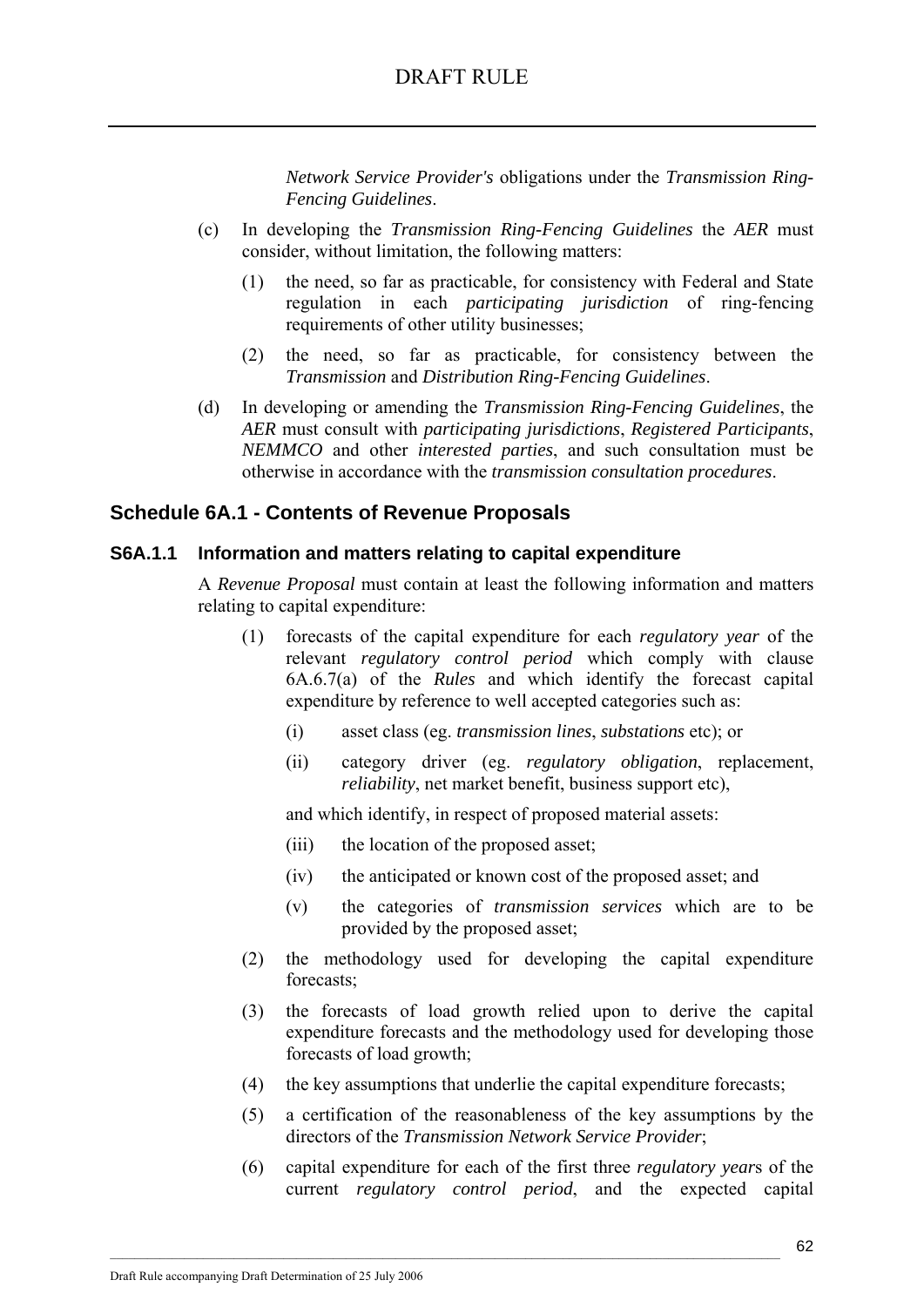expenditure for each of the last two *regulatory year*s of that *regulatory control period*, categorised in the same way as for the capital expenditure forecasts; and

(7) an explanation of any significant variations in the forecast capital expenditure from historical capital expenditure.

#### **S6A.1.2 Information and matters relating to operating expenditure**

A *Revenue Proposal* must contain at least the following information and matters relating to operating expenditure:

- (1) forecasts of the operating expenditure for each *regulatory year* of the relevant *regulatory control period* which comply with clause 6A.6.6(a) of the *Rules* and which identify the forecast operating expenditure by reference to well accepted categories such as:
	- (i) particular programs; or
	- (ii) types of operating expenditure (eg. maintenance, payroll, materials etc),

and which identify in respect of each such category:

- (iii) to what extent that forecast expenditure is on costs that are fixed and to what extent it is on costs that are variable; and
- (iv) the categories of *transmission services* to which that forecast expenditure relates;
- (2) the methodology used for developing the operating expenditure forecasts;
- (3) the forecasts of key variables relied upon to derive the operating expenditure forecasts and the methodology used for developing those forecasts of key variables;
- (4) the methodology used for determining the cost associated with planned maintenance programs designed to improve the performance of the relevant *transmission system* for the purposes of any *service target performance incentive scheme* that is to apply to the *Transmission Network Service Provider* in respect of the relevant *regulatory control period*;
- (5) the key assumptions that underlie the operating expenditure forecasts;
- (6) a certification of the reasonableness of the key assumptions by the directors of the *Transmission Network Service Provider*;
- (7) operating expenditure for each of the first three *regulatory year*s of the current *regulatory control period*, and the expected operating expenditure for each of the last two *regulatory year*s of that *regulatory control period*, categorised in the same way as for the operating expenditure forecasts; and
- (8) an explanation of any significant variations in the forecast operating expenditure from historical operating expenditure.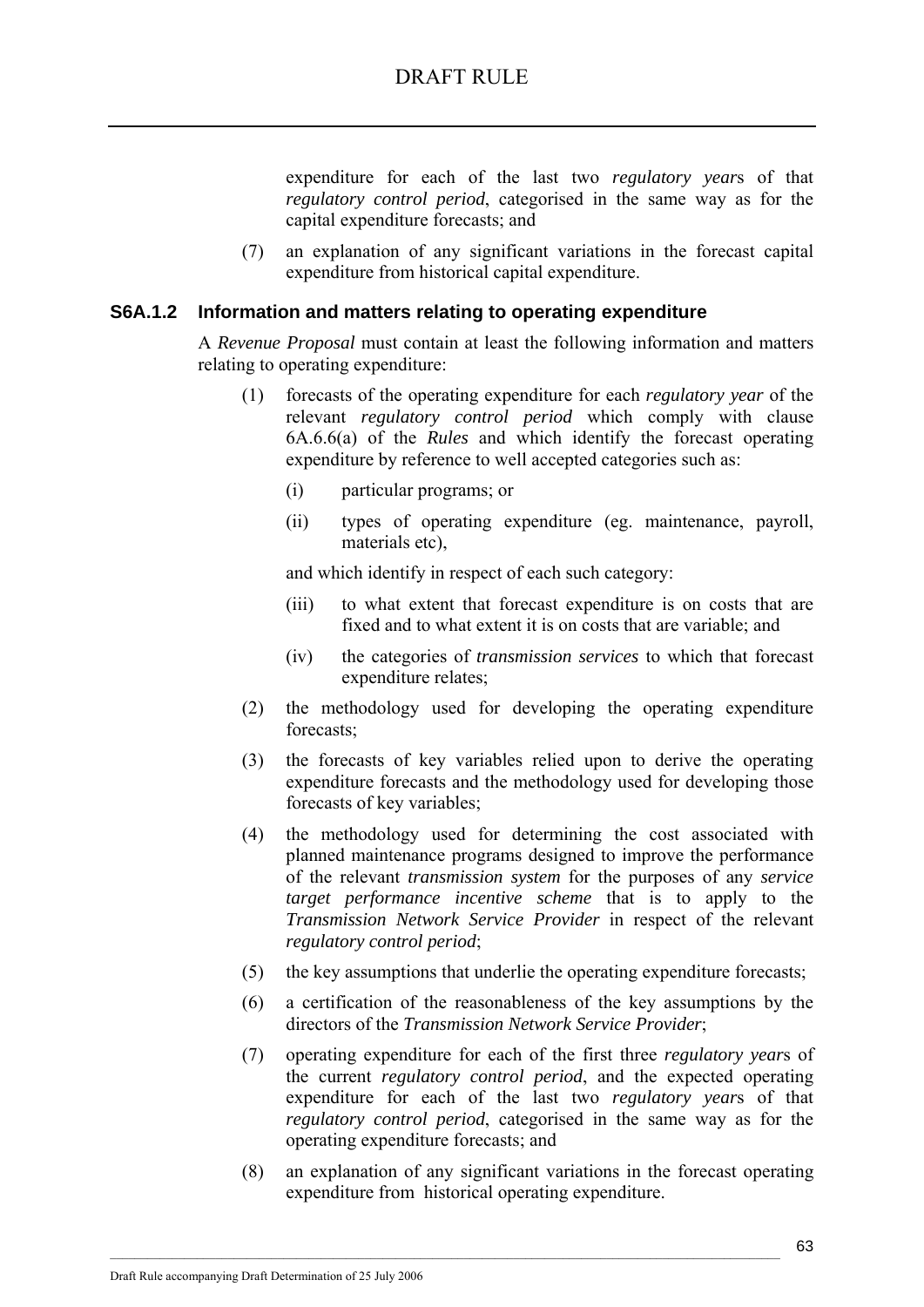### **S6A.1.3 Additional information and matters**

A *Revenue Proposal* must contain at least the following additional information and matters:

- (1) an identification and explanation of any significant interactions between the forecast capital expenditure and forecast operating expenditure programs;
- (2) the values that the *Transmission Network Service Provider* proposes are to be attributed to the *performance incentive scheme parameters*  for the purposes of the application to the provider of the *service target performance incentive scheme* that applies in respect of the relevant *regulatory control period*, and an explanation of how the values proposed to be attributed to those parameters comply with any requirements relating to them set out in that scheme;
- (3) the values that the provider proposes are to be attributed to the *efficiency benefit sharing scheme parameters* for the purposes of the application to the provider of the *efficiency benefit sharing scheme* that applies in respect of the relevant *regulatory control period*, and an explanation of how the values proposed to be attributed to those parameters comply with any relevant requirements set out in that scheme;
- (4) the provider's calculation of:
	- (i) the estimated *total revenue cap* for it for the relevant *regulatory control period*; and
	- (ii) the *maximum allowed revenue* for it for each *regulatory year* of the relevant *regulatory control period*,

using the *post-tax revenue model* referred to in rule 6A.5 of the *Rules*, together with:

- (iii) details of all amounts, values and other inputs used by the provider for that purpose;
- (iv) a demonstration that any such amounts, values and other inputs comply with the relevant requirements of Part C of Chapter 6A of the *Rules*; and
- (v) an explanation of the calculation of the amounts referred to in subparagraphs (i) and (ii) and of the amounts, values and inputs referred to in subparagraph (iii);
- (5) the provider's calculation of the regulatory asset base for the relevant *transmission system* for each *regulatory year* of the relevant *regulatory control period* using the *roll forward model* referred to in clause 6A.6.1 of the *Rules*, together with:
	- (i) details of all amounts, values and other inputs used by the provider for that purpose;
	- (ii) a demonstration that any such amounts, values and other inputs comply with the relevant requirements of Part C of Chapter 6A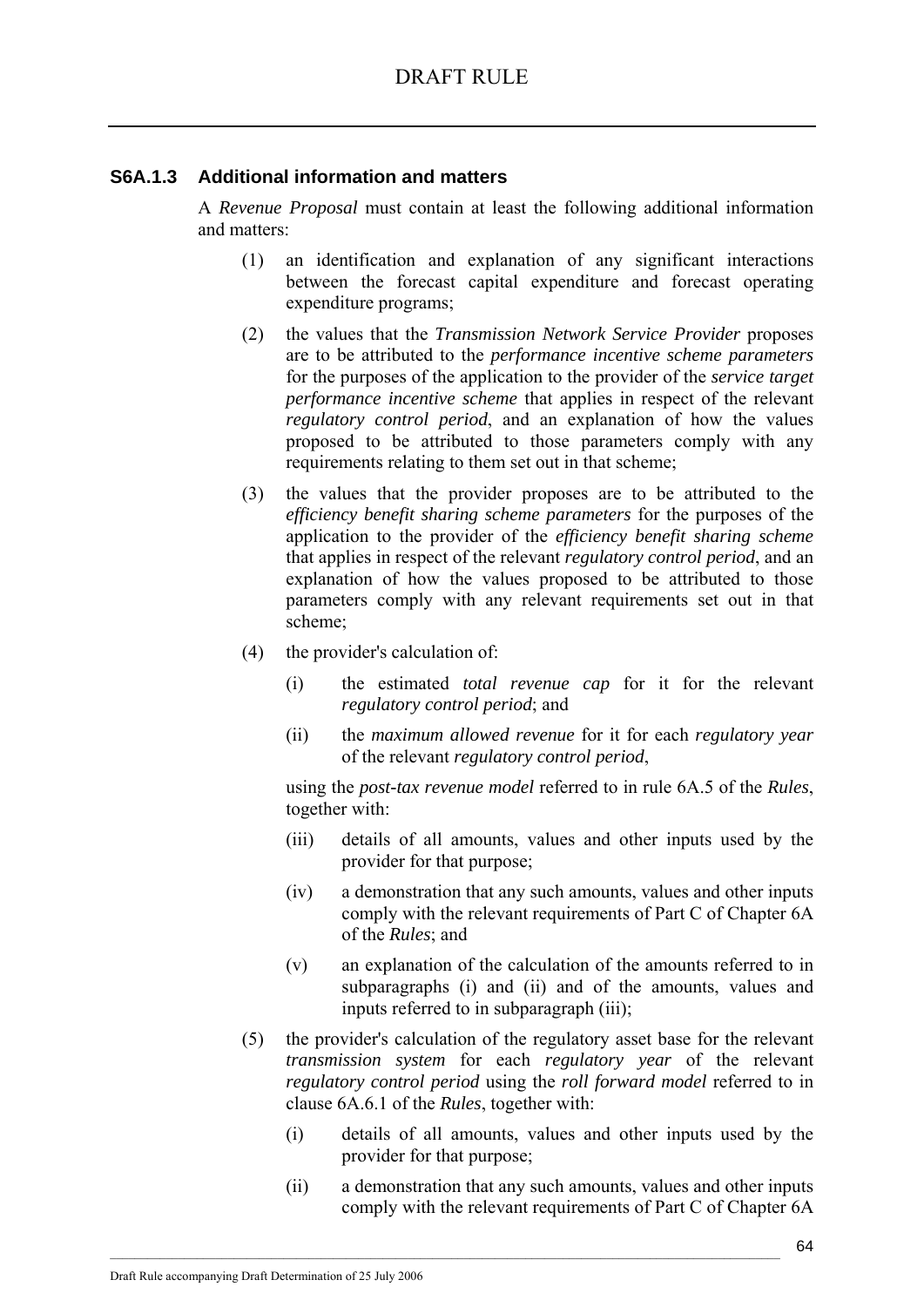of the *Rules*; and

- (iii) an explanation of the calculation of the regulatory asset base for each *regulatory year* of the relevant *regulatory control period* and of the amounts, values and inputs referred to in paragraph (i);
- (6) the commencement and length of the period nominated by the *Transmission Network Service Provider* for the purposes of clause 6A.6.2(c)(2) of the *Rules*;
- (7) the depreciation schedules nominated by the *Transmission Network Service Provider* for the purposes of clause 6A.6.3 of the *Rules*, which categorise the relevant assets for these purposes by reference to well accepted categories such as:
	- (i) asset class (eg *transmission lines* and *substation*s); or
	- (ii) category driver (eg *regulatory obligation*, replacement, *reliability*, net market benefit, and business support), and also by location, together with:
	- (iii) details of all amounts, values and other inputs used by the provider to compile those depreciation schedules;
	- (iv) a demonstration that those depreciation schedules conform with the requirements set out in clause 6A.6.3(b) of the *Rules*; and
	- (v) an explanation of the calculation of the amounts, values and inputs referred to in subparagraph (iii);
- (8) the X factors nominated by the provider for each *regulatory year* of the relevant *regulatory control period* for the purposes of clause 6A.6.8(a) of the *Rules*, together with a demonstration that those X factors comply with the requirements set out in clause 6A.6.8(b) of the *Rules*;
- (9) the commencement and length of the *regulatory control period* proposed by the *Transmission Network Service Provider*; and
- (10) if the *Transmission Network Service Provider* is seeking a determination by the *AER* that a *proposed contingent project* is a *contingent project* for the purposes of the relevant *revenue cap determination*:
	- (i) a description of the *proposed contingent project*, including reasons why the provider considers the project should be accepted as a *contingent project* for the *regulatory control period*;
	- (ii) a forecast of the capital expenditure which the provider considers is reasonably required for the purpose of undertaking the *proposed contingent project*;
	- (iii) the methodology used for developing that forecast and the key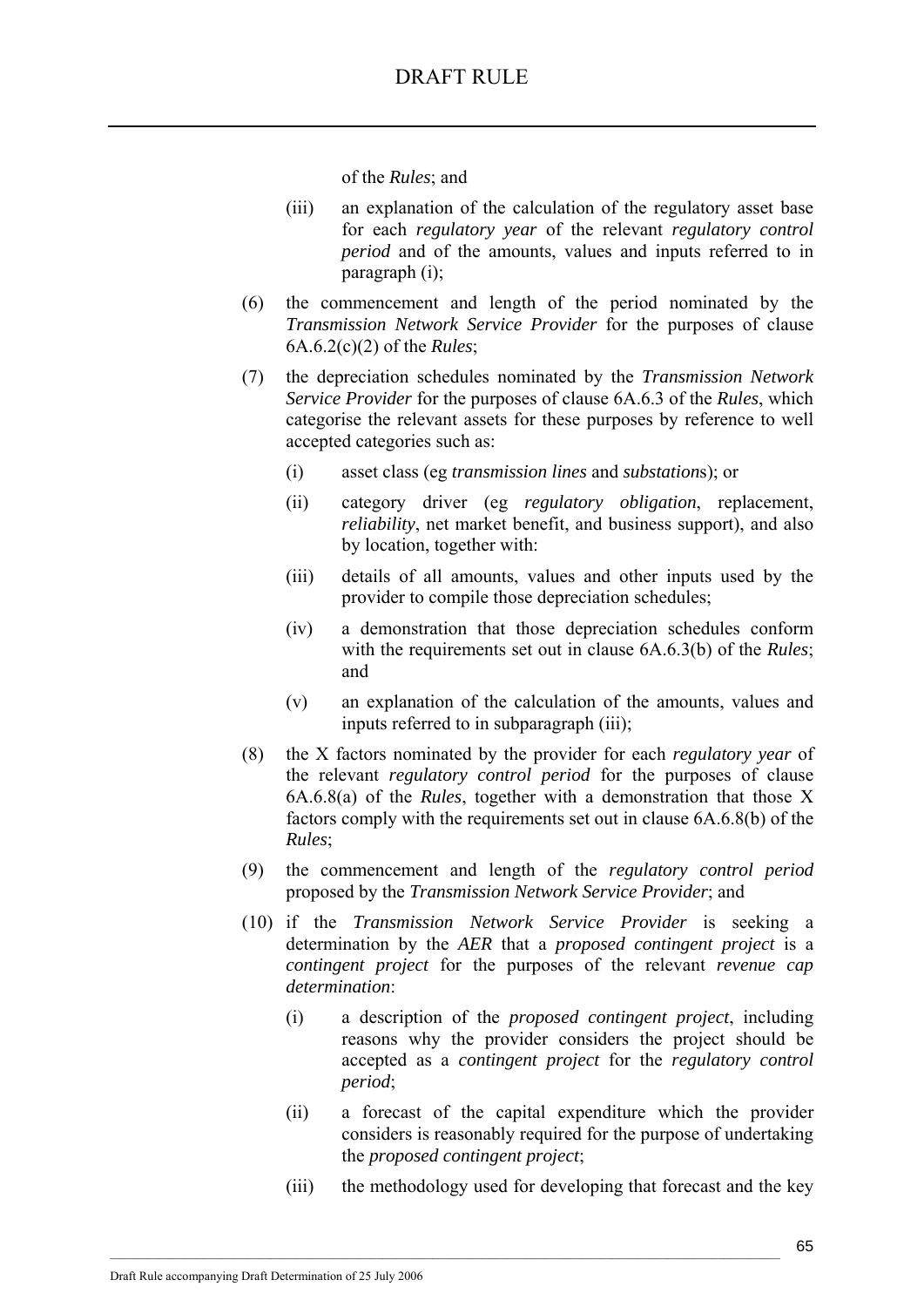assumptions that underlie it;

- (iv) information that demonstrates that the undertaking of the *proposed contingent project* is reasonably required in order to meet one or more of the objectives referred to in clause 6A.8.1(b)(1) of the *Rules*;
- (v) information that demonstrates that the *proposed contingent capital expenditure* for the *proposed contingent project* complies with the requirements set out in clause  $6A.8.1(b)(2)$ of the *Rules*; and
- (vi) the *trigger events* which are proposed in relation to the *proposed contingent project* and an explanation of how each of those conditions or events addresses the matters referred to in clause 6A.8.1(c) of the *Rules.*

### **Schedule 6A.2 - Regulatory Asset Base**

### **S6A.2.1 Establishment of opening regulatory asset base for a regulatory control period**

### (a) **Application of this clause**

This clause S6A 2.1:

- (1) applies to the establishment of the value of the regulatory asset base for a *transmission system* as at the beginning of a *regulatory control period* on the roll forward of the regulatory asset base to that *regulatory control period* from the previous *regulatory control period*; and
- (2) also applies to the establishment of the value of the regulatory asset base for a *transmission system* as at the beginning of a *regulatory control period* where the *transmission system* was not immediately before that time the subject of a *revenue cap determination*.

#### (b) **Roll forward model to comply with this clause**

The *roll forward model* referred to in clause 6A.6.1 of the *Rules* must provide for those values to be established in accordance with the requirements of clause S6A.2.1, clause S6A.2.2 and clause S6A.2.3.

#### (c) **Transmission systems of specific providers**

 $\mathcal{L}_\text{max}$ 

(1) In the case of a *transmission system* owned, controlled or operated by one of the following *Transmission Network Service Provider*s as at 16 February 2006, the value of the regulatory asset base for that *transmission system* as at the beginning of that first *regulatory year* must be determined by rolling forward the regulatory asset base for that *transmission system*, as set out in the table below, in accordance with this schedule: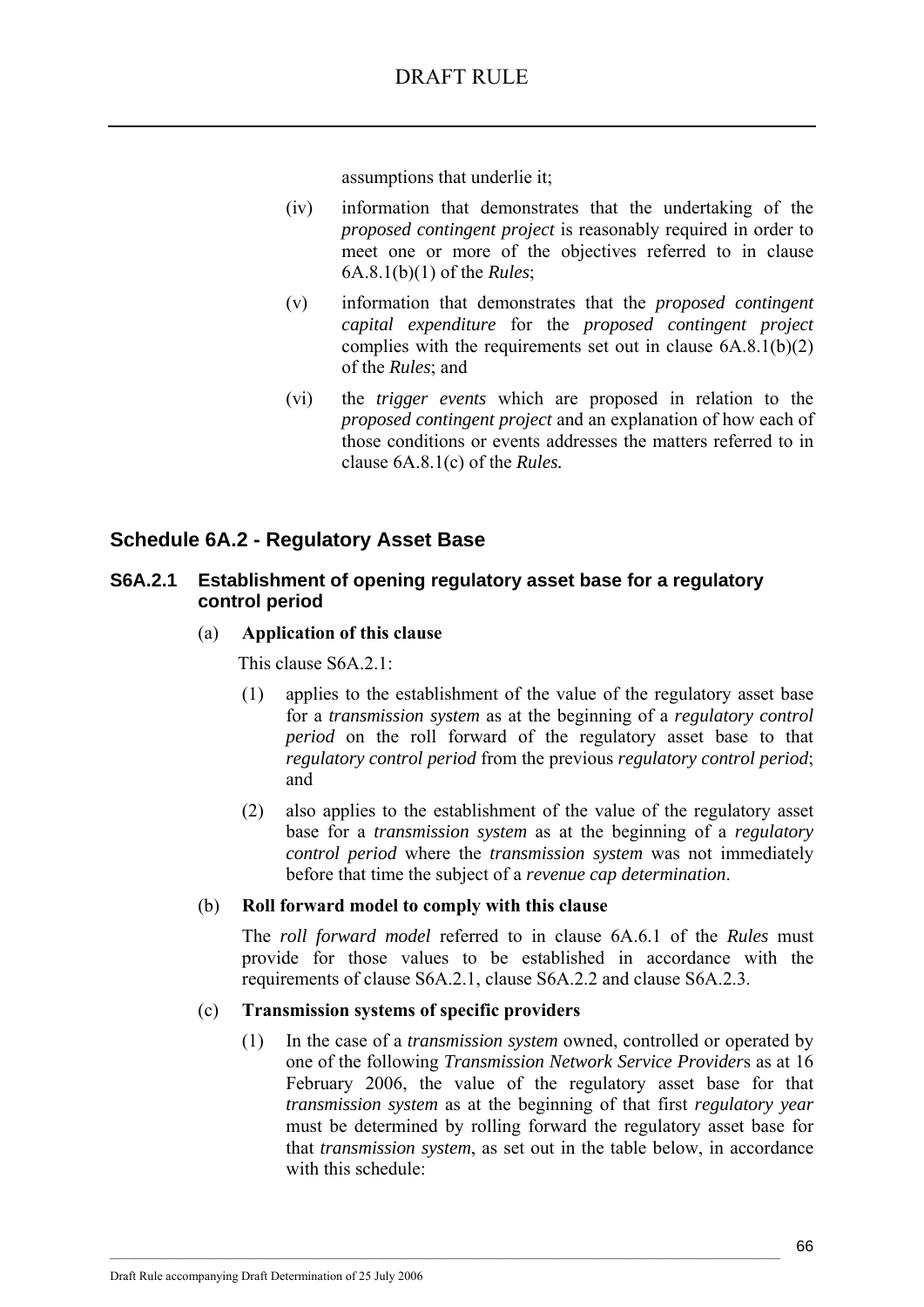| <b>Transmission Network Service</b><br>Provider | <b>Regulatory Asset Base (Sm)</b>                                 |
|-------------------------------------------------|-------------------------------------------------------------------|
| EnergyAustralia                                 | 635.6 (as at 1 July 2004)                                         |
| TransGrid                                       | 3,012.76 (as at 1 July 2004)                                      |
| Powerlink                                       | [as per <i>AER</i> determination in accordance with<br>rule 11.5] |
| ElectraNet                                      | 823.75 (as at 1 January 2003)                                     |
| Transend                                        | 603.6 (as at 31 December 2003)                                    |
| <b>SP</b> AusNet                                | 1,835.60 (as at 1 January 2003)                                   |
| <b>Murraylink Transmission Company</b>          | 102.96 (as at 1 October 2003)                                     |
| Directlink                                      | 116.68 (as at 1 July 2005)                                        |

- (2) The values in the table above are to be adjusted for the difference between:
	- (i) any estimated capital expenditure that is included in those values for any part of a previous *regulatory control period*; and
	- (ii) the actual capital expenditure for that part of the previous *regulatory control period*.

This adjustment must also remove any benefit or penalty associated with any difference between the estimated and actual capital expenditure.

### (d) **Other transmission systems**

- (1) This paragraph (d) applies to a *transmission system* not referred to in paragraph (c) or (e), when *prescribed transmission services* that are provided by means of, or in connection with, that system are to be regulated under a *revenue cap determination*
- (2) The value of the regulatory asset base for that *transmission system* as at the beginning of the first *regulatory year* of the first *regulatory control period* for the relevant *Transmission Network Service Provider* is the prudent and efficient value of the assets that are used by the provider to provide those *prescribed transmission services* (but only to the extent that they are used to provide such services), as determined by the *AER*. In determining this value, the *AER* must have regard to the matters referred to in clause S6A.2.2.
- (3) The value of the regulatory asset base for that *transmission system* as at the beginning of the first *regulatory year* of any subsequent *regulatory control period* must be determined by rolling forward the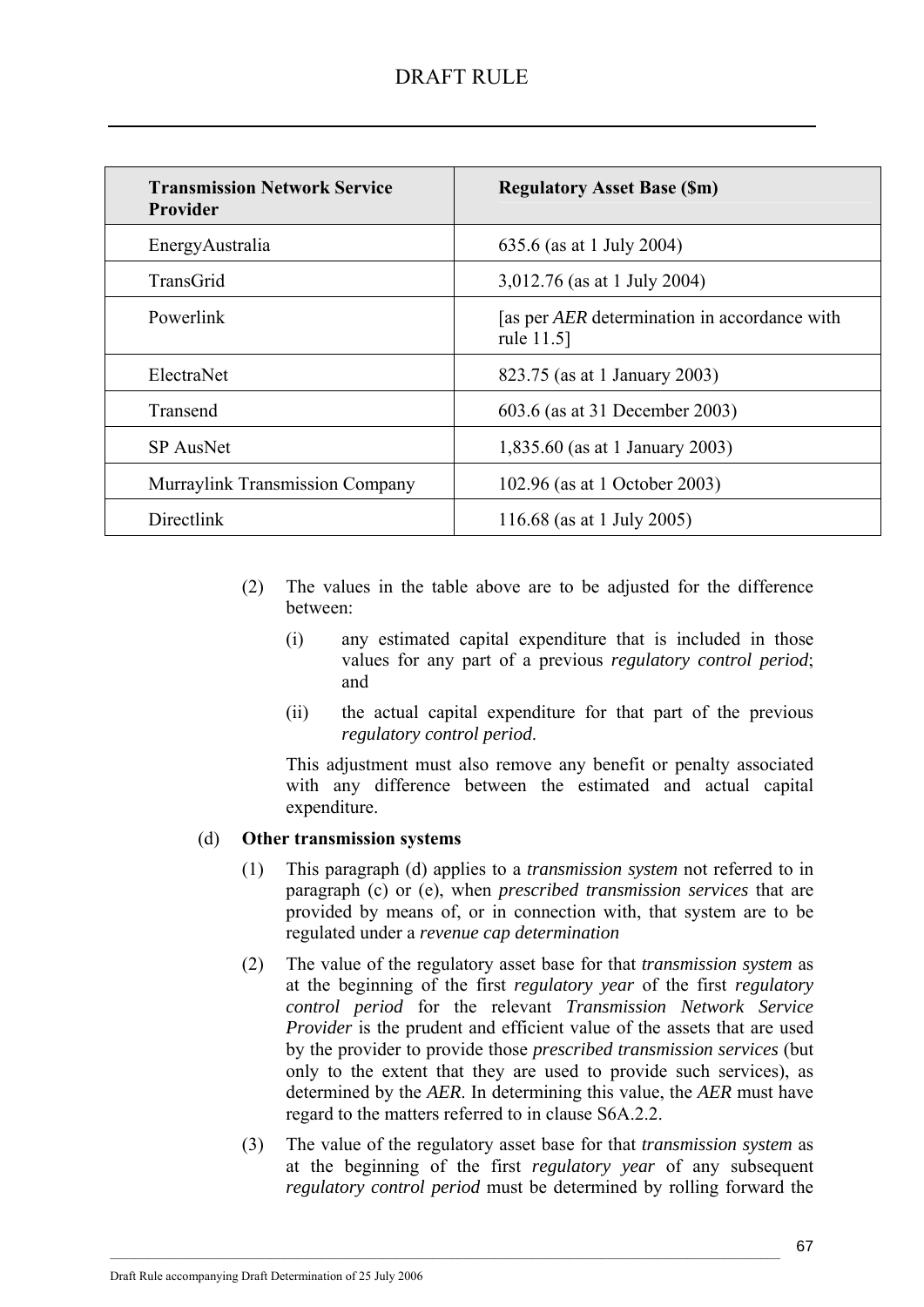value of the regulatory asset base for that *transmission system* as at the beginning of the first *regulatory year* of the first *regulatory control period* in accordance with this schedule.

### (e) **Former Market Network Services**

- (1) This paragraph (e) applies to a *transmission system* where any services provided by means of, or in connection with, that *transmission system* are determined to be *prescribed transmission services* under clause  $2.5.2(c)$ .
- (2) The value of the regulatory asset base for that *transmission system*, as at the beginning of the first *regulatory year* of the first *regulatory control period* for which those services are to be regulated under a *revenue cap determination*, is the amount that is determined by the *AER* as the lesser of:
	- (i) the prudent and efficient value of the assets that are used by the relevant *Transmission Network Service Provider* to provide those prescribed services (but only to the extent they are used to provide such services), such value being determined by the *AER* having regard to the matters referred to in clause S6A.2.2; and
	- (ii) the sum of:
		- (A) the net present value of the revenue that it is expected would be earned by the provider from the provision of those services, over the remaining life of the assets that are used by the provider to provide those services, if those services had not been determined to be *prescribed transmission services*; and
		- (B) to the extent that such market benefit is not included in the expected revenue referred to in subparagraph (A), the net present value of the market benefit to *Registered Participants* of the services being determined to be *prescribed transmission services* compared to being continued to be treated as services that are not *prescribed transmission services*,

reduced by the net present value of the total operating expenditure over the remaining life of the *transmission system* which the *AER* considers to be reasonably required for the purposes referred to in clause 6A.6.6(a) of the *Rules*.

For the purposes of subparagraph  $(ii)(B)$ , the net present value of the market benefit is the present value of the market benefit less the present value of costs, as those terms are defined for the purposes of the *regulatory test*.

(3) The value of the regulatory asset base for that *transmission system* as at the beginning of the first *regulatory year* of any subsequent *regulatory control period* must be determined by rolling forward the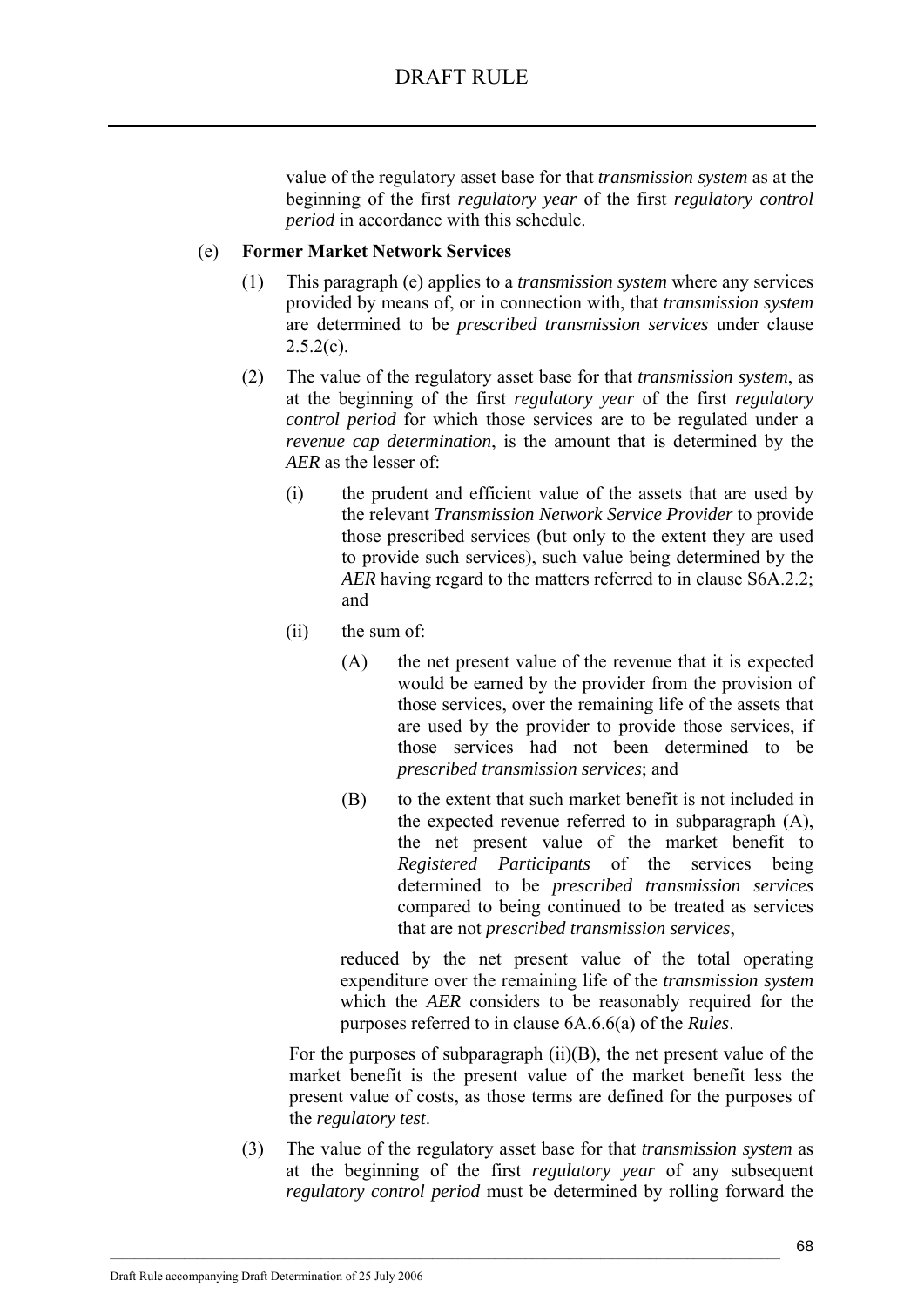value of the regulatory asset base for that *transmission system* as at the beginning of the first *regulatory year* of the first *regulatory control period* in accordance with this schedule.

### (f) **Method of adjustment of value of regulatory asset base**

Except as otherwise provided in paragraph (c), (d) or (e), the value of the regulatory asset base for a *transmission system* as at the beginning of the first *regulatory year* of a *regulatory control period* must be calculated by adjusting the value (the "**previous value**") of the regulatory asset base for that *transmission system* as at the beginning of the first *regulatory year* of the immediately preceding *regulatory control period* (the "**previous control period**") as follows:

- (1) The previous value of the regulatory asset base must be increased by the amount of all capital expenditure incurred during the previous control period, including any capital expenditure determined for that period under clause 6A.8.2(e)(1)(i) in relation to *contingent project*s where the *revenue cap determination* has been amended by the *AER* in accordance with clause 6A.8.2(h) (regardless of whether such capital expenditure is above or below the forecast capital expenditure for the period that is adopted for the purposes of the *transmission determination* (if any) for that period).
- (2) The previous value of the regulatory asset base must be increased by the amount of the estimated capital expenditure approved by the *AER* for any part of the previous control period for which actual capital expenditure is not available, including any capital expenditure in relation to *contingent project*s where the *total evenue cap* has been amended by the *AER* in accordance with clause 6A.8.2(h).
- (3) The previous value of the regulatory asset base must be adjusted for the difference between:
	- (i) the estimated capital expenditure for any part of a previous *regulatory control period* where that estimated capital expenditure has been included in that value; and
	- (ii) the actual capital expenditure for that part of the previous *regulatory control period*.

This adjustment must also remove any benefit or penalty associated with any difference between the estimated and actual capital expenditure.

- (4) The previous value of the regulatory asset base must only be increased by actual or estimated capital expenditure to the extent that all such capital expenditure is properly allocated to the provision of *prescribed transmission services* in accordance with the *Cost Allocation Methodology* for the relevant *Transmission Network Service Provider*.
- (5) The previous value of the regulatory asset base must be reduced by the amount of actual depreciation of the regulatory asset base during the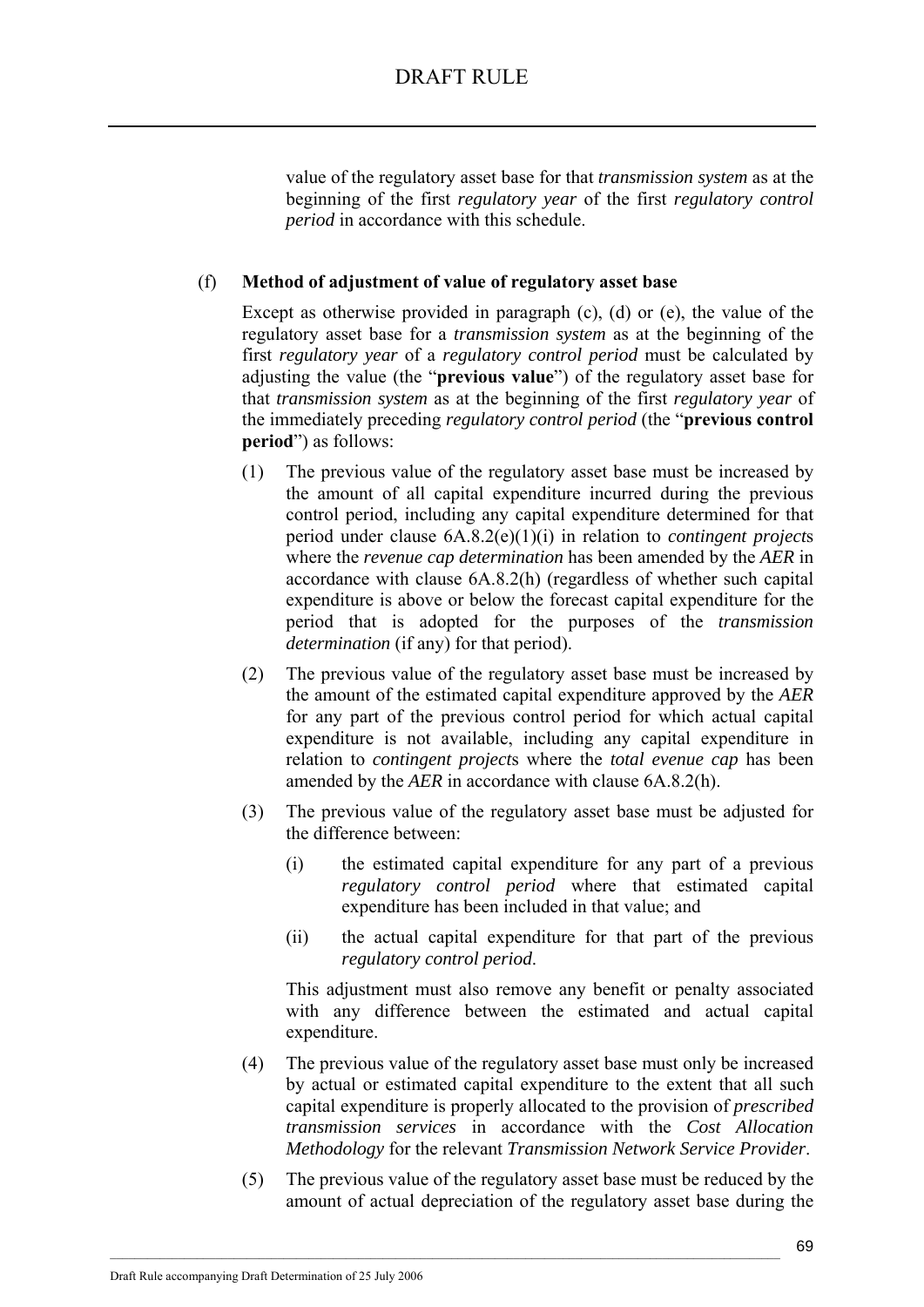previous *regulatory control period*, calculated in accordance with the rates and methodologies allowed in the *transmission determination* (if any) for that period.

- (6) The previous value of the regulatory asset base must be reduced by the disposal value of any asset where that asset has been disposed of during the previous control period.
- (7) The previous value of the regulatory asset base must be reduced by the value of any asset where the *AER* determines that the value of that asset should be removed in accordance with clause S6A.2.3.
- (8) Without prejudice to the application of any other provision of this paragraph (f), the previous value of the regulatory asset base may be increased by the inclusion of past capital expenditure that has not been included in that value because that capital expenditure was incurred in connection with the provision of services that are not *prescribed transmission services*, and in these circumstances, such capital expenditure must only be included to the extent the asset in respect of which that capital expenditure was incurred is subsequently used for the provision of *prescribed transmission services*.

### **S6A.2.2 Prudency and efficiency of capital expenditure**

In determining the prudency or efficiency of capital expenditure under clause S6A.2.1(d)(2) or S6A.2.1(e)(2), the *AER* must have regard to:

- (1) the need to provide a reasonable opportunity for the relevant *Transmission Network Service Provider* to recover the efficient costs of complying with all applicable *regulatory obligation*s associated with the provision of *prescribed transmission services*;
- (2) the need to provide effective incentives to the provider to promote economic efficiency in the provision of *prescribed transmission services*;
- (3) whether the relevant project in respect of which capital expenditure was made was evaluated against, and satisfied, the *regulatory test*;
- (4) whether the provider undertook the capital expenditure in a manner consistent with good business practice and so as to practicably achieve the lowest sustainable cost of delivering the *prescribed transmission services* to be provided as a consequence of that capital expenditure;
- (5) the desirability of minimising investment uncertainty for the provider; and
- (6) the need to provide incentives to the provider to avoid undertaking inefficient capital expenditure.

In determining the prudency or efficiency of capital expenditure the *AER* must only take into account information and analysis that the provider could reasonably be expected to have considered or undertaken at the time that it undertook the relevant capital expenditure.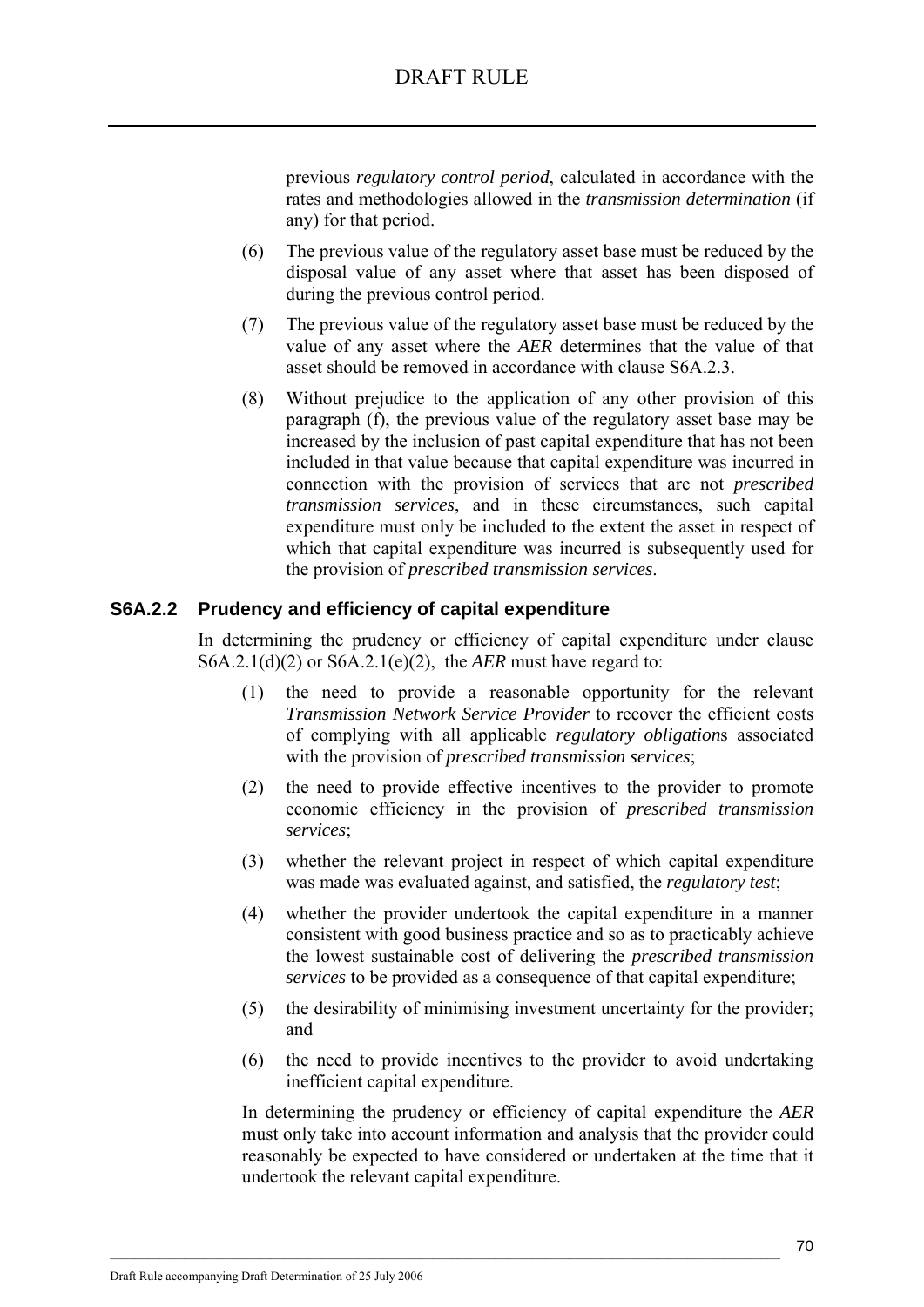### **S6A.2.3 Removal of assets from regulatory asset base**

- (a) For the purposes of rolling forward the regulatory asset base for a *transmission system* as described in clause 6A.6.1 of the *Rules* and this schedule, the *AER* may only determine to remove, from the regulatory asset base for a *transmission system*, the value of an asset (or group of assets):
	- (1) to the extent that:
		- (i) the asset (or group of assets) is dedicated to one *Transmission Network User* (not being a *Distribution Network Service Provider*) or a small group of *Transmission Network Users*; and
		- (ii) the value of the asset (or group of assets), as included in the value of that regulatory asset base as at the beginning of the first *regulatory year* of the current *regulatory control period*, exceeds the *indexed amount*, as at the time of the *AER*'s determination, of \$20 million;
	- (2) if the *AER* determines that the asset (or group of assets) is no longer contributing to the provision of *prescribed transmission services*; and
	- (3) if the *AER* determines that the relevant *Transmission Network Service Provider* has not adequately sought to manage the risk of that asset (or that group of assets) no longer contributing to the provision of *prescribed transmission services* by:
		- (i) seeking to negotiate the payment of a lower price by the relevant *Transmission Network Users* for those *prescribed transmission services* in accordance with [old clause 6.5.8(b)] of the *Rules*; or
		- (ii) in the case of assets committed to be constructed on or after 16 February 2006, seeking to enter into arrangements which provide for a reasonable allocation of the risks of the value of that asset (or that group of assets) no longer contributing to the provision of *prescribed transmission services*.

For the purposes of subparagraph (ii), an asset is, and is only, to be taken to be committed to be constructed if it satisfies the criteria which a project needs to satisfy to be a "committed project" for the purposes of the *regulatory test*.

- (b) The *AER* may determine a separate amount which is to be included in the *annual building block revenue requirement* for a *Transmission Network Service Provider* for each *regulatory year* of a *regulatory control period* so as to compensate the provider for the risk of the value of assets being removed from the regulatory asset base for the relevant *transmission system*, but only if it is satisfied that:
	- (1) the risk is not otherwise addressed through another provision of the *Rules*;
	- (2) the provider has taken all the steps that a prudent *Transmission*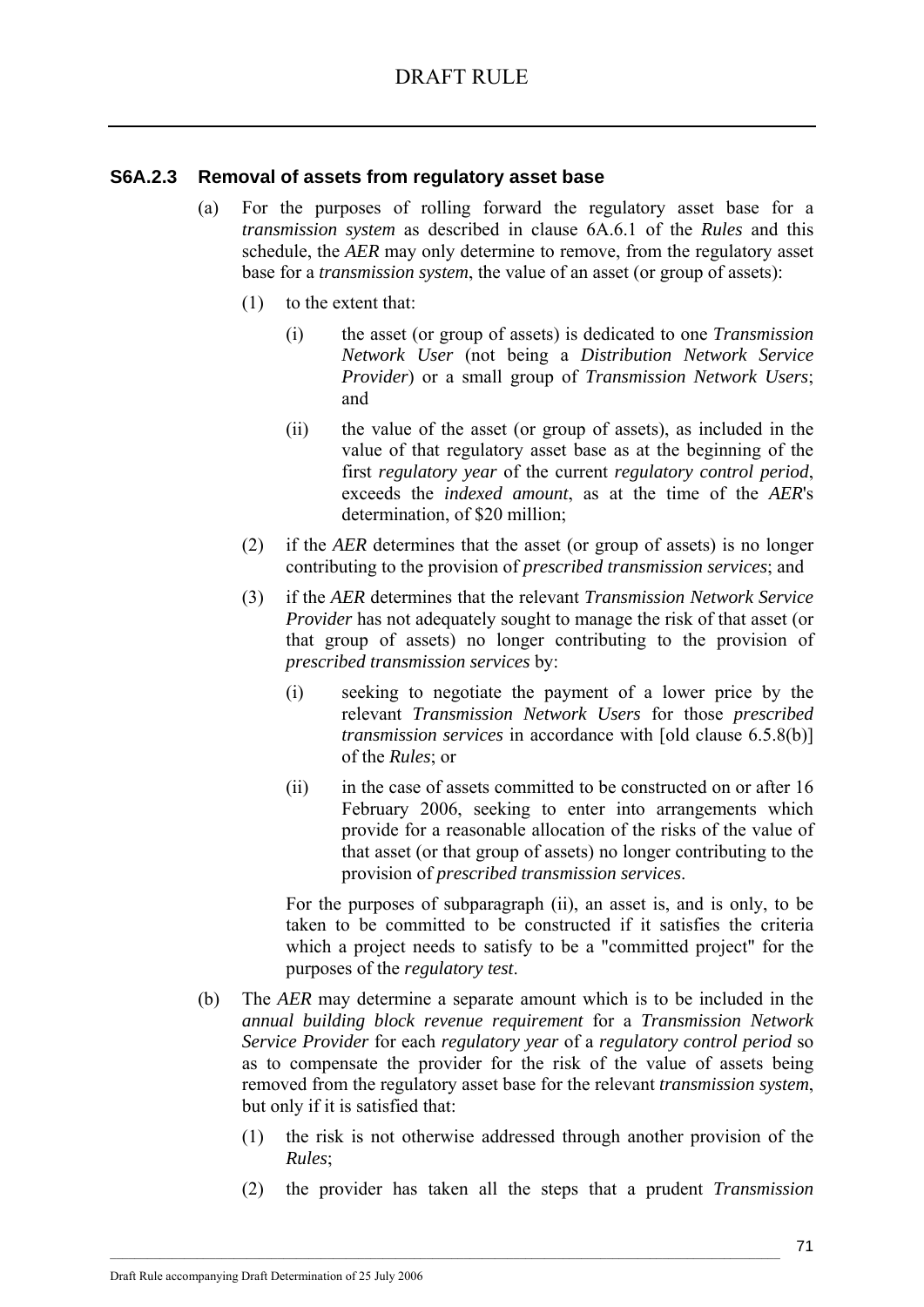*Network Service Provider* would take to manage the risk; and

(3) the *total revenue cap* for the provider for that *regulatory control period* does not adequately reflect risks that cannot be reasonably managed.

### **S6A.2.4 Roll forward of regulatory asset base within the same regulatory control period**

#### (a) **Application of this clause**

This clause S6A.2.4 applies to the establishment of the value of the regulatory asset base for a *transmission system* as at the beginning of one *regulatory year* in a *regulatory control period* on the roll forward of the regulatory asset base to that *regulatory year* from the immediately preceding *regulatory year* (if any) in that *regulatory control period*.

#### (b) **Roll forward model to comply with this clause**

The *roll forward model* referred to in clause 6A.6.1 of the *Rules* must provide for that value to be established in accordance with the requirements of this clause S6A.2.4.

#### (c) **Method of adjustment of value of regulatory asset base**

The value of the regulatory asset base for a *transmission system* as at the beginning of the second or a subsequent year (the "**later year**") in a *regulatory control period* must be calculated by adjusting the value (the "**previous value**") of the regulatory asset base for that *transmission system* as at the beginning of the immediately preceding *regulatory year* (the "**previous year**") in that *regulatory control period* as follows:

- (1) The previous value of the regulatory asset base must be increased by the amount of forecast capital expenditure accepted or determined by the *AER* for the previous year in accordance with clause 6A.6.7(b) or clause  $6A.13.2(b)(3)$  (as the case may be).
- (2) The previous value of the regulatory asset base must be reduced by the amount of depreciation included in the *annual building block revenue requirement* for the previous year.
- (3) The previous value of the regulatory asset base must be reduced by the disposal value of any asset included in that value where the asset is forecast to be disposed of during the previous year.
- (4) The previous value of the regulatory asset base must be increased by an amount necessary to maintain the real value of the regulatory asset base as at the beginning of the later year by adjusting that value for inflation.

#### (d) **Allowance for working capital**

If the *AER* determines that it is appropriate to do so, it may include an allowance for working capital in the regulatory asset base for a *transmission system* which is rolled forward in accordance with this clause S6A.2.4.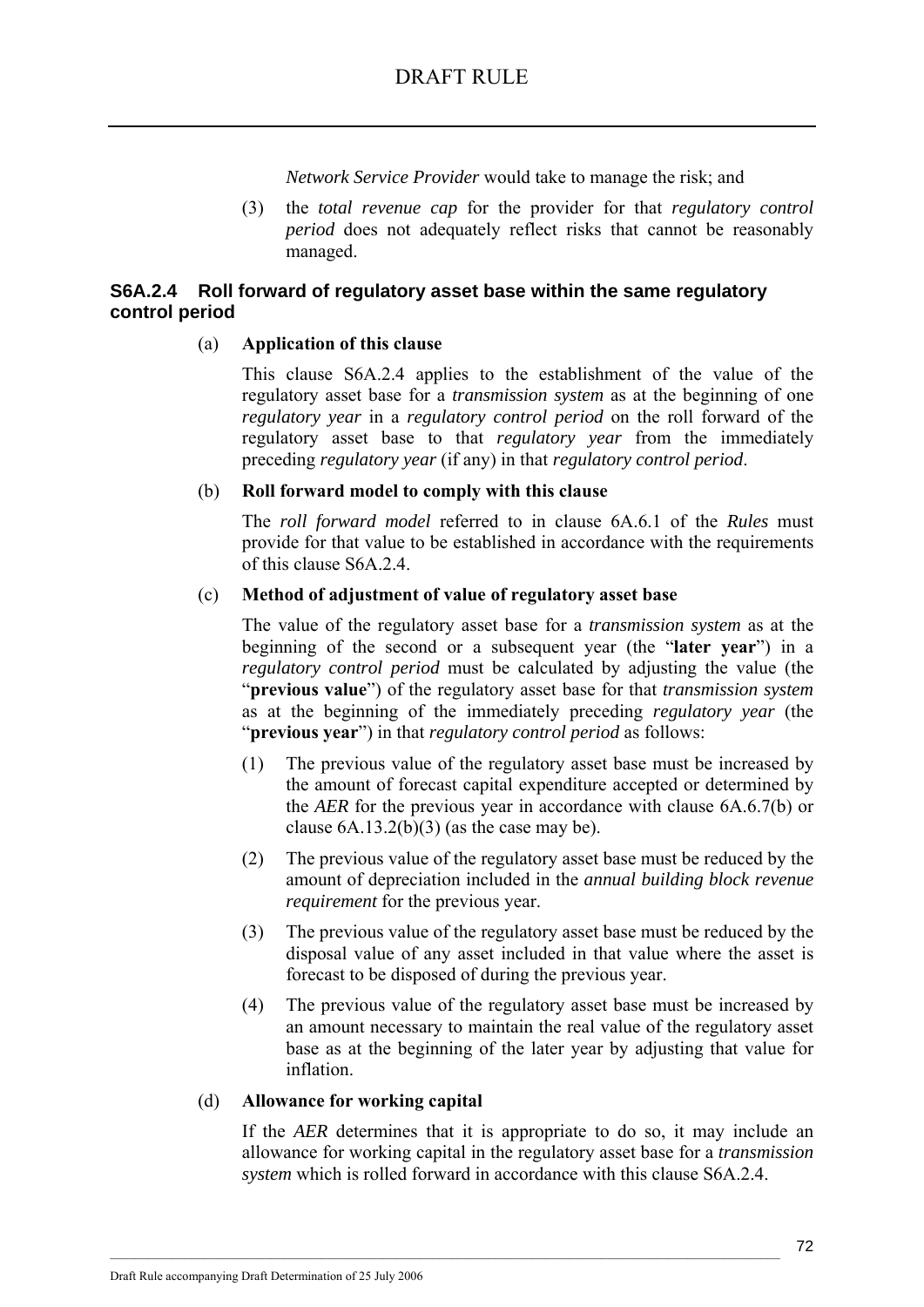### **S6A.2.5 Restrictions on adjustment of regulatory asset base**

For the avoidance of doubt, where, in accordance with clause  $S6A.2.1(f)(1)$  or (2), the value of the regulatory asset base is increased by capital expenditure for a *regulatory year* that is:

- (1) greater than the forecast capital expenditure for that *regulatory year* that was adopted for the purposes of the *transmission determination* (if any) for the *regulatory control period* in which that *regulatory year* occurs, the value of the regulatory asset base must not be increased for the foregone real return on capital or reduced by any higher depreciation as a result of that difference; or
- (2) less than the forecast capital expenditure for that *regulatory year* that was adopted for the purposes of the *transmission determination* (if any) for the *regulatory control period* in which that *regulatory year* occurs, the value of the regulatory asset base must not be adjusted to remove the real return on capital or to compensate for the greater amount of depreciation, allowed under that previous *transmission determination*, on that capital expenditure.

### **Schedule 6A.3 Commercial arbitration of disputes for negotiated transmission services**

### **S6A.3.1 Commercial arbitration for negotiated transmission services**

This schedule applies to any dispute which may arise between a *Transmission Network Service Provider* (a provider) and a *Service Applicant* (an applicant) as to the price which the provider proposes to charge the applicant for a *negotiated transmission service* or as to the amount of any *access charge*.

### **S6A.3.2 Notification of dispute**

- (a) A provider or an applicant may notify the *AER* in writing that a dispute exists.
- (b) On receiving a notification under paragraph (a), the *AER* must give notice in writing of the dispute to the other party to the dispute.
- (c) A provider or an applicant who has given notice of a dispute under paragraph (b) may withdraw notification of the dispute at any time by written notice to the *AER* and the other party to the dispute.
- (d) If the notification of a dispute is withdrawn under paragraph (c), it is taken for the purposes of this clause S6A.3.2 to never have been given.

### **S6A.3.3 Appointment of commercial arbitrator**

- (a) On receiving a notification under clause S6A.3.2(a), the *AER* must request the provider and the applicant, by a time specified by the *AER*, to nominate to the *AER* two persons each for appointment as the *commercial arbitrator* to determine the dispute. The provider and applicant may make the nominations.
- (b) As soon as practicable after the expiry of the time specified by the *AER*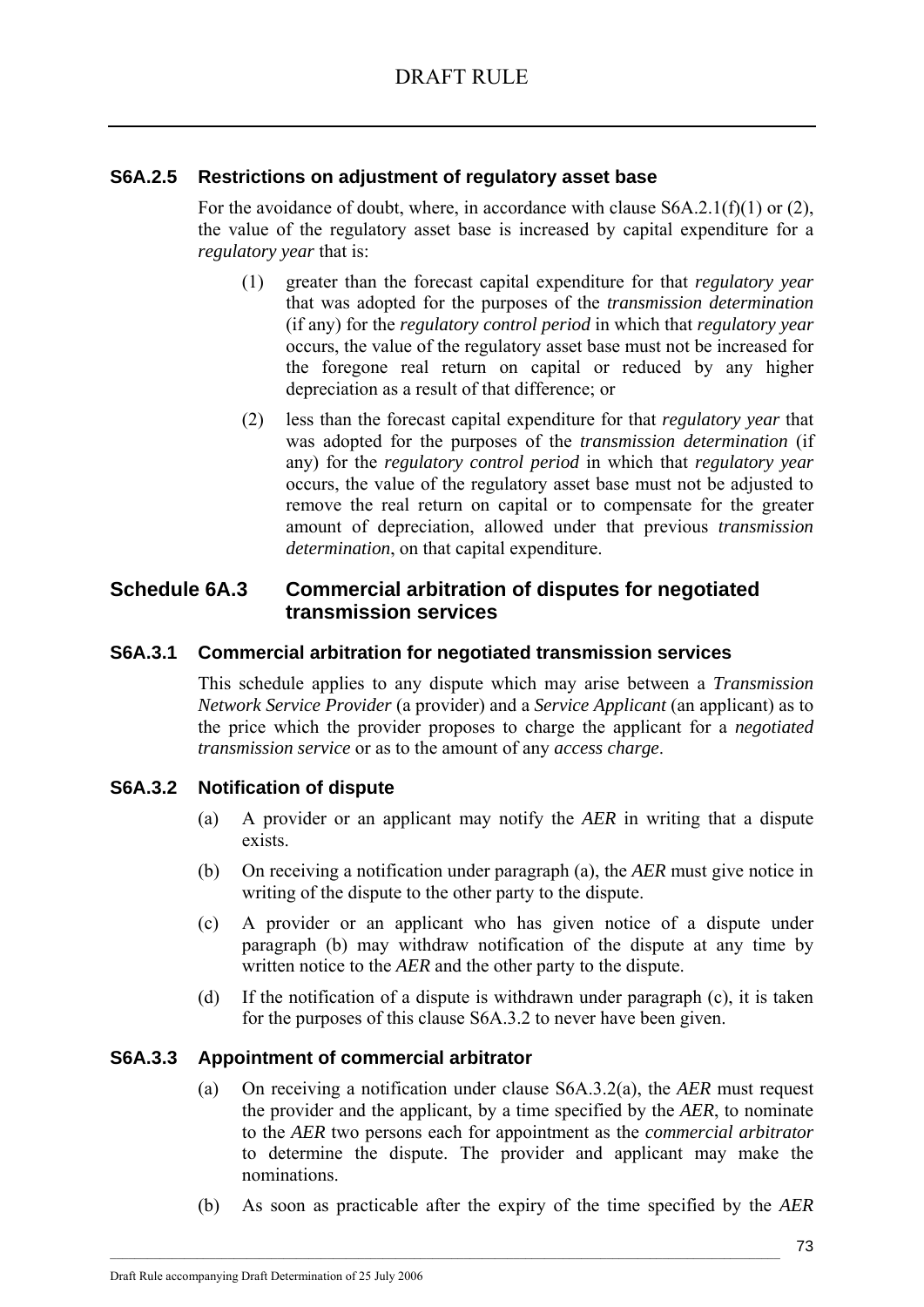under paragraph (a), the *AER* must appoint:

- (1) one of the persons (if any) nominated to the *AER* by the provider or the applicant under paragraph (a); or
- (2) if neither the provider or the applicant nominate any such person within the time specified by the *AER* under paragraph (a) or all of the persons so nominated do not qualify for appointment under paragraph (c) or are not eligible for appointment under paragraph (d), a person determined by the *AER*, as the *commercial arbitrator* to determine the dispute, and must refer the dispute to that *commercial arbitrator*. A decision of the *AER* as to the appointment of the *commercial arbitrator* is final and binding on the provider and the applicant.
- (c) The *AER* may only appoint a person as the *commercial arbitrator* if that person is experienced or trained in dispute resolution techniques.
- (d) A person is not eligible for appointment as the *commercial arbitrator* if that person has any interest that may conflict with, or which may be seen to conflict with, the impartial resolution of the dispute. Where the person who is appointed as the *commercial arbitrator* becomes aware of such conflict after that person commences the hearing of the dispute, the person must advise the parties to that effect.
- (e) Where:
	- (1) the provider or the applicant believes that the person appointed as the *commercial arbitrator* has an interest which may conflict with the impartial resolution of the dispute; or
	- (2) the person appointed as the *commercial arbitrator* discloses the existence of such an interest;

the person must not continue to hear and determine the dispute, except with the written consent of the provider and the applicant.

### **S6A.3.4 Procedures of commercial arbitrator**

- (a) The *commercial arbitrator* may give to the parties such directions as it considers necessary:
	- (1) for the proper conduct of the proceedings, including in relation to the provision of documents and information to the other party and the making of oral and written submissions;
	- (2) relating to the use and disclosure of information obtained from the other party to the dispute (including a direction to keep information confidential); and
	- (3) in relation to the participation (if any) of legal representatives of the parties in the proceedings.
- (b) The *commercial arbitrator* must observe the rules of procedural fairness, but is not bound by the rules of evidence and may inform itself in any manner it thinks fit.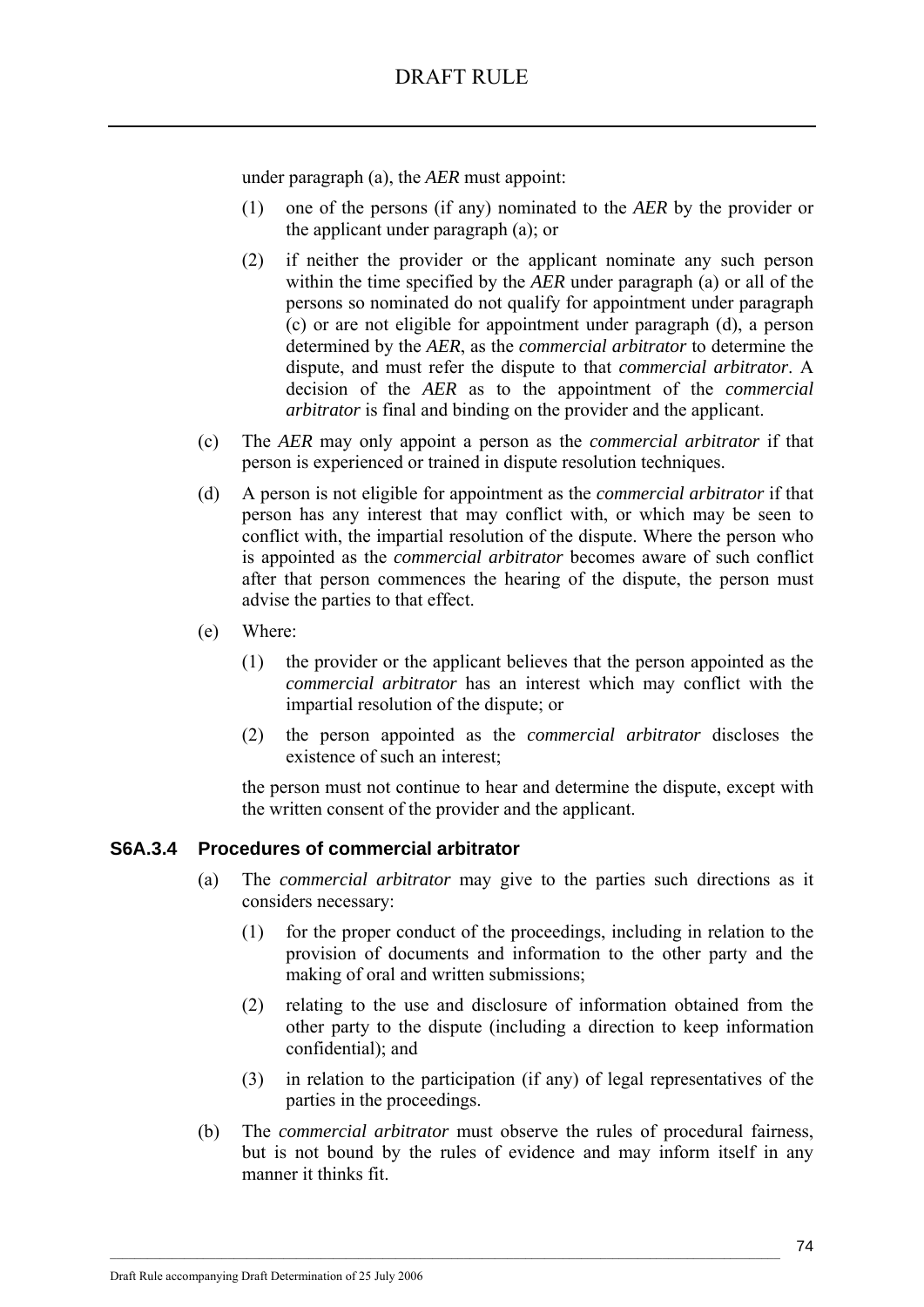### **S6A.3.5 Determination of dispute**

- (a) In determining the dispute, the *commercial arbitrator* must apply the *Negotiated Transmission Service Pricing Criteria* that are applicable to that dispute in accordance with the relevant *transmission determination*, but this does not limit the other matters to which the *commercial arbitrator* may have regard.
- (b) Subject to paragraph (c), the *commercial arbitrator* must determine the dispute as quickly as possible, and in any case it must do so within 30 *business days* after the dispute is referred to the *commercial arbitrator*. The determination of the *commercial arbitrator*:
	- (1) must specify:
		- (i) the price at which the *negotiated transmission service* is to be provided or the amount of the *access charge* (as the case may be); and
		- (ii) the terms and conditions that the *commercial arbitrator* has assumed, for the purposes of determining the dispute, as being the terms and conditions on which the *negotiated transmission service* will be provided or the *access charge* that will be payable (as the case may be), to the extent that such terms and conditions have not been agreed for the purposes of the dispute between the provider and the applicant; and
	- (2) may specify the price or charge as referred to in paragraph  $(1)(i)$  in such a way that it is or is to be adjusted over time.
	- **Note:** An adjustment as referred to in paragraph (b)(2) may, for example, be appropriate where the cost of providing the *negotiated transmission service* to a *Service Applicant* changes because the assets used to provide that service are subsequently used to provide a service to another person and the payment for the service by that other person enables the *Transmission Network Service Provider* to recoup some of those costs from that other person.
- (c) The *commercial arbitrator* does not have the power to require the provider to provide any service to the applicant.
- (d) The *commercial arbitrator* may extend the period referred to in paragraph (b) if the provider and the applicant so agree in writing.
- (e) The *commercial arbitrator* may at any time terminate the proceedings without making a decision if it considers that:
	- (1) the dispute is misconceived or lacking in substance;

- (2) the notification of the dispute to the *AER* under S6A.3.2(a) was vexatious; or
- (3) the party who notified the dispute to the *AER* under S6A.3.2(a) has not negotiated in good faith or has notified the dispute prematurely or unreasonably.
- (f) The *commercial arbitrator* must terminate the proceedings without making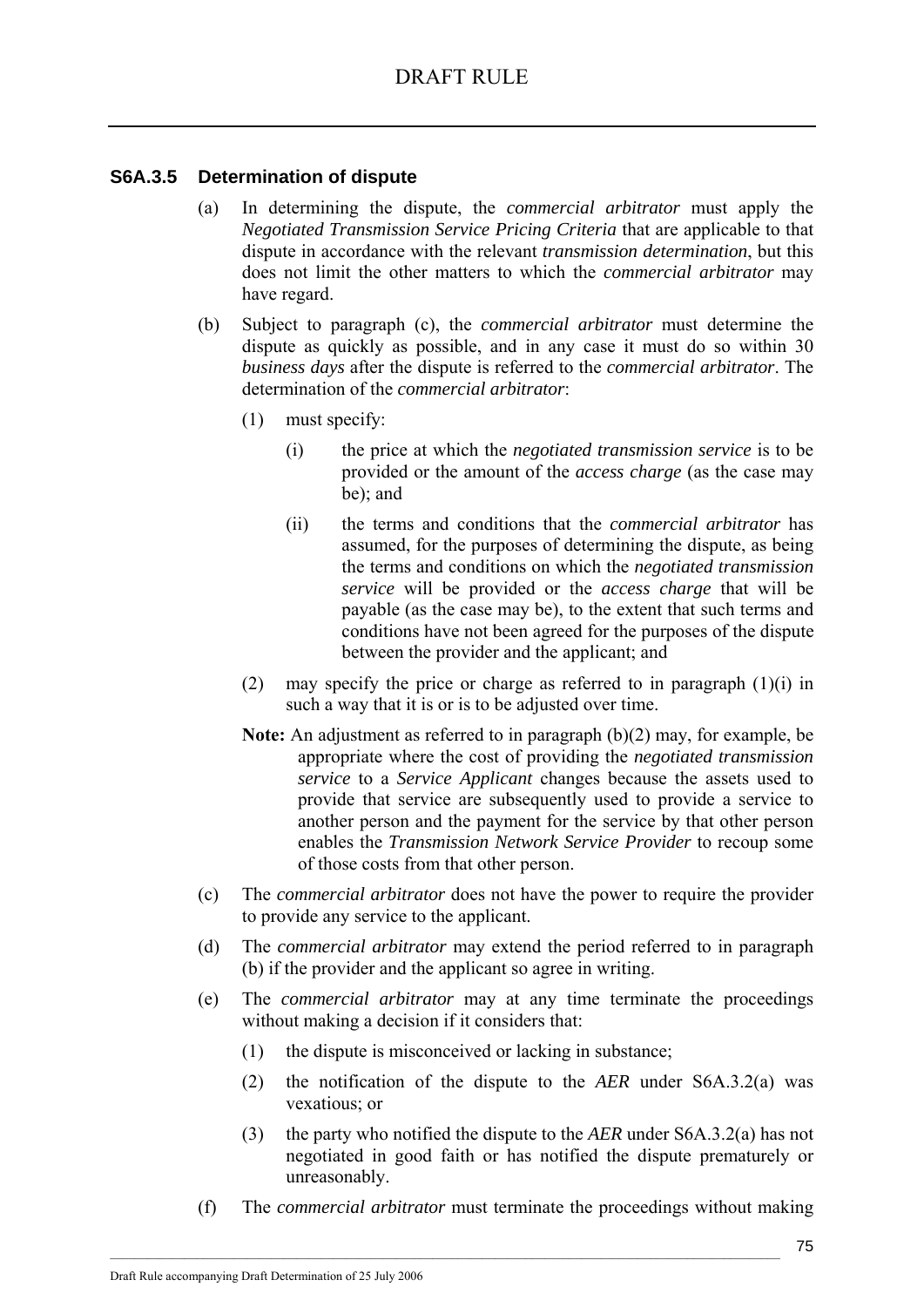a decision if at any time, whether on application by the provider or the applicant or otherwise, the arbitrator determines that the *negotiated transmission service* is capable of being provided on a genuinely competitive basis by a person other than the *Transmission Network Service Provider* or an entity which is associated with the provider.

### **S6A.3.6 Costs of dispute**

- (a) The fees and costs of the *commercial arbitrator* must be borne equally by the provider and the applicant unless:
	- (1) paragraph (b) applies; or
	- (2) otherwise agreed between the provider and the applicant.
- (b) The costs of determining the dispute (including the legal costs of either of the parties) may be allocated by the *commercial arbitrator* for payment as between the parties as part of any determination. In deciding to allocate costs against one of the parties to the dispute, the *commercial arbitrator* may have regard to any relevant matters including (but not limited to) whether the conduct of that party unreasonably prolonged or escalated the dispute or otherwise increased the costs of resolving the dispute.

### **S6A.3.7 Enforcement of agreement or determination and requirement for reasons**

- (a) Where the provider and the applicant reach agreement (whether or not the matter is before a *commercial arbitrator*), the parties may execute a written agreement recording their resolution of that dispute.
- (b) The *commercial arbitrator* must give its decision determining the dispute, together with its reasons for that decision, in writing and must provide a copy of its determination:
	- (1) to the provider and to the applicant;
	- (2) (except to the extent that it contains confidential information) to the *AER* for publication.
- (c) An agreement that is executed under paragraph (a) and a determination of the *commercial arbitrator* are binding on the provider and the applicant, and any failure to comply with such an agreement or determination is a breach of the *Rules* in respect of which the *AER* may take action in accordance with the *National Electricity Law*.

### **S6A.3.8 Miscellaneous**

- (a) To the extent permitted by law, a person who is appointed as a *commercial arbitrator* is not liable for any loss, damage or liability suffered or incurred by any person as a consequence of any act or omission of that person which was done in good faith in connection with the dispute.
- (b) A person who is appointed as a *commercial arbitrator* may, before acting in relation to the dispute, require the parties to the dispute (or any one of them) to execute a release and indemnity in relation to any loss, damage or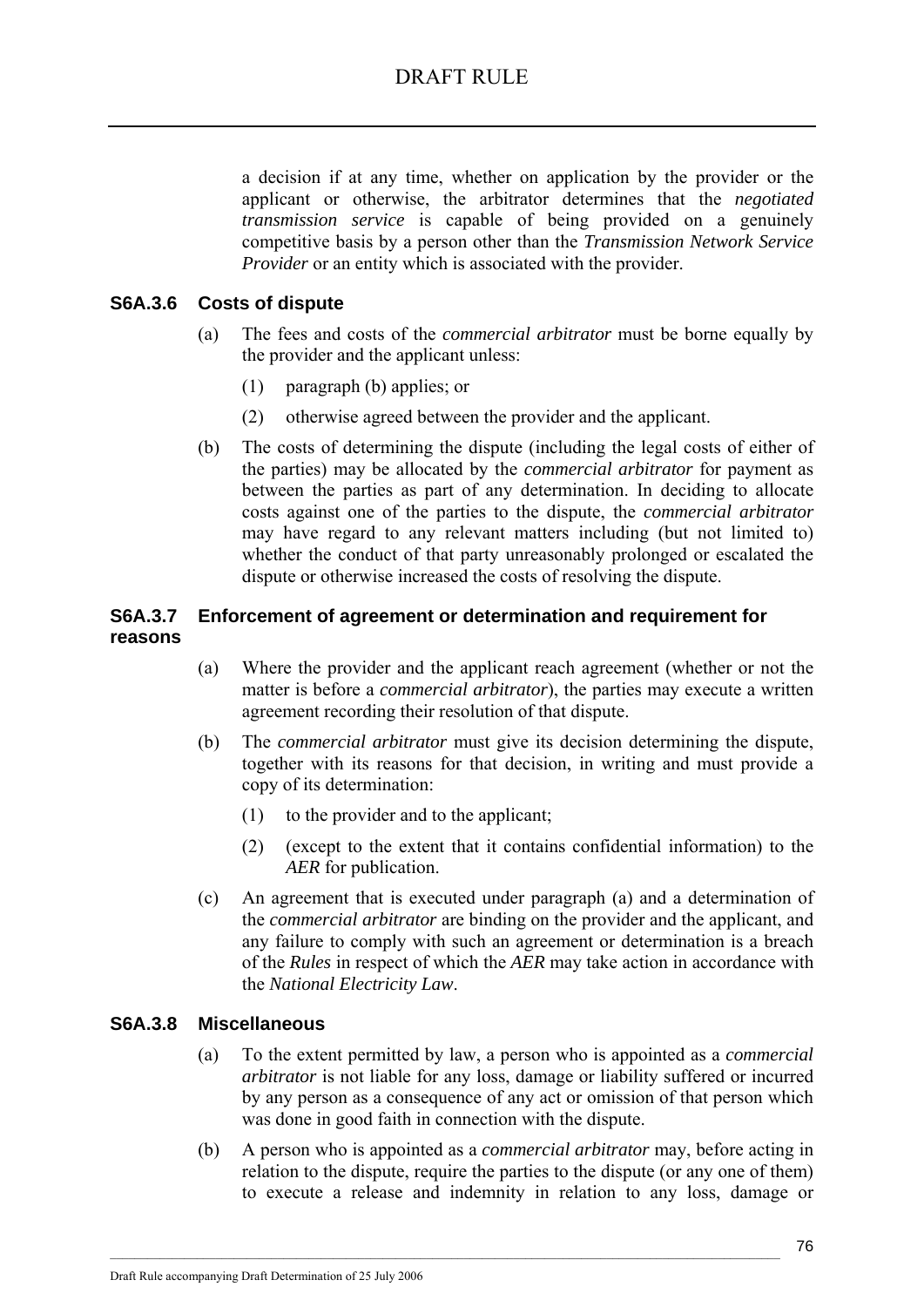liability that that person would, but for the release or indemnity, suffer or incur as a consequence of any act or omission done in good faith in connection with the dispute.

 $\mathcal{L}_\text{max} = \mathcal{L}_\text{max} = \mathcal{L}_\text{max} = \mathcal{L}_\text{max} = \mathcal{L}_\text{max} = \mathcal{L}_\text{max} = \mathcal{L}_\text{max} = \mathcal{L}_\text{max} = \mathcal{L}_\text{max} = \mathcal{L}_\text{max} = \mathcal{L}_\text{max} = \mathcal{L}_\text{max} = \mathcal{L}_\text{max} = \mathcal{L}_\text{max} = \mathcal{L}_\text{max} = \mathcal{L}_\text{max} = \mathcal{L}_\text{max} = \mathcal{L}_\text{max} = \mathcal{$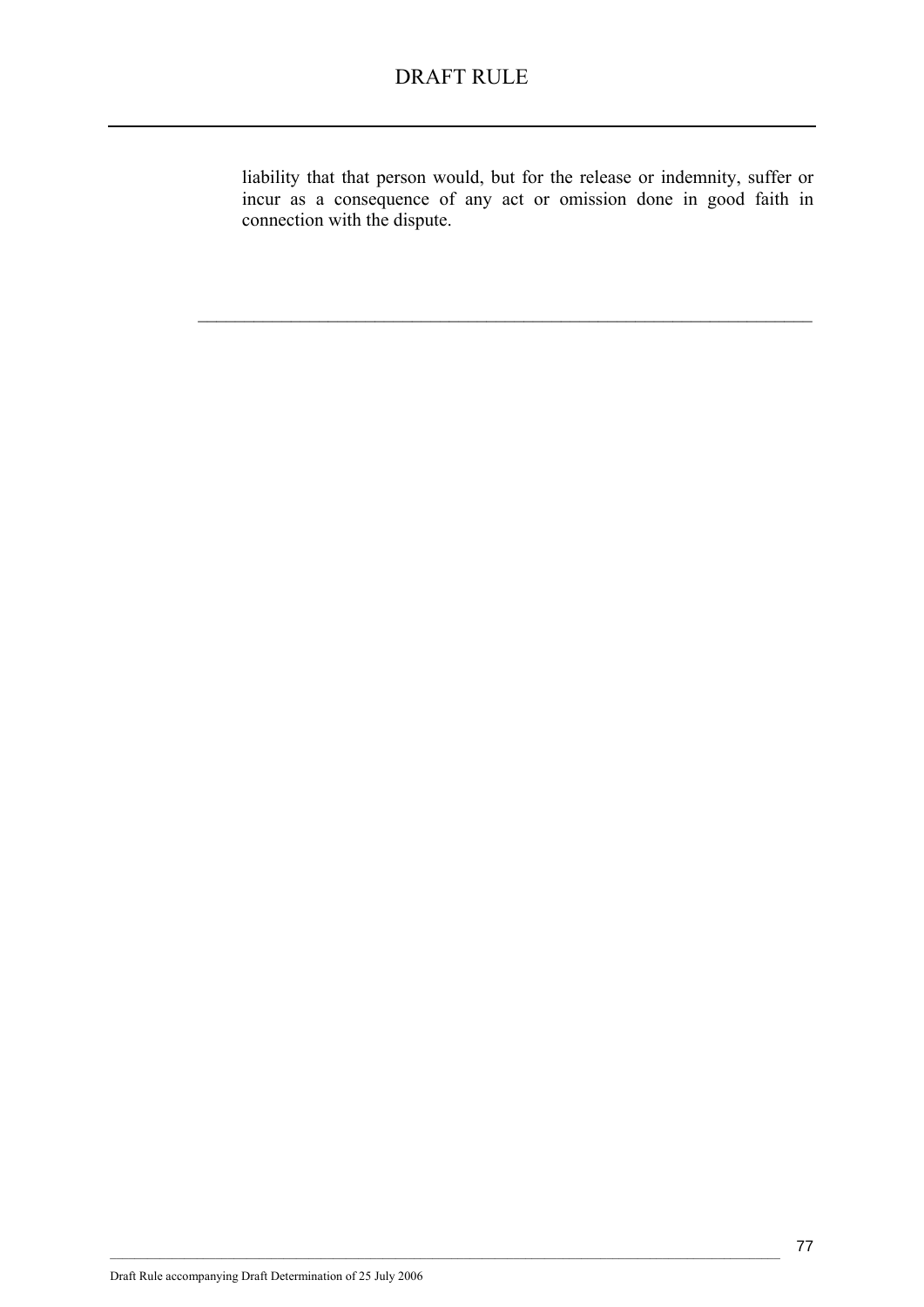# **Schedule 2 Amendments to the National Electricity Rules (other than to Chapters 6 and 10) consequential on the making of the new Chapter 6A of the National Electricity Rules**

(Clause 5)

### **[1] Rule 1.3 Nomenclature**

After rule 1.2, insert:

#### **1.3 Nomenclature of and references to provisions of a Chapter**

#### **1.3.1 Introduction**

- (a) This rule applies to provisions inserted after [1 January 2007], and applies unless the context otherwise requires.
- (b) In this rule, "numbered" means identified by one or more numbers or one or more letters, or by a combination of one or more numbers and one or more letters.

### **1.3.2 Parts, Divisions and Subdivisions**

- (a) Chapters may contain numbered Parts.
- (b) Parts may contain numbered Divisions.
- (c) Divisions may contain numbered Subdivisions.
- (d) The following table indicates how Parts, Divisions and Subdivisions may be referred to in the *Rules*.

| <b>Level</b> | <b>Provision</b> | Internal reference in same<br>level | <b>External reference in</b><br>preceding level |
|--------------|------------------|-------------------------------------|-------------------------------------------------|
|              | Chapter 1        |                                     |                                                 |
| 2            | Part A           | this Part                           | Part A                                          |
| 3            | Division 1       | this Division                       | Division 1                                      |
| 4            | Subdivision 1    | this Subdivision                    | Subdivision 1                                   |

Note: The numbering of the provisions in the table is by way of example.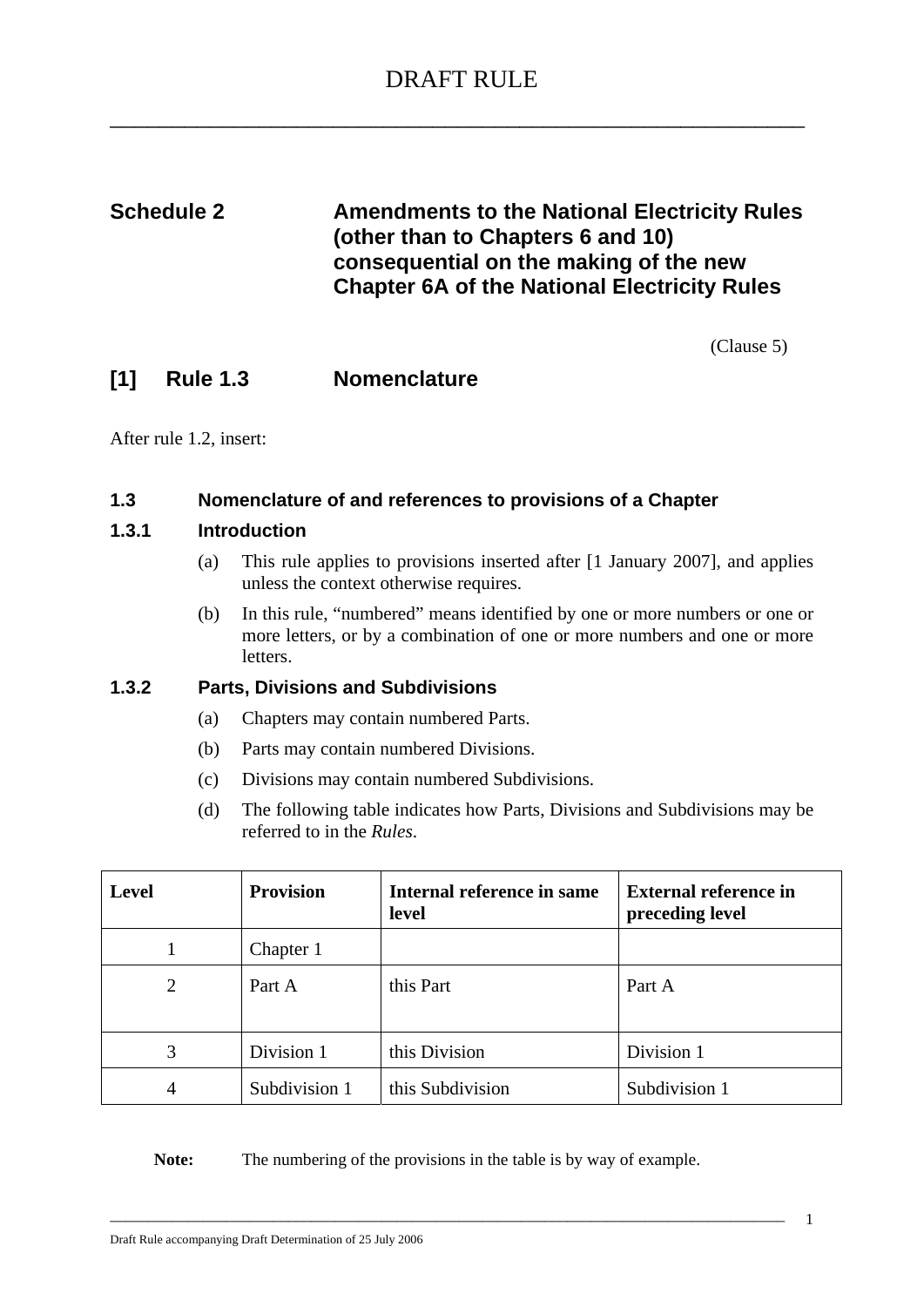### **1.3.3 Rules, clauses, paragraphs, subparagraphs and other items**

- (a) Chapters, Parts and Subdivisions of the *Rules* may contain numbered rules.
- (b) Rules may contain numbered clauses.
- (c) Rules and clauses may contain numbered paragraphs.
- (d) Paragraphs may contain numbered subparagraphs.
- (e) Subparagraphs may contain numbered items.
- (f) The following table indicates how rules, clauses, paragraphs, subparagraphs and other numbered items may be referred to in the *Rules*.

| Level          | <b>Provision</b>                                      | <b>Internal reference</b><br>in same level                       | <b>External reference</b><br>in preceding level       |
|----------------|-------------------------------------------------------|------------------------------------------------------------------|-------------------------------------------------------|
| $\mathbf{1}$   | Chapter, Part or<br>Subdivision                       |                                                                  |                                                       |
| $\overline{2}$ | rule 1.2                                              | this rule                                                        | rule 1.2                                              |
| 3              | clause 1.2.3                                          | this clause                                                      | clause 1.2.3                                          |
| $\overline{4}$ | rule $1.2(a)$<br>clause $1.2.3(a)$                    | this paragraph<br>this paragraph                                 | paragraph (a)<br>paragraph (a)                        |
| 5              | rule $1.2(a)(1)$<br>clause $1.2.3(a)(1)$              | this subparagraph<br>this subparagraph                           | subparagraph $(1)$<br>subparagraph $(1)$              |
| 6              | rule $1.2(a)(1)(i)$<br>clause $1.2.3(a)(1)(i)$        | this rule $1.2(a)(1)(i)$<br>this clause<br>1.2.3(a)(1)(i)        | rule $1.2(a)(1)(i)$<br>clause $1.2.3(a)(1)(i)$        |
| 7              | rule $1.2(a)(1)(i)(A)$<br>clause<br>1.2.3(a)(1)(i)(A) | this rule<br>1.2(a)(1)(i)(A)<br>this clause<br>1.2.3(a)(1)(i)(A) | rule $1.2(a)(1)(i)(A)$<br>clause<br>1.2.3(a)(1)(i)(A) |

\_\_\_\_\_\_\_\_\_\_\_\_\_\_\_\_\_\_\_\_\_\_\_\_\_\_\_\_\_\_\_\_\_\_\_\_\_\_\_\_\_\_\_\_\_\_\_\_\_\_\_\_\_\_\_\_\_\_\_\_\_\_\_\_\_\_\_\_\_\_\_\_\_\_\_\_\_\_\_\_\_\_\_\_\_\_\_

**Note.** The numbering of the provisions in the table is by way of example.

# **[2] Rule 1.4 Effect of renumbering**

After rule 1.3, insert: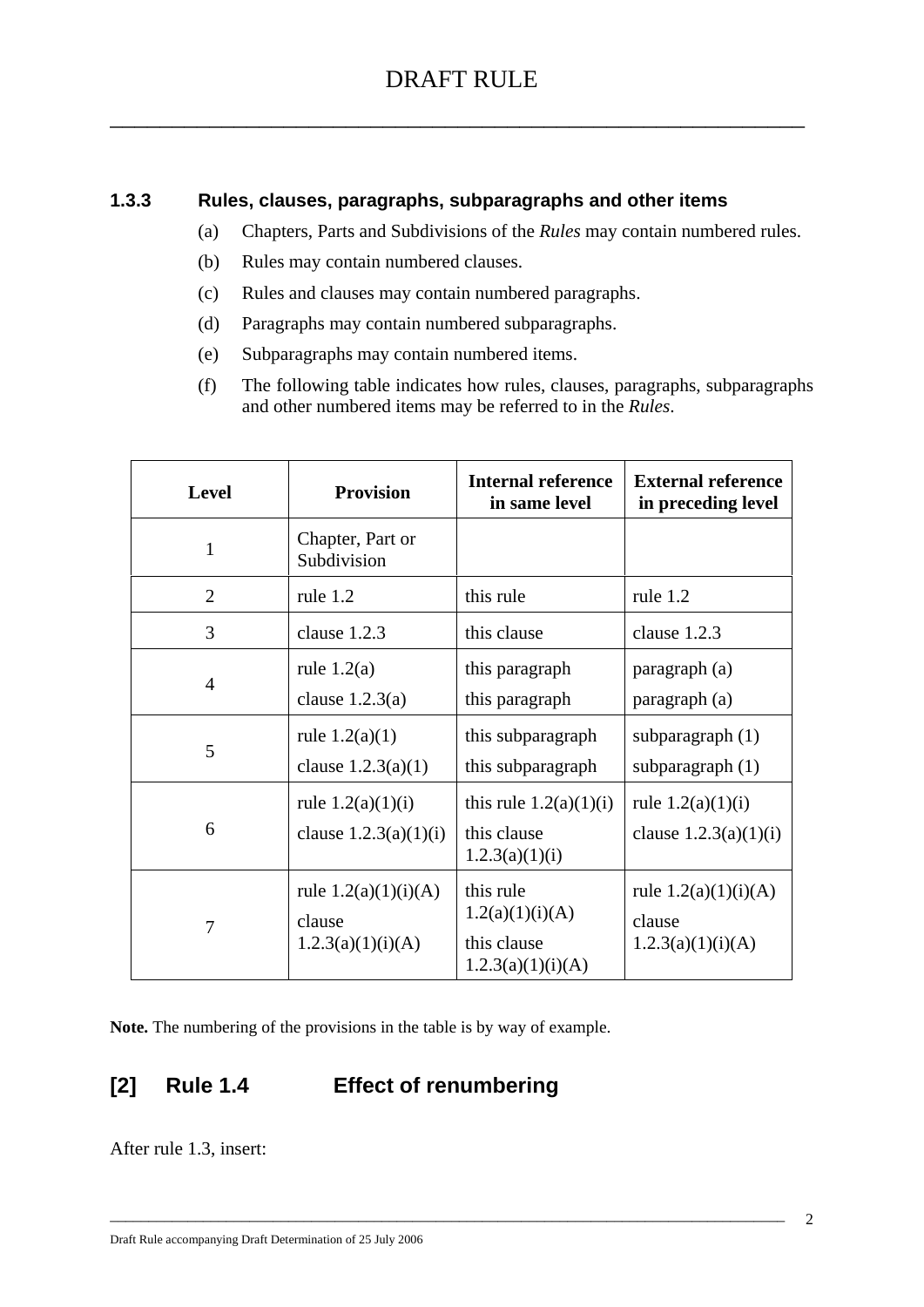### **1.4 Effect of renumbering of provisions of the Rules**

- (a) The renumbering of a provision of the *Rules* by an *Amending Rule* does not affect anything done or omitted under the provision before the *Amending Rule* comes into operation.
- (b) A reference (however expressed) in the *Rules* or in any other document to that provision is taken to be a reference to the provision as renumbered.
- (c) Paragraphs (a) and (b) have effect whether or not the renumbered provision is also relocated.

### **[3] Clause 2.5.2 Market Network Service**

In clause 2.5.2(a)(1) omit "*prescribed transmission service* or" and substitute "*transmission service* which is subject to a *revenue cap determination* or any".

# **[4] Clause 2.5.2**

In clause 2.5.2(a)(3)(A), omit "*a prescribed transmission service* or" and substitute "a *transmission service* to which a *transmission determination* has applied".

### **[5] Clause 2.5.2**

Omit clause 2.5.2(c) and substitute:

(c) If an existing *network service* ceases to be classified as a *market network service* it may at the discretion of the *AER* or *Jurisdictional Regulator*  (whichever is relevant) be determined to be a *prescribed transmission service* or *prescribed distribution service* in which case the relevant *total revenue cap, or revenue cap or price cap may be adjusted in accordance* with Chapter 6 or Chapter 6A (as the case may be) to include to an appropriate extent the relevant *network elements* which provided those *network services*.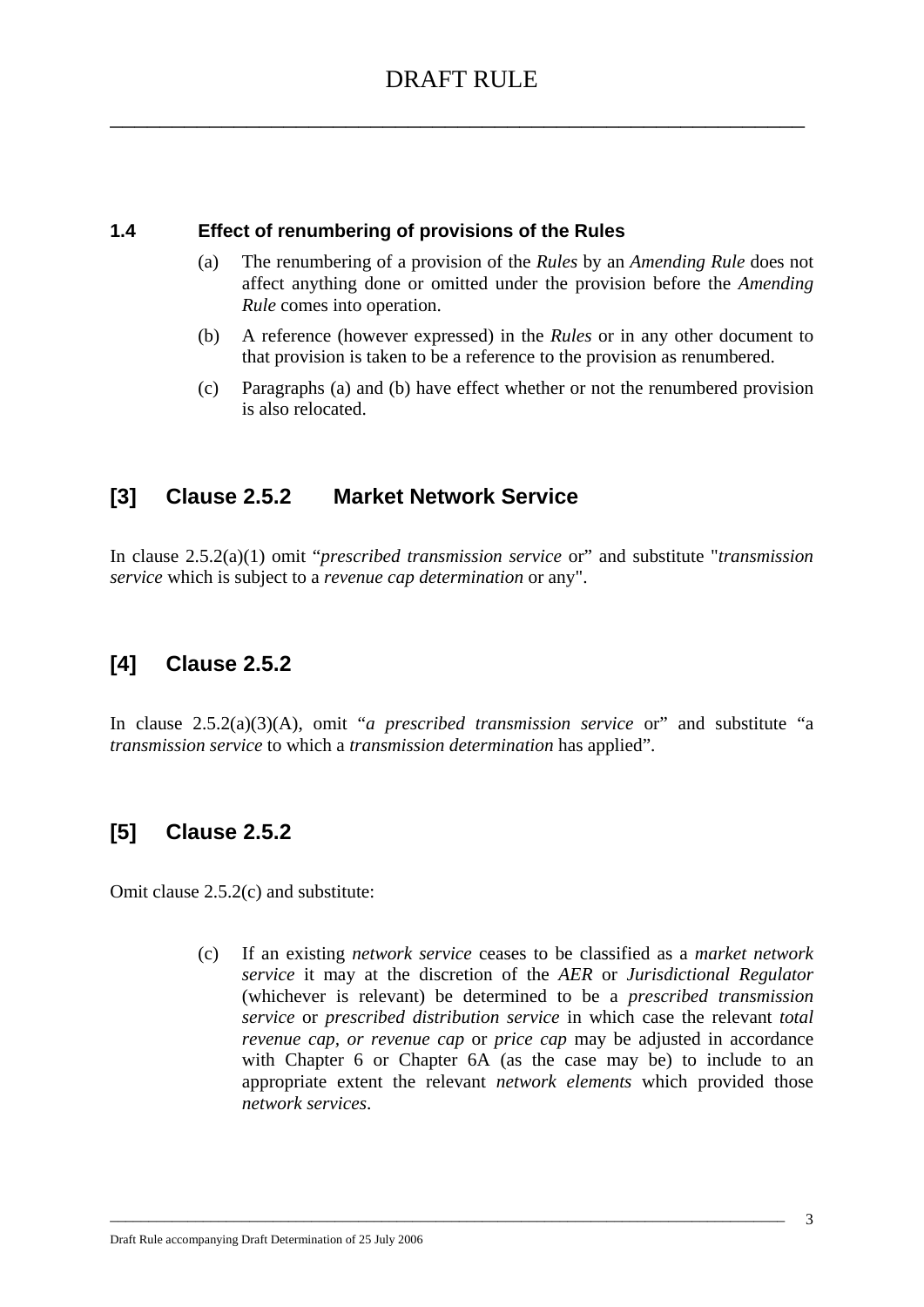# **[6] Clause 5.2.2 Connection agreements**

In clause 5.2.2(a), omit, where first occurring "*Network User*" and substitute "*Transmission Network User*, *Distribution Network User*" and omit, where second occurring "*Network User*" and substitute "*Transmission Network User* or *Distribution Network User* (as the case may be)".

# **[7] Clause 5.3.6 Offer to connect**

Omit paragraphs (h)-(k) of clause 5.3.6 and substitute:

- (h) An offer to *connect* must define the basis for determining *transmission service* charges in accordance with Chapter 6A, including the prudential requirements set out in [old clause 6.6].
- (i) An offer to *connect* must define the basis for determining *distribution service* charges in accordance with Chapter 6, including the prudential requirements set out in rule 6.7 of Chapter 6.
- (j) An offer to *connect* in respect of a *transmission network* must conform with the access arrangements set out in rule 5.4A.
- (k) An offer to *connect* in respect of a *distribution network* made to an *Embedded Generator* or a *Market Network Service Provider*, must conform with the relevant access arrangements set out in rule 5.5.
- (l) Nothing in the *Rules* is to be read or construed as imposing an obligation on a *Network Service Provider* to effect an extension of a *network* unless that extension is required to effect or facilitate the *connection* of a *Connection Applicant* and the *connection* is the subject of a *connection agreement.*

# **[8] Rule 5.4A**

After clause 5.4.4 insert:

### **5.4A Access arrangements relating to Transmission Networks**

\_\_\_\_\_\_\_\_\_\_\_\_\_\_\_\_\_\_\_\_\_\_\_\_\_\_\_\_\_\_\_\_\_\_\_\_\_\_\_\_\_\_\_\_\_\_\_\_\_\_\_\_\_\_\_\_\_\_\_\_\_\_\_\_\_\_\_\_\_\_\_\_\_\_\_\_\_\_\_\_\_\_\_\_\_\_\_

(a) The *Transmission Network Service Provider* referred to in this rule 5.4A is the *Transmission Network Service Provider* required under clause 5.3.3 to process and respond to a *connection* enquiry or required under clause 5.3.5 to prepare an offer to *connect* for the establishment or modification of a *connection* to the *transmission network* owned, controlled or operated by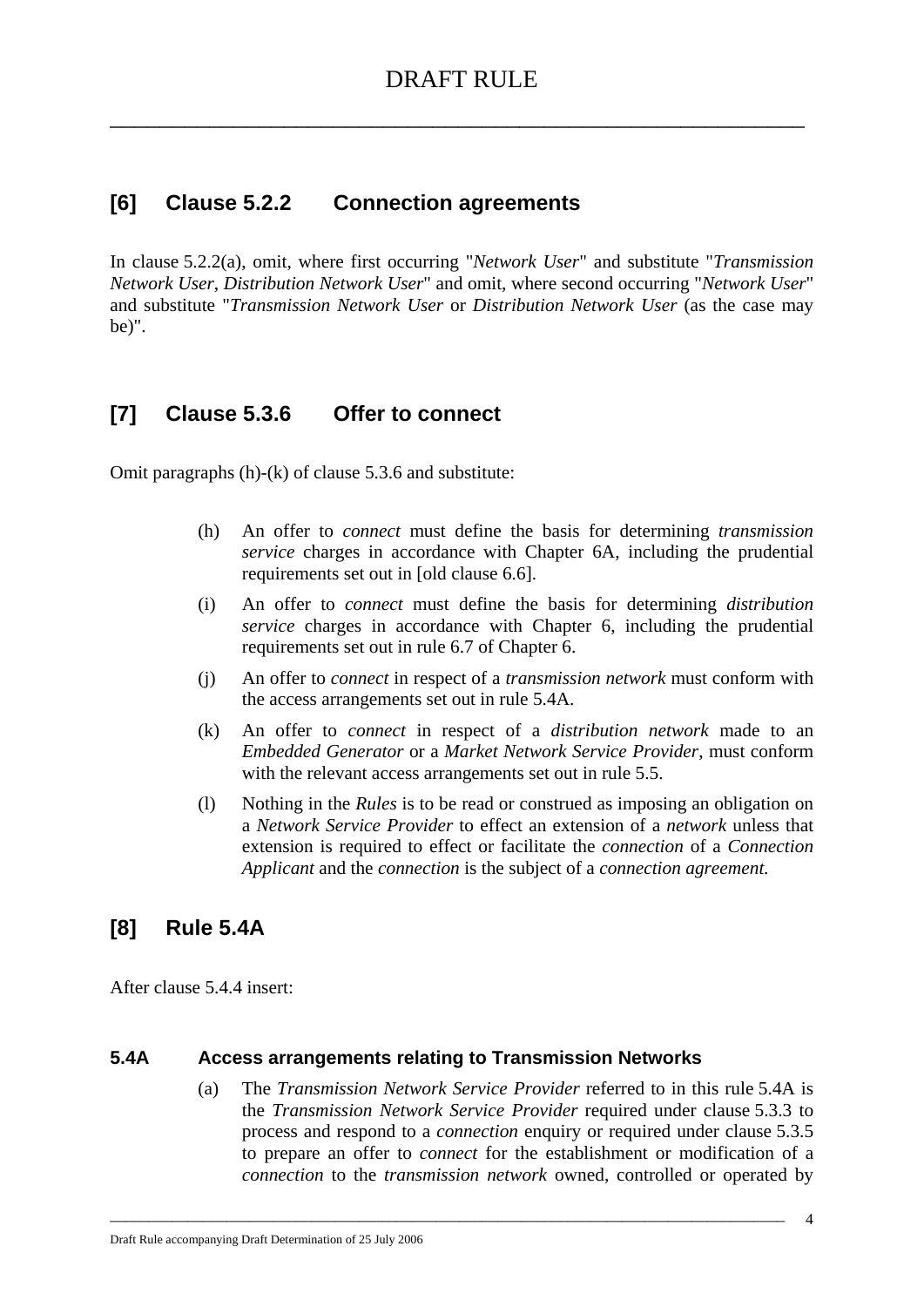that *Transmission Network Service Provider* or for the provision of *network service*.

- (b) If requested by a *Connection Applicant*, whether as part of a *connection*  enquiry, application to *connect* or the subsequent negotiation of a *connection* agreement, the *Transmission Network Service Provider* must negotiate in good faith with the *Connection Applicant* to reach agreement in respect of the *transmission network user access* arrangements sought by the *Connection Applicant*.
- (c) As a basis for negotiations under clause 5.4A(b):
	- (1) the *Connection Applicant* must provide to the *Transmission Network Service Provider* such information as is reasonably requested relating to the expected operation of:
		- (i) its *generating units* (in the case of a *Generator*);
		- (ii) its *network elements* used in the provision of *network service* (in the case of a *Network Service Provider*); or
		- (iii) its *plant* (in the case of any other kind of *Connection Applicant*); and
	- (2) the *Transmission Network Service Provider* must provide to the *Connection Applicant* such information as is reasonably requested to allow the *Connection Applicant* to fully assess the commercial significance of the *transmission network user access* arrangements sought by the *Connection Applicant* and offered by the *Transmission Network Service Provider*.
- (d) A *Connection Applicant* may seek *transmission network user access* arrangements at any level of *power transfer capability* between zero and:
	- (1) in the case of a *Generator*, the *maximum power input* of the relevant *generating units* or group of *generating units*;
	- (2) in the case of a *Network Service Provider*, the *power transfer capability* of the relevant *network elements*; and
	- (3) in the case of any other kind of *Connection Applicant*, the *maximum demand* at the *connection point* for the relevant *plant*.
- (e) The *Transmission Network Service Provider* must use reasonable endeavours to provide the *transmission network user access* arrangements being sought by the *Connection Applicant* subject to those arrangements being consistent with *good electricity industry practice* considering:
	- (1) the *connection assets* to be provided by the *Transmission Network Service Provider* or otherwise at the *connection point*; and
	- (2) the potential *augmentations* or *extensions* required to be undertaken on all affected *transmission networks* or *distribution networks* to provide that level of *power transfer capability* over the period of the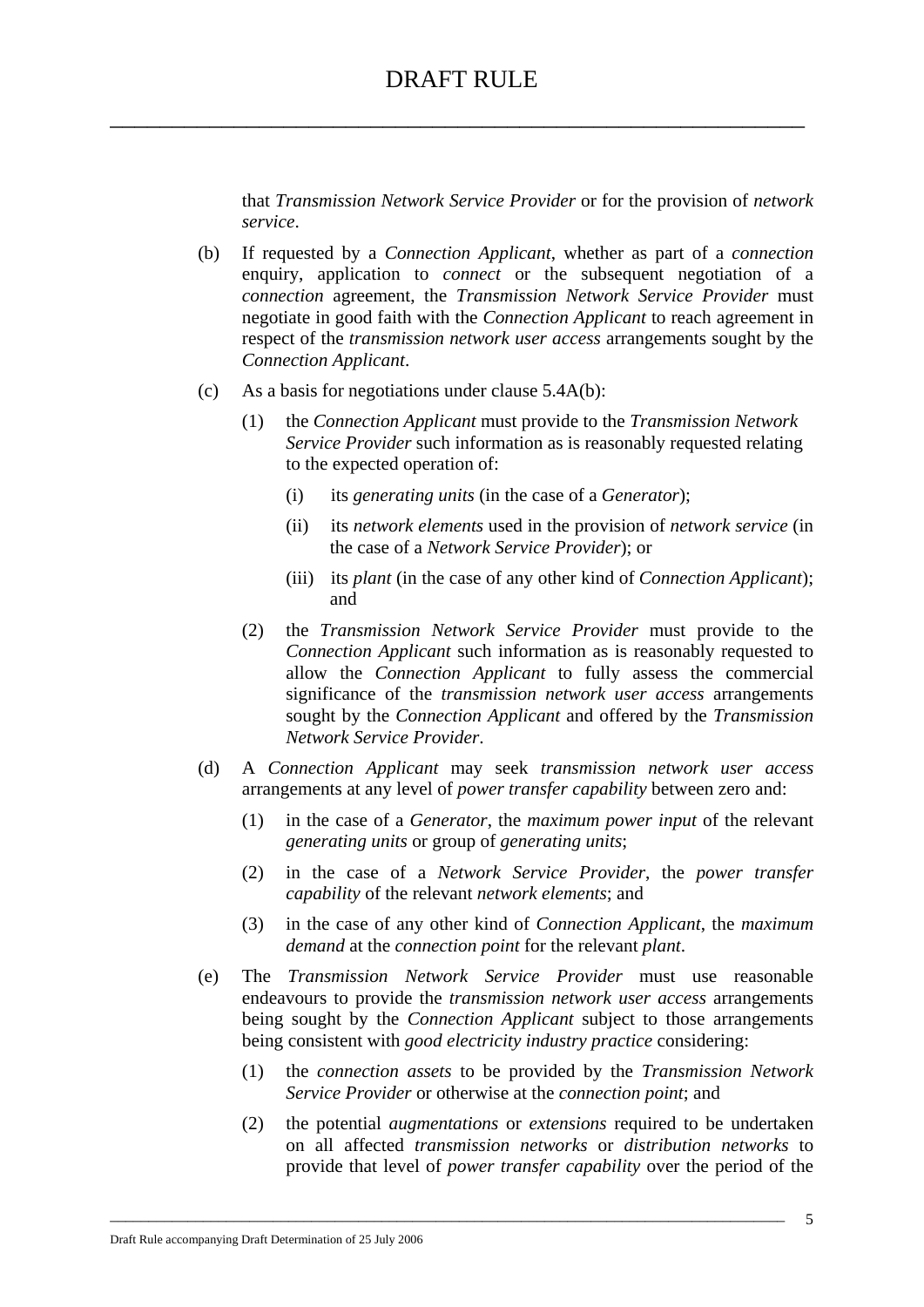*connection agreement* taking into account the amount of *power transfer capability* provided to other *Registered Participants* under *transmission network user access* or *distribution network user access* arrangements in respect of all affected *transmission networks* and *distribution networks*.

- (f) The *Transmission Network Service Provider* and the *Connection Applicant*  must negotiate in good faith to reach agreement as appropriate on:
	- (1) the *connection service* charge to be paid by the *Connection Applicant*  in relation to *connection assets* to be provided by the *Transmission Network Service Provider*;
	- (2) in the case of a *Market Network Service Provider*, the service level standards to which the *Market Network Service Provider* requires the *Transmission Network Service Provider* to adhere in providing it services;
	- (3) the *use of system services* charge to be paid:
		- (i) by the *Connection Applicant* in relation to any *augmentations* or *extensions* required to be undertaken on all affected *transmission networks* and *distribution networks*; and
		- (ii) where the *Connection Applicant* is a *Market Network Service Provider*, to the *Market Network Service Provider* in respect of any reduction in the long run marginal cost of *augmenting* the *transmission network* as a result of it being *connected* to the *transmission network*;

("*negotiated use of system charges*"); and

- (4) the amounts ("*access charges"*) referred to in paragraphs (g)-(j).
- (g) The amount to be paid by the *Connection Applicant* to the *Transmission Network Service Provider* in relation to the costs reasonably incurred by the provider in providing *transmission network user access*.
- (h) Where the *Connection Applicant* is a *Generator*:
	- (1) the compensation to be provided by the *Transmission Network Service Provider* to the *Generator* in the event that the *generating units* or group of *generating units* of the *Generator* are *constrained off* or *constrained on* during a *trading interval*; and
	- (2) the compensation to be provided by the *Generator* to the *Transmission Network Service Provider* in the event that *dispatch* of the *Generator's generating units* or group of *generating units* causes another *Generator's generating units* or group of *generating units* to be *constrained off* or *constrained on* during a *trading interval*.
- (i) Where the *Connection Applicant* is a *Market Network Service Provider*: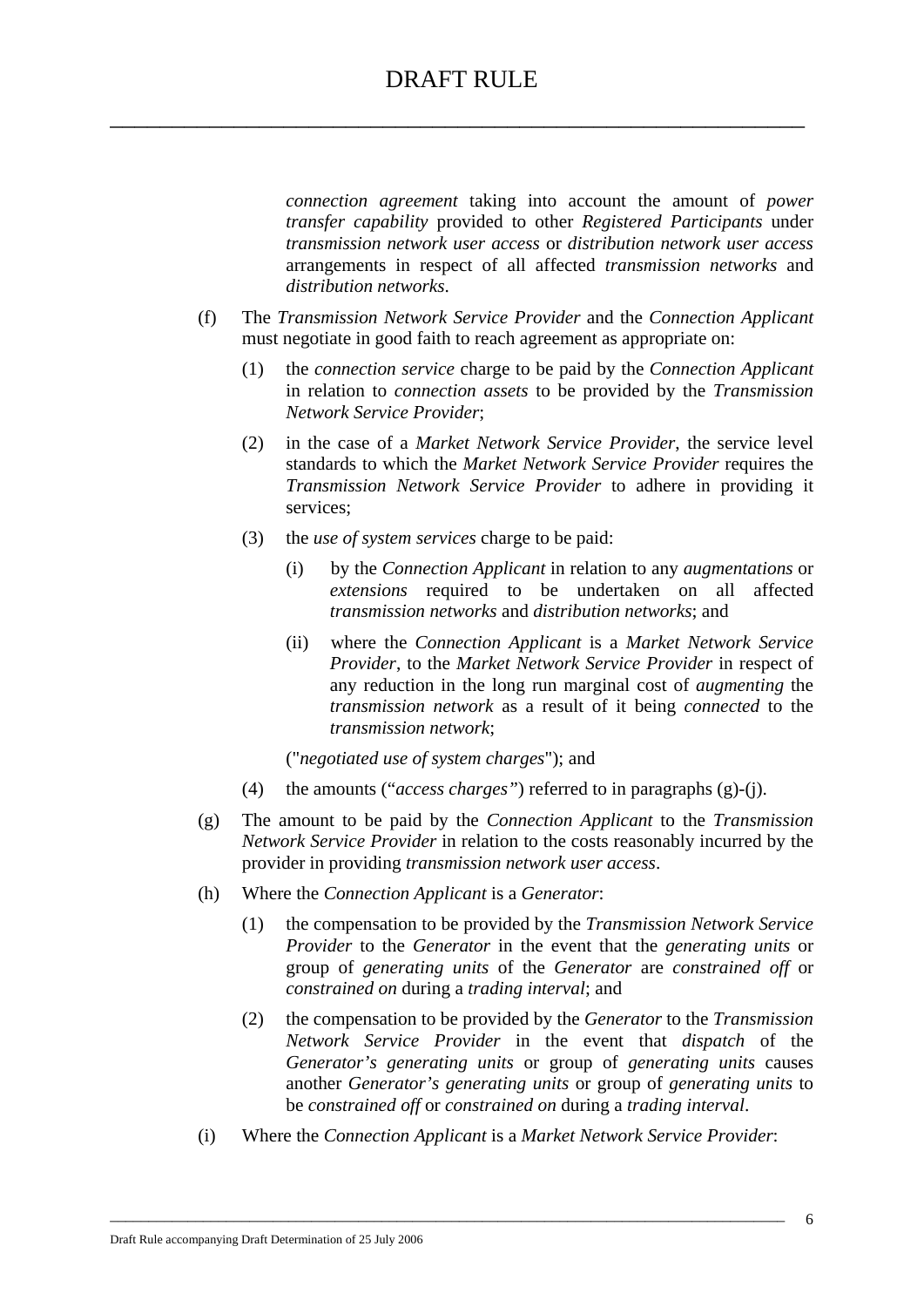- (1) the compensation to be provided by the *Transmission Network Service Provider* to *the Market Network Service Provider* in the event that the *transmission network user access* is not provided; and
- (2) the compensation to be provided by the *Market Network Service Provider* to the *Transmission Network Service Provider* in the event that *dispatch* of the relevant *market network service* causes a *Generator's generating units* or group of *generating units* to be *constrained off* or *constrained on* during a *trading interval* or causes the *dispatch* of another market *network servic*e to be *constrained*.
- (j) In the case of any other kind of *Connection Applicant*, the compensation to be provided by the *Transmission Network Service Provider* to the *Connection Applicant* in the event that the *transmission network user access* is not provided.
- (k) The maximum charge that can be applied by the *Transmission Network Service Provider* in respect of *negotiated use of system charges* for the *transmission network* is a charge that is determined:
	- (1) in accordance with [old schedule 6.3] where the *Connection Applicant* is a *Generator*; and
	- (2) in the case of any other kind of *Connection Applicant*, in accordance with the methods specified for *Generators* in [old schedule 6.3], except that references to "*Generators*" in that schedule are to be read as references to those other *Connection Applicants*, together with any other necessary changes.

# **[9] Rule 5.5 Access arrangements for Generators**

Omit rule 5.5 and substitute:

### **5.5 Access arrangements relating to Distribution Networks**

- (a) In this rule 5.5:
	- (1) the *Distribution Network Service Provider* is the *Distribution Network Service Provider* required under clause 5.3.3 to process and respond to a *connection* enquiry or required under clause 5.3.5 to prepare an offer to *connect* for the establishment or modification of a *connection* to the *distribution network* owned, controlled or operated by that *Distribution Network Service Provider* or for the provision of *network service*; and
	- (2) the references to a *Connection Applicant* are to an *Embedded Generator* or *Market Network Service Provider* who makes a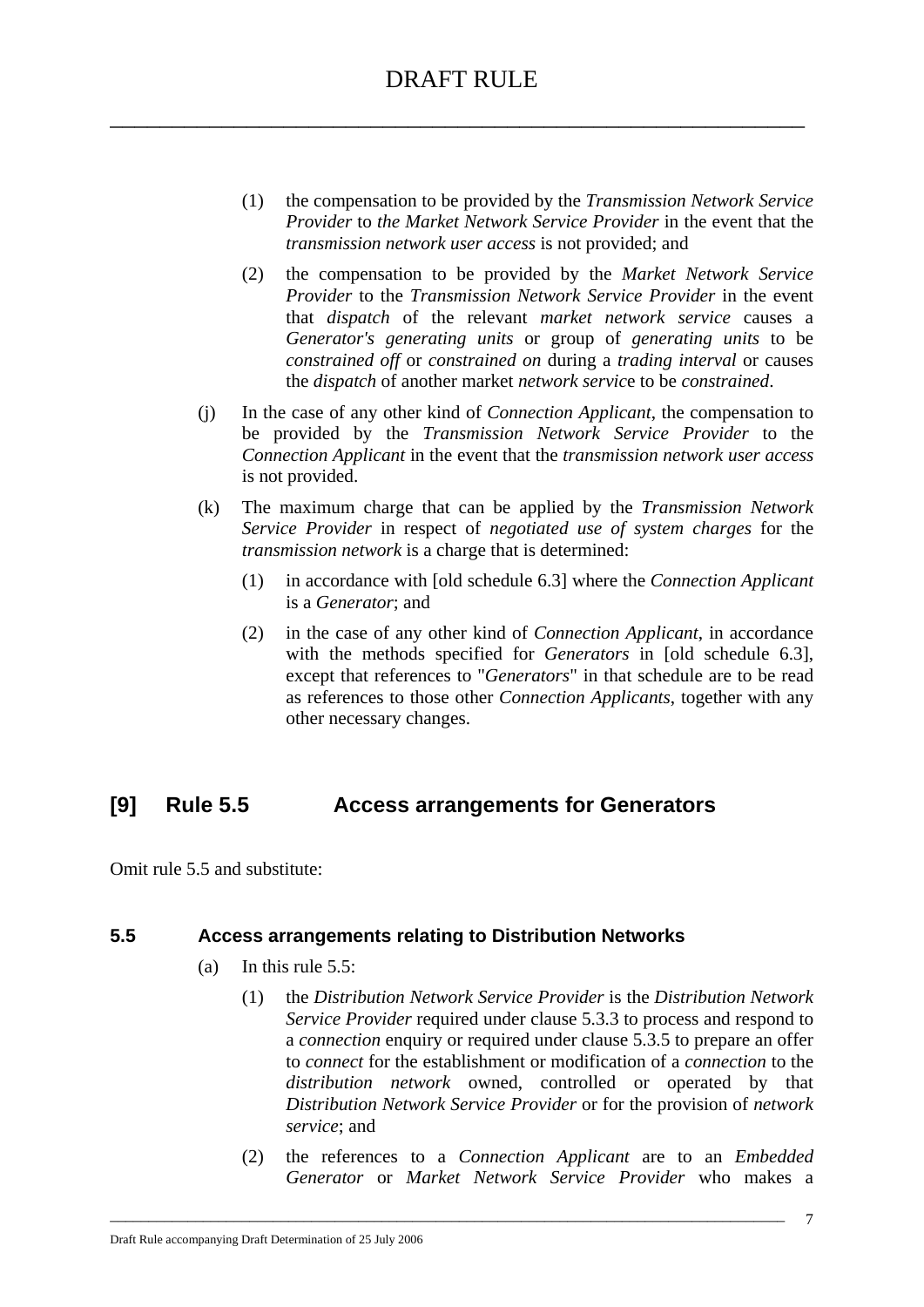*connection* enquiry under clause 5.3.2 or an application to *connect*  under clause 5.3.4 in relation to any *generating units* or group of *generating units*, or any *network elements* used in the provision of *network service*, as the case may be.

- (b) If requested by a *Connection Applicant*, whether as part of a *connection* enquiry, application to *connect* or the subsequent negotiation of a *connection agreement*, the *Distribution Network Service Provider* must negotiate in good faith with the *Connection Applicant* to reach agreement in respect of the *distribution network user access* arrangements sought by the *Connection Applicant*.
- (c) As a basis for negotiations under clause 5.5(b):
	- (1) the *Connection Applicant* must provide to the *Distribution Network Service Provider* such information as is reasonably requested relating to the expected operation of:
		- (i) its *generating units* (in the case of an *Embedded Generator*); or
		- (ii) its *network elements* used in the provision of *network service* (in the case of a *Market Network Service Provider*); and
	- (2) the *Distribution Network Service Provider* must provide to the *Connection Applicant* such information as is reasonably requested to allow the *Connection Applicant* to fully assess the commercial significance of the *distribution network user access* arrangements sought by the *Connection Applicant* and offered by the *Distribution Network Service Provider*.
- (d) A *Connection Applicant* may seek *distribution network user access* arrangements at any level of *power transfer capability* between zero and:
	- (1) in the case of an *Embedded Generator*, the *maximum power input* of the relevant *generating units* or group of *generating units*; and
	- (2) in the case of a *Market Network Service Provider,* the *power transfer capability* of the relevant *network elements*.
- (e) The *Distribution Network Service Provider* must use reasonable endeavours to provide the *distribution network user access* arrangements being sought by the *Connection Applicant* subject to those arrangements being consistent with *good electricity industry practice* considering:
	- (1) the *connection assets* to be provided by the *Distribution Network Service Provider* or otherwise at the *connection point*; and
	- (2) the potential *augmentations* or *extensions* required to be undertaken on all affected *transmission networks* or *distribution networks* to provide that level of *power transfer capability* over the period of the *connection agreement* taking into account the amount of *power transfer capability* provided to other *Registered Participants* under *transmission network* user access or *distribution network user access*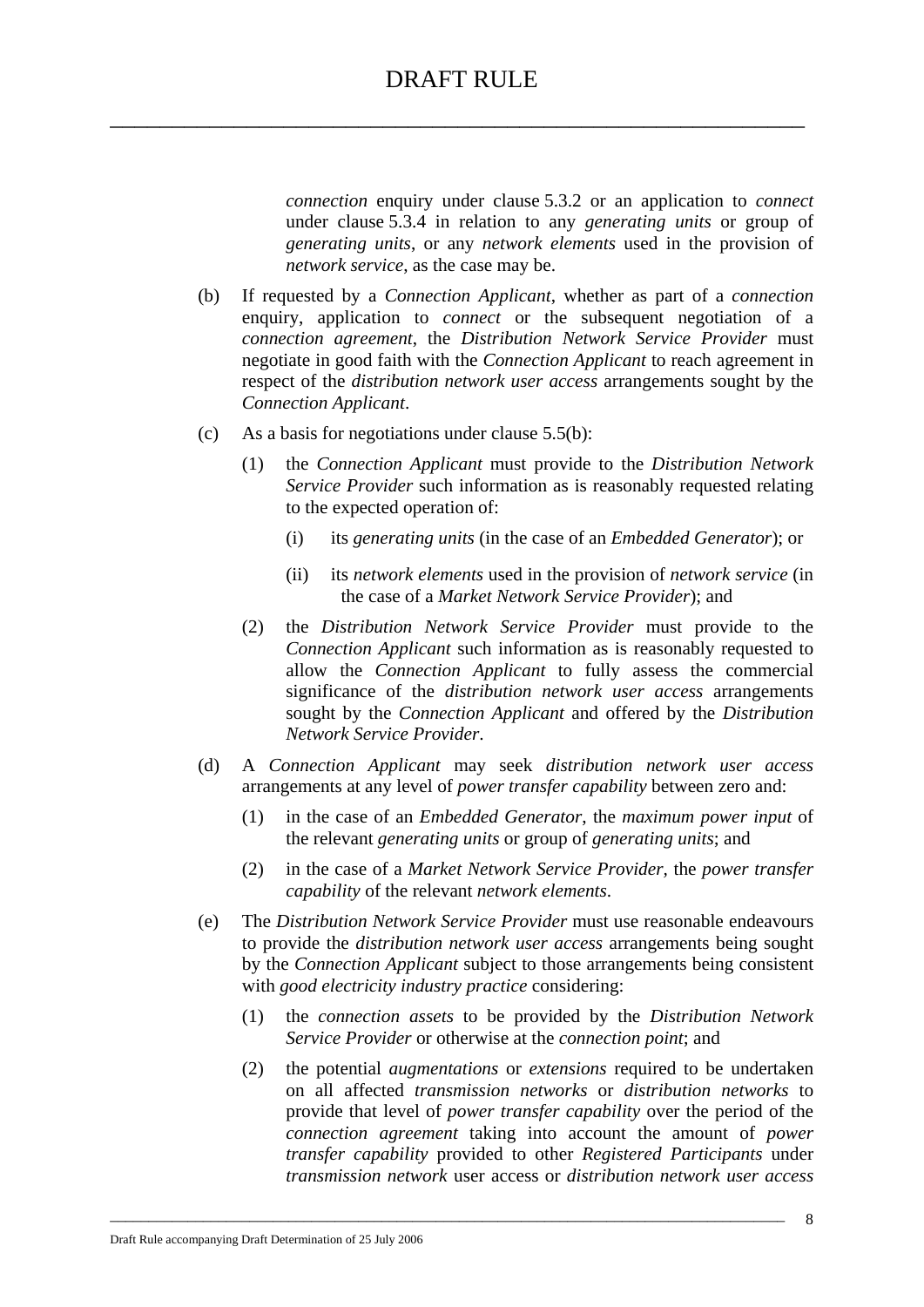arrangements in respect of all affected *transmission networks* and *distribution networks*.

- (f) The *Distribution Network Service Provider* and the *Connection Applicant*  must negotiate in good faith to reach agreement as appropriate on:
	- (1) the *connection service* charge to be paid by the *Connection Applicant*  in relation to *connection assets* to be provided by the *Distribution Network Service Provider*;
	- (2) in the case of a *Market Network Service Provider*, the service level standards to which the *Market Network Service Provider* requires the *Distribution Network Service Provider* to adhere in providing it services;
	- (3) the *use of system services* charge to be paid:
		- (i) by the *Connection Applicant* in relation to any *augmentations* or *extensions* required to be undertaken on all affected *transmission networks* and *distribution networks*; and
		- (ii) where the *Connection Applicant* is a *Market Network Service Provider*, to the *Market Network Service Provider* in respect of any reduction in the long run marginal cost of *augmenting* the *distribution network* as a result of it being *connected* to the *distribution network*,

("*negotiated use of system charges*"); and

- (4) the following amounts:
	- (i) the amount to be paid by the *Connection Applicant* to the *Distribution Network Service Provider* in relation to the costs reasonably incurred by the *Distribution Network Service Provider* in providing *distribution network user access*;
	- (ii) where the *Connection Applicant* is an *Embedded Generator*:
		- (A) the compensation to be provided by the *Distribution Network Service Provider* to the *Embedded Generator* in the event that the *generating units* or group of *generating units* of the *Embedded Generator* are *constrained off* or *constrained on* during a *trading interval*; and
		- (B) the compensation to be provided by the *Embedded Generator* to the *Distribution Network Service Provider* in the event that dispatch of the *Embedded Generator's generating units* or group of *generating units* causes another *Generator's generating units* or group of *generating units* to be *constrained off* or *constrained on*  during a *trading interval*; and
	- (iii) where the *Connection Applicant* is a *Market Network Service Provider*: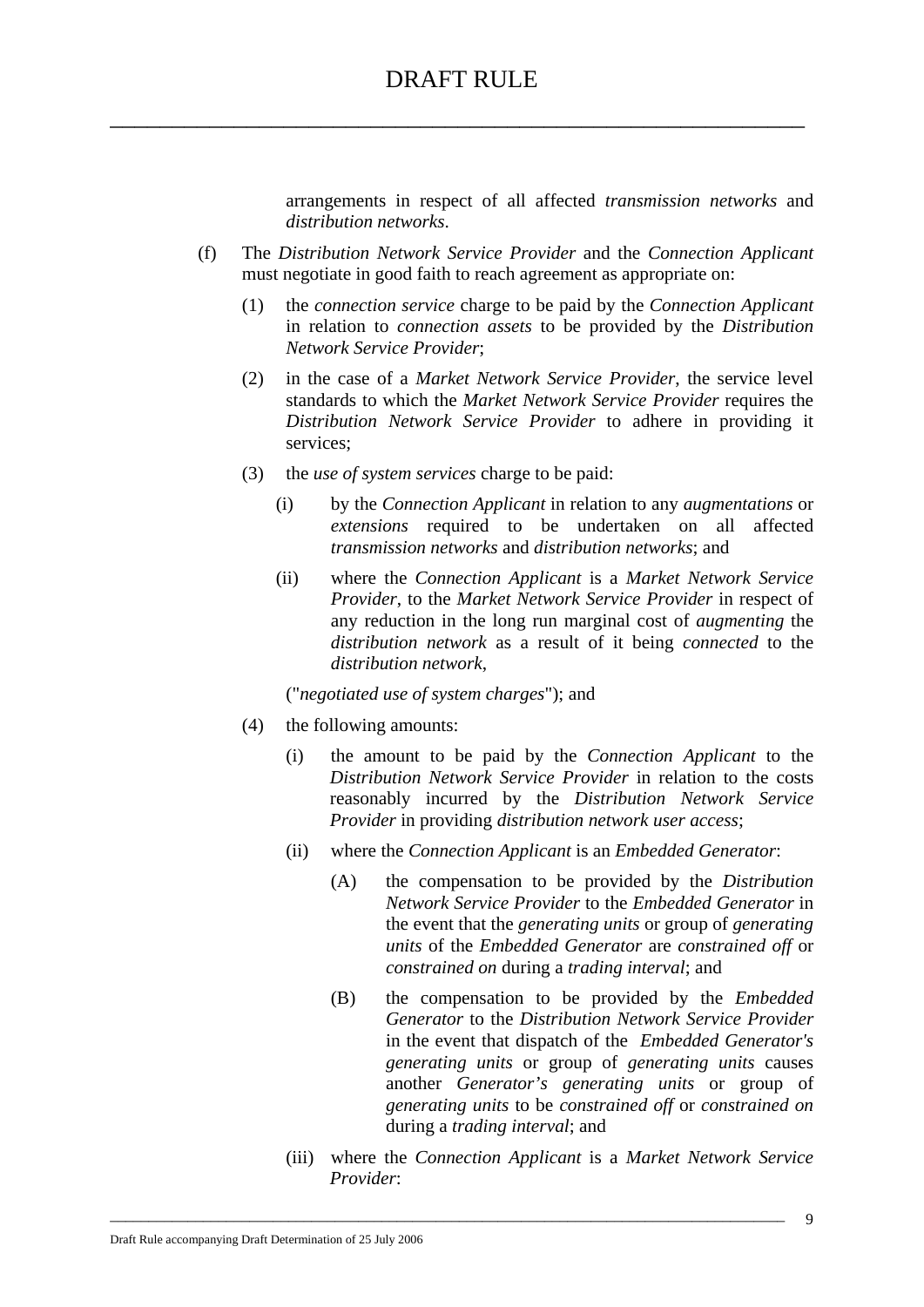- (A) the compensation to be provided by the *Distribution Network Service Provider* to the *Market Network Service Provider* in the event that the *distribution network user access* is not provided; and
- (B) the compensation to be provided by the *Market Network Service Provider* to the *Distribution Network Service Provider* in the event that *dispatch* of the relevant *market network service* causes a *Generator's generating units* or group of *generating units* to be *constrained off* or *constrained on* during a *trading interval* or causes the *dispatch* of another *market network service* to be *constrained*.
- (g) The maximum charge that can be applied by the *Distribution Network Service Provider* in respect of negotiated *use of system* charges for the *distribution network* is a charge that is determined:
	- (1) in accordance with Schedule 6.2 where the *Connection Applicant* is an *Embedded Generator*; and
	- (2) where the *Connection Applicant* is a *Market Network Service Provider*, in accordance with the methods specified for *Generators* in Schedule 6.2, except that references to "*Generators"* in that Schedule are to be read as references to *Market Network Service Providers*, together with any other necessary changes.
- (h) A *Distribution Network Service Provider* must pass through to a *Connection Applicant* the amount calculated in accordance with paragraph (i) for *Customer TUOS usage charges* that would have been payable by the *Distribution Network Service Provider* to a *Transmission Network Service Provider* had the *Connection Applicant* not been *connected* to its *distribution network ("avoided Customer TUOS usage charges*").
- (i) To calculate the amount to be passed through to a *Connection Applicant* in accordance with paragraph (h), a *Distribution Network Service Provider*  must, if *Customer TUOS usage prices* were in force at the relevant *transmission network connection point* throughout the relevant *financial year*:
	- (1) determine the *Customer TUOS usage charges* that would have been payable by the *Distribution Network Service Provider* for the relevant *financial year*:
		- (i) where the *Connection Applicant* is an *Embedded Generator*, if that *Embedded Generator* had not injected any *energy* at its *connection point* during that *financial year*;
		- (ii) where the *Connection Applicant* is a *Market Network Service Provider*, if the *Market Network Service Provider* had not been *connected* to the *Distribution Network Service Provider's distribution network* during that *financial year*; and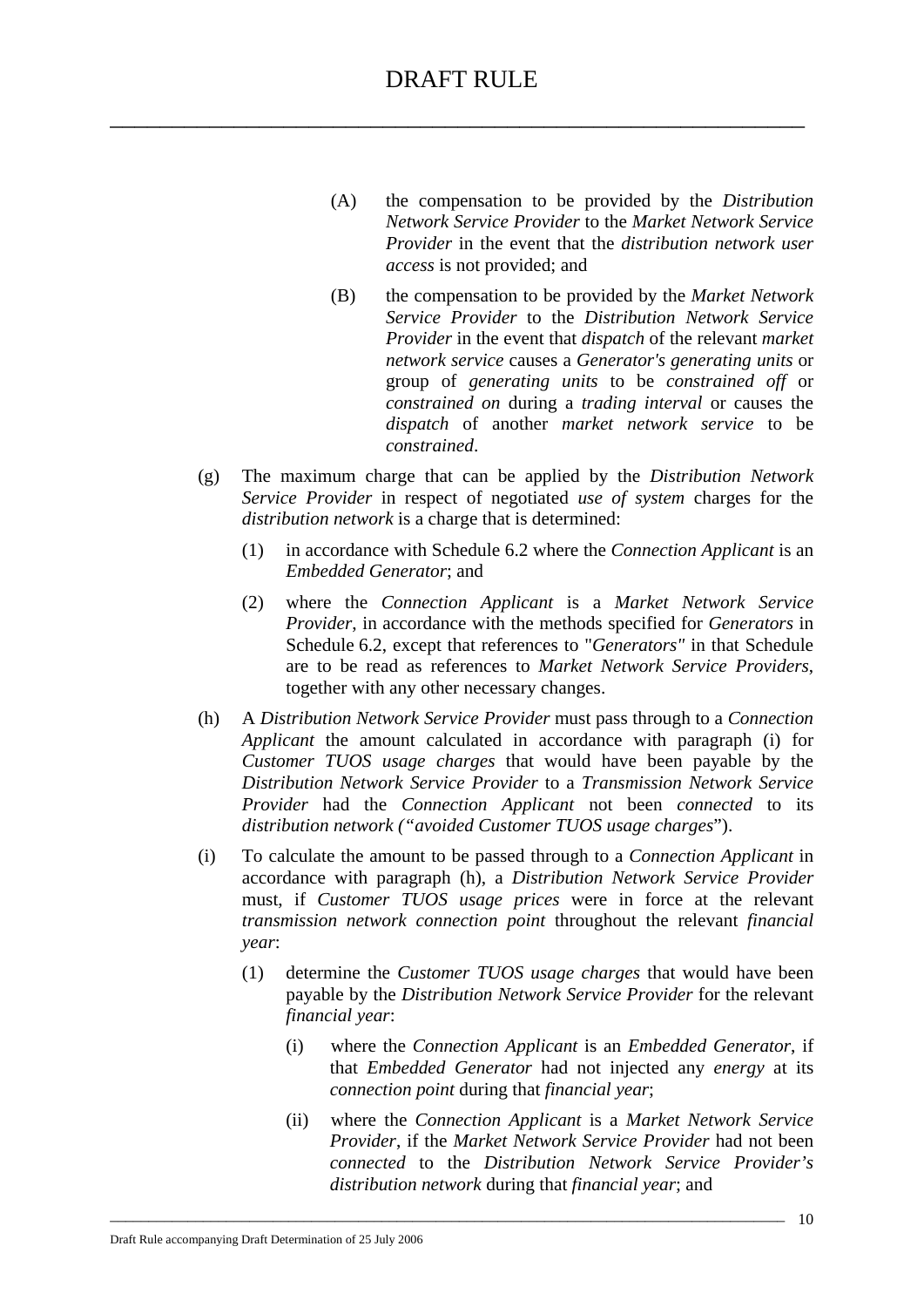- (2) determine the amount by which the charges calculated in paragraph (i)(1) exceed the *Customer TUOS usage charges* actually payable by the *Distribution Network Service Provider*, which amount will be the relevant amount for the purposes of paragraph (h).
- (j) Where *Customer TUOS usage prices* were not in force at the relevant *distribution network connection point* throughout the relevant *financial year*, as referred to in paragraph (i), the *Distribution Network Service Provider* must apply an equivalent procedure to that referred to in paragraph (i) in relation to that component of its *transmission use of system service*  charges which is deemed by the relevant *Transmission Network Service Provider* to represent the marginal cost of *transmission*, less an allowance for locational signals present in the *spot market*, to determine the relevant amount for the purposes of paragraph (h).

Any payments to *Connection Applicants* under paragraphs (f)(3)(ii) or (h) are to be included as part of the *aggregate annual revenue requirement* of the relevant *Distribution Network Service Provider* and are to be recovered in the same manner as payments to *Embedded Generators* under [old clauses 6.13.3(c) and (d)].

### **[10] Rule 5.5A Access arrangements for Market Network Service Providers**

Omit rule 5.5A.

# **[11] Clause 5.6.5A Regulatory Test**

In clause 5.6.5A(b) omit "basis of asset valuation determined by the *AER* for the purposes of clause 6.2.3" and insert "method of establishing the value of the regulatory asset base for *transmission systems* as set out in Part C of Chapter 6A".

# **[12] Clause 5.6.6A Construction of new small transmission network assets**

In clause 5.6.6A(b)(2), omit "*Transmission Network Service Provider's revenue cap*" and substitute "*total revenue cap* for the *Transmission Network Service Provider*".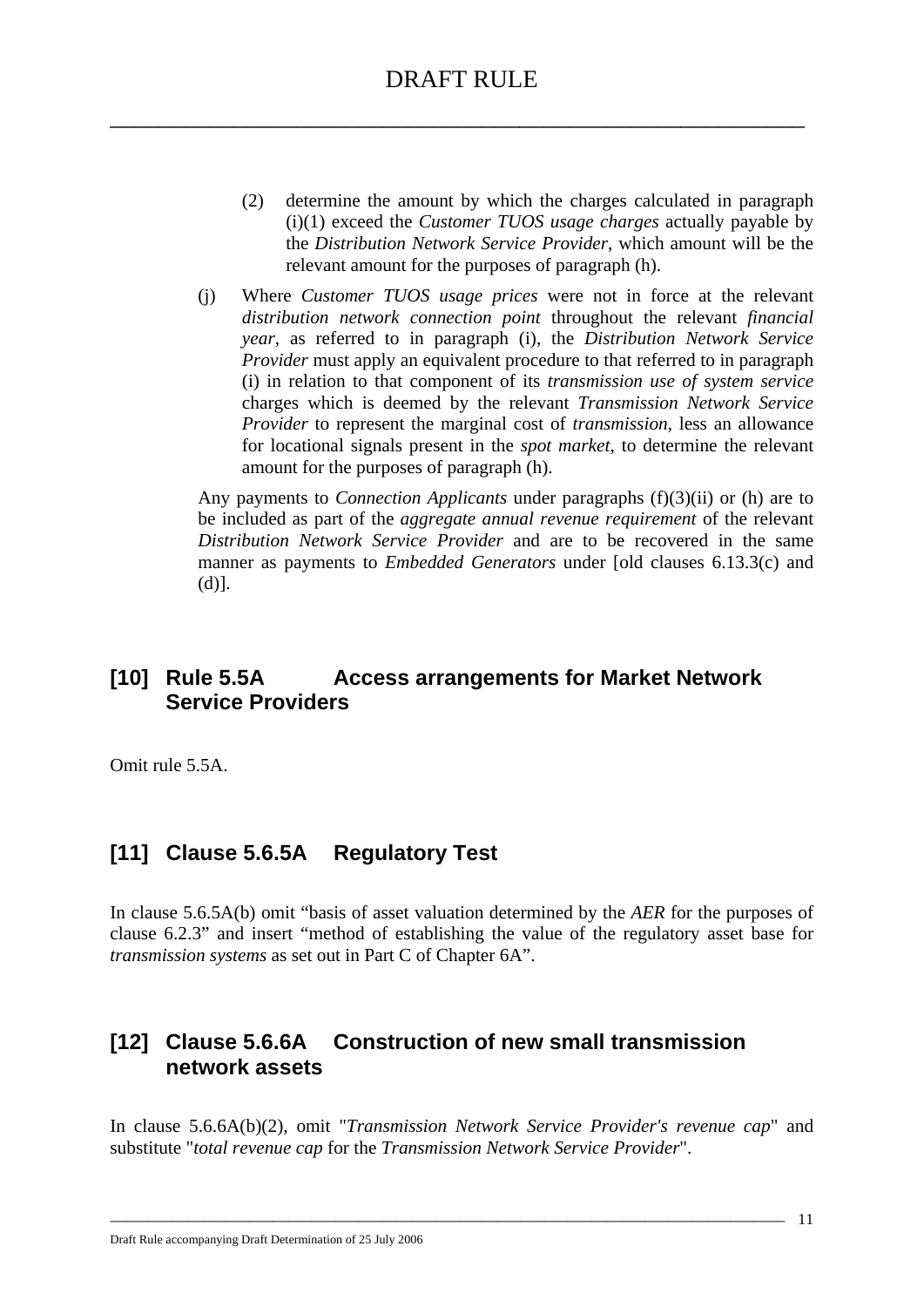### **[13] Clause 5.6.6A**

In clause 5.6.6A(e)(2), omit "*Transmission Network Service Provider's revenue cap*" and substitute "*total revenue cap* for the *Transmission Network Service Provider*".

### **[14] Clause 8.2.1 Application and guiding principles**

At the end of clause  $8.2.1(h)(12)$  omit "or" and at the end of clause  $8.2.1(h)(13)$  insert:

;or

(14) a dispute to which clause 6A.9.8 and Schedule 6A.3 applies.

### **[15] Part A of Chapter 9 Jurisdictional Derogations for Victoria - Clause 9.3.1**

In clause 9.3.1, omit the definition in Column 2 of the table of "Information requirements guidelines", and substitute:

\_\_\_\_\_\_\_\_\_\_\_\_\_\_\_\_\_\_\_\_\_\_\_\_\_\_\_\_\_\_\_\_\_\_\_\_\_\_\_\_\_\_\_\_\_\_\_\_\_\_\_\_\_\_\_\_\_\_\_\_\_\_\_\_\_\_\_\_\_\_\_\_\_\_\_\_\_\_\_\_\_\_\_\_\_\_\_

The *submission guidelines* referred to in clause 6A.10.2.

### **[16] Clause 9.8.1 Clause 6.2 – Introductory Words**

Omit the clause (including the heading) and insert:

**[Deleted]**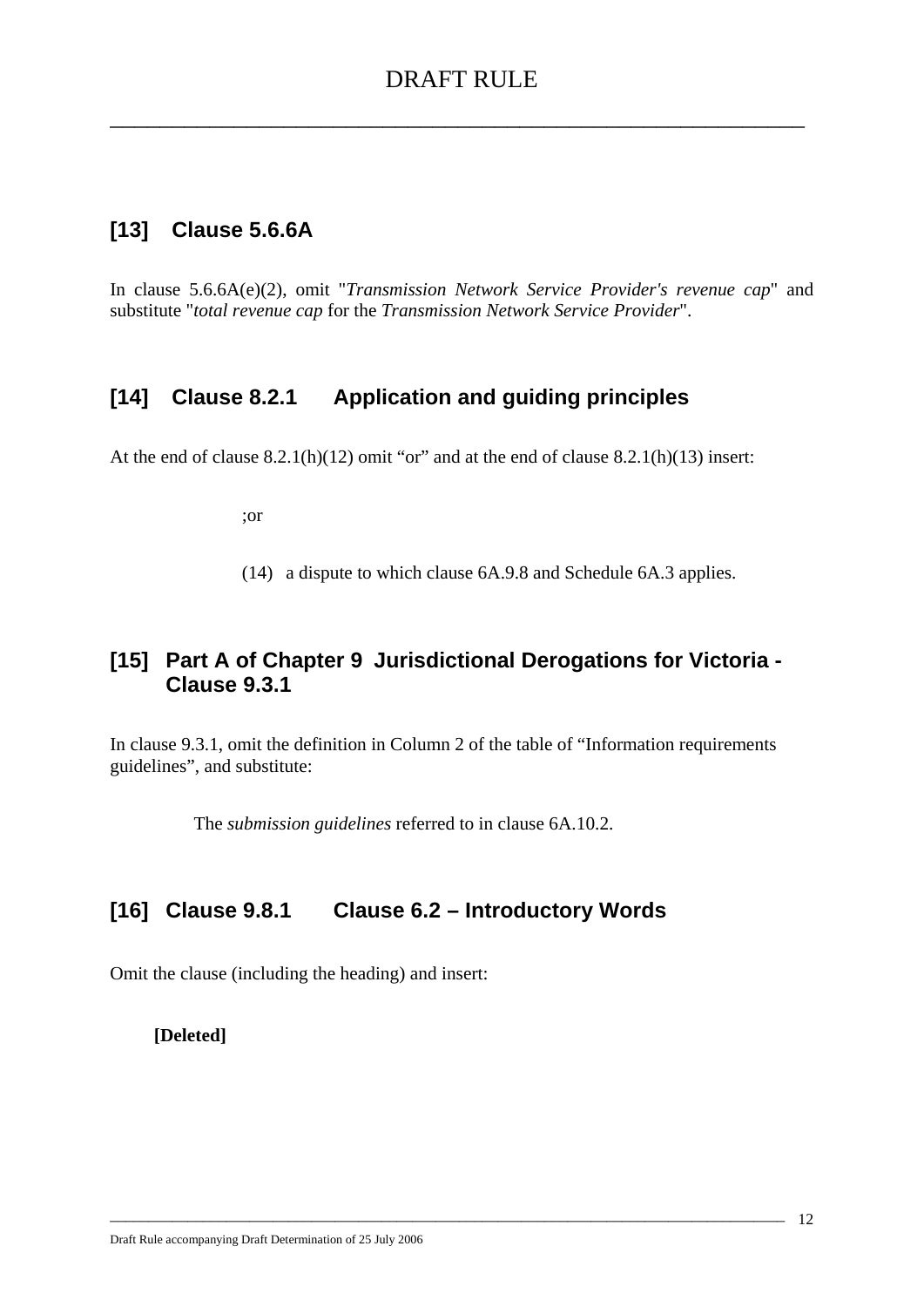### **[17] Clause 9.8.3 Interim Arrangements (Clause 6.2.1)**

Omit the clause and insert:

**[Deleted]** 

# **[18] Clause 9.8.4 Transmission Network Pricing**

In clause 9.8.4(a) omit "Chapter 6A".

### **[19] Clause 9.8.4**

In clause 9.8.4(a)(2) omit "Parts B and C of Chapter 6" and substitute "Parts A – H of Chapter 6A".

### **[20] Heading to clause 9.8.4A**

Omit the heading to clause 9.8.4A and substitute:

### **9.8.4A Modification of Chapter 6A in its application to Victoria**

### **[21] Clause 9.8.4A**

In clause 9.8.4A. omit the words "Chapter 6" and substitute "Chapter 6A".

# **[22] Clause 9.8.4B Transmission service revenues**

\_\_\_\_\_\_\_\_\_\_\_\_\_\_\_\_\_\_\_\_\_\_\_\_\_\_\_\_\_\_\_\_\_\_\_\_\_\_\_\_\_\_\_\_\_\_\_\_\_\_\_\_\_\_\_\_\_\_\_\_\_\_\_\_\_\_\_\_\_\_\_\_\_\_\_\_\_\_\_\_\_\_\_\_\_\_\_

In clause 9.8.4B(a) omit "Chapter 6" and substitute "Chapter 6A".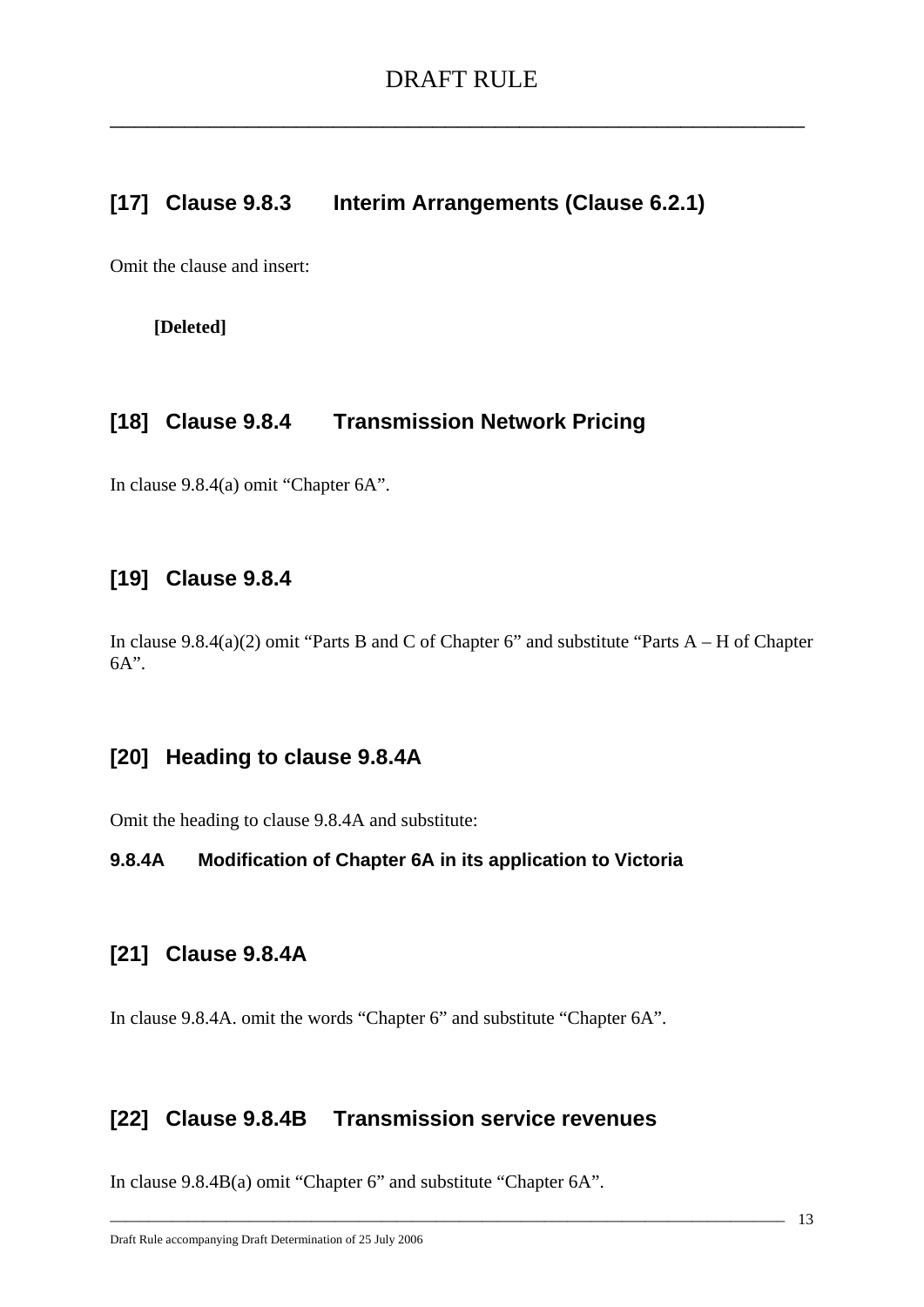# **[23] Clause 9.8.4B**

In clause 9.8.4B(a)(1) and (2) omit "Part B of Chapter 6" and substitute "Chapter 6A" and omit "Part B of that Chapter" and substitute "Chapter 6A".

# **[24] Clause 9.8.4B**

Clause 9.8.4B(a)(2)(ii) omit "a *revenue cap*" and substitute "the *maximum allowed revenue* for a *Transmission Network Service Provider* for a r*egulatory year* of a *regulatory control period*".

### **[25] Clause 9.8.4C Transmission revenue regulatory regime for transmission services provided by VENCorp**

In clause 9.8.4C(a), omit the words ", and clauses 6.2.2 and 6.2.3 do not apply in respect of *transmission services* provided by *VENCorp*".

# **[26] Clause 9.8.4C**

In clause  $9.8.4C(a1)$ , omit the paragraph and substitute:

- (a1) For the avoidance of doubt, *transmission services* offered by *VenCorp* are not taken to be offered on a contestable basis by reason only of *VENCorp* having procured those services through a competitive tender or similar process.
- (a2) The procedures set out paragraphs ((b)-(g4) apply in relation to *transmission services* provided by *VenCorp* and Part E of Chapter 6A is modified in so far as it applies to the regulation of revenues.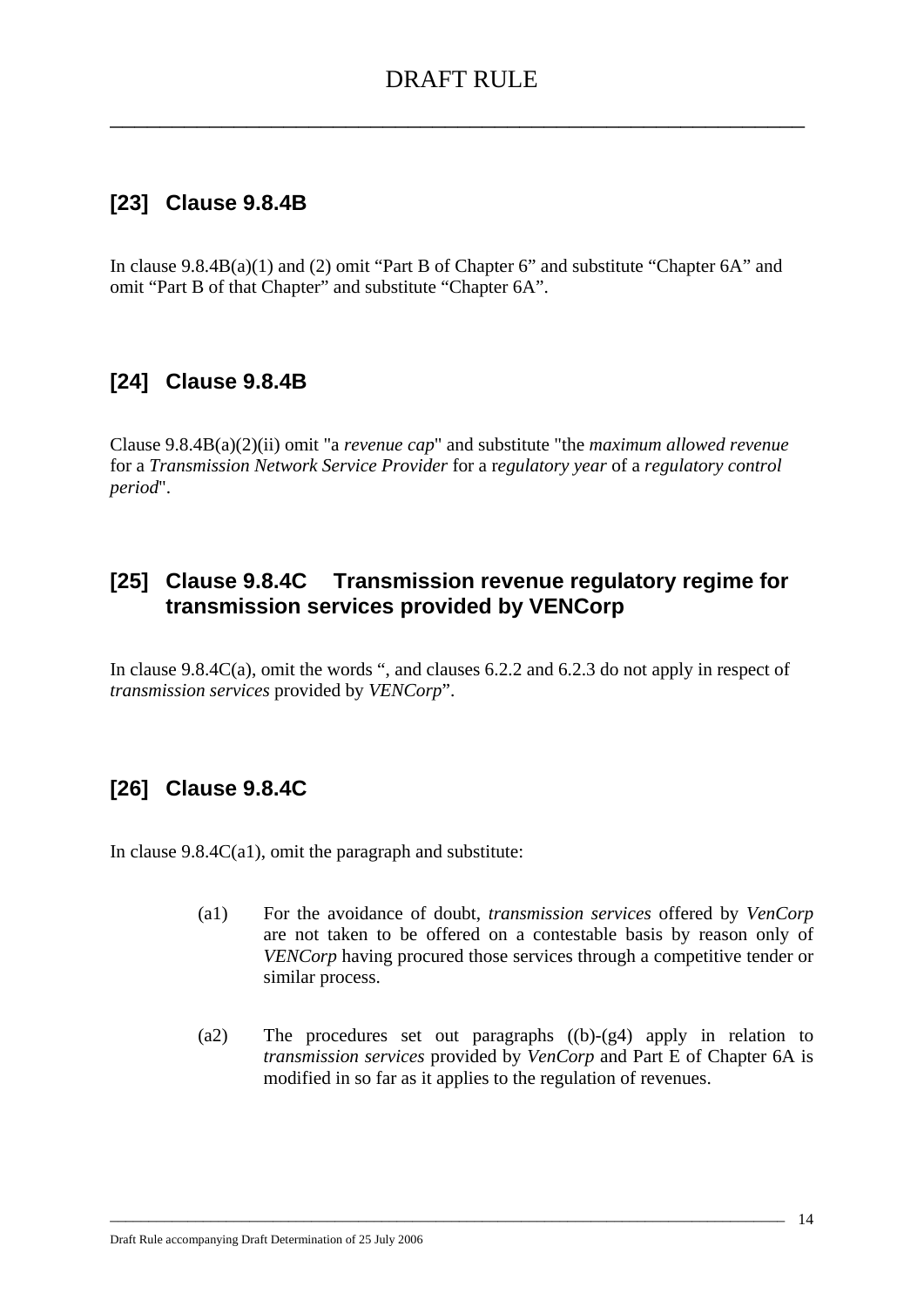# **[27] Clause 9.8.4C**

Omit clause 9.8.4C(e)(2) and substitute:

(2) must comply with the requirements set out in clause 6A.14.2, modified as necessary to apply to the revenue regulatory regime under clause 9.8.4C.

# **[28] Clause 9.8.4D Information disclosure by VENCorp**

Omit clause 9.8.4D and substitute:

*VENCorp* must comply with Part F of Chapter 6A, but only to the extent to which it is relevant and applicable to *VENCorp.*

# **[29] Clause 9.8.4F Pricing for connection to and use of Victorian transmission network**

In clause 9.8.4F(c)(3)(ii)(C) omit the words "a *revenue cap*" and substitute "the *maximum allowed revenue* for a *Transmission Network Service Provider* for a *regulatory yea*r of a *regulatory control period*".

# **[30] Part D of Chapter 9 Jurisdictional Derogations of South Australia - Clause 9.28.3 System Planning**

Omit clause 9.28.3(c).

# **[31] Part E of Chapter 9 Jurisdictional Derogations of Queensland Clause 9.32.1 Definitions**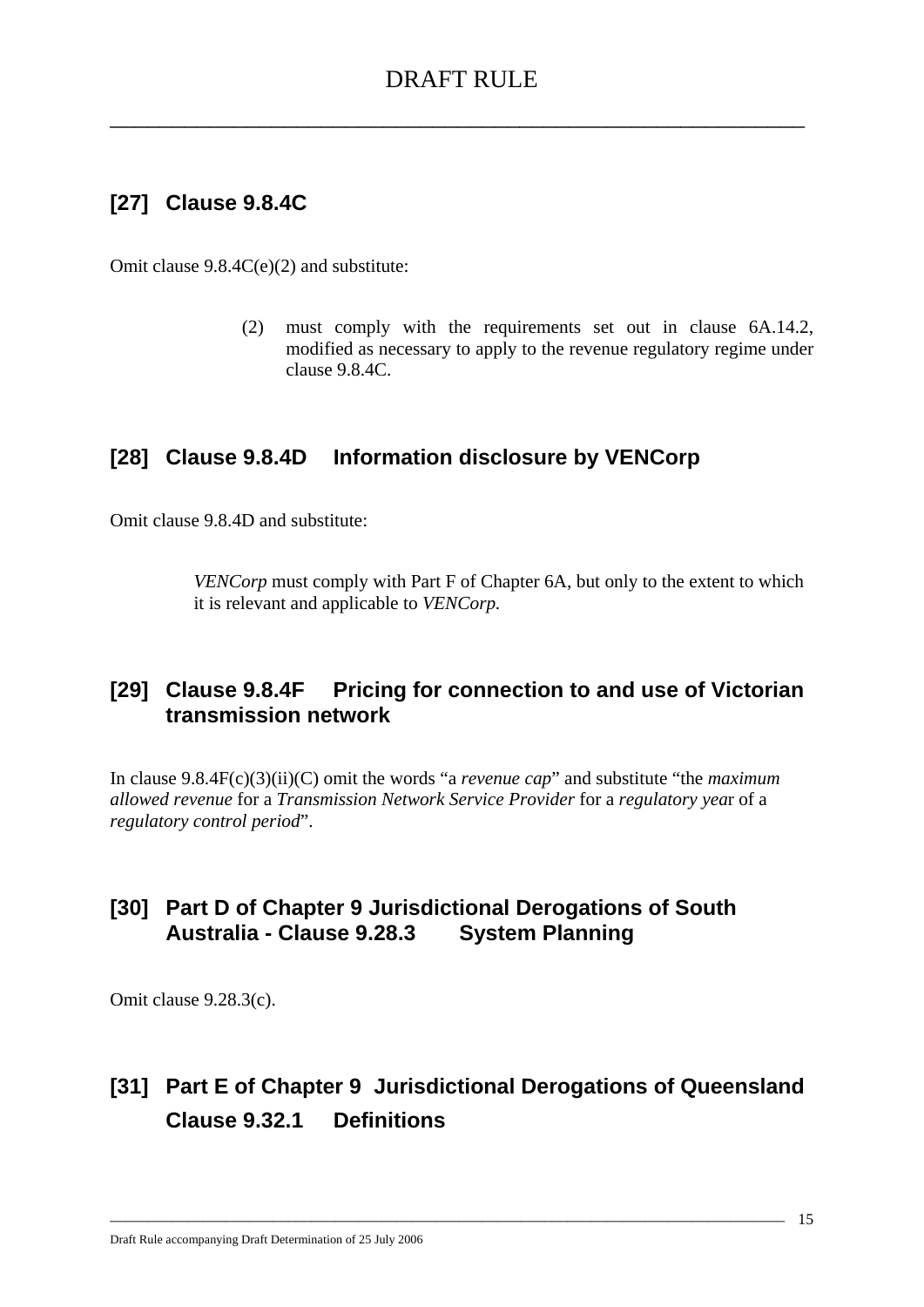In clause 9.32.1(b) , omit "clause 6.2.1(d)" in Column 2 of the definition of transmission network and substitute "clause 6A.1.5(b)".

# **[32] Clause 9.38.2 Regulatory control period (clause 6.2.4(b))**

Omit clause 9.38.2 and insert:

 **[Deleted]** 

# **[33] Part F of Chapter 9 Jurisdictional Derogations of Tasmania Clause 9.48.2 Transmission Service Pricing**

\_\_\_\_\_\_\_\_\_\_\_\_\_\_\_\_\_\_\_\_\_\_\_\_\_\_\_\_\_\_\_\_\_\_\_\_\_\_\_\_\_\_\_\_\_\_\_\_\_\_\_\_\_\_\_\_\_\_\_\_\_\_\_\_\_\_\_\_\_\_\_\_\_\_\_\_\_\_\_\_\_\_\_\_\_\_\_\_

\_\_\_\_\_\_\_\_\_\_\_\_\_\_\_\_\_\_\_\_\_\_\_\_\_\_\_\_\_\_\_\_\_\_\_\_\_\_\_\_\_\_\_\_\_\_\_\_\_\_\_\_\_\_\_\_\_\_\_\_\_\_\_\_\_\_\_\_\_\_\_\_\_\_\_\_\_\_\_\_\_\_\_\_\_\_\_

Omit clause 9.48.2(f) and insert:

 **[Deleted]**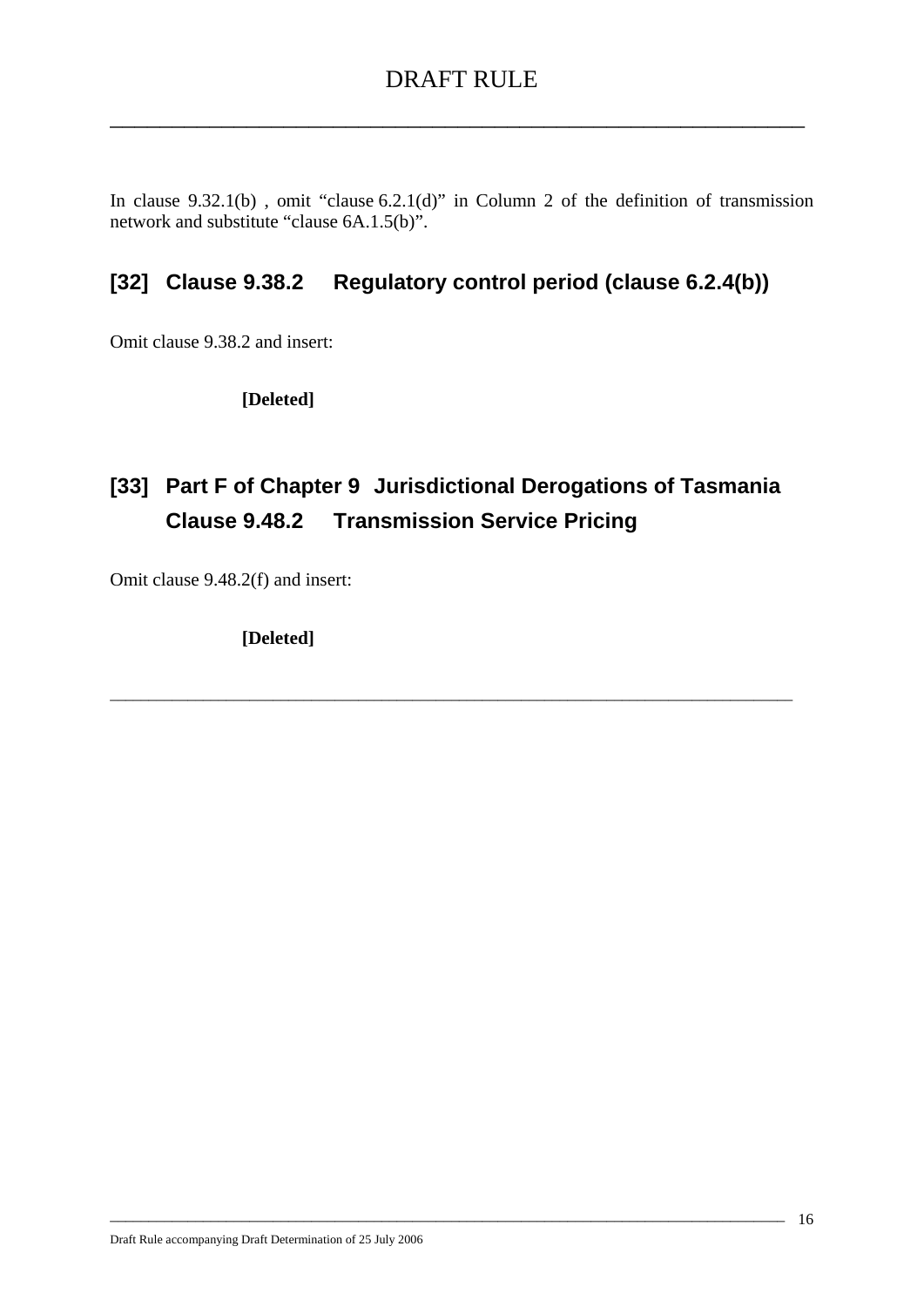# **Schedule 3** Amendment of Chapter 10 of the National **Electricity Rules**

(Clause 6)

### **[1] Chapter 10 Glossary**

In Chapter 10, delete the following definitions:

#### **excluded transmission services**

*Transmission services* the cost of and revenue for which are excluded from the *revenue cap* which applies to *prescribed transmission services*.

#### **generator access**

The *power transfer capability* of the *transmission network* and/or *distribution network* in respect of the *Generator's generating units* or group of *generating units* at a *connection point* which has been negotiated between the *Generator* and the relevant *Network Service Provider* in accordance with clause 5.5.

#### **market network service provider access**

The *power transfer capability* of the *transmission network* and/or *distribution network* in respect of the *Market Network Service Provider's market network services* at a *connection point* which has been negotiated between the *Market Network Service Provider* and the relevant *Network Service Provider* in accordance with clause 5.5A.

### **[2] Chapter 10 Glossary**

In Chapter 10, insert in alphabetical order, the following new definitions:

#### **access charge**

An amount described in rule  $5.4A(f)(4)$  and rule  $5.4A(g)-(i)$ .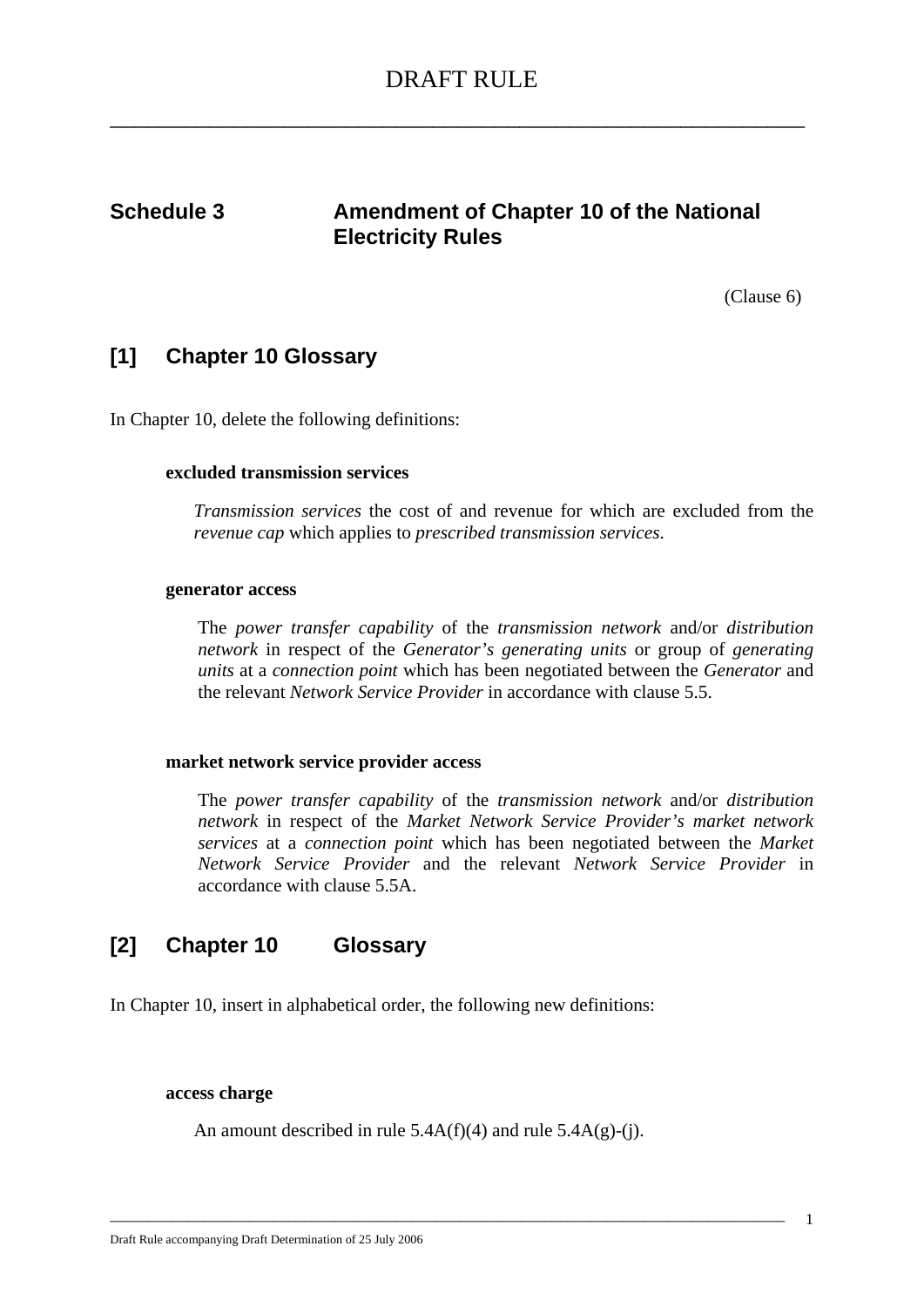#### **Amending Rule**

A Rule made by the *AEMC* under section 103 of the *National Electricity Law* on and from the date of commencement of the operation of that Rule, or parts of that Rule.

#### **annual building block revenue requirement**

The amount representing the revenue requirement of a *Transmission Network Service Provider* for each *regulatory year* of a *regulatory control period* calculated in accordance with clause 6A.5.4.

#### **approved pass through amount**

In respect of a *positive change event* for a *Transmission Network Service Provider*:

- (a) the amount which the *AER* determines should be passed through to *Transmission Network Users* under clause 6A.7.3(d)(2); or
- (b) the amount which the *AER* is taken to have determined under clause  $6A.7.3(e)(1),$

as the case may be.

#### **Authority**

Any government, government department, instrumentality, *Minister*, agency, statutory authority or other body in which a government has a controlling interest, and includes the *AEMC*, *NEMMCO*, the *AER* and the *ACCC* and their successors.

#### **commercial arbitrator**

A dispute resolution panel (within the meaning of section 58 of the *National Electricity Law*) established pursuant to clause S6A.3.3(b) of schedule 6A.3.

#### **contingent project**

In relation to a *revenue cap determination,* a *proposed contingent project* that is determined by the *AER*, in accordance with clause 6A.8.1(b), to be a *contingent project* for the purposes of that *revenue cap determination*.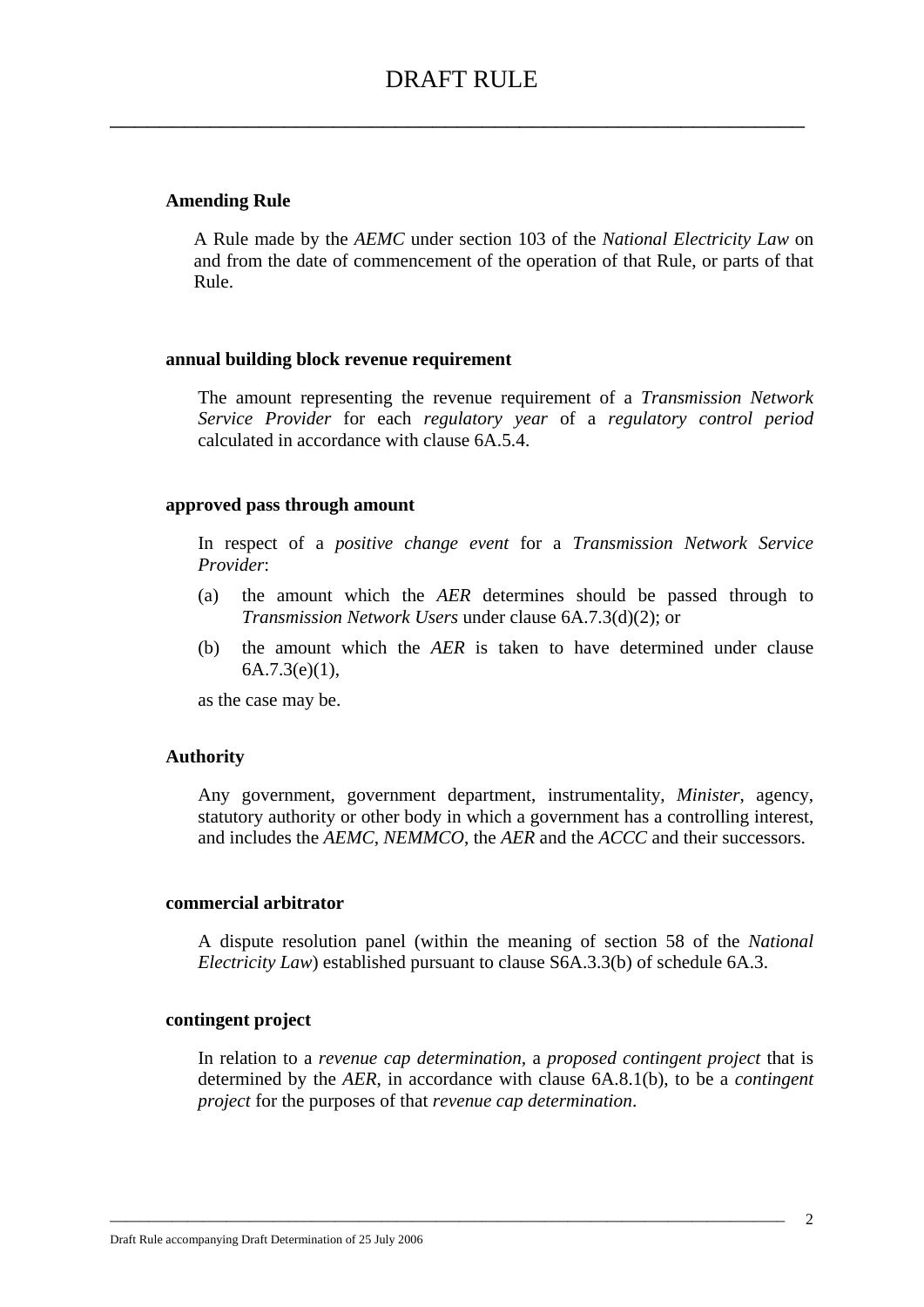## **Cost Allocation Guidelines**

The guidelines referred to in clause 6A.19.3.

### **Cost Allocation Methodology**

For a *Transmission Network Service Provider*, the Cost Allocation Methodology approved or taken to be approved by the *AER* for that *Transmission Network Service Provider* under clauses 6A.19.4.(d) and (e) as amended from time to time in accordance with clauses 6A.19.4(f) and (g).

## **Cost Allocation Principles**

The principles set out in clause 6A.19.2.

## **CPI**

As at a particular time, the Consumer Price Index: All Groups Index Number, weighted average of eight capital cities published by the Australian Bureau of Statistics for the most recent quarter that precedes that particular time and for which the index referred to has been published by the Australian Bureau of Statistics as at that time. If that index ceases to be published or is substantially changed, *CPI* will be such other index as is determined by the *AER* as a suitable benchmark for recording general movements in prices.

### **distribution network user access**

The *power transfer capability* of the *distribution network* in respect of:

- (a) *generating units* or group of *generating units*; and
- (b) *network elements*,

at a *connection point* which has been negotiated in accordance with rule 5.5.

### **efficiency benefit sharing scheme**

A scheme developed and *published* by the *AER* in accordance with rule 6A.5

\_\_\_\_\_\_\_\_\_\_\_\_\_\_\_\_\_\_\_\_\_\_\_\_\_\_\_\_\_\_\_\_\_\_\_\_\_\_\_\_\_\_\_\_\_\_\_\_\_\_\_\_\_\_\_\_\_\_\_\_\_\_\_\_\_\_\_\_\_\_\_\_\_\_\_\_\_\_\_\_\_\_\_\_\_\_\_

### **efficiency benefit sharing scheme parameters**

For an *efficiency benefit sharing scheme*, those parameters that are *published* by the *AER* in respect of that scheme pursuant to clause 6A.6.5(c).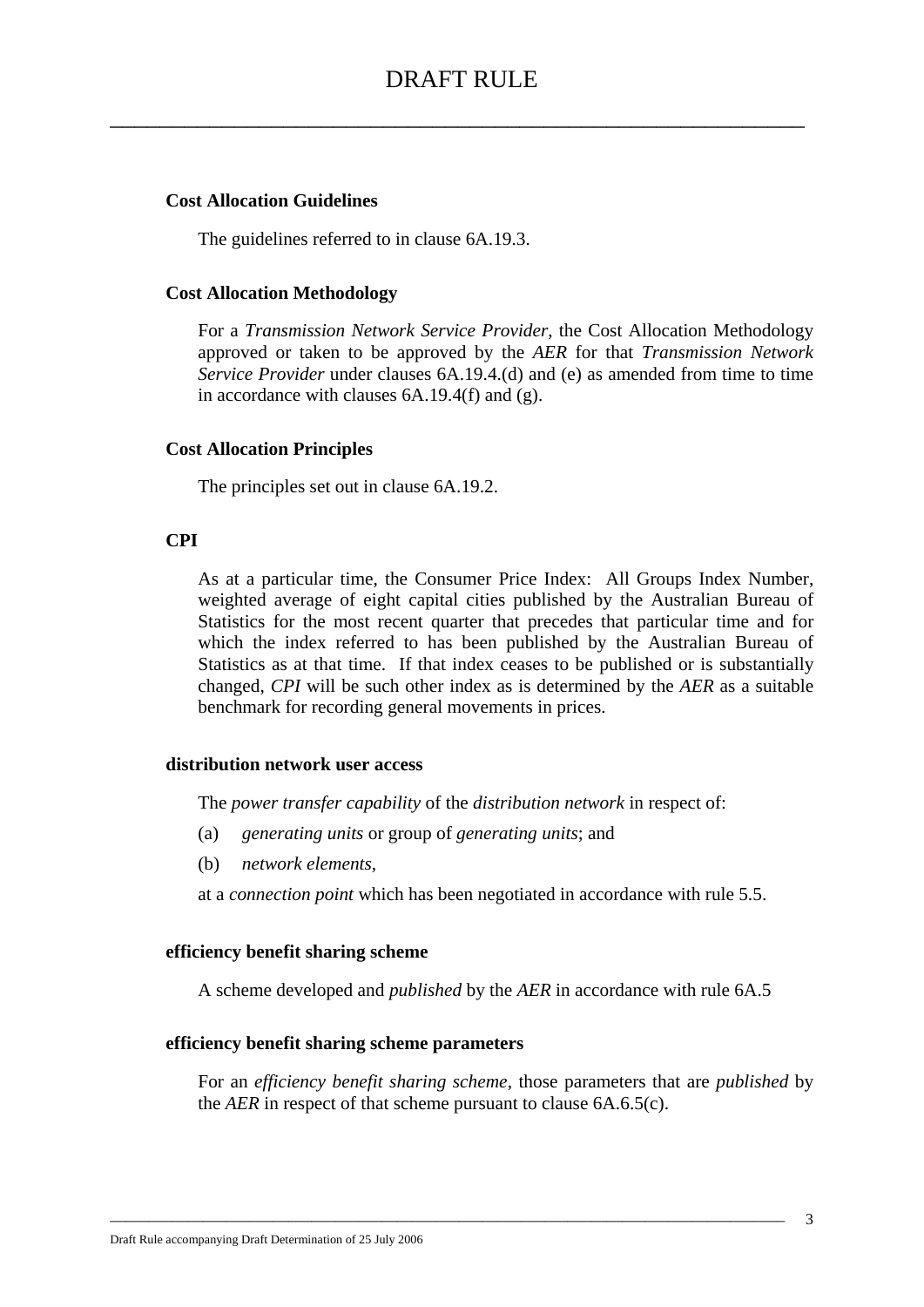## **eligible pass through amount**

In respect of a *positive change event* for a *Transmission Network Service Provider*, the increase in costs in the provision of *prescribed transmission services* that the *Transmission Network Service Provider* has incurred and is likely to incur until the end of the *regulatory control period* as a result of that *positive change event* (as opposed to the revenue impact of that event).

### **indexed amount**

As at any time and in relation to a dollar value that is expressly set out in Part C of Chapter 6A, that dollar value multiplied by  $\text{CPI}_a/\text{CPI}_b$ 

where:

CPIa is the *CPI* as at that time; and

 $CPI<sub>b</sub>$  is the Consumer Price Index: All Groups Index Number, weighted average of eight capital cities published by the Australian Bureau of Statistics for the quarter ending 30 June 2006.

## **information guidelines**

Guidelines made by the *AER* for the purpose of guiding a *Transmission Network Service Provider* in the submission of certified annual statements and other related information in accordance with clause 6A.17.2.

### **insurance event**

An event for which the risk of its occurrence is the subject of insurance taken out by or for a *Transmission Network Service Provider*, for which an allowance is provided in the *total revenue cap* for the *Transmission Network Service Provider* and in respect of which:

- (a) the cost of the premium paid or required to be paid by the *Transmission Network Service Provider* in the *regulatory year* in which the cost of the premium changes is higher or lower than the premium that is provided for in the *maximum allowed revenue* for the provider for that *regulatory year* by an amount of more than 1% of the *maximum allowed revenue* for the provider for that *regulatory year*;
- (b) the risk eventuates and, as a consequence, the *Transmission Network Service Provider* incurs or will incur all or part of a deductible where the amount so incurred or to be so incurred in a *regulatory year* is higher or lower than the allowance for the deductible (if any) that is provided for in the *maximum allowed revenue* for the provider for that *regulatory year* by an amount of more than 1% of the *maximum allowed revenue* for the provider for that *regulatory year*;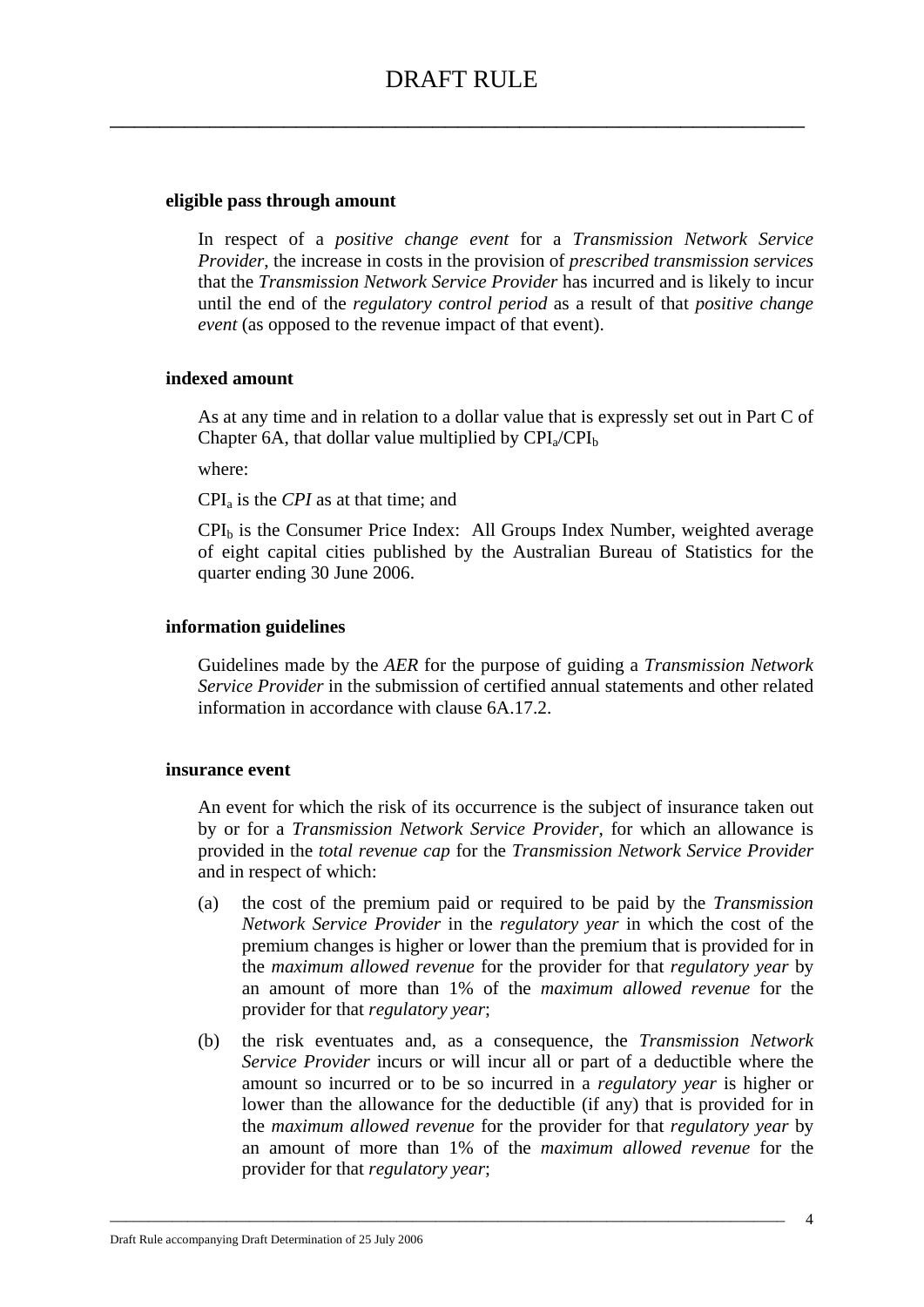- (c) insurance becomes unavailable to the *Transmission Network Service Provider*; or
- (d) insurance becomes available to the *Transmission Network Service Provider*  on terms materially different to those existing as at the time the *revenue cap determination* was made (other than as a result of any act or omission of the provider which is inconsistent with good electricity industry practice).

#### **jurisdictional electricity legislation**

Has the meaning given to that term in the *National Electricity Law*.

#### **materially**

For the purposes of the application of clause 6A.7.3, an event (other than a *network (grid) support event*) results in a *Transmission Network Service Provider* incurring materially higher or materially lower costs if the change in costs (as opposed to the revenue impact) that the *Transmission Network Service Provider* has incurred and is likely to incur in any *regulatory year* of the *regulatory control period*, as a result of that event, exceeds 1% of the *maximum allowed revenue* for the *Transmission Network Service Provider* for that *regulatory year*.

#### **negative change event**

For a *Transmission Network Service Provider*, a *pass through event* which entails the *Transmission Network Service Provider* incurring *materially* lower costs in providing *prescribed transmission services* than it would have incurred but for that event.

#### **negative network support event**

A *network support event* which entails a *Transmission Network Service Provider* making lower *network support payments* in the preceding *regulatory year* than the amount of *network support payments* (if any) that is provided for in the *annual building block revenue requirement* for the provider for that *regulatory year*.

#### **negative pass through amount**

In respect of a *negative change event* for a *Transmission Network Service Provider*, an amount that is not greater than a *required pass through amount* as determined by the *AER* under clause 6A.7.3(g).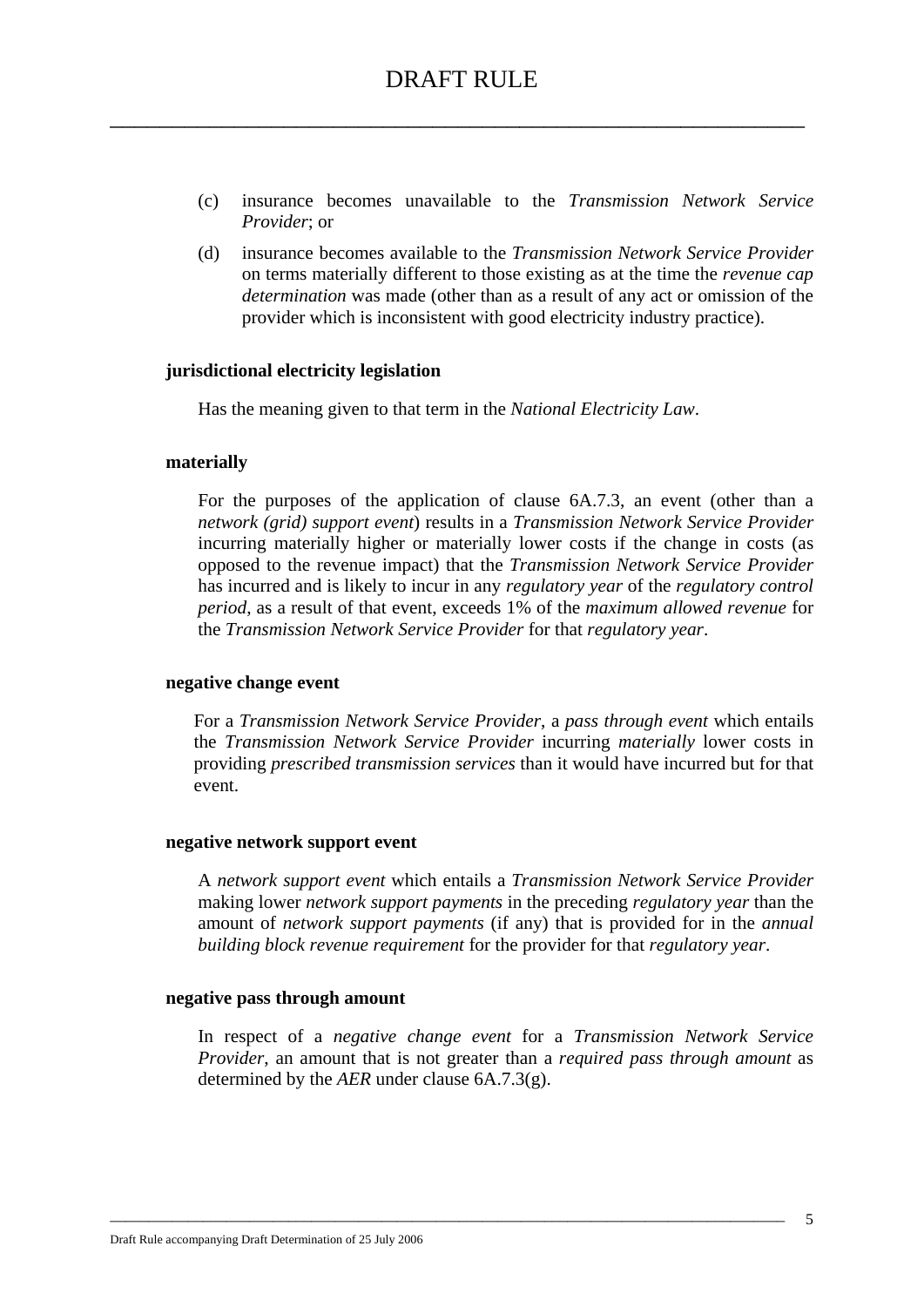#### **negotiated transmission service**

Any of the following services:

- (a) a shared *transmission service* that:
	- (1) exceeds the *network* performance requirements (both as to quality and quantity) (if any) which that *shared transmission service* is required to meet under any *jurisdictional electricity legislation*; and
	- (2) except to the extent that the *network* performance requirements which that *shared transmission service* is required to meet are prescribed under any *jurisdictional electricity legislation*, exceeds or does not meet the *network* performance requirements (both as to quality and quantity) set out in schedule 5.1a or 5.1;
- (b) *connection services* that:
	- (1) in the case of *entry services*, are provided to serve a *Generator* or group of *Generators* at a single *transmission network connection point*;
	- (2) in the case of *exit services*, are provided to serve a *Transmission Customer* or a group of *Transmission Customers*, at a single *transmission network connection point*;

other than *connection services* that are provided by one *Network Service Provider* to serve another *Network Service Provider;*or

(c) *use of system services* provided to a *Transmission Network User* and referred to in rule 5.4A(f)(3) in relation to *augmentations* or *extensions* required to be undertaken on a *transmission network* as described in rule 5.4A,

but does not include a *market network service*.

### **Negotiated Transmission Service Pricing Criteria**

For a *Transmission Network Service Provider* under a *transmission determination*, the criteria set out in that *transmission determination* pursuant to clause 6A.9.4.

### **Negotiated Transmission Service Pricing Principles**

The principles set out in clause 6A.9.1.

#### **negotiating framework**

For a *Transmission Network Service Provider*, the negotiating framework approved or included by the *AER* for that *Transmission Network Service Provider* in a final decision under clause 6A.14.1(6). The term negotiating framework is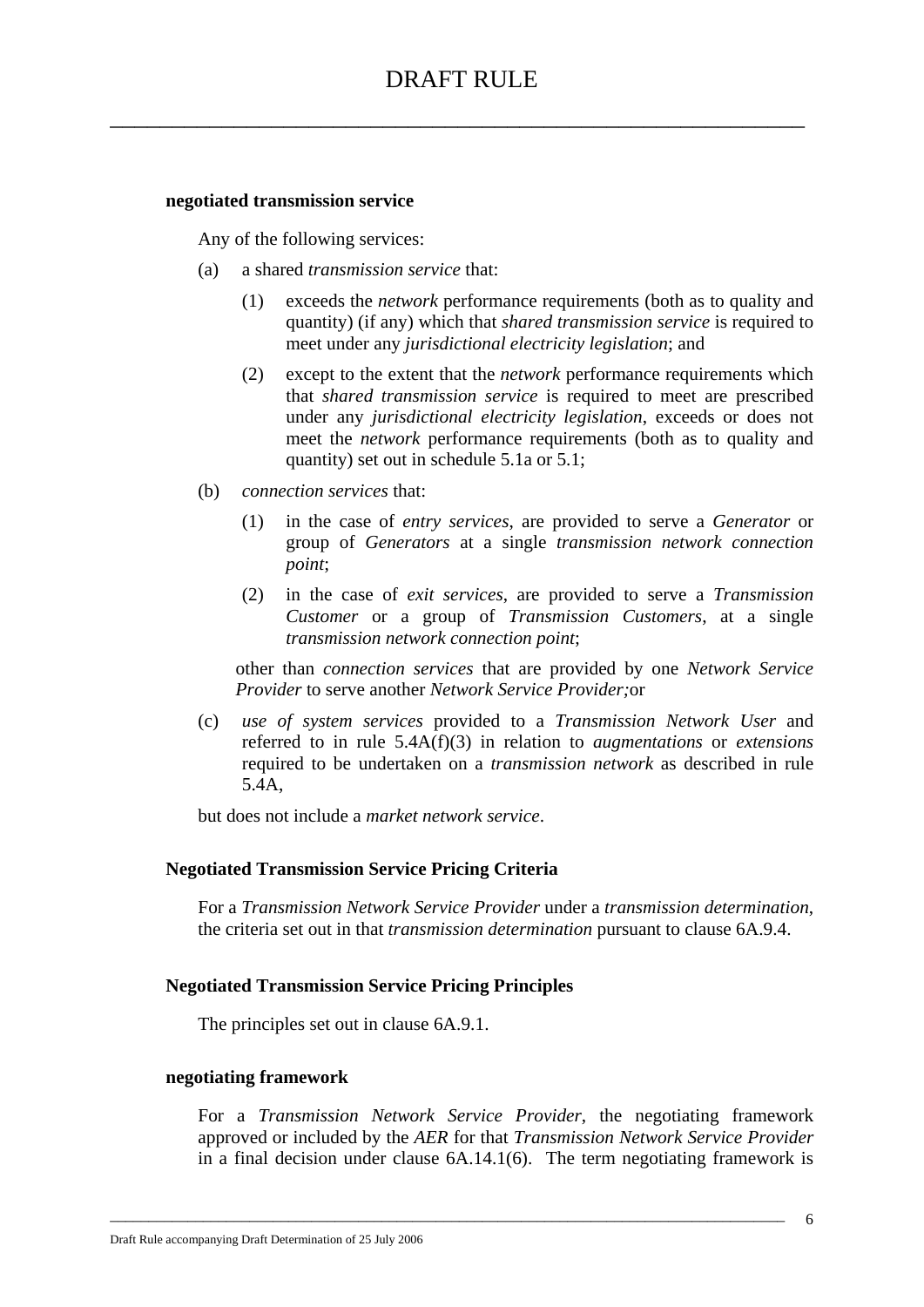also defined in clauses [6.5.9] and 6.6.7 for the purposes of those clauses and, when used in those clauses, has the meaning given to it for those purposes.

#### **network support event**

- (a) If, at the end of a *regulatory year* of a *regulatory control period*, the amount of *network support payments* made by a *Transmission Network Service Provider* for that previous *regulatory year* is higher or lower than the amount of *network support payments* (if any) that is provided for in the *annual building block revenue requirement* for the *Transmission Network Service Provider* for that *regulatory year*, this constitutes a *network support event*.
- (b) In calculating the amount for the purposes of a *network support event* referred to in paragraph (a), the amount of *network support payments* made by a *Transmission Network Service Provider* must not include an amount of *network support payments* that are a substitute for a *network augmentation* where an allowance for capital expenditure in relation to that *network augmentation* has been provided for in the total *revenue cap determination*.

#### **network support pass through amount**

The amount that should be passed through to *Transmission Network Users* in the *regulatory year* following the preceding *regulatory year*, in respect of a *network support event* for a *Transmission Network Service Provider*.

#### **network support payment**

A payment by a *Transmission Network Service Provider* to:

- (a) any *Generator* providing *network* support services in accordance with clause 5.6.2; or
- (b) *Customers*,

to enable the safe and reliable operation of the *transmission system* owned, controlled or operated by that *Transmission Network Service Provider*.

#### **non-regulated transmission services**

A *transmission service* that is neither a *prescribed transmission service* nor a *negotiated transmission service*.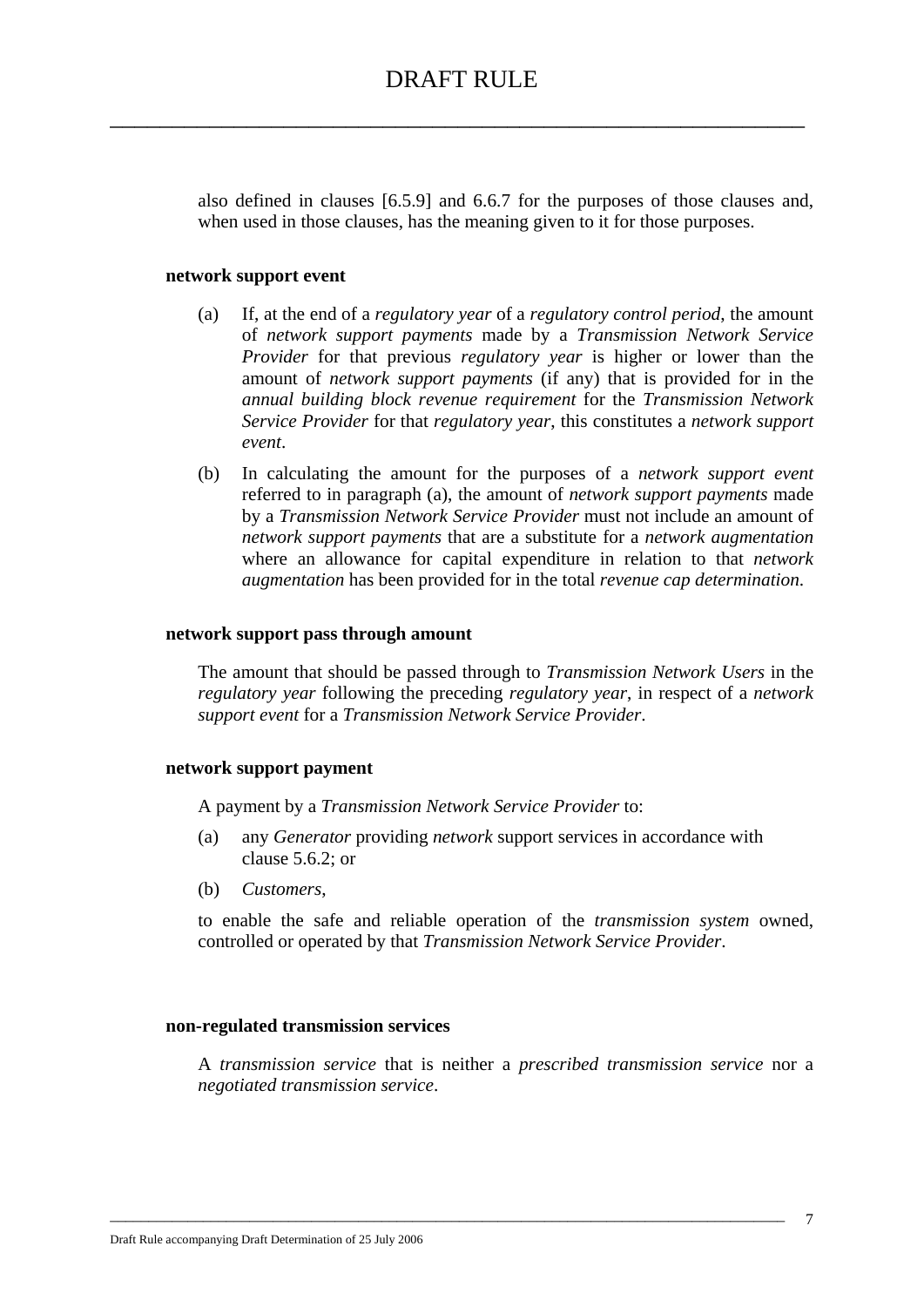#### **pass through event**

Any one of the following events:

- (a) an *insurance event*;
- (b) a s*ervice standard event*;
- (c) a *tax change event*; or
- (d) a *terrorism event*.

#### **performance incentive scheme parameters**

For a *service target performance incentive scheme*, those parameters that are *published* by the *AER* in respect of that scheme pursuant to clause 6A.7.4(c).

#### **positive change event**

For a *Transmission Network Service Provider*, a *pass through event* which entails the *Transmission Network Service Provider* incurring *materially* higher costs in providing *prescribed transmission services* than it would have incurred but for that event, but does not include a *contingent project* or an associated *trigger event*.

#### **positive network support event**

A *network support event* which entails a *Transmission Network Service Provider* making higher *network support payments* in the preceding *regulatory year* than the amount of *network support payments* (if any) that is provided for in the *annual building block revenue requirement* for the provider for that *regulatory year*.

#### **positive pass through amount**

An amount that is not greater than an *eligible pass through amount* that a *Transmission Network Service Provider* proposes in relation to a *positive change event* under clause 6A.7.3(c).

#### **post-tax revenue model**

The model used to prepare the *Revenue Proposal* in accordance with rule 6A.5.

#### **proposed contingent capital expenditure**

The total forecast capital expenditure for the relevant *proposed contingent project*, as included in the *Revenue Proposal* for that project.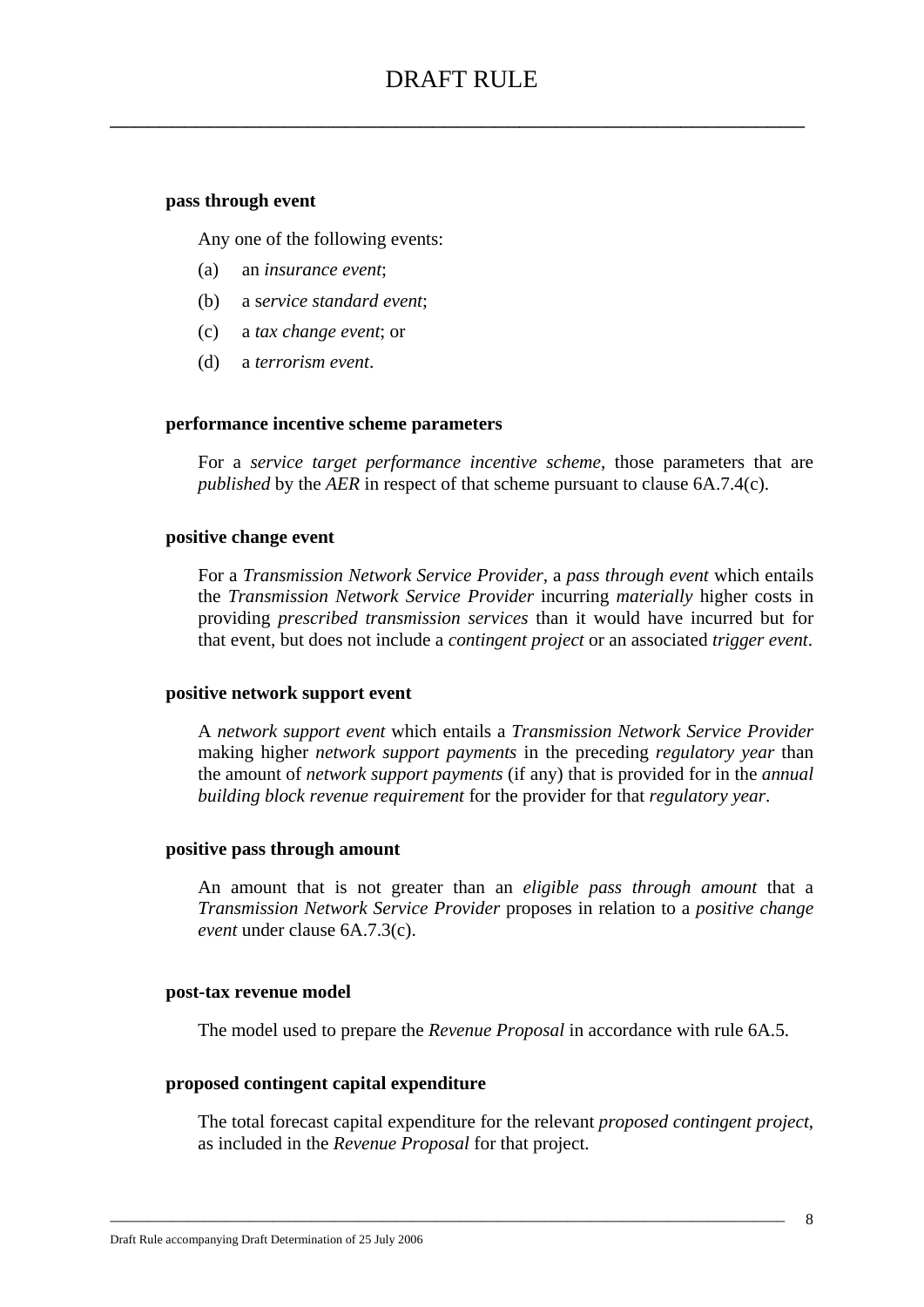### **proposed contingent project**

A proposal by a *Transmission Network Service Provider* as part of a *Revenue Proposal* for a project to be determined by the *AER* as a *contingent project* for the purposes of a *revenue cap determination* in accordance with clause 6A.8.1(b).

#### **regulatory obligation**

Has the meaning given to that term in the *National Electricity Law*.

#### **regulatory year**

Each consecutive period of 12 calendar months in a *regulatory control period*, the first such 12 month period commencing at the beginning of the *regulatory control period* and the final 12 month period ending at the end of the *regulatory control period.*

#### **relevant tax**

Any tax payable by a *Transmission Network Service Provider* other than:

- (a) income tax and capital gains tax;
- (b) stamp duty, financial institutions duty and bank accounts debits tax;
- (c) penalties, charges, fees and interest on late payments, or deficiencies in payments, relating to any tax; or
- (d) any tax that replaces or is the equivalent of or similar to any of the taxes referred to in paragraphs (a) to (b) (including any State equivalent tax).

#### **required pass through amount**

In respect of a *negative change event* for a *Transmission Network Service Provider*, the costs in the provision of *prescribed transmission services* that the *Transmission Network Service Provider* has saved and is likely to save until the end of the *regulatory control period* as a result of that *negative change event* (as opposed to the revenue impact of that event).

#### **revenue cap determination**

A determination referred to in clause 6A.2.2(1) and rule 6A.4 as substituted (if at all) pursuant to clause 6A.7.1 or rule 6A.15 or as amended pursuant to clause 6A.8.2.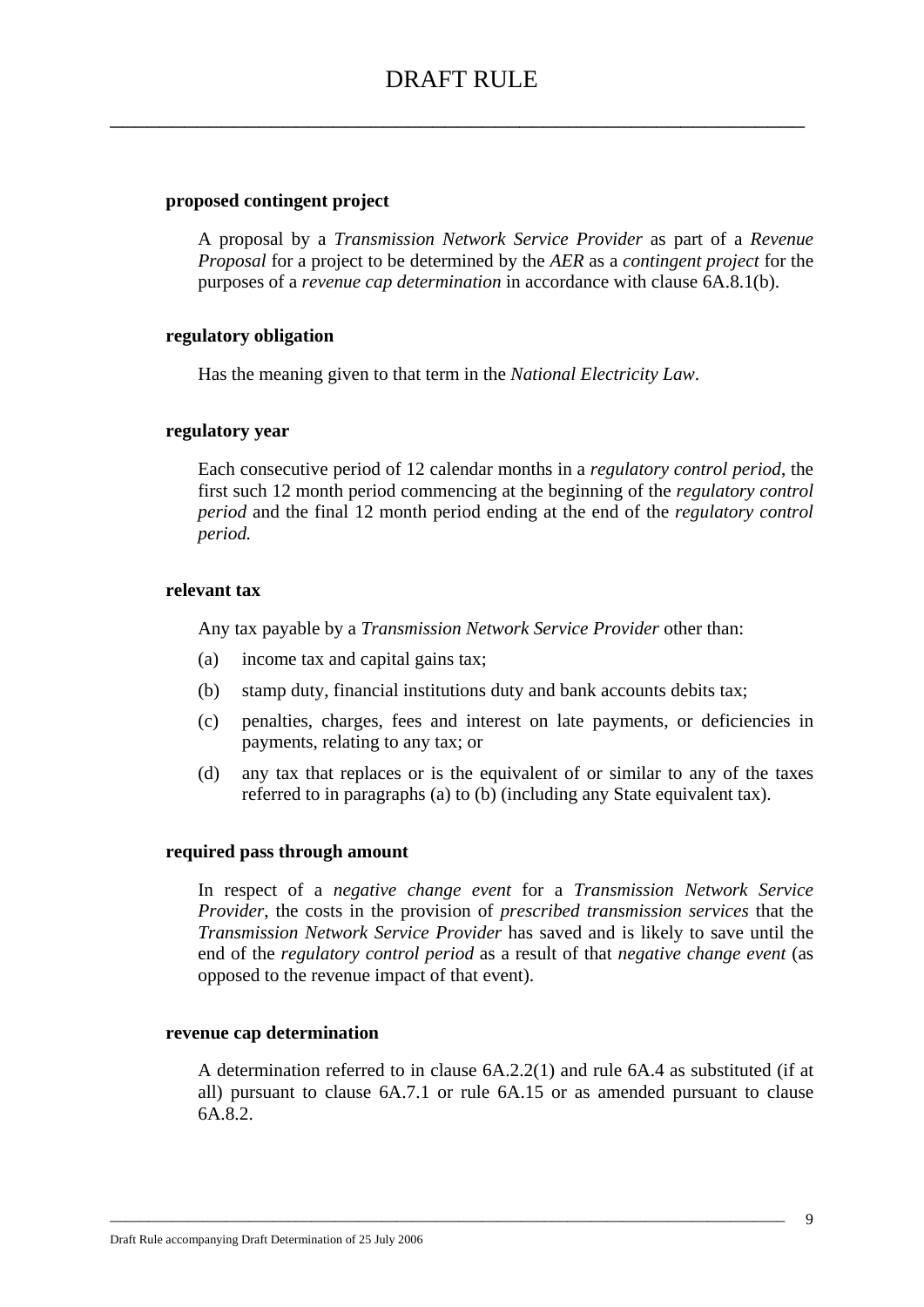## **Revenue Proposal**

For a *Transmission Network Service Provider*, a proposal submitted or resubmitted by the *Transmission Network Service Provider* to the *AER* pursuant to clause  $6A.10.1(a)$ , clause  $6A.11(2)$  or clause  $6A.12.3(a)$  (as the context requires).

## **roll forward model**

The model developed and published by the *AER* for the roll forward of the regulatory asset base for *transmission systems* in accordance with clause 6A.6.1

### **Service Applicant**

Has the meaning given in clause 6A.9.5(a).

### **service standard event**

Any decision made by an *Authority* or any amendment to an applicable law (including, but not limited to, the *National Electricity Law*, the *Rules*, any transmission licence of a *Transmission Network Service Provider* or any applicable *jurisdictional electricity legislation* (as that term is defined in the *National Electricity Law*)) which has the effect of:

- (a) substantially varying the manner in which a *Transmission Network Service Provider* is required to provide any *prescribed transmission services* as at the date of the *revenue cap determination*;
- (b) imposing, removing or varying minimum service standards on or that apply to a *Transmission Network Service Provider* in respect of *prescribed transmission services* that are different to the minimum standards applicable to the *Transmission Network Service Provider* as at the date of the *revenue cap determination*; or
- (c) altering the nature or scope of the *prescribed transmission services* provided by a *Transmission Network Service Provider* from those as at the date of the *revenue cap determination*,

and which results in the *Transmission Network Service Provider* incurring *materially* higher or *materially* lower costs in providing *prescribed transmission services* than it would have incurred but for that event.

### **service target performance incentive scheme**

A scheme developed and *published* by the *AER* is accordance with clause 6A.7.4.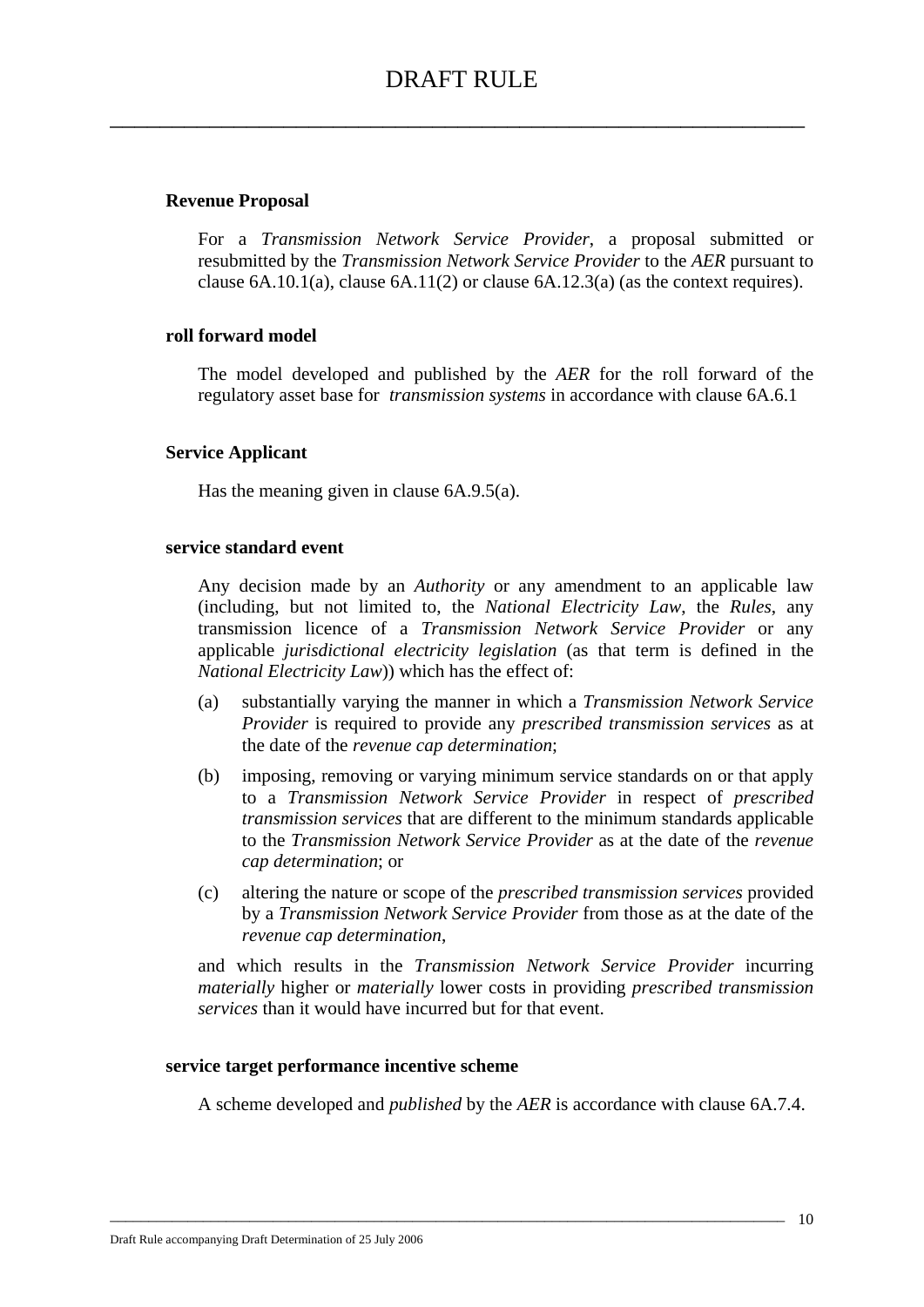#### **shared transmission service**

A service provided to a *Transmission Network User* for use of a *transmission network* for the conveyance of electricity (including a service that ensures the integrity of the related *transmission system*).

#### **submission guidelines**

The guidelines made by the *AER* in accordance with rule 6A.10 for the purposes of guiding a *Transmission Network Service Provider* in the submission of a *Revenue Proposal* under Part E of Chapter 6A.

#### **tax**

Any tax, levy, impost, deduction, charge, rate, rebate, duty, fee or withholding which is levied or imposed by an *Authority*.

## **tax change event**

Any of the following:

- (a) a change in (or a change in the application or official interpretation of) a *relevant tax* or the way in or rate at which a *relevant tax* is calculated;
- (b) the removal of a *relevant tax*; or
- (c) the imposition of a *relevant tax*,

which:

- (d) occurs on or after the commencement of the *revenue cap determination* for the *regulatory control period*; and
- (e) results in the *Transmission Network Service Provider* incurring *materially* higher or *materially* lower costs in providing *prescribed transmission services* than it would have incurred but for that event.

#### **terrorism event**

An act (including, but not limited to, the use of force or violence or the threat of force or violence) of any person or group of persons (whether acting alone or on behalf of in connection with any organisation or government), which from its nature or context is done for, or in connection with, political, religious, ideological, ethnic or similar purposes or reasons (including the intention to influence or intimidate any government and/or put the public, or any section of the public, in fear) and which results in a *Transmission Network Service Provider*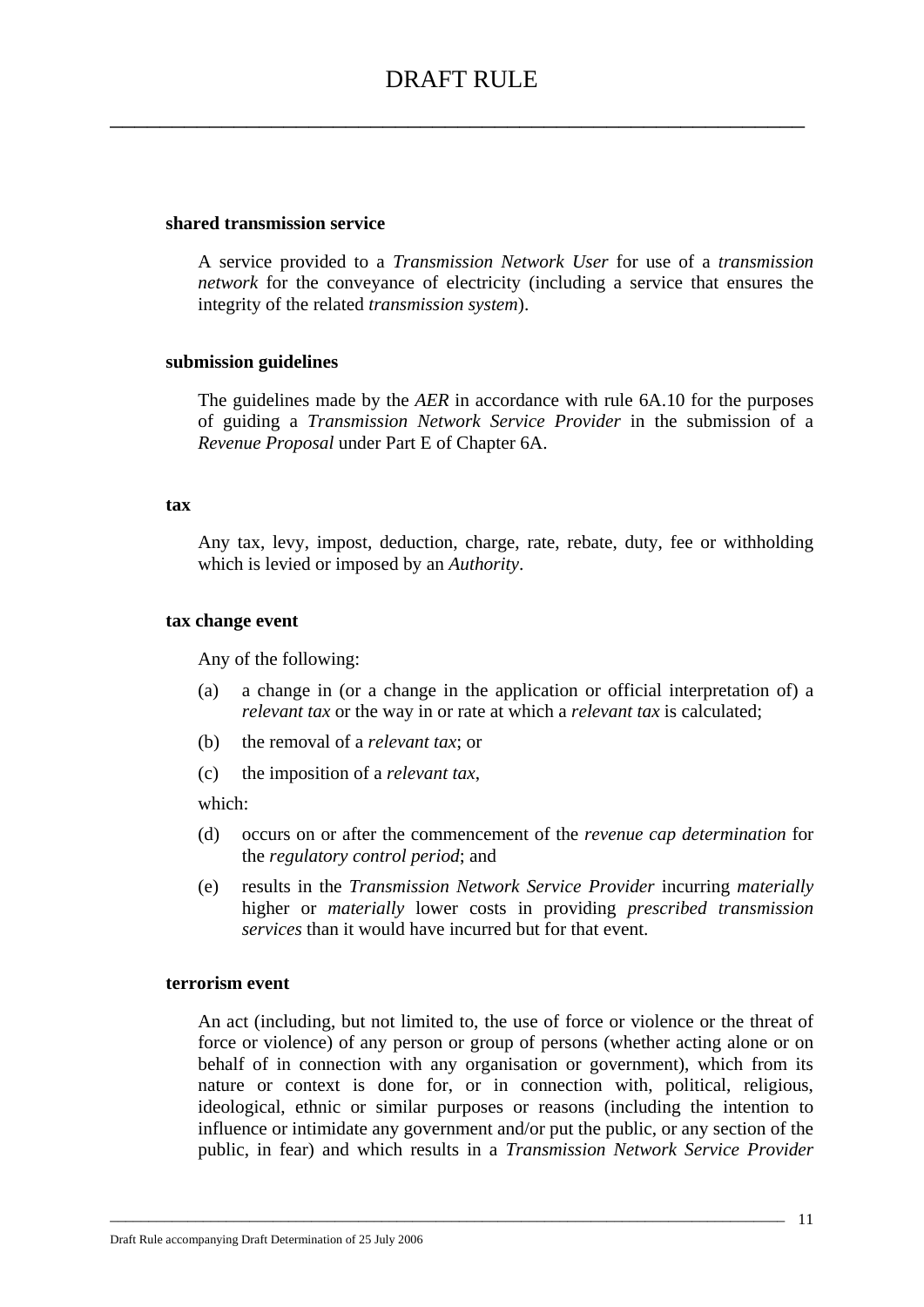incurring *materially* higher or *materially* lower costs in providing *prescribed transmission services* than it would have incurred but for that act.

#### **total revenue cap**

For a *Transmission Network Service Provider* for a *regulatory control period*, the sum of the *maximum allowed revenues* for that provider for each *regulatory year* of that *regulatory control period* as calculated in accordance with clause 6A.5.3 and set out in a *revenue cap determination*.

### **transmission determination**

Has the meaning given in the *National Electricity Law,* and includes a determination by the *AER* as described in rule 6A.2.

#### **transmission consultation procedures**

The procedures set out in Part H of Chapter 6A that must be followed by the *AER* in making, developing or amending guidelines, models, or schemes or in reviewing values or methodologies under Chapter 6A.

#### **transmission network user access**

The *power transfer capability* of the *transmission network* in respect of:

- (a) *generating units* or group of *generating units*;
- (b) *network elements*; or
- (c) *plant*,

at a *connection point* which has been negotiated in accordance with rule 5.4A.

#### **trigger event**

In relation to a *proposed contingent project* or a *contingent project*, a specific condition or event described in clause 6A.8.1(c), the occurrence of which, during the relevant *regulatory control period*, may result in the amendment of a *revenue cap determination* under clause 6A.8.2.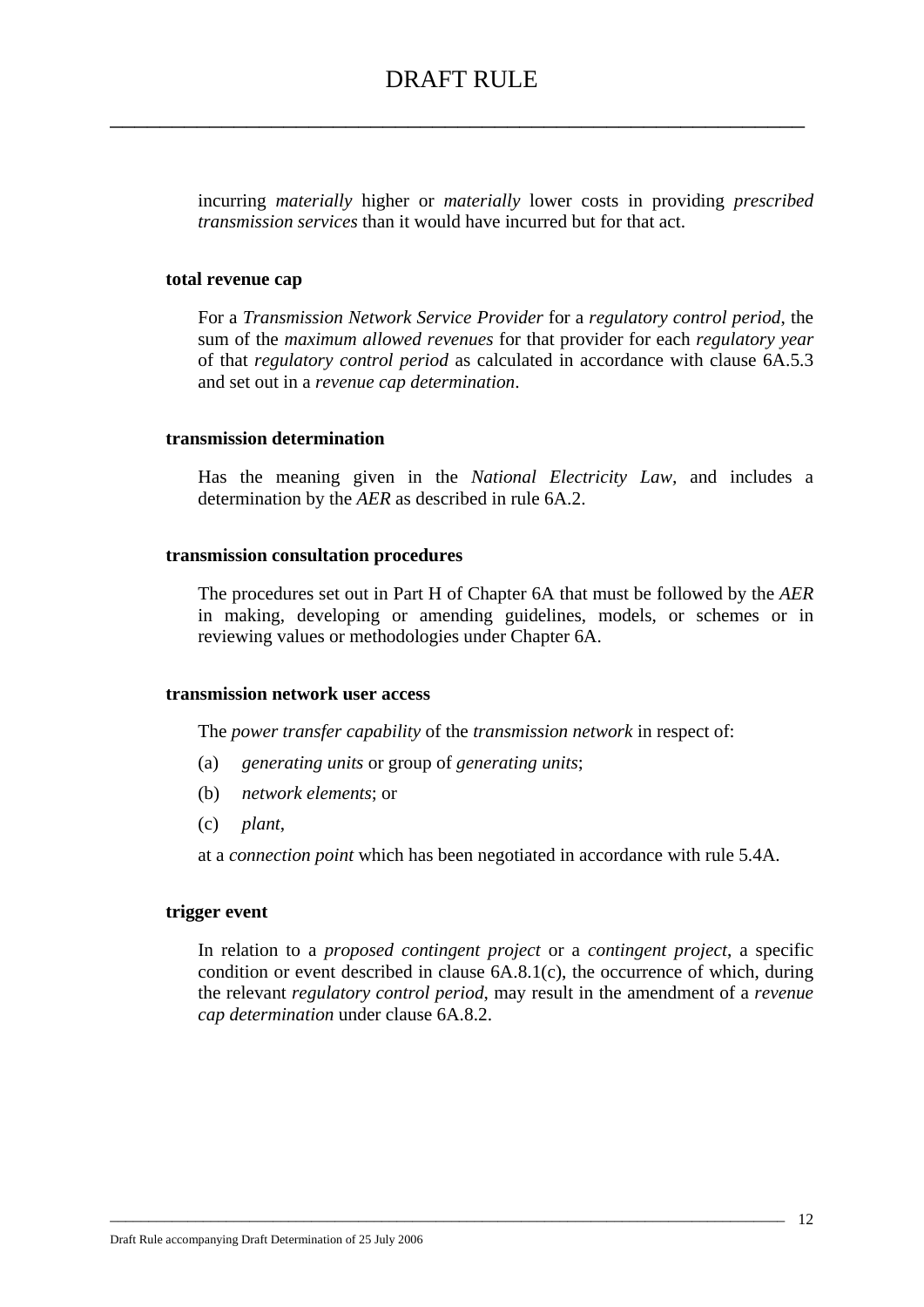# **[3] Chapter 10 Glossary**

In Chapter 10, omit the current corresponding definitions and substitute the following definitions:

### **avoided Customer TUOS charges**

The charges described in rule 5.5(h).

### **connection service**

An *entry service* (being a service provided to serve a *Generator* or a group of *Generators*, or a *Transmission Network Service Provider* or a group of *Transmission Network Service Providers*, at a single *connection point*) or an *exit service* (being a service provided to serve a *Transmission Customer* or *Distribution Customer* or a group of *Transmission Customers* or *Distribution Customers*, or a *Transmission Network Service Provider* or a group of *Transmission Network Service Providers*, at a single *connection point*).

### **contestable**

- (a) In relation to *transmission services* a service which is permitted by the laws of the relevant *participating jurisdiction* to be provided by more than one *Transmission Network Service Provider* as a contestable service or on a competitive basis.
- (b) In relation to *distribution services,* a service which is permitted by the laws of the relevant *participating jurisdiction* to be provided by more than one *Distribution Network Service Provider* as a contestable service or on a competitive basis.

## **Customer transmission use of system, Customer transmission use of system service**

\_\_\_\_\_\_\_\_\_\_\_\_\_\_\_\_\_\_\_\_\_\_\_\_\_\_\_\_\_\_\_\_\_\_\_\_\_\_\_\_\_\_\_\_\_\_\_\_\_\_\_\_\_\_\_\_\_\_\_\_\_\_\_\_\_\_\_\_\_\_\_\_\_\_\_\_\_\_\_\_\_\_\_\_\_\_\_

A service provided to a *Transmission Network User* for use of the *transmission network* for the conveyance of electricity (including where it has been negotiated in accordance with clause  $5.4A(f)(3)$  that can be reasonably allocated to a *Transmission Network User* on a locational basis, but does not include *Generator transmission use of system services*.

### **Distribution Ring-Fencing Guidelines**

Has the meaning given in clause 6.12.2(a).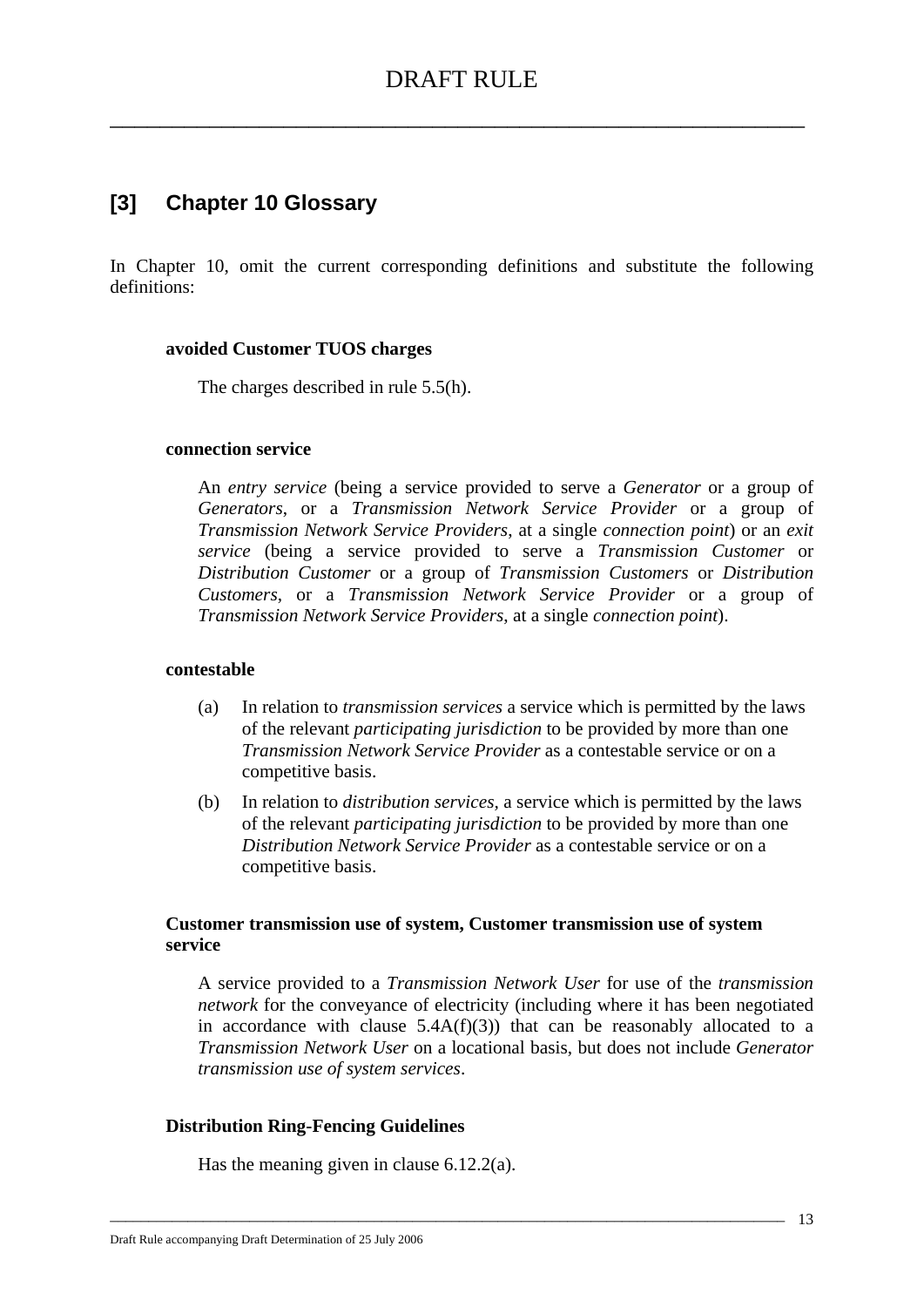#### **entry service**

A service provided to serve a *Generator* or a group of *Generators*, or a *Network Service Provider* or a group of *Network Service Providers*, at a single connection point.

#### **excluded distribution services**

*Distribution services* which are subject to a more "light-handed" regulatory approach than that described in clause 6.2.5 with the result that the costs of and revenue for such services are excluded from the *revenue cap* or *price cap* which applies to *prescribed distribution services.*

#### **exit service**

A service provided to serve a *Transmission Customer* or *Distribution Customer* or a group of *Transmission Customers* or *Distribution Customers*, or a *Network Service Provider* or a group of *Network Service Providers*, at a single *connection point*.

### **Generator transmission use of system, Generator transmission use of system service**

A service provided to a *Generator* for:

- (a) use of the *transmission network* which has been negotiated in accordance with clause  $5.4A(f)(3)(i)$ ; or
- (b) use of a *new transmission network investment* asset for the conveyance of electricity that can be reasonably allocated to a *Generator* on a locational basis.

#### **maximum allowed revenue**

For a *Transmission Network Service Provider* for a *regulatory year* of a *regulatory control period*, the amount calculated as such in accordance with rule 6A.3.

#### **metrology procedure**

A document that contains information on the devices and processes that are to be used to measure, or determine by means other than a device, the flow of electricity in a power conductor, to convey the measured or determined data to other devices using *communication link(s)*, to prepare the data using devices or algorithms to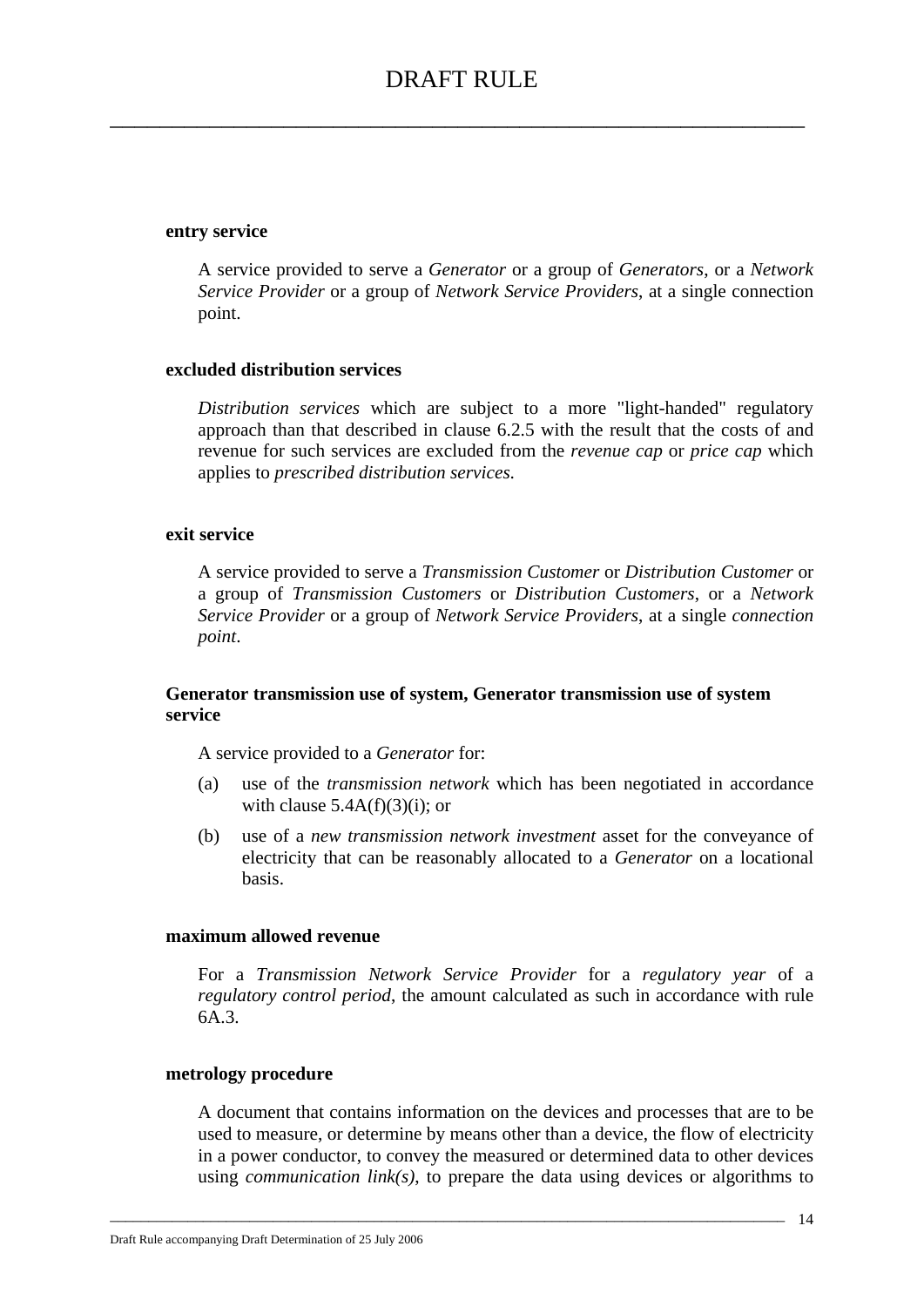form *metering data* and to provide access to the *metering data* from a *telecommunication network*. In relation to type 5 and 6 *metering installations*, the document may also contain requirements for the engagement and payment of *Metering Providers* and, where applicable, must contain requirements for the provision of relevant details of the *metering installation* to the responsible person. The document can specify, in relation to *metering installations* types 5, 6 and 7 (as specified in schedule 7.2), in what circumstances *energy data* held in *metering installations* within the relevant *participating jurisdiction*, can be used by *Distribution Network Service Providers* to calculate charges for *distribution service* for the purposes of clause 6.8.1(e).

### **negotiated use of system charges**

The charges described in clauses 5.4A(f)(3) or 5.5(f)(3), respectively.

## **negotiable service**

- (a) In relation to *transmission services* means *negotiated transmission services*.
- (b) In relation to *distribution services* means:
	- (1) an *excluded distribution service*;
	- (2) that part of a *prescribed distribution service* which is to be provided to a standard which is higher or lower than any standard:
		- (i) described in schedule 5.1;
		- (ii) outlined in the standards published in accordance with  $6.6.5(a)(3)$ ; or
		- (iii) required by any regulatory regime administered by the *AER* or a *Jurisdictional Regulator* (as appropriate);
	- (3) *connection services*, *use of system services* and *distribution network* user access provided to an *Embedded Generator*, for which charges are negotiated under rule 5.5; or
	- (4) *connection services*, *use of system service*s and *distribution network* user access provided to a *Market Network Service Provider*, for which charges are negotiated under rule 5.5,

and does not include a *contestable* service.

### **negotiated use of system service**

A *use of system service* in respect of which:

(a) a *Connection Applicant* may negotiate with a *Transmission Network Service Provider*;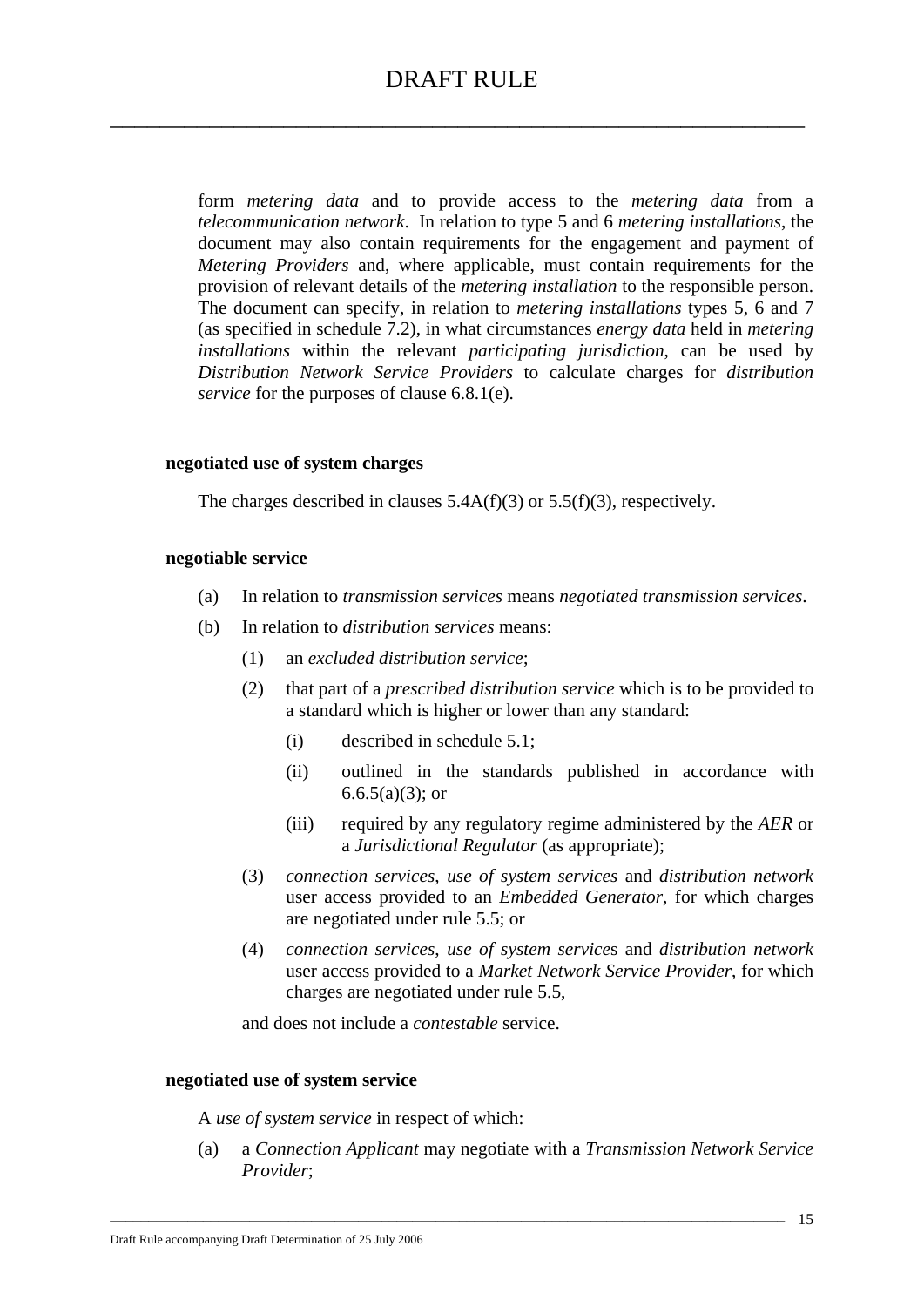- (b) an *Embedded Generator* may negotiate with a *Distribution Network Service Provider*; or
- (c) a *Market Network Service Provider* may negotiate with a *Distribution Network Service Provider*,

in accordance with clauses 5.4A(f)(3) or 5.5(f)(3), respectively.

#### **network coupling point**

The point at which *connection assets* join a *distribution network*, used to identify the *distribution service* price payable by a *Customer*, more fully described in schedule 6.3.

#### **prescribed distribution services**

*Distribution services* provided by *distribution network* assets or associated *connection assets* which are determined by the *Jurisdictional Regulator* under clause 6.2.4(a) as those which should be subject to economic regulation in accordance with the principles set out in clause 6.2.5.

#### **prescribed transmission service**

Any of the following services:

- (a) *shared transmission services* that meet (but do not exceed) the *network* performance requirements (both as to quality and quantity) (if any) which those *shared transmission services* are required to meet under any *jurisdictional electricity legislation*; and
- (b) *shared transmission services* that meet (but do not exceed) the *network* performance requirements (both as to quality and quantity) set out in schedule 5.1a or 5.1, except to the extent that the *network* performance requirements which those *shared transmission services* are required to meet are prescribed under any *jurisdictional electricity legislation*; and
- (c) services that are required by *NEMMCO* to be provided under the *Rules*, that are necessary to ensure the integrity of a *transmission network*, including through the maintenance of *power system security* and assisting in the planning of the *power system*; and
- (d) *connection services* that are provided by one *Network Service Provider* to serve another *Network Service Provider*,

but does not include *negotiated transmission services* or *market network services*.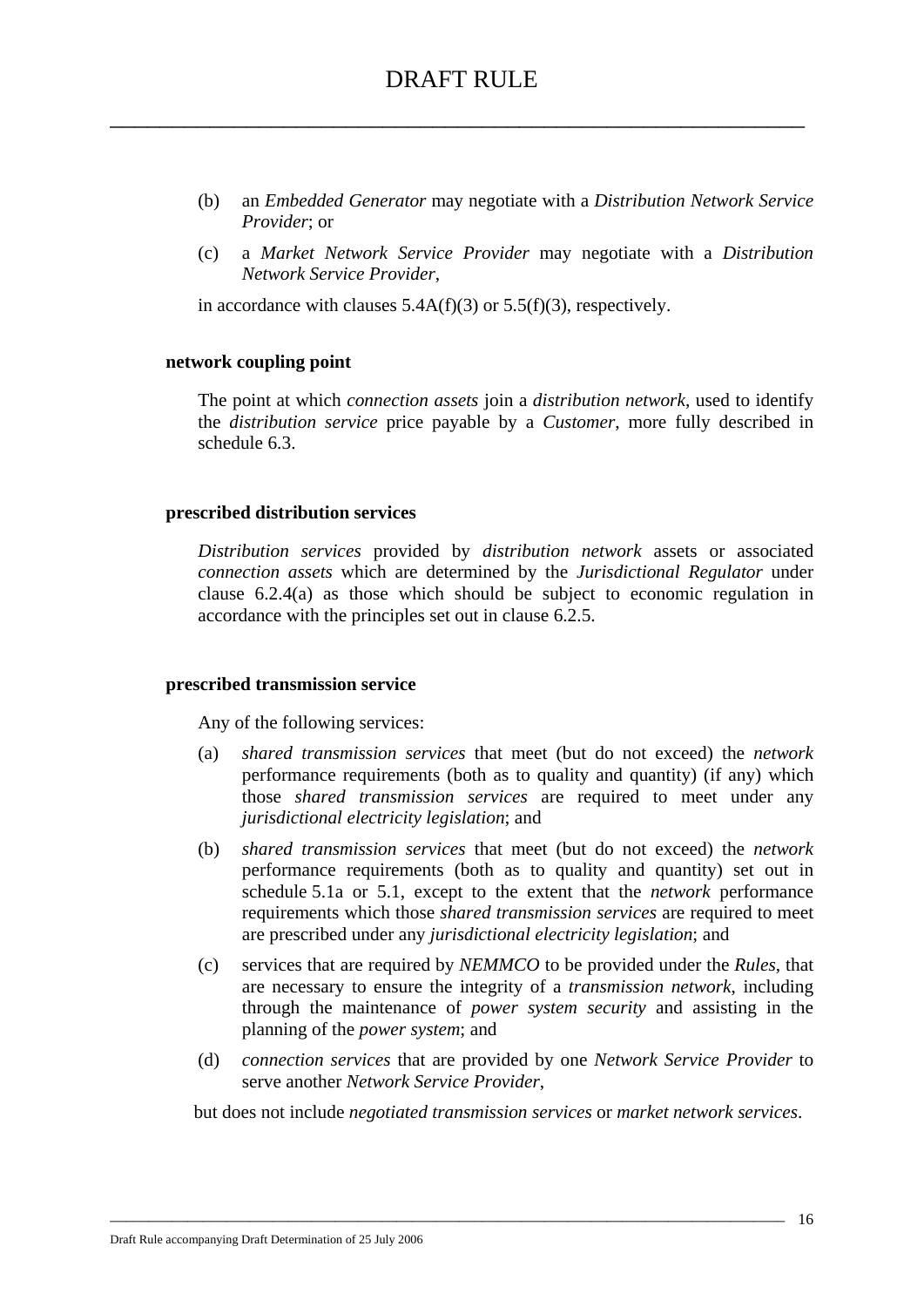## **publish/publication**

- (a) In the case of an invitation or notice referred to in clauses  $6A.11.3(a)(5)$ , 6A.12.2(a)(3) and (4) or clause 6A.20(b)(3), publish on the *AER's* website and in a newspaper circulating generally throughout Australia.
- (b) In the case of a notice referred to in clauses  $6A.12.2(a)(2)$ ,  $6A.13.3$  or 6A.20(e)(2), publish on the *AER's* website, in the South Australian Gazette and in a newspaper circulating generally throughout Australia.
- (c) Where referred to in any other provision of Chapter 6A (other than Part I), publish on the *AER's* website and make a copy available at the offices of the *AER*.
- (d) In any other case, make available to *Registered Participants* electronically.

### **regulated interconnector**

An *interconnector* which is deemed to be a *regulated interconnector* under [old clause 6.19] and is subject to *transmission service* regulation and pricing arrangements in Chapter 6A.

#### **regulatory control period**

- (a) In respect of a *Transmission Network Service Provider*, a period of not less than 5 *regulatory years* in which a *total revenue cap* applies to that provider by virtue of a *revenue cap determination*.
- (b) In respect of a *Distribution Network Service Provider*, a period in which a *price cap* and/or a *revenue cap* is imposed on that provider by the relevant *Jurisdictional Regulator* under Part B of Chapter 6.

#### **revenue cap**

In Part B of Chapter 6, the *aggregate annual revenue requirement* for a year determined by the *Jurisdictional Regulator* applicable to a *Distribution Network Service Provider*.

## **transmission services**

The services provided by means of, or in connection with, a *transmission system*.

\_\_\_\_\_\_\_\_\_\_\_\_\_\_\_\_\_\_\_\_\_\_\_\_\_\_\_\_\_\_\_\_\_\_\_\_\_\_\_\_\_\_\_\_\_\_\_\_\_\_\_\_\_\_\_\_\_\_\_\_\_\_\_\_\_\_\_\_\_\_\_\_\_\_\_\_\_\_\_\_\_\_\_\_\_\_\_

### **Transmission Ring-Fencing Guidelines**

The Guidelines made under rule 6A.21.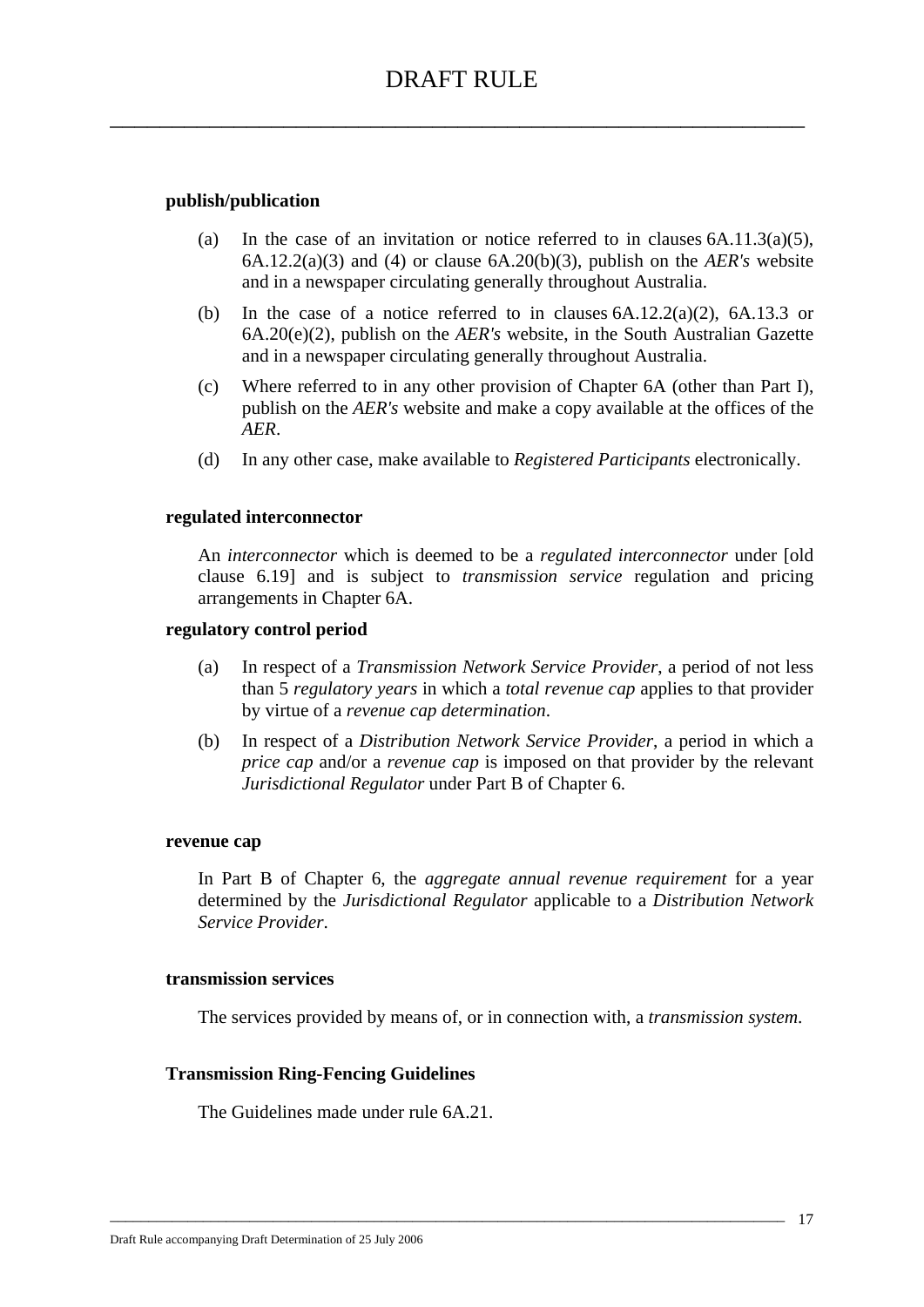## **WACC**

*Weighted average cost of capital*.

## **weighted average cost of capital**

For a *Transmission Network Service Provider* for a *regulatory control period*, the return on capital for that *Transmission Network Service Provider* for that *regulatory control period* as calculated in accordance with clauses 6A.6.2(b) to (e), and in any other case an amount determined in a manner consistent with schedule 6.1.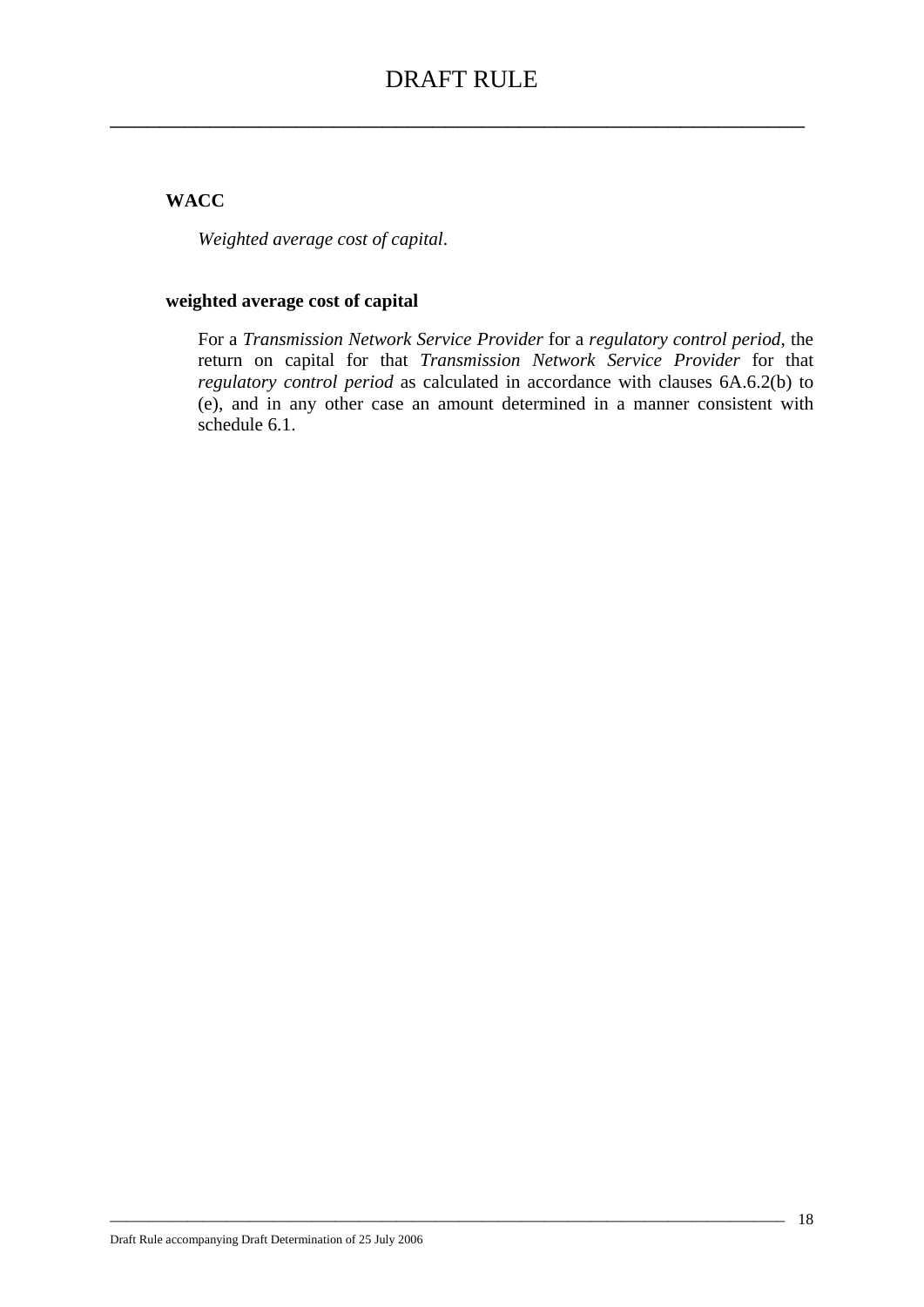**Schedule 4 Amendment of Chapter 6 of the National Electricity Rules consequential on the making of the new Chapter 6A of the National Electricity Rules** 

(Clause 7)

# **[1] Existing Chapter 6 heading**

Omit the existing heading and substitute:

# **6. ECONOMIC REGULATION OF DISTRIBUTION SERVICES**

[*Drafting Note: Table of Contents does not form part of Chapter 6 and has been included for reference only. Strikethrough text in the Table of Contents represents clauses in the Rules that will be omitted from Chapter 6 of the draft Rule*]

## **6. ECONOMIC REGULATION OF DISTRIBUTION SERVICES**

## **PART A - Introduction to Chapter 6**

## **6.1 Introduction and application**

- 6.1.1 Summary of key principles and core objectives of distribution network pricing
- 6.1.2 Purpose
- 6.1.3 Distribution network pricing implementation
- 6.1.4 Application of Chapter 6 to Market Network Services

## **PART B - Regulation of Transmission Revenue Requirement**

### **6.2 General Regulation of Distribution Network Pricing**

- 6.2.1 Jurisdictional regulatory arrangements
- 6.2.2 Objectives of the distribution service pricing regulatory regime to be administered by the Jurisdictional Regulators
- 6.2.3 Principles for regulation of distribution service pricing
- 6.2.4 Economic regulation of distribution services
- 6.2.5 Form and mechanism of economic regulation
- 6.2.6 Monitoring of Distribution Network Service Provider performance and compliance with regulatory determinations
- 6.2.7 Information disclosure by the Jurisdictional Regulator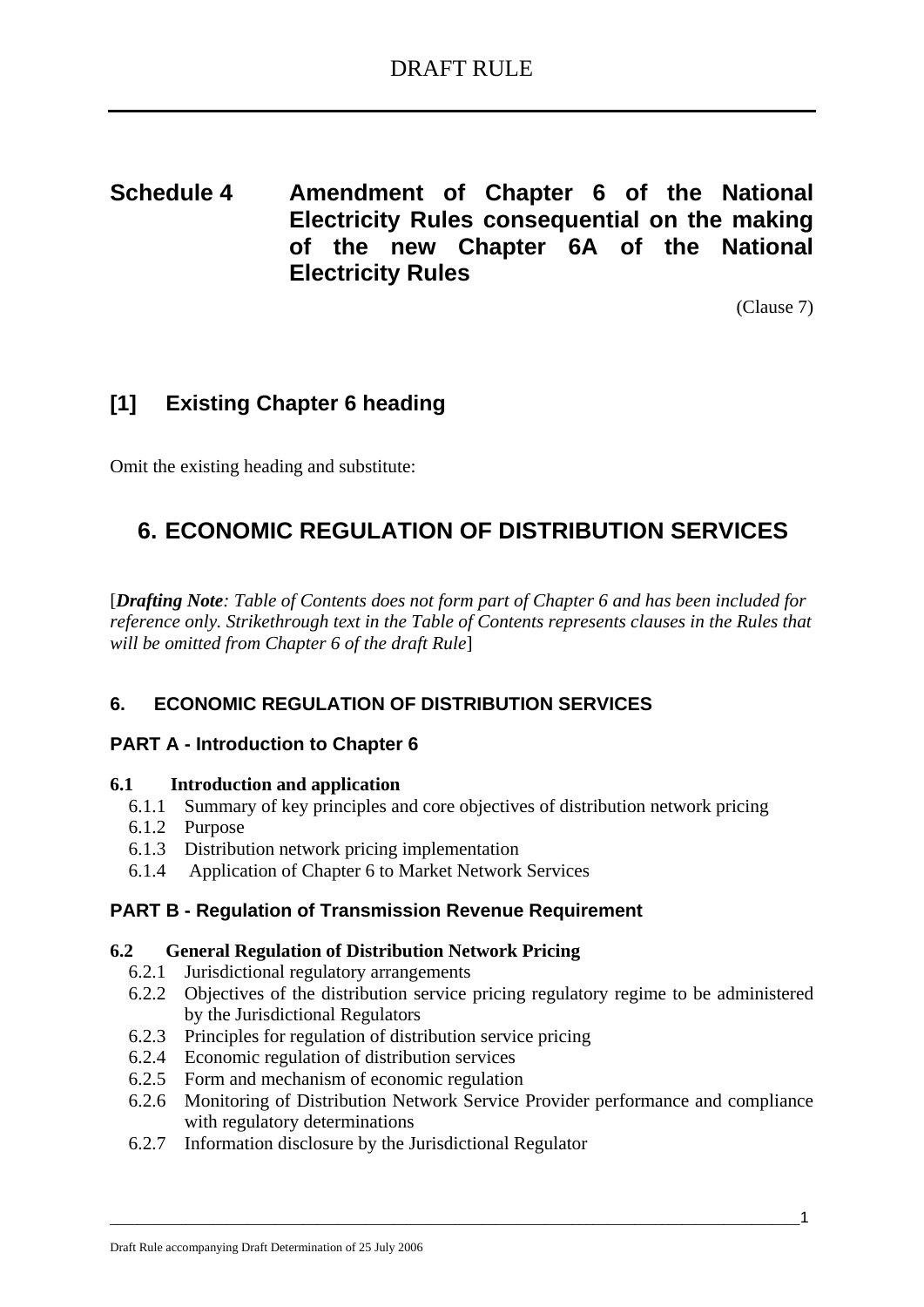## **PART C - Distribution Network Pricing**

## **6.3 Introduction**

## **6.4 Step 1 - Determination of Aggregate Annual Revenue**

## **6.5 Step 2 - Allocation of Distribution Costs**

- 6.5.1 Classes of distribution service
- 6.5.2 Allocation of aggregate annual revenue requirements to asset categories within classes of network service
- 6.5.3 Method of allocation to asset categories
- 6.5.4 Allocation of asset category costs to cost pools
- 6.5.5 Cost allocation to Distribution Customers and Embedded Generators
- 6.5.6 Treatment of network service costs paid to other Network Service Providers

## **6.6 Step 3 - Usage Prices for Distribution Network Service**

- 6.6.1 Embedded Generator prices
- 6.6.2 Distribution Customer price
- 6.6.3 Prices for Network Users that are both Distribution Customers and Embedded **Generators**
- 6.6.4 Regulation of distribution prices
- 6.6.5 Publication of distribution network prices
- 6.6.6 Agreement as to distribution prices
- 6.6.7 Pricing of negotiable services

### **6.7 Distribution Network Service Provider Prudential Requirements**

- 6.7.1 Prudential requirements for distribution network service
- 6.7.2 Capital contributions, prepayments and financial guarantees
- 6.7.3 Treatment of past prepayments and capital contributions

## **6.8 Billing and Settlements Process**

- 6.8.1 Billing for distribution services
- 6.8.2 Minimum information to be provided in distribution network service bills
- 6.8.3 Settlement between Distribution Network Service Providers

## **6.9 Distribution Network Service Pricing Records**

### **6.10 Data Required for Distribution Network Service Pricing**

- 6.10.1 Forecast use of networks by Distribution Customers and Embedded Generators
- 6.10.2 Confidentiality of distribution network pricing information

## **PART D - Unbundling TUOS and DUOS charges**

## **6.11 Separate disclosure of transmission and distribution charges**

## **PART E - Ring Fencing Arrangements for Distribution Network Service Providers**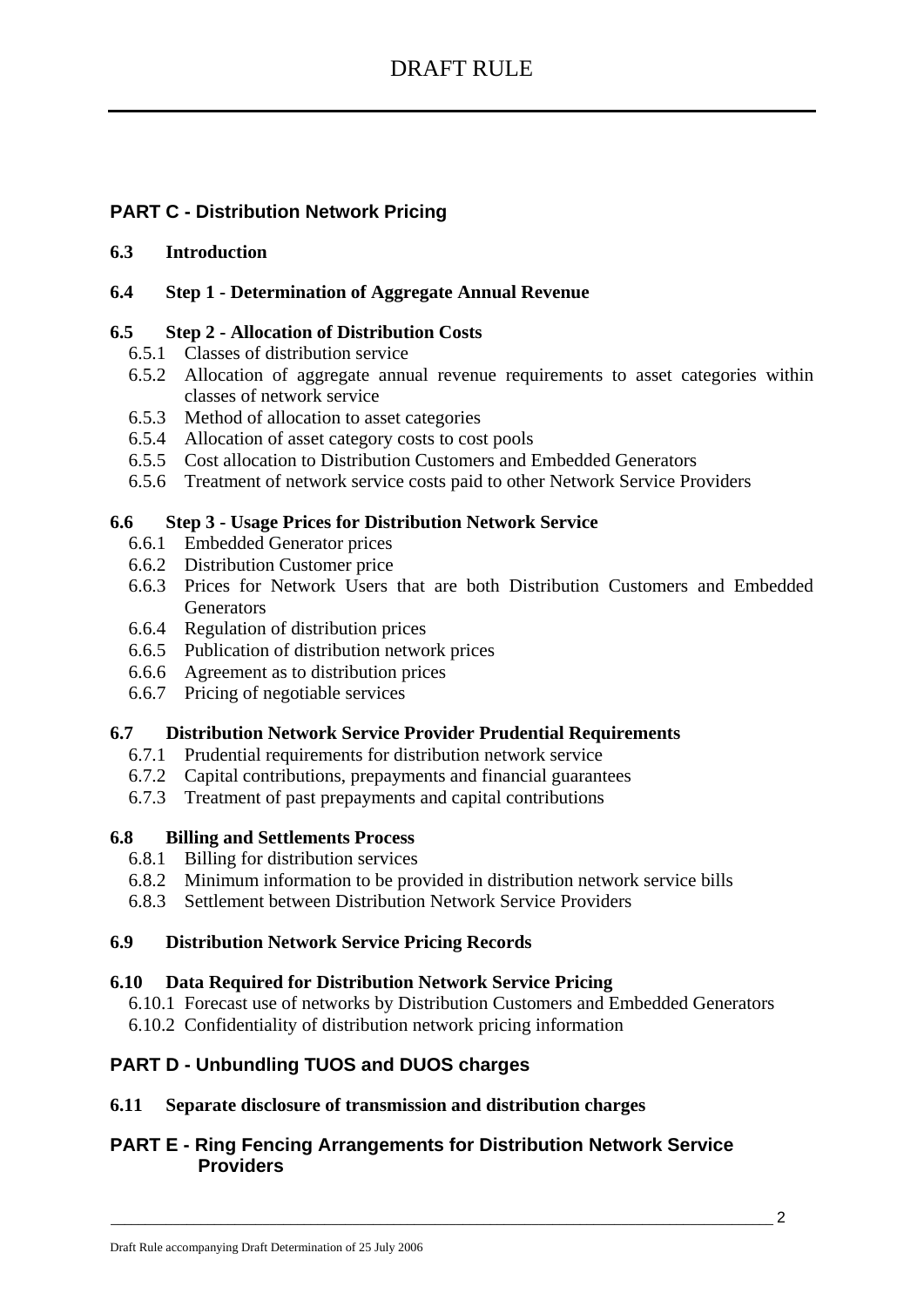## **6.12 Distribution Ring-Fencing Guidelines**

- 6.12.1 Compliance with Distribution Ring-Fencing Guidelines
- 6.12.2 Development of Distribution Ring-Fencing Guidelines

## **Schedule 6.1 - Estimating Weighted Average Cost of Capital**

- 1. Basis for Estimating the Weighted Average Cost of Capital of a Distribution Network Service Provider
- 2. Outline of Method for Estimating a Network Service Provider's Weighted Average Cost of Capital
- 2.1 Definition of Weighted Average Cost of Capital
- 2.2 Cost of Equity
- 2.3 Cost of Debt
- 3. Estimation of the Cost of Equity
- 3.1 Risk-free Rate
- 3.2 Equity Market Risk Premium
- 3.3 Beta
- 3.4 Capital Structure and Market Risk Premium
- 4. Determination of the Cost of Debt
- 4.1 The Question of the Government Guarantee on Borrowings
- 4.2 Estimating the Cost of Debt
- 5. Determination of the Weighted Average Cost of Capital
- 5.1 The Relationship Between Capital Structure and Weighted Average Cost of Capital
- 5.2 Taxation and the Impacts of Dividend Imputation
- 5.3 Calculation of the Weighted Average Cost of Capital Under an Imputation tax
- 5.4 Example Calculation of Pre-tax Weighted Average Cost of Capital

## **Schedule 6.2 - Maximum Negotiated Use of System Service Price [Existing Schedule 6.3]**

- 1. Long Run Marginal Cost
- 2. New Generation Capacity
- 3. Cost of New Network Investment
- 4. Negotiated Use of System Service Price relative to the Reference Node

## **Schedule 6.3 - Categories of Distribution System Cost [Existing Schedule 6.6]**

- 1. Common Service Costs
- 2. Connection Assets
- 3. Distribution Use of System Service (other than new distribution network investment allocated to Embedded Generators)
- 4. Distribution Network (new distribution network investment allocated to Embedded Generators)
- 5. Other considerations
- 6. Excluded Distribution Services

### **Schedule 6.4 - Principles for Network Pricing [Existing Schedule 6.7]**

- 1. Cost reflective pricing
- 2. Non-discriminatory pricing of distribution network services
- 3. Compatibility with market trading arrangements
- 4. Distribution network prices for economically efficient investment
- 5. Network interconnectors managed to reduce the barriers to a national market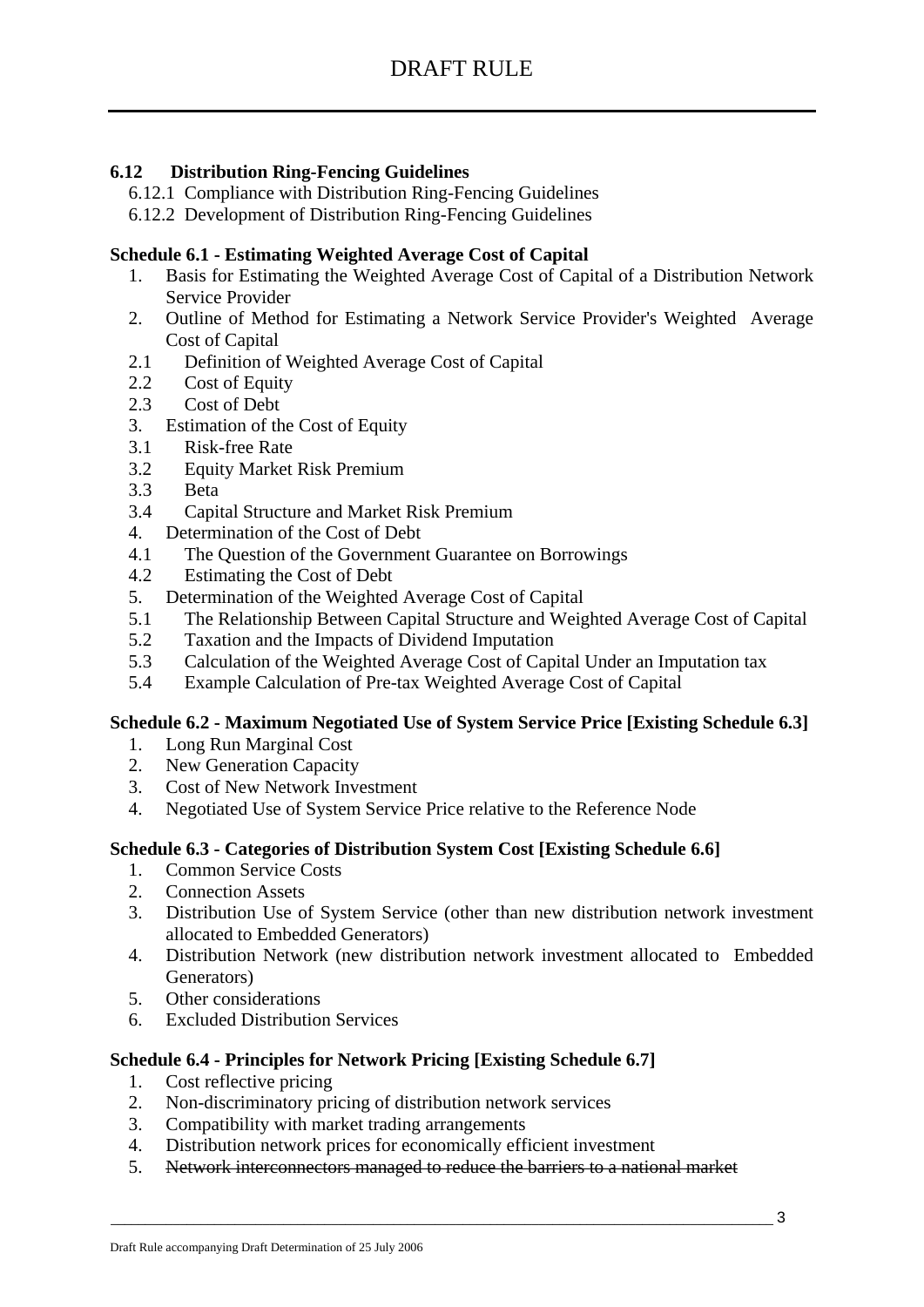- 6. Published and transparent prices
- 1. Charges to Generators for New Distribution Network Investment
- 2. Determination of relative benefits for new distribution network investment
- 3. Recovery of costs for new distribution network investment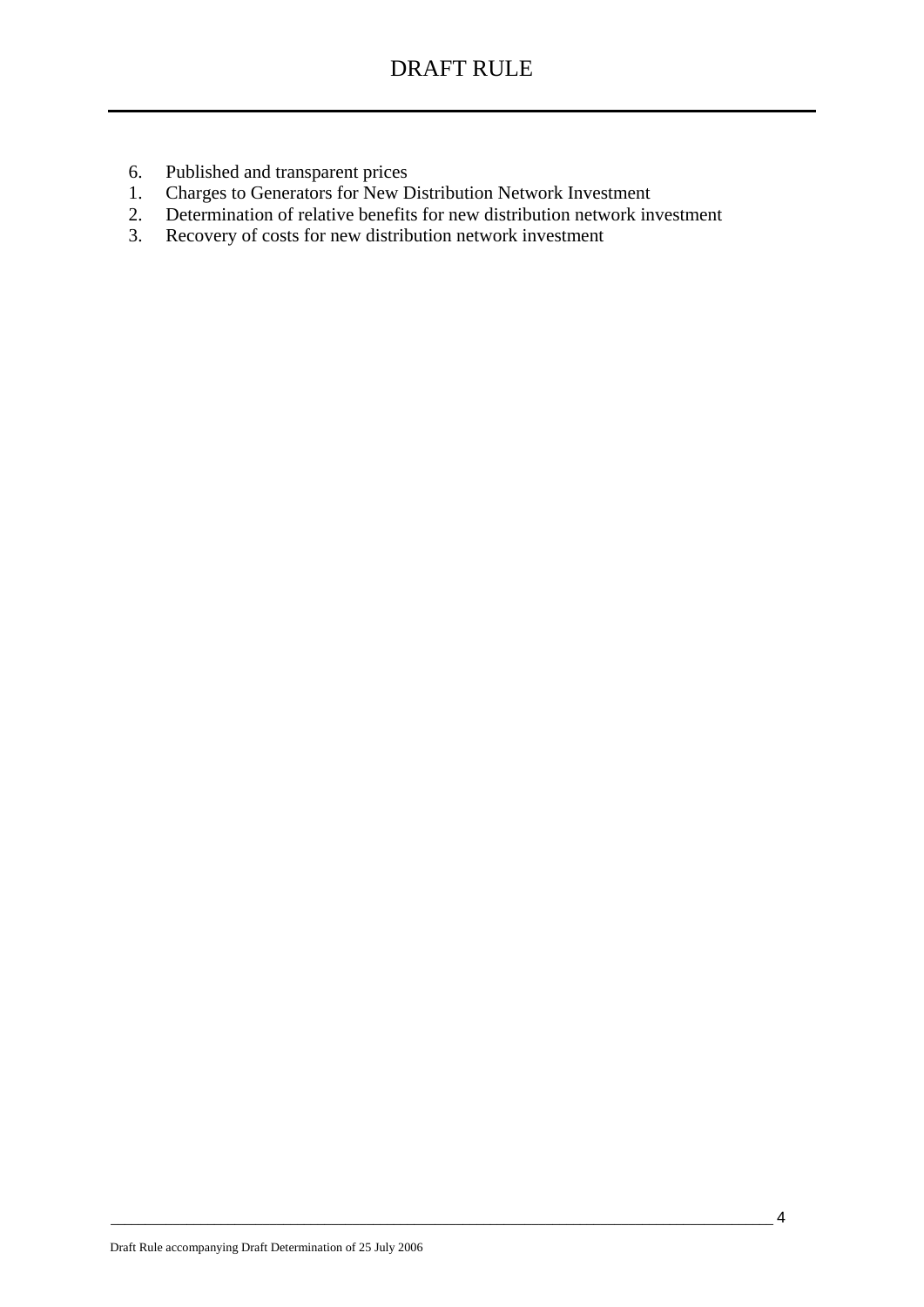# **[2] Existing Part A heading in Chapter 6**

Omit the existing heading and substitute:

## **Part A – Introduction to Chapter 6**

## **[3] Existing clause 6.1**

Omit existing clause 6.1 and substitute:

## **6.1 Introduction and application**

## **6.1.1 Summary of key principles and core objectives of distribution network pricing**

- (a) Without limiting the application of any other provision of the *Rules*, this rule 6.1 summarises the key principles and core objectives which are intended to apply to the *distribution* pricing arrangements in Parts B and C.
- (b) The key principles underlying the *distribution* pricing arrangements in Parts B and C are intended to:
	- (1) promote competition in the provision of *distribution services* wherever practicable;
	- (2) facilitate a commercial environment which is transparent and stable, and which does not discriminate between users of *distribution services*; and
	- (3) regulate the non competitive market for *distribution services* in a way which seeks the same outcomes as those achieved in competitive markets.
- (c) The core objectives intended to be achieved by the application of the *distribution* pricing arrangements in Parts B and C are:
	- (1) efficiency in the use, operation, and maintenance of, and investment in, *distribution systems*, and in the location of generation and demand;
	- (2) upstream and downstream competition;
	- (3) price stability; and
	- (4) equity.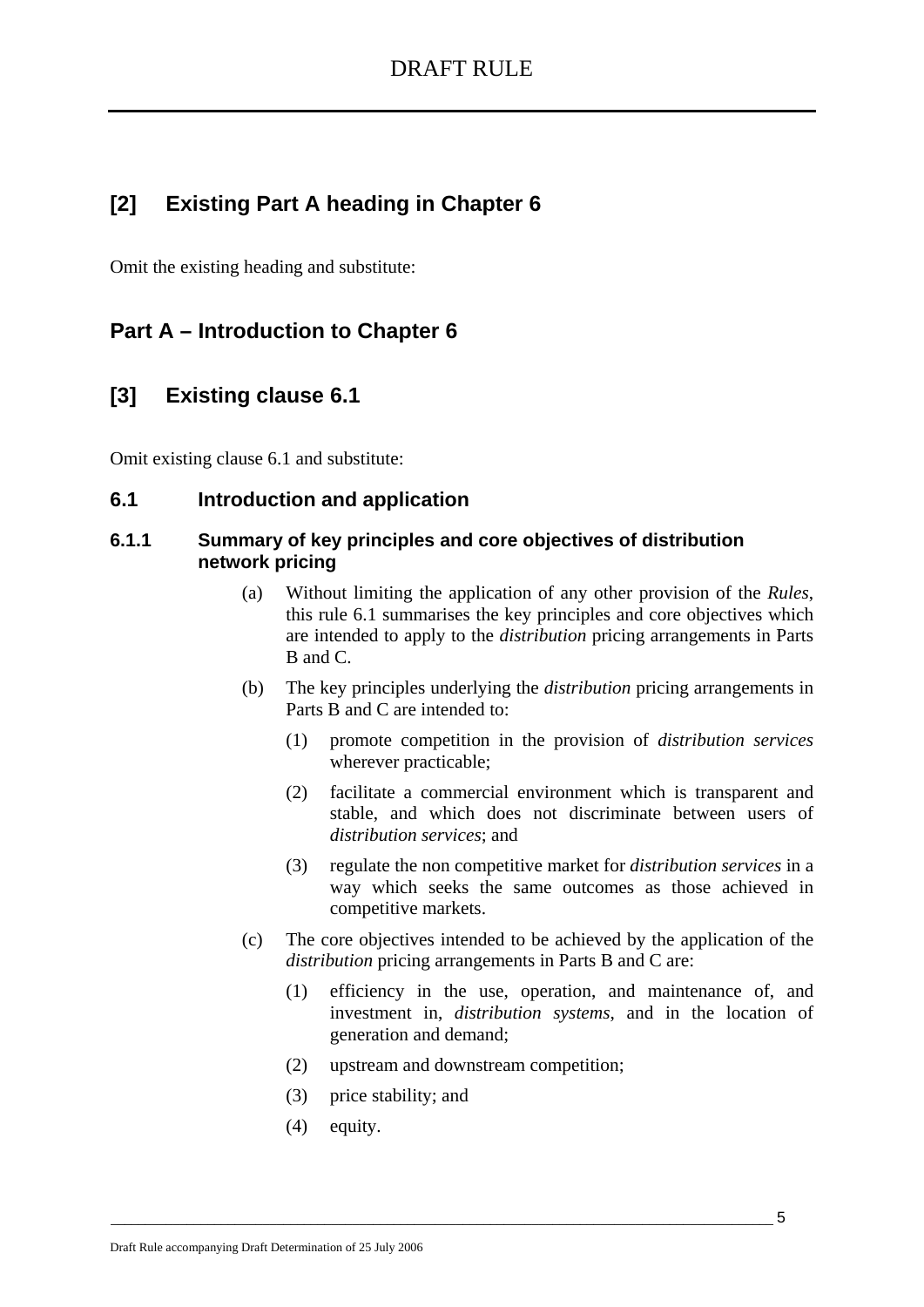## **6.1.2 Purpose**

- (a) The regulatory principles for *distribution service* pricing are set out in Part B.
- (b) The principles on which prices for *distribution services* are to be determined are set out in Part C.

## **6.1.3 Distribution network pricing implementation**

In addition to the method of pricing *distribution services*, Part C also covers the following related matters:

- (a) prudential requirements for receipt of *distribution services*, which are set out in rule 6.7;
- (b) billing and settlements procedures associated with *distribution services*, which are set out in rule 6.8; and
- (c) the collection of data which is necessary for the determination of *distribution service* prices, which is dealt with in rule 6.10.

## **6.1.4 Application of Chapter 6 to Market Network Services**

- (a) Parts B and C do not govern the principles or rules for the calculation of prices a *Market Network Service Provider* may charge for its services.
- (b) Parts B and C do not govern the principles or rules for the calculation of prices for *distribution network services* provided by a *Distribution Network Service Provider* to:
	- (1) a *Market Network Service Provider*; or
	- (2) another *Network Service Provider* for electricity delivered to a *Market Network Service Provider* through the network of the other *Network Service Provider* (except for any such electricity which is ultimately consumed within the other *Network Service Provider's network*).
- (c) Charges for the *distribution network services* referred to clause 6.1.4(b) are governed by the applicable provisions of rule 5.5 and clause 6.6.7 only.

## **[4] Existing Part B heading "Regulation of Transmission Revenue Requirement"**

Omit the existing Part B – Regulation of Transmission Revenue Requirements in Chapter 6 and substitute:

# **Part B – Regulation of Network Pricing for Distribution Systems**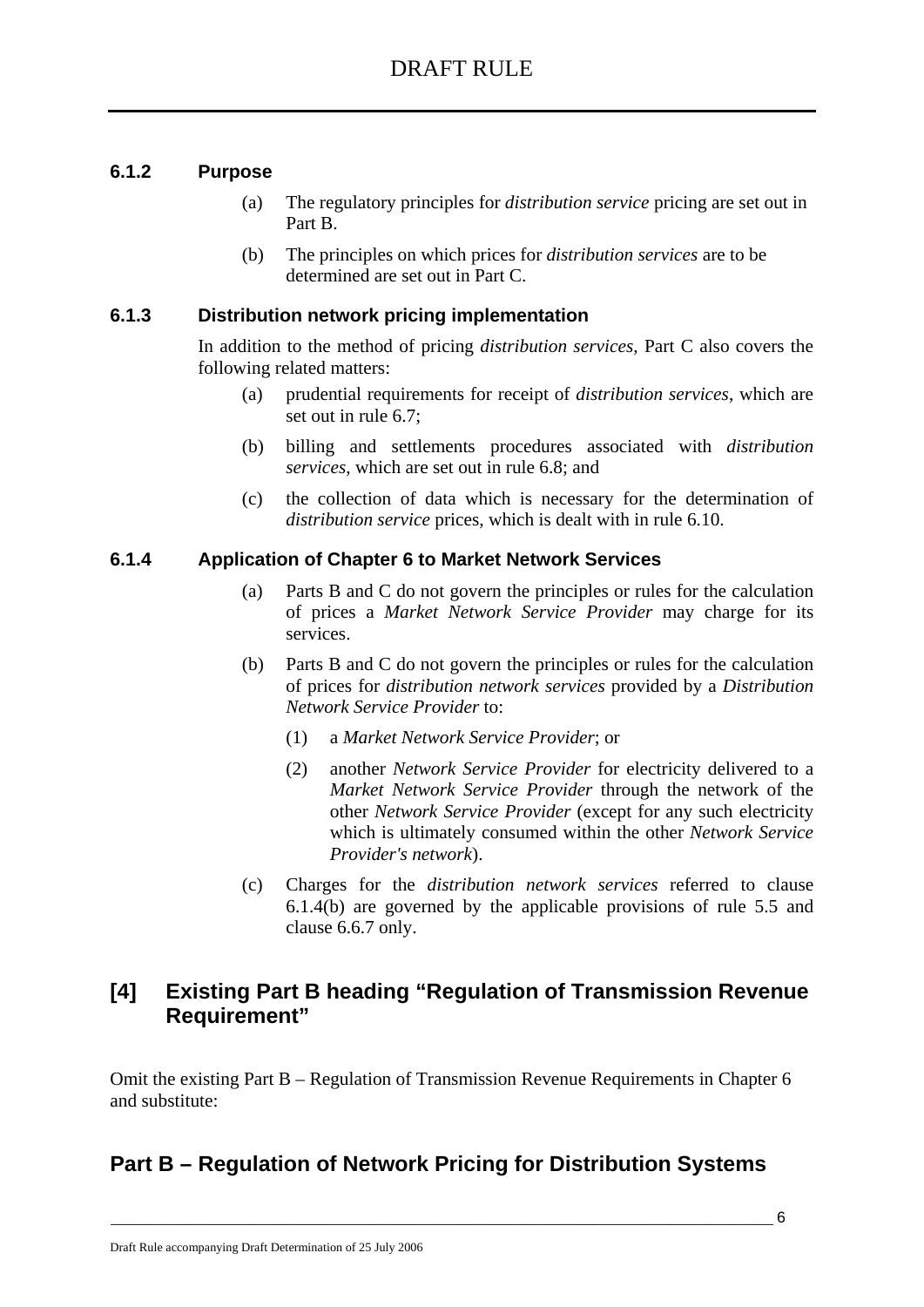# **[5] Existing clause 6.2**

Omit existing 6.2.

# **[6] Existing Part C heading "Transmission Pricing"**

Omit the existing Part C heading – Transmission Pricing - in Chapter 6.

# **[7] Existing Part C**

Omit the whole of existing Part C of Chapter 6.

**Drafting Note:** *The old Part C of Chapter 6 – Transmission Pricing, is proposed to form a new Part - Regulation of Pricing – Prescribed Transmission Services in the new Chapter 6A. old Part C is currently under review by the AEMC under a separate Rule change procedure. The provisions of the old Part C (including) Schedules 6.2, 6.3, 6.4, 6.7 and 6.8, as they apply to transmission pricing, are contained in the savings and transitional rules. The revenue related rules and the pricing related rules will be consolidated as the new Chapter 6A. The old Part C of Chapter 6 will continue in force for the purposes of existing transmission determinations.*

# **[8] Existing Part D heading "Regulation of Network Pricing for Distribution Systems"**

Omit the existing Part D heading "Regulation of Network Pricing for Distribution Systems" in Chapter 6 and substitute:

# **Part C – Distribution Network Pricing**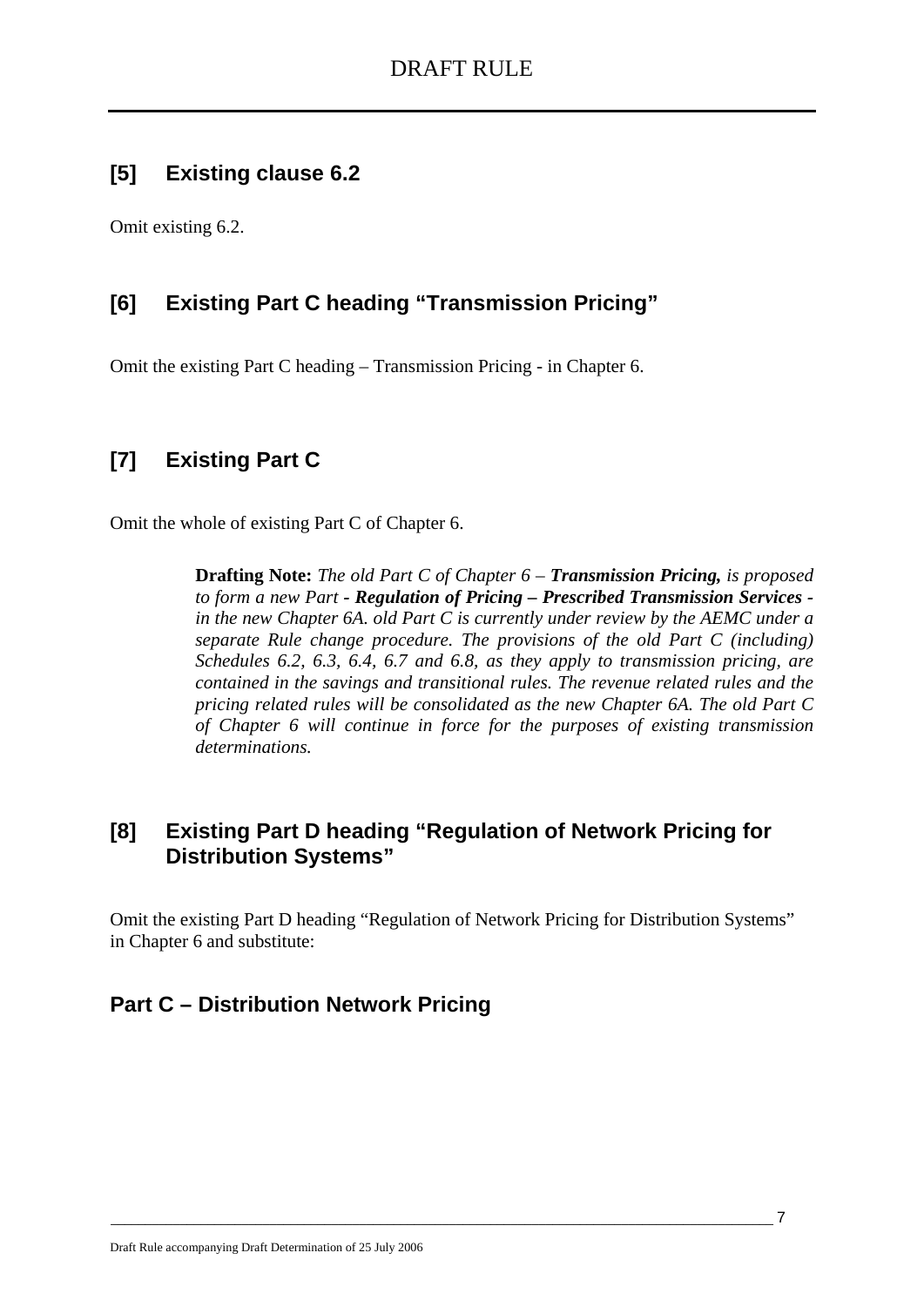# **[9] Existing clause 6.10**

All existing clauses, paragraphs and subparagraphs of rule 6.10 are transferred to new Part B and renumbered as rule 6.2, with all corresponding clauses, paragraphs and subparagraphs renumbered.

## **[10] Amendments to National Electricity Rules consequential on renumbering of existing clause 6.10 to rule 6.2**

All references to "6.10" are renumbered as references to "6.2" wherever occurring in the National Electricity Rules, including references to clauses, paragraphs or subparagraphs, as the case may be.

# **[11] Existing Part E heading "Distribution Network Pricing"**

Omit the existing Part E heading "Distribution Network Pricing".

# **[12] Existing clauses 6.11 – 6.18**

All existing clauses, paragraphs and subparagraphs of rules  $6.11 - 6.18$  and the introductory unnumbered note at the beginning of the existing Part E, are transferred to new Part C and renumbered as rules 6.3 – 6.10 and including the introductory unnumbered note at the beginning of the new Part C. All corresponding clauses, paragraphs and subparagraphs are similarly renumbered.

## **[13] Amendments to National Electricity Rules consequential on renumbering of existing clauses 6.11- 6.18 to rules 6.3 - 6.10**

All references to the existing rules listed in column 1 are renumbered as references to the corresponding rules listed in Column 2, wherever occurring in the National Electricity Rules, including references to clauses, paragraphs or subparagraphs, as the case may be.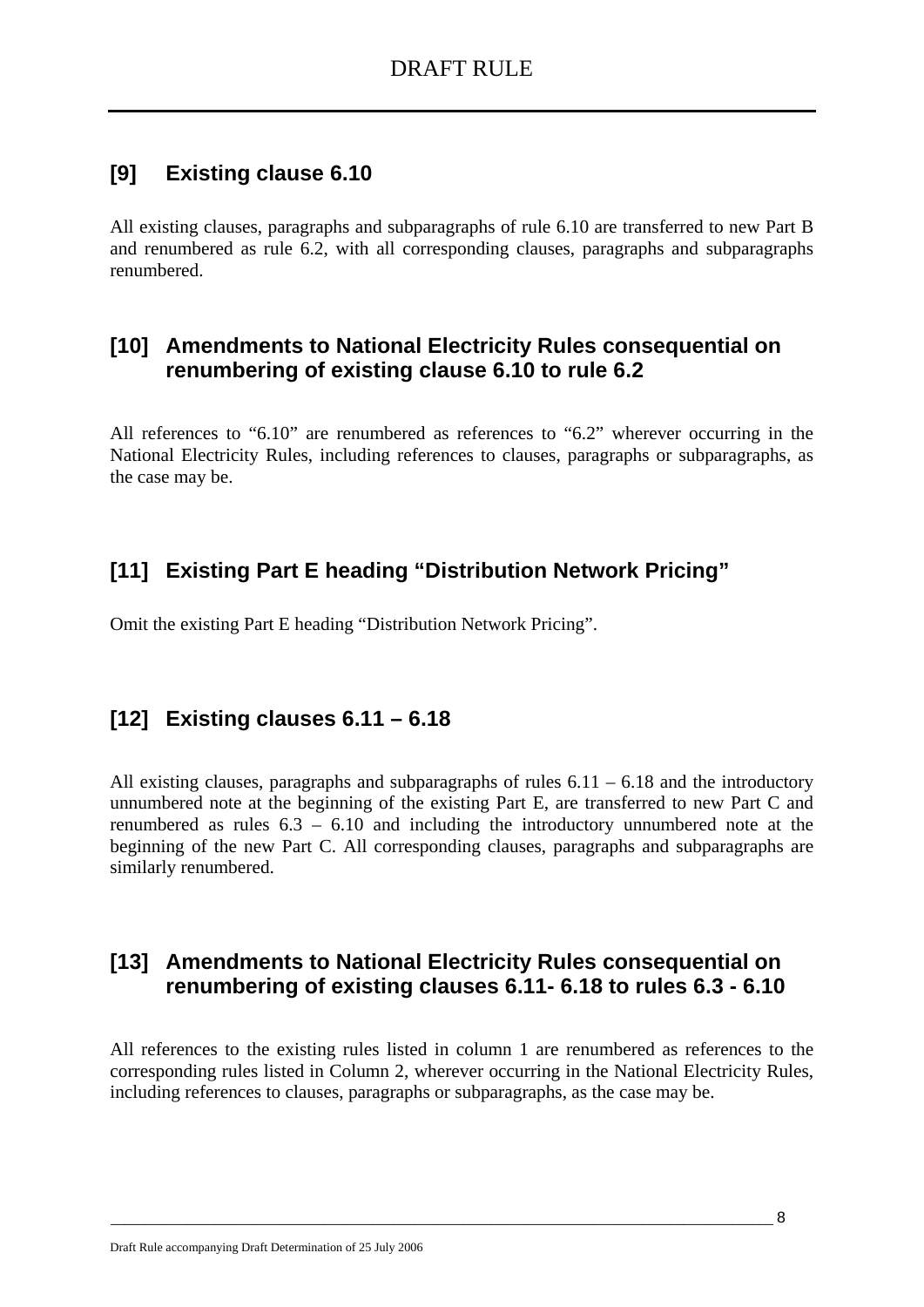| <b>Column 1</b> | <b>Column 2</b> |
|-----------------|-----------------|
| 6.11            | 6.3             |
| 6.12            | 6.4             |
| 6.13            | 6.5             |
| 6.14            | 6.6             |
| 6.15            | 6.7             |
| 6.16            | 6.8             |
| 6.17            | 6.9             |
| 6.18            | 6.10            |

# **[14] Existing Part EA heading "Unbundling TUOS and DUOS Charges"**

Omit the existing Part EA heading in Chapter 6 and insert after new Part C:

# **Part D – Unbundling TUOS and DUOS charges**

# **[15] Existing clause 6.18A**

Existing clause 6.18A is renumbered rule 6.11.

# **[16] Amendment consequential on renumbering of existing clause 6.18A**

All references to "6.18A" are renumbered as references to "6.11" wherever occurring in the National Electricity Rules, including references to clauses, paragraphs or subparagraphs, as the case may be.

# **[17] Existing Part F "Interconnections"**

Omit existing Part F, including the heading.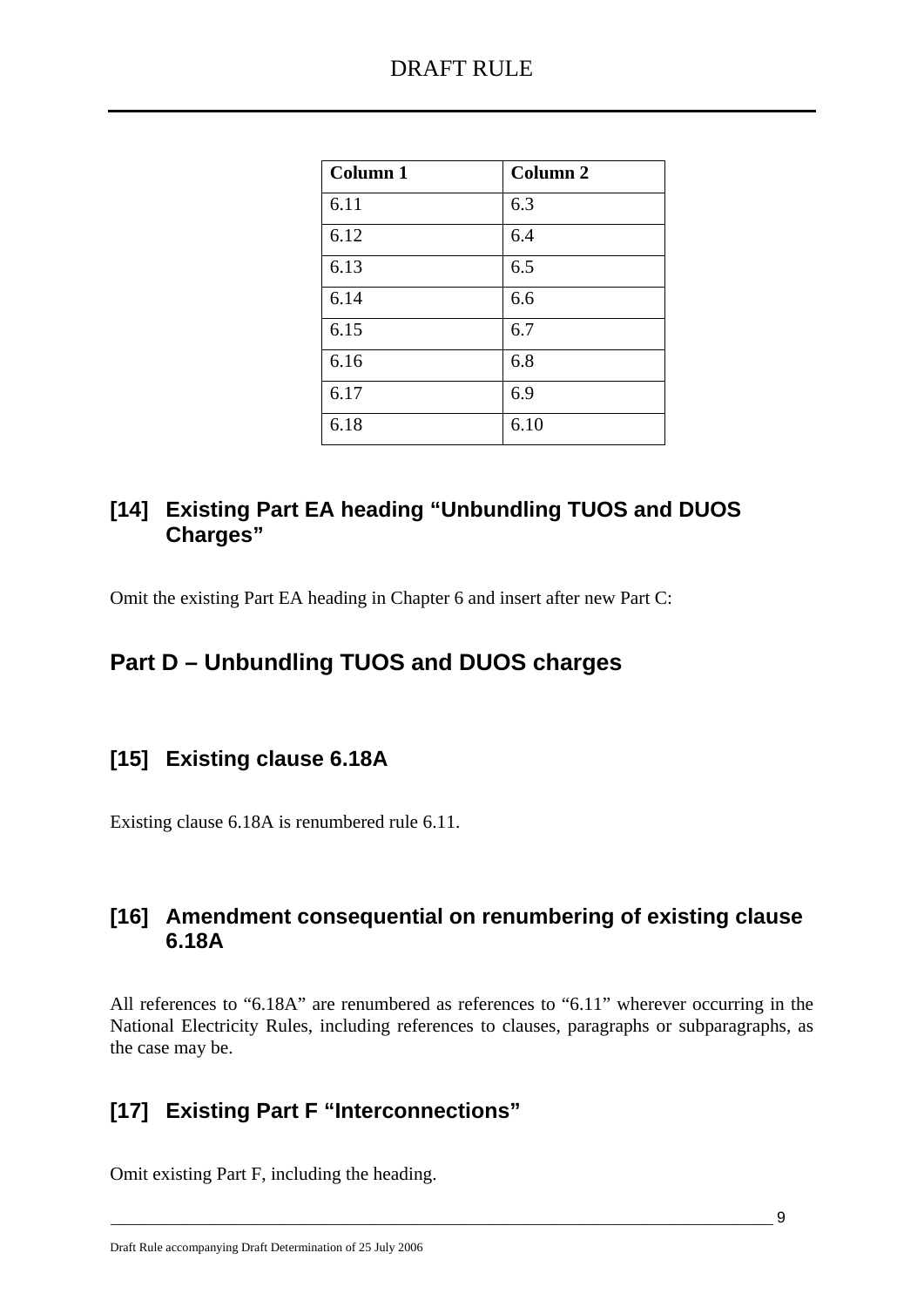**Drafting Note:** *The old Part F of old Chapter 6 – Interconnections is related to transmission pricing matters and forms part of the review. Any provisions for interconnector pricing would be included in any new transmission pricing rules in the new Chapter 6A. Old Part F is currently referred to in the savings and transitional rules in Schedule 5 of this draft amending Rule.*]

# **[18] Existing Part G heading "Ring Fencing Arrangements for Network Service Providers"**

Omit the existing Part G, including the heading "Ring Fencing Arrangements for Network Service Providers" and insert at the end of the new Part D:

## **Part E – Ring Fencing Arrangements for Distribution Network Service Providers**

## **6.12 Distribution Ring-Fencing Guidelines**

## **6.12.1 Compliance with Distribution Ring-Fencing Guidelines**

All *Distribution Network Service Providers*, including providers who are *Market Network Service Providers*, must comply with the *Distribution Ring-Fencing Guidelines* prepared in accordance with clause 6.12.2 as from the time that any *jurisdictional derogation* from this rule 6.12 ceases to apply in respect of the *participating jurisdiction* in which the *Distribution Network Service Provider* is located.

## **6.12.2 Development of Distribution Ring-Fencing Guidelines**

- (a) *Distribution Ring-Fencing Guidelines* must be developed by each *Jurisdictional Regulator* in consultation with the *AER* and each other *Jurisdictional Regulator* for the accounting and functional separation of the provision of *prescribed distribution services* by *Distribution Network Service Providers* located in that *Jurisdictional Regulator's participating jurisdiction* from the provision of other services by such *Distribution Network Service Providers* (the "*Distribution Ring-Fencing Guidelines*").
- (b) The *Distribution Ring-Fencing Guidelines* may include, but are not limited to:
	- (1) provisions defining the need for and extent of:

 $\_$  , and the set of the set of the set of the set of the set of the set of the set of the set of the set of the set of the set of the set of the set of the set of the set of the set of the set of the set of the set of th

(i) legal separation of the entity through which a *Distribution Network Service Provider* provides *distribution network services* from any other entity through which it conducts business;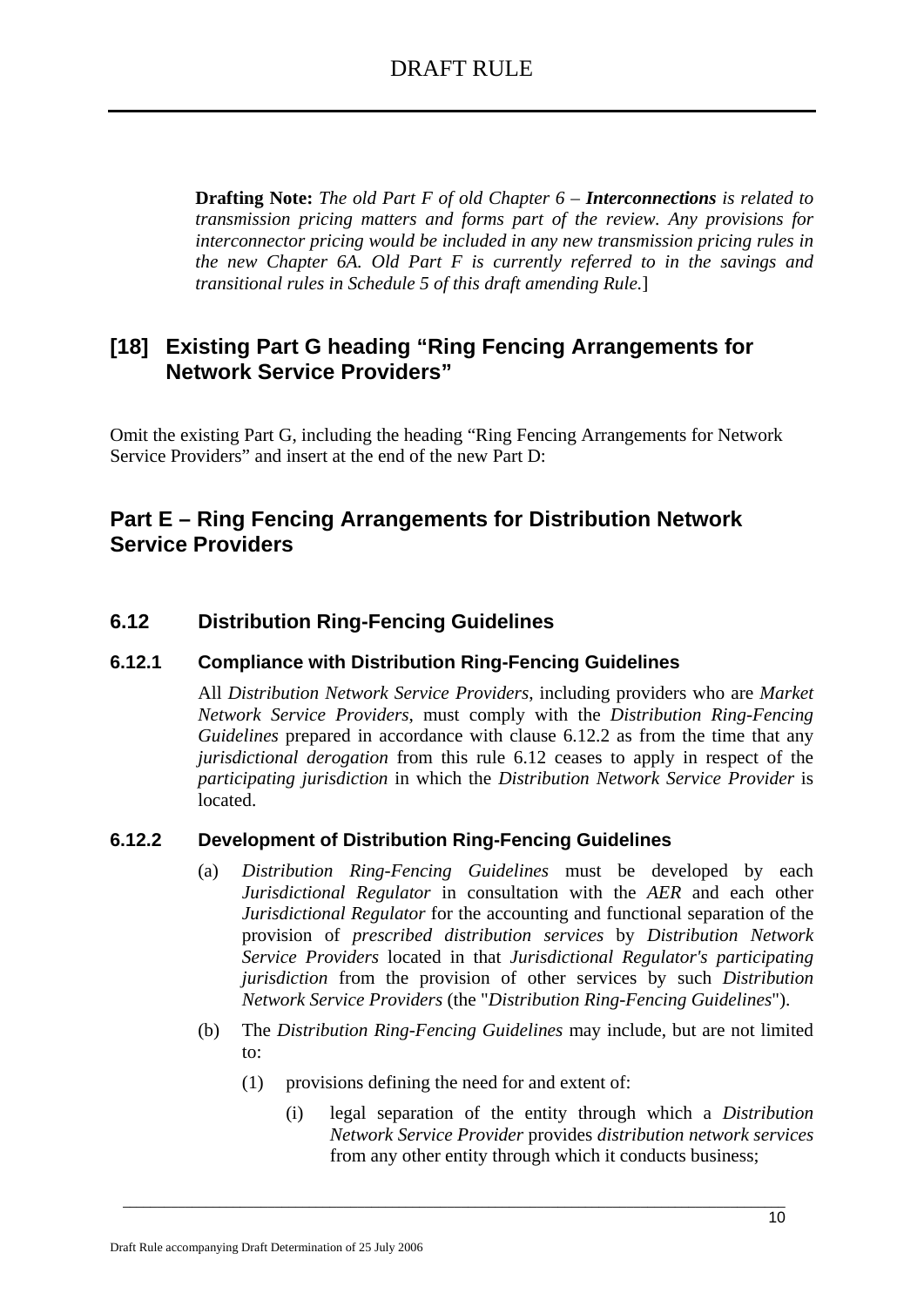- (ii) the establishment and maintenance of consolidated and separate accounts for *prescribed distribution services* and other services provided by the *Distribution Network Service Provider*;
- (iii) allocation of costs between *prescribed distribution services* and other services provided by the *Distribution Network Service Provider*;
- (iv) limitations on the flow of information between the *Distribution Network Service Provider* and any other person; and
- (v) limitations on the flow of information where there is the potential for a competitive disadvantage between those parts of the *Distribution Network Service Provider's* business which provide *prescribed distribution services* and parts of the *Distribution Network Service Provider's* business which provide any other services; and
- (2) provisions allowing the *AER* or the *Jurisdictional Regulator* to add to or to waive a *Distribution Network Service Provider's* obligations under the *Distribution Ring-Fencing Guidelines*.
- (c) In developing the *Distribution Ring-Fencing Guidelines* each *Jurisdictional Regulator* must consider, without limitation, the following matters:
	- (1) the need, so far as practicable, for consistency in the *Distribution Ring-Fencing Guidelines* between each *participating jurisdiction*;
	- (2) the need, so far as practicable, for consistency with Federal and State regulation in each *participating jurisdiction* of ring-fencing requirements of other utility businesses;
	- (3) the need, so far as practicable, for consistency between the *Transmission* and *Distribution Ring-Fencing Guidelines*; and
	- (4) the need, so far as practicable, for the *Distribution Ring-Fencing Guidelines* in each *participating jurisdiction* to be consistent with the arrangements for the *retailer of last resort* in that jurisdiction.
- (d) In developing the *Distribution Ring-Fencing Guidelines*, each *Jurisdictional Regulator* must consult with *participating jurisdictions*, *Registered Participants*, *NEMMCO* and other *interested parties*, and such consultation must be at least as extensive as the consultation prescribed by the *Rules consultation procedures*.

# **[19] Existing Schedules 6.1 – 6.8 of Chapter 6**

### Omit schedules  $6.1 - 6.8$  and substitute:

*[Drafting note: The strikethrough of text represents the text that will be removed from the various schedules in Chapter 6 of the draft Rule and the underlining of*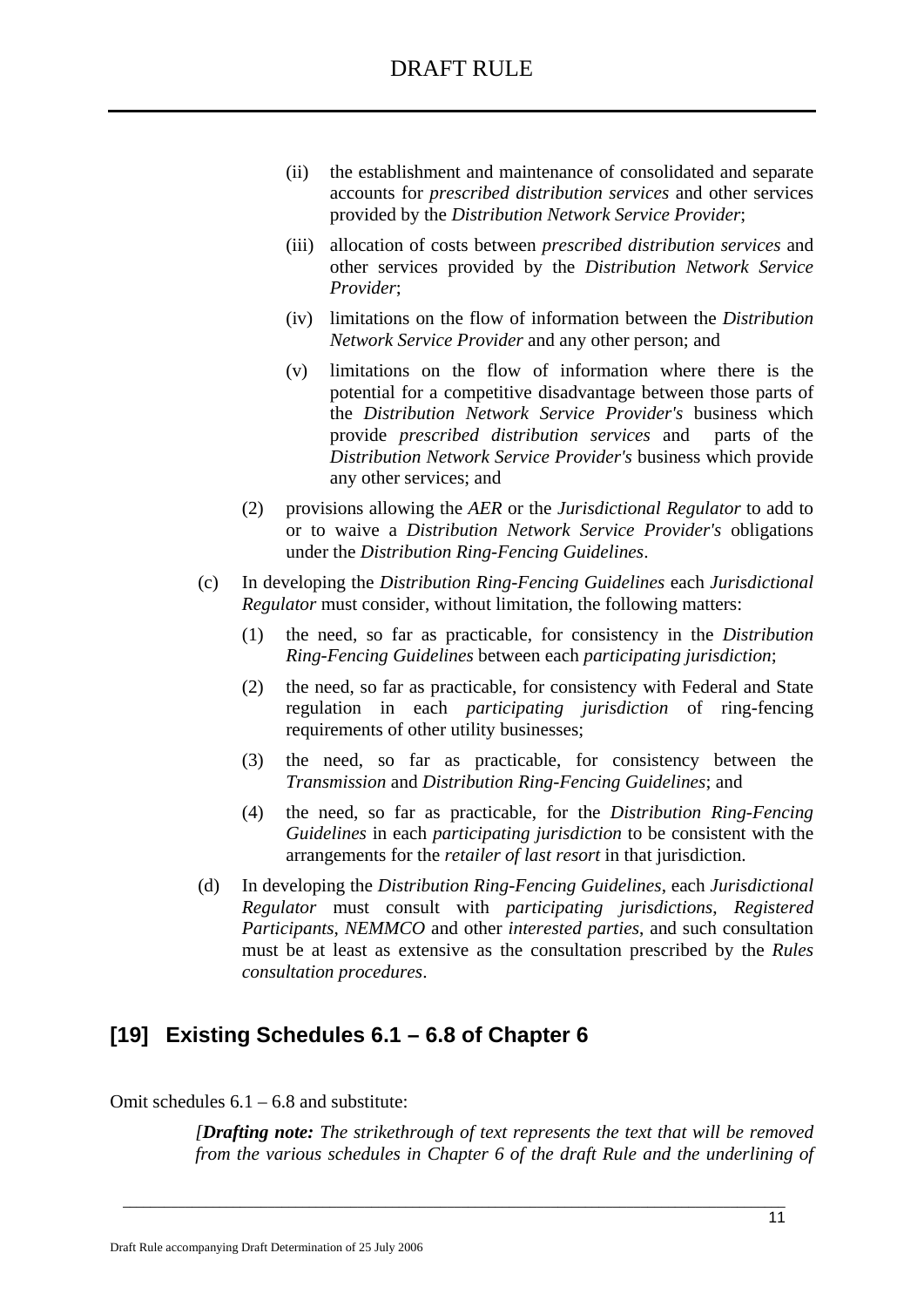*text represents the inclusions to the schedules in Chapter 6 of the draft Rule. The strikethrough text and the underlining of the text do not form part of the draft Rule.]* 

## **Schedule 6.1 - Estimating Weighted Average Cost of Capital**

## **1. Basis for Estimating the Weighted Average Cost of Capital of a Distribution Network Service Provider**

In 1990, the Commonwealth Treasury published a paper entitled "Financial Monitoring of Government Business Enterprises: An Economic Framework (Treasury Economic Paper Number 14)". This paper addressed the issue of setting target economic rates of return and concluded that:

"Investments by Governments in business enterprises are not the same as social expenditures funded from the budget (requiring higher levels of taxation to pay for that), with no prospect of future payback. The business enterprises produce and sell goods and services which could alternatively be produced and sold by the private sector. Attempts to expand Government business enterprises through the use of target rates of return lower than the opportunity cost of capital in the private sector would result in a misallocation of resources between the public and private sectors.

Improved resource allocation is more likely to be achieved by having Government business enterprises operate under financial conditions parallelling as closely as possible those in the private sector, rather than by giving public enterprises an investment break. Setting target rates of return for Government business enterprises on the basis of the marginal rate of return of private sector investments of similar risk is a central part of this even-handed treatment.

Basing target rates of return for public enterprises on the return from alternative private sector investments should result in sound investment and operational decisions at the Government enterprise level and balanced investment between the public and private sectors."

In January 1995 the National Steering Committee on Performance Monitoring of Government Business Enterprises circulated a draft paper entitled "An Economic Framework for Assessing the Financial Performance of Government Trading Enterprises". The National Steering Committee's draft paper extended the work completed in 1990 by the Commonwealth Treasury, and addressed, among other things, the issue of estimating the cost of capital of government business enterprises.

The following schedule outlines an approach to estimating the cost of capital of a government-owned *Distribution Network Service Provider* in the National Electricity Market. The approach outlined herein is consistent with that outlined in the draft paper produced in January 1995 by the National Steering Committee on Performance Monitoring of Government Business Enterprises. The approach outlined is also consistent with clause 3(1) of the Competition Principles Agreement executed by the Commonwealth, State and Territory Governments on 11 April 1995, which states: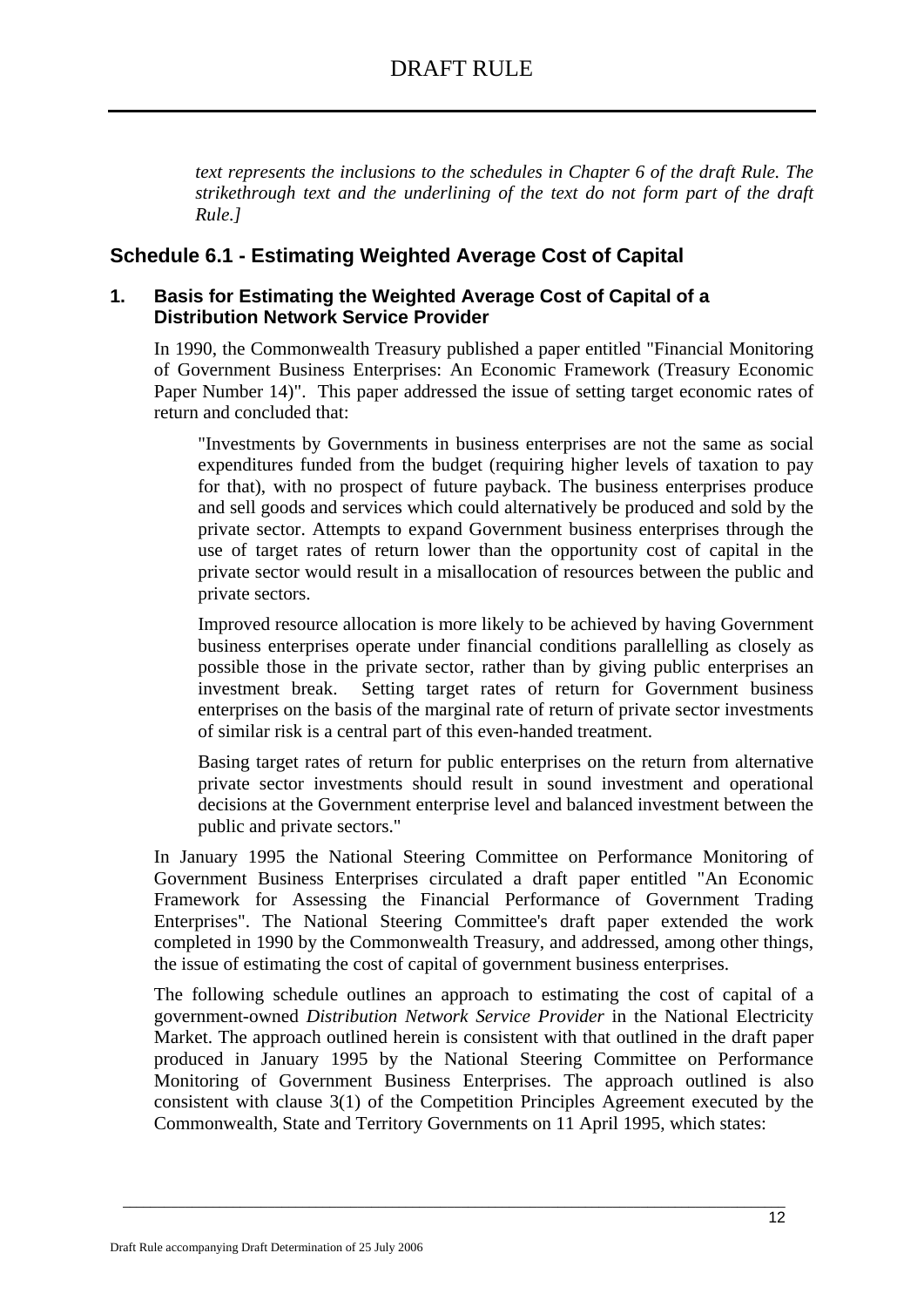"The objective of competitive neutrality policy is the elimination of resource allocation distortions arising out of the public ownership of entities engaged in significant business activities: Government businesses should not enjoy any net competitive advantage simply as a result of their public sector ownership."

## **2. Outline of Method for Estimating a Network Service Provider's Weighted Average Cost of Capital**

## **2.1 Definition of Weighted Average Cost of Capital**

The *weighted average cost of capital* is a "forward looking" weighted average cost of debt and equity for a commercial business entity. Accordingly, the *Network Service Provider's weighted average cost of capital* will represent the shadow price or social opportunity cost of capital as measured by the rate of return required by investors in a privately-owned company with a risk profile similar to that of the *distribution network*  company.

The terms "required economic rate of return", "target rate of return" and "cost of capital" are synonymous and are used interchangeably throughout this schedule.

## **2.2 Cost of Equity**

There is a variety of methods which can be applied to estimate the cost of equity capital of a business enterprise. The Capital Asset Pricing Model (CAPM) remains the most widely accepted tool applied in practice to estimate the cost of equity.

The CAPM is a model based on the proposition that the required rate of return on equity is equal to the risk-free rate of return plus a risk premium.

The theory underlying the CAPM is rigorous. However, in applying the CAPM, there should be a recognition of the limitations of the model. The limitations of CAPM, as with any model, relate mainly to the measurement and estimation of relevant input variables. Consequently, the CAPM should be regarded as providing an indication of the cost of equity, rather than a firm and precise measurement.

## **2.3 Cost of Debt**

The cost of debt is estimated with reference to current prices in domestic and overseas corporate debt markets. Given the long lives of *network* assets, the cost of debt should reflect the cost of a long-dated debt portfolio.

## **3. Estimation of the Cost of Equity**

The *Network Service Provider's* required rate of return on equity is estimated using the Capital Asset Pricing Model (CAPM):

 $R_e = R_f + \beta (R_m - R_f)$ 

where  $R_e$  = required rate of return on equity, after company tax

 $R_f$  = risk - free rate

 $(R_m - R_f)$  = the risk premium above the risk-free rate required for a market-weighted (ie diversified) portfolio of securities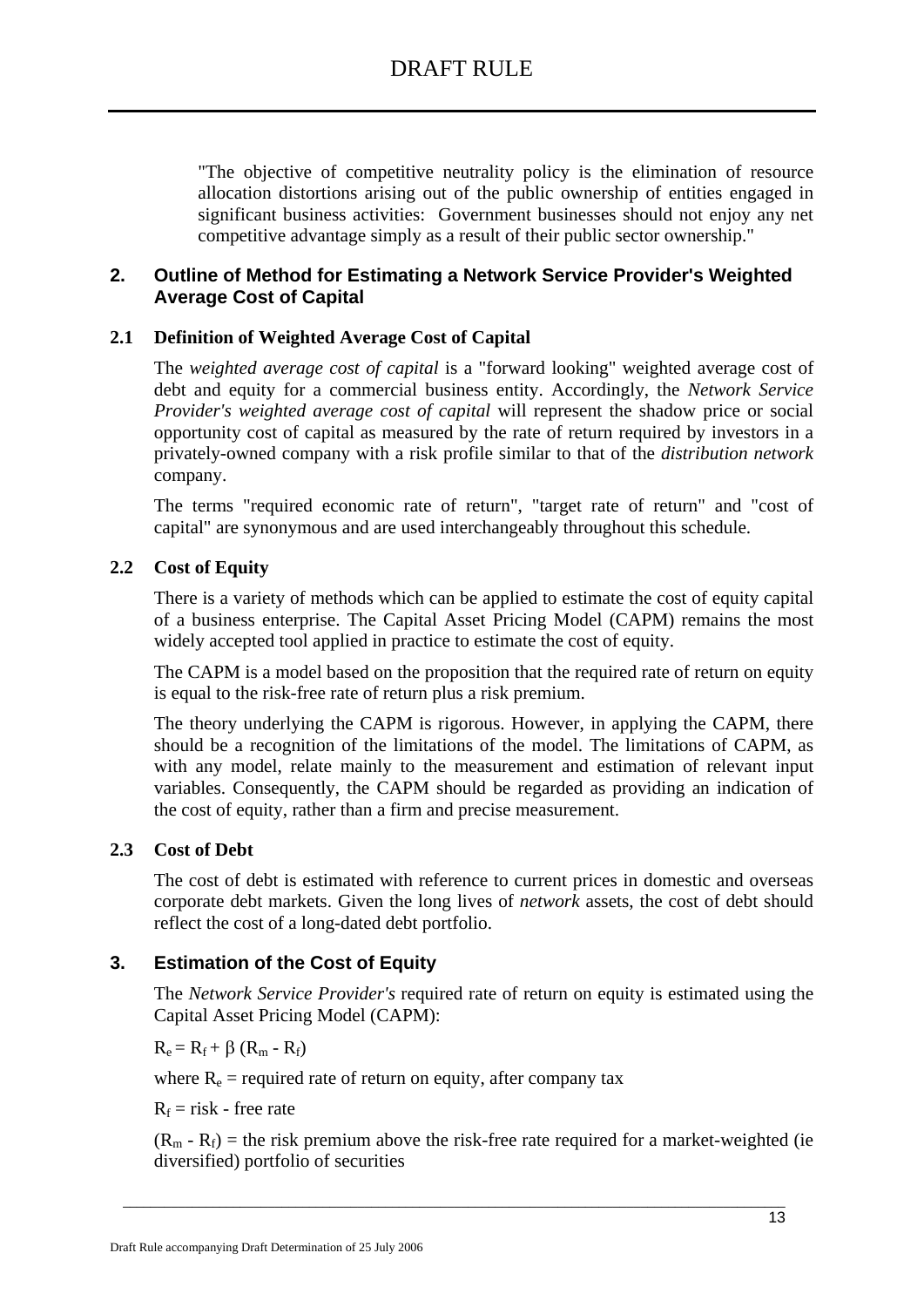$\beta$  = a measure of the asset's riskiness relative to the market

The approach to estimating values for each of the inputs to the CAPM is outlined in detail below.

## **3.1 Risk-free Rate**

The risk free rate is normally taken to be the yield to maturity on long term (10 year) Commonwealth bonds, with the equity market risk premium (see section 3.2 below) also measured historically from such a benchmark.

## **3.2 Equity Market Risk Premium**

The equity market risk premium (MRP) can be observed by considering the historical data of yield gaps between returns on equity,  $R_m$  and returns on risk-free debt,  $R_f$ , namely:

 $MRP = R_m - R_f$ 

## **3.3 Beta**

Beta is a measure of the extent to which the return on a given equity investment moves with the return on the equity market.

Beta factor measurements for all listed Australian companies are publicly available. Where beta data is not available (because the *Network Service Provider* is not a listed company), it is necessary to estimate a beta factor. This can be done by observing the beta factors of listed companies (in Australia and overseas) which have business risk profiles and capital structures similar to those of Australian *Network Service Providers*.

## **3.4 Capital Structure and Market Risk Premium**

The risk premium sought by equity investors will be a function of:

- the underlying market risk (volatility) of the pre-financing cash flows of the investment, and
- the level of financial risk, which is in turn dependent on the capital structure of the entity.

Published data on share market betas and related market risk premia relate to equity returns, and therefore reflect the market risk and the financial risk faced by investors.

To ensure validity of the CAPM calculations, it is necessary to apply assumptions of capital structure and market risk premia which are consistent with one another. In addition, where beta and other data relating to listed companies are being used to impute a cost of equity for a government business enterprise, the capital structures of the GBE and the private sector surrogate(s) should be reasonably comparable. This ensures that the beta imputed for the GBE correctly reflects the financial and market risk of the GBE.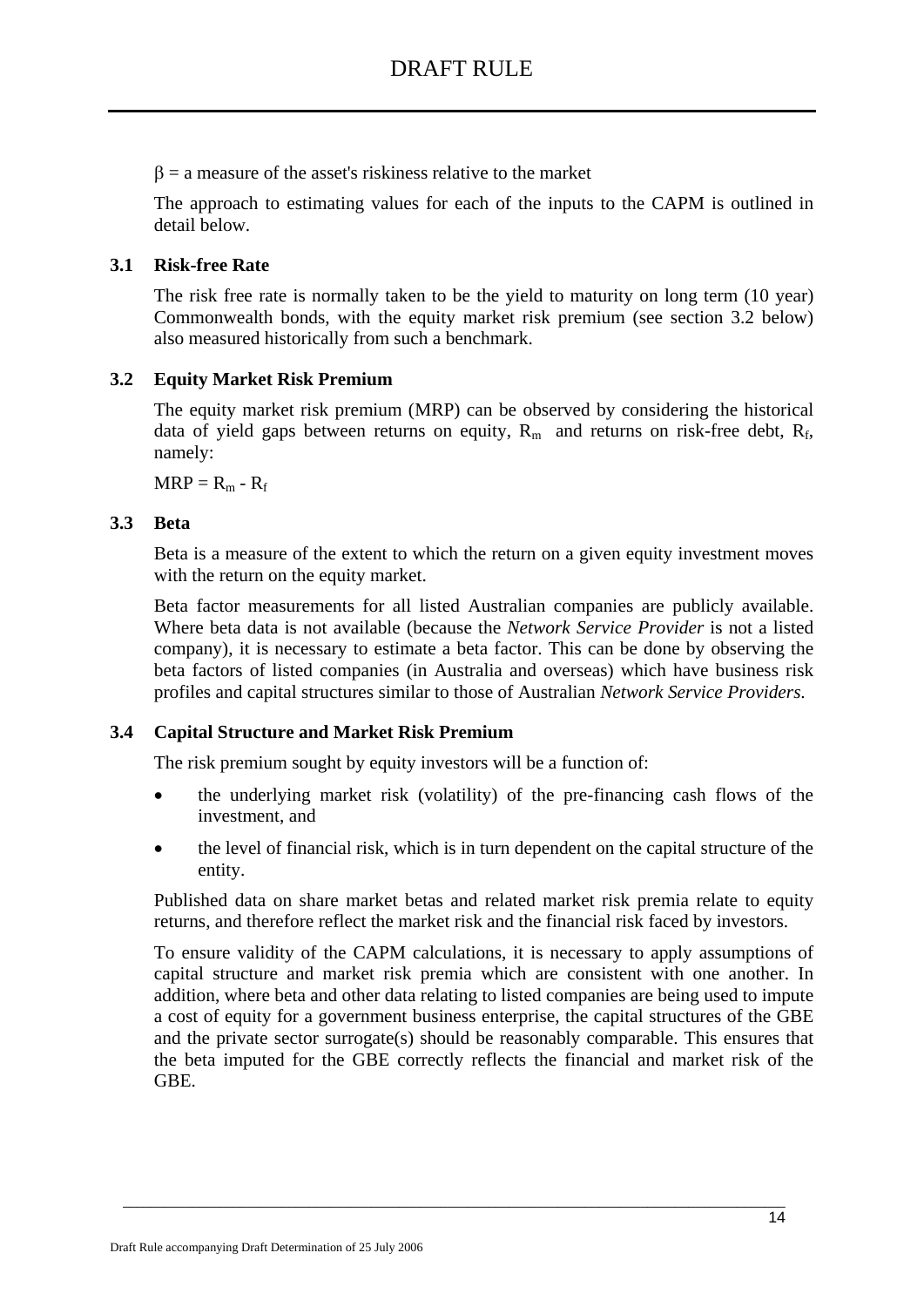## **4. Determination of the Cost of Debt**

## **4.1 The Question of the Government Guarantee on Borrowings**

The National Steering Committee on Performance Monitoring of GBE's recommends that where the GBE has access to Government-guaranteed borrowings, the guarantor should charge the GBE a fee for provision of the Government guarantee. The guarantee fee would generally be the difference between the cost of Government debt and the cost of debt which would be faced by the enterprise if it was privately owned.

Application of the fee in this manner would increase the GBE's cost of debt to levels which reflect its full opportunity cost. This approach is consistent with the principles outlined in section 1 of this schedule and with clause  $3(4)(b)(ii)$  of the Competition Principles Agreement which states:

"The Parties will impose on the Government business enterprise debt guarantee fees directed towards offsetting the competitive advantages provided by government guarantees".

### **4.2 Estimating the Cost of Debt**

Typically, a *Network Service Provider* will have a portfolio of debt consisting of lines of debt with different maturities, durations and yields. Given the long life of *network*  assets this debt portfolio would typically be long-dated. A weighted average cost of debt should be estimated, taking into account the maturity and duration characteristics of the portfolio and the associated current market yields. Market yields applicable to the debt should reflect fully the *Network Service Provider's* credit risk.

## **5. Determination of the Weighted Average Cost of Capital**

## **5.1 The Relationship Between Capital Structure and Weighted Average Cost of Capital**

The National Steering Committee on Performance Monitoring of GBE's draft paper entitled "An Economic Framework for Assessing the Financial Performance of Government Trading Enterprises" states:

"Gearing should not affect a government trading enterprise's target rate of return, which implies that shareholder value will also be insensitive to varying levels of debt. For practical ranges of capital structure (say less than 80% debt), the required rate of return on total assets for a government trading enterprise should not be affected by changing debt to equity ratios".

As noted in section 3.4, where beta and other data relating to listed companies are being used to impute a cost of equity for a government business enterprise, the capital structures of the GBE and the private sector surrogate(s) should be reasonably comparable. This ensures that the beta imputed for the GBE correctly reflects the financial and market risk of the GBE.

 $\_$  , and the set of the set of the set of the set of the set of the set of the set of the set of the set of the set of the set of the set of the set of the set of the set of the set of the set of the set of the set of th

## **5.2 Taxation and the Impacts of Dividend Imputation**

Clause 3(4)(b)(i) of the Competition Principles Agreement states: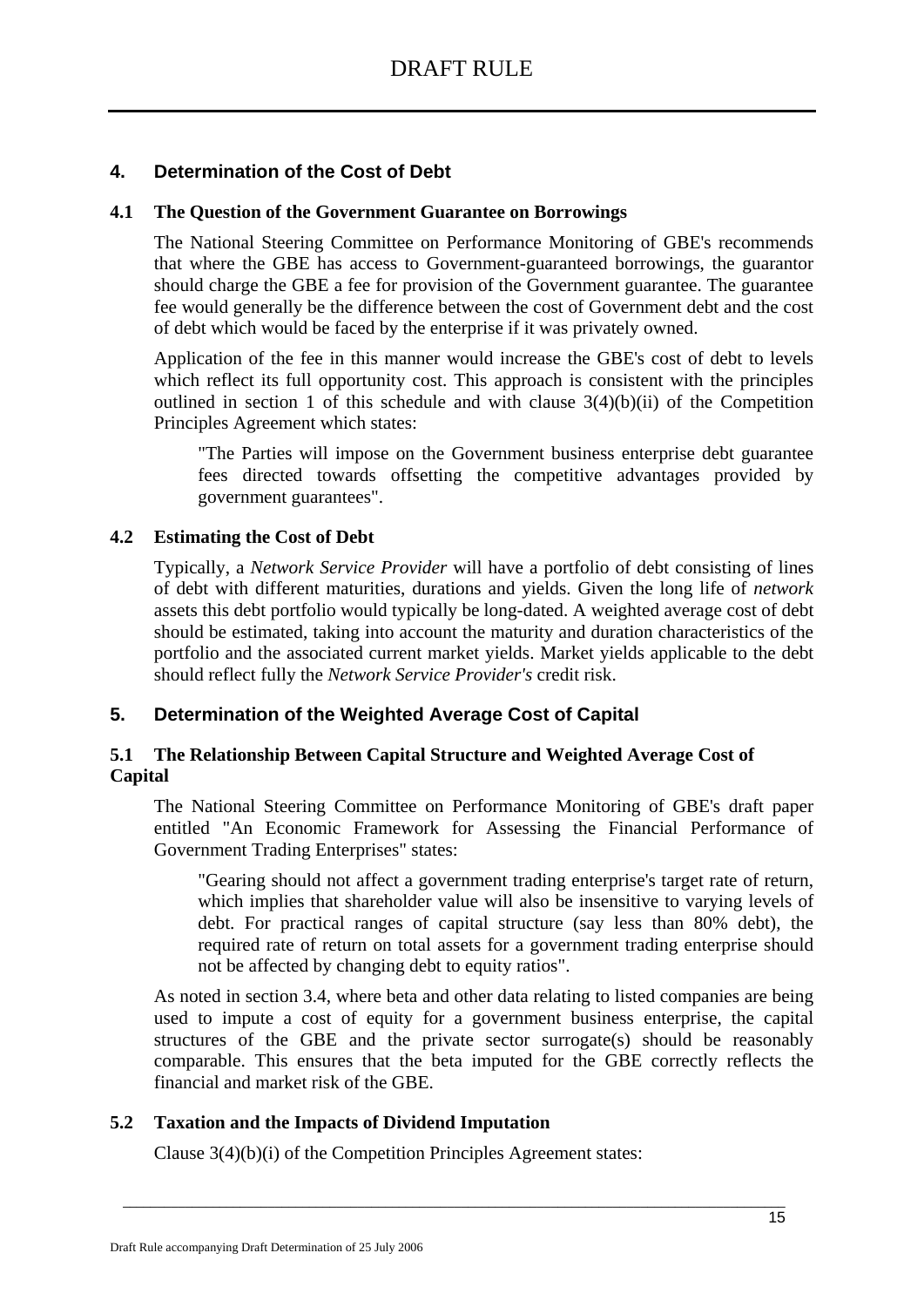"The Parties will impose on the Government business enterprise full Commonwealth, State and Territory taxes or tax equivalent systems".

*Weighted average cost of capital* can be defined and expressed in pre-company tax terms or after company tax terms. Both definitions of *weighted average cost of capital* will yield exactly the same results, provided that:

- the definition of cash flows (ie costs and revenue requirements) is consistent with the definition of *weighted average cost of capital* applied; and
- the tax rate used to "gross-up" after tax required return to pre-tax required return is the effective tax rate<sup>1</sup> paid by the company.

Under an imputation tax system, a proportion of the tax paid at the company level is, in effect, personal tax withheld at the company level. Australia has a full imputation tax system, however the proportion of company tax paid which can be claimed as a tax credit against personal tax varies, depending on:

- the marginal tax rate of the recipient of the franked dividend; and
- whether the recipient is an Australian tax-payer.

The value of franking credits, will impact on:

- the value of an investment as perceived by various investors; and
- the *weighted average cost of capital* of a tax-paying corporate entity.

In October 1993, researchers at the Melbourne University Graduate School of Management completed initial empirical research into the value of franking credits in Australia. The results of this research indicate that franking credits are, on average, valued by equity investors at approximately 50 cents in the dollar.

As the ultimate owners of government business enterprises, tax-payers would value their equity (and post corporate tax cash flows) on exactly the same basis as they would value an investment in any other corporate tax-paying entity. On this basis, it would be reasonable to assume the average franking credit value (of 50%) in the calculation of the *Network Service Provider's* pre-tax *weighted average cost of capital*.

## **5.3 Calculation of the Weighted Average Cost of Capital Under an Imputation tax**

The formula for calculating pre-tax *weighted average cost of capital* ("WACC") is:

$$
WACC = \frac{R_e}{1 - T(1 - \gamma)} * \frac{S}{V} + R_d * \frac{D}{V}
$$

where:

<u>.</u>

 $R_e$  = required rate of return on equity, after company tax

 $R_d$  = pre-tax weighted average cost of debt

<sup>1</sup> Effective tax rate = Actual tax paid  $\div$  (revenue - Operating expenses - net interest paid -Depreciation)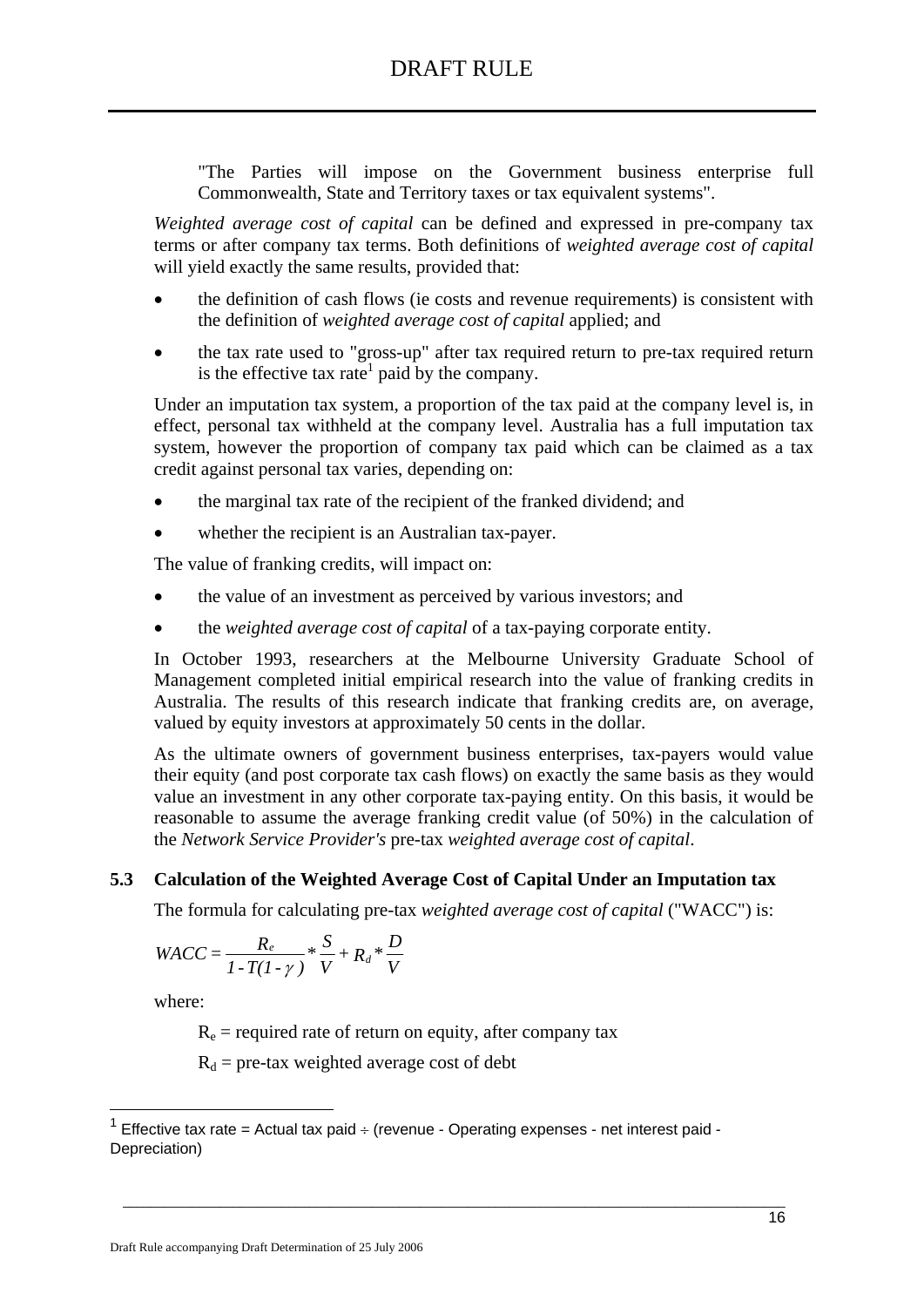$T =$  effective corporate tax rate

 $\gamma$  = value of franking credits or imputation factor

 $S =$  market value of equity

 $D$  = market value of debt

 $V =$  market value of debt plus equity

## **5.4 Example Calculation of Pre-tax Weighted Average Cost of Capital**

The calculations below are provided for illustrative purposes only, and the input assumptions have no status or purpose other than facilitating a demonstration of the approved method for estimating *weighted average cost of capital*.

Key assumptions:

| Effective tax rate                         | 33%              |
|--------------------------------------------|------------------|
| Imputation factor                          | 0.5              |
| Consumer Price Index                       | 3.3%             |
| Equity (geared) $\beta$                    | 0.4              |
| 8.2% nominal<br>Risk free rate             |                  |
| 4.75% real<br>Implied real risk free rate  |                  |
| Equity market risk premium                 | 6.6%             |
| Cost of debt margin over risk free<br>rate | 1.25%            |
| Weighted average cost of debt              | 9.45%<br>nominal |
| Capital structure:                         |                  |
| Debt:                                      | 55%              |
| Equity:                                    | 45%              |

Cost of equity:

| R | $\equiv$ | $R_f + \beta (R_m \cdot R_f)$ |
|---|----------|-------------------------------|
| e |          |                               |
|   |          | $8.2 + (0.4 \times 6.6)$      |
|   |          | 10.8% nominal after tax       |

Before tax *weighted average cost of capital*:

$$
WACC = \frac{R_e}{1 - T(1 - y)} \times \frac{S}{V} + R_d \times \frac{D}{V}
$$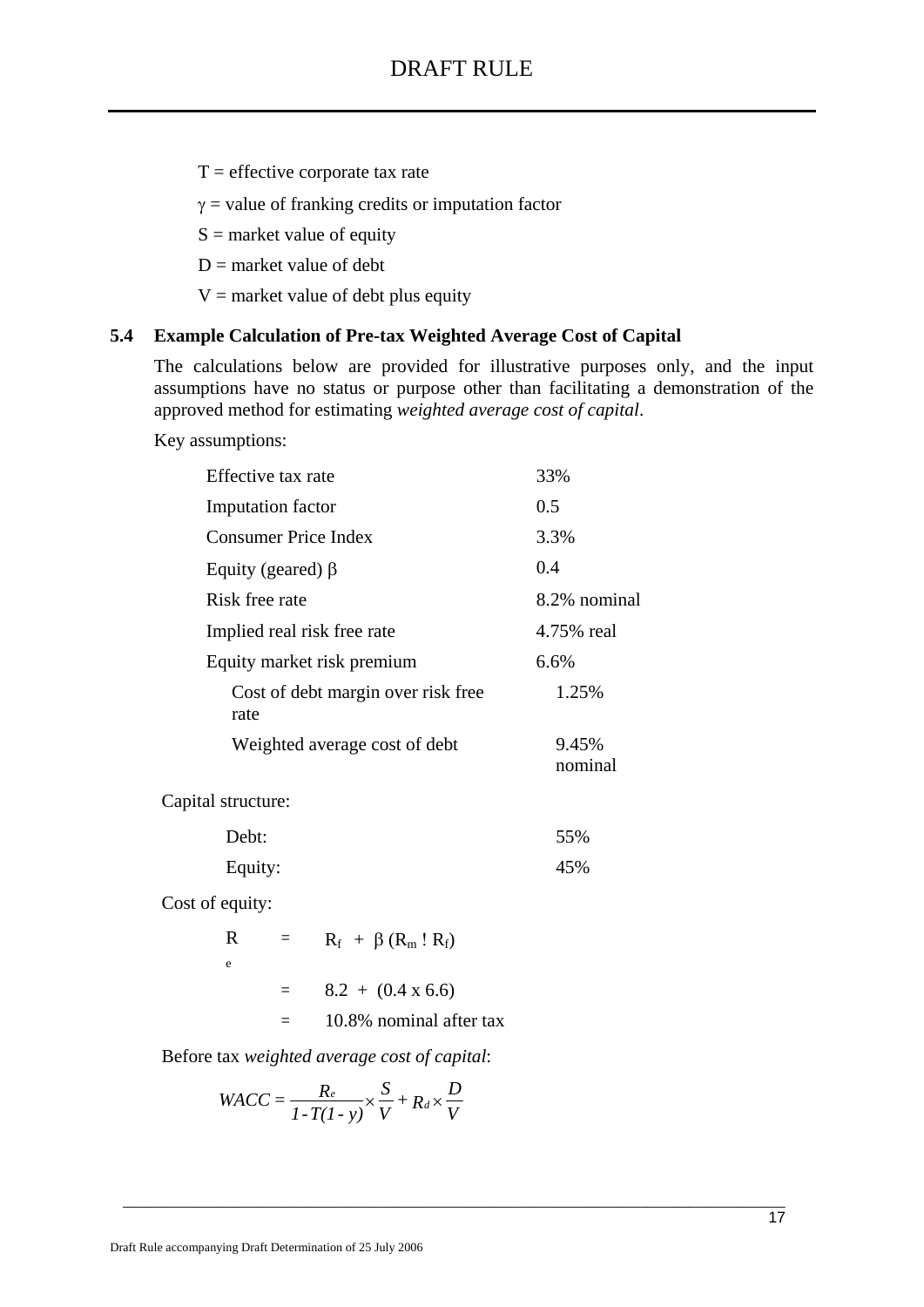$$
=\frac{10.8\%}{(1-0.33(1-0.5)}\times\frac{45}{100}+9.45\% \times \frac{55}{100}
$$

 $= 11.0\%$  nominal before tax

Assumed inflation =  $3.3\%$ , so 11.0% nominal before tax =  $7.5\%$  real before tax

## **Schedule 6.2 - Maximum Negotiated Use of System Service Price [**Existing schedule 6.3]

This schedule 6.2 describes the method by which *Distribution Network Service Providers* are to determine the maximum prices to be paid by *Generators* or *Market Network Service Providers connected* to a *distribution network* for *use of system* where they have negotiated to pay *negotiated use of system charges* under rule 5.5(f)(3). This method calculates the maximum prices which a *Distribution Network Service Provider* can charge a *Generator* to provide a nominated capacity at the *Generator's connection point* at a standard of service comparable with that offered to *Distribution Customers*.

This schedule does not apply to the calculation of any *generator access* charge which a *Generator*, or *market network service provider access* charge *distribution network user access* charge which a person has agreed to pay the *Distribution Network Service Provider* to guarantee a level and standard of service of *power transfer capability* under rule 5.5(f)(4). Any such charges or compensation are costs or revenue which fall outside the relevant *revenue cap* or *price cap*.

The schedule also does not apply to the prices to be paid for *connection* charges which are otherwise payable under rule 5.5(f)(1).

## **1. Long Run Marginal Cost**

The *negotiated use of system service* price for use of the *distribution network* is to be based on the long run marginal cost of *distribution network augmentation* required to provide *distribution service* for new *Generators* at a *connection point* in a *distribution network*.

The Long Run Marginal Cost, expressed in \$ per kW is defined as

Net present value of cost of new network investments  $(\$) \div$  Net present value of new *generation* capacity (kW)

The *negotiated use of system service* price expressed in \$ per kW per year is determined by expressing the long run marginal cost as an annual charge using a discount rate over a 30 year period equal to the *Distribution Network Service Provider's weighted average cost of capital*, determined in accordance with schedule 6.1.

## **2. New Generation Capacity**

New *generation* capacity is assumed to be *connected* at each *connection point* where a *negotiated use of system service* price is required.

For *distribution networks* the new *generation* capacity is the capacity of *generation* actually installed or to be installed at the *connection point*.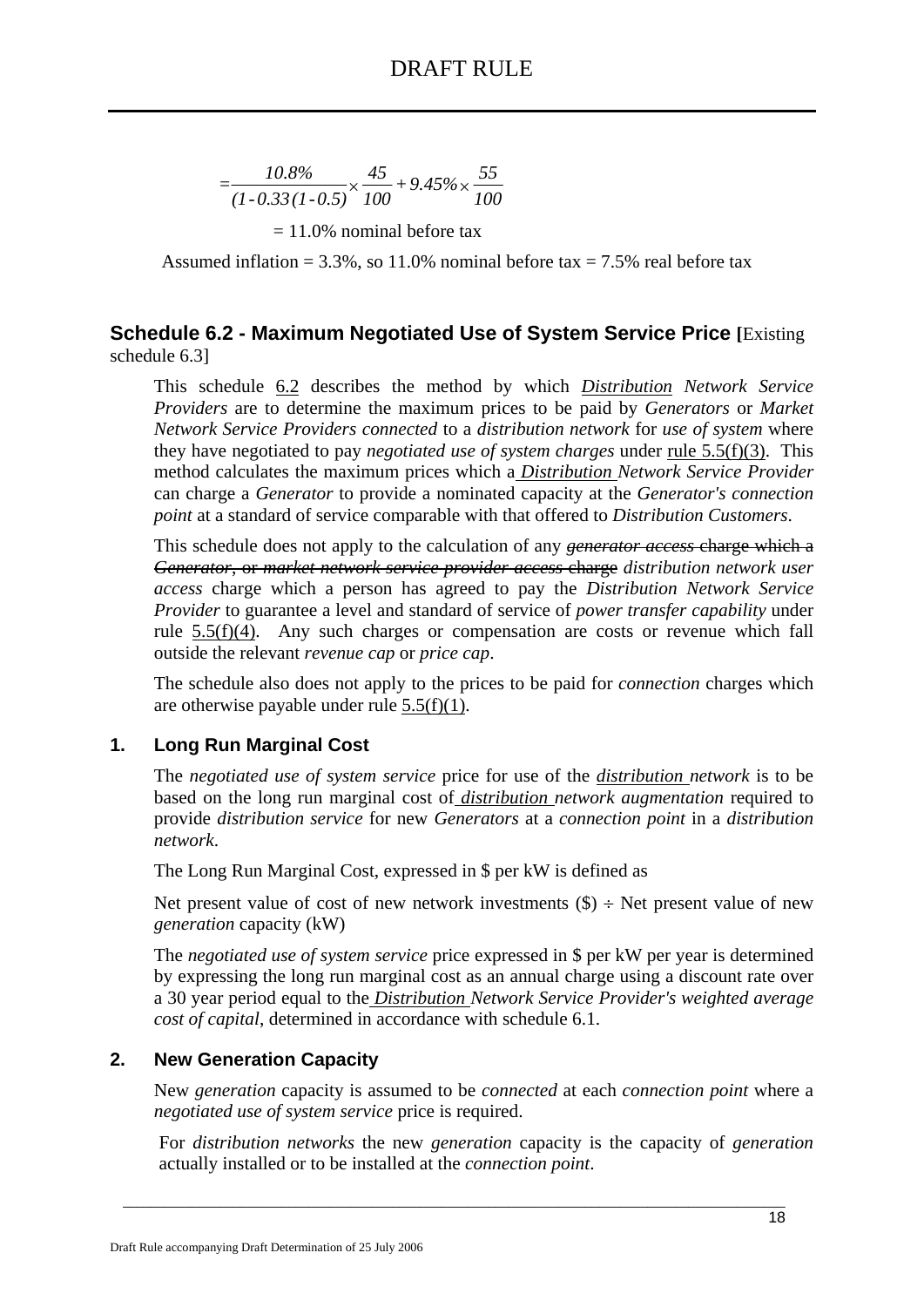## **3. Cost of New Network Investment**

The cost of new network investment is the estimated cost of new investments in the *distribution network* assuming:

- (i) *network* development, *loads* and *generation* correspond to the current system plus committed development only;
- (ii) new *generation* capacity as defined in section 2 above, is *connected* at the *connection point* being examined, and at no other *connection point*;
- (iii) *network loads* in the same *region* as the new *generation* capacity are to be scaled up in proportion to the increase resulting from the new *generation* capacity;
- (iv) *network* capacity is to be provided to allow all committed *loads* to be supplied with any one circuit or *transformer* out of service and with any credible combination of *generation dispatch*.

### **4. Negotiated Use of System Service Price relative to the Reference Node**

For *distribution networks,* the *negotiated use of system service* price is further determined in accordance with item 5.5 of schedule 6.3.

## **Schedule 6.3 - Categories of Distribution System Cost [Existing Schedule 6.6]**

This schedule 6.3 describes how the *distribution system* costs may be formed from the *aggregate annual revenue requirement* of a *Distribution Network Service Provider* which is determined in accordance with Part B of Chapter 6. It describes the asset categories which may be used, and defines the manner in which the assets may be categorised. It also indicates how total costs could be allocated between *excluded distribution service* categories and the *prescribed distribution service* categories of *connection*, *distribution use of system* and *common service*.

The *aggregate annual revenue requirement* of a *Distribution Network Service Provider*  can be separated into four components:

- costs which relate to the provision of assets to provide service to the overall *distribution system* and any non asset related costs which may not be appropriate to allocate to individual parts of the *distribution system* (called *common service*);
- the cost of providing assets which are fully dedicated to the *supply* of a single customer or group of customers *connected* at a single point within the *distribution network* (called *connection assets*);
- the cost of assets which are shared to a greater or lesser extent by all users across the *distribution system* and can be identified as related to a specific part of the *distribution system* (*distribution use of system* assets); and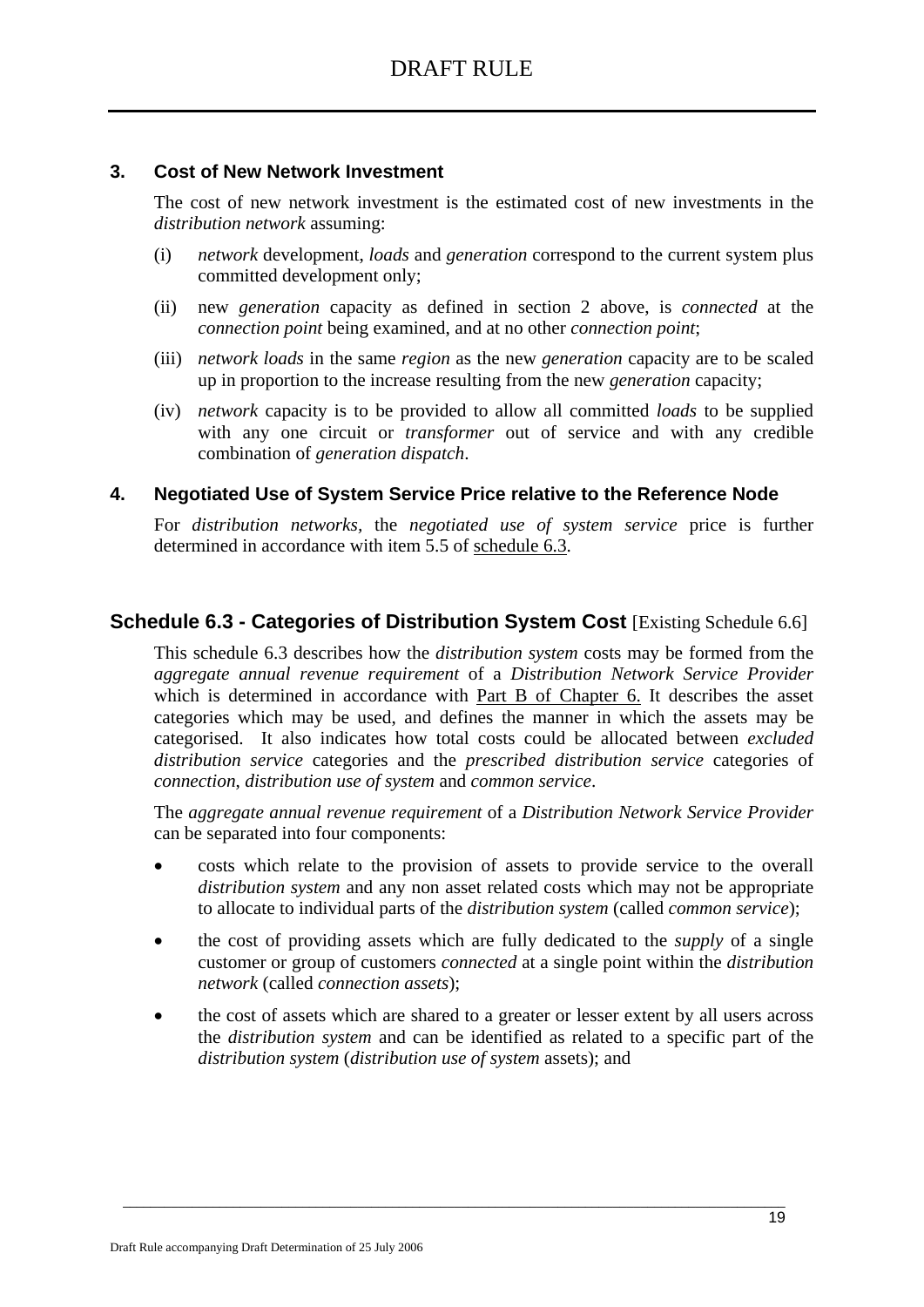• the cost of that proportion of assets which relate to the provision of services to *Embedded Generators* by *new distribution network investment* assets allocated to *Embedded Generators* as a result of the application of clause 5.6.2 (called *new distribution network investment* assets).

The *aggregate annual revenue requirement* of the *Distribution Network Service Provider* must exclude costs which relate to the provision of *excluded distribution services* and unrelated business activities including but not limited to costs in respect of *energy* trading and *generation*. It may be that some *connection assets* have been determined as providing *excluded distribution services* for a single customer or group of customers *connected* at a single point within the *distribution network.*

Overhead type costs such as motor vehicles, construction equipment, computers, office equipment, software, operations and management of the business general overheads and other expenses that cannot be identified against *common service*, *connection service* or *distribution use of system service* must be allocated in a fair and reasonable way across all of these services.

## **1. Common Service Costs**

The *common service* cost category includes all the *distribution service* costs which cannot be allocated to users on a locational basis, ie they cover those costs which provide equivalent benefits to all users within the *distribution system* without any differentiation of their location. These costs are usually applied to users on a *postage stamp basis*.

There are two types of costs to be included in the *common service* category:

- (i) the cost of *network* assets which provide a *common service*; and
- (ii) the cost to the *Distribution Network Service Provider* of providing non asset related services to users.

### **1.1 Distribution Network Assets Which Provide Common Service**

*Common service* is provided by *distribution network* assets that can include, but are not limited to, the following:

- *power system* communications networks;
- *control systems*;
- control centres;
- dynamic reactive control *plant*;
- static *reactive plant*;
- spare *plant* and equipment including that installed at *substations*;
- fixed assets such as buildings and land that are not associated with *substation* or line easements, eg head office buildings, land for future *substations* etc.;
- *load* control signalling equipment in *substations* and on customer premises; and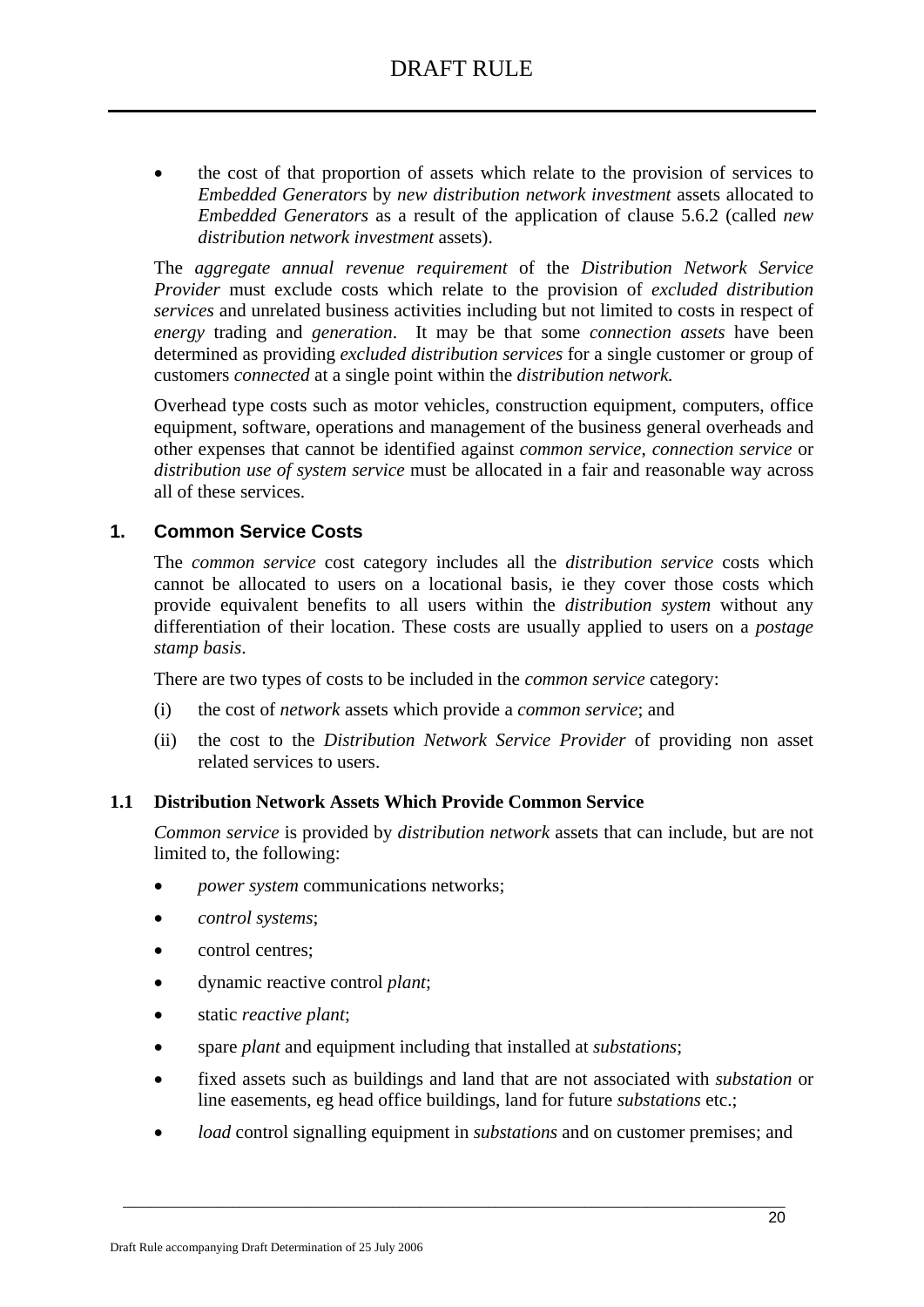### **1.2 Non Asset Related Common Service Costs**

The non asset related *common service* costs can include, but are not limited to, the following:

- *distribution network* switching and operations;
- *distribution network* planning and development;

Again, with these expenses only the *Distribution Network Service Provider's* share of each category should be included into the total *common service cost pool*.

The remaining *distribution network* assets are divided into three categories: *connection assets*, *distribution use of system* assets and *new distribution network investment* assets.

### **2. Connection Assets**

The *connection asset* costs are recovered from the *Distribution Customers* who benefit from them and require no complex analysis to determine the sharing.

*Connection assets* are those assets (including individual assets within a *substation*) which provide supply to only those *Distribution Customers connected* at the *connection point*. This simple definition avoids the difficulties of assets changing from *connection assets* to becoming part of the *distribution network*.

Consequently *connection assets* would typically include the following:

- service lines plus *meters* for domestic customers:
- service lines, *meters*, dedicated *distribution transformers* and associated switchgear for medium size commercial and industrial *Distribution Customers*;
- *high voltage* lines and *plant* for major commercial and industrial *Distribution Customers*.

The asset related costs of *connection assets* that:

- have been provided by a *Distribution Customer*;
- have been funded by capital contributions from a *Distribution Customer*; or
- provide customer connection through *excluded distribution service*

may be excluded from the *aggregate annual revenue requirement* of the *Distribution Network Service Provider* by the *Jurisdictional Regulator.*

The examples below highlight some of the issues associated with *connection assets* and recommended approaches in each case. The philosophy adopted is to assign as *connection assets* those assets that can be reasonably considered as being fully dedicated to the use of the relevant *Distribution Customer*.

 $\_$  , and the set of the set of the set of the set of the set of the set of the set of the set of the set of the set of the set of the set of the set of the set of the set of the set of the set of the set of the set of th

#### **Example 1 - Domestic Customer in Suburban Area**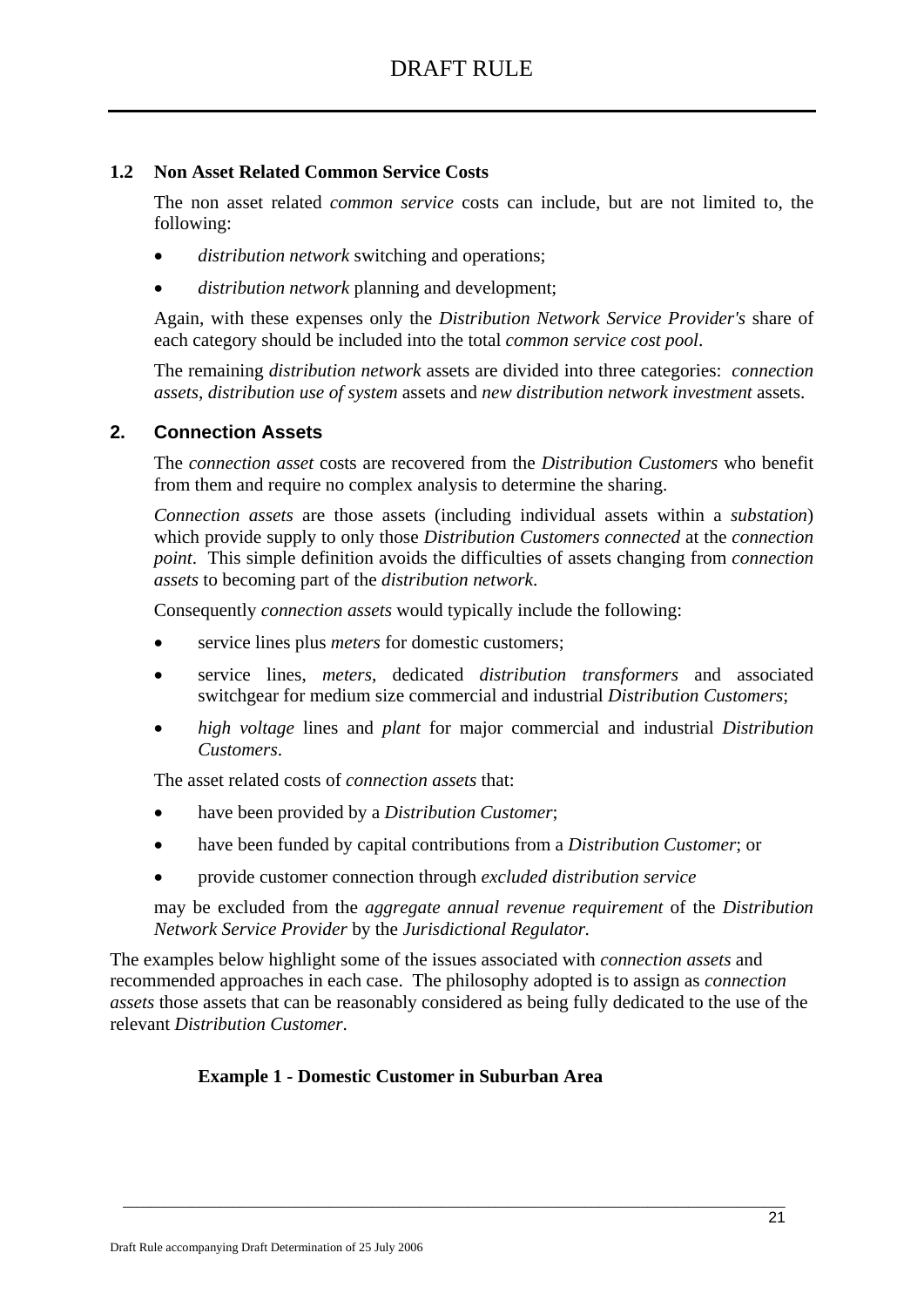

In this case there is virtually no choice, that is, the *connection assets* are the LV service lines plus *meters*, and all upstream *network* (LV mains, *distribution transformers* etc.). The *network coupling point* (boundary of *connection service*  and *distribution service*) is the junction of the service mains and the LV mains. The *connection point* is the asset boundary between the service main and the customer's electrical installation.

### **Example 2 - Domestic Customer in Rural Area (5kV.A) / Single Customer on a spur, dedicated** *distribution transformer*



The 11 kV spur line has a large capacity compared to the expected *Distribution Customer maximum demand*. The *connection* charges associated with this asset would be abnormally high for a *Distribution Customer* of this size if this and the *distribution transformer* were included as *connection assets*.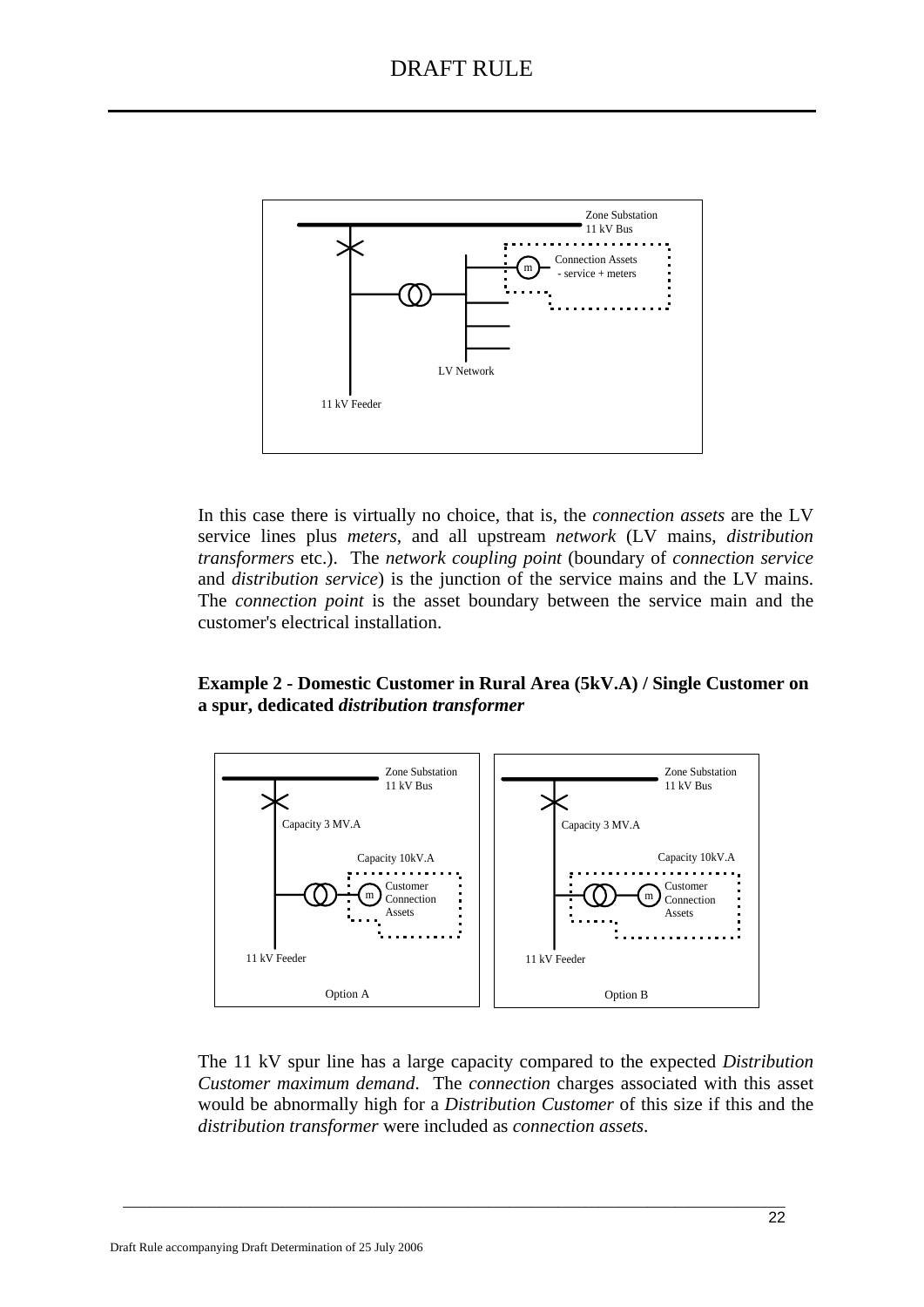Another important consideration is that any capital contribution policy is not necessarily related to a *connection asset* policy. That is, capital contributions may be sought from the *Distribution Customer* for installation of parts of the *distribution system*. In this case, a contribution may be sought for part or all of the cost of the 11 kV spur line plus the *distribution transformer*. This does not mean that these assets need be considered as *connection assets*. Option A is often utilised as it places the *connection asset* charges for this *Distribution Customer* on an equal basis with all other domestic *Distribution Customers.* Inequities in the cost of *supply* are managed by seeking capital contributions as required.

### **Example 3 - New Commercial/Industrial Customer 250kV.A** *maximum demand /*



**300kV.A** *transformer***, LV feed to outside area for backup** 

In this case a *transformer* is installed for virtually dedicated use of the commercial and industrial *Distribution Customer*. In option A, the *transformer* (and associated protection), the service and the *metering* are considered as the *connection asset*. The alternative option B has the *connection assets* as only the LV service plus the *metering*, due to the shared use of the *distribution transformer*. In this case an important issue arises as to the extent of shared usage. In this case the outside LV *supply* is for backup only and the commercial and industrial *Distribution Customer* has a demand of above 80% of *transformer* capacity.

Option A is often used since the asset is essentially dedicated to the use of the *Distribution Customer* and the backup provided by the LV interconnection works is to the mutual benefit of the *Distribution Customer* and*/*or the general LV network. If the LV supply fed other *Distribution Customers* on the *distribution network*, then option B may be used since the *transformer* is a genuine shared asset.

Under option A, the *network coupling point* is the tee point where the 11 kV spur joins the *distribution network*. The *connection point* is past the LV *metering point*, on the asset boundary.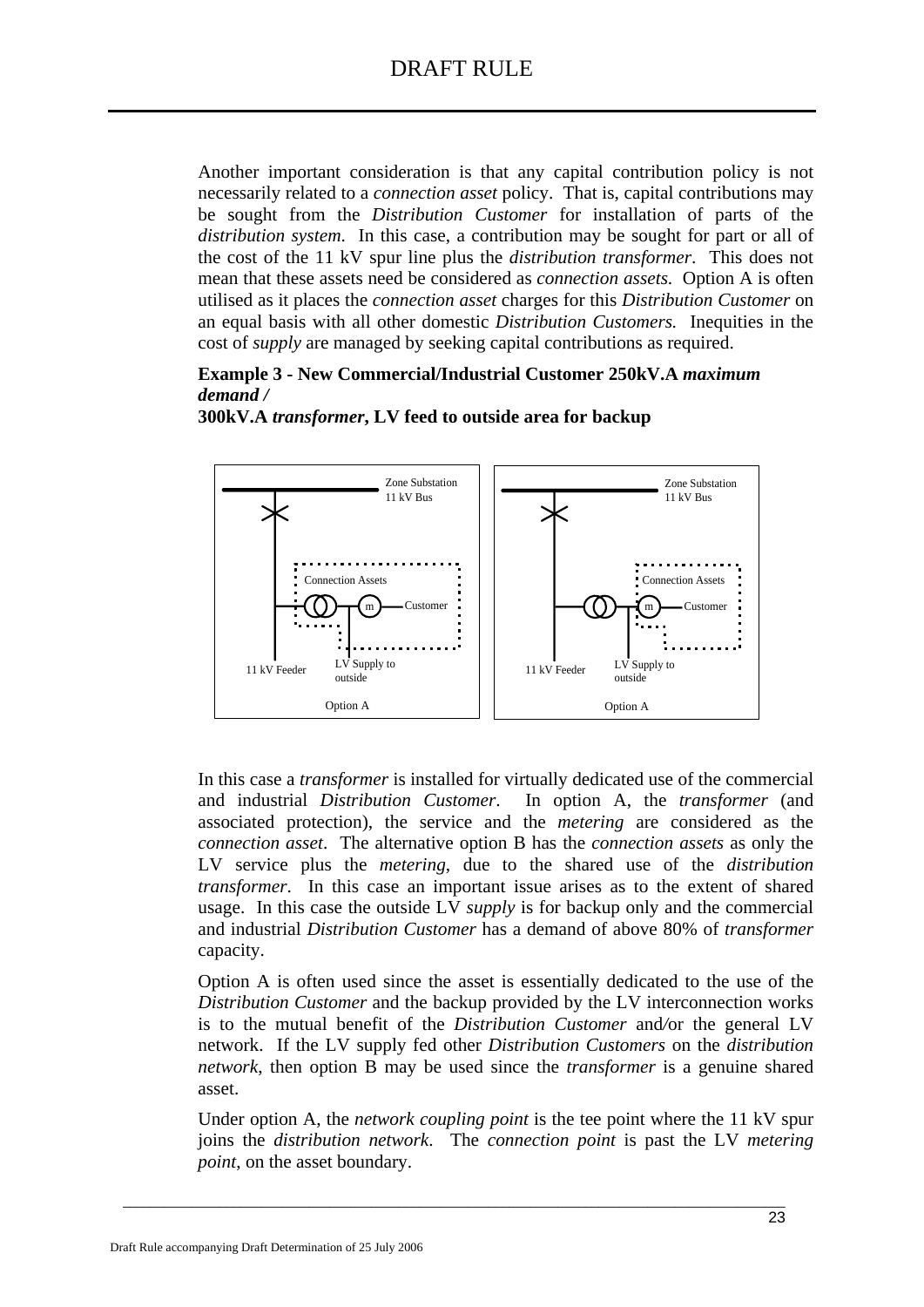**Example 4 - C & I Customer, 3 MV.A maximum demand, requires 100% backup capability on the 11 kV feeder plus three 1500 kV.A** *transformers* **for added security** 



In this example, option A reflects the shallow policy with *transformers* and associated switchgear as *connection assets* and option B reflects the requirement of the *Distribution Customer* to have 100% feeder backup capability. Selecting option B may result in the feeder asset being poorly utilised which is not appropriate. If a deep *connection asset* policy was chosen, then several *Distribution Customers* in the feeder ring could share the total *connection assets*. This may work but would be difficult to administer when demands changed or when *Distribution Customers* were added to or subtracted from the ring.

Option A is simpler and addresses the issue of the *Distribution Customer* requiring three 1500 kV.A *transformers*. These *connection assets* can be provided on an agreed basis between the *Distribution Network Service Provider*  and the *Distribution Customer* and provided the *Distribution Customer* pays an agreed return on those assets there is no problem. The *Distribution Customer* is paying the full cost for the improved security of *supply* from the extra *transformer*. The issue of backup feeder capacity for the *Distribution Customer*  could be resolved by a capital contribution made by the *Distribution Customer* to the *Distribution Network Service Provider* for retaining spare capacity in the second feeder and/or constructing it initially.

Under option A, the *network coupling point* is the *high voltage* switchgear. The *connection point* is past the LV *metering point*, on the asset boundary.

 $\_$  , and the set of the set of the set of the set of the set of the set of the set of the set of the set of the set of the set of the set of the set of the set of the set of the set of the set of the set of the set of th

**Example 5 - CBD Customer, 5MV.A**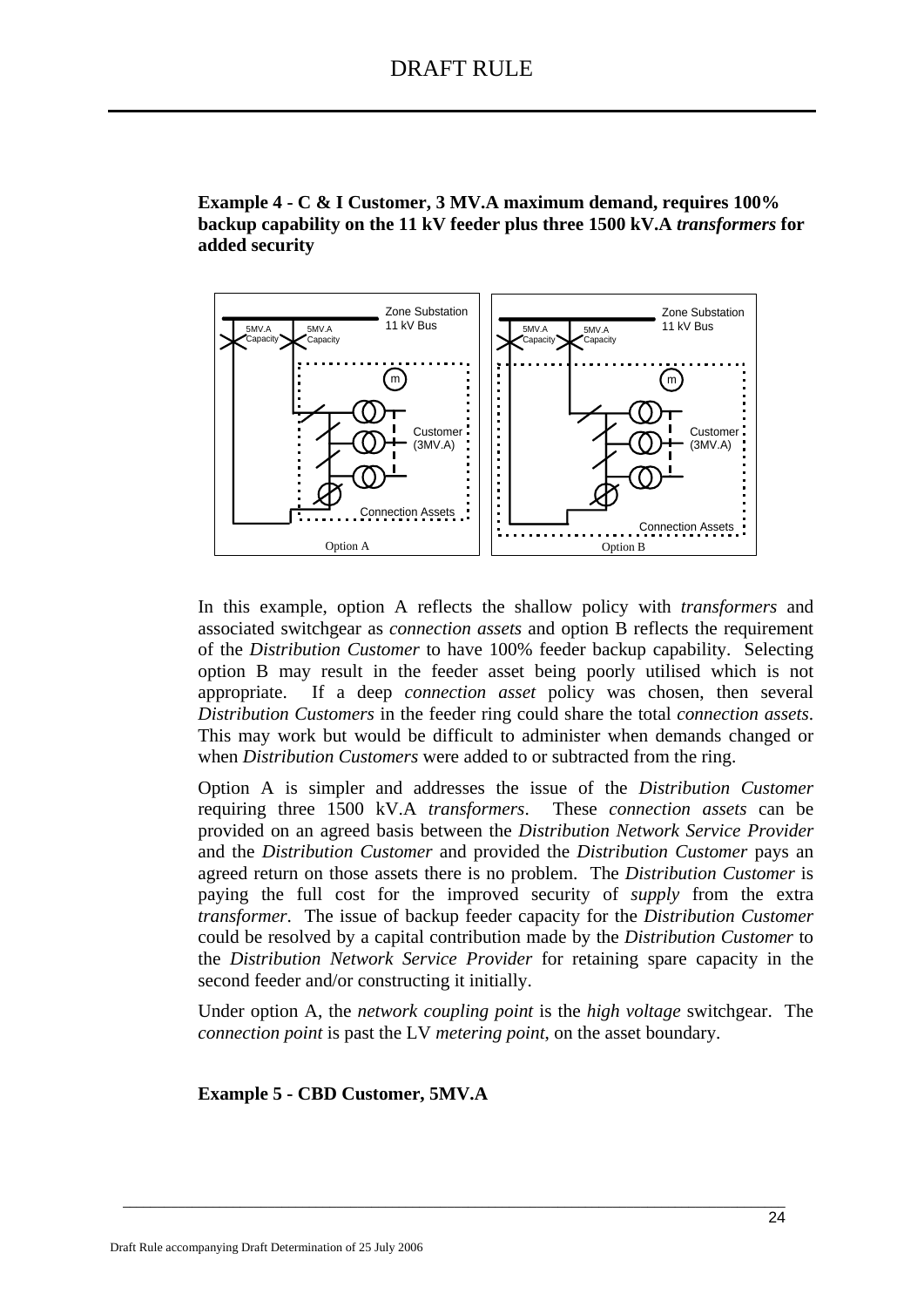

This is very similar to example 4 in that option A is the shallow policy including only local *Distribution Customer* equipment and option B includes the total mesh. Again option A is favoured to avoid the complication associated with determining charging proportions for option B, particularly with *Distribution Customers* being added or subtracted. The *Distribution Network Service Provider* may choose to retain ownership of the circuit breakers to ensure operational integrity of the mesh but the whole *substation* could still be classified as a *connection asset*.

**Example 6 - Major Industrial Customer, 10+ MV.A** 



In this case part of the *Distribution Customer load* is supplied from bus C at the zone *substation* and the remainder (a disturbing *load*) is supplied from a dedicated 33/11 kV *transformer* to reduce the impact of the disturbing *load*. Other *Distribution Customers* share the use of bus C with the *Distribution Customer*. Several options exist for treatment of this situation as follows: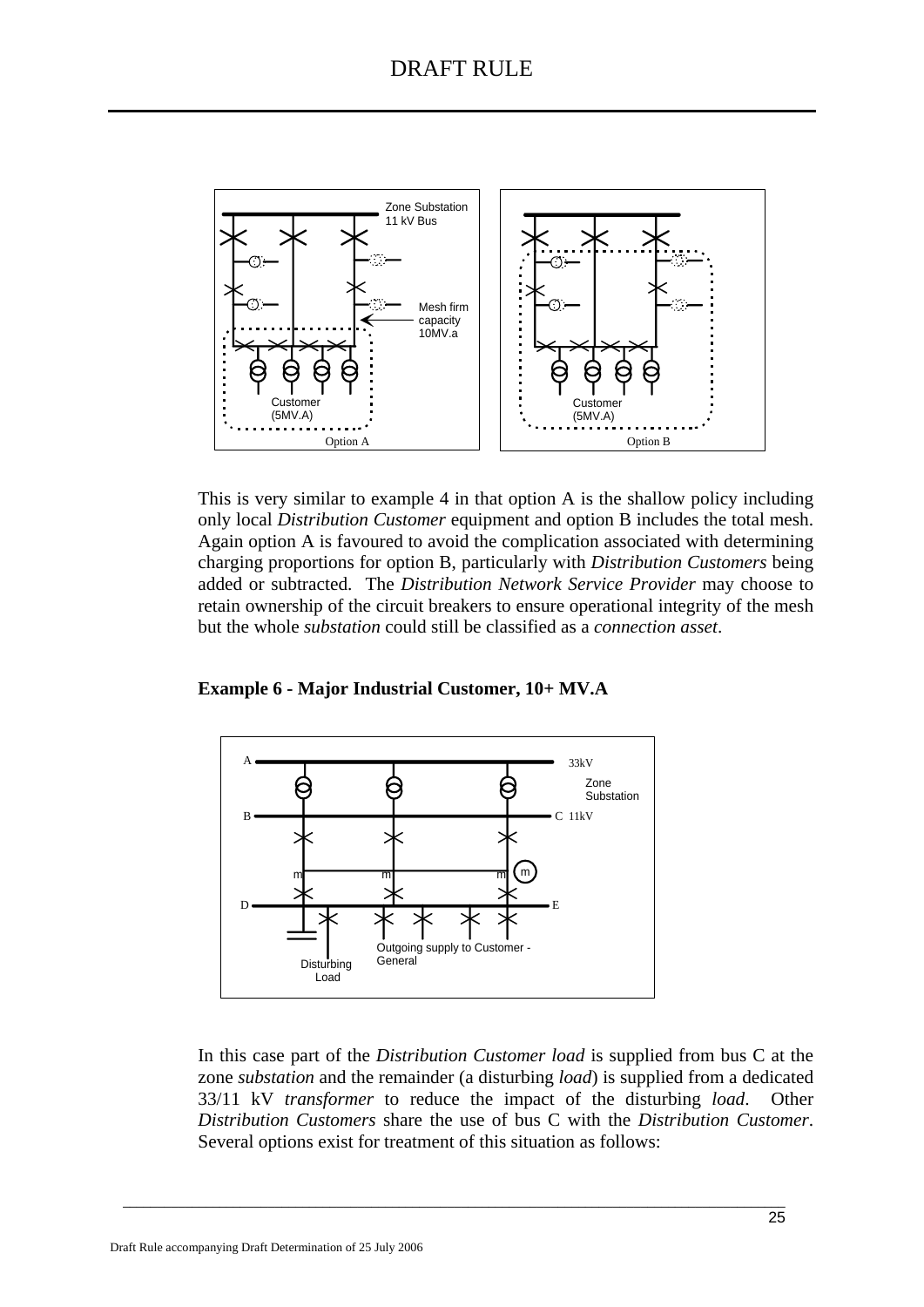- (1) Treat the *Distribution Customer* as having a *network coupling point* at 11 kV at busses B and C. The 11 kV feeders from B to D and C to E are treated as *connection assets* and the *Distribution Customer* is charged for the *distribution service* (upstream shared *network*) at an 11 kV rate. The *connection point* is the asset boundary at busses D and E.
- (2) Treat the *load* supplied from bus D and the *load* supplied from bus E as separate situations. That is, for the *load* on bus D the *connection assets*  could be treated as all *plant* between A and D with A as the *network coupling point*. This part of the *load* would be given a *distribution service*  price at a 33 kV rate. The *load* supplied from E could be treated as per option 1 with a *network coupling point* at C, *connection assets* between C and E and an 11 kV *distribution service* rate.
- (3) The final option would be to adopt a shallow *connection asset* approach with the *network coupling points* at busses D and E. The *distribution service* prices could then be based on a standard 11 kV rate or if zonal pricing was adopted, a separate *pricing zone* could be adopted for the *supply* to bus D. The separate *pricing zone* could be used to reflect differences in cost of *supply* to the bus D *load*. This zonal pricing approach may be appropriate if for example several large disturbing *loads* collected at bus D.

Another point of note in this example is the treatment of the *shunt capacitor* at bus D. The poor *power factor load* at D necessitates the use of the *capacitor bank* to minimise losses and investment in *plant* between A and D. The capacitor should be treated as a *connection asset* in this case since it is required specifically for one *Distribution Customer* as opposed to most *substation* capacitors which are for general *network reactive power* requirements and are treated as *common service* assets.



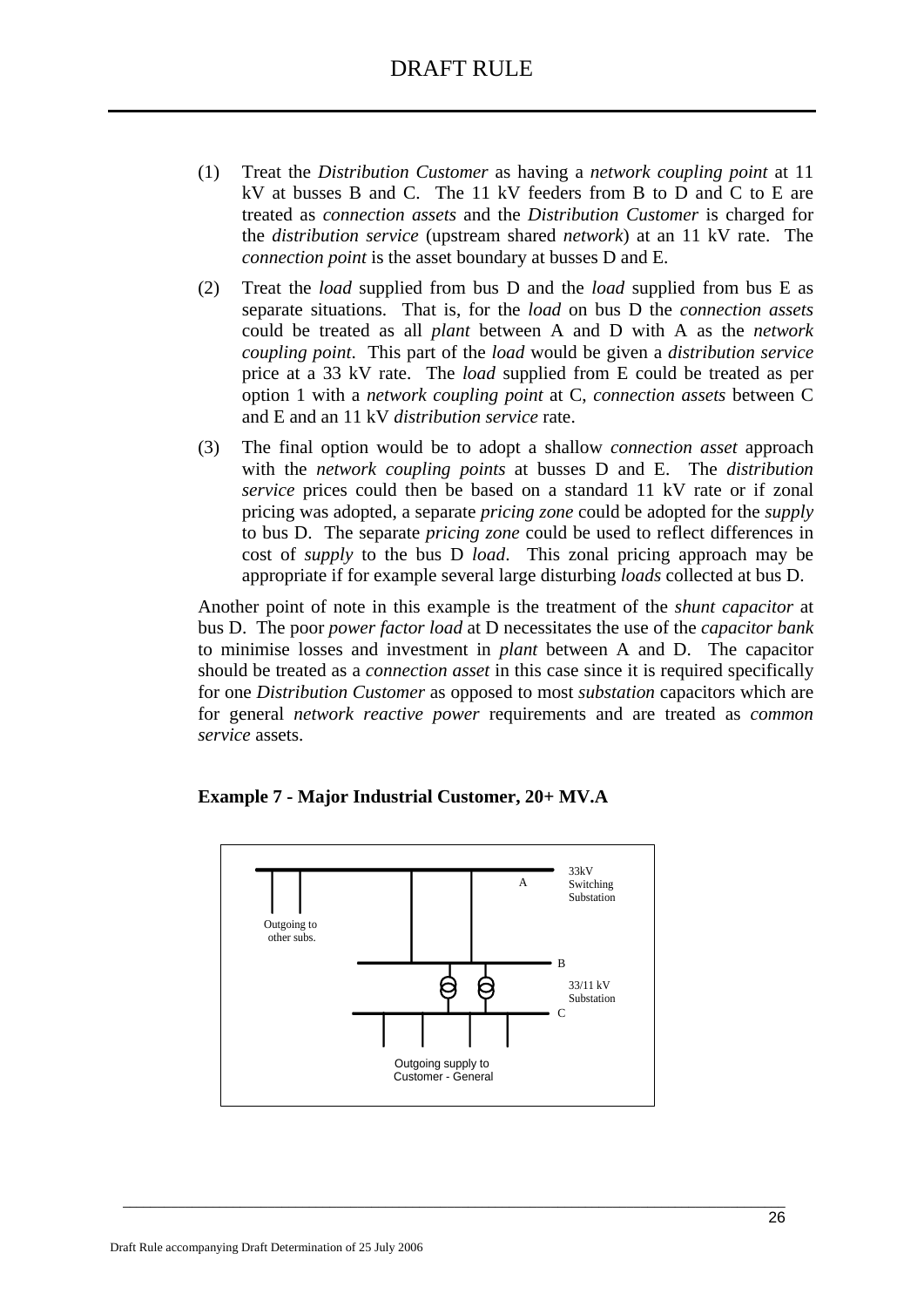In this case the 33 kV feeders from A to B and the 33/11 kV *substation* are fully utilised by the *Distribution Customer load*. The choices for location of the *network coupling point* are A, B and C. A is favoured in this case since the feeders and *substation* are fully utilised and dedicated for the use of the *Distribution Customer*. If either the feeders or the 33/11 kV *substation* could be shared in future then this would be a strong argument for shifting the *network coupling point* closer to the *Distribution Customer*. In this case with the *network coupling point* at A the *Distribution Customer* would receive a *distribution service* at the 33 kV rate.

### **3. Distribution Use of System Service (other than new distribution network investment allocated to Embedded Generators)**

The remaining *distribution network* assets are included as *distribution use of system*  assets, other than that proportion of *new distribution network investment* assets from which *Embedded Generators* are determined to benefit in accordance with clause 5.6.2 (in respect of which *Embedded Generators* pay charges determined in accordance with schedule 6.5). This category includes all elements of the *distribution network* which provides *use of system* service and forms the majority of the costs. The *distribution use of system* assets would typically include:

- (i) *distribution lines* including all poles and associated hardware;
- (ii) terminating switchgear (circuit breakers and isolators) including associated protection and controls;
- (iii) *transformers* between *distribution voltage* levels;
- (iv) switchgear for the above *transformers*;
- (v) underground cable systems including conduits and trenching.

The costs associated with *distribution use of system* assets are to be allocated on a usage basis and pricing structures include *voltage* levels, *Distribution Customer* classes and zones as required.

### **4. Distribution Network (new distribution network investment allocated to Embedded Generators)**

These assets are that proportion of *new distribution network investment* assets in respect of which *Embedded Generators* are determined to benefit in accordance with clause 5.6.2. The allocation of costs for this proportion of *new distribution network investment* assets is determined in accordance with schedule 6.5.

### **5. Other considerations**

### **5.1 Reactive Plant**

*Reactive plant* is provided for *distribution system* reasons and is to be treated as a *distribution network* asset.

*Reactive plant* installed at the *distribution voltage* level of *distribution substations* should be charged for as *distribution network* assets through application of a *common*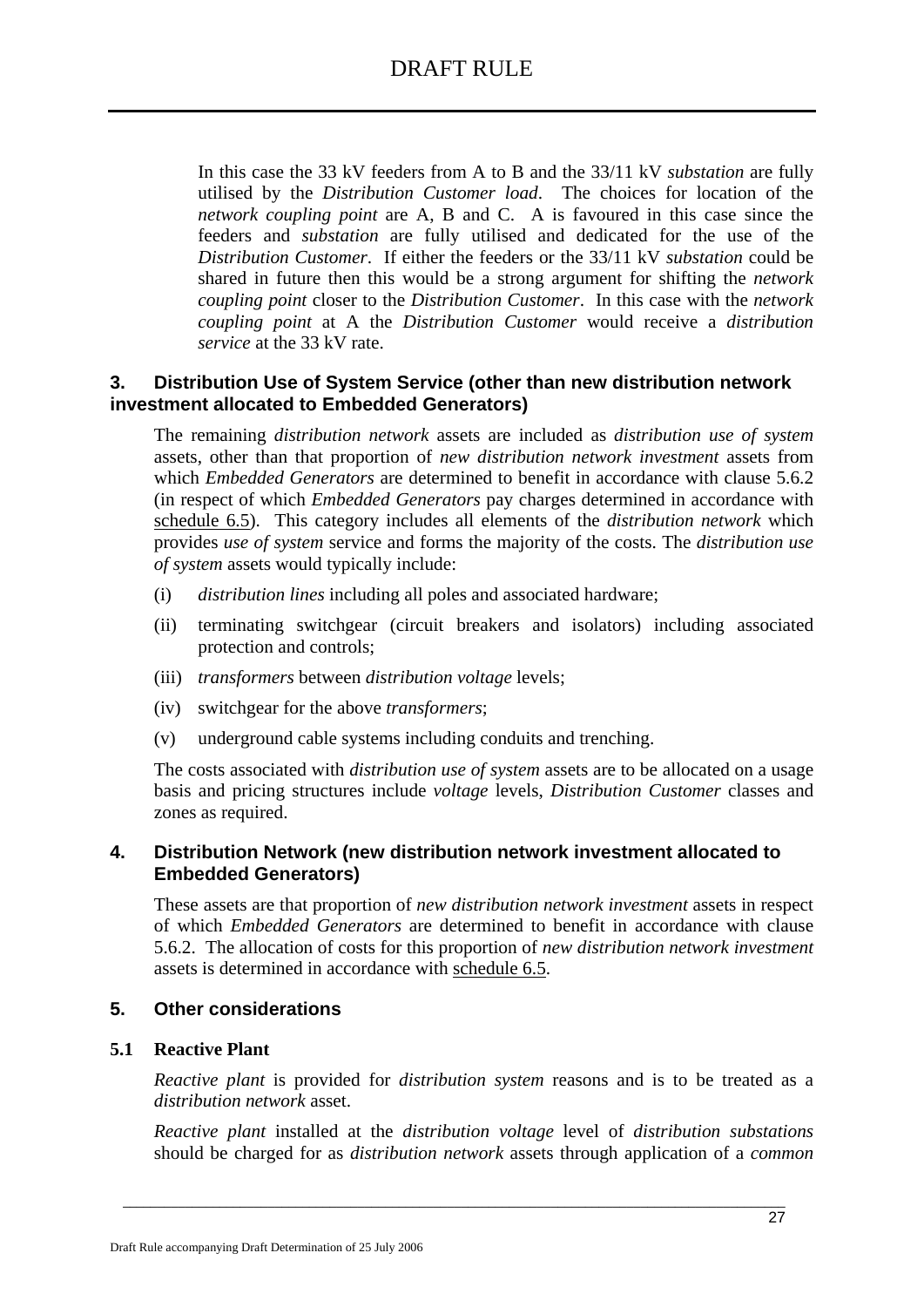*service* price unless it is clearly evident that such *plant* has been provided to meet the local reactive requirements of one or more *Distribution Customers connected* at that *substation* in which case it may be charged as a *connection asset*.

### **5.2 Substation Establishment and Buildings**

The majority of *substation* establishment costs are included in the asset valuation for major *plant* items. For example the cost of a circuit breaker includes associated *busbars*  and isolators, secondary *plant* including *remote control* and *secondary equipment*, civil works, design installation and commissioning and project administration.

### **5.3 Meters**

*Metering installations* for *Distribution Customers* will be treated as *connection assets* in accordance with the provisions outlined in Chapter 7.

### **5.4 Land**

Land at *substations* which supply specific *Distribution Customers* or *connect Embedded Generators* will be treated as part of the *connection assets*. This will be site-specific; that is, the specific value of the land at each *substation* will be included with the value of the *substation* for charging purposes.

### **5.5 Embedded Generation**

*Embedded Generators* can in some circumstances provide significant benefits in certain parts of a *distribution network*. An example will highlight some of the issues.

A remote *load centre* is currently supplied from two existing 33 kV feeders. The *maximum demand* of the *load* is 20 MW and it is increasing steadily. Within 5 years a third 33 kV circuit will be required as will *substation* reinforcement works in later years. Through normal supply side planning this would require a \$5M capital injection in 2005 and a further \$5M in 2010. The options to be considered in this case include:

- supply side reinforcement;
- a demand side management project incorporating both curtailable and *interruptible loads*;
- an *embedded generating unit*.

In this case the injection of local *generation* at the *load centre* would provide substantial loss reduction, long deferrals of the capital program and possible *reliability* improvements. An injection of 10 MW reliable *generation* would be appropriate initially. The key considerations from a *distribution network* pricing perspective are as follows:

• **Reliability** - for the *generation* to be an acceptable option the *reliability* of the *embedded generating unit* would need to be assured. This could be achieved through suitable contract arrangements, a joint venture between the *Distribution Network Service Provider* and the *Embedded Generator* or combination of the *generation* with some existing *load* so that the *load* could be interrupted if the *generation* failed. The *generation* is most critical during *network* contingencies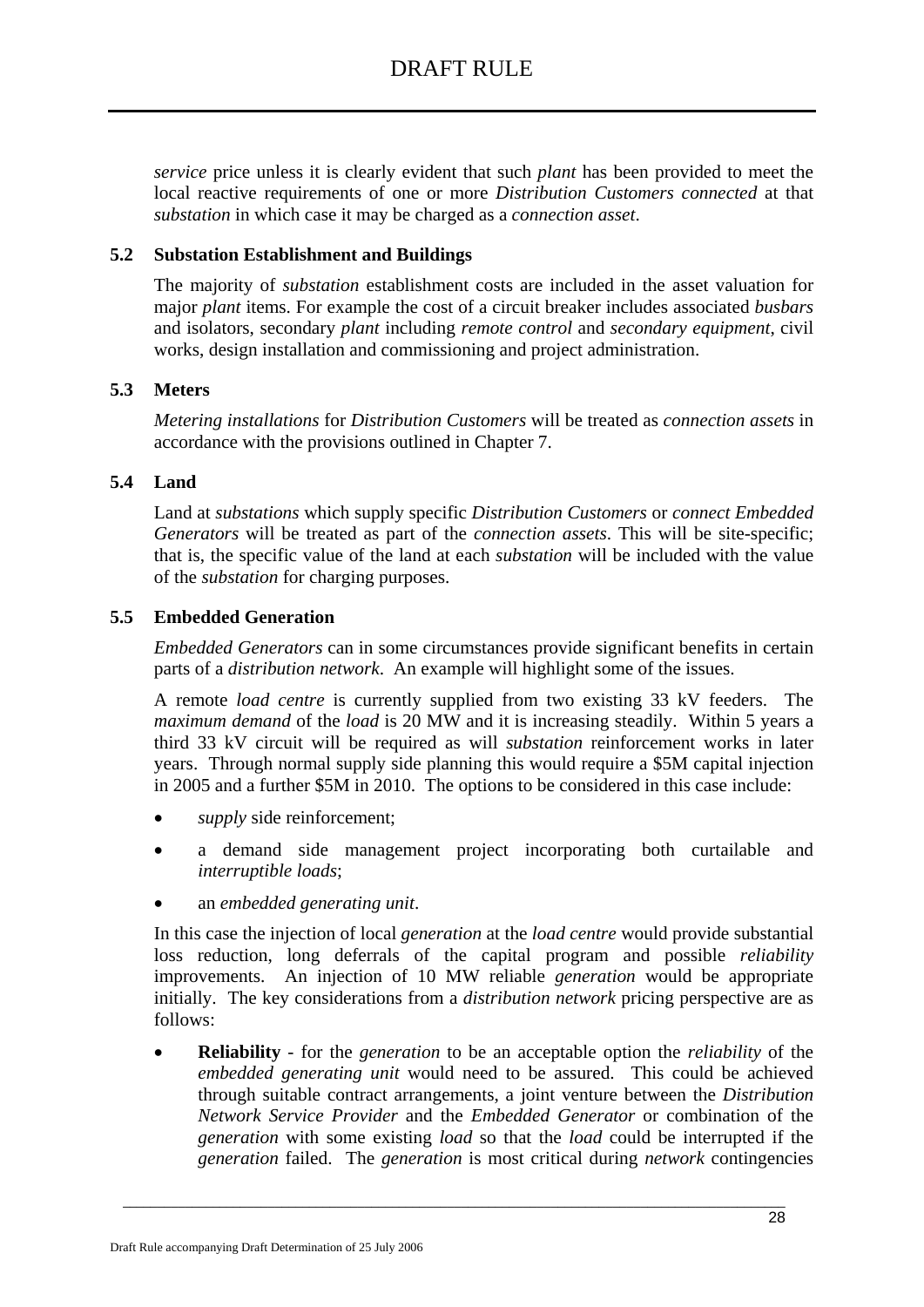and *reliability* considerations should include recognition of the *embedded generating unit* configuration (e.g. multiple sets) and possible common failure modes.

- **Network prices** *network* prices would be broken into the three components as shown below.
	- (1) *Common service* charges would generally be nil as under the *Rules* all *common service* costs are allocated to *Distribution Customers*.
	- (2) *Connection service* charges would be determined based on the specific *connection asset* requirements.
	- (3) *Distribution use of system* charges are negotiable between the *Distribution Network Service Provider* and the *Embedded Generator*. The charges (or payment) need to reflect the benefit available to the *Distribution Network Service Provider* from the *embedded generating unit*. This will depend on:
		- (i) the sizing of the *generation* relative to the capacity and capability of the local *network* to which the *embedded generating unit* is being *connected*;
		- (ii) the reliability of the *generation* and hence the ability to defer *augmentation* works while providing an overall acceptable level of *reliability;*
		- (iii) the degree to which any benefits to the *distribution network* which might accrue from the *generation* are shared between the *Distribution Network Service Provider*, the *Embedded Generator* and other *Distribution Network Users.*

In this case, if the *generation* was very *reliable* and the capital program was deferred by several years then a payment to the *Embedded Generator* for some of the deferral value could result. The long run marginal cost (benefit) of the shared *distribution network* reinforcement represents the upper limit of payment to the *Embedded Generator*.

As a general principle, commercial arrangements should be made with *Embedded Generators* and this may include a competitive tendering process to ensure equal opportunity for other *Embedded Generators*. For example, a statement of opportunity for the area concerned could be issued with an invitation to bid for *generation* capacity in the area. This would facilitate free market forces providing the optimum outcome for the *distribution network* business and existing *Distribution Customers*.

### **6. Excluded Distribution Services**

Services and activities that the *Jurisdictional Regulator* may define as *excluded distribution services* may include, but are not limited to, the following:

(a) the transportation of electricity not consumed in the *Distribution Network Service Provider's* system (i.e. on behalf of another *Distribution Network Service Provider*);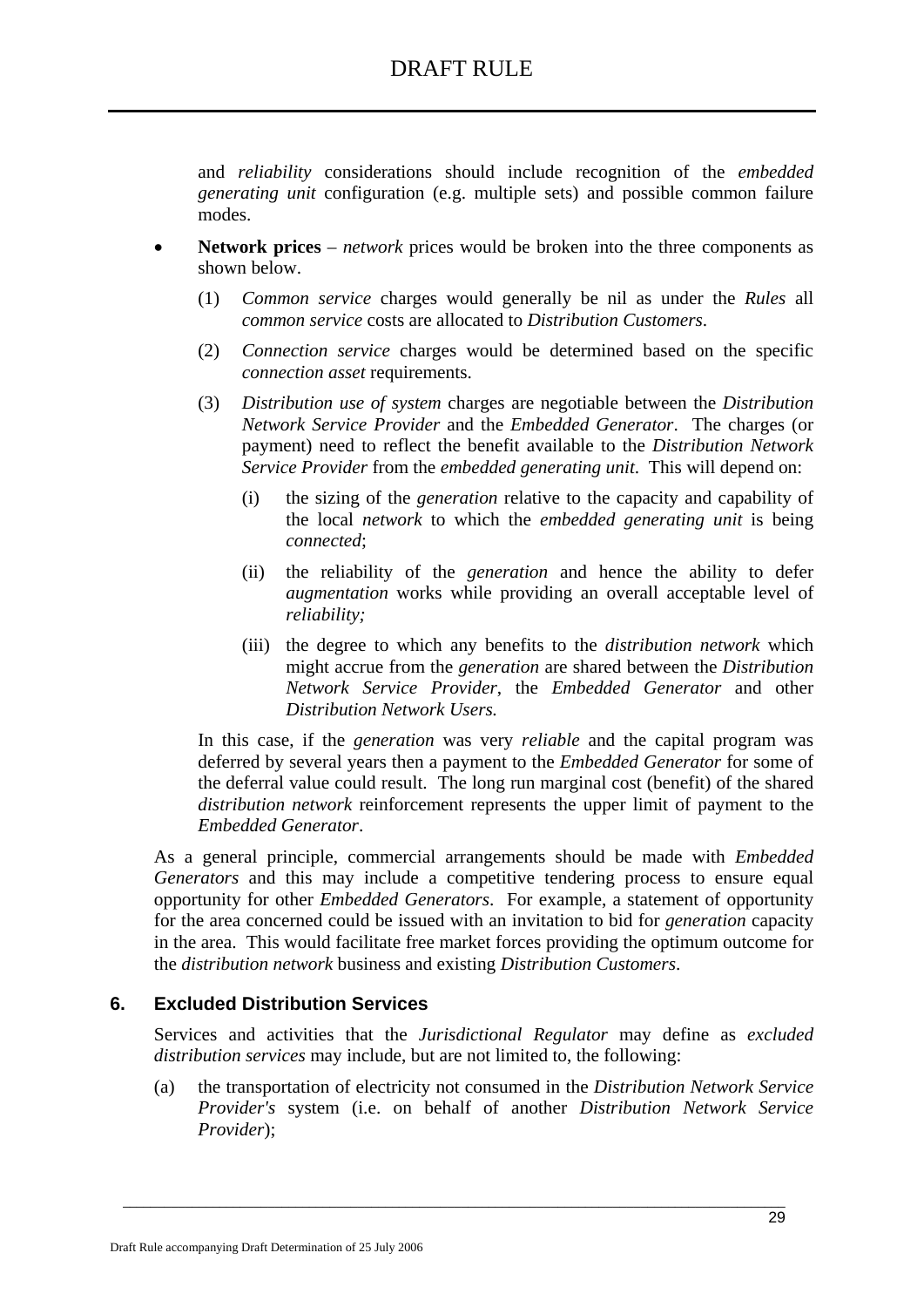- (b) new *connection* and augmentation of existing *connection* to the *distribution network*;
- (c) services (including metering, electric lines or electrical *plant*) for the specific benefit of any *Distribution Network User* requested by that *Distribution Network User* and not made available by the *Distribution Network Service Provider* as a normal part of *prescribed distribution service* to all customers. These services can include:
	- (1) charges for moving mains, services or *meters* forming part of the *distribution network* to accommodate extension, redesign or redevelopment of any premises;
	- (2) the provision of electric *plant* (i.e. mobile generators) for the specific purpose of enabling the provision of top-up or standby supplies of electricity; and
	- (3) the provision of prepayment *meters* to customers, but only to the extent that the charge for the provision of those *meters* exceeds the charge for the provision of standard *meters* for such customers;
- (d) the relocation of electric lines and *plant* and the carrying out of associated works pursuant to any statutory obligations imposed on the *Distribution Network Service Provider*;
- (e) charges for temporary supplies;
- (f) capital contributions or other forms of prudential requirements for new works and augmentations;
- (g) charges for reserve and duplicate *supply*;
- (h) charges for supplies with higher quality and reliability standards than required by general practice;
- (i) charges for *connection points* requiring more than the least overall cost, technically acceptable assets;
- (j) charges for *distribution services* and system augmentation required to receive *energy* from an *Embedded Generator*;
- (k) charges for *generator access* for *Embedded Generators* under rule 5.5;
- (l) charges for non-compliance with a *connection agreement*, including but not limited to *reactive power*, *power factor*, harmonics, *voltage* dips and test supply requirements;
- (m) charges for multiple *connection points* to a single property not recovered through *prescribed distribution service* prices;
- (n) charges for public lighting;
- (o) charges for provision of *metering* to a standard in excess of that required for the billing of *prescribed distribution services*;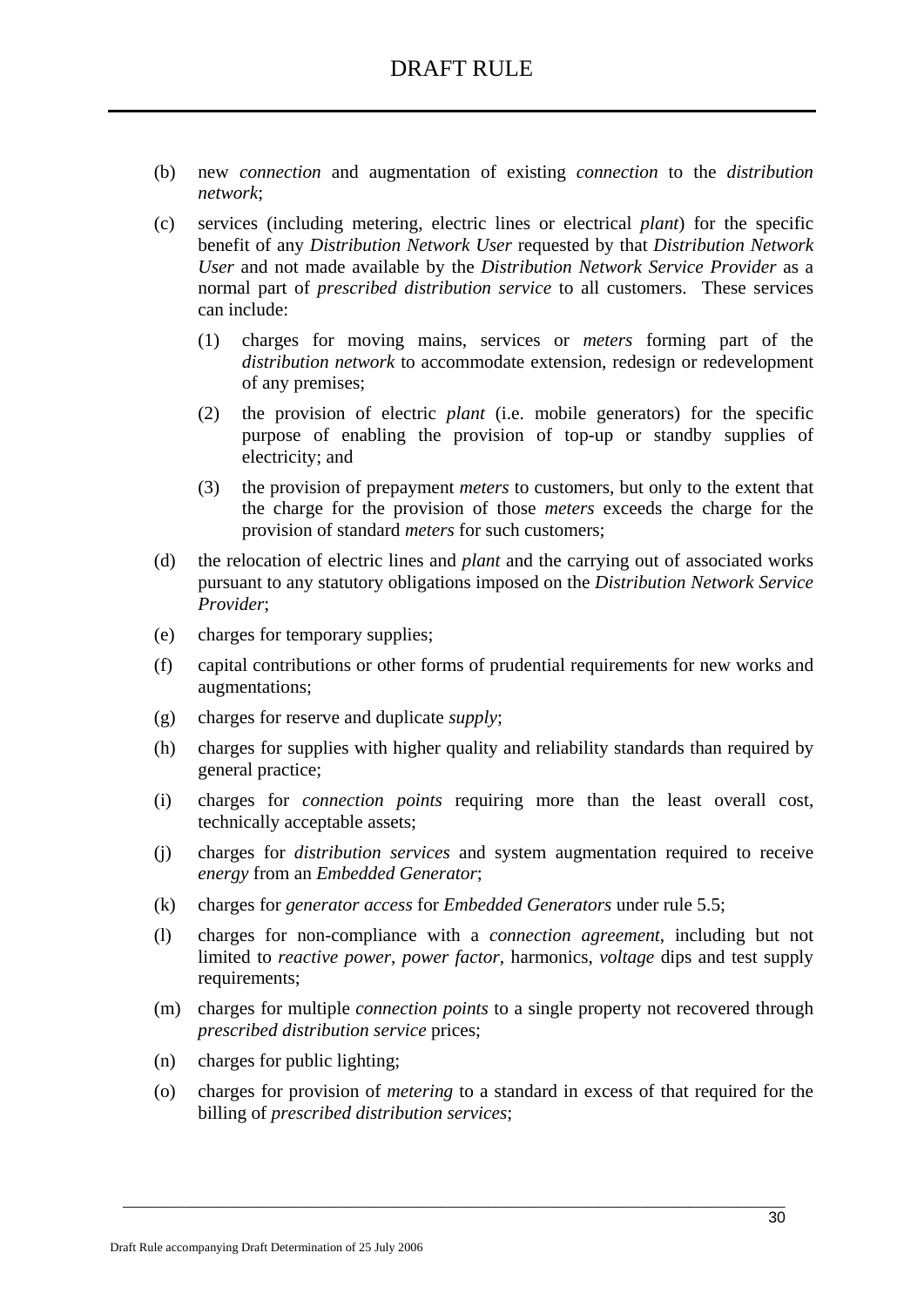(p) charges for provision of *TUOS/DUOS disclosure statements* to *Distribution Customers* under rule 6.11.

### **Schedule 6.4 - Principles for Network Pricing** *[Existing schedule 6.7]*

### **1. Cost reflective pricing**

*Distribution network* prices should in principle be cost reflective. This is to facilitate the competitive *market*, by providing equitable access to the *distribution network* and ensuring that appropriate investment in the *distribution network* takes place in the longer term.

It is intended that all *Distribution Network Users* should be charged on a consistent basis, in accordance with their use of *distribution network* assets and taking into account the impact of *distribution network constraints*.

### **2. Non-discriminatory pricing of distribution network services**

*Distribution network* pricing should provide non discriminatory access to the *distribution network*. This implies a common approach for all *Market Participants*, no matter where they are located or whether they participate or not in competitive *market* trading. Actual prices at different locations will differ because of the *distribution network* configuration and patterns of use. In this way, prices will equitably recover the costs of the *distribution network*.

*Distribution network* pricing should be based on the location in the *distribution network*  and the assets employed in providing *transmission* or *distribution services*. The price for each *Market Participant* should be influenced by the location in the *distribution network* and the assets employed in providing *transmission* or *distribution services.*

### **3. Compatibility with market trading arrangements**

The *distribution network* pricing proposals should be compatible with the electricity *market* design proposals to encourage and facilitate the development of these arrangements.

The pricing approach proposed should be independent of any contract arrangements that *Market Participants* may enter into for *energy* trading. In return for the payment of a *connection* and *use of system* fee to the local *Distribution Network Service Provider*, the *Market Participant* is entitled to enter into *energy* trading arrangements with any other *Market Participant*.

### **4. Distribution network prices for economically efficient investment**

*Distribution network* prices should provide signals to optimise the cost of *distribution network* development in order to minimise the cost of development and operation of the *market*.

It should be recognised that the above objectives of non-discriminatory pricing (leading to the equitable recovery of existing costs) and economically efficient pricing for new investment in the *distribution network* are to some extent incompatible. The challenge is to devise a method of *distribution network* pricing which meets both.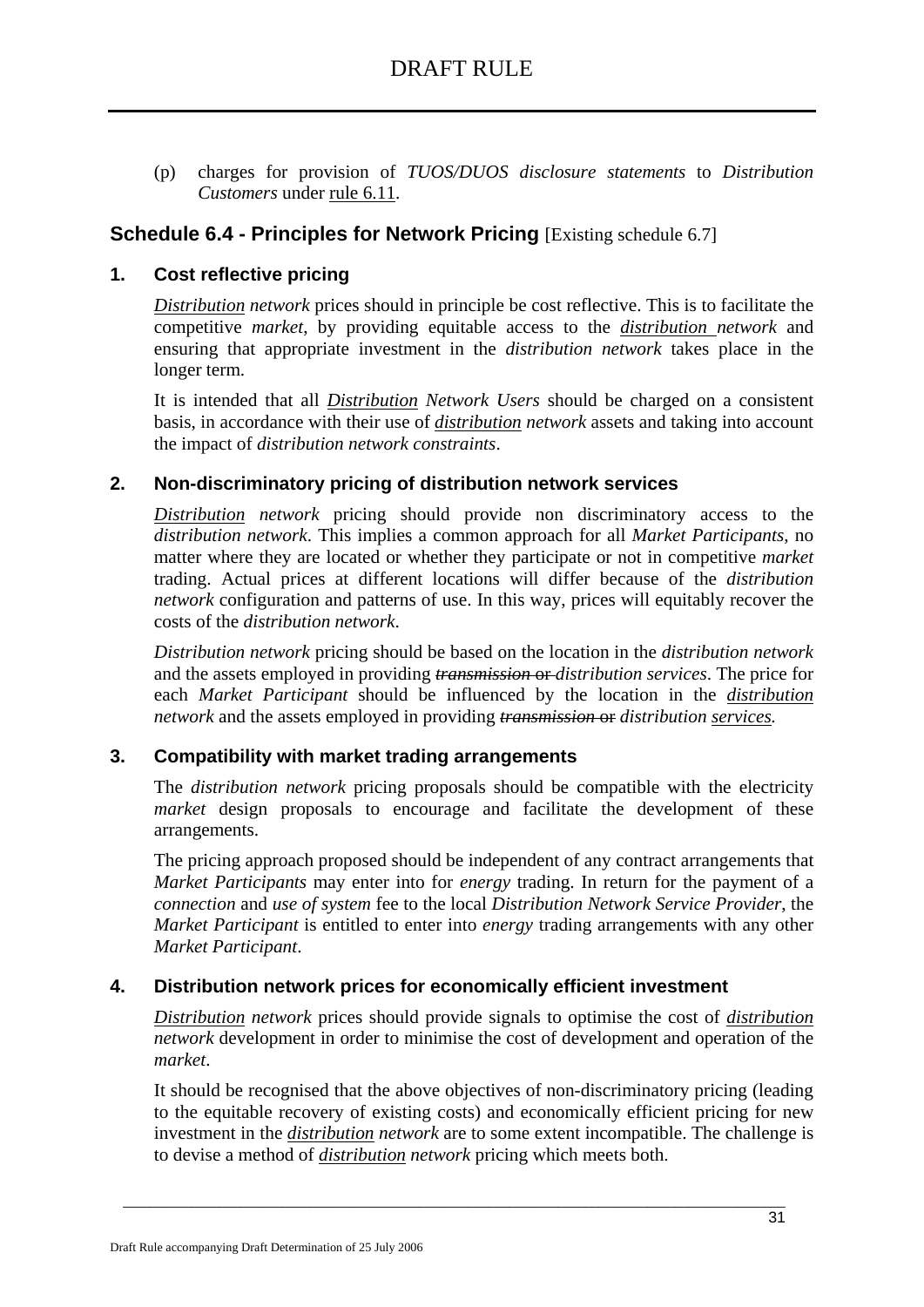### **5. Network interconnectors managed to reduce the barriers to a national market**

Pricing for *interconnectors* should encourage efficient *market* operation and provide appropriate signals for the development of new *interconnectors*. This implies that the pricing for *interconnectors* should recover all the costs associated with efficient operation of the *interconnector*.

### **6. Published and transparent prices**

Prices for *distribution services* should be transparent and published in order to provide pricing signals to *Market Participants*. This is consistent with the principle adopted by COAG.

### **Schedule 6.5 – Charges to Generators for New Distribution Network Investment** [Existing Schedule 6.8]

### **1. Charges to Generators for New Distribution Network Investment**

Notwithstanding any other provisions of the *Rules*, charges to *Generators* for *new distribution network investment* will not apply until any changes to the *Rules* which provide for such charges are made.

### **2. Determination of relative benefits for new distribution network investment**

Until the commencement of operation of any changes to the *Rules* referred to in paragraph 1 above, in relation to *new distribution network investment* proposed as part of the *network* planning process under clause 5.6.2, the percentage share of benefits resulting from the establishment and use of the *new distribution network investment* is deemed to be zero for *Generators* and 100% for *Distribution Customers connected* to the relevant *distribution network*. All the *Distribution Network Service Provider's*  capital costs of establishing and operating a *new large distribution network asset* or a *new small distribution network asset* must be allocated to *Distribution Customers* for the purposes of paragraph 3 of this schedule 6.5.

### **3. Recovery of costs for new distribution network investment**

Where a *Jurisdictional Regulator* has, as part of its economic regulation of a *Distribution Network Service Provider* under clause 6.2.5, allocated an amount to be recovered by the *Distribution Network Service Provider* for *new distribution network investment*, the *Distribution Network Service Provider* must recover that entire amount from *Distribution Customers* by charging the amount allocated to *Distribution Customers* through *distribution use of system* charges.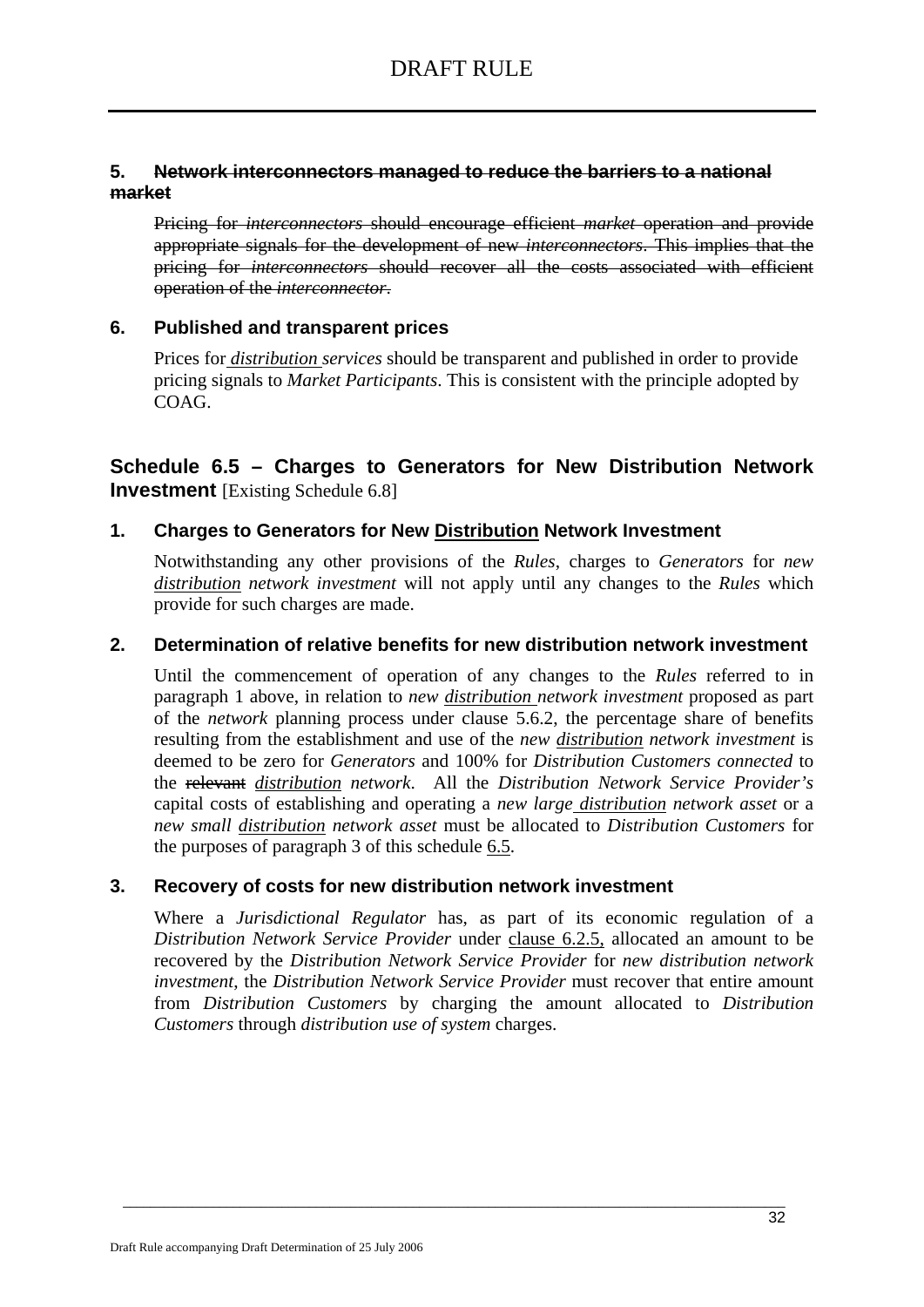# **[20] References to existing schedule 6.3 relating to Distribution in old Chapter 6**

In the renumbered clauses  $6.5.3(c)$  and  $6.5.6(c)(1)$ , omit the reference to "schedule  $6.3$ " and substitute "schedule 6.2".

# **[21] References to existing schedule 6.7 in old chapter 6**

In the unnumbered introductory note to the new Part B (which was old Part E), omit the reference to "schedule 6.7" and substitute "schedule 6.4"

# **[22] References to existing schedule 6.8 relating to Distribution in old chapter 6**

In each of the renumbered clauses  $6.5.1(a)(3)$ ,  $6.5.4(a)$ ,  $6.5.6(f)$  and  $6.6.1(f)$ , omit the reference to "schedule 6.8" and substitute "schedule 6.5".

# **[23] Old clause 6.14.1(c) Embedded Generator prices**

In renumbered clause 6.6.1(c) omit "clause 5.5(f)(2)" and substitute "rule 5.5(f)(3)".

\_\_\_\_\_\_\_\_\_\_\_\_\_\_\_\_\_\_\_\_\_\_\_\_\_\_\_\_\_\_\_\_\_\_\_\_\_\_\_\_\_\_\_\_\_\_\_\_\_\_\_\_\_\_\_\_\_\_\_\_\_\_\_\_\_\_\_\_\_\_\_\_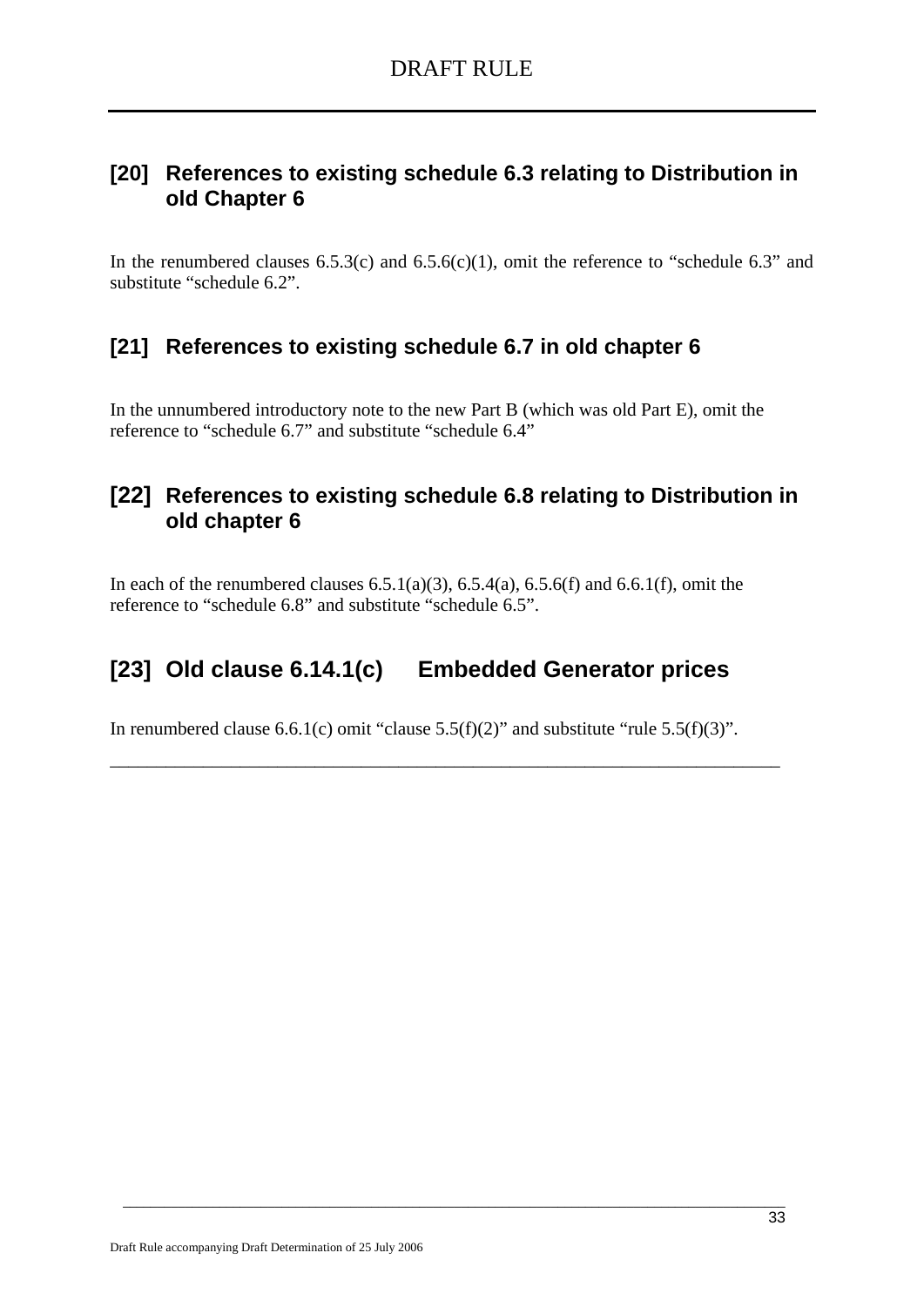# **Schedule 5 Savings and Transitional Rules**

(Clause 8)

### **[1] Chapter 11 Savings and Transitional Rules**

After rule 11.4, insert:

### **11.5 Rules consequent on making the National Electricity Amendment (Economic Regulation of Transmission Services) Rule 2006**

#### **11.5.1 Definitions**

Subject to this rule 11.5, in this rule 11.5:

*Amending Rule* **2006** means the National Electricity Amendment (Economic Regulation of Transmission Services) Rule 2006.

**commencement date** means the date on which the *Amending Rule* 2006 commences operation.

**current regulatory control period** means, the regulatory control period applicable to an existing revenue determinations.

*distribution* **matters** includes matters relating to the economic regulation of *distribution services*, including but not limited to, existing determinations, decisions, instruments, agreements or any other relevant action.

**existing revenue determination** means any determination made, or deemed to be made, by the *ACCC* or the *AER* on or prior to the commencement date for the purpose of regulating the revenues of a *Transmission Network Service Provider*.

**first regulatory control period** means a *regulatory control period* immediately after a current regulatory control period.

**first revenue cap determination** means the first *revenue cap determination* after an existing revenue cap determination.

**new Chapter 6A** means Chapter 6A of the *Rule*s as in force immediately after the commencement of the amending Rule 2006.

**old Chapter 6** means Chapter 6 of the *Rules* as in force immediately before the commencement of the amending Rule 2006.

**old Part C** means Part C (Transmission Pricing) of Chapter 6 of the *Rules* as in force immediately before the commencement of the amending Rule 2006.

\_\_\_\_\_\_\_\_\_\_\_\_\_\_\_\_\_\_\_\_\_\_\_\_\_\_\_\_\_\_\_\_\_\_\_\_\_\_\_\_\_\_\_\_\_\_\_\_\_\_\_\_\_\_\_\_\_\_\_\_\_\_\_\_\_\_\_\_\_\_\_\_\_\_\_\_\_\_\_\_\_\_\_\_\_\_\_\_\_\_\_\_\_\_\_\_\_\_\_\_\_\_\_\_\_\_\_\_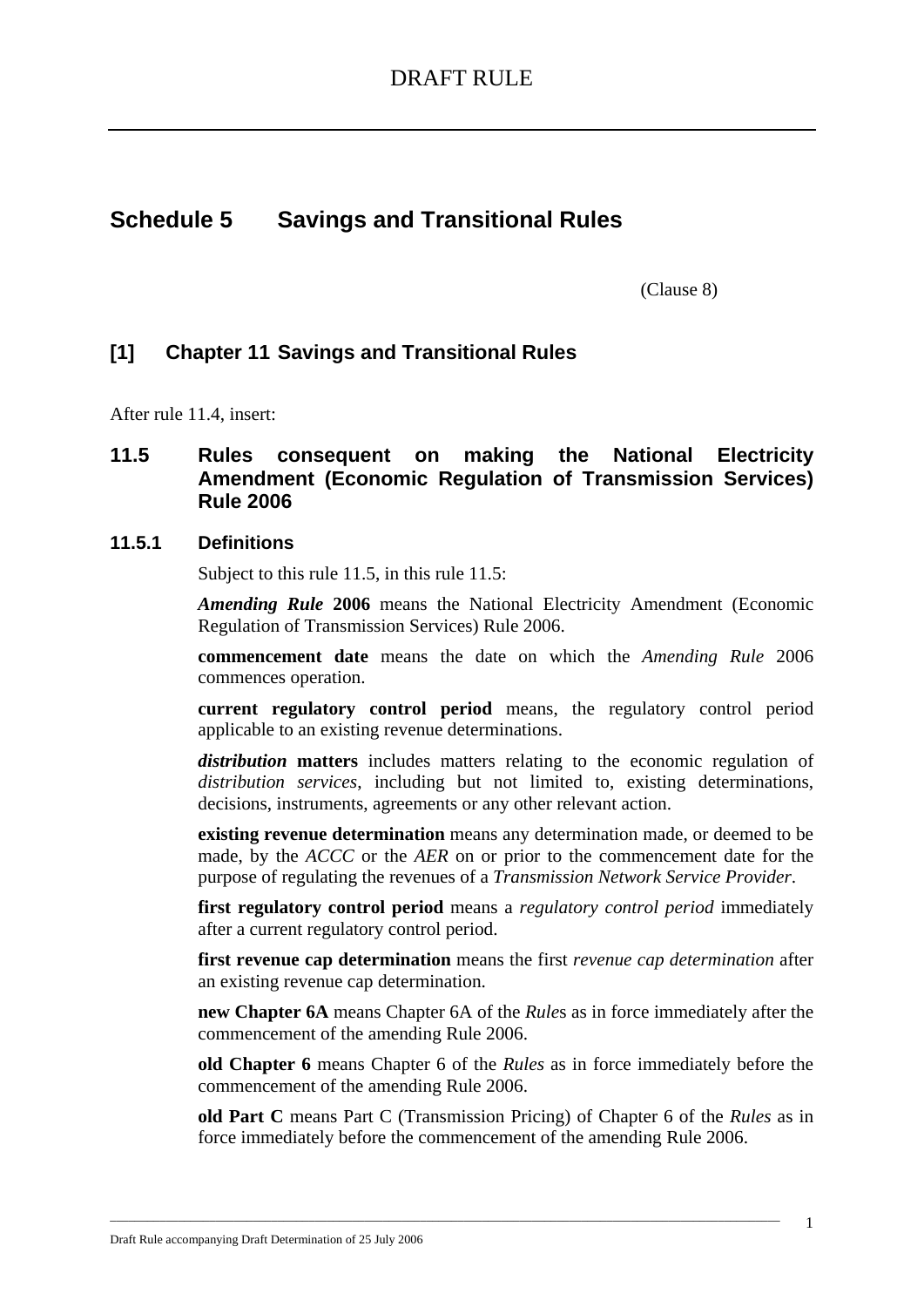**old Part F** means Part F (Interconnections) of Chapter 6 the *Rules* as in force immediately before the commencement of the amending Rule 2006.

**relevant action** includes (without limitation) any of the following actions in relation to *distribution* matters:

- (a) the performance or exercise of any function, power, obligation or right;
- (b) making or publishing of any guideline, standard, procedure, report, negotiating framework or other document;
- (c) giving, publishing, or service or receipt of any communication, notice or other document;
- (d) provision or receipt of any submission or information;
- (e) making or receiving any inquiry, request or application;
- (f) undertaking or completion of any transaction;
- (g) payment of any monetary amount or fee.

**renumbered Chapter 6** means Chapter 6 of the *Rules* as in force immediately after the commencement of the amending Rule 2006.

**Statement of Regulatory Principles or SRP** means the Statement of Principles published by the *AER* as part of the Compendium of Electricity Transmission Regulatory Guidelines dated August 2005.

### **11.5.2 New Chapter 6A does not affect existing revenue determinations**

- (a) Subject to this rule 11.5, the old Chapter 6 continues to apply to and in respect of, existing revenue determinations as if the new Chapter 6A had not been made.
- (b) The amending Rule 2006 has no effect on the continuing operation of clause 9.8.4G.
- (c) The amending Rule 2006 has no effect on the continuing operation of clause 9.16.5 in so far as it:
	- (1) applies to deem a revenue cap for the *financial year* commencing on 1 July 2004;
	- (2) specifies the basis on which prices for certain transmission services during the *financial year* commencing on 1 July 2004 are to be determined;
	- (3) specifies the manner in which clause 6.4.3C of the old Chapter 6 is to apply for the *financial year* commencing on 1 July 2005; and
	- (4) deems a revenue cap for the period commencing on 1 July 2004 until the end of 30 June 2009 to be for a period of five years.

\_\_\_\_\_\_\_\_\_\_\_\_\_\_\_\_\_\_\_\_\_\_\_\_\_\_\_\_\_\_\_\_\_\_\_\_\_\_\_\_\_\_\_\_\_\_\_\_\_\_\_\_\_\_\_\_\_\_\_\_\_\_\_\_\_\_\_\_\_\_\_\_\_\_\_\_\_\_\_\_\_\_\_\_\_\_\_\_\_\_\_\_\_\_\_\_\_\_\_\_\_\_\_\_\_\_\_\_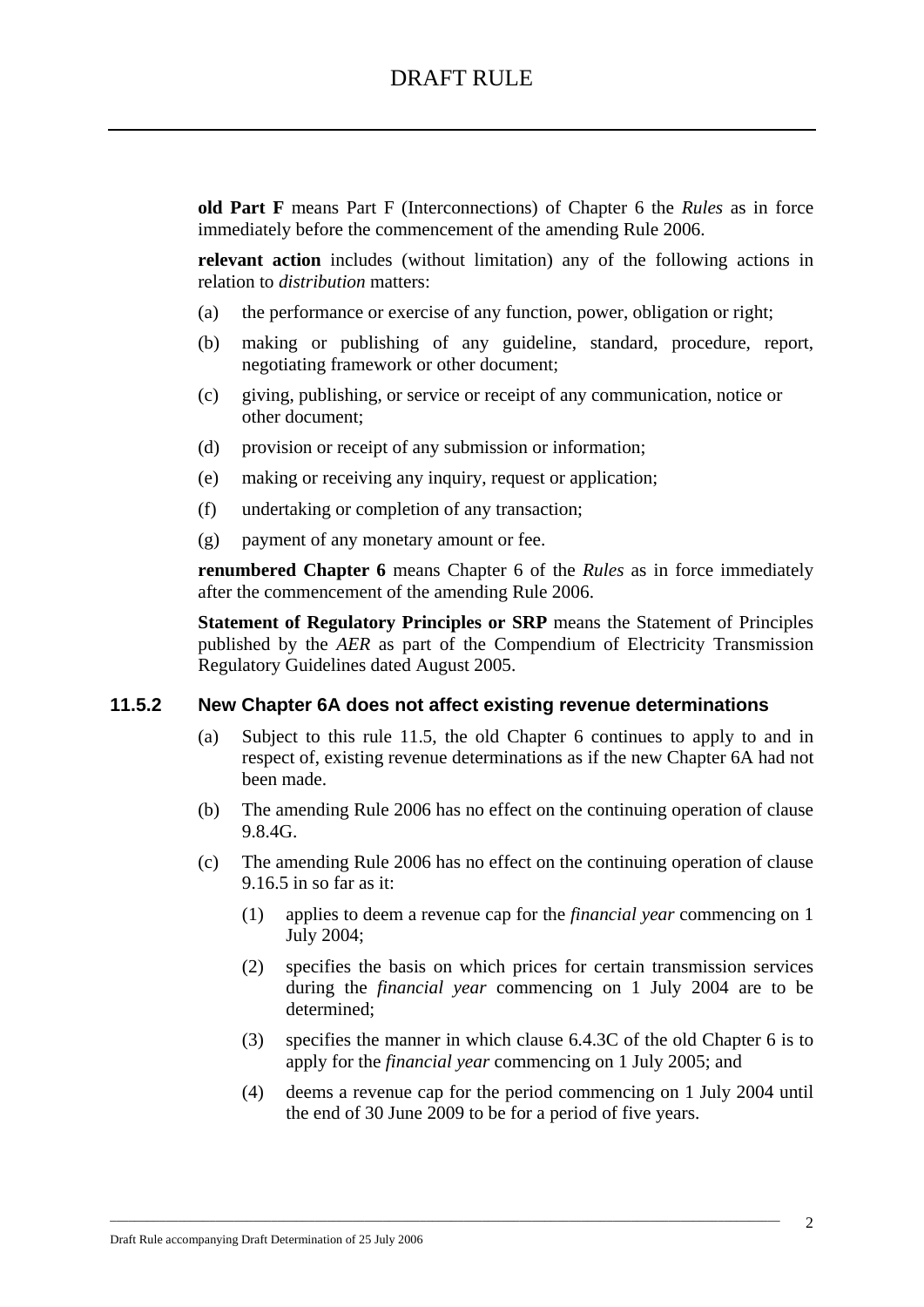### **11.5.3 Old Part C and Schedules 6.2, 6.3, 6.4, 6.7 and 6.8 of old Chapter 6**

Subject to this rule 11.5, old Part C (including Schedules 6.2, 6.3, 6.4, 6.7 and 6.8) continues to apply for the duration of a current regulatory control period.

### **11.5.4 Old Part F of Chapter 6**

Subject to this rule 11.5, old Part F of Chapter 6 continues to apply for the duration of a current regulatory control period.

### **Drafting Note:**

*The old Part C of Chapter 6 – Transmission Pricing, is proposed to form a new Part - Regulation of Pricing – Prescribed Transmission Services - in the new Chapter 6A. Old Part C is currently under review by the AEMC under a separate Rule change procedure. The provisions of the old Part C (including) Schedules 6.2, 6.3, 6.4, 6.7 and 6.8, as they apply to transmission pricing, are contained in these savings and transitional rules. The revenue related rules and the pricing related rules will be consolidated as the new Chapter 6A. The old Part C of Chapter 6 will continue in force for the purposes of existing transmission determinations.*

*The old Part F of old Chapter 6 – Interconnections is similarly part of the review, and any provisions for interconnector pricing would be included in any new transmission pricing rules in the new Chapter 6A.*]

### **11.5.5 Application of new Chapter 6A to Transmission Network Service Providers**

Subject to this rule 11.5, a *Transmission Network Service Provider* is not required to submit a *Revenue Proposal* or a proposed *negotiating framework* to the *AER* under the new Chapter 6A until a date that is 13 months before the expiry of a current regulatory control period.

#### **Drafting Note:**

*This provision is drafted on the basis that the amending Rule 2006 will commence no later than 1 January 2007, and that SPI Powernet (SP AusNet), as the first Transmission Network Service Provider to submit a Revenue Proposal and proposed negotiating framework under the new Chapter 6A, should do so by approximately 1 February 2007. In order to allow the necessary 13 month period for the revenue reset process, SPI Powernet (SP AusNet) would be expected to commence the process no later than 1 February 2007 in order to ensure a new transmission determination is in place no later than 31 March 2008, which is the expiry date for the existing revenue determination for SPI Powernet (SP AusNet).*

### **11.5.6 Application of Chapter 6 to old distribution matters**

(a) The restructuring and renumbering of provisions of the old Chapter 6 by the *Amending Rule* 2006 does not affect:

\_\_\_\_\_\_\_\_\_\_\_\_\_\_\_\_\_\_\_\_\_\_\_\_\_\_\_\_\_\_\_\_\_\_\_\_\_\_\_\_\_\_\_\_\_\_\_\_\_\_\_\_\_\_\_\_\_\_\_\_\_\_\_\_\_\_\_\_\_\_\_\_\_\_\_\_\_\_\_\_\_\_\_\_\_\_\_\_\_\_\_\_\_\_\_\_\_\_\_\_\_\_\_\_\_\_\_\_

(1) *distribution* matters occurring or in existence before the commencement date; or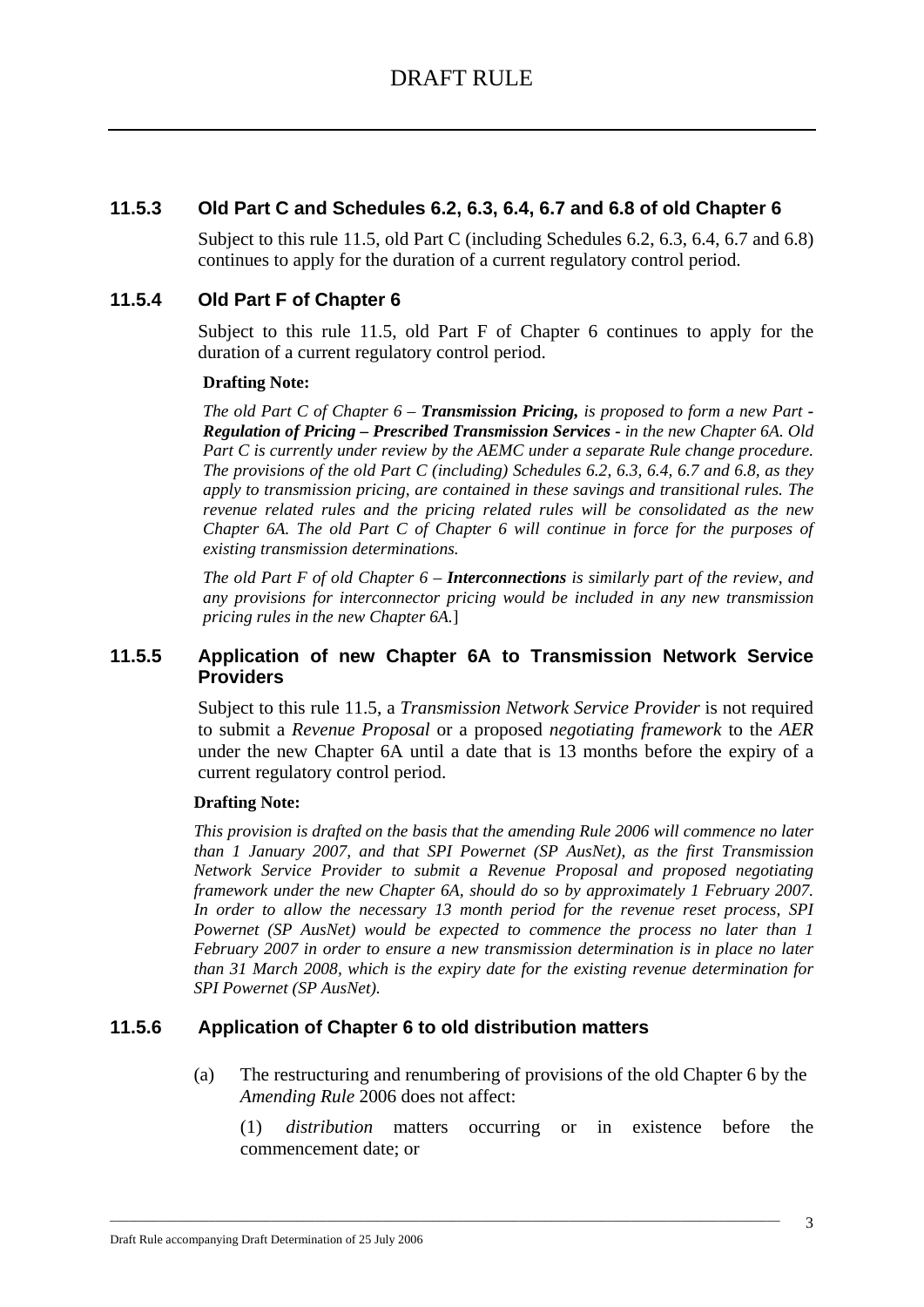- (2) anything done or omitted to be done in respect of *distribution* matters before the commencement date.
- (b) Without limiting paragraph (a), anything done or omitted to be done under a provision of the old Chapter 6 in respect of *distribution* matters before the commencement date is deemed to have been done or omitted to be done under the corresponding provision of that Chapter as restructured and renumbered by the *Amending Rule* 2006, as if that Rule had been in operation when the thing was done or omitted to be done.

### **11.5.7 References to the old Chapter 6**

Unless the context otherwise requires, on and from the commencement date, every reference to the old Chapter 6 in a document (however described) is deemed to be a reference to the renumbered Chapter 6 or the new Chapter 6A (as the case may be).

### **11.5.8 References to provisions of the old Chapter 6**

Unless the context otherwise requires, on and from the commencement date, every reference to a provision of the old Chapter 6 in a document (however described) is deemed to be a reference to the corresponding provision of the renumbered Chapter 6 or the corresponding provision (if any) of the new Chapter 6A (as the case may be).

### **11.5.9 Roll forward of regulatory asset base for first regulatory control period**

In making a *revenue cap determination* for the first *regulatory control period*, the value of the regulatory asset base at the beginning of the first *regulatory year* of that period calculated in accordance with clause S6A.2.1(f), may be adjusted having regard to an existing revenue determination and any other arrangements agreed between the *AER* and the *Transmission Network Service Provider.*

### **11.5.10 Other adjustment carry-over mechanisms from current to first regulatory control period**

The *maximum allowed revenue* that a *Transmission Network Service Provider*  may earn in any *regulatory year* of the first *regulatory control period* may be adjusted for any carry-over mechanisms that the *AER* considers appropriate, having regard to the relevant existing revenue determination and any other arrangements agreed between the *AER* and the *Transmission Network Service Provider* for the purposes of, and in accordance with, the existing revenue determination.

### **11.5.11 Transition to new Chapter 6A: existing prescribed transmission services**

\_\_\_\_\_\_\_\_\_\_\_\_\_\_\_\_\_\_\_\_\_\_\_\_\_\_\_\_\_\_\_\_\_\_\_\_\_\_\_\_\_\_\_\_\_\_\_\_\_\_\_\_\_\_\_\_\_\_\_\_\_\_\_\_\_\_\_\_\_\_\_\_\_\_\_\_\_\_\_\_\_\_\_\_\_\_\_\_\_\_\_\_\_\_\_\_\_\_\_\_\_\_\_\_\_\_\_\_

(a) References to *prescribed transmission services* in the new Chapter 6A include a service provided by an asset used in connection with, or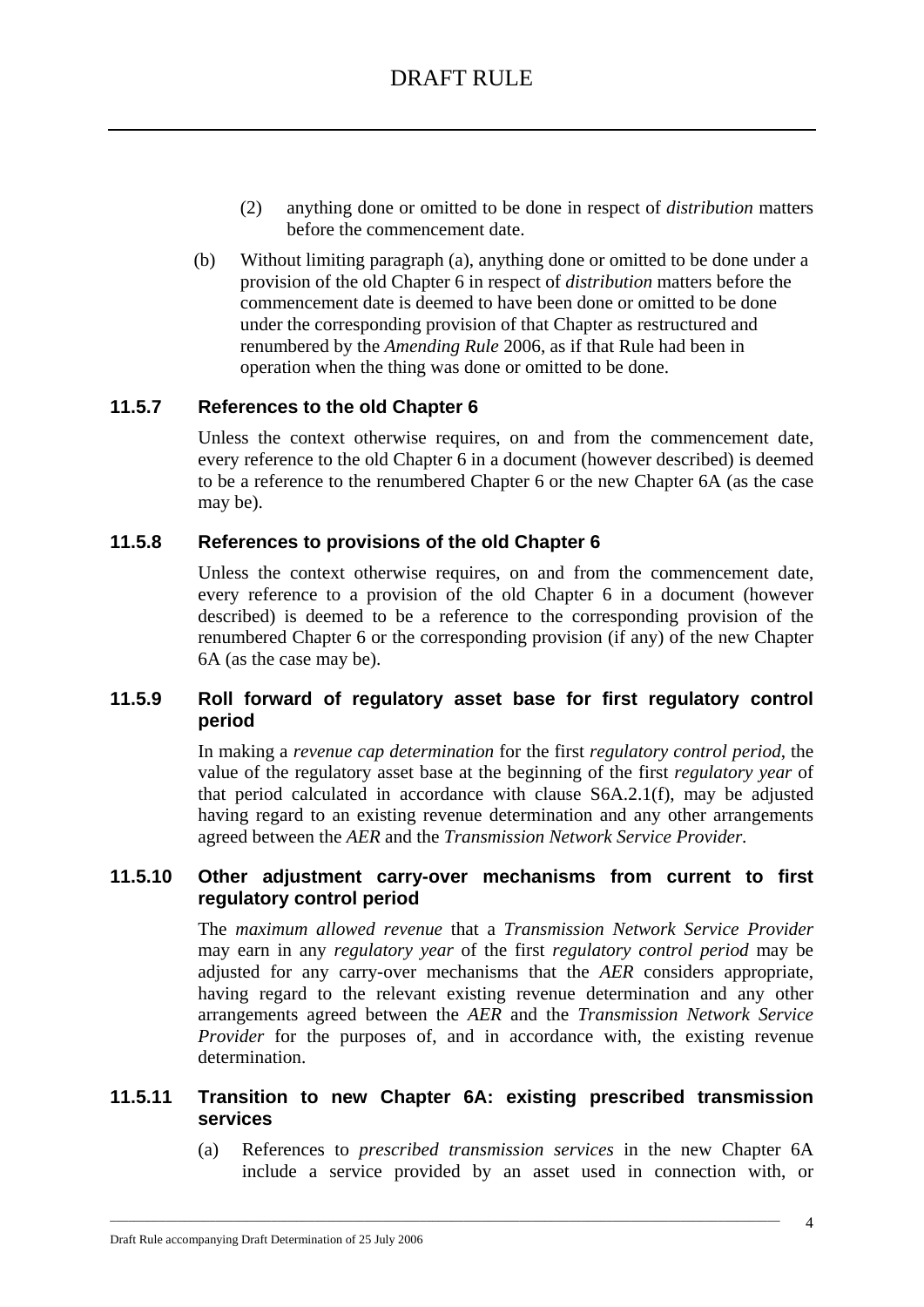committed to be constructed for use in connection with, a *transmission system* as at 9 February 2006:

- (1) to the extent the value of the asset is included in the regulatory asset base for that *transmission system* under an existing revenue determination in force at that time; or
- (2) the price for that service has not been negotiated under a negotiating framework established pursuant to [old clause 6.5.9],

and, but for this clause, that service would not otherwise be a *prescribed transmission service*.

- (b) Where a service is a *prescribed transmission* service by virtue of the operation of this clause, that service is taken not to be a *negotiated transmission service*.
- (c) For the purposes of this clause 11.5.11, an asset is, and is only, to be taken to be committed to be constructed if it satisfies the criteria which a project needs to satisfy to be a "committed project" for the purposes of the *regulatory test*.

### **11.5.12 Powerlink transitional provisions**

#### **Definitions**

(a) In clause 11.5.12:

**contingent project** means a project identified in the transitional revenue determination as a contingent project.

**Powerlink** means the Queensland Electricity Transmission Corporation Limited (ACN 078 849 233), trading as Powerlink Queensland

**regulatory asset base** means the regulatory asset base in the transitional determination.

**transitional revenue determination** means a final revenue determination by the *AER* for the Powerlink transmission network, in respect of the transitional regulatory control period.

**transitional regulatory control period** means the regulatory control period commencing on 1 July 2007 and ending on 30 June 2012.

**trigger** means the unique investment driver identified in the transitional determination as a trigger for a contingent project.

#### **Purpose**

(b) The concurrence of Powerlink's revenue reset process under the old Chapter 6 and the *AEMC's* review of the old Chapter 6 requires specific savings and transitional provisions to:

\_\_\_\_\_\_\_\_\_\_\_\_\_\_\_\_\_\_\_\_\_\_\_\_\_\_\_\_\_\_\_\_\_\_\_\_\_\_\_\_\_\_\_\_\_\_\_\_\_\_\_\_\_\_\_\_\_\_\_\_\_\_\_\_\_\_\_\_\_\_\_\_\_\_\_\_\_\_\_\_\_\_\_\_\_\_\_\_\_\_\_\_\_\_\_\_\_\_\_\_\_\_\_\_\_\_\_\_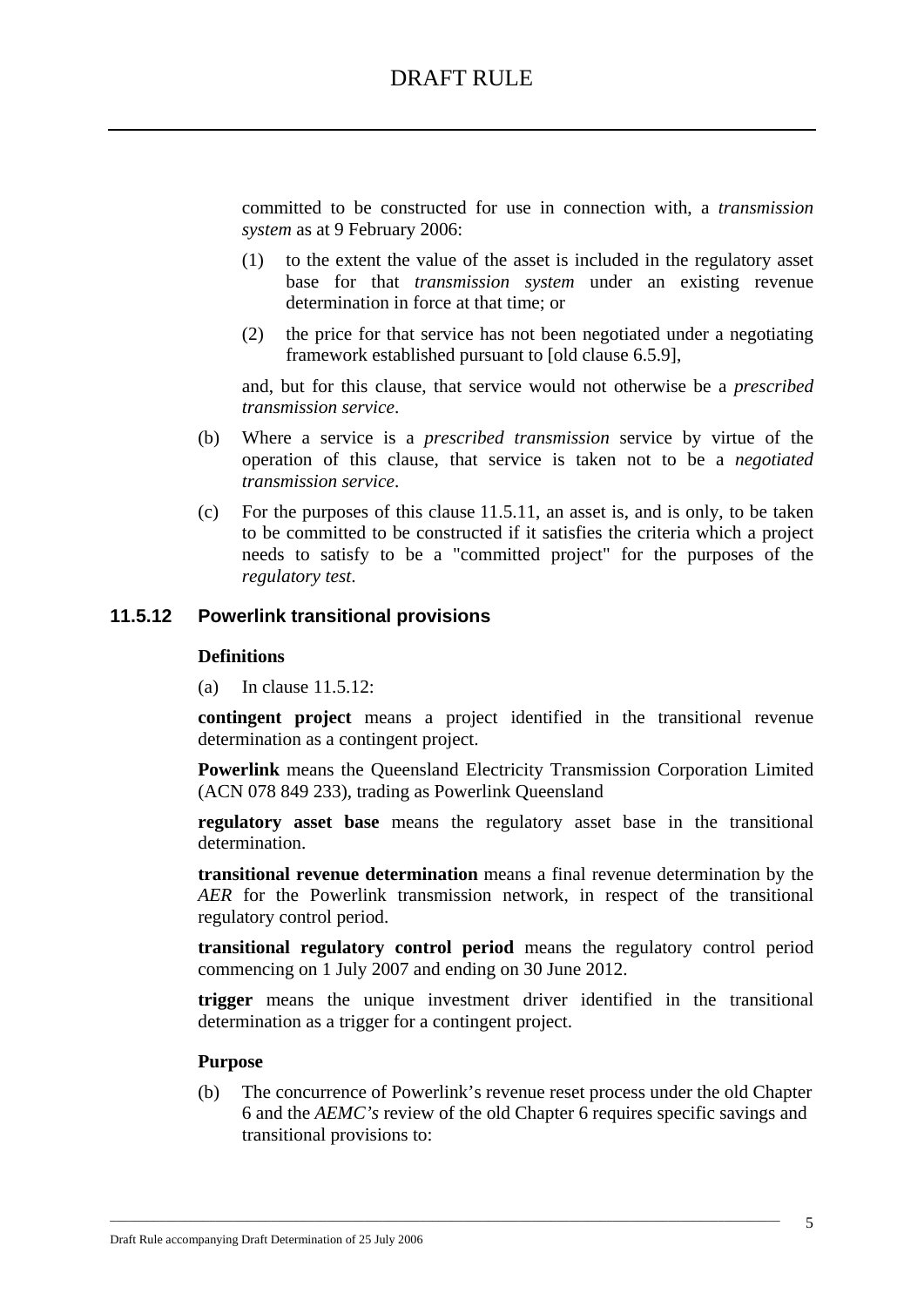- (1) enable the process for setting the revenue cap for the transitional regulatory control period for Powerlink to proceed substantially in accordance with the old Chapter 6; and
- (2) enable the contingent project mechanism in the Statement of Regulatory Principles to be given full effect during the transitional regulatory control period.

### **Scope and application**

- (c) This clause 11.5.12:
	- (1) applies only in respect of the Powerlink *transmission network* and applies only until 30 June 2012; and
	- (2) prevails, to the extent of any inconsistency, over any other clause in the *Rules*.

### **Transitional revenue determination**

- (d) Except as provided in this clause 11.5.12, and despite any changes to the old Chapter 6:
	- (1) the old Chapter 6 continues to apply in respect of the *AER* setting the revenue cap for the transitional regulatory control period for the Powerlink *transmission network*; and
	- (2) in setting the revenue cap for the transitional regulatory control period, the *AER* must substantially adhere to the Statement of Regulatory Principles including the ex ante approach to setting the revenue cap set out in the statement.
- (e) The *AER* must calculate the *weighted average cost of capital* for the transitional regulatory control period, in accordance with the values, methodologies or benchmarks in the new Chapter 6A, in respect of the following items:
	- (1) the nominal risk free rate including the maturity period and source of the benchmark;
	- (2) the debt risk premium including the maturity period and source of the benchmark;
	- (3) the equity beta;
	- (4) the market risk premium; and

\_\_\_\_\_\_\_\_\_\_\_\_\_\_\_\_\_\_\_\_\_\_\_\_\_\_\_\_\_\_\_\_\_\_\_\_\_\_\_\_\_\_\_\_\_\_\_\_\_\_\_\_\_\_\_\_\_\_\_\_\_\_\_\_\_\_\_\_\_\_\_\_\_\_\_\_\_\_\_\_\_\_\_\_\_\_\_\_\_\_\_\_\_\_\_\_\_\_\_\_\_\_\_\_\_\_\_\_

(5) the ratio of the market value of debt as a proportion of the market value of equity and debt.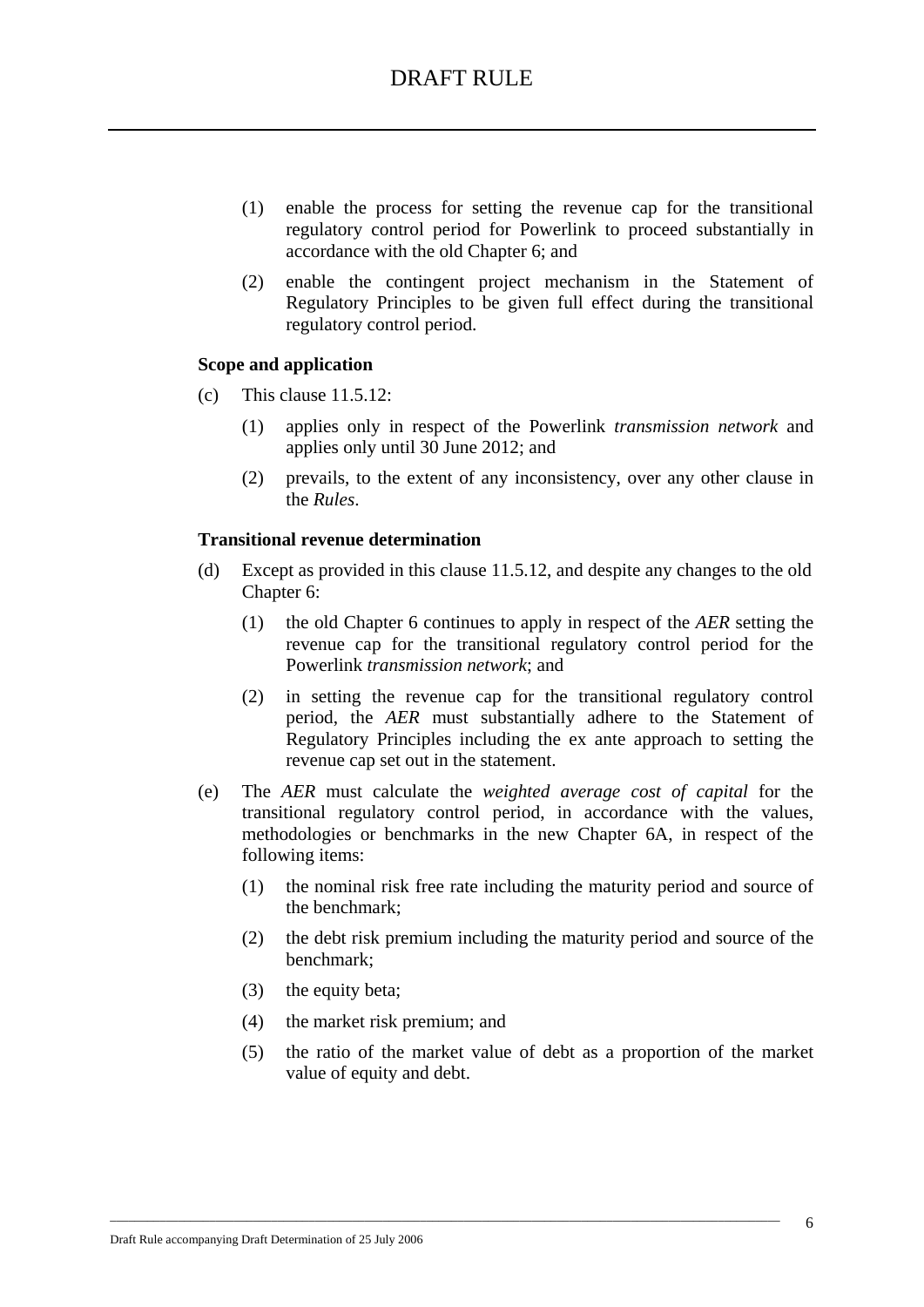### **Contingent projects**

- (f) Where the trigger event identified in respect of a contingent project occurs prior to 30 June 2012, the *AER* must, in accordance with the transitional revenue determination:
	- (1) determine:
		- (i) the forecast capital expenditure for that contingent project for each remaining regulatory year of the transitional regulatory control period, which the *AER* considers represents the efficient capital costs required for the purpose of undertaking the contingent project;
		- (ii) the likely commencement and completion dates for the contingent project;
		- (iii) the incremental revenue which is likely to be earned by Powerlink in each remaining regulatory year of the transitional regulatory control period as a result of the contingent project being undertaken; and
		- (iv) the *maximum allowed revenue* for each regulatory year in the remainder of the transitional regulatory control period by adding the incremental revenue for that regulatory year; and
	- (2) calculate the estimate referred to in subparagraph  $(1)(iii)$ :
		- (i) on the basis of the rate of return for Powerlink for the transitional regulatory control period in accordance with the transitional revenue determination; and
		- (ii) consistently with the manner in which depreciation is calculated under the transitional revenue determination; and
	- (3) amend the transitional revenue determination to apply for the remainder of the transitional regulatory control period in accordance with paragraph  $(g)$ .
- (g) The *AER* may only vary the transitional revenue determination to the extent necessary:
	- (1) to adjust the forecast capital expenditure for the transitional regulatory control period to accommodate the amount of additional capital expenditure determined under subparagraph  $(f)(1)(i)$ ; and
	- (2) to reflect the effect of any resultant increase in forecast capital expenditure on the maximum allowed revenue for each regulatory year in the remainder of the transitional regulatory control period.
- (h) An application for approval of a contingent project may only be made if the intended date for commencing the contingent project is during the transitional regulatory control period.

\_\_\_\_\_\_\_\_\_\_\_\_\_\_\_\_\_\_\_\_\_\_\_\_\_\_\_\_\_\_\_\_\_\_\_\_\_\_\_\_\_\_\_\_\_\_\_\_\_\_\_\_\_\_\_\_\_\_\_\_\_\_\_\_\_\_\_\_\_\_\_\_\_\_\_\_\_\_\_\_\_\_\_\_\_\_\_\_\_\_\_\_\_\_\_\_\_\_\_\_\_\_\_\_\_\_\_\_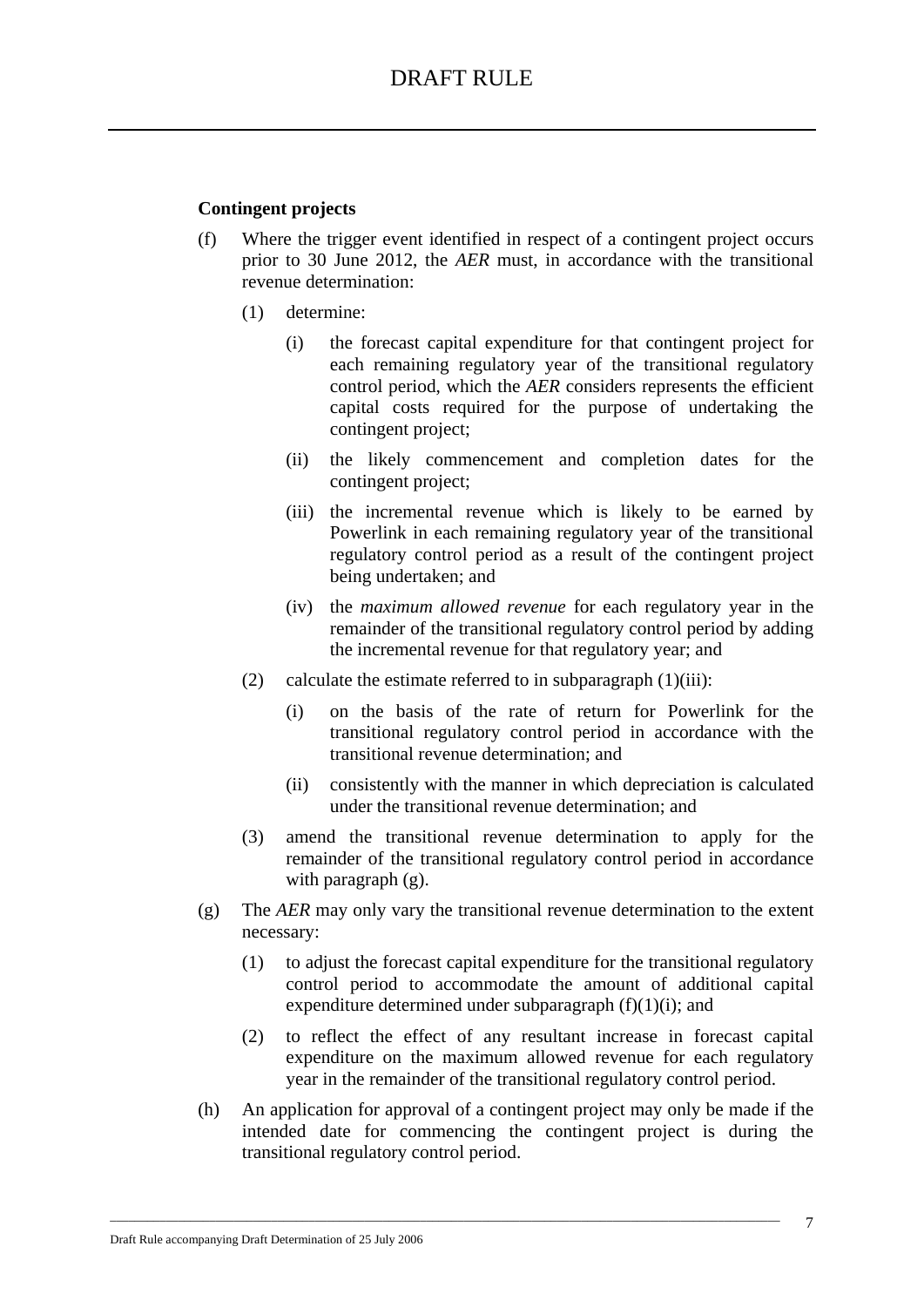(i) For the first *regulatory control period* after the transitional regulatory control period, the forecast of capital expenditure for that first *regulatory control period* must be determined by applying the provisions of clause 6A.6.7 of the new Chapter 6A, in respect of the capital expenditure for a contingent project, with such modifications as are necessary to properly apply clause 6A.6.7.

### **Cost pass-through**

- (j) For the duration of the transitional regulatory control period:
	- (1) Subject to paragraph (2), clause 6A.7.2 of the new Chapter 6A applies to a network support event under the transitional revenue determination;
	- (2) the process to apply to the calculation, presentation and approval of pass through resulting from network support event is as set out in the transitional revenue determination; and
	- (3) in respect of any *positive change event* or *negative change event*, the new Chapter 6A applies, with any modifications that are necessary to apply the relevant provisions to the transitional revenue determination.

### **Roll forward of regulatory asset base**

For the avoidance of doubt, in making a *revenue cap determination* for the first *regulatory control period*, the value of the regulatory asset base at the beginning of the first *regulatory year* of that period calculated in accordance with clause S6A.2.1(f), may be adjusted having regard to the transitional revenue determination and any other arrangements agreed between the *AER* and Powerlink.

#### **11.5.13 Electranet easements transitional provisions**

(a) In this clause 11.5.13:

**Determination** means the South Australian Transmission Network Revenue Cap Decision of the ACCC dated 11 December 2002.

**current regulatory control period** means the regulatory control period for ElectraNet commencing on 1 January 2003 and ending on 30 June 2008.

**easement** means easements referred to in the Determination.

\_\_\_\_\_\_\_\_\_\_\_\_\_\_\_\_\_\_\_\_\_\_\_\_\_\_\_\_\_\_\_\_\_\_\_\_\_\_\_\_\_\_\_\_\_\_\_\_\_\_\_\_\_\_\_\_\_\_\_\_\_\_\_\_\_\_\_\_\_\_\_\_\_\_\_\_\_\_\_\_\_\_\_\_\_\_\_\_\_\_\_\_\_\_\_\_\_\_\_\_\_\_\_\_\_\_\_\_

**Electranet** means ElectraNet Pty Ltd ACN 094 482 416 trading as Electranet.

(b) Without limiting the operation of the new Chapter 6A, in establishing the opening regulatory asset base for ElectraNet for the regulatory control period subsequent to ElectraNet's current regulatory control period, the *AER* may also consider adjustments to the regulatory asset base for ElectraNet that relate to easements, as agreed by letter dated 3 August 2004, between the *ACCC* and ElectraNet.